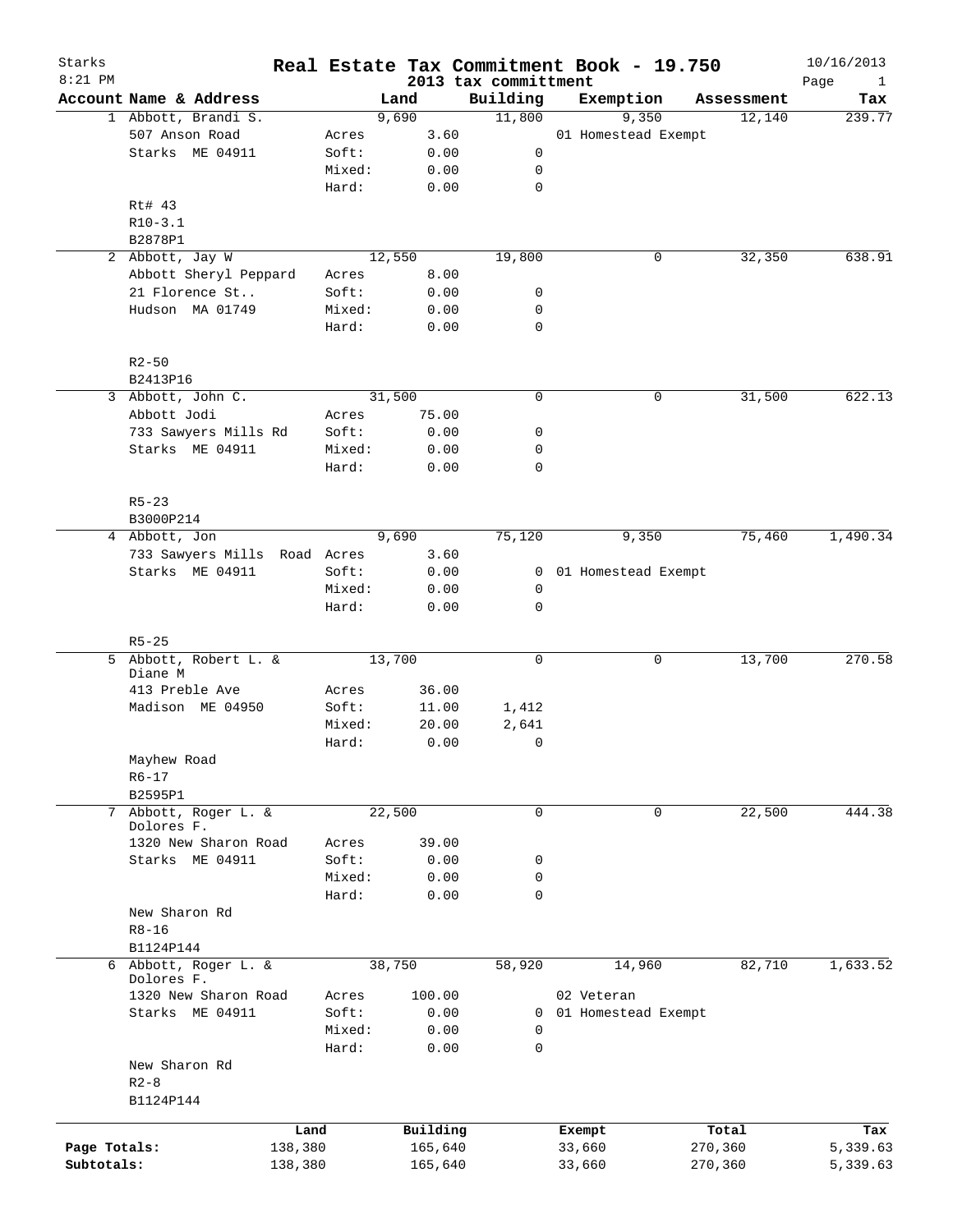| Starks    |                                      |        |        |       |                      | Real Estate Tax Commitment Book - 19.750 |            | 10/16/2013 |
|-----------|--------------------------------------|--------|--------|-------|----------------------|------------------------------------------|------------|------------|
| $8:21$ PM |                                      |        |        |       | 2013 tax committment |                                          |            | Page<br>2  |
|           | Account Name & Address               |        | Land   |       | Building             | Exemption                                | Assessment | Tax        |
|           | 8 Abbott, Ryan                       |        | 10,600 |       | 43,850               | 9,350                                    | 45,100     | 890.73     |
|           | 1379 New Sharon Road                 | Acres  |        | 5.00  |                      |                                          |            |            |
|           | Starks ME 04911                      | Soft:  |        | 0.00  | $\mathbf{0}$         | 01 Homestead Exempt                      |            |            |
|           |                                      | Mixed: |        | 0.00  | 0                    |                                          |            |            |
|           |                                      | Hard:  |        | 0.00  | 0                    |                                          |            |            |
|           | New Sharon Road                      |        |        |       |                      |                                          |            |            |
|           | $R8 - 16.1$                          |        |        |       |                      |                                          |            |            |
|           | B2325P21                             |        |        |       |                      |                                          |            |            |
|           | 72 Adams, Christine M.               |        | 69,000 |       | 124,320              | 9,350                                    | 183,970    | 3,633.41   |
|           | Adams, Scot L.                       | Acres  | 157.00 |       |                      |                                          |            |            |
|           | 544 Anson Road                       | Soft:  |        | 0.00  | $\mathbf{0}$         | 01 Homestead Exempt                      |            |            |
|           | Starks ME 04911                      | Mixed: |        | 0.00  | 0                    |                                          |            |            |
|           |                                      | Hard:  |        | 0.00  | 0                    |                                          |            |            |
|           | $R11-5$                              |        |        |       |                      |                                          |            |            |
|           | B4347P133 12/06/2010 B1724P254       |        |        |       |                      |                                          |            |            |
|           | 10 Adams, Fayelene J.                |        | 4,080  |       | 0                    | 0                                        | 4,080      | 80.58      |
|           | 226 Beans Corner Road                | Acres  |        | 0.34  |                      |                                          |            |            |
|           | New Sharon ME 04955                  | Soft:  |        | 0.00  | 0                    |                                          |            |            |
|           |                                      | Mixed: |        | 0.00  | 0                    |                                          |            |            |
|           |                                      | Hard:  |        | 0.00  | 0                    |                                          |            |            |
|           | Beans Corner Rd                      |        |        |       |                      |                                          |            |            |
|           | $R1 - 12$                            |        |        |       |                      |                                          |            |            |
|           | B2769P63                             |        |        |       |                      |                                          |            |            |
|           | 11 Adams, Michael                    |        | 12,920 |       | 0                    | 0                                        | 12,920     | 255.17     |
|           | RR1 Box 90                           | Acres  |        | 10.10 |                      |                                          |            |            |
|           | N. Anson ME 04958                    | Soft:  |        | 0.00  | 0                    |                                          |            |            |
|           |                                      | Mixed: |        | 0.00  | 0                    |                                          |            |            |
|           |                                      | Hard:  |        | 0.00  | 0                    |                                          |            |            |
|           | Mayhew Road                          |        |        |       |                      |                                          |            |            |
|           | $R6 - 2.3$                           |        |        |       |                      |                                          |            |            |
|           | B2150P149                            |        |        |       |                      |                                          |            |            |
|           | 12 Adams, Robert W. &<br>Jeanette G. |        | 4,670  |       | 0                    | 0                                        | 4,670      | 92.23      |
|           | 312 Starks Road                      | Acres  |        | 35.00 |                      |                                          |            |            |
|           | New Sharon ME 04955                  | Soft:  |        | 0.00  | 0                    |                                          |            |            |
|           |                                      | Mixed: |        | 0.00  | 0                    |                                          |            |            |
|           |                                      | Hard:  |        | 35.00 | 4,622                |                                          |            |            |
|           | Between 134 & Brann<br>Mills         |        |        |       |                      |                                          |            |            |
|           | $R1 - 15$                            |        |        |       |                      |                                          |            |            |
|           | B868P410                             |        |        |       |                      |                                          |            |            |
|           | 13 Adams, Robert W. &                |        | 12,850 |       | $\Omega$             | 0                                        | 12,850     | 253.79     |
|           | Jeanette G.                          |        |        |       |                      |                                          |            |            |
|           | 312 Starks Road                      | Acres  |        | 10.00 |                      |                                          |            |            |
|           | New Sharon ME 04955                  | Soft:  |        | 0.00  | 0                    |                                          |            |            |
|           |                                      | Mixed: |        | 0.00  | 0                    |                                          |            |            |
|           |                                      | Hard:  |        | 0.00  | 0                    |                                          |            |            |
|           | Young Road                           |        |        |       |                      |                                          |            |            |
|           | $R1 - 15.1$                          |        |        |       |                      |                                          |            |            |
|           | B2055P89                             |        |        |       |                      |                                          |            |            |

|              | Land    | Building | Exempt | Total   | Tax       |
|--------------|---------|----------|--------|---------|-----------|
| Page Totals: | 114,120 | 168,170  | 18,700 | 263,590 | 5,205.91  |
| Subtotals:   | 252,500 | 333,810  | 52,360 | 533,950 | 10,545.54 |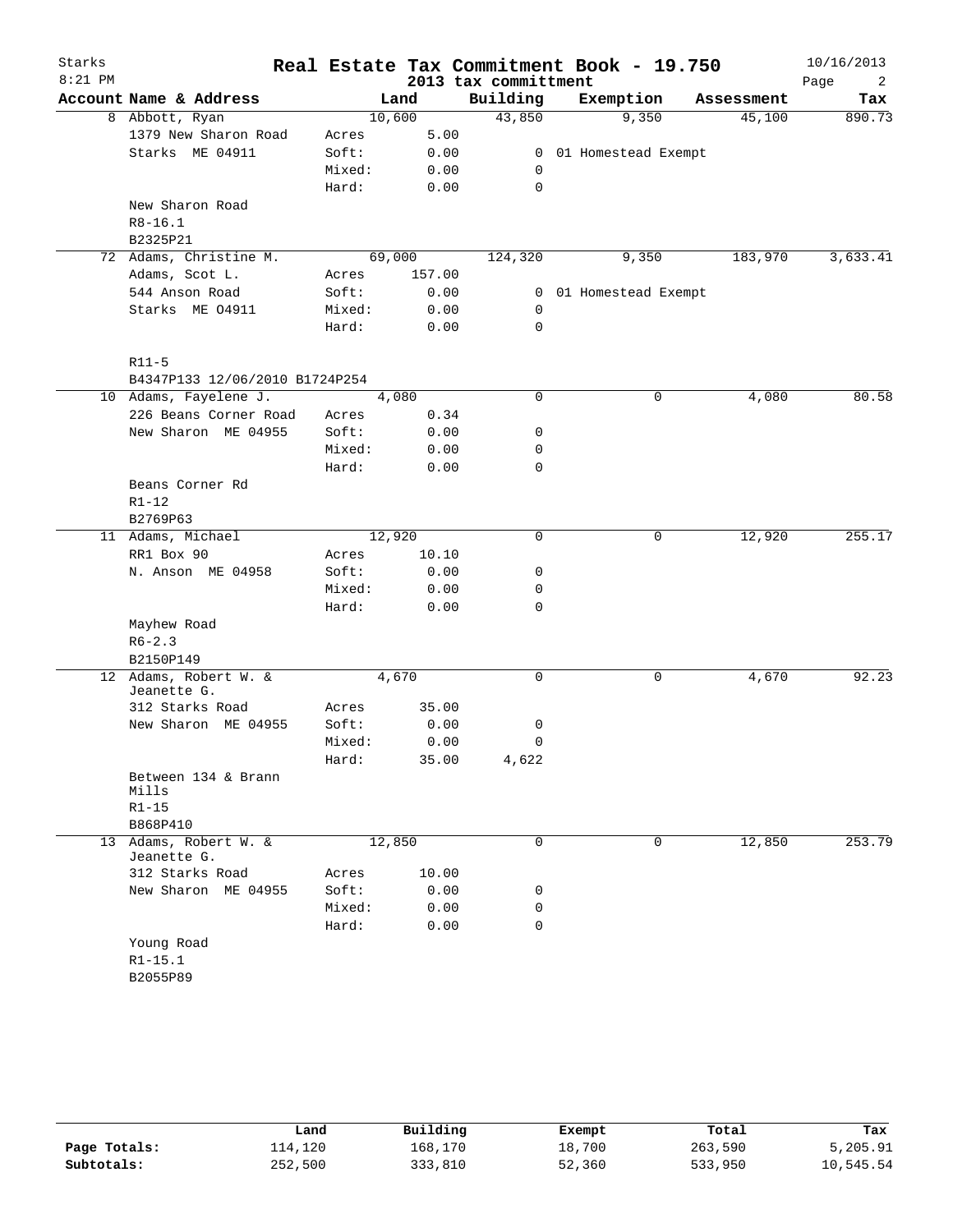| Starks<br>$8:21$ PM |                                                                            |                 |        |              |  | Real Estate Tax Commitment Book - 19.750<br>2013 tax committment |                     |          |            | 10/16/2013<br>Page<br>3 |
|---------------------|----------------------------------------------------------------------------|-----------------|--------|--------------|--|------------------------------------------------------------------|---------------------|----------|------------|-------------------------|
|                     | Account Name & Address                                                     |                 | Land   |              |  | Building                                                         | Exemption           |          | Assessment | Tax                     |
|                     | 401 Ainslie, Debra                                                         |                 | 7,160  |              |  | $\mathbf 0$                                                      |                     | $\Omega$ | 7,160      | 141.41                  |
|                     | 44 Pond Road                                                               | Acres           |        | 0.80         |  |                                                                  |                     |          |            |                         |
|                     | Sidney ME 04330                                                            | Soft:           |        | 0.00         |  | 0                                                                |                     |          |            |                         |
|                     |                                                                            | Mixed:          |        | 0.00         |  | 0                                                                |                     |          |            |                         |
|                     |                                                                            | Hard:           |        | 0.00         |  | $\mathbf 0$                                                      |                     |          |            |                         |
|                     | $R8 - 24$                                                                  |                 |        |              |  |                                                                  |                     |          |            |                         |
|                     | B4481P265 01/09/2012 B3870P88 06/21/2007 B802P683                          |                 |        |              |  |                                                                  |                     |          |            |                         |
|                     | 655 Ainslie, Debra                                                         |                 | 8,650  |              |  | 2,400                                                            |                     | 0        | 11,050     | 218.24                  |
|                     | 44 Pond Road                                                               | Acres           |        | 2.00         |  |                                                                  |                     |          |            |                         |
|                     | Sidney ME 04330                                                            | Soft:           |        | 0.00         |  | 0<br>0                                                           |                     |          |            |                         |
|                     |                                                                            | Mixed:<br>Hard: |        | 0.00<br>0.00 |  | $\mathbf 0$                                                      |                     |          |            |                         |
|                     | River Rd                                                                   |                 |        |              |  |                                                                  |                     |          |            |                         |
|                     | $R8 - 26$                                                                  |                 |        |              |  |                                                                  |                     |          |            |                         |
|                     | B4621P70 01/22/2013 B4364P339 01/31/2011 B3789P336<br>11/07/2006 B2035P239 |                 |        |              |  |                                                                  |                     |          |            |                         |
|                     | 18 Ames, Peter E.                                                          |                 | 11,310 |              |  | 6,920                                                            |                     | 0        | 18,230     | 360.04                  |
|                     | Ames Roxanne M.                                                            | Acres           |        | 6.09         |  |                                                                  |                     |          |            |                         |
|                     | 1326 Main St.                                                              | Soft:           |        | 0.00         |  | 0                                                                |                     |          |            |                         |
|                     | Readfield ME 04355                                                         | Mixed:          |        | 0.00         |  | 0                                                                |                     |          |            |                         |
|                     |                                                                            | Hard:           |        | 0.00         |  | 0                                                                |                     |          |            |                         |
|                     | West Mills Rd                                                              |                 |        |              |  |                                                                  |                     |          |            |                         |
|                     | $R7-11.3$                                                                  |                 |        |              |  |                                                                  |                     |          |            |                         |
|                     | B2456P349                                                                  |                 |        |              |  |                                                                  |                     |          |            |                         |
|                     | 19 Anger Jr., Robert K.                                                    | 25,500          |        |              |  | 16,281                                                           |                     | 0        | 41,781     | 825.17                  |
|                     | Anger Sr. Robert K.                                                        | Acres           |        | 47.00        |  |                                                                  |                     |          |            |                         |
|                     | 282 Flanders Road                                                          | Soft:           |        | 0.00         |  | 0                                                                |                     |          |            |                         |
|                     | East Lyme CT 06333                                                         | Mixed:          |        | 0.00         |  | 0                                                                |                     |          |            |                         |
|                     |                                                                            | Hard:           |        | 0.00         |  | 0                                                                |                     |          |            |                         |
|                     | Locke Hill Rd                                                              |                 |        |              |  |                                                                  |                     |          |            |                         |
|                     | $R2 - 24.15$                                                               |                 |        |              |  |                                                                  |                     |          |            |                         |
|                     | B2778P86                                                                   |                 |        |              |  |                                                                  |                     |          |            |                         |
|                     | 22 Armstrong, Kenneth                                                      |                 | 23,500 |              |  | 0                                                                |                     | 0        | 23,500     | 464.13                  |
|                     | 711 Lakewood Road                                                          | Acres           |        | 43.00        |  |                                                                  |                     |          |            |                         |
|                     | Madison ME 04950                                                           | Soft:           |        | 0.00         |  | 0                                                                |                     |          |            |                         |
|                     |                                                                            | Mixed:          |        | 0.00         |  | 0                                                                |                     |          |            |                         |
|                     |                                                                            | Hard:           |        | 0.00         |  | 0                                                                |                     |          |            |                         |
|                     | R11-22                                                                     |                 |        |              |  |                                                                  |                     |          |            |                         |
|                     | 23 Armstrong, Kenneth R                                                    |                 | 7,380  |              |  | 13,200                                                           |                     | 0        | 20,580     | 406.46                  |
|                     | 711 Lakewood Road                                                          | Acres           |        | 0.85         |  |                                                                  |                     |          |            |                         |
|                     | Madison ME 04950                                                           | Soft:           |        | 0.00         |  | 0                                                                |                     |          |            |                         |
|                     |                                                                            | Mixed:          |        | 0.00         |  | 0                                                                |                     |          |            |                         |
|                     |                                                                            | Hard:           |        | 0.00         |  | 0                                                                |                     |          |            |                         |
|                     | R11-21                                                                     |                 |        |              |  |                                                                  |                     |          |            |                         |
|                     | B2741P205                                                                  |                 |        |              |  |                                                                  |                     |          |            |                         |
|                     | 711 Ashby, Deborah                                                         |                 | 8,000  |              |  | 16,000                                                           |                     | 9,350    | 14,650     | 289.34                  |
|                     | P.O. Box 443                                                               | Acres           |        | 1.00         |  |                                                                  | 01 Homestead Exempt |          |            |                         |
|                     | Anson ME 04911                                                             | Soft:           |        | 0.00         |  | 0                                                                |                     |          |            |                         |
|                     |                                                                            | Mixed:          |        | 0.00         |  | 0                                                                |                     |          |            |                         |
|                     |                                                                            | Hard:           |        | 0.00         |  | 0                                                                |                     |          |            |                         |
|                     |                                                                            |                 |        |              |  |                                                                  |                     |          |            |                         |
|                     | R7-1.2A                                                                    |                 |        |              |  |                                                                  |                     |          |            |                         |
|                     |                                                                            |                 |        |              |  |                                                                  |                     |          |            |                         |
|                     |                                                                            |                 |        |              |  |                                                                  |                     |          |            |                         |

|              | Land    | Building | Exempt | Total   | Tax       |
|--------------|---------|----------|--------|---------|-----------|
| Page Totals: | 91,500  | 54,801   | 9,350  | 136,951 | 2,704.79  |
| Subtotals:   | 344,000 | 388,611  | 61,710 | 670,901 | 13,250.33 |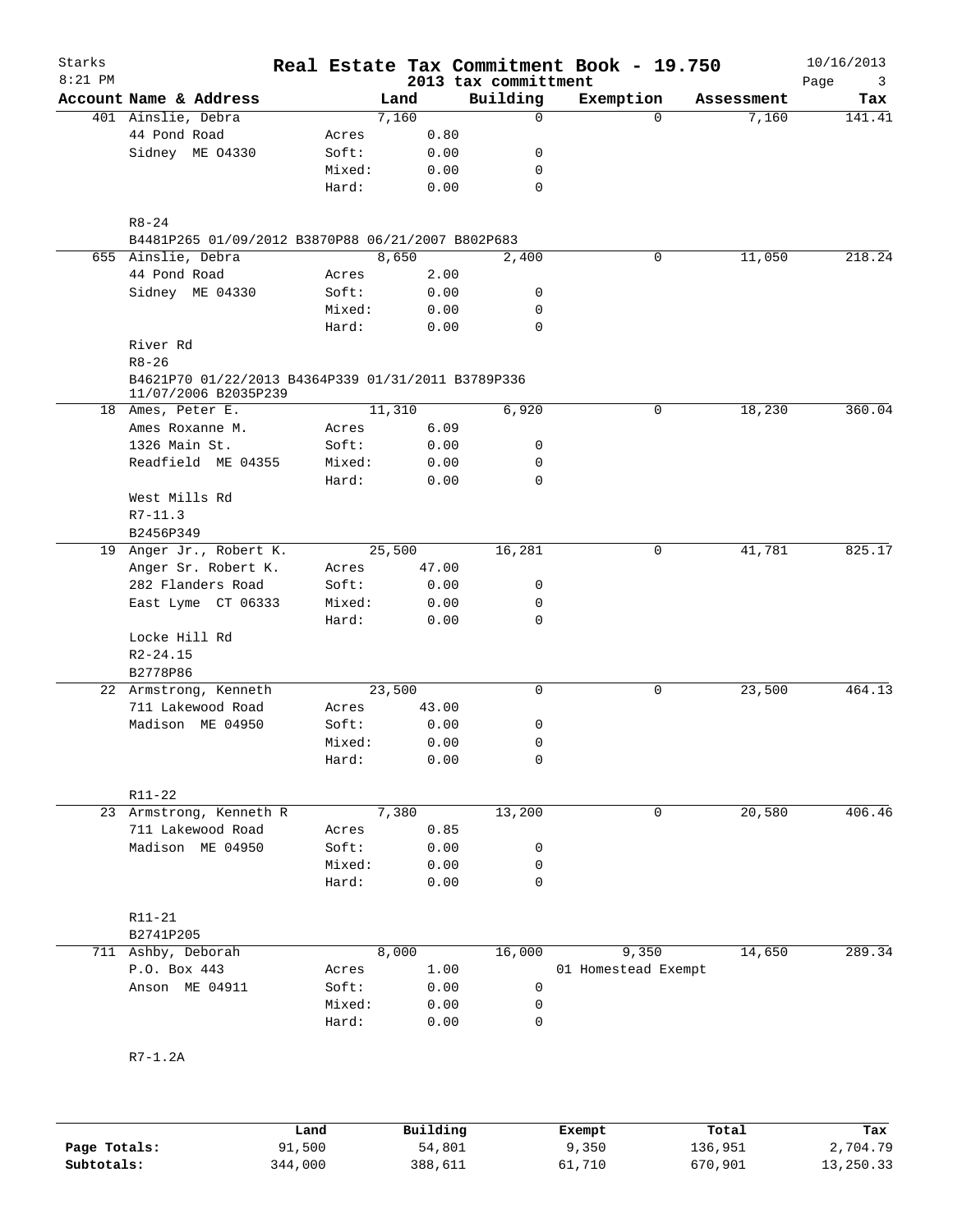| Starks    |                                              |        |        |                      |             | Real Estate Tax Commitment Book - 19.750 |          |            | 10/16/2013 |
|-----------|----------------------------------------------|--------|--------|----------------------|-------------|------------------------------------------|----------|------------|------------|
| $8:21$ PM |                                              |        |        | 2013 tax committment |             |                                          |          |            | Page<br>4  |
|           | Account Name & Address                       |        | Land   |                      | Building    | Exemption                                |          | Assessment | Tax        |
|           | 24 Athearn, James A. &<br>Deborah F.         |        | 19,750 |                      | 11,880      |                                          | $\Omega$ | 31,630     | 624.69     |
|           | Box 39                                       | Acres  | 24.00  |                      |             |                                          |          |            |            |
|           | Edgartown MA 02539                           | Soft:  | 0.00   |                      | 0           |                                          |          |            |            |
|           |                                              | Mixed: | 0.00   |                      | $\mathbf 0$ |                                          |          |            |            |
|           |                                              | Hard:  | 0.00   |                      | $\mathbf 0$ |                                          |          |            |            |
|           | West Mills Rd.                               |        |        |                      |             |                                          |          |            |            |
|           | $R3 - 12$                                    |        |        |                      |             |                                          |          |            |            |
|           | B812P665                                     |        |        |                      |             |                                          |          |            |            |
|           | 25 Athenian, Gary                            |        | 17,750 |                      | 13,320      |                                          | 9,350    | 21,720     | 428.97     |
|           | 164 Dill Road                                | Acres  | 16.00  |                      |             |                                          |          |            |            |
|           | Starks ME 04911                              | Soft:  | 0.00   |                      | 0           | 01 Homestead Exempt                      |          |            |            |
|           |                                              | Mixed: | 0.00   |                      | 0           |                                          |          |            |            |
|           |                                              | Hard:  | 0.00   |                      | $\mathbf 0$ |                                          |          |            |            |
|           | Dill Rd.                                     |        |        |                      |             |                                          |          |            |            |
|           | $R12-6$                                      |        |        |                      |             |                                          |          |            |            |
|           | B1992P161                                    |        |        |                      |             |                                          |          |            |            |
|           | 26 Atwood Twilight G. and<br>Meader, John T. |        | 3,840  |                      | 13,320      |                                          | 9,350    | 7,810      | 154.25     |
|           | 33 Chicken Street                            | Acres  | 0.23   |                      |             |                                          |          |            |            |
|           | Starks ME 04911                              | Soft:  | 0.00   |                      | 0           | 01 Homestead Exempt                      |          |            |            |
|           |                                              | Mixed: | 0.00   |                      | 0           |                                          |          |            |            |
|           |                                              | Hard:  | 0.00   |                      | $\mathbf 0$ |                                          |          |            |            |
|           | Chicken St.                                  |        |        |                      |             |                                          |          |            |            |
|           | $U2 - 20$                                    |        |        |                      |             |                                          |          |            |            |
|           | B1163P27                                     |        |        |                      |             |                                          |          |            |            |
|           | 28 Aube, Edwin L. &<br>Lorraine M.           |        | 27,250 |                      | 50,040      |                                          | 9,350    | 67,940     | 1,341.82   |
|           | 52 Lynds Road                                | Acres  | 54.00  |                      |             |                                          |          |            |            |
|           | Starks ME 04911                              | Soft:  | 0.00   |                      | 0           | 01 Homestead Exempt                      |          |            |            |
|           |                                              | Mixed: | 0.00   |                      | 0           |                                          |          |            |            |
|           |                                              | Hard:  | 0.00   |                      | $\mathbf 0$ |                                          |          |            |            |
|           | Rt.43 Madison Rd.                            |        |        |                      |             |                                          |          |            |            |
|           | $R11 - 13$                                   |        |        |                      |             |                                          |          |            |            |
|           | B987P290                                     |        |        |                      |             |                                          |          |            |            |
| 27        | Aube, Edwin L. &<br>Lorraine M.              |        | 25,750 |                      | 0           |                                          | 0        | 25,750     | 508.56     |
|           | 52 Lynds Road                                | Acres  | 52.00  |                      |             |                                          |          |            |            |
|           | Starks ME 04911                              | Soft:  | 0.00   |                      | 0           |                                          |          |            |            |
|           |                                              | Mixed: | 0.00   |                      | 0           |                                          |          |            |            |
|           |                                              | Hard:  | 0.00   |                      | $\mathbf 0$ |                                          |          |            |            |
|           | Rt.43 Madison Rd.                            |        |        |                      |             |                                          |          |            |            |
|           | R11-14                                       |        |        |                      |             |                                          |          |            |            |
|           | B987P290                                     |        |        |                      |             |                                          |          |            |            |
|           | 14 Ayotte, Pierre                            |        | 11,830 |                      | 0           |                                          | 0        | 11,830     | 233.64     |
|           | 286 Blackwell Hill Rd                        | Acres  | 8.43   |                      |             |                                          |          |            |            |
|           | Madison Me 04950                             | Soft:  | 0.00   |                      | 0           |                                          |          |            |            |
|           |                                              | Mixed: | 0.00   |                      | 0           |                                          |          |            |            |
|           |                                              | Hard:  | 0.00   |                      | $\mathbf 0$ |                                          |          |            |            |
|           |                                              |        |        |                      |             |                                          |          |            |            |
|           | $R3 - 41.3$                                  |        |        |                      |             |                                          |          |            |            |
|           | B4242P223 09/28/2009 B3344P81                |        |        |                      |             |                                          |          |            |            |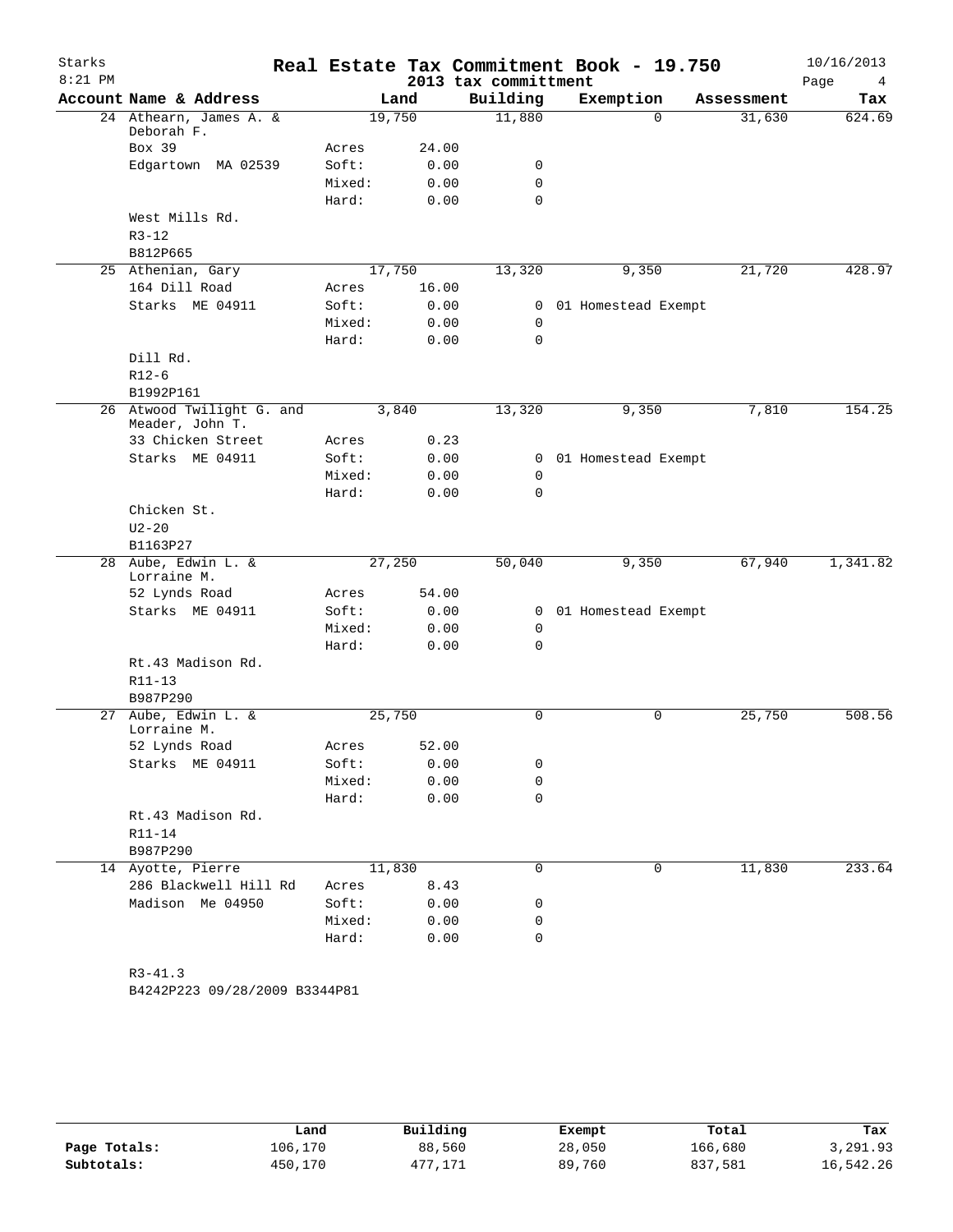| Starks<br>$8:21$ PM |                                                     |         |          |                                  | Real Estate Tax Commitment Book - 19.750 |            | 10/16/2013       |
|---------------------|-----------------------------------------------------|---------|----------|----------------------------------|------------------------------------------|------------|------------------|
|                     | Account Name & Address                              |         | Land     | 2013 tax committment<br>Building | Exemption                                | Assessment | Page<br>5<br>Tax |
|                     | 496 Ayotte, Pierre                                  |         | 9,300    | $\mathbf 0$                      | $\Omega$                                 | 9,300      | 183.68           |
|                     | 286 Blackwell Hill Rd                               | Acres   | 3.00     |                                  |                                          |            |                  |
|                     | Madison Me 04950                                    | Soft:   | 0.00     | 0                                |                                          |            |                  |
|                     |                                                     | Mixed:  | 0.00     | 0                                |                                          |            |                  |
|                     |                                                     | Hard:   | 0.00     | $\mathbf 0$                      |                                          |            |                  |
|                     | Doyen Road<br>$R2 - 44$                             |         |          |                                  |                                          |            |                  |
|                     | B4242P222 11/30/2009 B2166P156                      |         |          |                                  |                                          |            |                  |
|                     | 267 Baines, Jack                                    |         | 25,500   | 110,842                          | 0                                        | 136,342    | 2,692.75         |
|                     | Baines, Terri-Lynn                                  | Acres   | 47.00    |                                  |                                          |            |                  |
|                     | PO Box 364                                          | Soft:   | 0.00     | 0                                |                                          |            |                  |
|                     | Starks ME 04911                                     | Mixed:  | 0.00     | 0                                |                                          |            |                  |
|                     |                                                     | Hard:   | 0.00     | $\mathbf 0$                      |                                          |            |                  |
|                     | Peterson Rd                                         |         |          |                                  |                                          |            |                  |
|                     | $R11-8$                                             |         |          |                                  |                                          |            |                  |
|                     | B4244P125 02/26/2010 B2034P186                      |         |          |                                  |                                          |            |                  |
|                     | 30 Baker, Michael L                                 |         | 3,740    | 0                                | 0                                        | 3,740      | 73.86            |
|                     | Baker Carol A.                                      | Acres   | 34.30    |                                  |                                          |            |                  |
|                     | 899 New Vineyard Rd.                                | Soft:   | 0.00     | 0                                |                                          |            |                  |
|                     | New Vineyard Me 04956                               | Mixed:  | 34.30    | 0                                |                                          |            |                  |
|                     |                                                     | Hard:   | 0.00     | $\mathbf 0$                      |                                          |            |                  |
|                     |                                                     |         |          |                                  |                                          |            |                  |
|                     | Ind Line & Chick. St.                               |         |          |                                  |                                          |            |                  |
|                     | $R4 - 12$                                           |         |          |                                  |                                          |            |                  |
|                     | B2692P346                                           |         |          |                                  |                                          |            |                  |
|                     | 35 Bashura, Gary J.                                 |         | 23,480   | $\mathbf 0$                      | 0                                        | 23,480     | 463.73           |
|                     | 35 Greenfield Drive                                 | Acres   | 42.90    |                                  |                                          |            |                  |
|                     | Ansonia CT 06401                                    | Soft:   | 0.00     | 0                                |                                          |            |                  |
|                     |                                                     | Mixed:  | 0.00     | 0                                |                                          |            |                  |
|                     |                                                     | Hard:   | 0.00     | $\mathbf 0$                      |                                          |            |                  |
|                     | Rt. 43                                              |         |          |                                  |                                          |            |                  |
|                     | $R7 - 1.4$                                          |         |          |                                  |                                          |            |                  |
|                     | B1565P325                                           |         |          |                                  |                                          |            |                  |
|                     | 36 Bastarche, Marie                                 |         | 8,500    | 0                                | 0                                        | 8,500      | 167.88           |
|                     | 26 Woodbridge Ave                                   | Acres   | 3.30     |                                  |                                          |            |                  |
|                     | E. Hartford CT 06108                                | Soft:   | 0.00     | 0                                |                                          |            |                  |
|                     |                                                     | Mixed:  | 0.00     | 0                                |                                          |            |                  |
|                     |                                                     | Hard:   | 0.00     | 0                                |                                          |            |                  |
|                     | Madison Rd & Rt 43                                  |         |          |                                  |                                          |            |                  |
|                     | $R8 - 30$                                           |         |          |                                  |                                          |            |                  |
|                     | B787P17                                             |         |          |                                  |                                          |            |                  |
|                     | 577 Bavolar, James R.                               |         | 13,530   | 13,225                           | 0                                        | 26,755     | 528.41           |
|                     | 1966 7th Avenue, #8                                 | Acres   | 9.50     |                                  |                                          |            |                  |
|                     | New York City NY 10026                              | Soft:   | 0.00     | 0                                |                                          |            |                  |
|                     |                                                     | Mixed:  | 0.00     | 0                                |                                          |            |                  |
|                     |                                                     | Hard:   | 0.00     | 0                                |                                          |            |                  |
|                     |                                                     |         |          |                                  |                                          |            |                  |
|                     | $R5 - 31$                                           |         |          |                                  |                                          |            |                  |
|                     | B4282P220 05/21/2010 B3754P304 10/04/2006 B1033P170 |         |          |                                  |                                          |            |                  |
|                     | 40 Beach, John G. &                                 |         | 38,750   | 0                                | 0                                        | 38,750     | 765.31           |
|                     | Sabrina P.                                          |         |          |                                  |                                          |            |                  |
|                     | 130 Anson St.                                       | Acres   | 104.00   |                                  |                                          |            |                  |
|                     | Farmington ME 04938                                 | Soft:   | 0.00     | 0                                |                                          |            |                  |
|                     |                                                     | Mixed:  | 0.00     | 0                                |                                          |            |                  |
|                     |                                                     | Hard:   | 0.00     | 0                                |                                          |            |                  |
|                     | Beans Corner Road<br>$R1 - 13$                      |         |          |                                  |                                          |            |                  |
|                     | B1917P219                                           |         |          |                                  |                                          |            |                  |
|                     |                                                     |         |          |                                  |                                          |            |                  |
|                     |                                                     | Land    | Building |                                  | Exempt                                   | Total      | Tax              |
| Page Totals:        |                                                     | 122,800 | 124,067  |                                  | 0                                        | 246,867    | 4,875.62         |
| Subtotals:          |                                                     | 572,970 | 601,238  |                                  | 89,760                                   | 1,084,448  | 21, 417.88       |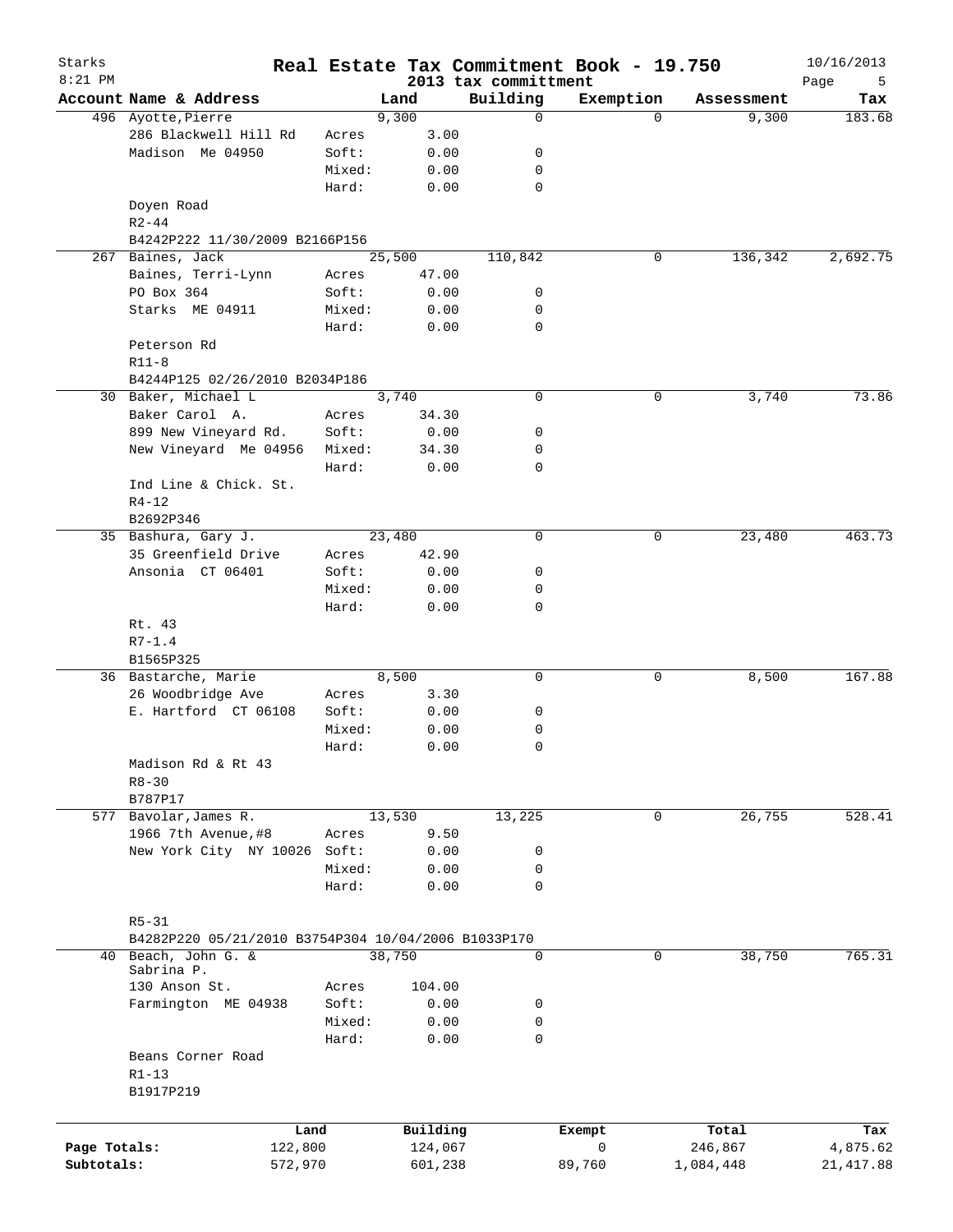| Starks<br>$8:21$ PM        |                                            |        |                   |                                  | Real Estate Tax Commitment Book - 19.750 |                      | 10/16/2013            |
|----------------------------|--------------------------------------------|--------|-------------------|----------------------------------|------------------------------------------|----------------------|-----------------------|
|                            | Account Name & Address                     |        | Land              | 2013 tax committment<br>Building | Exemption                                | Assessment           | Page<br>6<br>Tax      |
|                            | 41 Beal, Barbara A.                        |        | 10,450            | $\mathbf 0$                      | $\Omega$                                 | 10,450               | 206.39                |
|                            | PO Box 295                                 | Acres  | 6.30              |                                  |                                          |                      |                       |
|                            | Dexter ME 04930                            | Soft:  | 0.00              | 0                                |                                          |                      |                       |
|                            |                                            | Mixed: | 0.00              | 0                                |                                          |                      |                       |
|                            |                                            | Hard:  | 0.00              | $\mathbf 0$                      |                                          |                      |                       |
|                            | $R2 - 51$                                  |        |                   |                                  |                                          |                      |                       |
|                            | B2244P219                                  |        |                   |                                  |                                          |                      |                       |
|                            | 42 Beaulieu, Jason Richard                 |        | 4,310             | 9,000                            | 9,350                                    | 3,960                | 78.21                 |
|                            | 45 Locke Hill Road                         | Acres  | 0.29              |                                  | 01 Homestead Exempt                      |                      |                       |
|                            | Starks ME 04911                            | Soft:  | 0.00              | 0                                |                                          |                      |                       |
|                            |                                            | Mixed: | 0.00              | 0                                |                                          |                      |                       |
|                            |                                            | Hard:  | 0.00              | $\mathbf 0$                      |                                          |                      |                       |
|                            | Locke Hill Road                            |        |                   |                                  |                                          |                      |                       |
|                            | $U2-1$                                     |        |                   |                                  |                                          |                      |                       |
|                            | B1919P342                                  |        |                   |                                  |                                          |                      |                       |
|                            | 44 Beliveau, George B &<br>Pat H           |        | 12,140            | 0                                | 0                                        | 12,140               | 239.77                |
|                            | PO Box 1227                                | Acres  | 8.90              |                                  |                                          |                      |                       |
|                            | Rockwell NC 28138                          | Soft:  | 0.00              | 0                                |                                          |                      |                       |
|                            |                                            | Mixed: | 0.00              | 0                                |                                          |                      |                       |
|                            |                                            | Hard:  | 0.00              | 0                                |                                          |                      |                       |
|                            | West Mills Rd                              |        |                   |                                  |                                          |                      |                       |
|                            | $R4 - 23.1$                                |        |                   |                                  |                                          |                      |                       |
|                            | B846P1075                                  |        |                   |                                  |                                          |                      |                       |
|                            | 43 Beliveau, George B &                    |        | 41,200            | 0                                | 0                                        | 41,200               | 813.70                |
|                            | Pat H                                      |        |                   |                                  |                                          |                      |                       |
|                            | PO Box 1227                                | Acres  | 113.80            |                                  |                                          |                      |                       |
|                            | Rockwell NC 28138                          | Soft:  | 0.00              | 0                                |                                          |                      |                       |
|                            |                                            | Mixed: | 0.00              | 0                                |                                          |                      |                       |
|                            |                                            | Hard:  | 0.00              | 0                                |                                          |                      |                       |
|                            | West Mills Rd                              |        |                   |                                  |                                          |                      |                       |
|                            | $R5 - 22$                                  |        |                   |                                  |                                          |                      |                       |
|                            | B846P1074                                  |        |                   |                                  |                                          |                      |                       |
|                            | 45 Bell, Jack L.                           |        | 16,390            | 7,200                            | 0                                        | 23,590               | 465.90                |
|                            | Bell Elizabeth D.                          | Acres  | 13.90             |                                  |                                          |                      |                       |
|                            | 868 Main St.                               | Soft:  | 0.00              | 0                                |                                          |                      |                       |
|                            | Dennistown ME 04945                        | Mixed: | 0.00              | 0                                |                                          |                      |                       |
|                            |                                            | Hard:  | 0.00              | 0                                |                                          |                      |                       |
|                            | Mayhew Rd<br>$R6 - 9$                      |        |                   |                                  |                                          |                      |                       |
|                            | B2508P189                                  |        |                   |                                  |                                          |                      |                       |
|                            | 767 Bellefleur, Brad                       |        | $\mathbf 0$       | 15,000                           | 9,350                                    | 5,650                | 111.59                |
|                            | 1633 New Sharon Road                       |        |                   |                                  | 01 Homestead Exempt                      |                      |                       |
|                            | Starks ME 04911                            |        |                   |                                  |                                          |                      |                       |
|                            |                                            |        |                   |                                  |                                          |                      |                       |
|                            |                                            |        |                   |                                  |                                          |                      |                       |
|                            | <b>R8 80N</b>                              |        |                   |                                  |                                          |                      |                       |
|                            | 629 Bellefleur, Eileen M.                  |        | 17,200            | 0                                | 0                                        | 17,200               | 339.70                |
|                            | Bellefleur, Craig A.                       | Acres  | 17.80             |                                  |                                          |                      |                       |
|                            | 2745 Hollow Lane                           | Soft:  | 0.00              | 0                                |                                          |                      |                       |
|                            | Leesburg FL 34748                          | Mixed: | 0.00              | 0                                |                                          |                      |                       |
|                            |                                            | Hard:  | 0.00              | 0                                |                                          |                      |                       |
|                            | Newsharon Road                             |        |                   |                                  |                                          |                      |                       |
|                            | $R8 - 8$<br>B3917P197 09/10/2007 B2516P329 |        |                   |                                  |                                          |                      |                       |
|                            |                                            |        |                   |                                  |                                          |                      |                       |
|                            |                                            | Land   | Building          |                                  | Exempt                                   | Total                | Tax                   |
| Page Totals:<br>Subtotals: | 101,690<br>674,660                         |        | 31,200<br>632,438 |                                  | 18,700<br>108,460                        | 114,190<br>1,198,638 | 2,255.26<br>23,673.14 |
|                            |                                            |        |                   |                                  |                                          |                      |                       |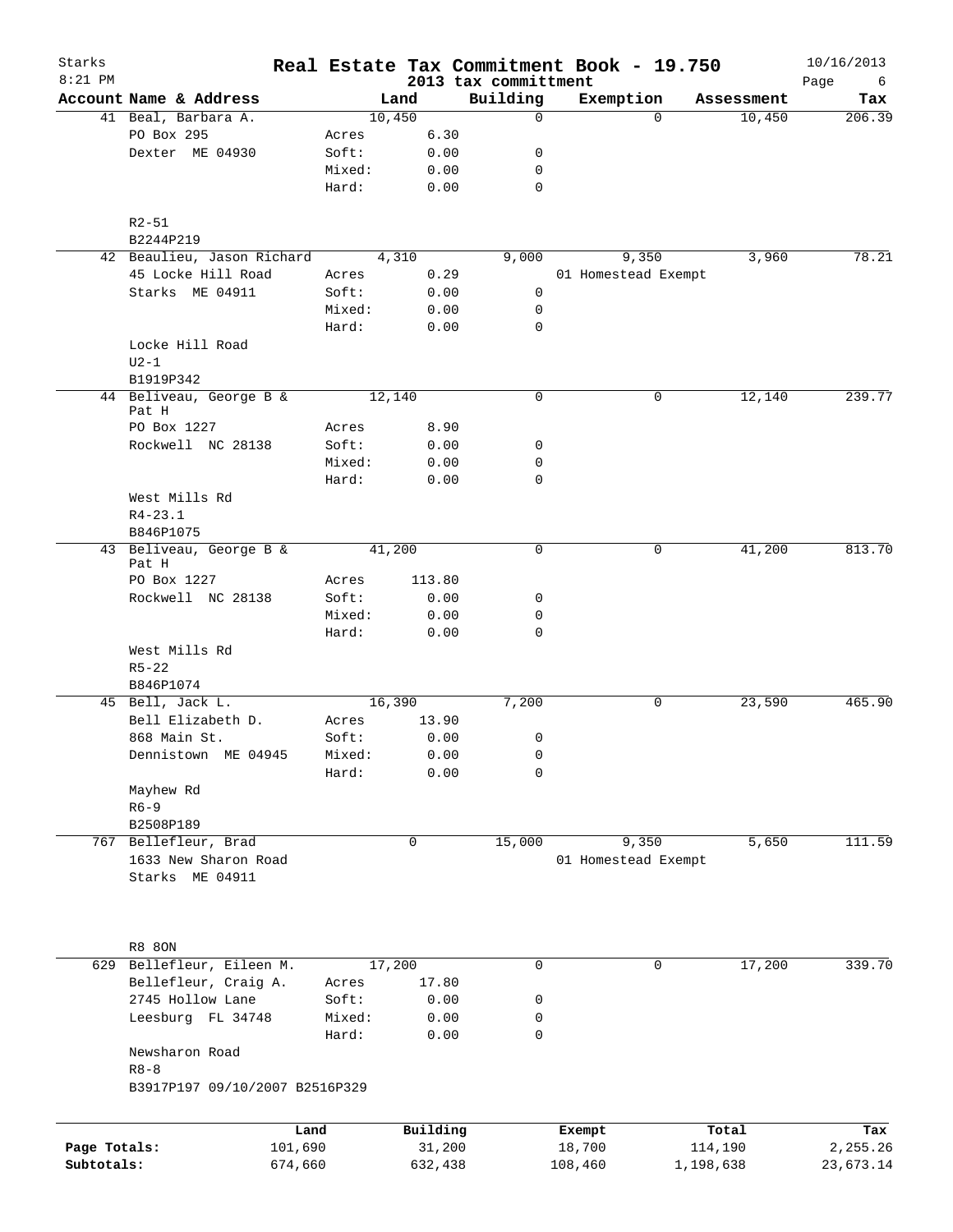| Starks    |                                                     |                |                    |                      | Real Estate Tax Commitment Book - 19.750 |            | 10/16/2013 |
|-----------|-----------------------------------------------------|----------------|--------------------|----------------------|------------------------------------------|------------|------------|
| $8:21$ PM |                                                     |                |                    | 2013 tax committment |                                          |            | Page<br>-7 |
|           | Account Name & Address                              |                | Land               | Building             | Exemption                                | Assessment | Tax        |
|           | 324 Bellefleur, Sarah                               |                | 18,250             | $\Omega$             | $\Omega$                                 | 18,250     | 360.44     |
|           | Bellefleur, Brad                                    | Acres          | 22.00              |                      |                                          |            |            |
|           | 33 Nichols Street                                   | Soft:          | 0.00               | 0                    |                                          |            |            |
|           | Madison ME 04950                                    | Mixed:         | 0.00               | 0                    |                                          |            |            |
|           |                                                     | Hard:          | 0.00               | 0                    |                                          |            |            |
|           | $R8 - 7$                                            |                |                    |                      |                                          |            |            |
|           | B4495P121 02/21/2012 B4416P118 07/20/2011 B4312P360 |                |                    |                      |                                          |            |            |
|           | 09/02/2010 B2294P343                                |                |                    |                      |                                          |            |            |
|           | 46 Belmore, Thomas G.                               |                | 14,220             | 0                    | $\mathbf 0$                              | 14,220     | 280.85     |
|           | Belmore Tracy L.                                    | Acres          | 12.10              |                      |                                          |            |            |
|           | 23 Plain Street                                     | Soft:          | 0.00               | 0                    |                                          |            |            |
|           | West Bridgewater MA<br>02379                        | Mixed:         | 0.00               | $\mathbf 0$          |                                          |            |            |
|           |                                                     | Hard:          | 0.00               | 0                    |                                          |            |            |
|           | $R1 - 40.2$                                         |                |                    |                      |                                          |            |            |
|           | B3418P224                                           |                | 5,930              | 4,000                | 0                                        | 9,930      | 196.12     |
|           | 564 Belyea, Charles L.<br>11 Anson Road             |                |                    |                      |                                          |            |            |
|           | Starks ME 04911                                     | Acres<br>Soft: | 0.55<br>0.00       | 0                    |                                          |            |            |
|           |                                                     | Mixed:         | 0.00               | 0                    |                                          |            |            |
|           |                                                     | Hard:          |                    | $\mathbf 0$          |                                          |            |            |
|           |                                                     |                | 0.00               |                      |                                          |            |            |
|           | $U1-9$                                              |                |                    |                      |                                          |            |            |
|           | B4236P69 01/29/2010 B2023P251                       |                |                    |                      |                                          |            |            |
| 47        | Belyea, Charles L.                                  |                | $\overline{5,310}$ | 28,080               | 9,350                                    | 24,040     | 474.79     |
|           | 11 Anson Road                                       | Acres          | 0.44               |                      |                                          |            |            |
|           | Starks ME 04911                                     | Soft:          | 0.00               | $\overline{0}$       | 01 Homestead Exempt                      |            |            |
|           |                                                     | Mixed:         | 0.00               | 0                    |                                          |            |            |
|           |                                                     | Hard:          | 0.00               | $\mathbf 0$          |                                          |            |            |
|           | Rt. 43-Village                                      |                |                    |                      |                                          |            |            |
|           | $UI-6$ , $UI-7$                                     |                |                    |                      |                                          |            |            |
|           | B889P339                                            |                |                    |                      |                                          |            |            |
| 423       | Benoit Lucien E.                                    |                | 7,850              | 0                    | $\mathsf{O}$                             | 7,850      | 155.04     |
|           | Revocable Trust                                     |                |                    |                      |                                          |            |            |
|           | 28 Ridge Hill Rd.                                   | Acres          | 55.00              |                      |                                          |            |            |
|           | No. Smithfield RI<br>02896                          | Soft:          | 0.00               | 0                    |                                          |            |            |
|           |                                                     | Mixed:         | 44.00              | 0                    |                                          |            |            |
|           |                                                     | Hard:          | 0.00               | $\mathbf 0$          |                                          |            |            |
|           | Young Road                                          |                |                    |                      |                                          |            |            |
|           | $R1 - 17$                                           |                |                    |                      |                                          |            |            |
|           | B2524P228 02/08/2010                                |                |                    |                      |                                          |            |            |
|           | 51 Benoit Revocable Trust,                          |                | 8,900              | 0                    | 0                                        | 8,900      | 175.78     |
|           | Maureen                                             |                |                    |                      |                                          |            |            |
|           | 28 Ridge Hill Rd.                                   | Acres          | 67.00              |                      |                                          |            |            |
|           | N. Smithfield RI 02896 Soft:                        |                | 11.00              | 1,412                |                                          |            |            |
|           |                                                     | Mixed:         | 42.00              | 5,547                |                                          |            |            |
|           |                                                     | Hard:          | 14.00              | 1,849                |                                          |            |            |
|           | Brann's Mills Rd<br>$R2 - 15$                       |                |                    |                      |                                          |            |            |
|           | B2746P169                                           |                |                    |                      |                                          |            |            |
|           |                                                     |                |                    |                      |                                          |            |            |

|              | Land    | Building | Exempt                  | Total     | Tax         |
|--------------|---------|----------|-------------------------|-----------|-------------|
| Page Totals: | 60,460  | 32,080   | 9,350                   | 83,190    | 1,643.02    |
| Subtotals:   | 735,120 | 664,518  | $^{\prime}$ .810<br>117 | 1,281,828 | 25, 316. 16 |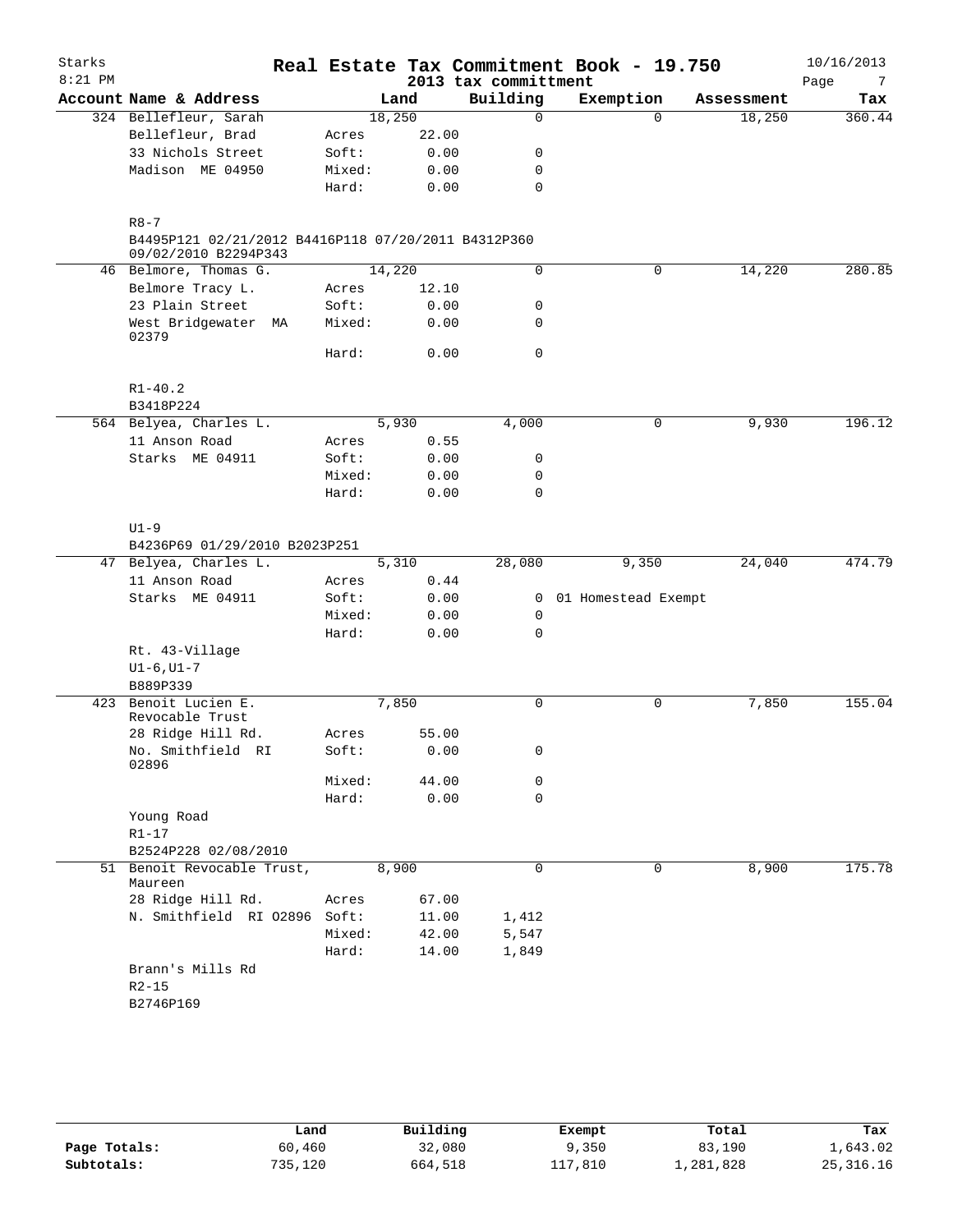| Starks<br>$8:21$ PM |                                                    |        |        |          | 2013 tax committment | Real Estate Tax Commitment Book - 19.750 |            | 10/16/2013<br>Page<br>8 |
|---------------------|----------------------------------------------------|--------|--------|----------|----------------------|------------------------------------------|------------|-------------------------|
|                     | Account Name & Address                             |        |        | Land     | Building             | Exemption                                | Assessment | Tax                     |
|                     | 48 Benoit, Lucien                                  |        |        | 7,970    | 0                    | $\Omega$                                 | 7,970      | 157.41                  |
|                     | Benoit, Maureen                                    |        | Acres  | 60.00    |                      |                                          |            |                         |
|                     | 28 Ridge Hill Rd                                   |        | Soft:  | 11.00    | 1,412                |                                          |            |                         |
|                     | N. Smithfield RI 02896 Mixed:                      |        |        | 34.00    | 4,490                |                                          |            |                         |
|                     |                                                    |        | Hard:  | 15.00    | 1,981                |                                          |            |                         |
|                     | Brann Mills Rd                                     |        |        |          |                      |                                          |            |                         |
|                     | $R2 - 13$                                          |        |        |          |                      |                                          |            |                         |
|                     | B797P1032                                          |        |        |          |                      |                                          |            |                         |
| 49                  | Benoit, Lucien E &                                 |        |        | 2,670    | 0                    | 0                                        | 2,670      | 52.73                   |
|                     | Maureen                                            |        |        |          |                      |                                          |            |                         |
|                     | 28 Ridge Hill Rd.                                  |        | Acres  | 20.00    |                      |                                          |            |                         |
|                     | N.Smithfield RI 02896                              |        | Soft:  | 0.00     | 0                    |                                          |            |                         |
|                     |                                                    |        | Mixed: | 20.00    | 2,641                |                                          |            |                         |
|                     |                                                    |        | Hard:  | 0.00     | $\mathbf 0$          |                                          |            |                         |
|                     | Brann Mills Road                                   |        |        |          |                      |                                          |            |                         |
|                     | $R2 - 11$                                          |        |        |          |                      |                                          |            |                         |
|                     | B2180P182                                          |        |        |          |                      |                                          |            |                         |
|                     | 50 Benoit, Lucien E. &                             |        |        | 11,800   | 22,760               | 0                                        | 34,560     | 682.56                  |
|                     | Maureen                                            |        |        |          |                      |                                          |            |                         |
|                     | 28 Ridge Hill Rd.                                  |        | Acres  | 14.00    |                      |                                          |            |                         |
|                     | N. Smithfield RI 02896 Soft:                       |        |        | 0.00     | 0                    |                                          |            |                         |
|                     |                                                    |        | Mixed: | 0.00     | $\mathbf 0$          |                                          |            |                         |
|                     |                                                    |        | Hard:  | 9.00     | 1,189                |                                          |            |                         |
|                     | Brann Mills Rd                                     |        |        |          |                      |                                          |            |                         |
|                     | $R2 - 12$                                          |        |        |          |                      |                                          |            |                         |
|                     | B797P1031                                          |        |        |          |                      |                                          |            |                         |
|                     | 68 Benson, Eric R                                  |        |        | 7,390    | 60,043               | 0                                        | 67,433     | 1,331.80                |
|                     | Benson, Catherine M                                |        | Acres  | 1.60     |                      |                                          |            |                         |
|                     | 1202 Poplar Hill Rd.                               |        | Soft:  | 0.00     | 0                    |                                          |            |                         |
|                     | Baltimore MD 21210                                 |        | Mixed: | 0.00     | 0                    |                                          |            |                         |
|                     |                                                    |        | Hard:  | 0.00     | $\mathbf 0$          |                                          |            |                         |
|                     | West Mills Rd.                                     |        |        |          |                      |                                          |            |                         |
|                     | $R4 - 28$                                          |        |        |          |                      |                                          |            |                         |
|                     | B4147P141 06/11/2009 B3881P46 07/17/2007 B1358P242 |        |        |          |                      |                                          |            |                         |
|                     | 52 Benton, Jonathon A.                             |        |        | 8,140    | 40,590               | 0                                        | 48,730     | 962.42                  |
|                     | Benton Shelia M.                                   |        | Acres  | 2.75     |                      |                                          |            |                         |
|                     | 19 Sheridan Ave.                                   |        | Soft:  | 0.00     | 0                    |                                          |            |                         |
|                     | Rochester NH 03867                                 |        | Mixed: | 0.00     | 0                    |                                          |            |                         |
|                     |                                                    |        | Hard:  | 0.00     | 0                    |                                          |            |                         |
|                     |                                                    |        |        |          |                      |                                          |            |                         |
|                     | $R8 - 39.3$                                        |        |        |          |                      |                                          |            |                         |
|                     | 218 Berry, Frank                                   |        |        | 6,260    | 0                    | 0                                        | 6,260      | 123.64                  |
|                     | 19 Free Street                                     |        | Acres  | 0.80     |                      |                                          |            |                         |
|                     | Skowhegan ME 04976                                 |        | Soft:  | 0.00     | 0                    |                                          |            |                         |
|                     |                                                    |        | Mixed: | 0.00     | 0                    |                                          |            |                         |
|                     |                                                    |        | Hard:  | 0.00     | 0                    |                                          |            |                         |
|                     |                                                    |        |        |          |                      |                                          |            |                         |
|                     | $R8 - 23$                                          |        |        |          |                      |                                          |            |                         |
|                     | B4458P351 10/19/2011 B1655P328                     |        |        |          |                      |                                          |            |                         |
|                     | 74 Berto, Daniel A.                                |        |        | 8,590    | 39,400               | 0                                        | 47,990     | 947.80                  |
|                     | Berto, Sandy B.                                    |        | Acres  | 1.90     |                      |                                          |            |                         |
|                     | 87 Rock Ave                                        |        | Soft:  | 0.00     | 0                    |                                          |            |                         |
|                     | Pawtucket RI 02861                                 |        | Mixed: | 0.00     | 0                    |                                          |            |                         |
|                     |                                                    |        | Hard:  | 0.00     | $\mathbf 0$          |                                          |            |                         |
|                     |                                                    |        |        |          |                      |                                          |            |                         |
|                     | $R4 - 3.1$                                         |        |        |          |                      |                                          |            |                         |
|                     | B3385P43                                           |        |        |          |                      |                                          |            |                         |
|                     |                                                    |        |        |          |                      |                                          |            |                         |
|                     |                                                    |        |        |          |                      |                                          |            |                         |
|                     |                                                    | Land   |        | Building |                      | Exempt                                   | Total      | Tax                     |
| Page Totals:        |                                                    | 52,820 |        | 162,793  |                      | 0                                        | 215,613    | 4,258.36                |

**Subtotals:** 787,940 827,311 117,810 1,497,441 29,574.52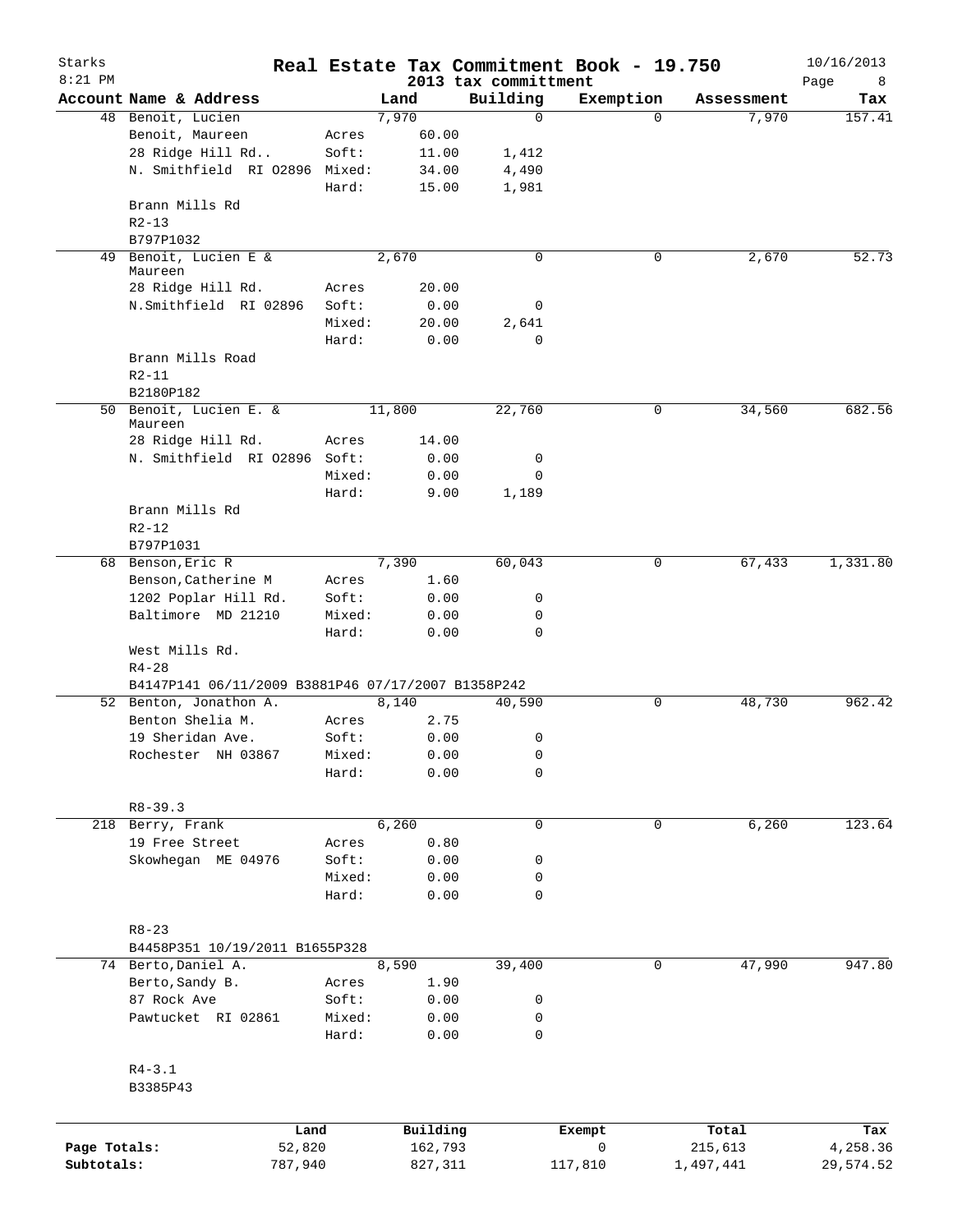| Starks<br>$8:21$ PM |                                                                      |        |          |       | 2013 tax committment | Real Estate Tax Commitment Book - 19.750 |            | 10/16/2013<br>Page<br>9 |
|---------------------|----------------------------------------------------------------------|--------|----------|-------|----------------------|------------------------------------------|------------|-------------------------|
|                     | Account Name & Address                                               |        | Land     |       | Building             | Exemption                                | Assessment | Tax                     |
|                     | 54 Bessey, Patty D.                                                  |        | 5,660    |       | 19,680               | 9,350                                    | 15,990     | 315.80                  |
|                     | PO Box 101                                                           | Acres  |          | 0.50  |                      |                                          |            |                         |
|                     | Kingfield ME 04947                                                   | Soft:  |          | 0.00  |                      | 0 01 Homestead Exempt                    |            |                         |
|                     |                                                                      | Mixed: |          | 0.00  | 0                    |                                          |            |                         |
|                     |                                                                      | Hard:  |          | 0.00  | $\mathbf 0$          |                                          |            |                         |
|                     | Chicken St.                                                          |        |          |       |                      |                                          |            |                         |
|                     | $U2-8$                                                               |        |          |       |                      |                                          |            |                         |
|                     | B1408P341                                                            |        |          |       |                      |                                          |            |                         |
|                     | 55 Bishop, John H. Jr.                                               |        | 18,380   |       | $\mathbf 0$          | 0                                        | 18,380     | 363.01                  |
|                     | 476 Washington St                                                    | Acres  |          | 22.50 |                      |                                          |            |                         |
|                     | Gloucester MA 01930                                                  | Soft:  |          | 0.00  | 0                    |                                          |            |                         |
|                     |                                                                      | Mixed: |          | 0.00  | 0                    |                                          |            |                         |
|                     |                                                                      | Hard:  |          | 0.00  | 0                    |                                          |            |                         |
|                     | Locke Hill Rd.                                                       |        |          |       |                      |                                          |            |                         |
|                     | $R2 - 58.1$                                                          |        |          |       |                      |                                          |            |                         |
|                     | B929P276                                                             |        |          |       |                      |                                          |            |                         |
|                     | 591 Bivans, David A.                                                 |        | 25,860   |       | 94,770               | 0                                        | 120,630    | 2,382.44                |
|                     | Bivans, Karen F.                                                     | Acres  |          | 48.42 |                      |                                          |            |                         |
|                     | 6325 Route 309                                                       | Soft:  |          | 0.00  | 0                    |                                          |            |                         |
|                     | New Tripoli PA 18066                                                 | Mixed: |          | 0.00  | 0                    |                                          |            |                         |
|                     |                                                                      | Hard:  |          | 0.00  | 0                    |                                          |            |                         |
|                     | Felker Hill Road                                                     |        |          |       |                      |                                          |            |                         |
|                     | $R8 - 38.1$                                                          |        |          |       |                      |                                          |            |                         |
|                     | B4544P337 07/02/2012 B3836P317 04/18/2007 B1303P344                  |        |          |       |                      |                                          |            |                         |
|                     | 589 Bivans, David A.                                                 |        | 21,610   |       | 2,160                | 0                                        | 23,770     | 469.46                  |
|                     | Bivans, Karen F.                                                     | Acres  |          | 35.45 |                      |                                          |            |                         |
|                     | 6325 Route 309                                                       | Soft:  |          | 0.00  | 0                    |                                          |            |                         |
|                     | New Tripoli PA 18066                                                 | Mixed: |          | 0.00  | 0                    |                                          |            |                         |
|                     |                                                                      | Hard:  |          | 0.00  | 0                    |                                          |            |                         |
|                     | $R8 - 38.2$<br>B4544P337 07/02/2012 B2866P284<br>56 Bliss, Christine | 17,250 |          |       | $\mathbf 0$          | 0                                        | 17,250     | 340.69                  |
|                     | 1412 Main St., Apt 3                                                 | Acres  | 18.00    |       |                      |                                          |            |                         |
|                     | West Warwick RI 02893                                                | Soft:  |          | 0.00  | 0                    |                                          |            |                         |
|                     |                                                                      | Mixed: |          | 0.00  | 0                    |                                          |            |                         |
|                     |                                                                      | Hard:  |          | 0.00  | $\mathbf 0$          |                                          |            |                         |
|                     |                                                                      |        |          |       |                      |                                          |            |                         |
|                     | $R1 - 29.2$                                                          |        |          |       |                      |                                          |            |                         |
|                     | B1551P244                                                            |        |          |       |                      |                                          |            |                         |
|                     | 57 Born, Robyn                                                       |        | 19,700   |       | $\mathbf 0$          | $\mathbf 0$                              | 19,700     | 389.08                  |
|                     | 168 West Auburn Road                                                 | Acres  |          | 27.80 |                      |                                          |            |                         |
|                     | Auburn ME 04210                                                      | Soft:  |          | 0.00  | 0                    |                                          |            |                         |
|                     |                                                                      | Mixed: |          | 0.00  | 0                    |                                          |            |                         |
|                     |                                                                      | Hard:  |          | 0.00  | 0                    |                                          |            |                         |
|                     |                                                                      |        |          |       |                      |                                          |            |                         |
|                     | $R6 - 7, R6 - 8$                                                     |        |          |       |                      |                                          |            |                         |
|                     | B2705P9                                                              |        |          |       |                      |                                          |            |                         |
| 58                  | Botelho, Chester & Anna                                              |        | 12,460   |       | $\mathbf 0$          | 0                                        | 12,460     | 246.09                  |
|                     | С.                                                                   |        |          |       |                      |                                          |            |                         |
|                     | 52 Elm Lane                                                          | Acres  |          | 9.40  |                      |                                          |            |                         |
|                     | Wales MA 01081                                                       | Soft:  |          | 0.00  | 0                    |                                          |            |                         |
|                     |                                                                      | Mixed: |          | 0.00  | 0                    |                                          |            |                         |
|                     |                                                                      | Hard:  |          | 0.00  | $\mathbf 0$          |                                          |            |                         |
|                     | Brann Mills Rd.<br>$R1 - 20$                                         |        |          |       |                      |                                          |            |                         |
|                     |                                                                      |        |          |       |                      |                                          |            |                         |
|                     | Land                                                                 |        | Building |       |                      | Exempt                                   | Total      | Tax                     |
| Page Totals:        | 120,920                                                              |        | 116,610  |       |                      | 9,350                                    | 228,180    | 4,506.57                |
| Subtotals:          | 908,860                                                              |        | 943,921  |       |                      | 127,160                                  | 1,725,621  | 34,081.09               |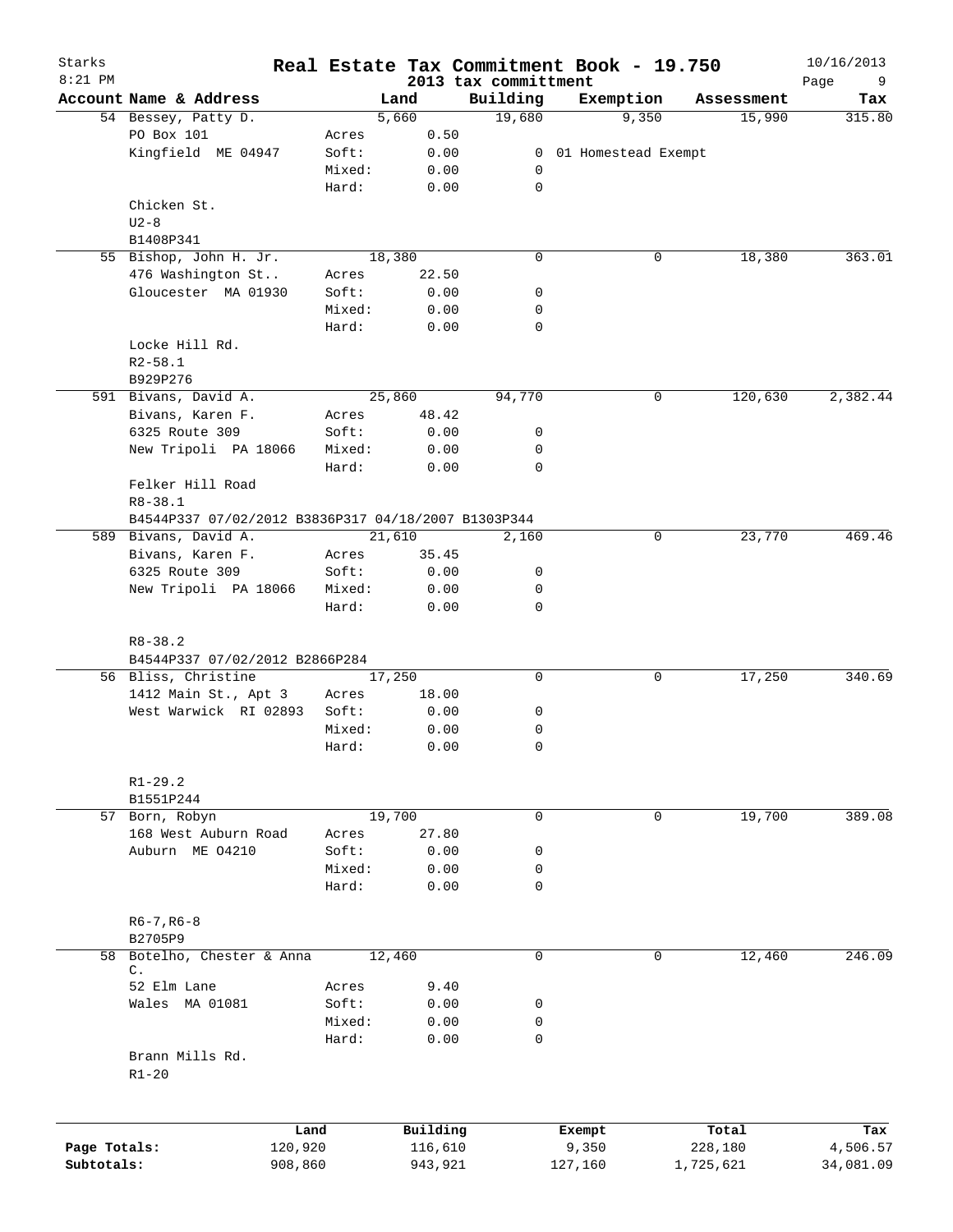| Starks<br>$8:21$ PM |                                |        |         | 2013 tax committment | Real Estate Tax Commitment Book - 19.750 |            | 10/16/2013<br>Page<br>10 |
|---------------------|--------------------------------|--------|---------|----------------------|------------------------------------------|------------|--------------------------|
|                     | Account Name & Address         |        | Land    | Building             | Exemption                                | Assessment | Tax                      |
|                     | 59 Bouchard, Michael           |        | 16, 262 | 7,680                | $\Omega$                                 | 23,942     | 472.85                   |
|                     | Bouchard Colette               | Acres  | 51.00   |                      |                                          |            |                          |
|                     | 8 Pare St.                     | Soft:  | 0.00    | 0                    |                                          |            |                          |
|                     | Waterville Me 04901            | Mixed: | 45.00   | 5,663                |                                          |            |                          |
|                     |                                | Hard:  | 0.00    | 0                    |                                          |            |                          |
|                     | Dill Road                      |        |         |                      |                                          |            |                          |
|                     | $R6 - 20$                      |        |         |                      |                                          |            |                          |
|                     | B3280P261                      |        |         |                      |                                          |            |                          |
|                     | 60 Boucher, Douglas A.         |        | 20,330  | 12,600               | 0                                        | 32,930     | 650.37                   |
|                     | 28 Champa Rd                   | Acres  | 26.30   |                      |                                          |            |                          |
|                     | Billerica MA 01821             | Soft:  | 0.00    | 0                    |                                          |            |                          |
|                     |                                | Mixed: | 0.00    | 0                    |                                          |            |                          |
|                     |                                | Hard:  | 0.00    | 0                    |                                          |            |                          |
|                     | West Mills Rd.                 |        |         |                      |                                          |            |                          |
|                     | $R4 - 36$                      |        |         |                      |                                          |            |                          |
|                     | B3838P176 03/21/2007 B995P252  |        |         |                      |                                          |            |                          |
|                     | 61 Boyle, John D.              |        | 12,850  | 0                    | 0                                        | 12,850     | 253.79                   |
|                     | P0 Box 127                     | Acres  | 10.00   |                      |                                          |            |                          |
|                     | Farmington ME 04938            | Soft:  | 0.00    | 0                    |                                          |            |                          |
|                     |                                | Mixed: | 0.00    | 0                    |                                          |            |                          |
|                     |                                | Hard:  | 0.00    | $\mathbf 0$          |                                          |            |                          |
|                     | West Mills Rd. Rt. 148         |        |         |                      |                                          |            |                          |
|                     | $R5 - 34$                      |        |         |                      |                                          |            |                          |
|                     | B31280P640                     |        |         |                      |                                          |            |                          |
|                     | 62 Brackett, Jerry & Jane      |        | 18,860  | 36,360               | 19,635                                   | 35,585     | 702.80                   |
|                     | 487 Anson Road                 | Acres  | 36.00   |                      | 02 Veteran                               |            |                          |
|                     | Starks ME 04911                | Soft:  | 3.00    |                      | 385 01 Homestead Exempt                  |            |                          |
|                     |                                | Mixed: | 0.00    | $\overline{0}$       | 30 Blind                                 |            |                          |
|                     |                                | Hard:  | 20.00   | 2,641                |                                          |            |                          |
|                     | Rt. 43 Madison Rd.<br>$R10-3$  |        |         |                      |                                          |            |                          |
|                     | B2243P335                      |        |         |                      |                                          |            |                          |
|                     | 63 Brown, Harry H.             |        | 21,200  | 29,280               | 9,350                                    | 41,130     | 812.32                   |
|                     | 45 Abijah Hill Road            | Acres  | 69.00   |                      |                                          |            |                          |
|                     | Starks ME 04911                | Soft:  | 2.00    |                      | 257 01 Homestead Exempt                  |            |                          |
|                     |                                | Mixed: | 0.00    | 0                    |                                          |            |                          |
|                     |                                | Hard:  | 58.00   | 7,659                |                                          |            |                          |
|                     | Bijah Hill Rd.                 |        |         |                      |                                          |            |                          |
|                     | $R2 - 41$                      |        |         |                      |                                          |            |                          |
|                     | B904P358                       |        |         |                      |                                          |            |                          |
|                     | 525 Brown, Herman              |        | 9,670   | 22,379               | 0                                        | 32,049     | 632.97                   |
|                     | 72 West Cundy's Point          | Acres  | 5.10    |                      |                                          |            |                          |
|                     | Road                           |        |         |                      |                                          |            |                          |
|                     | Harpswell ME 04079             | Soft:  | 0.00    | 0                    |                                          |            |                          |
|                     |                                | Mixed: | 0.00    | 0                    |                                          |            |                          |
|                     |                                | Hard:  | 0.00    | 0                    |                                          |            |                          |
|                     |                                |        |         |                      |                                          |            |                          |
|                     | $R4 - 22$                      |        |         |                      |                                          |            |                          |
|                     | B3878P88 07/10/2007 B775P805   |        |         |                      |                                          |            |                          |
|                     | 309 Brown, James D.            |        | 17,100  | 19,200               | 0                                        | 36,300     | 716.93                   |
|                     | 1392 Dodge Ln                  | Acres  | 15.00   |                      |                                          |            |                          |
|                     | Round SC 29474-4466            | Soft:  | 0.00    | 0                    |                                          |            |                          |
|                     |                                | Mixed: | 0.00    | 0                    |                                          |            |                          |
|                     |                                | Hard:  | 0.00    | 0                    |                                          |            |                          |
|                     |                                |        |         |                      |                                          |            |                          |
|                     | $R8 - 32$                      |        |         |                      |                                          |            |                          |
|                     | B3548P155 08/08/2005 B2259P283 |        |         |                      |                                          |            |                          |
|                     |                                |        |         |                      |                                          |            |                          |

|              | Land      | Building  | Exempt  | Total     | Tax       |
|--------------|-----------|-----------|---------|-----------|-----------|
| Page Totals: | 116,272   | 127,499   | 28,985  | 214,786   | 4,242.03  |
| Subtotals:   | 1,025,132 | 1,071,420 | 156,145 | 1,940,407 | 38,323.12 |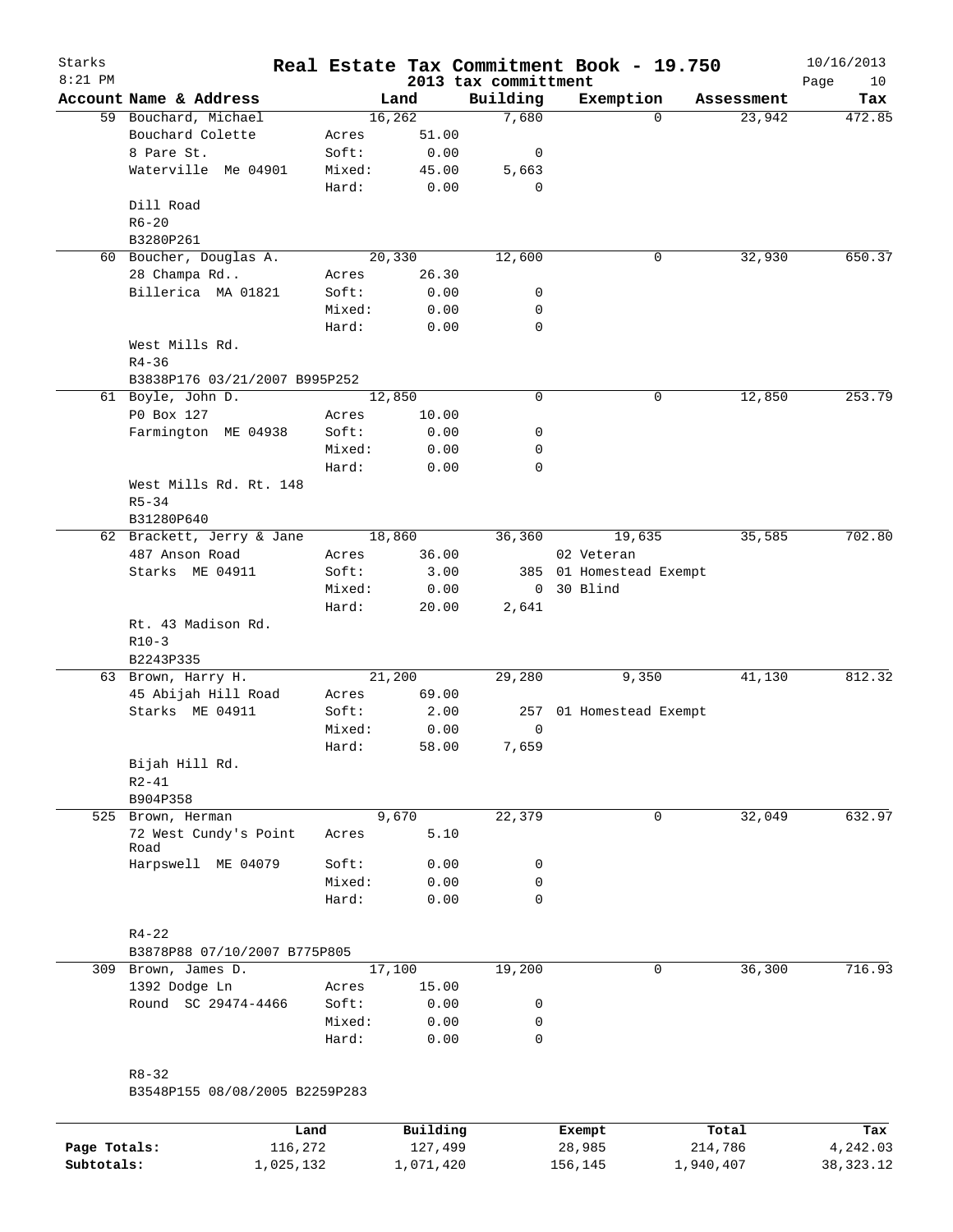| Starks<br>$8:21$ PM |                                |           |        |           | 2013 tax committment |              | Real Estate Tax Commitment Book - 19.750 |            | 10/16/2013<br>Page<br>11 |
|---------------------|--------------------------------|-----------|--------|-----------|----------------------|--------------|------------------------------------------|------------|--------------------------|
|                     | Account Name & Address         |           |        | Land      | Building             |              | Exemption                                | Assessment | Tax                      |
|                     | 183 Brusila, Sara              |           | 19,000 |           |                      | $\mathbf 0$  | $\Omega$                                 | 19,000     | 375.25                   |
|                     | 44 Emery Road                  | Acres     |        | 25.00     |                      |              |                                          |            |                          |
|                     | Starks ME 04911                | Soft:     |        | 0.00      |                      | 0            |                                          |            |                          |
|                     |                                | Mixed:    |        | 0.00      |                      | 0            |                                          |            |                          |
|                     |                                | Hard:     |        | 0.00      |                      | 0            |                                          |            |                          |
|                     | $R3 - 34$                      |           |        |           |                      |              |                                          |            |                          |
|                     | B1783P272                      |           |        |           |                      |              |                                          |            |                          |
|                     | 184 Brusila, Sara              |           | 1,600  |           |                      | $\mathbf 0$  | 0                                        | 1,600      | 31.60                    |
|                     | 44 Emery Road                  | Acres     |        | 12.00     |                      |              |                                          |            |                          |
|                     | Starks ME 04911                | Soft:     |        | 0.00      |                      | 0            |                                          |            |                          |
|                     |                                | Mixed:    |        | 12.00     | 1,585                |              |                                          |            |                          |
|                     |                                | Hard:     |        | 0.00      |                      | $\mathbf 0$  |                                          |            |                          |
|                     | $R4 - 10$<br>B1783P272         |           |        |           |                      |              |                                          |            |                          |
|                     | 65 Brusila, Sara L.            |           | 47,650 |           | 83,400               |              | 9,350                                    | 121,700    | 2,403.57                 |
|                     | 44 Emery Road                  | Acres     |        | 135.60    |                      |              | 01 Homestead Exempt                      |            |                          |
|                     | Starks ME 04911                | Soft:     |        | 0.00      |                      | 0            |                                          |            |                          |
|                     |                                | Mixed:    |        | 0.00      |                      | 0            |                                          |            |                          |
|                     |                                | Hard:     |        | 0.00      |                      | $\mathsf{O}$ |                                          |            |                          |
|                     |                                |           |        |           |                      |              |                                          |            |                          |
|                     | $R3 - 33.1$<br>B3179P109       |           |        |           |                      |              |                                          |            |                          |
|                     | 16 Brusila, Sara L.            |           | 20,300 |           | 26,280               |              | 0                                        | 46,580     | 919.96                   |
|                     | 44 Emery Road                  | Acres     |        | 26.20     |                      |              |                                          |            |                          |
|                     | Starks ME 04911                | Soft:     |        | 0.00      |                      | 0            |                                          |            |                          |
|                     |                                | Mixed:    |        | 0.00      |                      | 0            |                                          |            |                          |
|                     |                                | Hard:     |        | 0.00      |                      | $\mathbf 0$  |                                          |            |                          |
|                     | $R3 - 33$                      |           |        |           |                      |              |                                          |            |                          |
|                     | B4598P152 11/15/2012 B1783P272 |           |        |           |                      |              |                                          |            |                          |
|                     | 479 Bucciano Daniel            |           | 14,830 |           | 10,000               |              | 9,350                                    | 15,480     | 305.73                   |
|                     | 406 Sawyers Mills Rd           | Acres     |        | 11.50     |                      |              | 01 Homestead Exempt                      |            |                          |
|                     | Starks ME 04911                | Soft:     |        | 0.00      |                      | 0            |                                          |            |                          |
|                     |                                | Mixed:    |        | 0.00      |                      | 0            |                                          |            |                          |
|                     |                                | Hard:     |        | 0.00      |                      | $\mathbf 0$  |                                          |            |                          |
|                     | West Mills Road                |           |        |           |                      |              |                                          |            |                          |
|                     | $R4 - 33.2$                    |           |        |           |                      |              |                                          |            |                          |
|                     | B4324P123 09/30/2010 B2168P341 |           |        |           |                      |              |                                          |            |                          |
|                     | 753 Burnell, Ruth Joy          |           |        | 9,210     |                      | 0            | 0                                        | 9,210      | 181.90                   |
|                     | P.O. Box 347                   | Acres     |        | 4.40      |                      |              |                                          |            |                          |
|                     | Comptche CA 95427              | Soft:     |        | 0.00      |                      | 0            |                                          |            |                          |
|                     |                                | Mixed:    |        | 0.00      |                      | 0            |                                          |            |                          |
|                     |                                | Hard:     |        | 0.00      |                      | $\mathbf 0$  |                                          |            |                          |
|                     | R1 4.2                         |           |        |           |                      |              |                                          |            |                          |
|                     | 66 Burnham, Daryl & Doreen     |           |        | 9,690     | 18,600               |              | 0                                        | 28,290     | 558.73                   |
|                     | 46Burnham Rd                   | Acres     |        | 3.60      |                      |              |                                          |            |                          |
|                     | Hebron ME 04238                | Soft:     |        | 0.00      |                      | 0            |                                          |            |                          |
|                     |                                | Mixed:    |        | 0.00      |                      | 0            |                                          |            |                          |
|                     |                                | Hard:     |        | 0.00      |                      | 0            |                                          |            |                          |
|                     | Mt. Hunger Rd.                 |           |        |           |                      |              |                                          |            |                          |
|                     | $R5 - 9$                       |           |        |           |                      |              |                                          |            |                          |
|                     | B1822P6                        |           |        |           |                      |              |                                          |            |                          |
|                     |                                |           |        |           |                      |              |                                          |            |                          |
|                     |                                | Land      |        | Building  |                      |              | Exempt                                   | Total      | Tax                      |
| Page Totals:        |                                | 122,280   |        | 138,280   |                      |              | 18,700                                   | 241,860    | 4,776.74                 |
| Subtotals:          |                                | 1,147,412 |        | 1,209,700 |                      |              | 174,845                                  | 2,182,267  | 43,099.86                |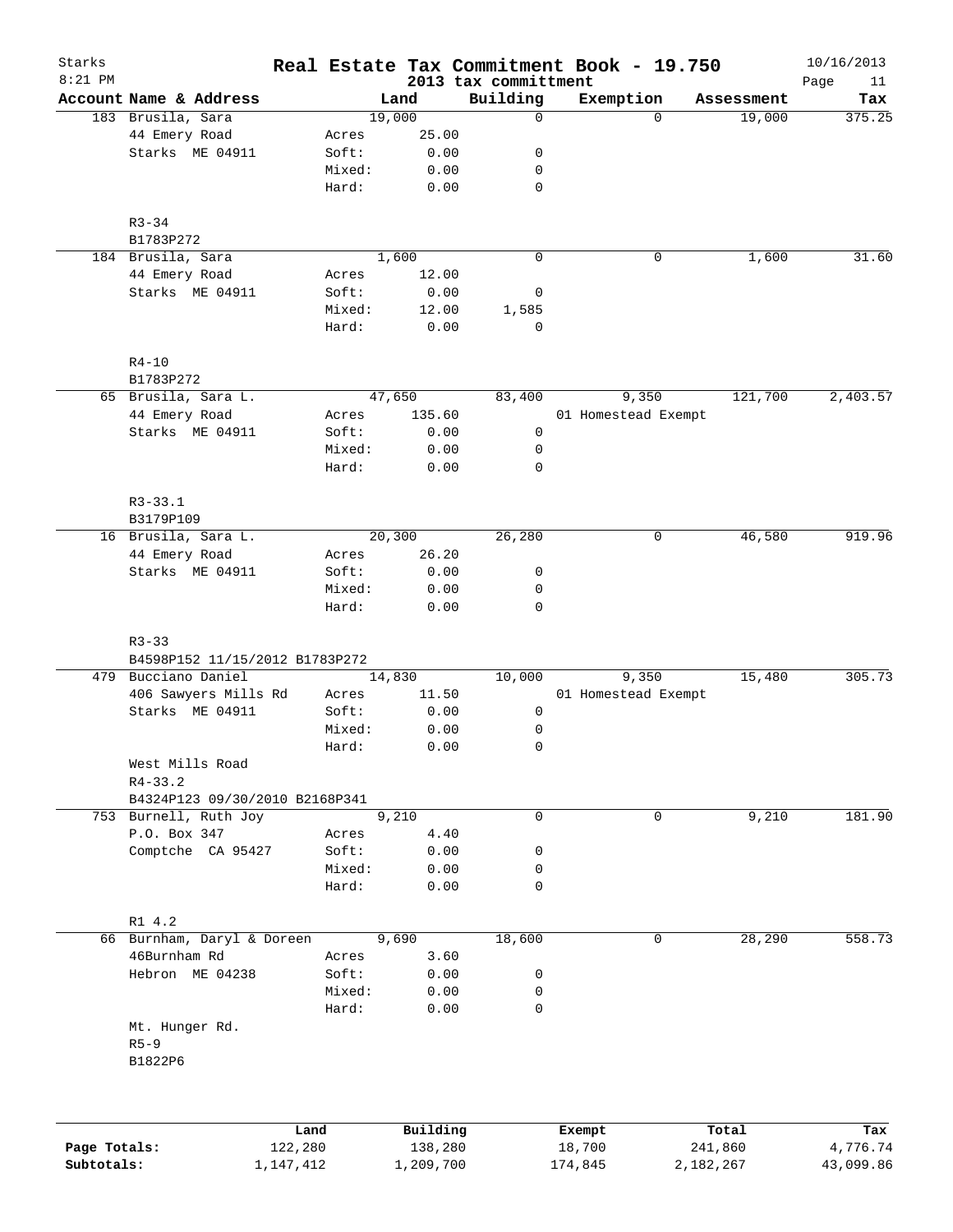| Starks    |                                       |                 |              |                      | Real Estate Tax Commitment Book - 19.750 |            | 10/16/2013 |
|-----------|---------------------------------------|-----------------|--------------|----------------------|------------------------------------------|------------|------------|
| $8:21$ PM |                                       |                 |              | 2013 tax committment |                                          |            | Page<br>12 |
|           | Account Name & Address                |                 | Land         | Building             | Exemption                                | Assessment | Tax        |
|           | 67 Caffyn, Thomas E. &<br>Diane       |                 | 11,830       | $\mathsf{O}$         | $\Omega$                                 | 11,830     | 233.64     |
|           | 200 Sand Rd                           | Acres           | 8.43         |                      |                                          |            |            |
|           | Canaan ME 04924                       | Soft:           | 0.00         | 0                    |                                          |            |            |
|           |                                       | Mixed:          | 0.00         | $\mathbf 0$          |                                          |            |            |
|           |                                       | Hard:           | 0.00         | $\mathbf 0$          |                                          |            |            |
|           | Chicken St.                           |                 |              |                      |                                          |            |            |
|           | $R3 - 24$                             |                 |              |                      |                                          |            |            |
|           | B2473P148                             |                 |              |                      |                                          |            |            |
|           | 534 Caissie, Janice                   |                 | 17,170       | 18,410               | 0                                        | 35,580     | 702.71     |
|           | 751 Lowell Road                       | Acres           | 15.10        |                      |                                          |            |            |
|           | Groton MA 01450                       | Soft:           | 0.00         | 0                    |                                          |            |            |
|           |                                       | Mixed:          | 0.00         | $\mathbf 0$          |                                          |            |            |
|           |                                       | Hard:           | 0.00         | 0                    |                                          |            |            |
|           |                                       |                 |              |                      |                                          |            |            |
|           | $R9 - 7.3$                            |                 |              |                      |                                          |            |            |
|           | B4283P236 06/18/2010 B1444P259        |                 | 23,500       | 0                    | 0                                        |            | 464.13     |
|           | 69 Callon, Ross<br>11 Applewood Drive |                 |              |                      |                                          | 23,500     |            |
|           |                                       | Acres           | 43.00        |                      |                                          |            |            |
|           | Westford MA 01886                     | Soft:           | 0.00         | 0                    |                                          |            |            |
|           |                                       | Mixed:<br>Hard: | 0.00<br>0.00 | 0<br>0               |                                          |            |            |
|           | West Mills Rd.                        |                 |              |                      |                                          |            |            |
|           | $R4 - 26$                             |                 |              |                      |                                          |            |            |
|           | B1037P151                             |                 |              |                      |                                          |            |            |
|           | 644 Carle, Matthew F.                 |                 | 16,560       | $\Omega$             | 0                                        | 16,560     | 327.06     |
|           | P.O. Box 15834                        | Acres           | 15.70        |                      |                                          |            |            |
|           | Rio Rancho NM 87174                   | Soft:           | 0.00         | 0                    |                                          |            |            |
|           |                                       | Mixed:          | 0.00         | 0                    |                                          |            |            |
|           |                                       | Hard:           | 0.00         | 0                    |                                          |            |            |
|           |                                       |                 |              |                      |                                          |            |            |
|           | $R9 - 7.5$                            |                 |              |                      |                                          |            |            |
|           | B3545P99 08/08/2005 B1444P263         |                 |              |                      |                                          |            |            |
|           | 75 Carpenter Charles, J<br>Jr.        |                 | 19,220       | 0                    | 0                                        | 19,220     | 379.60     |
|           | P.O. Box 2233                         | Acres           | 154.00       |                      |                                          |            |            |
|           | Skowhegan ME 04967                    | Soft:           | 0.00         | 0                    |                                          |            |            |
|           |                                       | Mixed:          | 144.00       | 19,017               |                                          |            |            |
|           |                                       | Hard:           | 0.00         | 0                    |                                          |            |            |
|           | Mt. Hunger Rd.                        |                 |              |                      |                                          |            |            |
|           | $R5-13, R5-14$                        |                 |              |                      |                                          |            |            |
|           | B3821P78 03/08/2007 B2538P124         |                 |              |                      |                                          |            |            |
|           | 76 Carrol, Robert N.& June<br>M. Nash |                 | 23,250       | 54,000               | 9,350                                    | 67,900     | 1,341.03   |
|           | P.O. Box 161                          | Acres           | 38.00        |                      | 01 Homestead Exempt                      |            |            |
|           | New Sharon ME 04955                   | Soft:           | 0.00         | 0                    |                                          |            |            |
|           |                                       | Mixed:          | 0.00         | 0                    |                                          |            |            |
|           |                                       | Hard:           | 0.00         | 0                    |                                          |            |            |
|           | Young Road                            |                 |              |                      |                                          |            |            |
|           | $R1-3$                                |                 |              |                      |                                          |            |            |
|           | B2514P246                             |                 |              |                      |                                          |            |            |
|           |                                       |                 |              |                      |                                          |            |            |

|              | Land      | Building  | Exempt  | Total     | Tax       |
|--------------|-----------|-----------|---------|-----------|-----------|
| Page Totals: | 111,530   | 72,410    | 9,350   | 174,590   | 3,448.17  |
| Subtotals:   | ⊥,258,942 | ⊥,282,110 | 184,195 | 2,356,857 | 46,548.03 |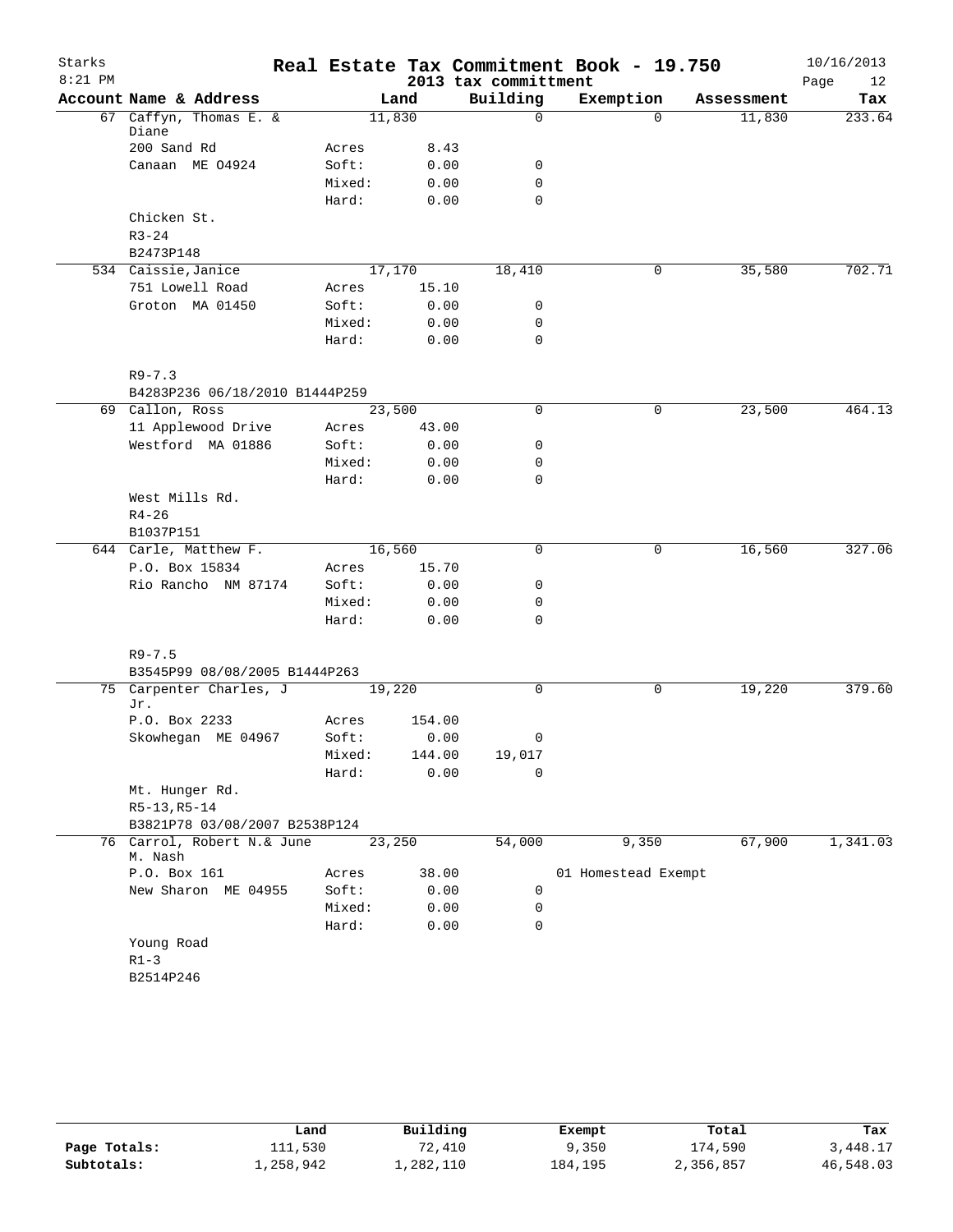| Starks<br>$8:21$ PM |                                      |         |             | 2013 tax committment | Real Estate Tax Commitment Book - 19.750 |            | 10/16/2013<br>Page<br>13 |
|---------------------|--------------------------------------|---------|-------------|----------------------|------------------------------------------|------------|--------------------------|
|                     | Account Name & Address               |         | Land        | Building             | Exemption                                | Assessment | Tax                      |
|                     | 77 Cassidy, Christine M              |         | 13,070      | 41,670               | $\Omega$                                 | 54,740     | 1,081.12                 |
|                     | 305 Shag Bark Rd.                    | Acres   | 8.80        |                      |                                          |            |                          |
|                     | Taunton MA 02780                     | Soft:   | 0.00        | 0                    |                                          |            |                          |
|                     |                                      | Mixed:  | 0.00        | 0                    |                                          |            |                          |
|                     |                                      | Hard:   | 0.00        | 0                    |                                          |            |                          |
|                     | West Mills Rd                        |         |             |                      |                                          |            |                          |
|                     | $R7 - 11.5$                          |         |             |                      |                                          |            |                          |
|                     | B2580P89                             |         |             |                      |                                          |            |                          |
| 78                  | Central Maine Power                  | 380,900 |             | 9,096,270            | 0                                        | 9,477,170  | 187, 174. 11             |
|                     | Att: Eric Roach                      | Acres   | 293.00      |                      |                                          |            |                          |
|                     | R.E.Dept.                            |         |             |                      |                                          |            |                          |
|                     | C/O Utility Shared                   | Soft:   | 0.00        | 0                    |                                          |            |                          |
|                     | Services Local Tax Dept              |         |             |                      |                                          |            |                          |
|                     | 70 Farm View Drive<br>Freeport Bldg. | Mixed:  | 0.00        | 0                    |                                          |            |                          |
|                     | New Gloucester,<br>МE                | Hard:   | 0.00        | 0                    |                                          |            |                          |
|                     | 04260                                |         |             |                      |                                          |            |                          |
|                     | Distrib, Trans, & Land               |         |             |                      |                                          |            |                          |
|                     | $R4-26A$                             |         |             |                      |                                          |            |                          |
|                     | 293 Cesario, Sonja                   |         | 15,450      | 0                    | 0                                        | 15,450     | 305.14                   |
|                     | P.O. Box 55                          | Acres   | 14.00       |                      |                                          |            |                          |
|                     | West Farmington ME<br>04992          | Soft:   | 0.00        | 0                    |                                          |            |                          |
|                     |                                      | Mixed:  | 0.00        | 0                    |                                          |            |                          |
|                     |                                      | Hard:   | 0.00        | 0                    |                                          |            |                          |
|                     | Thompson Bridge Road                 |         |             |                      |                                          |            |                          |
|                     | $R3 - 1.1$                           |         |             |                      |                                          |            |                          |
|                     | B1055P303                            |         |             |                      |                                          |            |                          |
|                     | 79 Cesario, Sonja P                  |         | 9,300       | 59,000               | 9,350                                    | 58,950     | 1,164.26                 |
|                     | P.O. Box 55                          | Acres   | 3.00        |                      |                                          |            |                          |
|                     | West Farmington ME<br>04992          | Soft:   | 0.00        |                      | 0 01 Homestead Exempt                    |            |                          |
|                     |                                      | Mixed:  | 0.00        | 0                    |                                          |            |                          |
|                     |                                      | Hard:   | 0.00        | 0                    |                                          |            |                          |
|                     | Norton Corner Rt. 43                 |         |             |                      |                                          |            |                          |
|                     | $R3 - 1$                             |         |             |                      |                                          |            |                          |
|                     | B2424P312                            |         |             |                      |                                          |            |                          |
|                     | 80 Chambers, James S.                |         | 21,500      | 20,400               | 0                                        | 41,900     | 827.53                   |
|                     | Chambers Louise R.                   |         | Acres 31.00 |                      |                                          |            |                          |
|                     | 1781 North Brookfield<br>Rd.         | Soft:   | 0.00        | 0                    |                                          |            |                          |
|                     | Oakham,<br>MA 01068                  | Mixed:  | 0.00        | 0                    |                                          |            |                          |
|                     |                                      | Hard:   | 0.00        | 0                    |                                          |            |                          |
|                     | $R3 - 37$                            |         |             |                      |                                          |            |                          |
|                     | B3398P254                            |         |             |                      |                                          |            |                          |
|                     | 124 Chapman, David                   |         | 18,500      | 30,960               | 9,350                                    | 40,110     | 792.17                   |
|                     | Chapman, Linda                       | Acres   | 19.00       |                      |                                          |            |                          |
|                     | 1034 New Sharon Road                 | Soft:   | 0.00        | $\mathbf{0}$         | 01 Homestead Exempt                      |            |                          |
|                     | Starks ME 04911                      | Mixed:  | 0.00        | 0                    |                                          |            |                          |
|                     |                                      | Hard:   | 0.00        | 0                    |                                          |            |                          |
|                     |                                      |         |             |                      |                                          |            |                          |
|                     | $R1 - 41.2$                          |         |             |                      |                                          |            |                          |
|                     | B1497P11                             |         |             |                      |                                          |            |                          |
|                     |                                      |         |             |                      |                                          |            |                          |

**Page Totals:** 458,720 9,248,300 18,700 9,688,320 191,344.33<br>**Subtotals:** 1,717,662 10,530,410 202,895 12,045,177 237,892.36 **Subtotals:** 1,717,662 10,530,410 202,895 12,045,177 237,892.36 **Land Building Exempt Total Tax**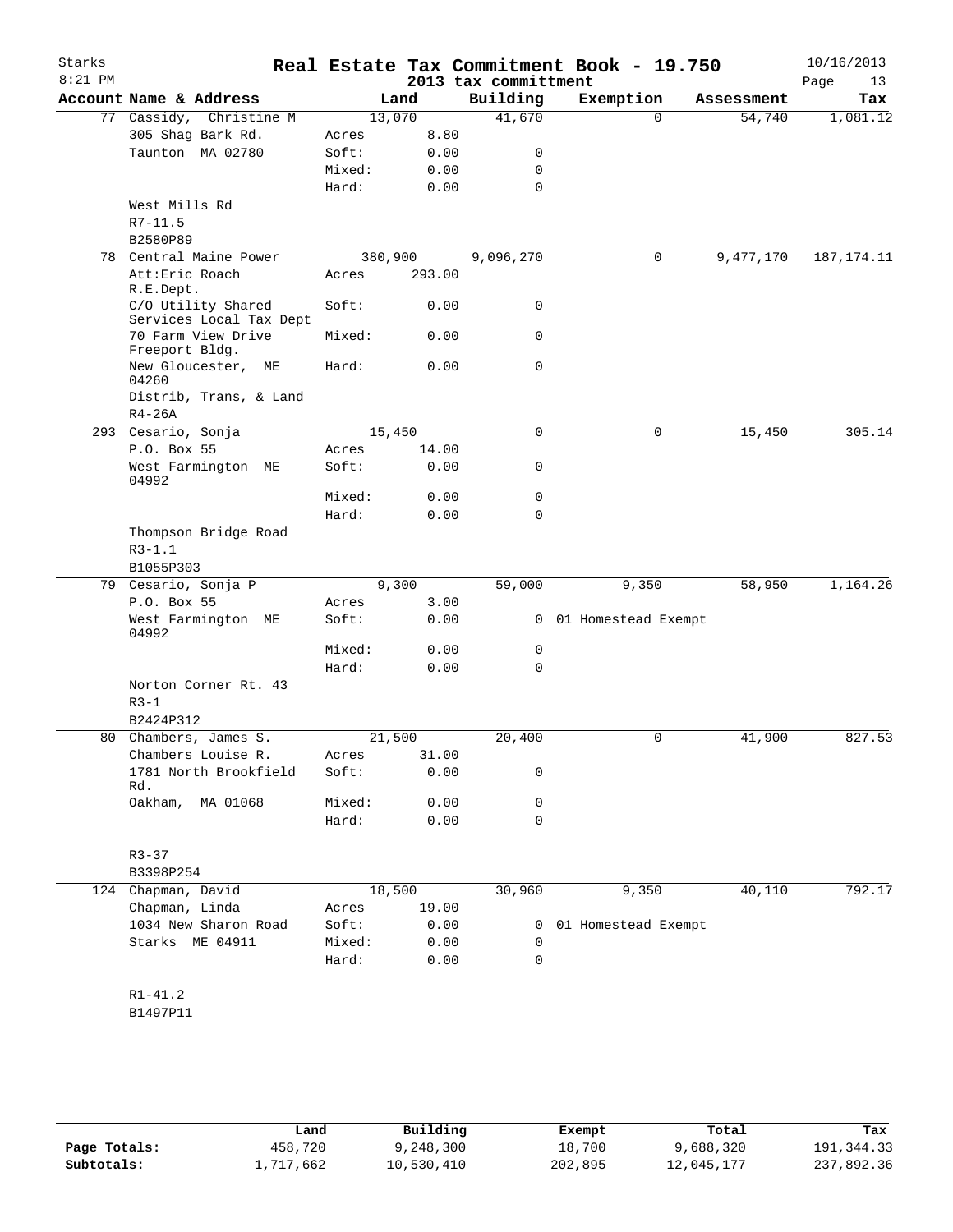| Starks       |                               |           |        |            |                                  | Real Estate Tax Commitment Book - 19.750 |            | 10/16/2013        |
|--------------|-------------------------------|-----------|--------|------------|----------------------------------|------------------------------------------|------------|-------------------|
| $8:21$ PM    | Account Name & Address        |           |        | Land       | 2013 tax committment<br>Building | Exemption                                | Assessment | Page<br>14<br>Tax |
|              | 84 Chick, Freeman             |           |        | 54,890     | $\mathbf 0$                      | $\Omega$                                 | 54,890     | 1,084.08          |
|              | 97 Chick Rd                   |           | Acres  | 288.00     |                                  |                                          |            |                   |
|              | Industry ME 04938             |           | Soft:  | 8.00       | 1,027                            |                                          |            |                   |
|              |                               |           | Mixed: | 114.00     | 15,055                           |                                          |            |                   |
|              |                               |           | Hard:  | 134.00     | 17,696                           |                                          |            |                   |
|              | Upper Chicken St.             |           |        |            |                                  |                                          |            |                   |
|              | R4-1516                       |           |        |            |                                  |                                          |            |                   |
|              | B1021P252                     |           |        |            |                                  |                                          |            |                   |
|              | 83 Chick, Freeman             |           |        | 9,150      | $\mathbf 0$                      | 0                                        | 9,150      | 180.71            |
|              | 97 Chick Rd                   |           | Acres  | 4.30       |                                  |                                          |            |                   |
|              | Industry ME 04938             |           | Soft:  | 0.00       | 0                                |                                          |            |                   |
|              |                               |           | Mixed: | 0.00       | 0                                |                                          |            |                   |
|              |                               |           | Hard:  | 0.00       | $\mathbf 0$                      |                                          |            |                   |
|              | Upper Chicken St.             |           |        |            |                                  |                                          |            |                   |
|              | $R4 - 17$                     |           |        |            |                                  |                                          |            |                   |
|              | 82 Chick, Freeman             |           |        | 6,540      | $\mathbf 0$                      | 0                                        | 6,540      | 129.17            |
|              | 97 Chick Rd                   |           |        | 49.00      |                                  |                                          |            |                   |
|              |                               |           | Acres  |            |                                  |                                          |            |                   |
|              | Industry ME 04938             |           | Soft:  | 0.00       | 0                                |                                          |            |                   |
|              |                               |           | Mixed: | 0.00       | 0                                |                                          |            |                   |
|              |                               |           | Hard:  | 49.00      | 6,471                            |                                          |            |                   |
|              | Upper Chicken St.             |           |        |            |                                  |                                          |            |                   |
|              | $R4 - 18$                     |           |        |            |                                  |                                          |            |                   |
|              | B680P207                      |           |        |            |                                  |                                          |            |                   |
|              | 39 Chick, Freeman L.          |           |        | 7,000      | 22,320                           | 0                                        | 29,320     | 579.07            |
|              | Chick, Freeman T.             |           | Acres  | 1.00       |                                  |                                          |            |                   |
|              | 97 Chick Road                 |           | Soft:  | 0.00       | 0                                |                                          |            |                   |
|              | Industry ME 04938             |           | Mixed: | 0.00       | 0                                |                                          |            |                   |
|              |                               |           | Hard:  | 0.00       | $\mathbf 0$                      |                                          |            |                   |
|              | Industry Line & W.M. Rd       |           |        |            |                                  |                                          |            |                   |
|              | $R5 - 26$                     |           |        |            |                                  |                                          |            |                   |
|              | B3786P191 12/12/2006 B1416P72 |           |        |            |                                  |                                          |            |                   |
|              | 85 Chick, Freeman L.          |           |        | 15,800     | 13,200                           | 0                                        | 29,000     | 572.75            |
|              | 97 Chick Rd                   |           | Acres  | 13.00      |                                  |                                          |            |                   |
|              | Industry ME 04938             |           | Soft:  | 0.00       | 0                                |                                          |            |                   |
|              |                               |           | Mixed: | 0.00       | 0                                |                                          |            |                   |
|              |                               |           | Hard:  | 0.00       | 0                                |                                          |            |                   |
|              | Rt. 148                       |           |        |            |                                  |                                          |            |                   |
|              | $R5 - 27$                     |           |        |            |                                  |                                          |            |                   |
|              | B2427P45                      |           |        |            |                                  |                                          |            |                   |
| 17           | Chretien, Gary L.             |           |        | 17,000     | 0                                | 0                                        | 17,000     | 335.75            |
|              | Chretien, Betty D.            |           | Acres  | 17.00      |                                  |                                          |            |                   |
|              | 272 Glen Harris Road          |           | Soft:  | 0.00       | 0                                |                                          |            |                   |
|              | New Sharon ME 04955           |           | Mixed: | 0.00       | 0                                |                                          |            |                   |
|              |                               |           | Hard:  | 0.00       | $\mathbf 0$                      |                                          |            |                   |
|              |                               |           |        |            |                                  |                                          |            |                   |
|              | $R1-9$                        |           |        |            |                                  |                                          |            |                   |
|              | B3479P70 05/27/2005 B1869P1   |           |        |            |                                  |                                          |            |                   |
|              | 86 Christen, Pamela           |           |        | 25,350     | 72,080                           | 0                                        | 97,430     | 1,924.24          |
|              | 47 Freedom Way Lane           |           | Acres  | 167.00     |                                  |                                          |            |                   |
|              | Starks ME 04911               |           | Soft:  | 0.00       | 0                                |                                          |            |                   |
|              |                               |           | Mixed: | 44.00      | 5,414                            |                                          |            |                   |
|              |                               |           | Hard:  | 89.00      | 11,753                           |                                          |            |                   |
|              | Chicken St.                   |           |        |            |                                  |                                          |            |                   |
|              | $R3-25, R3-26, R3-27$         |           |        |            |                                  |                                          |            |                   |
|              | B2132P223                     |           |        |            |                                  |                                          |            |                   |
|              |                               |           |        |            |                                  |                                          |            |                   |
|              |                               | Land      |        | Building   |                                  | Exempt                                   | Total      | Tax               |
| Page Totals: |                               | 135,730   |        | 107,600    |                                  | 0                                        | 243,330    | 4,805.77          |
| Subtotals:   |                               | 1,853,392 |        | 10,638,010 |                                  | 202,895                                  | 12,288,507 | 242,698.13        |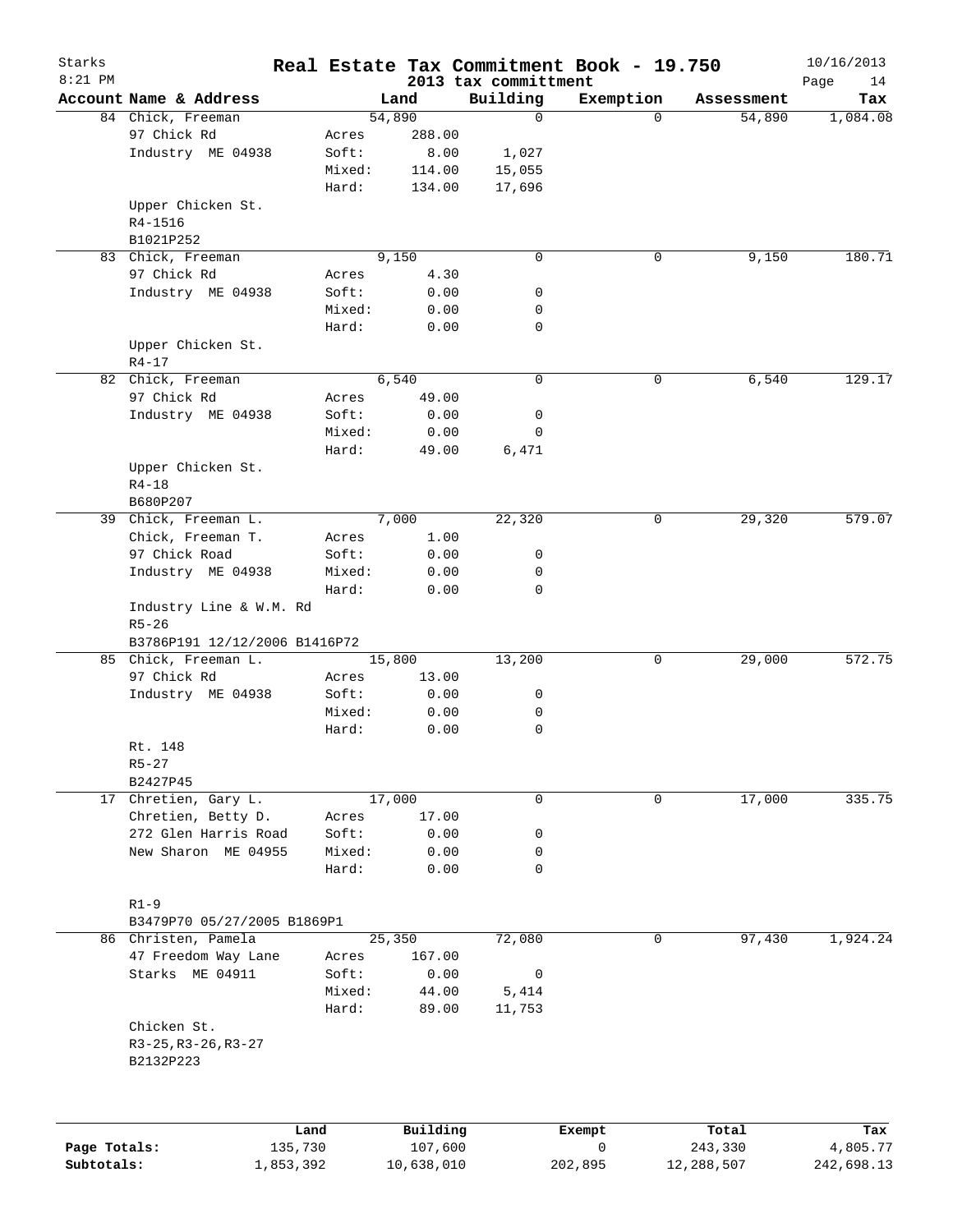| $8:21$ PM | Account Name & Address<br>87 Churchill, Caleb<br>5 Hisler Mnt. Rd<br>Somerville ME 04348 | 25,750         | Land  | 2013 tax committment<br>Building<br>$\mathbf 0$ | Exemption           | Assessment | Page<br>15<br>Tax |
|-----------|------------------------------------------------------------------------------------------|----------------|-------|-------------------------------------------------|---------------------|------------|-------------------|
|           |                                                                                          |                |       |                                                 |                     |            |                   |
|           |                                                                                          |                |       |                                                 |                     | 25,750     | 508.56            |
|           |                                                                                          |                | 52.00 |                                                 | $\Omega$            |            |                   |
|           |                                                                                          | Acres<br>Soft: | 0.00  | 0                                               |                     |            |                   |
|           |                                                                                          | Mixed:         | 0.00  | 0                                               |                     |            |                   |
|           |                                                                                          | Hard:          | 0.00  | $\mathbf 0$                                     |                     |            |                   |
|           | Brann Mills Road                                                                         |                |       |                                                 |                     |            |                   |
|           | $R2 - 18$                                                                                |                |       |                                                 |                     |            |                   |
|           | B2035P100                                                                                |                |       |                                                 |                     |            |                   |
|           | 88 Churchill, David N.&                                                                  |                | 7,000 | $\mathbf 0$                                     | 0                   | 7,000      | 138.25            |
|           | Craig A                                                                                  |                |       |                                                 |                     |            |                   |
|           | 23 Forest St.                                                                            | Acres          | 1.00  |                                                 |                     |            |                   |
|           | Rutland VT 05701                                                                         | Soft:          | 0.00  | 0                                               |                     |            |                   |
|           |                                                                                          | Mixed:         | 0.00  | 0                                               |                     |            |                   |
|           |                                                                                          | Hard:          | 0.00  | $\mathbf 0$                                     |                     |            |                   |
|           | Brann Mills Road                                                                         |                |       |                                                 |                     |            |                   |
|           | $R2 - 17.1$                                                                              |                |       |                                                 |                     |            |                   |
|           | B1866P25                                                                                 |                |       |                                                 |                     |            |                   |
|           | 89 Churchill, William                                                                    | 20,250         |       | 63,920                                          | 9,350               | 74,820     | 1,477.70          |
|           | C.Sr.                                                                                    |                |       |                                                 |                     |            |                   |
|           | 59 Branns Mills Road                                                                     | Acres          | 26.00 |                                                 |                     |            |                   |
|           | Anson ME 04911                                                                           | Soft:          | 0.00  | $\mathbf{0}$                                    | 01 Homestead Exempt |            |                   |
|           |                                                                                          | Mixed:         | 0.00  | 0                                               |                     |            |                   |
|           |                                                                                          | Hard:          | 0.00  | $\Omega$                                        |                     |            |                   |
|           | Brann Mills Rd.                                                                          |                |       |                                                 |                     |            |                   |
|           | $R2 - 17$                                                                                |                |       |                                                 |                     |            |                   |
|           | B1760P52                                                                                 |                |       |                                                 |                     |            |                   |
|           | 91 Clancy, Barbara M. &<br>Janet M.                                                      | 16,750         |       | 0                                               | 0                   | 16,750     | 330.81            |
|           | 201 Barton Rd                                                                            | Acres          | 16.00 |                                                 |                     |            |                   |
|           | Stow MA 01775                                                                            | Soft:          | 0.00  | 0                                               |                     |            |                   |
|           |                                                                                          | Mixed:         | 0.00  | 0                                               |                     |            |                   |
|           |                                                                                          | Hard:          | 0.00  | $\mathbf 0$                                     |                     |            |                   |
|           | Riverroad                                                                                |                |       |                                                 |                     |            |                   |
|           | $R10-21$                                                                                 |                |       |                                                 |                     |            |                   |
|           | B1272P185                                                                                |                |       |                                                 |                     |            |                   |
|           | 92 Clark, Carlton                                                                        | 28,500         |       | 21,300                                          | 0                   | 49,800     | 983.55            |
|           | P.O. Box 306                                                                             | Acres          | 59.00 |                                                 |                     |            |                   |
|           | Anson ME 04911                                                                           | Soft:          | 0.00  | 0                                               |                     |            |                   |
|           |                                                                                          | Mixed:         | 0.00  | 0                                               |                     |            |                   |
|           |                                                                                          | Hard:          | 0.00  | $\mathbf 0$                                     |                     |            |                   |
|           | Sterry Hill Rd.                                                                          |                |       |                                                 |                     |            |                   |
|           | $R7 - 25$                                                                                |                |       |                                                 |                     |            |                   |
|           | B839P702                                                                                 |                |       |                                                 |                     |            |                   |
|           | 355 Clark, Elaine E.                                                                     | 25,750         |       | 121,620                                         | 9,350               | 138,020    | 2,725.90          |
|           | 24 Abijah Hill Road                                                                      | Acres          | 48.00 |                                                 |                     |            |                   |
|           | Bijah Hill Rd.                                                                           | Soft:          | 0.00  | 0                                               | 01 Homestead Exempt |            |                   |
|           | Starks ME 04911                                                                          | Mixed:         | 0.00  | 0                                               |                     |            |                   |
|           |                                                                                          | Hard:          | 0.00  | 0                                               |                     |            |                   |
|           | Bijah Hill Rd                                                                            |                |       |                                                 |                     |            |                   |
|           | $R2 - 40$                                                                                |                |       |                                                 |                     |            |                   |
|           | B3958P338 12/18/2007 B875P991                                                            |                |       |                                                 |                     |            |                   |

|              | Land      | Building   | Exempt  | Total      | Tax        |
|--------------|-----------|------------|---------|------------|------------|
| Page Totals: | 124,000   | 206,840    | 18,700  | 312,140    | 6,164.77   |
| Subtotals:   | 1,977,392 | 10,844,850 | 221,595 | 12,600,647 | 248,862.90 |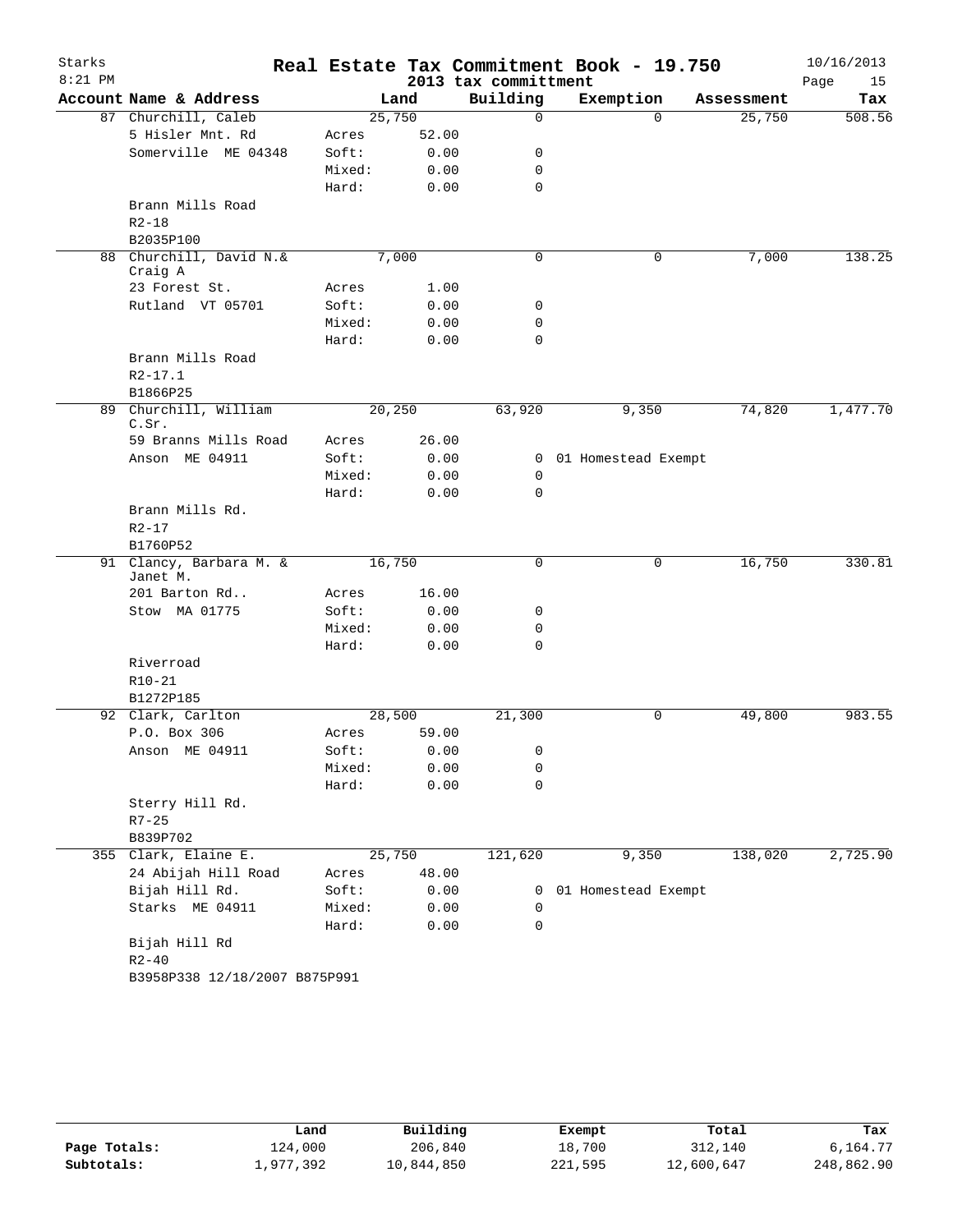| Starks       |                                         |        |            |                                  | Real Estate Tax Commitment Book - 19.750 |            | 10/16/2013        |
|--------------|-----------------------------------------|--------|------------|----------------------------------|------------------------------------------|------------|-------------------|
| $8:21$ PM    | Account Name & Address                  |        | Land       | 2013 tax committment<br>Building | Exemption                                | Assessment | Page<br>16<br>Tax |
|              | 93 Clark, James L                       |        | 19,000     | 49,280                           | 9,350                                    | 58,930     | 1,163.87          |
|              | Clark Michael R.                        | Acres  | 21.00      |                                  |                                          |            |                   |
|              | 332 Anson Road                          | Soft:  | 0.00       | 0                                | 01 Homestead Exempt                      |            |                   |
|              | Starks ME 04911                         | Mixed: | 0.00       | 0                                |                                          |            |                   |
|              |                                         | Hard:  | 0.00       | $\mathbf 0$                      |                                          |            |                   |
|              | Rt. 43 Madison Rd.                      |        |            |                                  |                                          |            |                   |
|              |                                         |        |            |                                  |                                          |            |                   |
|              | $R11 - 4.1$                             |        |            |                                  |                                          |            |                   |
|              | B1260P16                                |        |            |                                  |                                          |            |                   |
|              | 94 Clark, James L. &<br>Danyel M        |        | 9,300      | 43,260                           | 9,350                                    | 43,210     | 853.40            |
|              | 332 Anson Road                          | Acres  | 3.00       |                                  |                                          |            |                   |
|              | Starks ME 04911                         | Soft:  | 0.00       |                                  | 0 01 Homestead Exempt                    |            |                   |
|              |                                         | Mixed: | 0.00       | 0                                |                                          |            |                   |
|              |                                         |        |            | $\mathbf 0$                      |                                          |            |                   |
|              |                                         | Hard:  | 0.00       |                                  |                                          |            |                   |
|              | Route 43                                |        |            |                                  |                                          |            |                   |
|              | $R11 - 4.3$                             |        |            |                                  |                                          |            |                   |
|              | B2120P167                               |        |            |                                  |                                          |            |                   |
|              | 95 Clark, Robert L. &                   |        | 15,800     | 109,840                          | 9,350                                    | 116,290    | 2,296.73          |
|              | Donna L.<br>634 Sandy River Road        |        | 13.00      |                                  |                                          |            |                   |
|              | Starks ME 04911                         | Acres  |            |                                  |                                          |            |                   |
|              |                                         | Soft:  | 0.00       |                                  | 0 01 Homestead Exempt                    |            |                   |
|              |                                         | Mixed: | 0.00       | 0                                |                                          |            |                   |
|              |                                         | Hard:  | 0.00       | $\Omega$                         |                                          |            |                   |
|              | Riverroad                               |        |            |                                  |                                          |            |                   |
|              | R10-13.1                                |        |            |                                  |                                          |            |                   |
|              | B1419P289                               |        |            |                                  |                                          |            |                   |
|              | 96 Clark, Russell                       |        | 8,650      | 51,000                           | 18,700                                   | 40,950     | 808.76            |
|              | 12 Dill Road                            | Acres  | 2.00       |                                  |                                          |            |                   |
|              | Starks ME 04911                         | Soft:  | 0.00       |                                  | 0 01 Homestead Exempt                    |            |                   |
|              |                                         | Mixed: | 0.00       |                                  | 0 16 2 WW2 Vets Res.                     |            |                   |
|              |                                         | Hard:  | 0.00       | $\mathbf 0$                      |                                          |            |                   |
|              | Rt. 43 Madison Road                     |        |            |                                  |                                          |            |                   |
|              | $R12 - 4$                               |        |            |                                  |                                          |            |                   |
|              | B827P431                                |        |            |                                  |                                          |            |                   |
|              | 416 Clark, Kelly D                      |        | 3,750      | 25,800                           | 0                                        | 29,550     | 583.61            |
|              | 42 Chicken Street                       | Acres  | 0.22       |                                  |                                          |            |                   |
|              | Starks ME 04911                         | Soft:  | 0.00       | 0                                |                                          |            |                   |
|              |                                         | Mixed: | 0.00       | 0                                |                                          |            |                   |
|              |                                         | Hard:  | 0.00       | 0                                |                                          |            |                   |
|              | Chicken Street                          |        |            |                                  |                                          |            |                   |
|              | $U2-13$                                 |        |            |                                  |                                          |            |                   |
|              | B4242P16 02/22/2010 B2159P134           |        |            |                                  |                                          |            |                   |
|              |                                         |        |            | $\mathbf 0$                      | $\mathbf 0$                              |            |                   |
|              | 97 Clarrage, Gerald W. Sr.<br>& Janet A |        | 9,600      |                                  |                                          | 9,600      | 189.60            |
|              | 126 Mildram Rd.                         | Acres  | 5.00       |                                  |                                          |            |                   |
|              | Wells ME 04090                          | Soft:  | 0.00       | 0                                |                                          |            |                   |
|              |                                         | Mixed: | 0.00       | 0                                |                                          |            |                   |
|              |                                         |        |            | 0                                |                                          |            |                   |
|              |                                         | Hard:  | 0.00       |                                  |                                          |            |                   |
|              | West Mills Rd.                          |        |            |                                  |                                          |            |                   |
|              | $R4 - 35.2$                             |        |            |                                  |                                          |            |                   |
|              | B1322P152                               |        |            |                                  |                                          |            |                   |
|              | 380 Clement, Reginald A.                |        | 10,580     | 112,147                          | 9,350                                    | 113,377    | 2,239.20          |
|              | Clement, Kathryn L.                     | Acres  | 6.50       |                                  | 01 Homestead Exempt                      |            |                   |
|              | PO Box 81                               | Soft:  | 0.00       | 0                                |                                          |            |                   |
|              | Anson ME 04911                          | Mixed: | 0.00       | 0                                |                                          |            |                   |
|              |                                         | Hard:  | 0.00       | 0                                |                                          |            |                   |
|              |                                         |        |            |                                  |                                          |            |                   |
|              | $R10-10$                                |        |            |                                  |                                          |            |                   |
|              |                                         |        |            |                                  |                                          |            |                   |
|              |                                         | Land   | Building   |                                  | Exempt                                   | Total      | Tax               |
| Page Totals: |                                         | 76,680 | 391,327    |                                  | 56,100                                   | 411,907    | 8,135.17          |
| Subtotals:   | 2,054,072                               |        | 11,236,177 |                                  | 277,695                                  | 13,012,554 | 256,998.07        |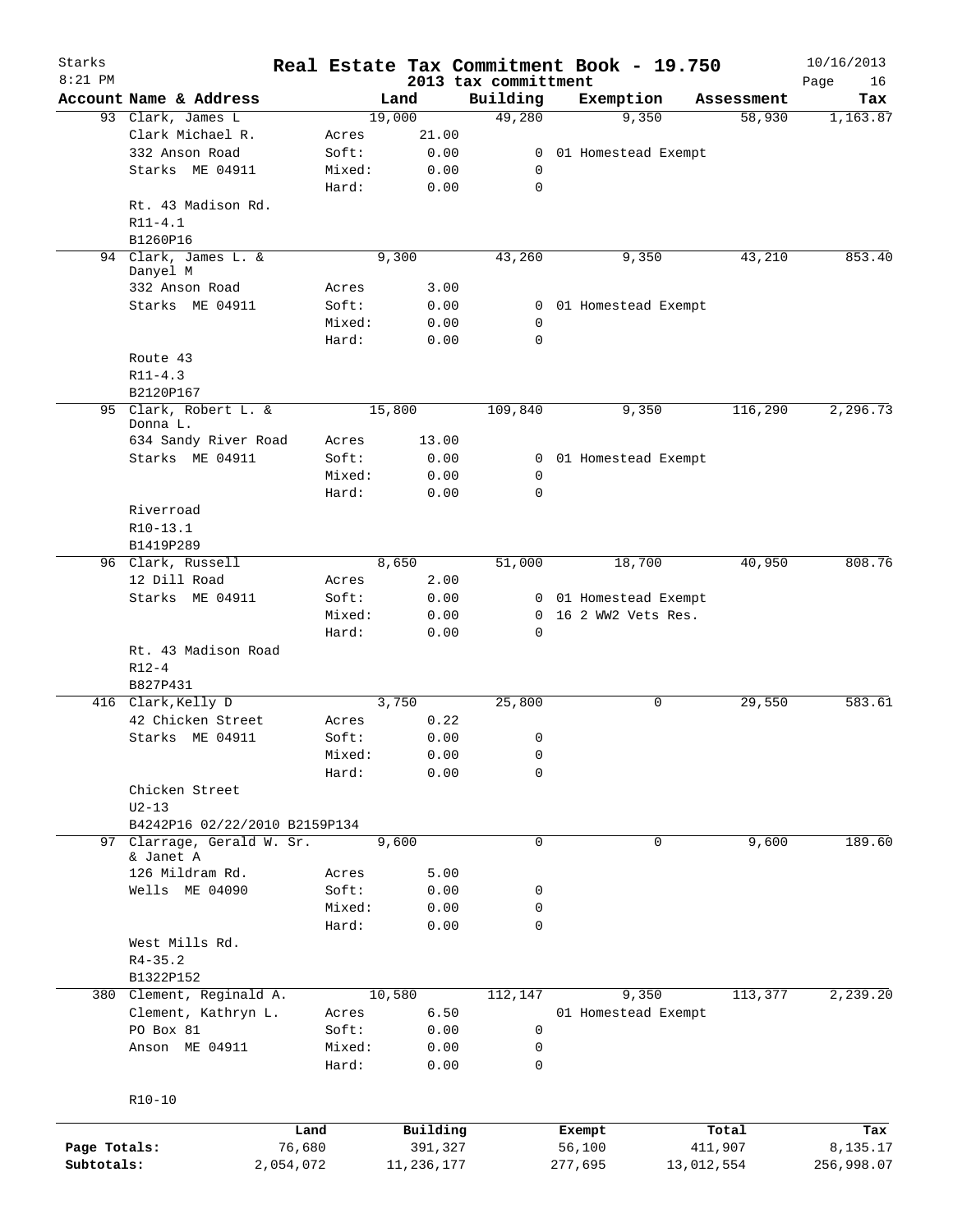| Starks<br>$8:21$ PM |                                                         |           |                 |        |              |                      |             | Real Estate Tax Commitment Book - 19.750 |             |              | 10/16/2013        |
|---------------------|---------------------------------------------------------|-----------|-----------------|--------|--------------|----------------------|-------------|------------------------------------------|-------------|--------------|-------------------|
|                     | Account Name & Address                                  |           |                 | Land   |              | 2013 tax committment | Building    | Exemption                                |             | Assessment   | Page<br>17<br>Tax |
|                     | 98 Colburn, Gary                                        |           |                 | 11,250 |              |                      | 43,270      |                                          | $\Omega$    | 54,520       | 1,076.77          |
|                     | 904 New Sharon Road                                     |           | Acres           |        | 6.00         |                      |             |                                          |             |              |                   |
|                     | Starks ME 04911                                         |           | Soft:           |        | 0.00         |                      | 0           |                                          |             |              |                   |
|                     |                                                         |           | Mixed:          |        | 0.00         |                      | 0           |                                          |             |              |                   |
|                     |                                                         |           | Hard:           |        | 0.00         |                      | $\mathbf 0$ |                                          |             |              |                   |
|                     | Rt.134 New Sharon Rd.<br>$R1 - 47$                      |           |                 |        |              |                      |             |                                          |             |              |                   |
|                     | B1589P147                                               |           |                 |        |              |                      |             |                                          |             |              |                   |
| 99                  | Cole, Norman F. &<br>Catherine L.<br>2694 Industry Road |           |                 | 5,710  | 0.51         |                      | 27,660      | 9,350                                    |             | 24,020       | 474.40            |
|                     | Starks ME 04911                                         |           | Acres<br>Soft:  |        | 0.00         |                      | 0           | 01 Homestead Exempt                      |             |              |                   |
|                     |                                                         |           | Mixed:          |        | 0.00         |                      | $\mathbf 0$ |                                          |             |              |                   |
|                     |                                                         |           | Hard:           |        | 0.00         |                      | $\mathbf 0$ |                                          |             |              |                   |
|                     | $U1-15$                                                 |           |                 |        |              |                      |             |                                          |             |              |                   |
|                     | B1171P328                                               |           |                 |        |              |                      |             |                                          |             |              |                   |
|                     | 100 Cole, Robert W                                      |           |                 | 11,190 |              |                      | 1,200       |                                          | 0           | 12,390       | 244.70            |
|                     | 41 Chase St                                             |           | Acres           |        | 5.90         |                      |             |                                          |             |              |                   |
|                     | Beverly MA 01915                                        |           | Soft:           |        | 0.00         |                      | 0           |                                          |             |              |                   |
|                     |                                                         |           | Mixed:          |        | 0.00         |                      | 0           |                                          |             |              |                   |
|                     |                                                         |           | Hard:           |        | 0.00         |                      | $\mathbf 0$ |                                          |             |              |                   |
|                     | Rt. 148 West Mills Rd.                                  |           |                 |        |              |                      |             |                                          |             |              |                   |
|                     | $R5 - 29$                                               |           |                 |        |              |                      |             |                                          |             |              |                   |
|                     | B1895P264                                               |           |                 |        |              |                      |             |                                          |             |              |                   |
|                     | 101 Cole, Robert W                                      |           |                 | 8,560  |              |                      | 0           |                                          | 0           | 8,560        | 169.06            |
|                     | 41 Chase St                                             |           | Acres           |        | 3.40         |                      |             |                                          |             |              |                   |
|                     | Beverly MA 01915                                        |           | Soft:           |        | 0.00         |                      | 0           |                                          |             |              |                   |
|                     |                                                         |           | Mixed:<br>Hard: |        | 0.00<br>0.00 |                      | 0<br>0      |                                          |             |              |                   |
|                     | $R5 - 30$                                               |           |                 |        |              |                      |             |                                          |             |              |                   |
|                     | B1895P264                                               |           |                 |        |              |                      |             |                                          |             |              |                   |
|                     | 103 Comstock, Craig                                     |           |                 | 25,080 |              |                      | 53,740      | 9,350                                    |             | 69,470       | 1,372.03          |
|                     | 58 Comstock Road                                        |           | Acres           |        | 67.00        |                      |             |                                          |             |              |                   |
|                     | Starks ME 04911                                         |           | Soft:           |        | 15.00        |                      | 1,925       | 01 Homestead Exempt                      |             |              |                   |
|                     |                                                         |           | Mixed:          |        | 8.00         |                      | 1,056       |                                          |             |              |                   |
|                     |                                                         |           | Hard:           |        | 23.00        |                      | 3,037       |                                          |             |              |                   |
|                     | 19 & 26                                                 |           |                 |        |              |                      |             |                                          |             |              |                   |
|                     | $R2 - 19$                                               |           |                 |        |              |                      |             |                                          |             |              |                   |
|                     | B809P728                                                |           |                 |        |              |                      |             |                                          |             |              |                   |
|                     | 491 Comstock, Craig                                     |           |                 | 5,670  |              |                      | $\mathbf 0$ |                                          | 0           | 5,670        | 111.98            |
|                     | Comstock, Valerie                                       |           | Acres           |        | 48.00        |                      |             |                                          |             |              |                   |
|                     | 58 Comstock Road                                        |           | Soft:           |        | 10.00        |                      | 1,150       |                                          |             |              |                   |
|                     | Starks ME 04911                                         |           | Mixed:          |        | 0.00         |                      | 0           |                                          |             |              |                   |
|                     |                                                         |           | Hard:           |        | 9.00         |                      | 1,161       |                                          |             |              |                   |
|                     | Industry Road                                           |           |                 |        |              |                      |             |                                          |             |              |                   |
|                     | $R2 - 28$                                               |           |                 |        |              |                      |             |                                          |             |              |                   |
|                     | B3902P339 08/20/2007 B849P84<br>Comstock, Craig &       |           |                 |        |              |                      | $\mathbf 0$ |                                          | $\mathbf 0$ |              | 26.47             |
| 105                 | Valerie L.                                              |           |                 | 1,340  |              |                      |             |                                          |             | 1,340        |                   |
|                     | 58 Comstock Road                                        |           | Acres           |        | 10.00        |                      |             |                                          |             |              |                   |
|                     | Starks ME 04911                                         |           | Soft:           |        | 0.00         |                      | 0           |                                          |             |              |                   |
|                     |                                                         |           | Mixed:          |        | 10.00        |                      | 1,321       |                                          |             |              |                   |
|                     |                                                         |           | Hard:           |        | 0.00         |                      | 0           |                                          |             |              |                   |
|                     | Branns Mill Rd.                                         |           |                 |        |              |                      |             |                                          |             |              |                   |
|                     | $R1 - 31.1$                                             |           |                 |        |              |                      |             |                                          |             |              |                   |
|                     | B877P954                                                |           |                 |        |              |                      |             |                                          |             |              |                   |
|                     |                                                         |           |                 |        |              |                      |             |                                          |             |              |                   |
|                     |                                                         | Land      |                 |        | Building     |                      |             | Exempt                                   |             | Total        | Tax               |
| Page Totals:        |                                                         | 68,800    |                 |        | 125,870      |                      |             | 18,700                                   |             | 175,970      | 3, 475. 41        |
| Subtotals:          |                                                         | 2,122,872 |                 |        | 11,362,047   |                      |             | 296,395                                  |             | 13, 188, 524 | 260, 473.48       |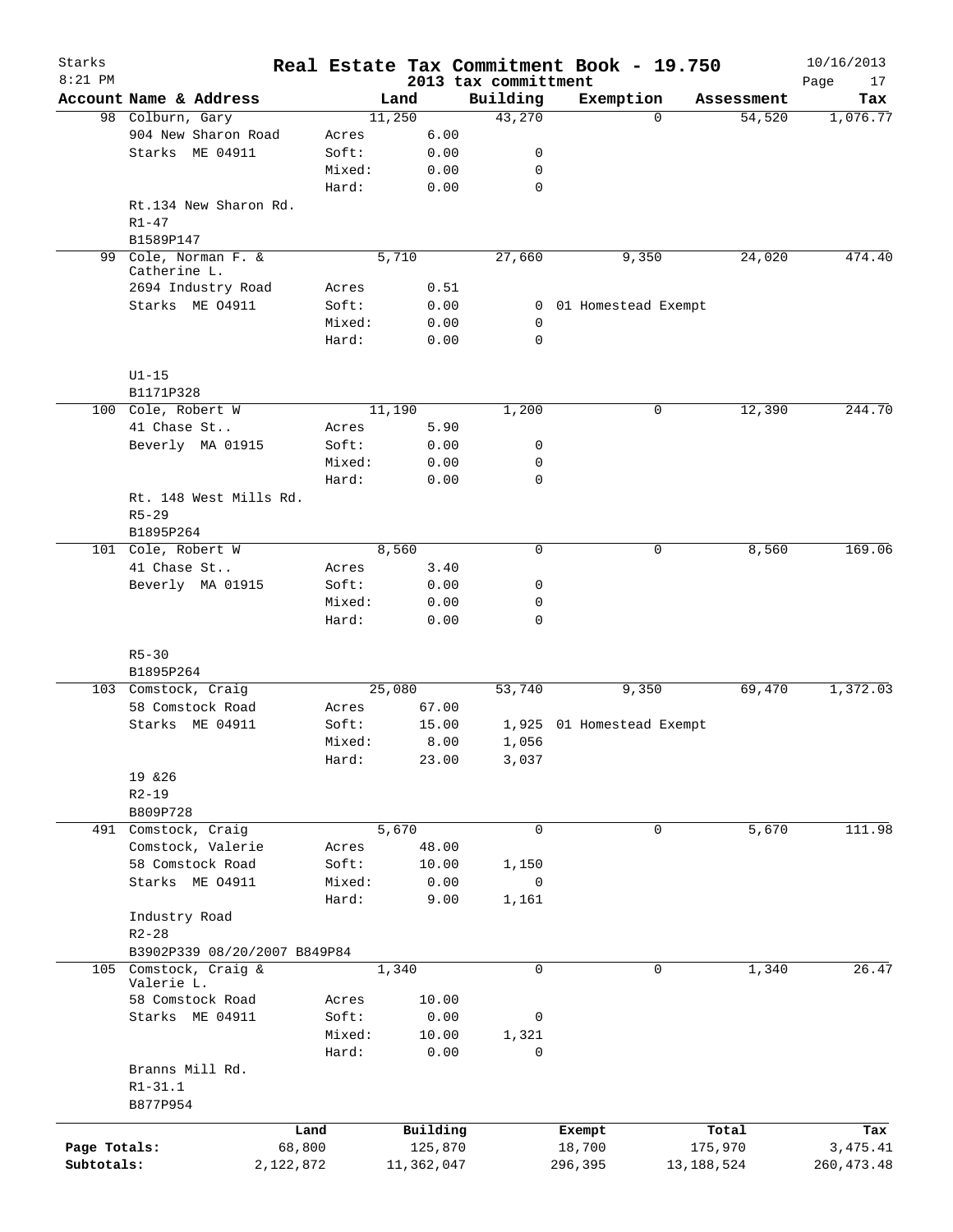| Starks<br>$8:21$ PM |                                       |        |            | 2013 tax committment | Real Estate Tax Commitment Book - 19.750 |            | 10/16/2013<br>Page<br>18 |
|---------------------|---------------------------------------|--------|------------|----------------------|------------------------------------------|------------|--------------------------|
|                     | Account Name & Address                |        | Land       | Building             | Exemption                                | Assessment | Tax                      |
|                     | 104 Comstock, Craig &<br>Valerie L.   |        | 2,470      | 0                    | $\Omega$                                 | 2,470      | 48.78                    |
|                     | 58 Comstock Road                      | Acres  | 19.00      |                      |                                          |            |                          |
|                     | Starks ME 04911                       | Soft:  | 19.00      | 2,438                |                                          |            |                          |
|                     |                                       | Mixed: | 0.00       | $\mathbf 0$          |                                          |            |                          |
|                     |                                       | Hard:  | 0.00       | $\mathbf 0$          |                                          |            |                          |
|                     | Branns Mill Rd.                       |        |            |                      |                                          |            |                          |
|                     | $R1 - 31.2$                           |        |            |                      |                                          |            |                          |
|                     | B877P954                              |        |            |                      |                                          |            |                          |
|                     | 106 Connell, James                    |        | 23,750     | 17,860               | 0                                        | 41,610     | 821.80                   |
|                     | Connell Sandra                        | Acres  | 40.00      |                      |                                          |            |                          |
|                     | 292 County Rd.                        | Soft:  | 0.00       | 0                    |                                          |            |                          |
|                     | Buzzards Bay MA 02532                 | Mixed: | 0.00       | 0                    |                                          |            |                          |
|                     |                                       | Hard:  | 0.00       | 0                    |                                          |            |                          |
|                     | $R1 - 29.3$                           |        |            |                      |                                          |            |                          |
|                     | B1315P35                              |        |            |                      |                                          |            |                          |
|                     | 107 Cook, Peter                       |        | 530        | 0                    | 0                                        | 530        | 10.47                    |
|                     | 272 Anson Road                        | Acres  | 4.00       |                      |                                          |            |                          |
|                     | Starks ME 04911                       | Soft:  | 0.00       | 0                    |                                          |            |                          |
|                     |                                       | Mixed: | 4.00       | 528                  |                                          |            |                          |
|                     |                                       | Hard:  | 0.00       | 0                    |                                          |            |                          |
|                     | Madison Rd                            |        |            |                      |                                          |            |                          |
|                     | $R7 - 3$                              |        |            |                      |                                          |            |                          |
|                     | 108 Cook, Peter                       |        | 16,100     | 45,240               | 9,350                                    | 51,990     | 1,026.80                 |
|                     | 272 Anson Road                        | Acres  | 31.00      |                      |                                          |            |                          |
|                     | Starks ME 04911                       | Soft:  | 11.00      |                      | 1,412 01 Homestead Exempt                |            |                          |
|                     |                                       | Mixed: | 0.00       | $\overline{0}$       |                                          |            |                          |
|                     |                                       | Hard:  | 11.00      | 1,453                |                                          |            |                          |
|                     | Madison Rd                            |        |            |                      |                                          |            |                          |
|                     | $R7 - 2$                              |        |            |                      |                                          |            |                          |
|                     | B1793P287                             |        |            |                      |                                          |            |                          |
|                     | 317 Coombs Walter, E and<br>Phyllis E |        | 22,680     | 11,760               | 0                                        | 34,440     | 680.19                   |
|                     | 28 Growling Bear Dr.                  | Acres  | 80.00      |                      |                                          |            |                          |
|                     | Brunswick ME 04011                    | Soft:  | 0.00       | 0                    |                                          |            |                          |
|                     |                                       | Mixed: | 32.00      | 4,226                |                                          |            |                          |
|                     |                                       | Hard:  | 39.00      | 5,150                |                                          |            |                          |
|                     | $R4 - 4, R4 - 6$                      |        |            |                      |                                          |            |                          |
|                     | B3820P63 B1582P258                    |        |            |                      |                                          |            |                          |
|                     | 339 Coronati, Joseph                  |        | 13,850     | 35,500               | 0                                        | 49,350     | 974.66                   |
|                     | Coronati, Kimberly                    | Acres  | 10.00      |                      |                                          |            |                          |
|                     | 106 Middle Road                       | Soft:  | 0.00       | 0                    |                                          |            |                          |
|                     | Deerfield NH 03037                    | Mixed: | 0.00       | $\mathsf{O}$         |                                          |            |                          |
|                     |                                       | Hard:  | 0.00       | $\mathbf 0$          |                                          |            |                          |
|                     | $R2 - 24.5$                           |        |            |                      |                                          |            |                          |
|                     | B3547P314 08/30/2005 B1024P186        |        |            |                      |                                          |            |                          |
|                     | 111 Costigan, Julie L.                |        | 8,780      | 32,120               | 9,350                                    | 31,550     | 623.11                   |
|                     | 14 Anson Road                         | Acres  | 2.20       |                      |                                          |            |                          |
|                     | Starks ME 04911                       | Soft:  | 0.00       | 0                    | 01 Homestead Exempt                      |            |                          |
|                     |                                       | Mixed: | 0.00       | 0                    |                                          |            |                          |
|                     |                                       | Hard:  | 0.00       | $\mathsf{O}$         |                                          |            |                          |
|                     | $U2-28$                               |        |            |                      |                                          |            |                          |
|                     | B1627P300                             |        |            |                      |                                          |            |                          |
|                     |                                       |        |            |                      |                                          |            |                          |
|                     |                                       | Land   | Building   |                      | Exempt                                   | Total      | Tax                      |
| Page Totals:        |                                       | 88,160 | 142,480    |                      | 18,700                                   | 211,940    | 4,185.81                 |
| Subtotals:          | 2, 211, 032                           |        | 11,504,527 |                      | 315,095                                  | 13,400,464 | 264,659.29               |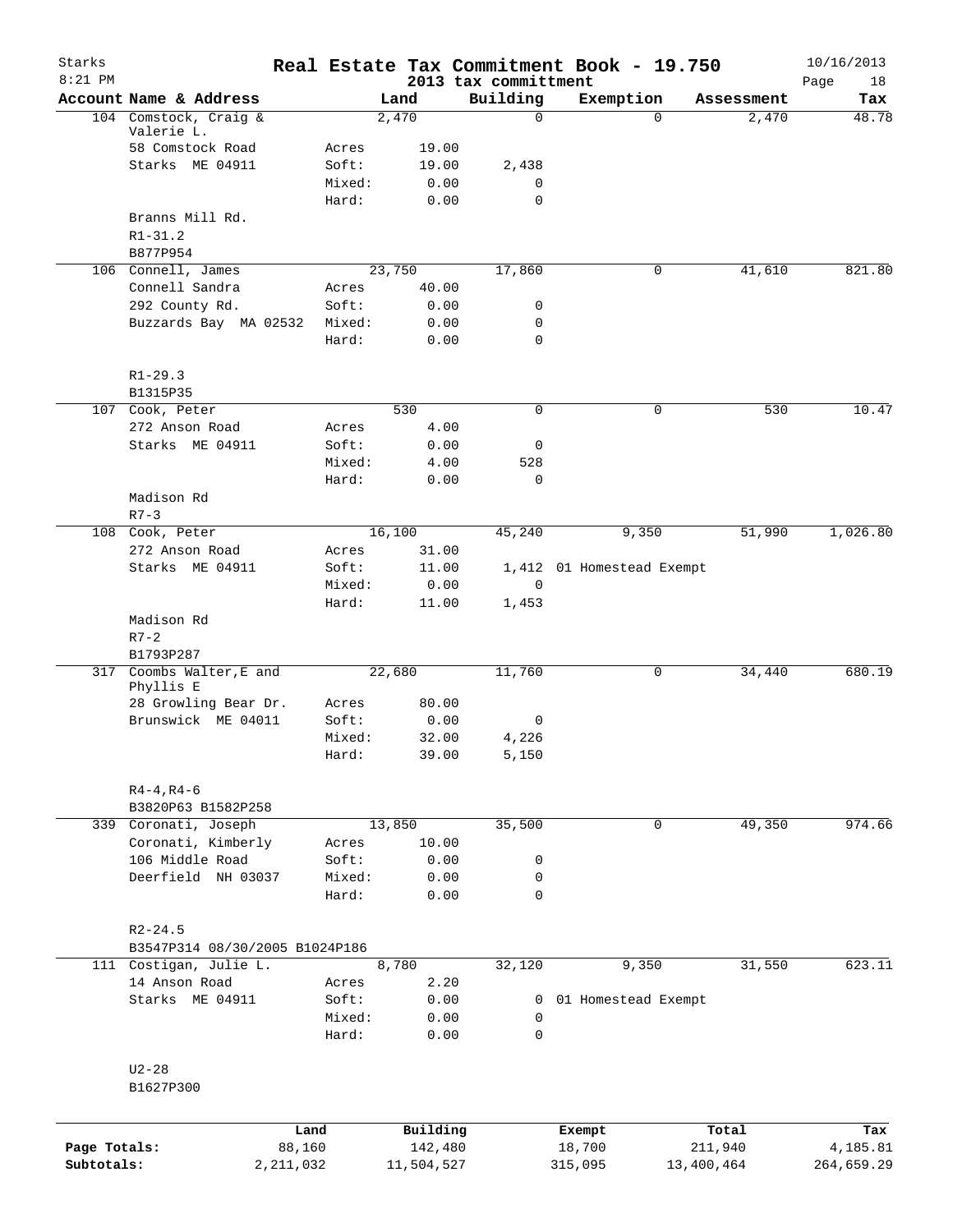| Starks<br>$8:21$ PM |                                          |                |                     | 2013 tax committment |              | Real Estate Tax Commitment Book - 19.750 |                  | 10/16/2013        |
|---------------------|------------------------------------------|----------------|---------------------|----------------------|--------------|------------------------------------------|------------------|-------------------|
|                     | Account Name & Address                   |                | Land                | Building             |              | Exemption                                | Assessment       | 19<br>Page<br>Tax |
|                     | 756 Cothen, Joshua                       |                | 0                   | 9,000                |              | 9,000                                    | $\mathbf 0$      | 0.00              |
|                     | P.O. Box                                 |                |                     |                      |              | 01 Homestead Exempt                      |                  |                   |
|                     | Anson ME 04911                           |                |                     |                      |              |                                          |                  |                   |
|                     | R7 11.10N                                |                |                     |                      |              |                                          |                  |                   |
|                     | 112 Cotton, Dennis L.                    |                | 11,250              | 39,820               |              | 9,350                                    | 41,720           | 823.97            |
|                     | 215 Sawyers Mills Road                   | Acres          | 6.00                |                      |              | 01 Homestead Exempt                      |                  |                   |
|                     | Starks ME 04911                          | Soft:          |                     | 0.00                 | 0            |                                          |                  |                   |
|                     |                                          | Mixed:         |                     | 0.00                 | 0            |                                          |                  |                   |
|                     | West Mills Rd<br>$R7 - 11.4$             | Hard:          |                     | 0.00                 | 0            |                                          |                  |                   |
|                     | B5043P146 09/17/2008 B2519P271           |                |                     |                      |              |                                          |                  |                   |
|                     | 113 Couto, Francisco R. &<br>Celestina F |                | 13,170              | 6,020                |              | $\mathbf 0$                              | 19,190           | 379.00            |
|                     | 36 Rogers Drive                          | Acres          |                     | 8.95                 |              |                                          |                  |                   |
|                     | Stoughton MA 02072                       | Soft:          |                     | 0.00                 | 0            |                                          |                  |                   |
|                     |                                          | Mixed:         |                     | 0.00                 | 0            |                                          |                  |                   |
|                     |                                          | Hard:          |                     | 0.00                 | $\Omega$     |                                          |                  |                   |
|                     | $R5 - 5$                                 |                |                     |                      |              |                                          |                  |                   |
|                     | B1560P104<br>115 Cowan, Edward           |                | 12,710              | 43,080               |              | 9,350                                    | 46,440           | 917.19            |
|                     | PO Box 132                               | Acres          |                     | 8.24                 |              |                                          |                  |                   |
|                     | Anson ME 04911                           | Soft:          |                     | 0.00                 | $\mathbf{0}$ | 01 Homestead Exempt                      |                  |                   |
|                     |                                          | Mixed:         |                     | 0.00                 | 0            |                                          |                  |                   |
|                     |                                          | Hard:          |                     | 0.00                 | $\Omega$     |                                          |                  |                   |
|                     | $R9 - 8$                                 |                |                     |                      |              |                                          |                  |                   |
|                     | B1469P206<br>705 Cowan, Marc and Tracy   |                | 7,980               | 78,038               |              | 9,350                                    | 76,668           | 1,514.19          |
|                     | 39 Freedom Way Lane                      | Acres          |                     | 2.50                 |              | 01 Homestead Exempt                      |                  |                   |
|                     | Starks ME 04911                          | Soft:          |                     | 0.00                 | $\mathsf{O}$ |                                          |                  |                   |
|                     |                                          | Mixed:         |                     | 0.00                 | 0            |                                          |                  |                   |
|                     |                                          | Hard:          | 0.00                |                      | 0            |                                          |                  |                   |
|                     | $R3 - 27.1$                              |                |                     |                      |              |                                          |                  |                   |
|                     | B3815P52 02/23/2007                      |                |                     |                      |              |                                          |                  |                   |
|                     | 343 Cowell, Edward J.                    |                | 4,450               | 21,000               |              | 0                                        | 25,450           | 502.64            |
|                     | 18 Anson Road<br>Starks ME 04911         | Acres<br>Soft: |                     | 0.31<br>0.00         | 0            |                                          |                  |                   |
|                     |                                          | Mixed:         |                     | 0.00                 | 0            |                                          |                  |                   |
|                     |                                          | Hard:          |                     | 0.00                 | $\mathbf 0$  |                                          |                  |                   |
|                     | villate                                  |                |                     |                      |              |                                          |                  |                   |
|                     | $U2 - 29$                                |                |                     |                      |              |                                          |                  |                   |
|                     | B4060P53 10/01/2008 B1779P53             |                |                     |                      |              |                                          |                  |                   |
|                     | 117 Cram, Robert & Norma                 |                | 9,950               | 52,800               |              | 9,350                                    | 53,400           | 1,054.65          |
|                     | 1054 New Sharon Road<br>Starks ME 04911  | Acres<br>Soft: |                     | 4.00<br>0.00         | 0            | 01 Homestead Exempt                      |                  |                   |
|                     |                                          | Mixed:         |                     | 0.00                 | 0            |                                          |                  |                   |
|                     |                                          | Hard:          |                     | 0.00                 | 0            |                                          |                  |                   |
|                     | New Sharon Rd                            |                |                     |                      |              |                                          |                  |                   |
|                     | R1-41.1                                  |                |                     |                      |              |                                          |                  |                   |
|                     | B1830P88                                 |                |                     |                      |              |                                          |                  |                   |
|                     |                                          |                |                     |                      |              |                                          |                  |                   |
| Page Totals:        | Land<br>59,510                           |                | Building<br>249,758 |                      |              | Exempt<br>46,400                         | Total<br>262,868 | Tax<br>5,191.64   |
| Subtotals:          | 2,270,542                                |                | 11,754,285          |                      |              | 361,495                                  | 13,663,332       | 269,850.93        |
|                     |                                          |                |                     |                      |              |                                          |                  |                   |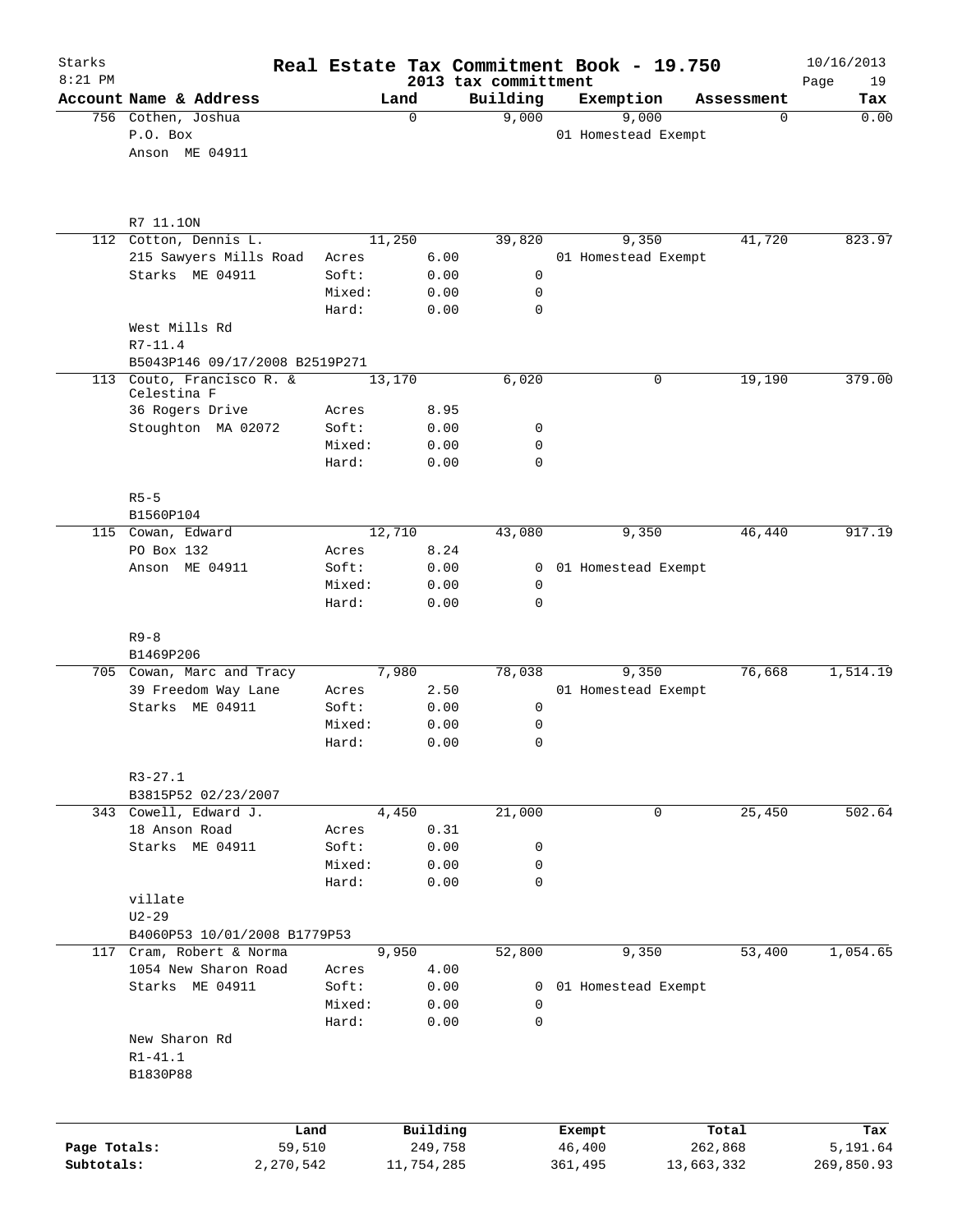| Starks    |                                                                     |        |        |       | Real Estate Tax Commitment Book - 19.750 |                       |              |            | 10/16/2013 |
|-----------|---------------------------------------------------------------------|--------|--------|-------|------------------------------------------|-----------------------|--------------|------------|------------|
| $8:21$ PM |                                                                     |        |        |       | 2013 tax committment                     |                       |              |            | Page<br>20 |
|           | Account Name & Address                                              |        | Land   |       | Building                                 | Exemption             |              | Assessment | Tax        |
|           | 118 Crockett, Stephen &<br>Diane                                    |        | 23,500 |       | 18,960                                   |                       | 9,350        | 33,110     | 653.92     |
|           | P.O.Box 467                                                         | Acres  |        | 39.00 |                                          |                       |              |            |            |
|           | Anson ME 04911                                                      | Soft:  |        | 0.00  |                                          | 0 01 Homestead Exempt |              |            |            |
|           |                                                                     | Mixed: |        | 0.00  | 0                                        |                       |              |            |            |
|           |                                                                     | Hard:  |        | 0.00  | $\mathbf 0$                              |                       |              |            |            |
|           | $R3 - 6.1$                                                          |        |        |       |                                          |                       |              |            |            |
|           | B1443P326                                                           |        |        |       |                                          |                       |              |            |            |
|           | 195 Cromwell, Gary R.                                               |        | 5,679  |       | 0                                        |                       | 0            | 5,679      | 112.16     |
|           | P.O. Box 314                                                        | Acres  |        | 43.00 |                                          |                       |              |            |            |
|           | Anson ME 04911                                                      | Soft:  |        | 0.00  | 0                                        |                       |              |            |            |
|           |                                                                     | Mixed: |        | 43.00 | 5,679                                    |                       |              |            |            |
|           |                                                                     | Hard:  |        | 0.00  | $\mathbf 0$                              |                       |              |            |            |
|           | R5-18, R5-19.4<br>B4149P12 06/09/2009 B4095P172 02/02/2009 B1299P75 |        |        |       |                                          |                       |              |            |            |
|           | 254 Crouss II, Frederick R.                                         |        | 22,750 |       | 0                                        |                       | $\mathsf{O}$ | 22,750     | 449.31     |
|           | Methot, Mary E                                                      | Acres  |        | 40.00 |                                          |                       |              |            |            |
|           | 135 Packardville Road                                               | Soft:  |        | 0.00  | 0                                        |                       |              |            |            |
|           | Pelham MA 01002                                                     | Mixed: |        | 0.00  | 0                                        |                       |              |            |            |
|           |                                                                     | Hard:  |        | 0.00  | 0                                        |                       |              |            |            |
|           | $R2 - 24.13$<br>B4098P325 01/15/2009 B1785P43                       |        |        |       |                                          |                       |              |            |            |
|           | 120 Curran, Thomas &<br>Jennifer                                    |        | 13,050 |       | $\mathbf 0$                              |                       | $\mathbf 0$  | 13,050     | 257.74     |
|           | 3 Cobbler'S Lane                                                    | Acres  |        | 10.30 |                                          |                       |              |            |            |
|           | Beverly MA 01915                                                    | Soft:  |        | 0.00  | 0                                        |                       |              |            |            |
|           |                                                                     | Mixed: |        | 0.00  | 0                                        |                       |              |            |            |
|           |                                                                     | Hard:  |        | 0.00  | $\mathbf 0$                              |                       |              |            |            |
|           | $R6 - 2.4$<br>B1786P253                                             |        |        |       |                                          |                       |              |            |            |
|           | 121 Curtis, Kevin C.                                                |        | 5,060  |       | 0                                        |                       | $\mathsf{O}$ | 5,060      | 99.94      |
|           | PO Box 21                                                           | Acres  |        | 0.40  |                                          |                       |              |            |            |
|           | West Farmington ME                                                  | Soft:  |        | 0.00  | 0                                        |                       |              |            |            |
|           | 04992                                                               | Mixed: |        | 0.00  | 0                                        |                       |              |            |            |
|           |                                                                     | Hard:  |        | 0.00  | $\Omega$                                 |                       |              |            |            |
|           | Route #43                                                           |        |        |       |                                          |                       |              |            |            |
|           | $U2-2$                                                              |        |        |       |                                          |                       |              |            |            |
|           | B2845P229                                                           |        |        |       |                                          |                       |              |            |            |
|           | 122 Cushman, Steven J. &<br>Tabbatha                                |        | 8,070  |       | 61,320                                   |                       | 9,350        | 60,040     | 1,185.79   |
|           | 237 Beans Corner Rd                                                 | Acres  |        | 1.10  |                                          |                       |              |            |            |
|           | New Sharon ME 04955                                                 | Soft:  |        | 0.00  |                                          | 0 01 Homestead Exempt |              |            |            |
|           |                                                                     | Mixed: |        | 0.00  | 0                                        |                       |              |            |            |
|           |                                                                     | Hard:  |        | 0.00  | 0                                        |                       |              |            |            |
|           | Beans Corner Road                                                   |        |        |       |                                          |                       |              |            |            |
|           | $R1-11$                                                             |        |        |       |                                          |                       |              |            |            |
|           | B2610P207                                                           |        |        |       |                                          |                       |              |            |            |

|              | Land      | Building   | Exempt  | Total      | Tax        |
|--------------|-----------|------------|---------|------------|------------|
| Page Totals: | 78,109    | 80,280     | 18,700  | 139,689    | 2,758.86   |
| Subtotals:   | 2,348,651 | 11,834,565 | 380,195 | 13,803,021 | 272,609.79 |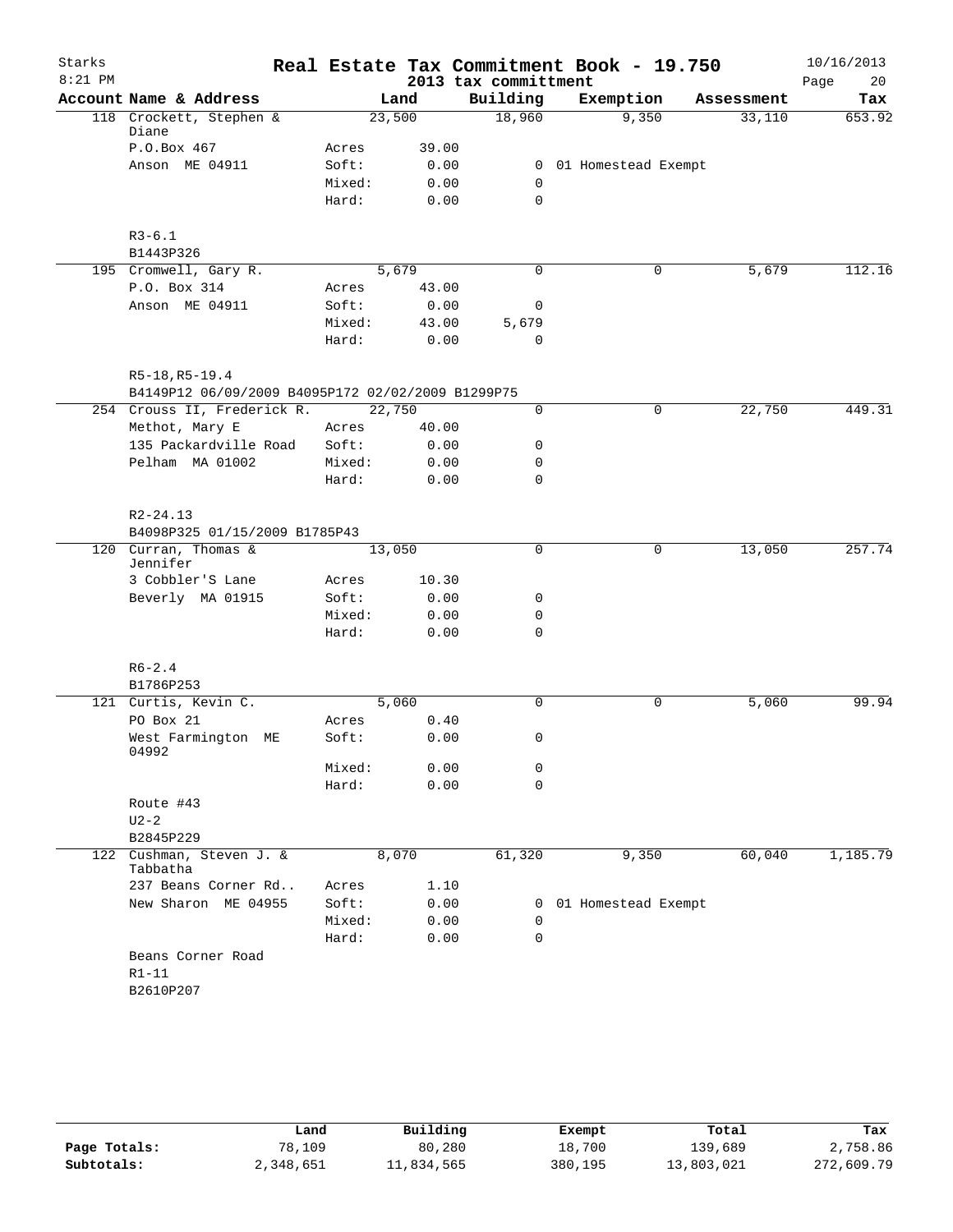| Starks<br>$8:21$ PM |                           |                |                     |      | 2013 tax committment | Real Estate Tax Commitment Book - 19.750 |             |                  | 10/16/2013<br>21<br>Page |
|---------------------|---------------------------|----------------|---------------------|------|----------------------|------------------------------------------|-------------|------------------|--------------------------|
|                     | Account Name & Address    |                | Land                |      | Building             | Exemption                                |             | Assessment       | Tax                      |
|                     | 134 Davis et Al., George  |                | 8,950               |      | $\mathbf 0$          |                                          | $\Omega$    | 8,950            | 176.76                   |
|                     | Т.                        |                |                     |      |                      |                                          |             |                  |                          |
|                     | %Russell Schleich         | Acres          | 4.00                |      |                      |                                          |             |                  |                          |
|                     | 87 North Rd               | Soft:          |                     | 0.00 | 0                    |                                          |             |                  |                          |
|                     | Harwinton CT 06791        | Mixed:         | 0.00                |      | 0                    |                                          |             |                  |                          |
|                     |                           | Hard:          |                     | 0.00 | 0                    |                                          |             |                  |                          |
|                     | $R3 - 40.1$               |                |                     |      |                      |                                          |             |                  |                          |
|                     | B2203P195                 |                |                     |      |                      |                                          |             |                  |                          |
|                     | 133 Davis, Charles        |                | 10,280              |      | 52,996               |                                          | 0           | 63,276           | 1,249.70                 |
|                     | 6 Dean Street             | Acres          | 4.50                |      |                      |                                          |             |                  |                          |
|                     | Norfolk MA 02056          | Soft:          |                     | 0.00 | 0                    |                                          |             |                  |                          |
|                     |                           | Mixed:         |                     | 0.00 | $\mathbf 0$          |                                          |             |                  |                          |
|                     |                           | Hard:          | 0.00                |      | $\mathbf 0$          |                                          |             |                  |                          |
|                     |                           |                |                     |      |                      |                                          |             |                  |                          |
|                     | $R1 - 39.1$<br>B3247P1    |                |                     |      |                      |                                          |             |                  |                          |
|                     | 738 Davis, Johanna        |                | 0                   |      | 9,000                | 9,000                                    |             | 0                | 0.00                     |
|                     | P.O. Box 74               |                |                     |      |                      | 01 Homestead Exempt                      |             |                  |                          |
|                     | Starks ME 04911           |                |                     |      |                      |                                          |             |                  |                          |
|                     |                           |                |                     |      |                      |                                          |             |                  |                          |
|                     |                           |                |                     |      |                      |                                          |             |                  |                          |
|                     |                           |                |                     |      |                      |                                          |             |                  |                          |
|                     | $R9-10N$                  |                |                     |      |                      |                                          |             |                  |                          |
|                     | 127 Davis, Lawny          |                | 12,850              |      | $\mathbf 0$          |                                          | $\mathbf 0$ | 12,850           | 253.79                   |
|                     | PO Box 518                | Acres<br>Soft: | 10.00<br>0.00       |      | $\mathbf 0$          |                                          |             |                  |                          |
|                     | Anson ME 04911            | Mixed:         | 0.00                |      | 0                    |                                          |             |                  |                          |
|                     |                           | Hard:          | 0.00                |      | $\mathbf 0$          |                                          |             |                  |                          |
|                     |                           |                |                     |      |                      |                                          |             |                  |                          |
|                     | $R12-10.3$                |                |                     |      |                      |                                          |             |                  |                          |
| 129                 | Davis, Mark T & Annette   |                | 18,050              |      | 36,510               | 9,350                                    |             | 45,210           | 892.90                   |
|                     | Η.                        |                |                     |      |                      |                                          |             |                  |                          |
|                     | 1618 New Sharon Road      | Acres          | 17.20               |      |                      |                                          |             |                  |                          |
|                     | Starks ME 04911           | Soft:          |                     | 0.00 |                      | 0 01 Homestead Exempt                    |             |                  |                          |
|                     |                           | Mixed:         | 0.00                |      | 0                    |                                          |             |                  |                          |
|                     |                           | Hard:          | 0.00                |      | 0                    |                                          |             |                  |                          |
|                     | New Sharon Road           |                |                     |      |                      |                                          |             |                  |                          |
|                     | $R2 - 6$<br>B2569P319     |                |                     |      |                      |                                          |             |                  |                          |
| 131                 | Davis, Sammy E. &         |                | 9,040               |      | 55,742               | 9,350                                    |             | 55,432           | 1,094.78                 |
|                     | Angelina G                |                |                     |      |                      |                                          |             |                  |                          |
|                     | 545 Anson Road            | Acres          |                     | 2.60 |                      |                                          |             |                  |                          |
|                     | Starks ME 04911           | Soft:          |                     | 0.00 | 0                    | 01 Homestead Exempt                      |             |                  |                          |
|                     |                           | Mixed:         |                     | 0.00 | $\mathbf 0$          |                                          |             |                  |                          |
|                     |                           | Hard:          |                     | 0.00 | $\mathbf 0$          |                                          |             |                  |                          |
|                     | Rt 43 Anson Rd            |                |                     |      |                      |                                          |             |                  |                          |
|                     | $R10-5$                   |                |                     |      |                      |                                          |             |                  |                          |
|                     | B965P281                  |                |                     |      |                      |                                          |             |                  |                          |
|                     | 132 Davis, Terry And Euna |                | 22,500              |      | 38,352               | 9,350                                    |             | 51,502           | 1,017.16                 |
|                     | 1636 New Sharon Road      | Acres          | 35.00               |      |                      | 01 Homestead Exempt                      |             |                  |                          |
|                     | Starks ME 04911           | Soft:          |                     | 0.00 | $\mathbf 0$          |                                          |             |                  |                          |
|                     |                           | Mixed:         |                     | 0.00 | $\mathsf{O}$         |                                          |             |                  |                          |
|                     |                           | Hard:          |                     | 0.00 | $\mathbf 0$          |                                          |             |                  |                          |
|                     | New Sharon Road           |                |                     |      |                      |                                          |             |                  |                          |
|                     | $R2 - 6.2$                |                |                     |      |                      |                                          |             |                  |                          |
|                     | B2514P1                   |                |                     |      |                      |                                          |             |                  |                          |
|                     |                           |                |                     |      |                      |                                          |             |                  |                          |
| Page Totals:        | Land<br>81,670            |                | Building<br>192,600 |      |                      | Exempt<br>37,050                         |             | Total<br>237,220 | Tax                      |
| Subtotals:          | 2,430,321                 |                | 12,027,165          |      |                      | 417,245                                  |             | 14,040,241       | 4,685.09<br>277, 294.88  |
|                     |                           |                |                     |      |                      |                                          |             |                  |                          |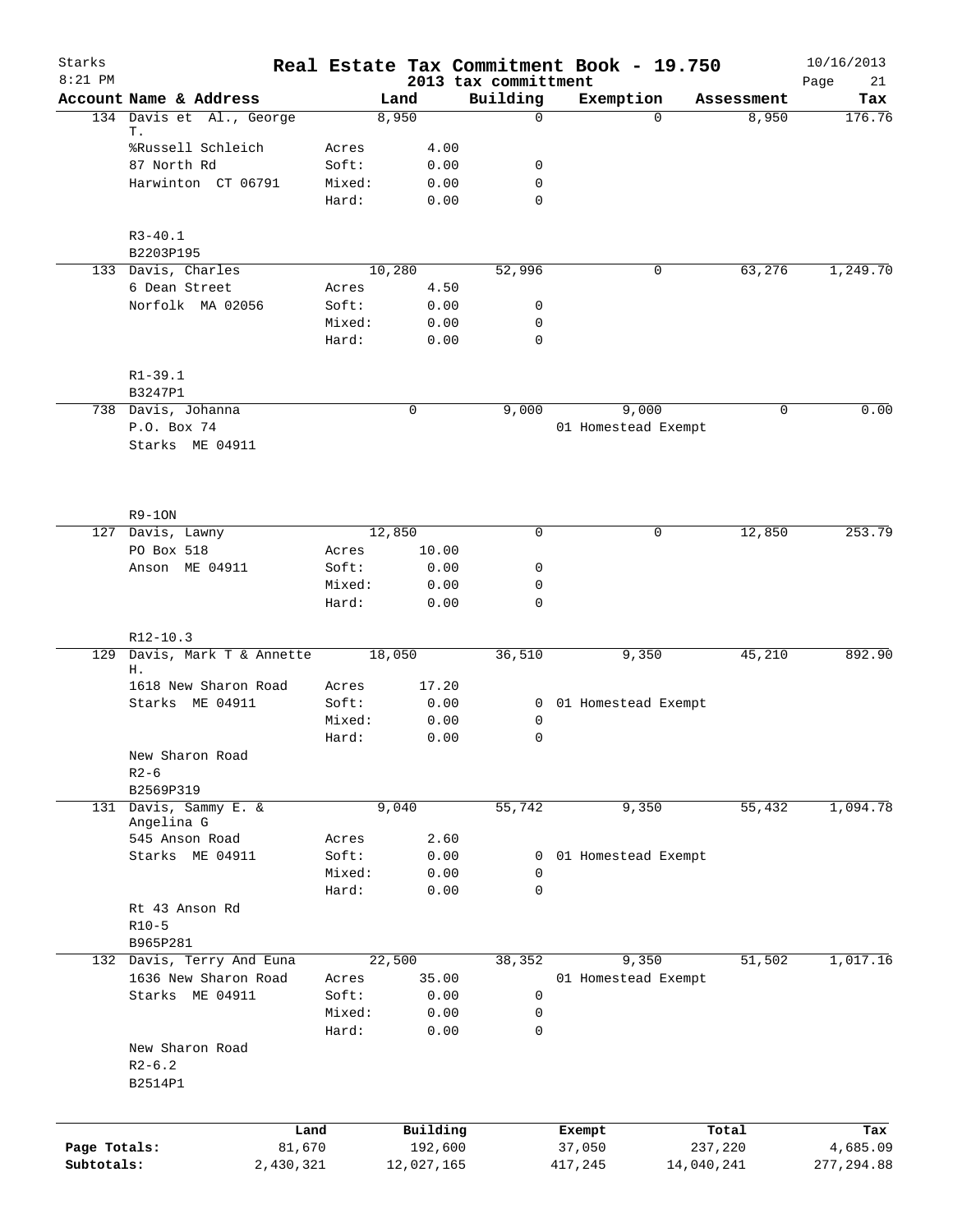| Starks<br>$8:21$ PM |                                            |           |                |        |            | Real Estate Tax Commitment Book - 19.750 |                     |          |            | 10/16/2013        |
|---------------------|--------------------------------------------|-----------|----------------|--------|------------|------------------------------------------|---------------------|----------|------------|-------------------|
|                     | Account Name & Address                     |           |                | Land   |            | 2013 tax committment<br>Building         | Exemption           |          | Assessment | Page<br>22<br>Tax |
|                     | 135 De Celle, James                        |           |                | 9,670  |            | 0                                        |                     | $\Omega$ | 9,670      | 190.98            |
|                     | 525 Cedar St.                              |           | Acres          |        | 5.10       |                                          |                     |          |            |                   |
|                     | Walpole MA 02081                           |           | Soft:          |        | 0.00       | 0                                        |                     |          |            |                   |
|                     |                                            |           | Mixed:         |        | 0.00       | 0                                        |                     |          |            |                   |
|                     |                                            |           | Hard:          |        | 0.00       | $\mathbf 0$                              |                     |          |            |                   |
|                     | $R2 - 24.9.1$                              |           |                |        |            |                                          |                     |          |            |                   |
|                     | B1717P56                                   |           |                |        |            |                                          |                     |          |            |                   |
|                     | 136 Deming, Roi A.<br>1195 New Sharon Road |           |                | 12,100 | 7.30       | 24,720                                   | 9,350               |          | 27,470     | 542.53            |
|                     | Starks ME 04911                            |           | Acres<br>Soft: |        | 0.00       | 0                                        | 01 Homestead Exempt |          |            |                   |
|                     |                                            |           | Mixed:         |        | 0.00       | 0                                        |                     |          |            |                   |
|                     |                                            |           | Hard:          |        | 0.00       | $\mathbf 0$                              |                     |          |            |                   |
|                     | $R1 - 34.4$                                |           |                |        |            |                                          |                     |          |            |                   |
|                     | B2209P236                                  |           |                |        |            |                                          |                     |          |            |                   |
|                     | 138 Denis, Emanuel                         |           |                | 13,630 |            | $\mathbf 0$                              |                     | 0        | 13,630     | 269.19            |
|                     | % Howard Brower                            |           | Acres          |        | 11.20      |                                          |                     |          |            |                   |
|                     | PO Box 242                                 |           | Soft:          |        | 0.00       | 0                                        |                     |          |            |                   |
|                     | Lincoln MA 01773                           |           | Mixed:         |        | 0.00       | 0                                        |                     |          |            |                   |
|                     |                                            |           | Hard:          |        | 0.00       | 0                                        |                     |          |            |                   |
|                     | 80 Fletcher Rd Belmont<br>Ma               |           |                |        |            |                                          |                     |          |            |                   |
|                     | $R6 - 2.17$                                |           |                |        |            |                                          |                     |          |            |                   |
|                     | B883P1018                                  |           |                |        |            |                                          |                     |          |            |                   |
|                     | 146 Denis, Emanuel T.                      |           |                | 1,470  |            | 0                                        |                     | 0        | 1,470      | 29.03             |
|                     | % Howard Brower                            |           | Acres          |        | 11.00      |                                          |                     |          |            |                   |
|                     | PO Box 242                                 |           | Soft:          |        | 0.00       | 0                                        |                     |          |            |                   |
|                     | Lincoln MA 01773                           |           | Mixed:         |        | 11.00      | 1,453                                    |                     |          |            |                   |
|                     |                                            |           | Hard:          |        | 0.00       | 0                                        |                     |          |            |                   |
|                     | $R6 - 2.14$                                |           |                |        |            |                                          |                     |          |            |                   |
|                     | B883P1018                                  |           |                |        |            |                                          |                     |          |            |                   |
|                     | 139 Denis, Emanuel T.                      |           |                | 1,600  |            | 0                                        |                     | 0        | 1,600      | 31.60             |
|                     | P.O. Box 242                               |           | Acres          |        | 12.00      |                                          |                     |          |            |                   |
|                     | Lincoln MA 01773                           |           | Soft:          |        | 0.00       | 0                                        |                     |          |            |                   |
|                     |                                            |           | Mixed:         |        | 12.00      | 1,585                                    |                     |          |            |                   |
|                     |                                            |           | Hard:          |        | 0.00       | 0                                        |                     |          |            |                   |
|                     | $R6 - 2.10$                                |           |                |        |            |                                          |                     |          |            |                   |
|                     | 145 Denis, Emanuel T.                      |           |                | 13,310 |            | 0                                        |                     | 0        | 13,310     | 262.87            |
|                     | % Howard Brower                            |           | Acres          |        | 10.70      |                                          |                     |          |            |                   |
|                     | PO Box 242                                 |           | Soft:          |        | 0.00       | 0                                        |                     |          |            |                   |
|                     | Lincoln MA 01773                           |           | Mixed:         |        | 0.00       | 0                                        |                     |          |            |                   |
|                     |                                            |           | Hard:          |        | 0.00       | 0                                        |                     |          |            |                   |
|                     | $R6 - 2.15$                                |           |                |        |            |                                          |                     |          |            |                   |
|                     | B883P1018                                  |           |                |        |            |                                          |                     |          |            |                   |
|                     | 149 Denis, Emanuel T.                      |           |                | 12,850 |            | $\mathbf 0$                              |                     | 0        | 12,850     | 253.79            |
|                     | % Howard Brower                            |           | Acres          |        | 10.00      |                                          |                     |          |            |                   |
|                     | PO Box 242                                 |           | Soft:          |        | 0.00       | 0                                        |                     |          |            |                   |
|                     | Lincoln MA 01773                           |           | Mixed:         |        | 0.00       | 0                                        |                     |          |            |                   |
|                     |                                            |           | Hard:          |        | 0.00       | 0                                        |                     |          |            |                   |
|                     | Mayhew Rd                                  |           |                |        |            |                                          |                     |          |            |                   |
|                     | $R6 - 2.5$                                 |           |                |        |            |                                          |                     |          |            |                   |
|                     | B883P1018                                  |           |                |        |            |                                          |                     |          |            |                   |
|                     |                                            |           |                |        |            |                                          |                     |          |            |                   |
|                     |                                            | Land      |                |        | Building   |                                          | Exempt              |          | Total      | Tax               |
| Page Totals:        |                                            | 64,630    |                |        | 24,720     |                                          | 9,350               |          | 80,000     | 1,579.99          |
| Subtotals:          |                                            | 2,494,951 |                |        | 12,051,885 |                                          | 426,595             |          | 14,120,241 | 278,874.87        |
|                     |                                            |           |                |        |            |                                          |                     |          |            |                   |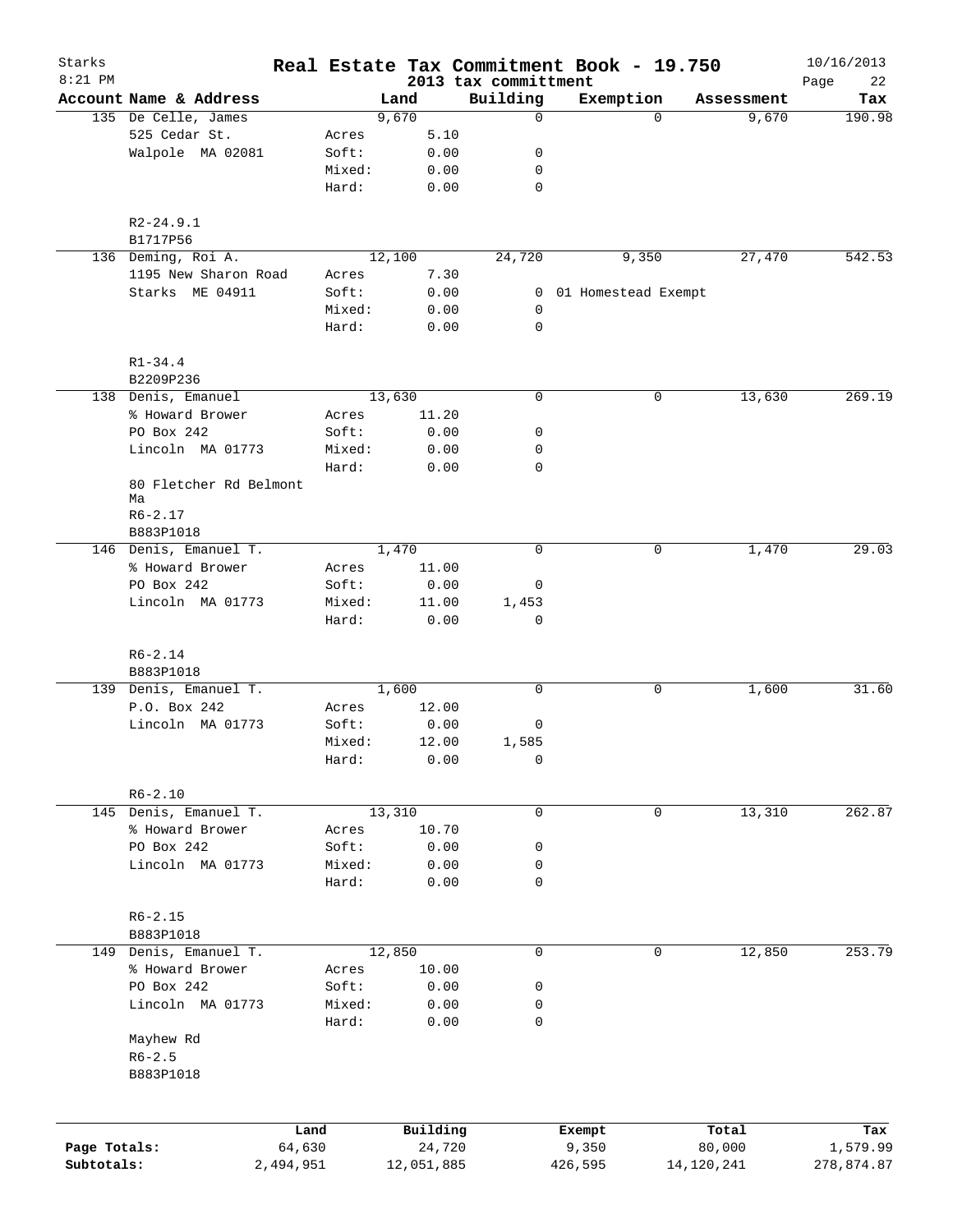| Starks       |                                                 |                 |                |                      | Real Estate Tax Commitment Book - 19.750 |                      | 10/16/2013    |
|--------------|-------------------------------------------------|-----------------|----------------|----------------------|------------------------------------------|----------------------|---------------|
| $8:21$ PM    |                                                 |                 |                | 2013 tax committment |                                          |                      | Page<br>23    |
|              | Account Name & Address<br>150 Denis, Emanuel T. |                 | Land<br>13,240 | Building<br>0        | Exemption<br>0                           | Assessment<br>13,240 | Tax<br>261.49 |
|              | % Howard Brower                                 | Acres           | 10.60          |                      |                                          |                      |               |
|              | PO Box 242                                      | Soft:           | 0.00           | 0                    |                                          |                      |               |
|              | Lincoln MA 01773                                | Mixed:          | 0.00           | 0                    |                                          |                      |               |
|              |                                                 | Hard:           | 0.00           | $\mathbf 0$          |                                          |                      |               |
|              | $R6 - 2.7$                                      |                 |                |                      |                                          |                      |               |
|              | B883P1018                                       |                 |                |                      |                                          |                      |               |
|              | 141 Denis, Emanuel T.                           |                 | 13,050         | $\mathbf 0$          | 0                                        | 13,050               | 257.74        |
|              | % Howard Brower                                 | Acres           | 10.30          |                      |                                          |                      |               |
|              | PO Box 242                                      | Soft:           | 0.00           | 0                    |                                          |                      |               |
|              | Lincoln MA 01773                                | Mixed:<br>Hard: | 0.00<br>0.00   | 0<br>$\mathbf 0$     |                                          |                      |               |
|              |                                                 |                 |                |                      |                                          |                      |               |
|              | $R6 - 2.9$<br>B883P1018                         |                 |                |                      |                                          |                      |               |
|              | 151 Dennison, Linda E.                          |                 | 14,850         | 59,020               | 0                                        | 73,870               | 1,458.93      |
|              | 122 Thomas Road                                 | Acres           | 11.53          |                      |                                          |                      |               |
|              | Gansevoort NY 12831                             | Soft:           | 0.00           | 0                    |                                          |                      |               |
|              |                                                 | Mixed:          | 0.00           | 0                    |                                          |                      |               |
|              |                                                 | Hard:           | 0.00           | $\mathbf 0$          |                                          |                      |               |
|              | $R8 - 38 - 8$                                   |                 |                |                      |                                          |                      |               |
|              | B2740P56                                        |                 |                |                      |                                          |                      |               |
|              | 152 Depetrillo III, Angelo                      |                 | 10,600         | 18,480               | 9,350                                    | 19,730               | 389.67        |
|              | PO Box 365                                      | Acres           | 5.00           |                      |                                          |                      |               |
|              | Anson ME 04911                                  | Soft:           | 0.00           | 0                    | 01 Homestead Exempt                      |                      |               |
|              |                                                 | Mixed:<br>Hard: | 0.00<br>0.00   | 0<br>$\mathbf 0$     |                                          |                      |               |
|              |                                                 |                 |                |                      |                                          |                      |               |
|              | $R5 - 3.3$<br>B953P1                            |                 |                |                      |                                          |                      |               |
|              | 153 Derian Jr., Joseph A.                       |                 | 17,040         | 13,200               | 0                                        | 30,240               | 597.24        |
|              | Derian Eileen M.                                | Acres           | 14.90          |                      |                                          |                      |               |
|              | 47 Black Brook Road                             | Soft:           | 0.00           | 0                    |                                          |                      |               |
|              | S. Easton MA 02375                              | Mixed:          | 0.00           | 0                    |                                          |                      |               |
|              |                                                 | Hard:           | 0.00           | 0                    |                                          |                      |               |
|              | $R8 - 38 - 13$                                  |                 |                |                      |                                          |                      |               |
|              | B2839P317                                       |                 |                |                      |                                          |                      |               |
|              | 266 DeRosa, Christopher                         |                 | 15,150         | 920                  | 0                                        | 16,070               | 317.38        |
|              | DeRosa, Doreen                                  | Acres           | 12.00          |                      |                                          |                      |               |
|              | PO Box 64                                       | Soft:           | 0.00           | 0                    |                                          |                      |               |
|              | Anson ME 04911                                  | Mixed:          | 0.00           | 0                    |                                          |                      |               |
|              |                                                 | Hard:           | 0.00           | $\mathbf 0$          |                                          |                      |               |
|              | Faulkner Hill Rd<br>$R8 - 38 - 12$              |                 |                |                      |                                          |                      |               |
|              | B3546P262 08/26/2005 B1782P71                   |                 |                |                      |                                          |                      |               |
|              | 154 Devine, Daniel J.                           |                 | 15,410         | 79,428               | 9,350                                    | 85,488               | 1,688.39      |
|              | Devine Sheriann M.                              | Acres           | 12.40          |                      | 01 Homestead Exempt                      |                      |               |
|              | 473 Sandy River Rd                              | Soft:           | 0.00           | 0                    |                                          |                      |               |
|              | Starks ME 04911                                 | Mixed:          | 0.00           | 0                    |                                          |                      |               |
|              |                                                 | Hard:           | 0.00           | 0                    |                                          |                      |               |
|              | $R9 - 7.4$                                      |                 |                |                      |                                          |                      |               |
|              | B1439P117                                       |                 |                |                      |                                          |                      |               |
|              |                                                 |                 |                |                      |                                          |                      |               |
|              |                                                 | Land            | Building       |                      | Exempt                                   | Total                | Tax           |
| Page Totals: |                                                 | 99,340          | 171,048        |                      | 18,700                                   | 251,688              | 4,970.84      |

**Subtotals:** 2,594,291 12,222,933 445,295 14,371,929 283,845.71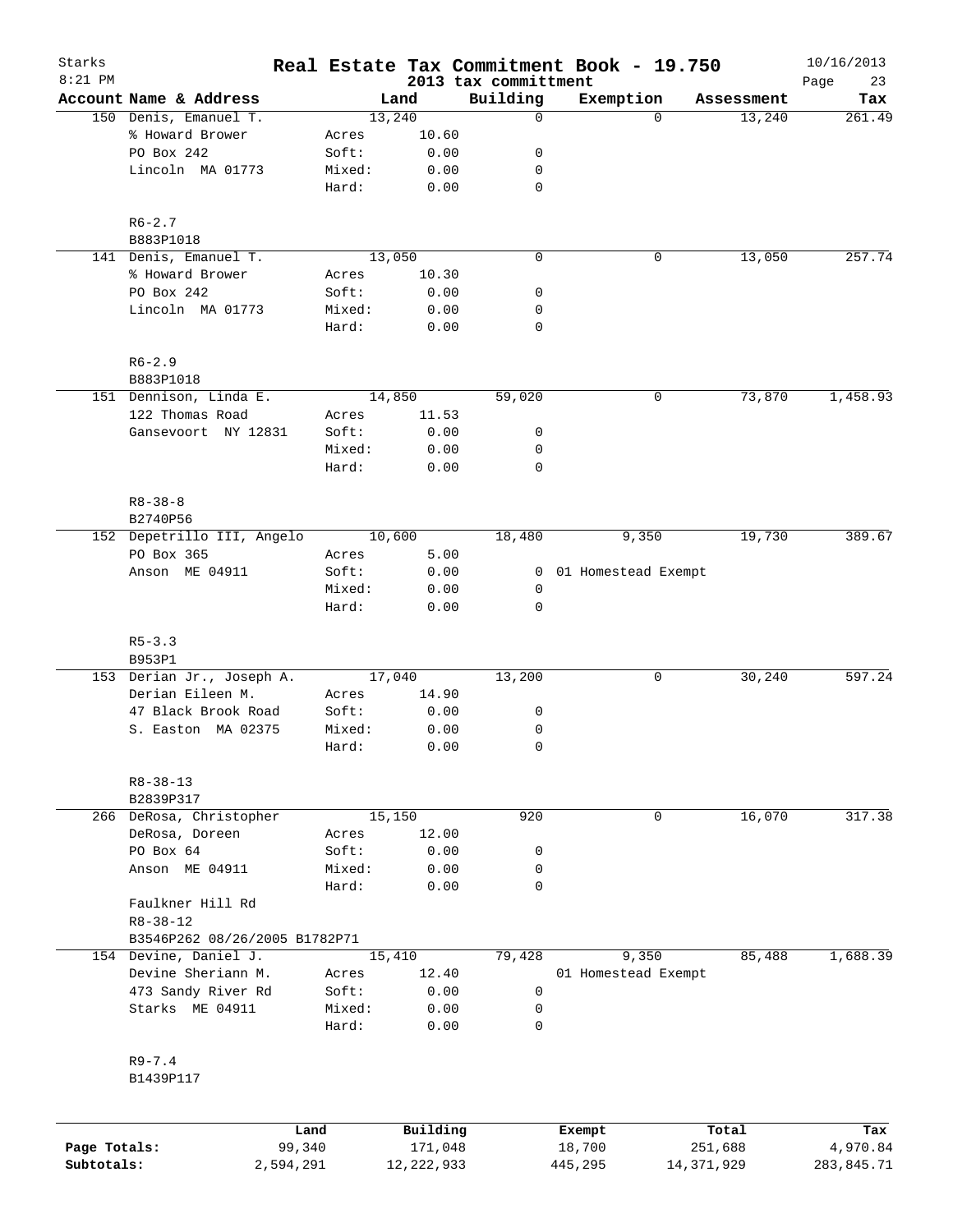| Starks    |                                          |        |         |                      | Real Estate Tax Commitment Book - 19.750 |            | 10/16/2013 |
|-----------|------------------------------------------|--------|---------|----------------------|------------------------------------------|------------|------------|
| $8:21$ PM |                                          |        |         | 2013 tax committment |                                          |            | Page<br>24 |
|           | Account Name & Address                   |        | Land    | Building             | Exemption                                | Assessment | Tax        |
|           | 29 Diethelm, Christian N                 |        | 12,850  | $\mathbf 0$          | $\Omega$                                 | 12,850     | 253.79     |
|           | RR 1 Box 62                              | Acres  | 10.00   |                      |                                          |            |            |
|           | Arnett OK 73832                          | Soft:  | 0.00    | 0                    |                                          |            |            |
|           |                                          | Mixed: | 0.00    | 0                    |                                          |            |            |
|           |                                          | Hard:  | 0.00    | $\mathbf 0$          |                                          |            |            |
|           | Mayhew Rd.                               |        |         |                      |                                          |            |            |
|           | $R6 - 3.1$                               |        |         |                      |                                          |            |            |
|           | B3838P353 04/24/2007                     |        |         |                      |                                          |            |            |
| 158       | Doiron, Jamie E.& Karen<br>L             |        | 24, 250 | 45,720               | 9,350                                    | 60,620     | 1,197.25   |
|           | 1195 Anson Road                          | Acres  | 42.00   |                      |                                          |            |            |
|           | Starks ME 04911                          | Soft:  | 0.00    | 0                    | 01 Homestead Exempt                      |            |            |
|           |                                          | Mixed: | 0.00    | 0                    |                                          |            |            |
|           |                                          | Hard:  | 0.00    | $\Omega$             |                                          |            |            |
|           | Anson Rd                                 |        |         |                      |                                          |            |            |
|           | $R12 - 15$                               |        |         |                      |                                          |            |            |
|           | B2591P263                                |        |         |                      |                                          |            |            |
|           | 679 Doiron, Colleen A                    |        | 8,810   | 60,840               | 9,350                                    | 60,300     | 1,190.93   |
|           | 538 Sandy River Rd                       | Acres  | 2.25    |                      | 01 Homestead Exempt                      |            |            |
|           | Starks ME 04911                          | Soft:  | 0.00    | $\mathbf 0$          |                                          |            |            |
|           |                                          | Mixed: | 0.00    | 0                    |                                          |            |            |
|           |                                          | Hard:  | 0.00    | $\Omega$             |                                          |            |            |
|           | River Road                               |        |         |                      |                                          |            |            |
|           | $R9-5.4A$                                |        |         |                      |                                          |            |            |
|           | B3671P229 05/04/2006 B3513P179 B1609P294 |        |         |                      |                                          |            |            |
|           | 455 Donovan, Gregory J.                  |        | 19,980  | 11,500               | 9,350                                    | 22,130     | 437.07     |
|           | 59 Homestead Road                        | Acres  | 28.90   |                      | 01 Homestead Exempt                      |            |            |
|           | Starks ME 04911                          | Soft:  | 0.00    | $\mathsf{O}$         |                                          |            |            |
|           |                                          | Mixed: | 0.00    | 0                    |                                          |            |            |
|           |                                          | Hard:  | 0.00    | 0                    |                                          |            |            |
|           | Upper Chicken St.                        |        |         |                      |                                          |            |            |
|           | $R4 - 7$                                 |        |         |                      |                                          |            |            |
|           | B3836P137 04/17/2007 B2043P347           |        |         |                      |                                          |            |            |
|           | 161 Dorr, David And<br>Elizabeth         |        | 9,860   | $\mathbf 0$          | 0                                        | 9,860      | 194.74     |
|           | RR 1212 Shaw Hill Rd.                    | Acres  | 5.40    |                      |                                          |            |            |
|           | Industry ME 04938                        | Soft:  | 0.00    | 0                    |                                          |            |            |
|           |                                          | Mixed: | 0.00    | 0                    |                                          |            |            |
|           |                                          | Hard:  | 0.00    | 0                    |                                          |            |            |
|           | Rt. 134 New Sharon Rd                    |        |         |                      |                                          |            |            |
|           | R8-17                                    |        |         |                      |                                          |            |            |
|           | B2308P6                                  |        |         |                      |                                          |            |            |
|           | 162 Dorr, David G. &                     |        | 5,610   | $\Omega$             | $\Omega$                                 | 5,610      | 110.80     |
|           | Elizabeth J.                             |        |         |                      |                                          |            |            |
|           | RR 1 Box 1212 Shaw<br>Hill Rd.           | Acres  | 42.00   |                      |                                          |            |            |
|           | Industry ME 04938                        | Soft:  | 0.00    | 0                    |                                          |            |            |
|           |                                          | Mixed: | 15.00   | 1,981                |                                          |            |            |
|           |                                          | Hard:  | 27.00   | 3,566                |                                          |            |            |
|           | New Sharon Rd<br>$R2-10$                 |        |         |                      |                                          |            |            |

|              | Land      | Building   | Exempt  | Total      | Tax         |
|--------------|-----------|------------|---------|------------|-------------|
| Page Totals: | 81,360    | 118,060    | 28,050  | 171,370    | 3,384.58    |
| Subtotals:   | 2,675,651 | 12,340,993 | 473,345 | 14,543,299 | 287, 230.29 |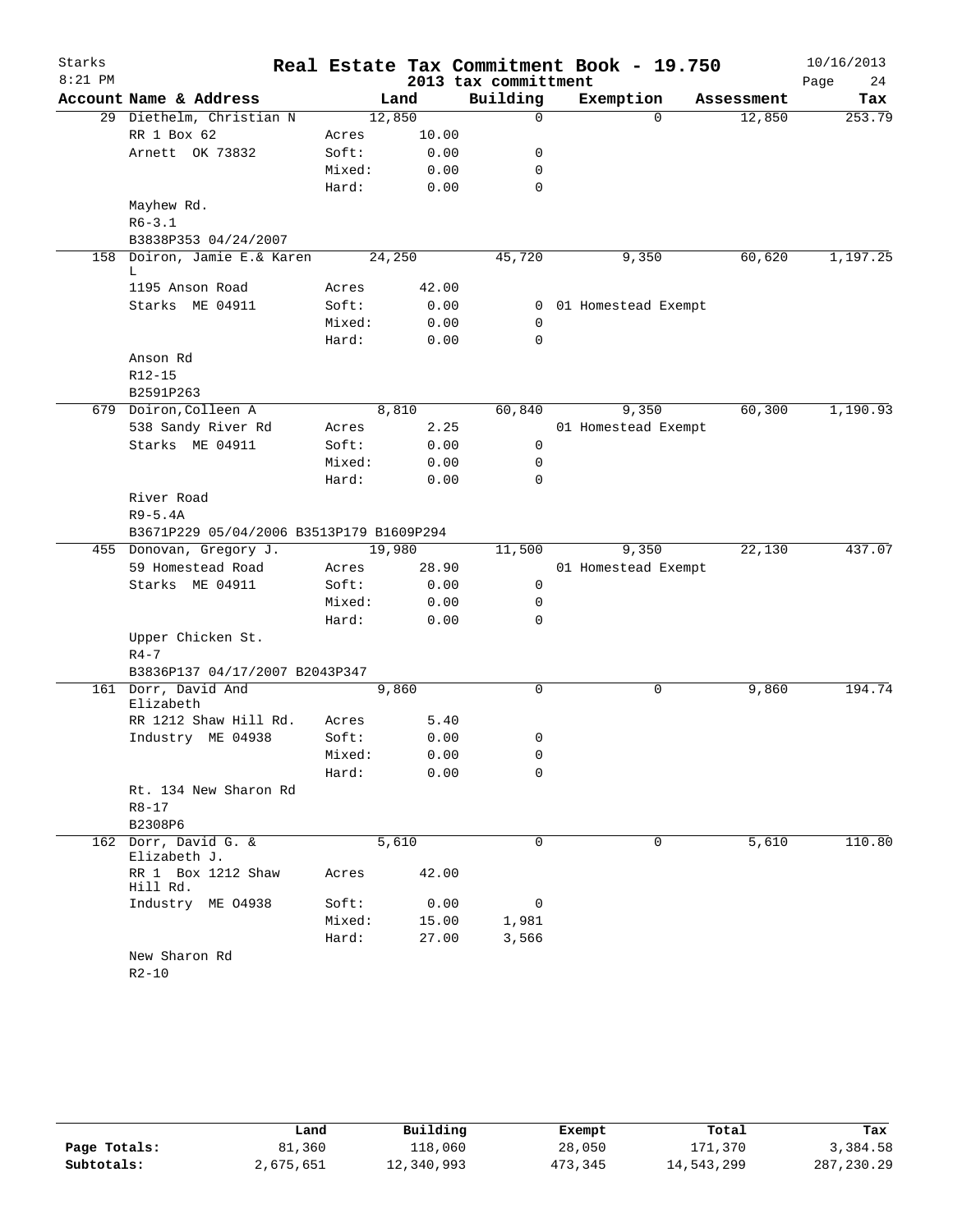| Starks       |                                 |           |                 |            |                                  | Real Estate Tax Commitment Book - 19.750 |            |            | 10/16/2013        |
|--------------|---------------------------------|-----------|-----------------|------------|----------------------------------|------------------------------------------|------------|------------|-------------------|
| $8:21$ PM    | Account Name & Address          |           |                 | Land       | 2013 tax committment<br>Building | Exemption                                |            | Assessment | Page<br>25<br>Tax |
|              | 164 Doucette, Thomas J.         |           |                 | 13,660     | 39,930                           |                                          | $\Omega$   | 53,590     | 1,058.40          |
|              | 2 Shortell Ave                  |           | Acres           | 40.00      |                                  |                                          |            |            |                   |
|              | Beverly MA 01915                |           | Soft:           | 18.00      | 2,310                            |                                          |            |            |                   |
|              |                                 |           | Mixed:          | 20.00      | 2,641                            |                                          |            |            |                   |
|              |                                 |           | Hard:           | 0.00       | 0                                |                                          |            |            |                   |
|              | Dill Road                       |           |                 |            |                                  |                                          |            |            |                   |
|              | $R6 - 22.1$                     |           |                 |            |                                  |                                          |            |            |                   |
|              | B1391P335                       |           |                 |            |                                  |                                          |            |            |                   |
|              | 165 Dow, Cecil                  |           |                 | 48,560     | 176,486                          | 14,960                                   |            | 210,086    | 4,149.20          |
|              | 978 Anson road                  |           | Acres           | 211.00     |                                  | 02 Veteran                               |            |            |                   |
|              | Starks ME 04911                 |           | Soft:           | 67.00      |                                  | 5,775 01 Homestead Exempt                |            |            |                   |
|              |                                 |           | Mixed:          | 51.00      | 9,905                            |                                          |            |            |                   |
|              |                                 |           | Hard:           | 17.00      | $\mathbf 0$                      |                                          |            |            |                   |
|              | Rt 43 Madison Rd                |           |                 |            |                                  |                                          |            |            |                   |
|              | $R12-2$                         |           |                 |            |                                  |                                          |            |            |                   |
|              | 166 Drane & June Ann            |           |                 | 11,250     | 10,440                           | $\mathsf{O}$                             |            | 21,690     | 428.38            |
|              | Mattos, Sandra                  |           |                 |            |                                  |                                          |            |            |                   |
|              | 40 Malden Ave.                  |           | Acres           | 6.00       |                                  |                                          |            |            |                   |
|              | Sanford Me 04073                |           | Soft:           | 0.00       | 0                                |                                          |            |            |                   |
|              |                                 |           | Mixed:          | 0.00       | 0                                |                                          |            |            |                   |
|              |                                 |           | Hard:           | 0.00       | 0                                |                                          |            |            |                   |
|              | Brann Mills Road                |           |                 |            |                                  |                                          |            |            |                   |
|              | $R2 - 16$                       |           |                 |            |                                  |                                          |            |            |                   |
|              | B2183P263                       |           |                 | 13,300     |                                  |                                          |            |            |                   |
|              | 167 Dube, Brad A<br>Dube Sara L |           |                 | 33.00      | 73,200                           | 9,350                                    |            | 77,150     | 1,523.71          |
|              | 465 Mayhew Road                 |           | Acres           | 0.00       |                                  |                                          |            |            |                   |
|              | Starks ME 04911                 |           | Soft:<br>Mixed: | 30.00      | 3,962                            | 0 01 Homestead Exempt                    |            |            |                   |
|              |                                 |           | Hard:           | 0.00       | 0                                |                                          |            |            |                   |
|              | $R6 - 1.5$                      |           |                 |            |                                  |                                          |            |            |                   |
|              | B3151P296                       |           |                 |            |                                  |                                          |            |            |                   |
|              | 168 Dube, John                  |           |                 | 34,080     | 30,016                           |                                          | 0          | 64,096     | 1,265.90          |
|              | 500Evergrren St NE              |           | Acres           | 170.00     |                                  |                                          |            |            |                   |
|              | Palm Bay FL 32907               |           | Soft:           | 0.00       | 0                                |                                          |            |            |                   |
|              |                                 |           | Mixed:          | 130.00     | 17,168                           |                                          |            |            |                   |
|              |                                 |           | Hard:           | 38.00      | 5,018                            |                                          |            |            |                   |
|              |                                 |           |                 |            |                                  |                                          |            |            |                   |
|              | $R6-1$<br>B1671P186             |           |                 |            |                                  |                                          |            |            |                   |
|              | 169 Duhaime, Roberta J.         |           |                 | 22,750     | 0                                |                                          | 0          | 22,750     | 449.31            |
|              | 275 Bolton Rd.                  |           | Acres           | 40.00      |                                  |                                          |            |            |                   |
|              | Bolton MA 01740                 |           | Soft:           | 0.00       | 0                                |                                          |            |            |                   |
|              |                                 |           | Mixed:          | 0.00       | 0                                |                                          |            |            |                   |
|              |                                 |           | Hard:           | 0.00       | 0                                |                                          |            |            |                   |
|              |                                 |           |                 |            |                                  |                                          |            |            |                   |
|              | $R12 - 25$                      |           |                 |            |                                  |                                          |            |            |                   |
|              | B809P257                        |           |                 |            |                                  |                                          |            |            |                   |
|              | 170 Duley, Harold K.            |           |                 | 23,500     | 50,880                           |                                          | 0          | 74,380     | 1,469.01          |
|              | Duley, Shirley A.               |           | Acres           | 39.00      |                                  |                                          |            |            |                   |
|              | 5 School Street                 |           | Soft:           | 0.00       | 0                                |                                          |            |            |                   |
|              | P.O. Box 72                     |           | Mixed:          | 0.00       | 0                                |                                          |            |            |                   |
|              | Anson ME 04911                  |           | Hard:           | 0.00       | 0                                |                                          |            |            |                   |
|              | Rt.43                           |           |                 |            |                                  |                                          |            |            |                   |
|              | $R12-1$                         |           |                 |            |                                  |                                          |            |            |                   |
|              | B3490P192 05/24/2005 B1982P226  |           |                 |            |                                  |                                          |            |            |                   |
|              |                                 | Land      |                 | Building   |                                  | Exempt                                   |            | Total      | Tax               |
| Page Totals: |                                 | 167,100   |                 | 380,952    |                                  | 24,310                                   |            | 523,742    | 10,343.91         |
| Subtotals:   |                                 | 2,842,751 |                 | 12,721,945 |                                  | 497,655                                  | 15,067,041 |            | 297,574.20        |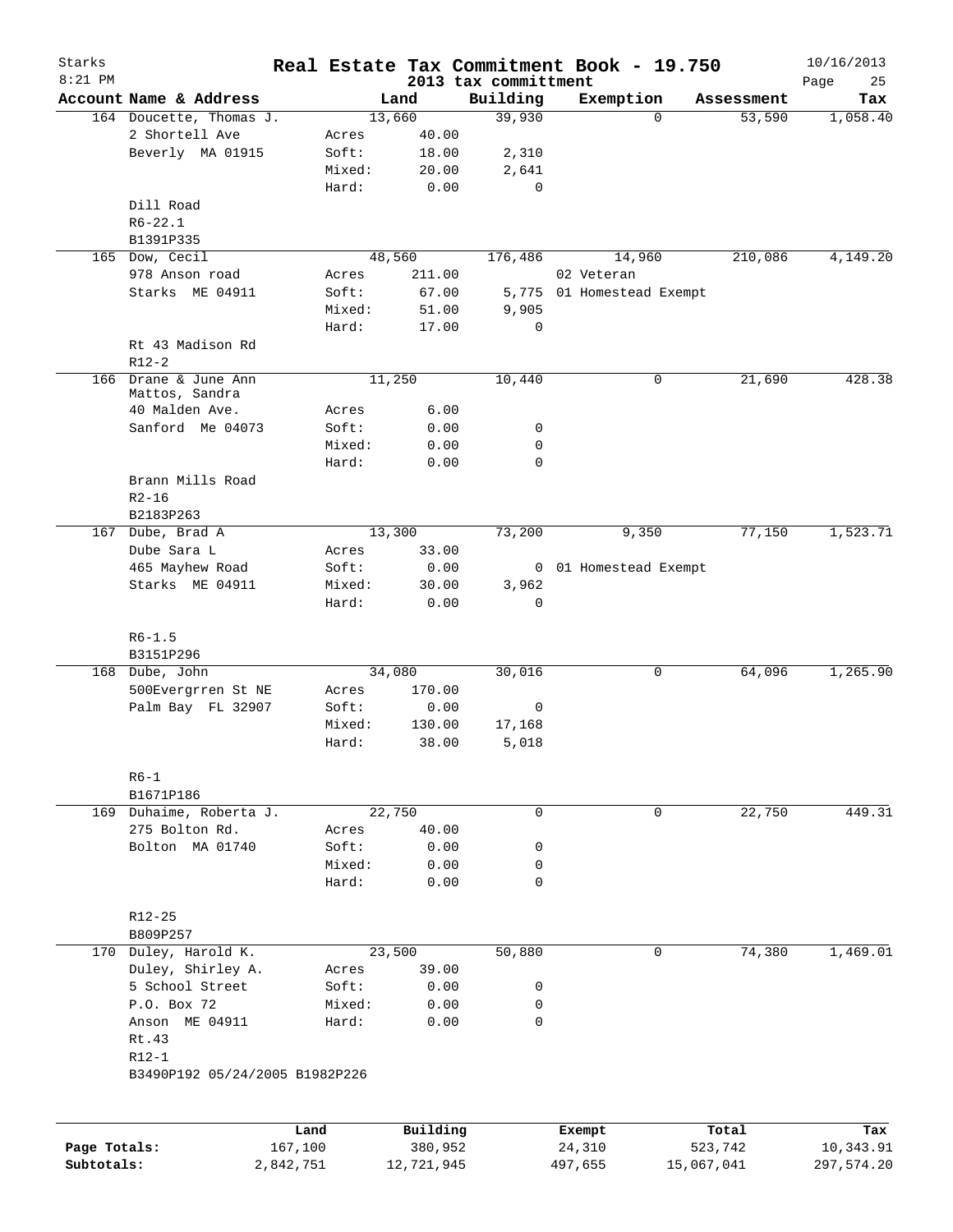| Starks<br>$8:21$ PM |                                                    |           |        |            | 2013 tax committment |             | Real Estate Tax Commitment Book - 19.750 |             |            | 10/16/2013        |
|---------------------|----------------------------------------------------|-----------|--------|------------|----------------------|-------------|------------------------------------------|-------------|------------|-------------------|
|                     | Account Name & Address                             |           |        | Land       |                      | Building    | Exemption                                |             | Assessment | 26<br>Page<br>Tax |
|                     | 171 Duley, Richard                                 |           |        | 18,750     |                      | $\mathbf 0$ |                                          | $\Omega$    | 18,750     | 370.31            |
|                     | P.O. Box 217                                       |           | Acres  | 24.00      |                      |             |                                          |             |            |                   |
|                     | Anson ME 04911                                     |           | Soft:  | 0.00       |                      | 0           |                                          |             |            |                   |
|                     |                                                    |           | Mixed: | 0.00       |                      | 0           |                                          |             |            |                   |
|                     |                                                    |           | Hard:  | 0.00       |                      | 0           |                                          |             |            |                   |
|                     |                                                    |           |        |            |                      |             |                                          |             |            |                   |
|                     | $R7 - 12$                                          |           |        |            |                      |             |                                          |             |            |                   |
|                     | B4396P343 05/20/2011 B4034P20 08/02/2008 B1035P185 |           |        |            |                      |             |                                          |             |            |                   |
|                     | 173 Duley, Richard                                 |           |        | 21,250     |                      | 0           |                                          | 0           | 21,250     | 419.69            |
|                     | P.O. Box 217                                       |           | Acres  | 34.00      |                      |             |                                          |             |            |                   |
|                     | Anson ME 04911                                     |           | Soft:  | 0.00       |                      | 0           |                                          |             |            |                   |
|                     |                                                    |           | Mixed: | 0.00       |                      | 0           |                                          |             |            |                   |
|                     |                                                    |           | Hard:  | 0.00       |                      | $\mathbf 0$ |                                          |             |            |                   |
|                     | $R7 - 13$                                          |           |        |            |                      |             |                                          |             |            |                   |
|                     | B4396P343 05/20/2011 B4034P20 08/02/2008 B1035P186 |           |        |            |                      |             |                                          |             |            |                   |
|                     | 172 Duley, Richard                                 |           |        | 10,900     |                      | 0           |                                          | 0           | 10,900     | 215.28            |
|                     | P.O. Box 217                                       |           | Acres  | 7.00       |                      |             |                                          |             |            |                   |
|                     | Anson ME 04911                                     |           | Soft:  | 0.00       |                      | 0           |                                          |             |            |                   |
|                     |                                                    |           | Mixed: | 0.00       |                      | 0           |                                          |             |            |                   |
|                     |                                                    |           | Hard:  | 0.00       |                      | 0           |                                          |             |            |                   |
|                     |                                                    |           |        |            |                      |             |                                          |             |            |                   |
|                     | $R7 - 9$                                           |           |        |            |                      |             |                                          |             |            |                   |
|                     | B4396P343 05/20/2011 B4034P20 08/02/2008 B1035P184 |           |        |            |                      |             |                                          |             |            |                   |
|                     | 408 Durgin, James E.                               |           |        | 16,220     |                      | $\mathbf 0$ |                                          | 0           | 16,220     | 320.35            |
|                     | PO Box 142                                         |           | Acres  | 43.00      |                      |             |                                          |             |            |                   |
|                     | East Waterboro ME<br>04030                         |           | Soft:  | 0.00       |                      | 0           |                                          |             |            |                   |
|                     |                                                    |           | Mixed: | 35.00      |                      | 4,622       |                                          |             |            |                   |
|                     |                                                    |           | Hard:  | 0.00       |                      | 0           |                                          |             |            |                   |
|                     | Dill Road                                          |           |        |            |                      |             |                                          |             |            |                   |
|                     | $R6 - 21.2$                                        |           |        |            |                      |             |                                          |             |            |                   |
|                     | B3636P338 02/22/2006 B1306P109                     |           |        |            |                      |             |                                          |             |            |                   |
|                     | 176 Dyke et Al, Darrell A.                         |           |        | 36,000     |                      | 21,750      | 9,350                                    |             | 48,400     | 955.90            |
|                     | 2470 Industry Road                                 |           | Acres  | 89.00      |                      |             |                                          |             |            |                   |
|                     | Starks ME 04911                                    |           | Soft:  | 0.00       |                      |             | 0 01 Homestead Exempt                    |             |            |                   |
|                     |                                                    |           | Mixed: | 0.00       |                      | 0           |                                          |             |            |                   |
|                     |                                                    |           | Hard:  | 0.00       |                      | 0           |                                          |             |            |                   |
|                     | Industry Rd                                        |           |        |            |                      |             |                                          |             |            |                   |
|                     | $R2 - 37$                                          |           |        |            |                      |             |                                          |             |            |                   |
|                     | B2619P106                                          |           |        |            |                      |             |                                          |             |            |                   |
|                     | 179 Edwards, Ivan                                  |           |        | 10,250     |                      | 0           |                                          | $\mathbf 0$ | 10,250     | 202.44            |
|                     | PO Box 586                                         |           | Acres  | 6.00       |                      |             |                                          |             |            |                   |
|                     | Farmington ME 04938                                |           | Soft:  | 0.00       |                      | 0           |                                          |             |            |                   |
|                     |                                                    |           | Mixed: | 0.00       |                      | 0           |                                          |             |            |                   |
|                     |                                                    |           | Hard:  | 0.00       |                      | 0           |                                          |             |            |                   |
|                     |                                                    |           |        |            |                      |             |                                          |             |            |                   |
|                     | $R10-16$<br>B1916P158                              |           |        |            |                      |             |                                          |             |            |                   |
|                     | 180 Elfahel (Waite),                               |           |        | 7,590      |                      | $\mathbf 0$ |                                          | 0           | 7,590      | 149.90            |
|                     | Katrina.                                           |           |        |            |                      |             |                                          |             |            |                   |
|                     | 31 Park Street, Apt #3                             |           | Acres  | 1.90       |                      |             |                                          |             |            |                   |
|                     | South Paris ME 04281                               |           | Soft:  | 0.00       |                      | 0           |                                          |             |            |                   |
|                     |                                                    |           | Mixed: | 0.00       |                      | 0           |                                          |             |            |                   |
|                     |                                                    |           | Hard:  | 0.00       |                      | $\mathbf 0$ |                                          |             |            |                   |
|                     | Route 43                                           |           |        |            |                      |             |                                          |             |            |                   |
|                     | $R7 - 5$                                           |           |        |            |                      |             |                                          |             |            |                   |
|                     | B2180P104                                          |           |        |            |                      |             |                                          |             |            |                   |
|                     |                                                    | Land      |        | Building   |                      |             | Exempt                                   |             | Total      | Tax               |
| Page Totals:        |                                                    | 120,960   |        | 21,750     |                      |             | 9,350                                    |             | 133,360    | 2,633.87          |
| Subtotals:          |                                                    | 2,963,711 |        | 12,743,695 |                      |             | 507,005                                  | 15,200,401  |            | 300,208.07        |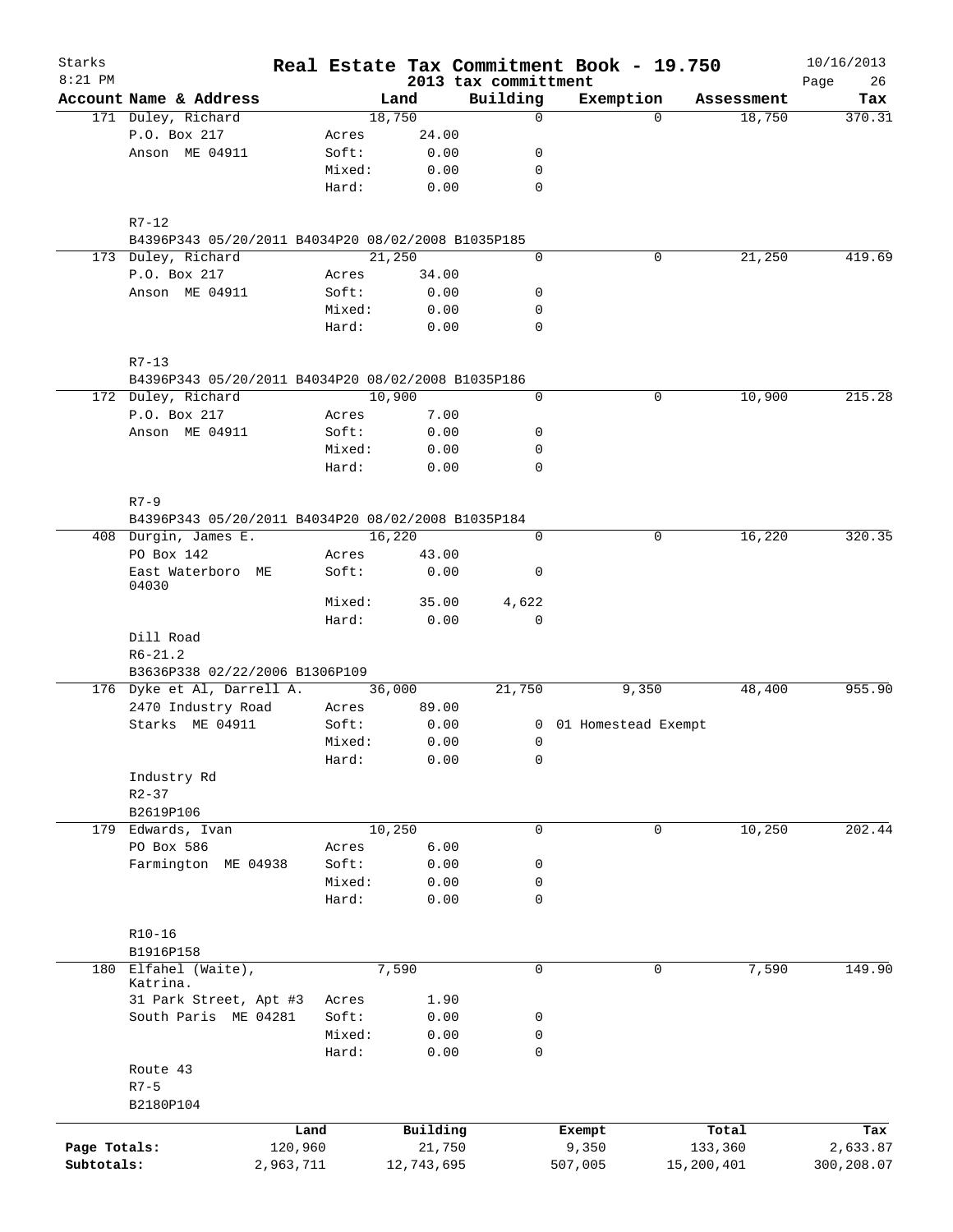| Starks       |                                                                            |                 |          |                                  | Real Estate Tax Commitment Book - 19.750 |                       | 10/16/2013        |
|--------------|----------------------------------------------------------------------------|-----------------|----------|----------------------------------|------------------------------------------|-----------------------|-------------------|
| $8:21$ PM    | Account Name & Address                                                     |                 | Land     | 2013 tax committment<br>Building | Exemption                                | Assessment            | Page<br>27<br>Tax |
|              | 181 Elfahel (Waite),                                                       |                 | 8,590    | 32,400                           | 9,350                                    | 31,640                | 624.89            |
|              | Katrina.                                                                   |                 |          |                                  |                                          |                       |                   |
|              | 31 Park Street, Apt #3                                                     | Acres           | 1.90     |                                  |                                          |                       |                   |
|              | South Paris ME 04281                                                       | Soft:           | 0.00     | $\overline{0}$                   | 01 Homestead Exempt                      |                       |                   |
|              |                                                                            | Mixed:          | 0.00     | 0                                |                                          |                       |                   |
|              |                                                                            | Hard:           | 0.00     | $\Omega$                         |                                          |                       |                   |
|              | Route 43<br>$R8 - 42, R8 - 44.2$                                           |                 |          |                                  |                                          |                       |                   |
|              | B2159P85                                                                   |                 |          |                                  |                                          |                       |                   |
|              | 182 Emerson, Penny Glazier                                                 |                 | 8,490    | 23,040                           | 9,350                                    | 22,180                | 438.06            |
|              | Emerson Peter                                                              | Acres           | 1.75     |                                  |                                          |                       |                   |
|              | 2729 Industry Road                                                         | Soft:           | 0.00     | $\mathbf{0}$                     | 01 Homestead Exempt                      |                       |                   |
|              | Starks ME 04911                                                            | Mixed:          | 0.00     | 0                                |                                          |                       |                   |
|              |                                                                            | Hard:           | 0.00     | 0                                |                                          |                       |                   |
|              | In Town                                                                    |                 |          |                                  |                                          |                       |                   |
|              | $UI-10, UI-11$                                                             |                 |          |                                  |                                          |                       |                   |
|              | B1625P303                                                                  |                 |          |                                  |                                          |                       |                   |
|              | 116 Erb, Briana F.                                                         |                 | 13,200   | 36,240                           | 9,350                                    | 40,090                | 791.78            |
|              | Campbell, Timothy J.                                                       | Acres           | 9.00     |                                  |                                          |                       |                   |
|              | 1145 New Sharon Road                                                       | Soft:           | 0.00     |                                  | 0 01 Homestead Exempt                    |                       |                   |
|              | Starks ME 04911                                                            | Mixed:          | 0.00     | 0                                |                                          |                       |                   |
|              |                                                                            | Hard:           | 0.00     | 0                                |                                          |                       |                   |
|              |                                                                            |                 |          |                                  |                                          |                       |                   |
|              | $R1 - 37$                                                                  |                 |          |                                  |                                          |                       |                   |
|              | B4208P337 10/21/2009 B2279P224                                             |                 |          |                                  |                                          |                       |                   |
|              | 292 Esposito, Robert M.                                                    |                 | 15,610   | 30,430                           |                                          | 46,040<br>0           | 909.29            |
|              | 376 Branns Mill Road                                                       | Acres           | 12.70    |                                  |                                          |                       |                   |
|              | Starks ME 04911                                                            | Soft:           | 0.00     | 0                                |                                          |                       |                   |
|              |                                                                            | Mixed:          | 0.00     | 0                                |                                          |                       |                   |
|              |                                                                            | Hard:           | 0.00     | 0                                |                                          |                       |                   |
|              |                                                                            |                 |          |                                  |                                          |                       |                   |
|              | $R1 - 23$<br>B4544P160 06/29/2012 B948P220                                 |                 |          |                                  |                                          |                       |                   |
|              | 185 Evans Jr., William A.                                                  |                 | 17,100   | 23,520                           |                                          | 40,620<br>0           | 802.25            |
|              | Evans Diane E.                                                             | Acres           | 15.00    |                                  |                                          |                       |                   |
|              | 48 Union St.                                                               | Soft:           | 0.00     | 0                                |                                          |                       |                   |
|              | South Berwick ME 04398 Mixed:                                              |                 | 0.00     | 0                                |                                          |                       |                   |
|              |                                                                            | Hard:           | 0.00     | 0                                |                                          |                       |                   |
|              |                                                                            |                 |          |                                  |                                          |                       |                   |
|              | $R3 - 45$                                                                  |                 |          |                                  |                                          |                       |                   |
|              | B1886P307                                                                  |                 |          |                                  |                                          |                       |                   |
|              | 119 Fairbanks, Susan M                                                     |                 | 13,590   | 5,760                            |                                          | $\mathbf 0$<br>19,350 | 382.16            |
|              | Smith, Everett W.                                                          | Acres           | 9.60     |                                  |                                          |                       |                   |
|              | 136 Long Swamp Rd.                                                         | Soft:           | 0.00     | 0                                |                                          |                       |                   |
|              | Berwick ME 03901                                                           | Mixed:<br>Hard: | 0.00     | 0<br>0                           |                                          |                       |                   |
|              |                                                                            |                 | 0.00     |                                  |                                          |                       |                   |
|              | $R7 - 10.4$                                                                |                 |          |                                  |                                          |                       |                   |
|              | B3904P224 09/05/2007 B3769P232 10/30/2006 B1410P258<br>01/27/2011 B1388P74 |                 |          |                                  |                                          |                       |                   |
|              | 187 Farnsworth, Raymond S.                                                 |                 | 42,330   | 50,640                           | 14,960                                   | 78,010                | 1,540.70          |
|              | 182 Sterry Hill Road                                                       | Acres           | 152.00   |                                  | 02 Veteran                               |                       |                   |
|              | Starks ME 04911                                                            | Soft:           | 20.00    | 2,567                            | 01 Homestead Exempt                      |                       |                   |
|              |                                                                            | Mixed:          | 7.00     | 924                              |                                          |                       |                   |
|              |                                                                            | Hard:           | 109.00   | 14,395                           |                                          |                       |                   |
|              | $R5-1$                                                                     |                 |          |                                  |                                          |                       |                   |
|              |                                                                            |                 |          |                                  |                                          |                       |                   |
|              | Land                                                                       |                 | Building |                                  | Exempt                                   | Total                 | Tax               |
| Page Totals: | 118,910                                                                    |                 | 202,030  |                                  | 43,010                                   | 277,930               | 5,489.13          |

**Subtotals:** 3,082,621 12,945,725 550,015 15,478,331 305,697.20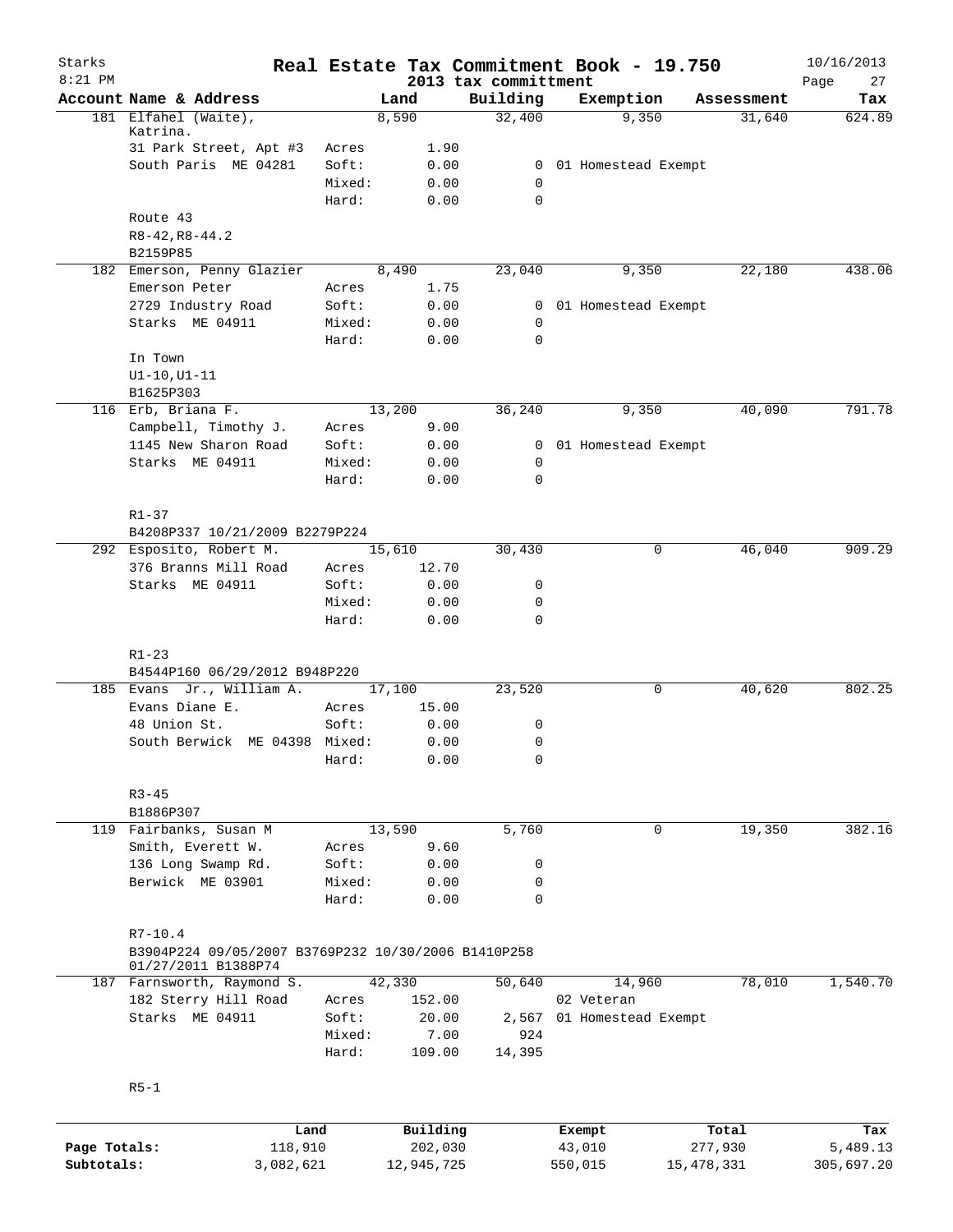| Starks<br>$8:21$ PM |                                    |                 |                 |                                  | Real Estate Tax Commitment Book - 19.750 |            | 10/16/2013        |
|---------------------|------------------------------------|-----------------|-----------------|----------------------------------|------------------------------------------|------------|-------------------|
|                     | Account Name & Address             |                 | Land            | 2013 tax committment<br>Building | Exemption                                | Assessment | 28<br>Page<br>Tax |
|                     | 188 Farnsworth, Raymond S.         |                 | 2,400           | 0                                | $\Omega$                                 | 2,400      | 47.40             |
|                     | 182 Sterry Hill Road               | Acres           | 18.00           |                                  |                                          |            |                   |
|                     | Starks ME 04911                    | Soft:           | 0.00            | 0                                |                                          |            |                   |
|                     |                                    | Mixed:          | 18.00           | 2,377                            |                                          |            |                   |
|                     |                                    | Hard:           | 0.00            | 0                                |                                          |            |                   |
|                     | $R5 - 2$                           |                 |                 |                                  |                                          |            |                   |
|                     | B2256P298                          |                 |                 |                                  |                                          |            |                   |
| 189                 | Fayen, Rick<br>Fayen Dorothy J.    | Acres           | 26,250<br>50.00 | 62,040                           | 9,350                                    | 78,940     | 1,559.07          |
|                     | 16 Edinburgh Drive                 | Soft:           | 0.00            | 0                                | 01 Homestead Exempt                      |            |                   |
|                     | Nashua NH 03062                    | Mixed:          | 0.00            | 0                                |                                          |            |                   |
|                     |                                    | Hard:           | 0.00            | 0                                |                                          |            |                   |
|                     | Chin Rd.                           |                 |                 |                                  |                                          |            |                   |
|                     | $R3 - 42$                          |                 |                 |                                  |                                          |            |                   |
|                     | B2010P164                          |                 |                 |                                  |                                          |            |                   |
|                     | 110 Fee, Eamon P                   |                 | 15,000          | 25,300                           | 0                                        | 40,300     | 795.93            |
|                     | 6-8 Richardson St.                 | Acres           | 13.30           |                                  |                                          |            |                   |
|                     | Winchester,<br>ΜA<br>01890-1817    | Soft:           | 0.00            | 0                                |                                          |            |                   |
|                     |                                    | Mixed:          | 0.00            | 0                                |                                          |            |                   |
|                     |                                    | Hard:           | 0.00            | 0                                |                                          |            |                   |
|                     | $R2 - 53.1$                        |                 |                 |                                  |                                          |            |                   |
|                     | B4127P180 04/17/2009 B3214P197     |                 |                 |                                  |                                          |            |                   |
|                     | 190 Fellman, Carl                  |                 | 9,300           | 12,240                           | 0                                        | 21,540     | 425.42            |
|                     | Fellman Dorrea                     | Acres           | 3.00            |                                  |                                          |            |                   |
|                     | 2014 Industry Road                 | Soft:           | 0.00            | 0                                |                                          |            |                   |
|                     | Starks ME 04911                    | Mixed:<br>Hard: | 0.00<br>0.00    | 0<br>0                           |                                          |            |                   |
|                     | $R2 - 60$                          |                 |                 |                                  |                                          |            |                   |
|                     | 191 Fenlason, Irene                |                 | 14,010          | 42,360                           | 9,350                                    | 47,020     | 928.65            |
|                     | PO Box 268                         | Acres           | 46.00           |                                  |                                          |            |                   |
|                     | Anson ME 04911                     | Soft:           | 0.00            |                                  | 0 01 Homestead Exempt                    |            |                   |
|                     |                                    | Mixed:          | 45.00           | 5,943                            |                                          |            |                   |
|                     |                                    | Hard:           | 0.00            | 0                                |                                          |            |                   |
|                     | River Road                         |                 |                 |                                  |                                          |            |                   |
|                     | $R9-5.4A1$                         |                 |                 |                                  |                                          |            |                   |
|                     | B2308P297                          |                 |                 |                                  |                                          |            |                   |
|                     | 192 Fenlason, Irene M.             |                 | 9,340           | 0                                | 0                                        | 9,340      | 184.47            |
|                     | PO Box 268                         | Acres           | 70.00           |                                  |                                          |            |                   |
|                     | Anson ME 04911                     | Soft:           | 0.00            | 0                                |                                          |            |                   |
|                     |                                    | Mixed:          | 70.00           | 9,244                            |                                          |            |                   |
|                     |                                    | Hard:           | 0.00            | 0                                |                                          |            |                   |
|                     | River Road                         |                 |                 |                                  |                                          |            |                   |
|                     | $R9 - 5.4$                         |                 |                 |                                  |                                          |            |                   |
|                     | B2645P77<br>193 Ferland, Paul A. & |                 | 11,560          | 9,000                            | 0                                        | 20,560     | 406.06            |
|                     | Paulette D.                        |                 |                 |                                  |                                          |            |                   |
|                     | 480 De Mello Dr                    | Acres           | 28.00           |                                  |                                          |            |                   |
|                     | Tiverton RI 02878                  | Soft:           | 11.00           | 1,412                            |                                          |            |                   |
|                     |                                    | Mixed:          | 6.00            | 792                              |                                          |            |                   |
|                     |                                    | Hard:           | 10.00           | 1,321                            |                                          |            |                   |
|                     | $R8 - 11$<br>B956P140              |                 |                 |                                  |                                          |            |                   |
|                     |                                    | Land            | Building        |                                  | Exempt                                   | Total      | Tax               |
| Page Totals:        |                                    | 87,860          | 150,940         |                                  | 18,700                                   | 220,100    | 4,347.00          |
| Subtotals:          | 3,170,481                          |                 | 13,096,665      |                                  | 568,715                                  | 15,698,431 | 310,044.20        |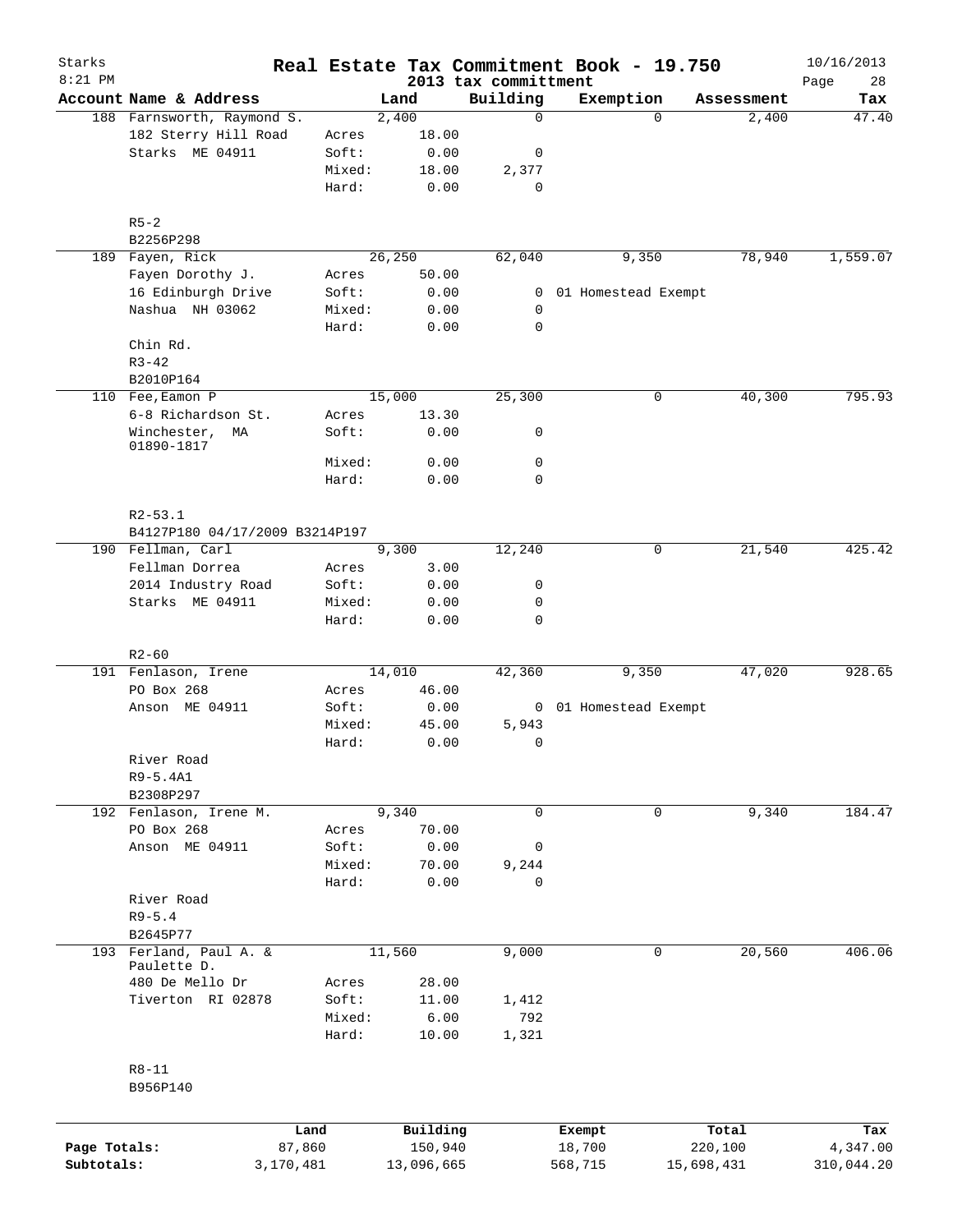| Starks<br>$8:21$ PM |                                                                    |        |             | 2013 tax committment | Real Estate Tax Commitment Book - 19.750 |            | 10/16/2013<br>29<br>Page |
|---------------------|--------------------------------------------------------------------|--------|-------------|----------------------|------------------------------------------|------------|--------------------------|
|                     | Account Name & Address                                             |        | Land        | Building             | Exemption                                | Assessment | Tax                      |
|                     | 194 Field, Robert J                                                |        | 10,600      | 41,880               | $\Omega$                                 | 52,480     | 1,036.48                 |
|                     | Field Patricia L                                                   | Acres  | 5.00        |                      |                                          |            |                          |
|                     | 98 Olde Ferry Road                                                 | Soft:  | 0.00        | 0                    |                                          |            |                          |
|                     | Starks Me 04911                                                    | Mixed: | 0.00        | 0                    |                                          |            |                          |
|                     |                                                                    | Hard:  | 0.00        | $\mathbf 0$          |                                          |            |                          |
|                     | R12-11.5                                                           |        |             |                      |                                          |            |                          |
|                     | B3270P323<br>749 Fields, Bruce W.                                  |        | $\mathbf 0$ |                      |                                          | 6,048      |                          |
|                     |                                                                    |        |             | 6,048                | 0                                        |            | 119.45                   |
|                     | 28 Thompson Bridge Road<br>Starks ME 04911                         |        |             |                      |                                          |            |                          |
|                     |                                                                    |        |             |                      |                                          |            |                          |
|                     | R3 41.10N                                                          |        |             |                      |                                          |            |                          |
|                     | 64 Fields, Stoney LLC,                                             |        | 17,750      | $\mathbf 0$          | 0                                        | 17,750     | 350.56                   |
|                     | PO Box 373                                                         | Acres  | 20.00       |                      |                                          |            |                          |
|                     | East Wilton ME 04234                                               | Soft:  | 0.00        | 0                    |                                          |            |                          |
|                     |                                                                    | Mixed: | 0.00        | 0                    |                                          |            |                          |
|                     |                                                                    | Hard:  | 0.00        | $\mathbf 0$          |                                          |            |                          |
|                     | West Mills Rd.                                                     |        |             |                      |                                          |            |                          |
|                     | $R3 - 11$                                                          |        |             |                      |                                          |            |                          |
|                     | B4270P57 05/12/2010 B2410P122                                      |        |             |                      |                                          |            |                          |
|                     | 461 Flaherty, Paul                                                 |        | 13,330      | 47,400               | 0                                        | 60,730     | 1,199.42                 |
|                     | 56 Main Street                                                     | Acres  | 9.20        |                      |                                          |            |                          |
|                     | Wilmington MA 01887                                                | Soft:  | 0.00        | 0                    |                                          |            |                          |
|                     |                                                                    | Mixed: | 0.00        | 0                    |                                          |            |                          |
|                     |                                                                    | Hard:  | 0.00        | $\mathbf 0$          |                                          |            |                          |
|                     | $R12 - 11.1 - 5$                                                   |        |             |                      |                                          |            |                          |
|                     | B4627P286 02/08/2013 B3528P188 07/20/2005                          |        |             |                      |                                          |            |                          |
|                     | 174 Flaherty, Paul                                                 |        | 12,330      | 0                    | 0                                        | 12,330     | 243.52                   |
|                     | 56 Main Street                                                     | Acres  | 9.20        |                      |                                          |            |                          |
|                     | Wilmington MA 01887                                                | Soft:  | 0.00        | 0                    |                                          |            |                          |
|                     |                                                                    | Mixed: | 0.00        | 0                    |                                          |            |                          |
|                     |                                                                    | Hard:  | 0.00        | 0                    |                                          |            |                          |
|                     | $R12 - 11.1 - 4$                                                   |        |             |                      |                                          |            |                          |
|                     | B4627P286 02/08/2013 B3778P312 11/14/2006<br>680 Fleetwood, George |        | 9,950       | 9,350                | 14,960                                   | 4,340      | 85.72                    |
|                     | PO Box 577                                                         | Acres  | 4.00        |                      | 01 Homestead Exempt                      |            |                          |
|                     | Starks ME 04911                                                    | Soft:  | 0.00        |                      | 0 02 Veteran                             |            |                          |
|                     |                                                                    | Mixed: | 0.00        | 0                    |                                          |            |                          |
|                     |                                                                    | Hard:  | 0.00        | 0                    |                                          |            |                          |
|                     | $R8 - 38 - 5$<br>B1303P325                                         |        |             |                      |                                          |            |                          |
|                     | 441 Fletcher, Zane S. and                                          |        | 18,750      | 17,250               | 0                                        | 36,000     | 711.00                   |
|                     | Cynthia L.                                                         |        |             |                      |                                          |            |                          |
|                     | P.O. Box 119                                                       | Acres  | 20.00       |                      |                                          |            |                          |
|                     | Anson ME 04911                                                     | Soft:  | 0.00        | 0                    |                                          |            |                          |
|                     |                                                                    | Mixed: | 0.00        | 0                    |                                          |            |                          |
|                     |                                                                    | Hard:  | 0.00        | $\mathbf 0$          |                                          |            |                          |
|                     | $R8 - 6$                                                           |        |             |                      |                                          |            |                          |
|                     | B4642P41 03/28/2013 B1622P166                                      |        |             |                      |                                          |            |                          |
|                     |                                                                    |        |             |                      |                                          |            |                          |

|              | Land      | Building   | Exempt  | Total      | Tax        |
|--------------|-----------|------------|---------|------------|------------|
| Page Totals: | 82,710    | 121,928    | 14,960  | 189,678    | 3,746.15   |
| Subtotals:   | 3,253,191 | 13,218,593 | 583,675 | 15,888,109 | 313,790.35 |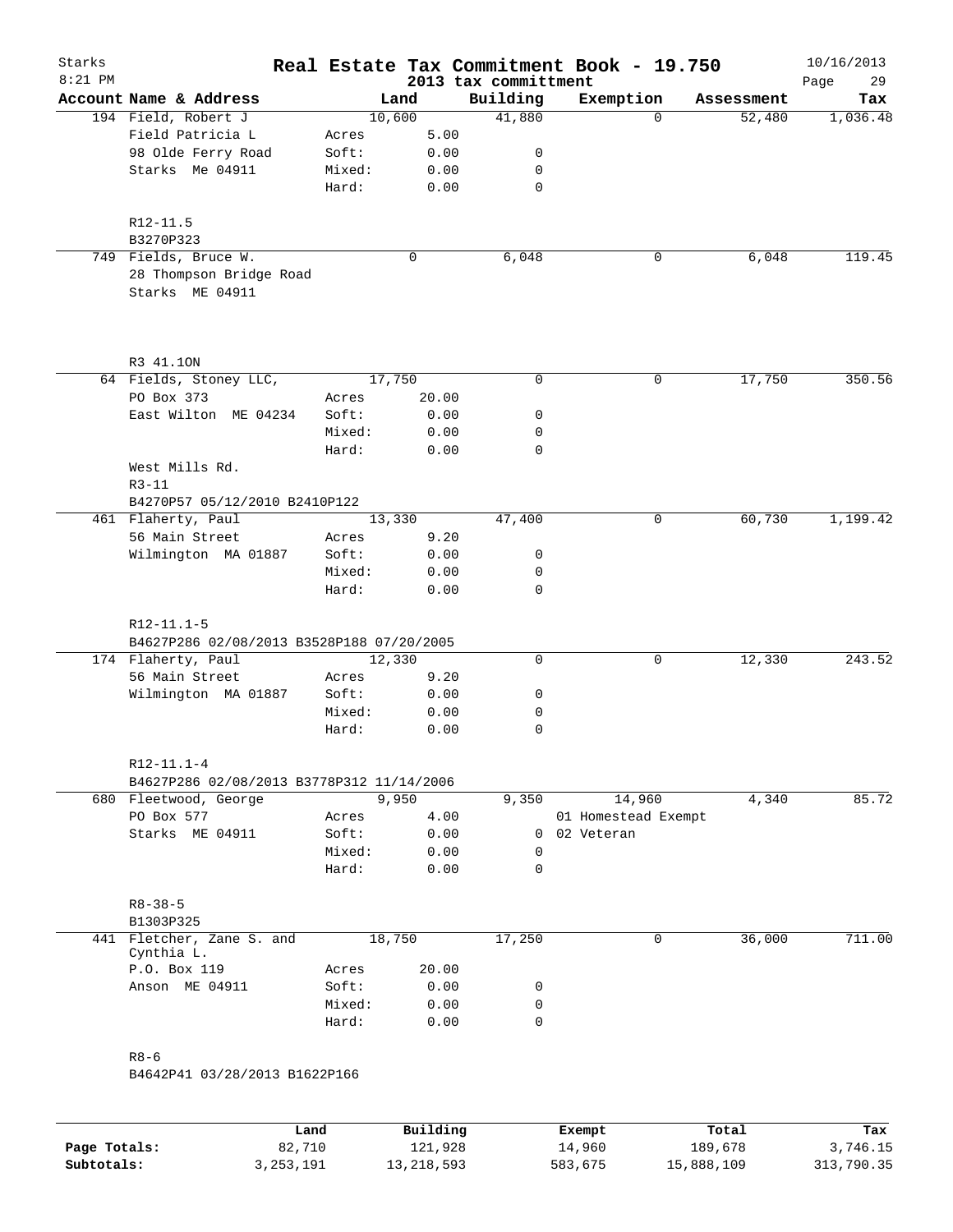| Starks<br>$8:21$ PM |                                                   |           |        |              | 2013 tax committment | Real Estate Tax Commitment Book - 19.750 |            |            | 10/16/2013<br>Page<br>30 |
|---------------------|---------------------------------------------------|-----------|--------|--------------|----------------------|------------------------------------------|------------|------------|--------------------------|
|                     | Account Name & Address                            |           |        | Land         | Building             | Exemption                                |            | Assessment | Tax                      |
|                     | 687 Flynn, Cornelius                              |           |        | 9,600        | 72,538               | $\Omega$                                 |            | 82,138     | 1,622.23                 |
|                     | Flynn, Cynthia A.                                 |           | Acres  | 5.00         |                      |                                          |            |            |                          |
|                     | 241 North Road                                    |           | Soft:  | 0.00         | 0                    |                                          |            |            |                          |
|                     |                                                   |           |        |              |                      |                                          |            |            |                          |
|                     | Hampden MA 01036                                  |           | Mixed: | 0.00         | 0                    |                                          |            |            |                          |
|                     |                                                   |           | Hard:  | 0.00         | $\mathbf 0$          |                                          |            |            |                          |
|                     | $R6 - 22.4B$                                      |           |        |              |                      |                                          |            |            |                          |
|                     | B3887P94 07/27/2007 B3655P237 03/29/2006          |           |        |              |                      |                                          |            |            |                          |
| 196                 | Forbes, Ernestine Fay                             |           |        | 30,000       | $\mathbf 0$          | 0                                        |            | 30,000     | 592.50                   |
|                     | and Thelma Joe Sacco<br>95 Dexter St              |           | Acres  | 67.00        |                      |                                          |            |            |                          |
|                     | Milton MA 02186                                   |           | Soft:  | 0.00         | 0                    |                                          |            |            |                          |
|                     |                                                   |           | Mixed: | 0.00         | 0                    |                                          |            |            |                          |
|                     |                                                   | Hard:     |        | 0.00         | $\mathbf 0$          |                                          |            |            |                          |
|                     |                                                   |           |        |              |                      |                                          |            |            |                          |
|                     | R11-11                                            |           |        |              |                      |                                          |            |            |                          |
|                     | B2666P278                                         |           |        |              |                      |                                          |            |            |                          |
|                     | 144 Ford, Jason                                   |           |        | 13,570       | 44,774               | 0                                        |            | 58,344     | 1,152.29                 |
|                     | Ford, Marcy                                       |           | Acres  | 11.10        |                      |                                          |            |            |                          |
|                     | 75 Bay Road                                       |           | Soft:  | 0.00         | 0                    |                                          |            |            |                          |
|                     | Harwich MA 02645                                  |           | Mixed: | 0.00         | $\mathbf 0$          |                                          |            |            |                          |
|                     |                                                   |           | Hard:  | 0.00         | $\mathbf 0$          |                                          |            |            |                          |
|                     | $R6 - 2.16$                                       |           |        |              |                      |                                          |            |            |                          |
|                     | B883P1018                                         |           |        |              |                      |                                          |            |            |                          |
|                     | 729 Four Seasons Rod & Gun<br>Club c/o Jay Wilson |           |        | 19,750       | 6,000                | 0                                        |            | 25,750     | 508.56                   |
|                     | 154 Wentworth Rd                                  |           | Acres  | 24.00        |                      |                                          |            |            |                          |
|                     | Embden ME 04958                                   |           | Soft:  | 0.00         | 0                    |                                          |            |            |                          |
|                     |                                                   |           | Mixed: | 0.00         | $\mathbf 0$          |                                          |            |            |                          |
|                     |                                                   |           | Hard:  | 0.00         | $\mathbf 0$          |                                          |            |            |                          |
|                     | R12-14.1                                          |           |        |              |                      |                                          |            |            |                          |
|                     | 199 Fournier, Eugene E. &<br>Dorothy L.           |           |        | 16,750       | 12,960               | 0                                        |            | 29,710     | 586.77                   |
|                     | 406 Swetts Pond Rd                                |           | Acres  | 20.60        |                      |                                          |            |            |                          |
|                     | Orrington ME 04474                                |           | Soft:  | 0.00         | 0                    |                                          |            |            |                          |
|                     |                                                   |           | Mixed: | 0.00         | 0                    |                                          |            |            |                          |
|                     |                                                   |           | Hard:  | 0.00         | $\mathbf 0$          |                                          |            |            |                          |
|                     |                                                   |           |        |              |                      |                                          |            |            |                          |
|                     | $R2 - 30, 32$                                     |           |        |              |                      |                                          |            |            |                          |
|                     | B896P38<br>745 Fox, William A.                    |           |        | 8,000        |                      |                                          |            | 13,530     | 267.22                   |
|                     |                                                   |           |        |              | 14,880               | 9,350                                    |            |            |                          |
|                     | Fox, Frances L.                                   |           | Acres  | 1.00         |                      | 01 Homestead Exempt                      |            |            |                          |
|                     | 1115 New Sharon Road                              |           | Soft:  | 0.00         | $\mathbf 0$          |                                          |            |            |                          |
|                     | Starks ME 04911                                   |           | Mixed: | 0.00         | 0                    |                                          |            |            |                          |
|                     |                                                   |           | Hard:  | 0.00         | 0                    |                                          |            |            |                          |
|                     | R1 38.1                                           |           |        |              |                      |                                          |            |            |                          |
|                     | B4322P207 10/01/2010                              |           |        |              |                      |                                          |            |            |                          |
|                     | 201 Frederic, Joseph W.                           |           |        | 20,000       | 67,680               | 9,350                                    |            | 78,330     | 1,547.02                 |
|                     | 219 Chicken Street                                |           | Acres  | 25.00        |                      |                                          |            |            |                          |
|                     | Starks ME 04911                                   |           | Soft:  | 0.00         | 0                    | 01 Homestead Exempt                      |            |            |                          |
|                     |                                                   |           | Mixed: | 0.00         | 0                    |                                          |            |            |                          |
|                     |                                                   |           | Hard:  | 0.00         | $\mathbf 0$          |                                          |            |            |                          |
|                     | Chicken Street<br>$R3 - 18.2$                     |           |        |              |                      |                                          |            |            |                          |
|                     | B2294P277                                         |           |        |              |                      |                                          |            |            |                          |
|                     |                                                   |           |        |              |                      |                                          |            |            |                          |
|                     |                                                   | Land      |        | Building     |                      | Exempt                                   |            | Total      | Tax                      |
| Page Totals:        |                                                   | 117,670   |        | 218,832      |                      | 18,700                                   |            | 317,802    | 6,276.59                 |
| Subtotals:          |                                                   | 3,370,861 |        | 13, 437, 425 |                      | 602,375                                  | 16,205,911 |            | 320,066.94               |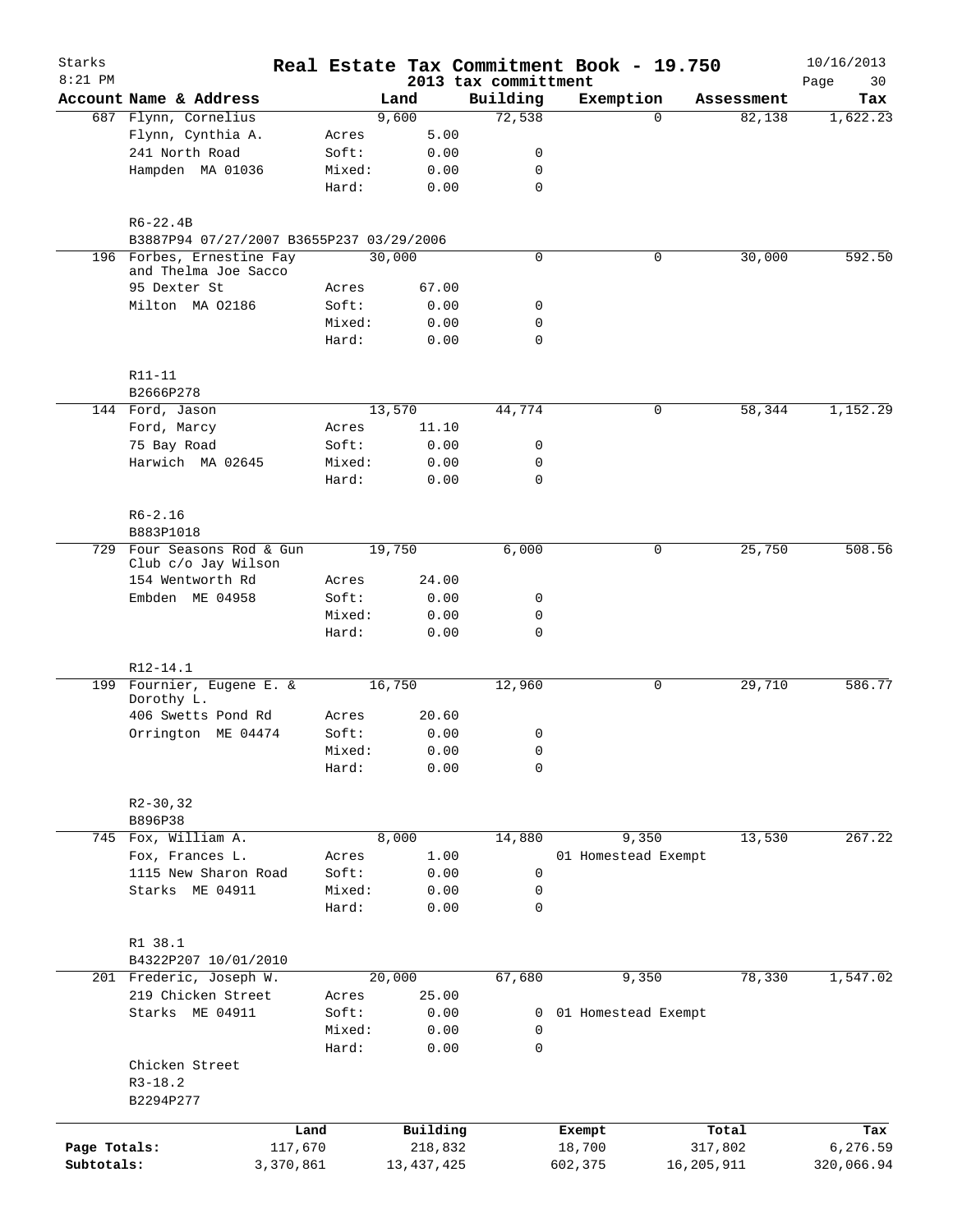| Starks       |                                       |                 |        |                     |                                  | Real Estate Tax Commitment Book - 19.750 |            |                  | 10/16/2013        |
|--------------|---------------------------------------|-----------------|--------|---------------------|----------------------------------|------------------------------------------|------------|------------------|-------------------|
| $8:21$ PM    | Account Name & Address                |                 |        | Land                | 2013 tax committment<br>Building | Exemption                                |            | Assessment       | Page<br>31<br>Tax |
|              | 203 Frederic, Paul                    |                 | 50,580 |                     | 143,834                          | 9,350                                    |            | 185,064          | 3,655.01          |
|              | 141 Chicken Street                    | Acres           |        | 179.00              |                                  | 01 Homestead Exempt                      |            |                  |                   |
|              | Starks ME 04911                       | Soft:           |        | 0.00                | 0                                |                                          |            |                  |                   |
|              |                                       | Mixed:          |        | 62.00               | 8,188                            |                                          |            |                  |                   |
|              |                                       | Hard:           |        | 6.00                | 792                              |                                          |            |                  |                   |
|              | Chicken St                            |                 |        |                     |                                  |                                          |            |                  |                   |
|              | R3-18, R3-19.1                        |                 |        |                     |                                  |                                          |            |                  |                   |
|              | B873P248                              |                 |        |                     |                                  |                                          |            |                  |                   |
|              | 204 Frederic, Paul                    |                 | 25,060 |                     | $\mathbf 0$                      |                                          | 0          | 25,060           | 494.94            |
|              | 141 Chicken Street                    | Acres           |        | 66.00               |                                  |                                          |            |                  |                   |
|              | Starks ME 04911                       | Soft:           |        | 0.00                | 0                                |                                          |            |                  |                   |
|              |                                       | Mixed:          |        | 32.00               | 4,226                            |                                          |            |                  |                   |
|              |                                       | Hard:           |        | 4.00                | 528                              |                                          |            |                  |                   |
|              | $R4 - 34$                             |                 |        |                     |                                  |                                          |            |                  |                   |
|              | B3092P256                             |                 |        |                     |                                  |                                          |            |                  |                   |
|              | 205 Friend, Tara M.                   |                 | 12,100 |                     | 39,600                           | 9,350                                    |            | 42,350           | 836.41            |
|              | 2658 Industry Road                    | Acres           |        | 7.30                |                                  |                                          |            |                  |                   |
|              | Starks ME 04911                       | Soft:           |        | 0.00                | $\overline{0}$                   | 01 Homestead Exempt                      |            |                  |                   |
|              |                                       | Mixed:          |        | 0.00                | 0                                |                                          |            |                  |                   |
|              |                                       | Hard:           |        | 0.00                | $\mathbf 0$                      |                                          |            |                  |                   |
|              | Rt. #43                               |                 |        |                     |                                  |                                          |            |                  |                   |
|              | $R2 - 52$                             |                 |        |                     |                                  |                                          |            |                  |                   |
|              | B2737P209                             |                 |        |                     |                                  |                                          |            |                  |                   |
|              | 206 Frietas, Antonio G. &<br>Maria S. |                 | 12,820 |                     | 6,020                            |                                          | 0          | 18,840           | 372.09            |
|              | 55 Sheehan St                         | Acres           |        | 8.42                |                                  |                                          |            |                  |                   |
|              | Stoughton MA 02072                    | Soft:           |        | 0.00                | 0                                |                                          |            |                  |                   |
|              |                                       | Mixed:          |        | 0.00                | 0                                |                                          |            |                  |                   |
|              |                                       | Hard:           |        | 0.00                | 0                                |                                          |            |                  |                   |
|              | Mayhew Road                           |                 |        |                     |                                  |                                          |            |                  |                   |
|              | $R5 - 5.1$                            |                 |        |                     |                                  |                                          |            |                  |                   |
|              | 207 Frith, Monica L.                  |                 | 13,850 |                     | 13,320                           | 9,350                                    |            | 17,820           | 351.95            |
|              | 262 Embden Pond Road                  | Acres           |        | 10.00               |                                  |                                          |            |                  |                   |
|              | North Anson ME 04958                  | Soft:           |        | 0.00                | $\mathbf{0}$                     | 01 Homestead Exempt                      |            |                  |                   |
|              |                                       | Mixed:          |        | 0.00                | $\mathbf 0$                      |                                          |            |                  |                   |
|              |                                       | Hard:           |        | 0.00                | 0                                |                                          |            |                  |                   |
|              | Mayhew Road                           |                 |        |                     |                                  |                                          |            |                  |                   |
|              | $R6 - 2.2$                            |                 |        |                     |                                  |                                          |            |                  |                   |
|              | B2150P149                             |                 |        |                     |                                  |                                          |            |                  |                   |
| 208          | Fusco, Joseph & Gregory               |                 | 11,900 |                     | 22,920                           |                                          | 0          | 34,820           | 687.70            |
|              | & Joseph III                          |                 |        |                     |                                  |                                          |            |                  |                   |
|              | 5 Loveland Lane                       | Acres           |        | 7.00                |                                  |                                          |            |                  |                   |
|              | Bristol CT 06010                      | Soft:<br>Mixed: |        | 0.00<br>0.00        | 0<br>$\mathsf{O}$                |                                          |            |                  |                   |
|              |                                       | Hard:           |        |                     | $\mathbf 0$                      |                                          |            |                  |                   |
|              |                                       |                 |        | 0.00                |                                  |                                          |            |                  |                   |
|              | Emery Road<br>$R3 - 40$               |                 |        |                     |                                  |                                          |            |                  |                   |
|              | B2153P50                              |                 |        |                     |                                  |                                          |            |                  |                   |
|              | 209 Gaeta, Lorraine A.                |                 | 31,250 |                     | 0                                |                                          | 0          | 31,250           | 617.19            |
|              | 133 Mayhew Road                       | Acres           |        | 74.00               |                                  |                                          |            |                  |                   |
|              | Starks ME 04911                       | Soft:           |        | 0.00                | 0                                |                                          |            |                  |                   |
|              |                                       | Mixed:          |        | 0.00                | 0                                |                                          |            |                  |                   |
|              |                                       | Hard:           |        | 0.00                | $\mathbf 0$                      |                                          |            |                  |                   |
|              |                                       |                 |        |                     |                                  |                                          |            |                  |                   |
|              | $R11-1$                               |                 |        |                     |                                  |                                          |            |                  |                   |
|              | B2793P226                             |                 |        |                     |                                  |                                          |            |                  |                   |
|              |                                       |                 |        |                     |                                  |                                          |            |                  |                   |
| Page Totals: |                                       | Land<br>157,560 |        | Building<br>225,694 |                                  | Exempt<br>28,050                         |            | Total<br>355,204 | Tax<br>7,015.29   |
| Subtotals:   |                                       | 3,528,421       |        | 13,663,119          |                                  | 630,425                                  | 16,561,115 |                  | 327,082.23        |
|              |                                       |                 |        |                     |                                  |                                          |            |                  |                   |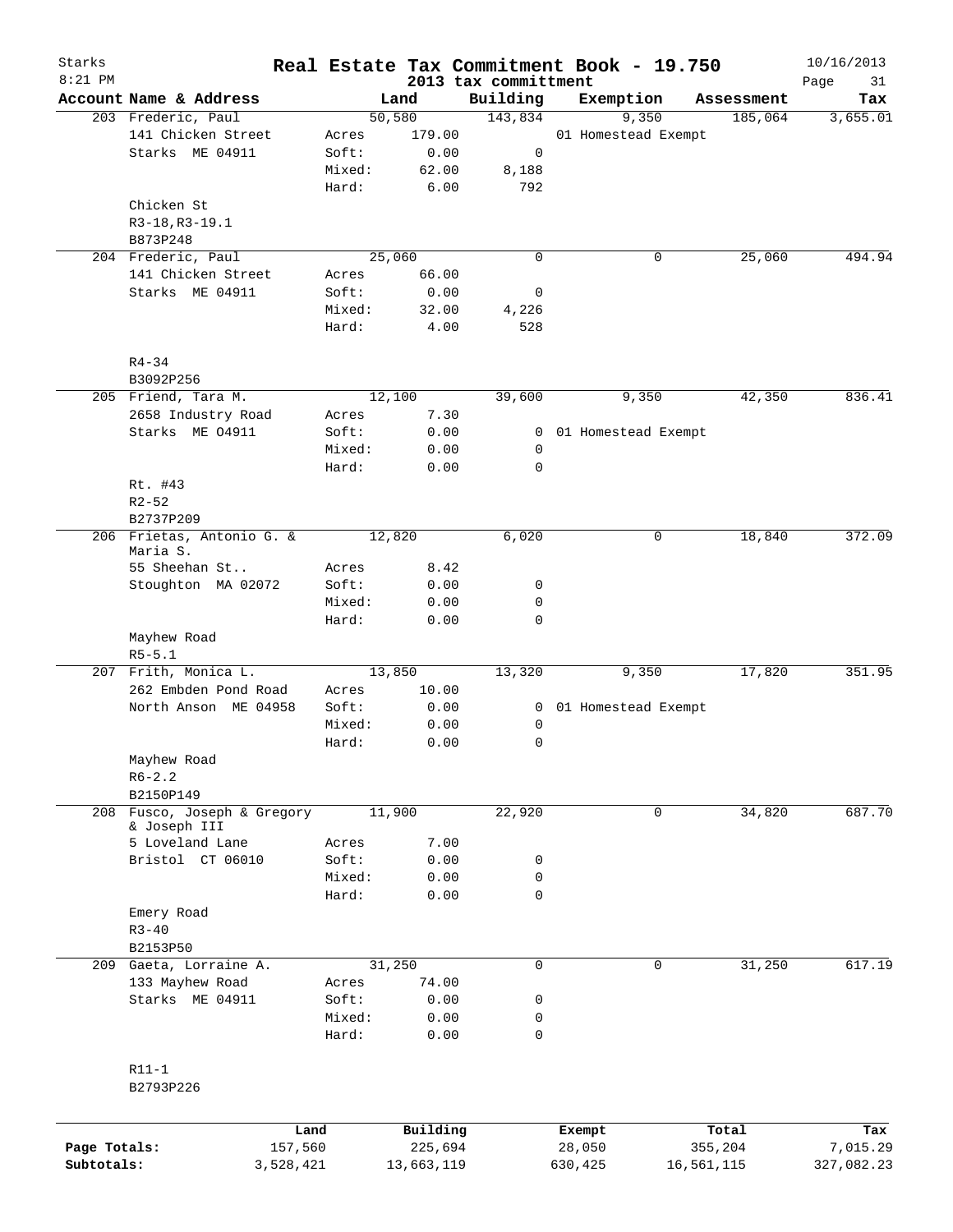| Starks<br>$8:21$ PM |                                           |           |        |            | Real Estate Tax Commitment Book - 19.750<br>2013 tax committment |                       |          |            | 10/16/2013<br>32<br>Page |
|---------------------|-------------------------------------------|-----------|--------|------------|------------------------------------------------------------------|-----------------------|----------|------------|--------------------------|
|                     | Account Name & Address                    |           |        | Land       | Building                                                         | Exemption             |          | Assessment | Tax                      |
|                     | 210 Gaeta, Lorraine Ann                   |           | 19,000 |            | $\mathbf 0$                                                      |                       | $\Omega$ | 19,000     | 375.25                   |
|                     | 133 Mayhew Road                           | Acres     |        | 25.00      |                                                                  |                       |          |            |                          |
|                     | Starks ME 04911                           | Soft:     |        | 0.00       | 0                                                                |                       |          |            |                          |
|                     |                                           | Mixed:    |        | 0.00       | $\mathbf 0$                                                      |                       |          |            |                          |
|                     |                                           | Hard:     |        | 0.00       | $\mathbf 0$                                                      |                       |          |            |                          |
|                     | $R11-2$                                   |           |        |            |                                                                  |                       |          |            |                          |
|                     | B1468P169                                 |           |        |            |                                                                  |                       |          |            |                          |
|                     | 211 Gaeta, Lorraine Ann                   |           | 49,500 |            | 71,700                                                           |                       | 9,350    | 111,850    | 2,209.04                 |
|                     | 133 Mayhew Road                           | Acres     |        | 143.00     |                                                                  |                       |          |            |                          |
|                     | Starks ME 04911                           | Soft:     |        | 0.00       |                                                                  | 0 01 Homestead Exempt |          |            |                          |
|                     |                                           | Mixed:    |        | 0.00       | 0                                                                |                       |          |            |                          |
|                     |                                           | Hard:     |        | 0.00       | $\mathbf 0$                                                      |                       |          |            |                          |
|                     | $R7 - 15$                                 |           |        |            |                                                                  |                       |          |            |                          |
|                     | B868P796                                  |           |        |            |                                                                  |                       |          |            |                          |
|                     | 71 Gailis Peter                           |           | 13,850 |            | 64,520                                                           |                       | 0        | 78,370     | 1,547.81                 |
|                     | Gailis, Susan                             | Acres     |        | 10.00      |                                                                  |                       |          |            |                          |
|                     | 31 Winthrop street                        | Soft:     |        | 0.00       | 0                                                                |                       |          |            |                          |
|                     | Salem Ma 01970                            | Mixed:    |        | 0.00       | 0                                                                |                       |          |            |                          |
|                     |                                           | Hard:     |        | 0.00       | $\mathbf 0$                                                      |                       |          |            |                          |
|                     | Mayhew Road, Starks                       |           |        |            |                                                                  |                       |          |            |                          |
|                     | $R7 - 10.6$                               |           |        |            |                                                                  |                       |          |            |                          |
|                     | B4087P99 12/20/2008 B1302P75              |           |        |            |                                                                  |                       |          |            |                          |
| 649                 | Gambale Kathleen M and<br>Joseph J.       |           | 16,100 |            | 24,960                                                           |                       | 0        | 41,060     | 810.94                   |
|                     | 18 Barnes Rd                              | Acres     |        | 15.00      |                                                                  |                       |          |            |                          |
|                     | Salem MA 01970                            | Soft:     |        | 0.00       | 0                                                                |                       |          |            |                          |
|                     |                                           | Mixed:    |        | 0.00       | $\mathsf{O}$                                                     |                       |          |            |                          |
|                     |                                           | Hard:     |        | 0.00       | $\mathbf 0$                                                      |                       |          |            |                          |
|                     | $R1 - 29.5$                               |           |        |            |                                                                  |                       |          |            |                          |
|                     | B3736P201 09/01/2007 B1524P234            |           |        |            |                                                                  |                       |          |            |                          |
|                     | 567 Gecoy, Rocco R. &<br>Carolyn G.       |           | 13,030 |            | 72,329                                                           |                       | 0        | 85,359     | 1,685.84                 |
|                     | 4 Otter Pond Road                         | Acres     |        | 10.28      |                                                                  |                       |          |            |                          |
|                     | Lynnfield MA 01940                        | Soft:     |        | 0.00       | 0                                                                |                       |          |            |                          |
|                     |                                           | Mixed:    |        | 0.00       | 0                                                                |                       |          |            |                          |
|                     |                                           | Hard:     |        | 0.00       | 0                                                                |                       |          |            |                          |
|                     | $R6 - 21.3$                               |           |        |            |                                                                  |                       |          |            |                          |
|                     | B4009P310 06/12/2008 B1485P12             |           |        |            |                                                                  |                       |          |            |                          |
|                     | 701 Gibbs, Sandra E.                      |           | 11,420 |            | $\mathbf 0$                                                      |                       | 0        | 11,420     | 225.55                   |
|                     | 67 Heald Street Apt 2B                    | Acres     |        | 7.80       |                                                                  |                       |          |            |                          |
|                     | Madison ME 04950                          | Soft:     |        | 0.00       | 0                                                                |                       |          |            |                          |
|                     |                                           | Mixed:    |        | 0.00       | 0                                                                |                       |          |            |                          |
|                     |                                           | Hard:     |        | 0.00       | $\mathbf 0$                                                      |                       |          |            |                          |
|                     | $R5 - 6.3$                                |           |        |            |                                                                  |                       |          |            |                          |
|                     | B4505P321 03/20/2012 B3793P275 12/28/2006 |           |        |            |                                                                  |                       |          |            |                          |
|                     | 214 Gierczak, John M.                     |           | 16,750 |            | 0                                                                |                       | 0        | 16,750     | 330.81                   |
|                     | Gierczak Emma E.                          | Acres     |        | 5.50       |                                                                  |                       |          |            |                          |
|                     | 453 Beans Corner Rd.                      | Soft:     |        | 0.00       | 0                                                                |                       |          |            |                          |
|                     | New Sharon ME 04955                       | Mixed:    |        | 0.00       | 0                                                                |                       |          |            |                          |
|                     |                                           | Hard:     |        | 0.00       | 0                                                                |                       |          |            |                          |
|                     | New Sharon Town Line                      |           |        |            |                                                                  |                       |          |            |                          |
|                     | $R1-5$<br>B876P159                        |           |        |            |                                                                  |                       |          |            |                          |
|                     |                                           | Land      |        | Building   |                                                                  | Exempt                |          | Total      | Tax                      |
| Page Totals:        |                                           | 139,650   |        | 233,509    |                                                                  | 9,350                 |          | 363,809    | 7,185.24                 |
| Subtotals:          |                                           | 3,668,071 |        | 13,896,628 |                                                                  | 639,775               |          | 16,924,924 | 334,267.47               |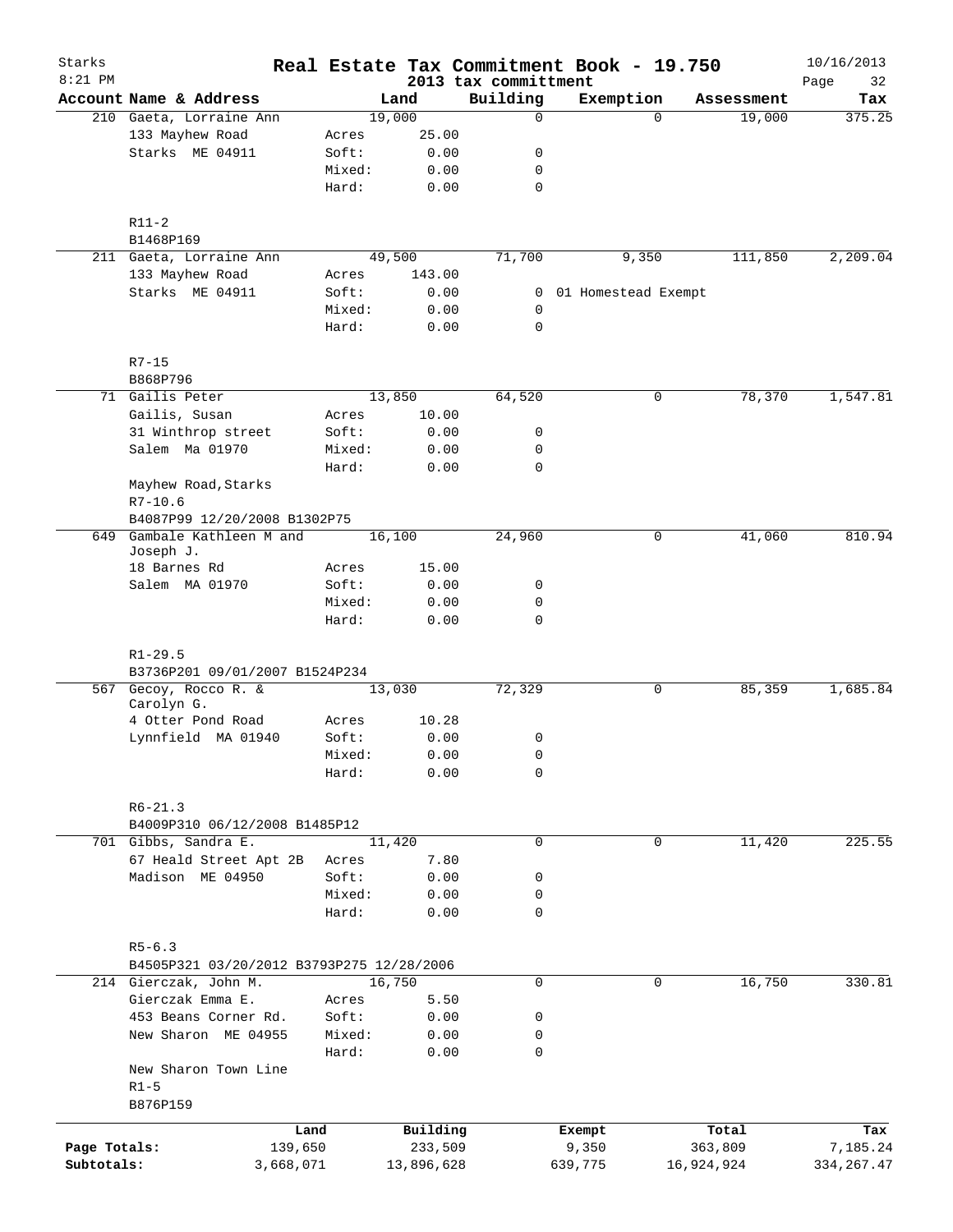| Starks       |                                                    |        |                |          |                      | Real Estate Tax Commitment Book - 19.750 |          |                      | 10/16/2013 |
|--------------|----------------------------------------------------|--------|----------------|----------|----------------------|------------------------------------------|----------|----------------------|------------|
| $8:21$ PM    |                                                    |        |                |          | 2013 tax committment |                                          |          |                      | Page<br>33 |
|              | Account Name & Address                             |        | Land<br>13,270 |          | Building<br>59,410   | Exemption                                | $\Omega$ | Assessment<br>72,680 | Tax        |
|              | 215 Gifford, Walter B.<br>Gifford, Diane C.        | Acres  |                | 9.10     |                      |                                          |          |                      | 1,435.43   |
|              | 115 Locke Hill Rd.                                 | Soft:  |                | 0.00     | 0                    |                                          |          |                      |            |
|              | Starks ME 04911                                    | Mixed: |                | 0.00     | 0                    |                                          |          |                      |            |
|              |                                                    | Hard:  |                | 0.00     | 0                    |                                          |          |                      |            |
|              | Lockehill Rd.<br>$R2 - 54$                         |        |                |          |                      |                                          |          |                      |            |
|              | B4211P246 10/30/2009 B3929P326 11/05/2007 B956P224 |        |                |          |                      |                                          |          |                      |            |
|              | 216 Gifford, Walter B.                             |        | 32,000         |          | 28,440               | 9,350                                    |          | 51,090               | 1,009.03   |
|              | 115 Locke Hill Rd                                  | Acres  |                | 73.00    |                      | 01 Homestead Exempt                      |          |                      |            |
|              | Starks ME 04911                                    | Soft:  |                | 0.00     | 0                    |                                          |          |                      |            |
|              |                                                    | Mixed: |                | 0.00     | 0                    |                                          |          |                      |            |
|              |                                                    | Hard:  |                | 0.00     | $\mathbf 0$          |                                          |          |                      |            |
|              | $R3 - 7$                                           |        |                |          |                      |                                          |          |                      |            |
|              | B1537P108                                          |        |                |          |                      |                                          |          |                      |            |
|              | 217 Gifford, Walter B.                             |        | 8,650          |          | 9,000                |                                          | 0        | 17,650               | 348.59     |
|              | 115 Locke Hill Road                                | Acres  |                | 2.00     |                      |                                          |          |                      |            |
|              | Starks ME 04911                                    | Soft:  |                | 0.00     | 0                    |                                          |          |                      |            |
|              |                                                    | Mixed: |                | 0.00     | 0                    |                                          |          |                      |            |
|              |                                                    | Hard:  |                | 0.00     | 0                    |                                          |          |                      |            |
|              | Locke Cemetery Road                                |        |                |          |                      |                                          |          |                      |            |
|              | $R3 - 8$                                           |        |                |          |                      |                                          |          |                      |            |
|              | B2226P169                                          |        |                |          |                      |                                          |          |                      |            |
|              | 147 Glidden, Errol R.                              |        | 13,760         |          | 33,767               |                                          | 0        | 47,527               | 938.66     |
|              | 340 Porterfield Road                               | Acres  |                | 11.40    |                      |                                          |          |                      |            |
|              | Porter ME 04068                                    | Soft:  |                | 0.00     | 0                    |                                          |          |                      |            |
|              |                                                    | Mixed: |                | 0.00     | 0                    |                                          |          |                      |            |
|              |                                                    | Hard:  |                | 0.00     | $\mathbf 0$          |                                          |          |                      |            |
|              | Mayhew Road Subdivison<br>$R6 - 2.11$              |        |                |          |                      |                                          |          |                      |            |
|              | B3996P286 05/13/2009 B3554P1 B883P1018             |        |                |          |                      |                                          |          |                      |            |
|              | 220 Goff, Patricia R.                              |        | 10,830         |          | 18,540               |                                          | 0        | 29,370               | 580.06     |
|              | 535 Chick Crossing Rd.                             | Acres  |                | 5.35     |                      |                                          |          |                      |            |
|              | Wells ME 04090                                     | Soft:  |                | 0.00     | 0                    |                                          |          |                      |            |
|              |                                                    | Mixed: |                | 0.00     | 0                    |                                          |          |                      |            |
|              |                                                    | Hard:  |                | 0.00     | $\mathbf 0$          |                                          |          |                      |            |
|              | $R4 - 35.1$                                        |        |                |          |                      |                                          |          |                      |            |
|              | B1322P150                                          |        |                |          |                      |                                          |          |                      |            |
|              | 224 Graef, Adriane H                               |        | 32,250         |          | $\mathbf 0$          |                                          | 0        | 32,250               | 636.94     |
|              | 14 Chipmunk Trail                                  | Acres  |                | 78.00    |                      |                                          |          |                      |            |
|              | Sandy Hook CT 06482                                | Soft:  |                | 0.00     | 0                    |                                          |          |                      |            |
|              |                                                    | Mixed: |                | 0.00     | 0                    |                                          |          |                      |            |
|              |                                                    | Hard:  |                | 0.00     | $\mathbf 0$          |                                          |          |                      |            |
|              | Rt. 148 Anson Town Line                            |        |                |          |                      |                                          |          |                      |            |
|              | $R5-16, R5-17.1$                                   |        |                |          |                      |                                          |          |                      |            |
|              | B1789P142                                          |        |                |          |                      |                                          |          |                      |            |
|              | 748 Graham, Catherine L.                           |        | 20,250         |          | $\mathbf 0$          |                                          | 0        | 20,250               | 399.94     |
|              | Graham Jr., Thomas                                 | Acres  |                | 30.00    |                      |                                          |          |                      |            |
|              | 61 Mayhew Road                                     | Soft:  |                | 0.00     | 0                    |                                          |          |                      |            |
|              | Starks ME 04911                                    | Mixed: |                | 0.00     | 0                    |                                          |          |                      |            |
|              |                                                    | Hard:  |                | 0.00     | $\mathbf 0$          |                                          |          |                      |            |
|              | R11 25                                             |        |                |          |                      |                                          |          |                      |            |
|              | B4291P154 07/13/2010                               |        |                |          |                      |                                          |          |                      |            |
|              |                                                    |        |                |          |                      |                                          |          |                      |            |
|              | Land                                               |        |                | Building |                      | Exempt                                   |          | Total                | Tax        |
| Page Totals: | 131,010                                            |        |                | 149,157  |                      | 9,350                                    |          | 270,817              | 5,348.65   |

**Subtotals:** 3,799,081 14,045,785 649,125 17,195,741 339,616.12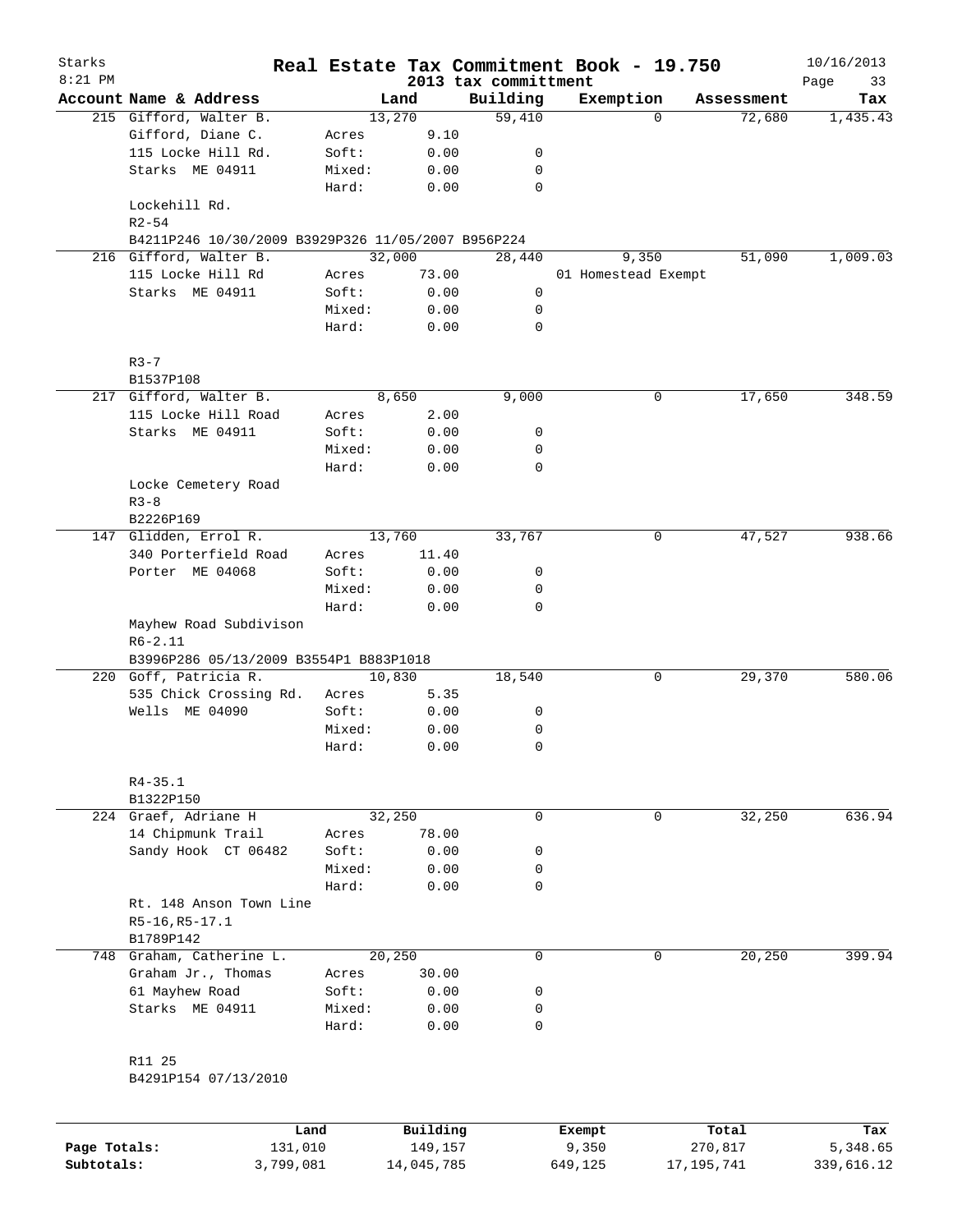| Starks<br>$8:21$ PM |                                                     |        |        | 2013 tax committment | Real Estate Tax Commitment Book - 19.750 |            | 10/16/2013<br>34<br>Page |
|---------------------|-----------------------------------------------------|--------|--------|----------------------|------------------------------------------|------------|--------------------------|
|                     | Account Name & Address                              |        | Land   | Building             | Exemption                                | Assessment | Tax                      |
|                     | 160 Graham, Thomas Jr.                              |        | 13,590 | 64,002               | 14,960                                   | 62,632     | 1,236.98                 |
|                     | Graham, Catherine                                   | Acres  | 9.60   |                      | 01 Homestead Exempt                      |            |                          |
|                     | 61 Mayhew Road                                      | Soft:  | 0.00   |                      | 0 02 Veteran                             |            |                          |
|                     | Starks ME 04911                                     | Mixed: | 0.00   | 0                    |                                          |            |                          |
|                     |                                                     | Hard:  | 0.00   | 0                    |                                          |            |                          |
|                     | $R7 - 10.5$                                         |        |        |                      |                                          |            |                          |
|                     | B3955P192 01/22/2008 B3803P283 01/22/2007 B2048P69  |        |        |                      |                                          |            |                          |
|                     | 226 Gray, David E                                   |        | 12,160 | 54,054               | 0                                        | 66,214     | 1,307.73                 |
|                     | 151 Contact Drive                                   | Acres  | 7.40   |                      |                                          |            |                          |
|                     | West Haven                                          | Soft:  | 0.00   | 0                    |                                          |            |                          |
|                     | Milford Ct 06516                                    | Mixed: | 0.00   | 0                    |                                          |            |                          |
|                     |                                                     | Hard:  | 0.00   | 0                    |                                          |            |                          |
|                     | Emery Road                                          |        |        |                      |                                          |            |                          |
|                     | $R3 - 35$                                           |        |        |                      |                                          |            |                          |
|                     | B2887P310                                           |        |        |                      |                                          |            |                          |
|                     | 228 Gray, Richard                                   |        | 32,250 | 81,840               | 9,350                                    | 104,740    | 2,068.62                 |
|                     | 1294 Anson Road                                     | Acres  | 74.00  |                      |                                          |            |                          |
|                     | Starks ME 04911                                     | Soft:  | 0.00   | 16,813               |                                          |            |                          |
|                     |                                                     | Mixed: | 0.00   |                      | 19,545 01 Homestead Exempt               |            |                          |
|                     |                                                     | Hard:  | 0.00   | 0                    |                                          |            |                          |
|                     | Route 43                                            |        |        |                      |                                          |            |                          |
|                     | R12-20,21                                           |        |        |                      |                                          |            |                          |
|                     | B4237P4 01/22/2010 B1165P87                         |        |        |                      |                                          |            |                          |
|                     | 737 Gray, Richard E.                                |        | 4,330  | $\mathbf 0$          | 0                                        | 4,330      | 85.52                    |
|                     | 1294 Anson Road                                     | Acres  | 40.00  |                      |                                          |            |                          |
|                     | Starks ME 04911                                     | Soft:  | 36.00  | 0                    |                                          |            |                          |
|                     |                                                     | Mixed: | 4.00   | 0                    |                                          |            |                          |
|                     |                                                     | Hard:  | 0.00   | 0                    |                                          |            |                          |
|                     | R12-26                                              |        |        |                      |                                          |            |                          |
|                     | B4237P1 01/22/2010<br>230 Greenleaf, Andrea         |        | 11,100 | 0                    | 0                                        | 11,100     | 219.23                   |
|                     | 4060 Snyder Ridge Lane                              | Acres  | 7.30   |                      |                                          |            |                          |
|                     | Winston-Salem NC 27107                              | Soft:  | 0.00   | 0                    |                                          |            |                          |
|                     |                                                     | Mixed: | 0.00   | 0                    |                                          |            |                          |
|                     |                                                     | Hard:  | 0.00   | 0                    |                                          |            |                          |
|                     |                                                     |        |        |                      |                                          |            |                          |
|                     | $R1 - 16$                                           |        |        |                      |                                          |            |                          |
|                     | 231 Greenleaf, Scott                                |        | 8,650  | 17,892               | 9,350                                    | 17,192     | 339.54                   |
|                     | 1081 New Sharon Road                                | Acres  | 2.00   |                      | 01 Homestead Exempt                      |            |                          |
|                     | Starks ME 04911                                     | Soft:  | 0.00   | $\mathbf 0$          |                                          |            |                          |
|                     |                                                     | Mixed: | 0.00   | 0                    |                                          |            |                          |
|                     |                                                     | Hard:  | 0.00   | 0                    |                                          |            |                          |
|                     | Rt. 134                                             |        |        |                      |                                          |            |                          |
|                     | $R1 - 42.1$                                         |        |        |                      |                                          |            |                          |
|                     | B1497P10                                            |        |        |                      |                                          |            |                          |
| 143                 | Guinen, Robert S.                                   |        | 14,045 | 37,560               | 9,350                                    | 42,255     | 834.54                   |
|                     | Guinen, Glen<br>R.Guinen, Linda A.                  | Acres  | 10.30  |                      | 01 Homestead Exempt                      |            |                          |
|                     | 5 Redneck Rd.                                       | Soft:  | 0.00   | 0                    |                                          |            |                          |
|                     | Starks ME 04911                                     | Mixed: | 0.00   | 0                    |                                          |            |                          |
|                     |                                                     | Hard:  | 0.00   | 0                    |                                          |            |                          |
|                     |                                                     |        |        |                      |                                          |            |                          |
|                     | $R6 - 2.18$                                         |        |        |                      |                                          |            |                          |
|                     | B4142P135 05/26/2009 B3505P311 06/18/2005 B883P1018 |        |        |                      |                                          |            |                          |
|                     |                                                     |        |        |                      |                                          |            |                          |

|              | Land      | Building   | Exempt  | Total      | Tax        |
|--------------|-----------|------------|---------|------------|------------|
| Page Totals: | 96,125    | 255,348    | 43,010  | 308,463    | 6.092.16   |
| Subtotals:   | 3,895,206 | 14,301,133 | 692,135 | 17,504,204 | 345,708.28 |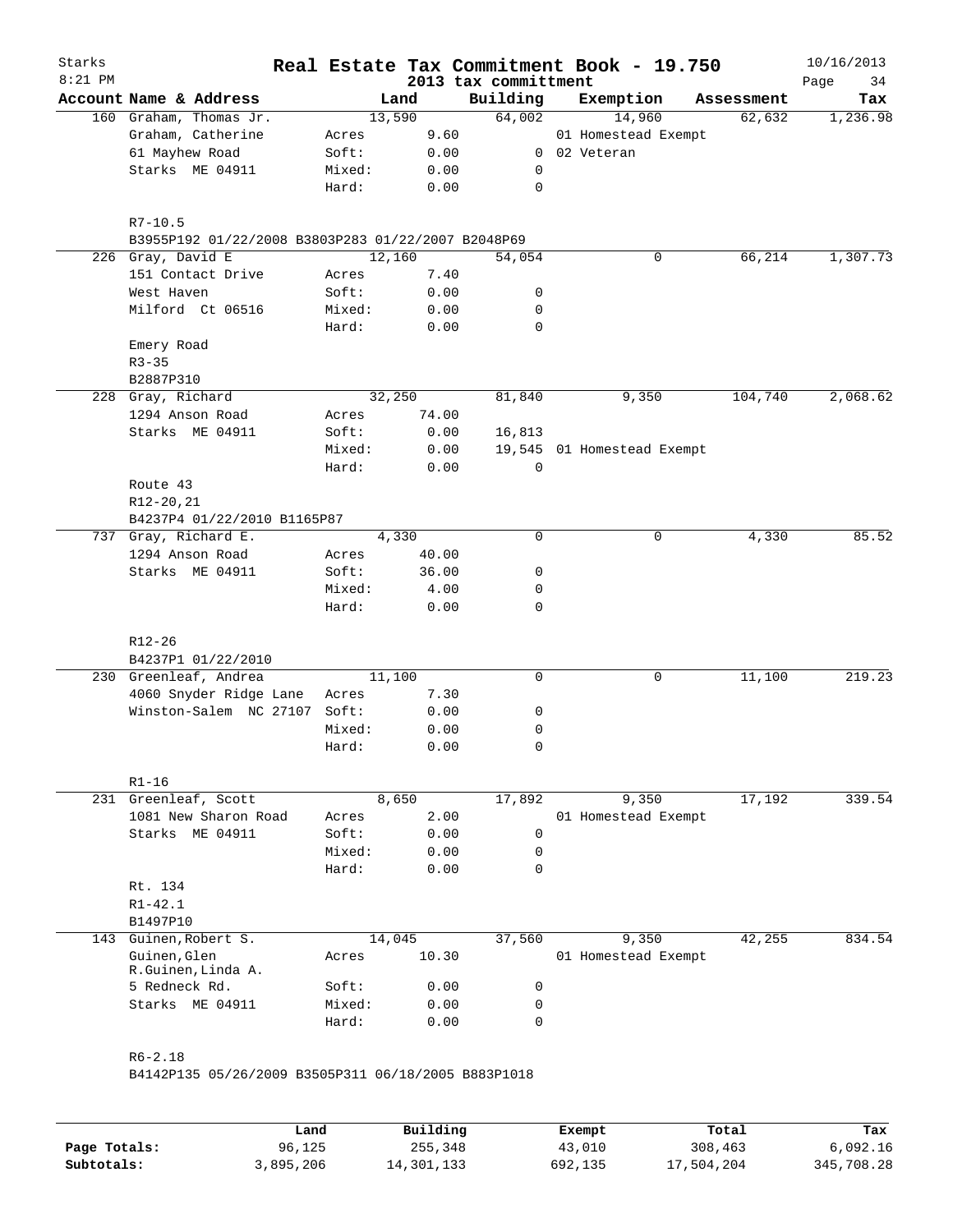| Starks    |                                                    |                |        |              |                      | Real Estate Tax Commitment Book - 19.750 |            | 10/16/2013 |
|-----------|----------------------------------------------------|----------------|--------|--------------|----------------------|------------------------------------------|------------|------------|
| $8:21$ PM |                                                    |                |        |              | 2013 tax committment |                                          |            | Page<br>35 |
|           | Account Name & Address                             |                | Land   |              | Building             | Exemption                                | Assessment | Tax        |
|           | 561 Gulnick, Sandra L.                             |                | 13,830 |              | 15,451               | 9,350                                    | 19,931     | 393.64     |
|           | 32 Thompson Bridge Road Acres                      |                | 11.50  |              |                      | 01 Homestead Exempt                      |            |            |
|           | Starks Me 04911                                    | Soft:          |        | 0.00         | 0                    |                                          |            |            |
|           |                                                    | Mixed:         |        | 0.00         | 0                    |                                          |            |            |
|           |                                                    | Hard:          |        | 0.00         | 0                    |                                          |            |            |
|           | Emery Road                                         |                |        |              |                      |                                          |            |            |
|           | $R3 - 41.1$                                        |                |        |              |                      |                                          |            |            |
|           | B4343P96 11/23/2010 B4242P226 09/28/2009 B2452P124 |                |        |              |                      |                                          |            |            |
|           | 233 Gulnick, William J &                           |                | 6,200  |              | 42,840               | 14,960                                   | 34,080     | 673.08     |
|           | Carol L                                            |                |        | 0.60         |                      |                                          |            |            |
|           | 6 Anson Road<br>Starks ME 04911                    | Acres<br>Soft: |        |              |                      |                                          |            |            |
|           |                                                    | Mixed:         |        | 0.00<br>0.00 | $\overline{0}$       | 0 01 Homestead Exempt<br>02 Veteran      |            |            |
|           |                                                    | Hard:          |        | 0.00         | 0                    |                                          |            |            |
|           | Rt. 43 Madison Rd                                  |                |        |              |                      |                                          |            |            |
|           | $U2 - 25, U2 - 26$                                 |                |        |              |                      |                                          |            |            |
|           | B2467P318                                          |                |        |              |                      |                                          |            |            |
|           | 234 Guthrie, James D. Jr.                          |                | 17,230 |              | 0                    | 0                                        | 17,230     | 340.29     |
|           | 166 Lunenburg Road                                 | Acres          | 43.00  |              |                      |                                          |            |            |
|           | West Townsend MA 01474 Soft:                       |                |        | 7.00         | 898                  |                                          |            |            |
|           |                                                    | Mixed:         |        | 0.00         | 0                    |                                          |            |            |
|           |                                                    | Hard:          | 26.00  |              | 3,434                |                                          |            |            |
|           | Industry Line                                      |                |        |              |                      |                                          |            |            |
|           | $R4-13A$                                           |                |        |              |                      |                                          |            |            |
|           | B2690P12                                           |                |        |              |                      |                                          |            |            |
|           | 235 Guthrie, James D., Jr                          |                | 47,000 |              | 24,960               | 0                                        | 71,960     | 1,421.21   |
|           | 166 Lunenburg Road                                 | Acres          | 133.00 |              |                      |                                          |            |            |
|           | West Townsend MA 01474 Soft:                       |                |        | 0.00         | 0                    |                                          |            |            |
|           |                                                    | Mixed:         |        | 0.00         | 0                    |                                          |            |            |
|           |                                                    | Hard:          |        | 0.00         | 0                    |                                          |            |            |
|           | Gordon Road                                        |                |        |              |                      |                                          |            |            |
|           | R4-11, R4-13                                       |                |        |              |                      |                                          |            |            |
|           | B1800P1                                            |                |        |              |                      |                                          |            |            |
|           | 237 Haley Jr., Charles J.                          |                | 24,530 |              | 5,440                | 0                                        | 29,970     | 591.91     |
|           | Haley Linda S                                      | Acres          | 47.10  |              |                      |                                          |            |            |
|           | P.O. Box 58                                        | Soft:          |        | 0.00         | 0                    |                                          |            |            |
|           | Anson ME 04911                                     | Mixed:         |        | 0.00         | 0                    |                                          |            |            |
|           |                                                    | Hard:          |        | 0.00         | 0                    |                                          |            |            |
|           |                                                    |                |        |              |                      |                                          |            |            |
|           | $R8-1$                                             |                |        |              |                      |                                          |            |            |
|           | B1026P1                                            |                |        |              |                      |                                          |            |            |
|           | 238 Hall, Leslie E. &<br>Suzanne T.                |                | 18,750 |              | 19,050               | 0                                        | 37,800     | 746.55     |
|           | 167 Main St Rt. 26                                 | Acres          | 20.00  |              |                      |                                          |            |            |
|           | Oxford ME 04270                                    | Soft:          |        | 0.00         | 0                    |                                          |            |            |
|           |                                                    | Mixed:         |        | 0.00         | 0                    |                                          |            |            |
|           |                                                    | Hard:          |        | 0.00         | 0                    |                                          |            |            |
|           | West Mills Road                                    |                |        |              |                      |                                          |            |            |
|           | $R5 - 19.2$                                        |                |        |              |                      |                                          |            |            |
|           | B1077P93                                           |                |        |              |                      |                                          |            |            |
|           |                                                    |                |        |              |                      |                                          |            |            |

|              | Land      | Building   | Exempt  | Total      | Tax        |
|--------------|-----------|------------|---------|------------|------------|
| Page Totals: | 127.540   | 107,741    | 24,310  | 210,971    | 4,166.68   |
| Subtotals:   | 4,022,746 | 14,408,874 | 716,445 | 17,715,175 | 349,874.96 |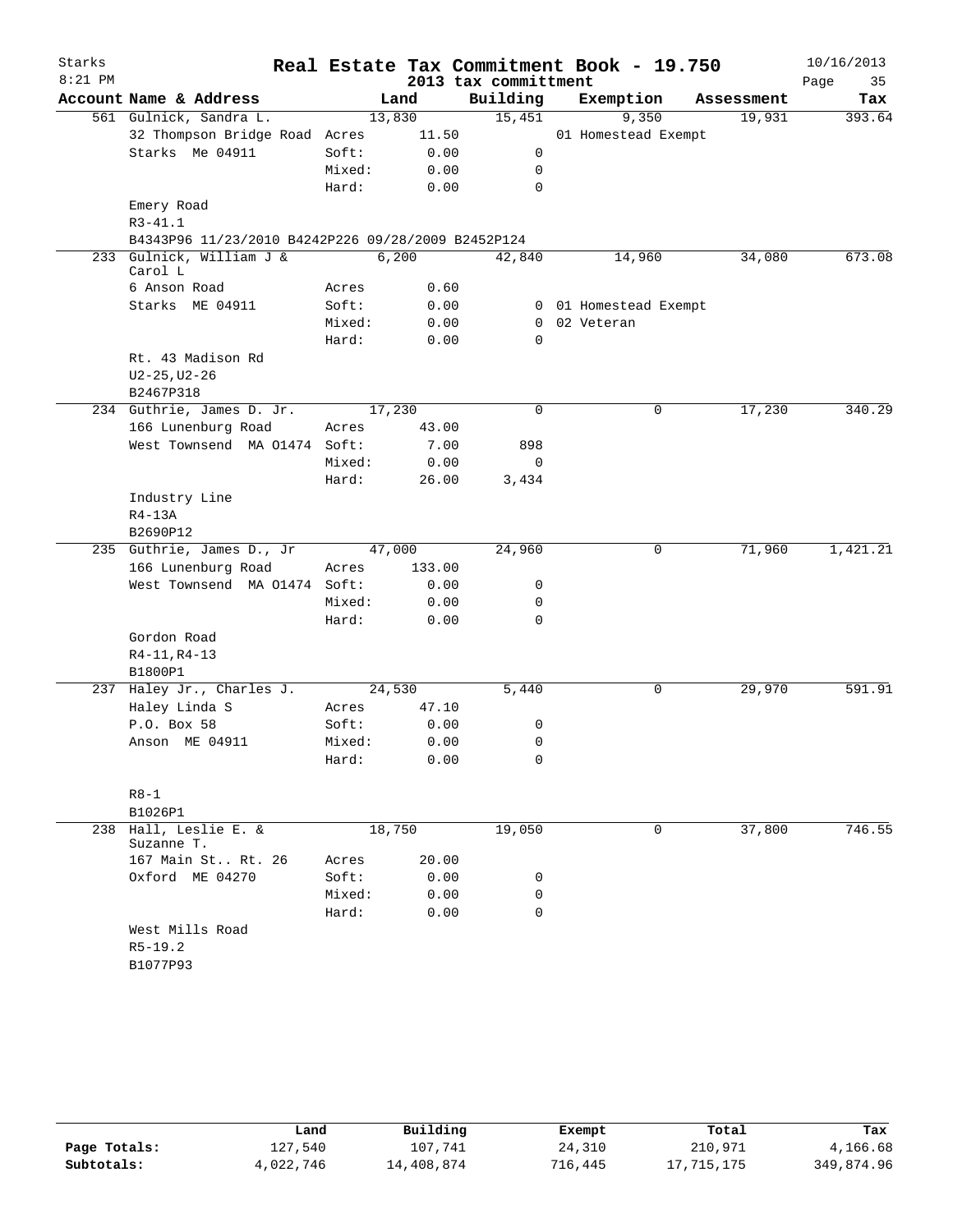| Starks<br>$8:21$ PM |                                                         |        |       | 2013 tax committment | Real Estate Tax Commitment Book - 19.750 |            | 10/16/2013<br>Page<br>36 |
|---------------------|---------------------------------------------------------|--------|-------|----------------------|------------------------------------------|------------|--------------------------|
|                     | Account Name & Address                                  |        | Land  | Building             | Exemption                                | Assessment | Tax                      |
|                     | 163 Ham Revocable Living<br>Trust, Douglas and<br>Karen | 18,750 |       | 76,580               | $\Omega$                                 | 95,330     | 1,882.77                 |
|                     | 84 Estes Road                                           | Acres  | 20.00 |                      |                                          |            |                          |
|                     | Rochester NH 03867                                      | Soft:  | 0.00  | 0                    |                                          |            |                          |
|                     |                                                         | Mixed: | 0.00  | 0                    |                                          |            |                          |
|                     |                                                         | Hard:  | 0.00  | $\mathbf 0$          |                                          |            |                          |
|                     | Dill Road                                               |        |       |                      |                                          |            |                          |
|                     | $R6 - 22.4$                                             |        |       |                      |                                          |            |                          |
|                     | B4457P215 10/26/2011 B1391P335                          |        |       |                      |                                          |            |                          |
| 240                 | Hamilton, Thomas H. &<br>Laura J.                       |        | 6,690 | 12,600               | $\mathbf 0$                              | 19,290     | 380.98                   |
|                     | 1266 Randy Ave. Se                                      | Acres  | 0.70  |                      |                                          |            |                          |
|                     | Palm Bay FL 32909                                       | Soft:  | 0.00  | 0                    |                                          |            |                          |
|                     |                                                         | Mixed: | 0.00  | 0                    |                                          |            |                          |
|                     |                                                         | Hard:  | 0.00  | $\mathbf 0$          |                                          |            |                          |
|                     | $R3 - 23$                                               |        |       |                      |                                          |            |                          |
|                     | B896P792                                                |        |       |                      |                                          |            |                          |
|                     | 241 Hand, Roger & Carolee                               |        | 5,930 | 33,000               | 14,960                                   | 23,970     | 473.41                   |
|                     | 2731 Industry Road                                      | Acres  | 0.55  |                      | 02 Veteran                               |            |                          |
|                     | Starks ME 04911                                         | Soft:  | 0.00  | 0                    | 01 Homestead Exempt                      |            |                          |
|                     |                                                         | Mixed: | 0.00  | 0                    |                                          |            |                          |
|                     |                                                         | Hard:  | 0.00  | 0                    |                                          |            |                          |
|                     | $U1-8$                                                  |        |       |                      |                                          |            |                          |
|                     | B1269P206                                               |        |       |                      |                                          |            |                          |
|                     | 242 Hanlon, Jeffery R                                   | 10,600 |       | 16,730               | 0                                        | 27,330     | 539.77                   |
|                     | 2 Caron St.                                             | Acres  | 5.00  |                      |                                          |            |                          |
|                     | Lisbon ME 04935                                         | Soft:  | 0.00  | 0                    |                                          |            |                          |
|                     |                                                         | Mixed: | 0.00  | 0                    |                                          |            |                          |
|                     |                                                         | Hard:  | 0.00  | $\Omega$             |                                          |            |                          |
|                     | Mayhew Road<br>$R6 - 2.1$                               |        |       |                      |                                          |            |                          |
|                     | B2674P179                                               |        |       |                      |                                          |            |                          |
|                     | 212 Hanlon, Jeffrey R.                                  | 18,830 |       | 10,970               | $\mathbf 0$                              | 29,800     | 588.55                   |
|                     | 2 Caron Street                                          | Acres  | 20.30 |                      |                                          |            |                          |
|                     | Lisbon ME 04250                                         | Soft:  | 0.00  | 0                    |                                          |            |                          |
|                     |                                                         | Mixed: | 0.00  | 0                    |                                          |            |                          |
|                     |                                                         | Hard:  | 0.00  | 0                    |                                          |            |                          |
|                     | Sterry Hill Road                                        |        |       |                      |                                          |            |                          |
|                     | $R4 - 40.1, R4 - 40.2$                                  |        |       |                      |                                          |            |                          |
|                     | B2203P52                                                |        |       |                      |                                          |            |                          |
|                     | 419 Harrick, Michael C.                                 | 12,850 |       | 0                    | $\mathbf 0$                              | 12,850     | 253.79                   |
|                     | 57 Dodgingtown Road<br>Apt. 4                           | Acres  | 10.00 |                      |                                          |            |                          |
|                     | Newtown CT 06470                                        | Soft:  | 0.00  | 0                    |                                          |            |                          |
|                     |                                                         | Mixed: | 0.00  | 0                    |                                          |            |                          |
|                     |                                                         | Hard:  | 0.00  | $\mathbf 0$          |                                          |            |                          |
|                     | Mayhew Rd                                               |        |       |                      |                                          |            |                          |
|                     | $R7 - 10.3$                                             |        |       |                      |                                          |            |                          |
|                     | B3540P264 B1314P9                                       |        |       |                      |                                          |            |                          |

|              | Land      | Building   | Exempt  | Total      | Tax        |
|--------------|-----------|------------|---------|------------|------------|
| Page Totals: | 73,650    | 149,880    | 14,960  | 208,570    | 4, 119, 27 |
| Subtotals:   | 4,096,396 | 14,558,754 | 731,405 | 17,923,745 | 353,994.23 |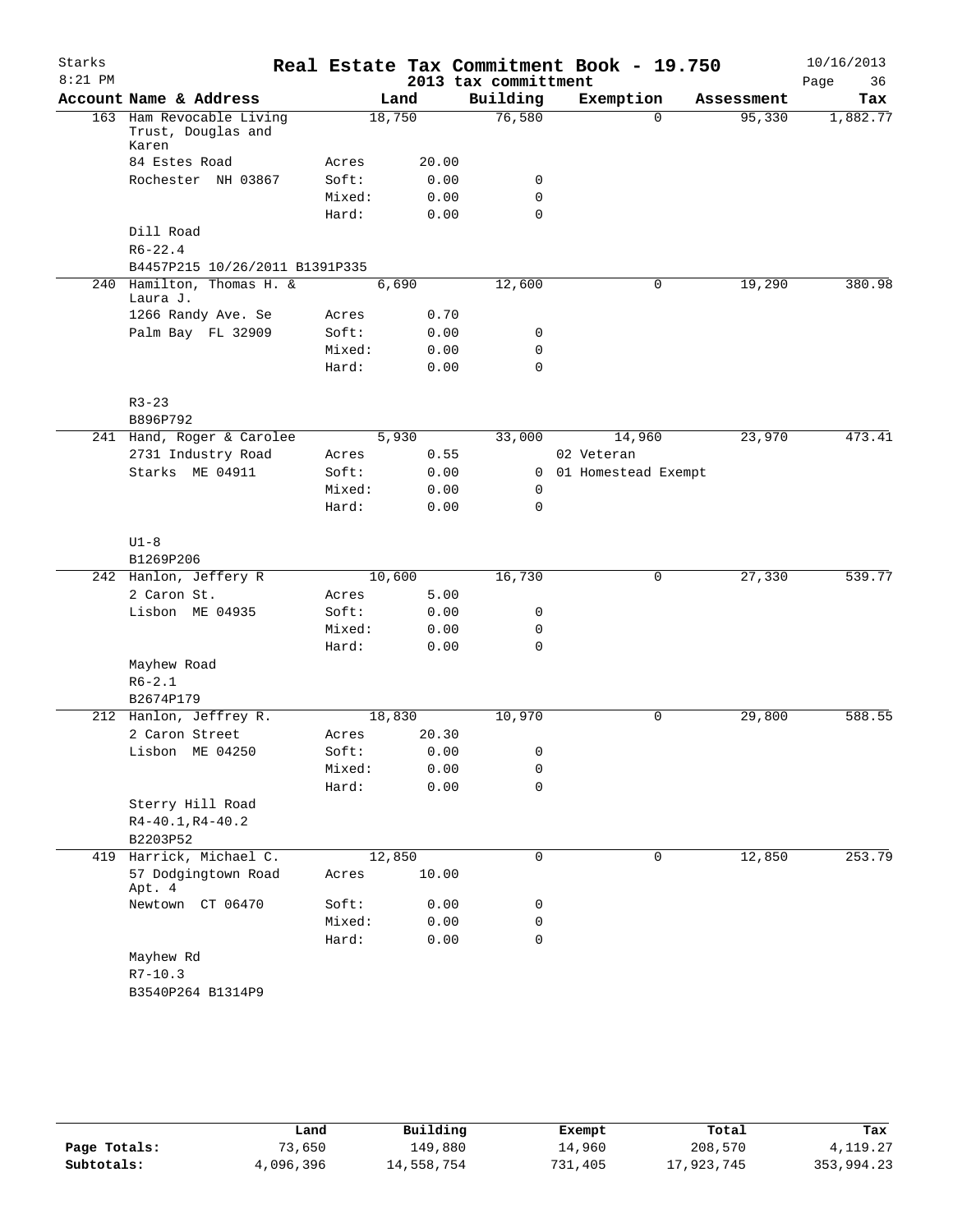| Starks<br>$8:21$ PM |                                    |                 |              | 2013 tax committment | Real Estate Tax Commitment Book - 19.750 |            | 10/16/2013<br>Page<br>37 |
|---------------------|------------------------------------|-----------------|--------------|----------------------|------------------------------------------|------------|--------------------------|
|                     | Account Name & Address             |                 | Land         | Building             | Exemption                                | Assessment | Tax                      |
|                     | 244 Harris, Adrian                 |                 | 27,130       | $\mathbf 0$          | $\Omega$                                 | 27,130     | 535.82                   |
|                     | PO Box 329                         | Acres           | 57.50        |                      |                                          |            |                          |
|                     | Farmington ME 04938                | Soft:           | 0.00         | 0                    |                                          |            |                          |
|                     |                                    | Mixed:          | 0.00         | 0                    |                                          |            |                          |
|                     |                                    | Hard:           | 0.00         | $\mathbf 0$          |                                          |            |                          |
|                     | $R1 - 39$                          |                 |              |                      |                                          |            |                          |
|                     | B2591P303                          |                 |              |                      |                                          |            |                          |
|                     | 245 Harris, Nelson N               |                 | 10,670       | 13,320               | 9,350                                    | 14,640     | 289.14                   |
|                     | P.O.Box 504                        | Acres           | 5.10         |                      |                                          |            |                          |
|                     | Anson ME 04911                     | Soft:           | 0.00         | 0                    | 01 Homestead Exempt                      |            |                          |
|                     |                                    | Mixed:          | 0.00         | 0                    |                                          |            |                          |
|                     |                                    | Hard:           | 0.00         | 0                    |                                          |            |                          |
|                     | Mayhew Road<br>$R6-2.1A$           |                 |              |                      |                                          |            |                          |
|                     | B1364P44                           |                 |              |                      |                                          |            |                          |
|                     | 246 Harris, Paul D. &<br>Elaine C. |                 | 27,250       | 2,300                | 0                                        | 29,550     | 583.61                   |
|                     | 86 Beechwood St.                   | Acres           | 58.00        |                      |                                          |            |                          |
|                     | Thomaston ME 04861                 | Soft:           | 0.00         | 0                    |                                          |            |                          |
|                     |                                    | Mixed:          | 0.00         | 0                    |                                          |            |                          |
|                     |                                    | Hard:           | 0.00         | $\mathbf 0$          |                                          |            |                          |
|                     | $R7-16.3, 16.4, 16.5$              |                 |              |                      |                                          |            |                          |
|                     | B1302P114                          |                 |              |                      |                                          |            |                          |
|                     | 747 Hartigan, David                |                 | 20,250       | $\mathbf 0$          | 0                                        | 20,250     | 399.94                   |
|                     | PO Box 86                          | Acres           | 30.00        |                      |                                          |            |                          |
|                     | Starks ME 04911                    | Soft:           | 0.00<br>0.00 | 0<br>0               |                                          |            |                          |
|                     |                                    | Mixed:<br>Hard: | 0.00         | 0                    |                                          |            |                          |
|                     |                                    |                 |              |                      |                                          |            |                          |
|                     | R11 24<br>B4330P179 10/23/2010     |                 |              |                      |                                          |            |                          |
|                     | 746 Hartigan, David                |                 | 28,750       | 9,000                | 9,350                                    | 28,400     | 560.90                   |
|                     | PO Box 86                          | Acres           | 60.00        |                      | 01 Homestead Exempt                      |            |                          |
|                     | Starks ME 04911                    | Soft:           | 0.00         | 0                    |                                          |            |                          |
|                     |                                    | Mixed:          | 0.00         | 0                    |                                          |            |                          |
|                     |                                    | Hard:           | 0.00         | 0                    |                                          |            |                          |
|                     | R7 15.1                            |                 |              |                      |                                          |            |                          |
|                     | B4330P182 10/23/2010               |                 |              |                      |                                          |            |                          |
|                     | 249 Hartigan, Dennis P.            |                 | 18,180       | 26,880               | 0                                        | 45,060     | 889.94                   |
|                     | Hartigan Susan C.                  | Acres           | 17.70        |                      |                                          |            |                          |
|                     | PO Box 72                          | Soft:           | 0.00         | 0                    |                                          |            |                          |
|                     | North Berwick ME 03906             | Mixed:          | 0.00         | 0                    |                                          |            |                          |
|                     |                                    | Hard:           | 0.00         | 0                    |                                          |            |                          |
|                     | New Sharon Rd                      |                 |              |                      |                                          |            |                          |
|                     | $R2 - 45$                          |                 |              |                      |                                          |            |                          |
|                     | B1827P184                          |                 |              |                      |                                          |            |                          |
|                     | 250 Hartigan, Joseph W.            |                 | 18,320       | 46,680               | 9,350                                    | 55,650     | 1,099.09                 |
|                     | Hartigan Roberta M.                | Acres           | 72.50        |                      |                                          |            |                          |
|                     | 106 Anson Road                     | Soft:           | 0.00         |                      | 0 01 Homestead Exempt                    |            |                          |
|                     | Starks ME 04911                    | Mixed:          | 70.00        | 9,244                |                                          |            |                          |
|                     |                                    | Hard:           | 0.00         | 0                    |                                          |            |                          |
|                     | $R7 - 6$                           |                 |              |                      |                                          |            |                          |
|                     | B1271P100                          |                 |              |                      |                                          |            |                          |
|                     | Land                               |                 | Building     |                      | Exempt                                   | Total      | Tax                      |
| Page Totals:        | 150,550                            |                 | 98,180       |                      | 28,050                                   | 220,680    | 4,358.44                 |

**Subtotals:** 4,246,946 14,656,934 759,455 18,144,425 358,352.67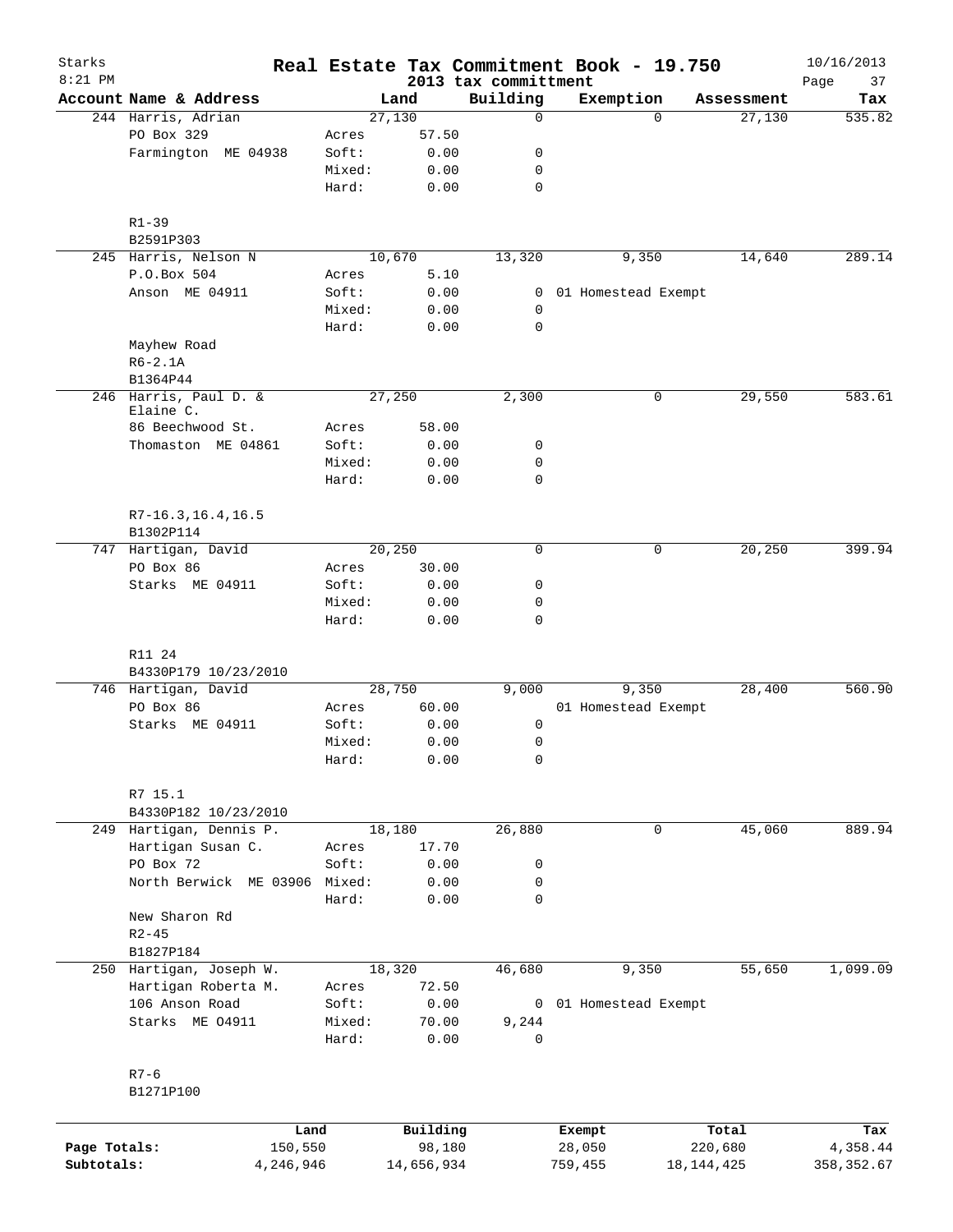| Starks<br>$8:21$ PM |                                         |        |          | 2013 tax committment | Real Estate Tax Commitment Book - 19.750 |            | 10/16/2013<br>Page<br>38 |
|---------------------|-----------------------------------------|--------|----------|----------------------|------------------------------------------|------------|--------------------------|
|                     | Account Name & Address                  |        | Land     | Building             | Exemption                                | Assessment | Tax                      |
|                     | 32 Hartigan, Joseph W.                  |        | 20,000   | $\mathbf 0$          | $\Omega$                                 | 20,000     | 395.00                   |
|                     | Hartigan, Roberta M.                    | Acres  | 25.00    |                      |                                          |            |                          |
|                     | 106 Anson Rd.                           | Soft:  | 0.00     | 0                    |                                          |            |                          |
|                     | Starks ME 04911-0125                    | Mixed: | 0.00     | 0                    |                                          |            |                          |
|                     |                                         | Hard:  | 0.00     | $\mathbf 0$          |                                          |            |                          |
|                     | Mayhew Rd                               |        |          |                      |                                          |            |                          |
|                     | $R7 - 16.2$                             |        |          |                      |                                          |            |                          |
|                     | B4515P150 04/17/2012 B3599P123 B133P123 |        |          |                      |                                          |            |                          |
|                     | 255 Hawxwelll, Jaren W                  |        | 18,250   | $\mathbf 0$          | 0                                        | 18,250     | 360.44                   |
|                     | 3 Anthony Street                        | Acres  | 22.00    |                      |                                          |            |                          |
|                     | Berkley MA 02779                        | Soft:  | 0.00     | 0                    |                                          |            |                          |
|                     |                                         | Mixed: | 0.00     | 0                    |                                          |            |                          |
|                     |                                         | Hard:  | 0.00     | $\mathbf 0$          |                                          |            |                          |
|                     | $R1 - 48$                               |        |          |                      |                                          |            |                          |
|                     | B3976P101 03/28/2008 B807P218           |        |          |                      |                                          |            |                          |
|                     | 257 Hayden Family Trust                 |        | 10,010   | $\mathbf 0$          | 0                                        | 10,010     | 197.70                   |
|                     | 398 Anson Road                          | Acres  | 75.00    |                      |                                          |            |                          |
|                     | Starks ME 04911                         | Soft:  | 0.00     | 0                    |                                          |            |                          |
|                     |                                         | Mixed: | 25.00    | 3,302                |                                          |            |                          |
|                     |                                         | Hard:  | 50.00    | 6,603                |                                          |            |                          |
|                     |                                         |        |          |                      |                                          |            |                          |
|                     | $R5 - 8$                                |        |          |                      |                                          |            |                          |
|                     | B897P626 B0P135                         |        |          |                      |                                          |            |                          |
|                     | 703 Hayden, Joseph O.                   |        | 10,610   | 62,655               | 9,350                                    | 63,915     | 1,262.32                 |
|                     | Steward, Ashley M.                      | Acres  | 20.00    |                      | 01 Homestead Exempt                      |            |                          |
|                     | 370 Anson Road                          | Soft:  | 0.00     | 0                    |                                          |            |                          |
|                     | Starks ME 04911                         | Mixed: | 18.00    | 0                    |                                          |            |                          |
|                     |                                         | Hard:  | 0.00     | $\mathbf 0$          |                                          |            |                          |
|                     | Anson Road                              |        |          |                      |                                          |            |                          |
|                     | $R11 - 4.5$                             |        |          |                      |                                          |            |                          |
|                     | B3772P184 11/14/2006                    |        |          |                      |                                          |            |                          |
|                     | 735 Hayden, Joseph P.O.                 |        | 9,950    | 10,000               | 0                                        | 19,950     | 394.01                   |
|                     | 370 Anson Road                          | Acres  | 4.00     |                      |                                          |            |                          |
|                     | Starks ME 04911                         | Soft:  | 0.00     | 0                    |                                          |            |                          |
|                     |                                         | Mixed: | 0.00     | 0                    |                                          |            |                          |
|                     |                                         | Hard:  | 0.00     | 0                    |                                          |            |                          |
|                     | $R-10$ 2A                               |        |          |                      |                                          |            |                          |
| 258                 | Hayden, Joseph Paul &                   |        | 9,300    | 77,880               | 9,350                                    | 77,830     | 1,537.14                 |
|                     | Pauline                                 |        |          |                      |                                          |            |                          |
|                     | 417 Anson Road                          | Acres  | 3.00     |                      |                                          |            |                          |
|                     | Starks ME 04911                         | Soft:  | 0.00     | 0                    | 01 Homestead Exempt                      |            |                          |
|                     |                                         | Mixed: | 0.00     | 0                    |                                          |            |                          |
|                     |                                         | Hard:  | 0.00     | 0                    |                                          |            |                          |
|                     | $R10-2$                                 |        |          |                      |                                          |            |                          |
|                     | B1210P219                               |        |          |                      |                                          |            |                          |
|                     | 256 Hayden, Lorraine P.                 |        | 10,600   | 58,650               | 14,960                                   | 54,290     | 1,072.23                 |
|                     | 529 Anson Road                          | Acres  | 5.00     |                      | 02 Veteran                               |            |                          |
|                     | Starks ME 04911                         | Soft:  | 0.00     | $\mathbf{0}$         | 01 Homestead Exempt                      |            |                          |
|                     |                                         | Mixed: | 0.00     | 0                    |                                          |            |                          |
|                     |                                         | Hard:  | 0.00     | 0                    |                                          |            |                          |
|                     |                                         |        |          |                      |                                          |            |                          |
|                     | $R10-4$                                 |        |          |                      |                                          |            |                          |
|                     | B3491P195 05/09/2005                    |        |          |                      |                                          |            |                          |
|                     |                                         |        |          |                      |                                          |            |                          |
|                     |                                         | Land   | Building |                      | Exempt                                   | Total      | Tax                      |

|              | Land      | Building   | Exempt  | Total      | Tax        |
|--------------|-----------|------------|---------|------------|------------|
| Page Totals: | 88,720    | 209,185    | 33,660  | 264,245    | 5,218.84   |
| Subtotals:   | 4,335,666 | 14,866,119 | 793,115 | 18,408,670 | 363,571.51 |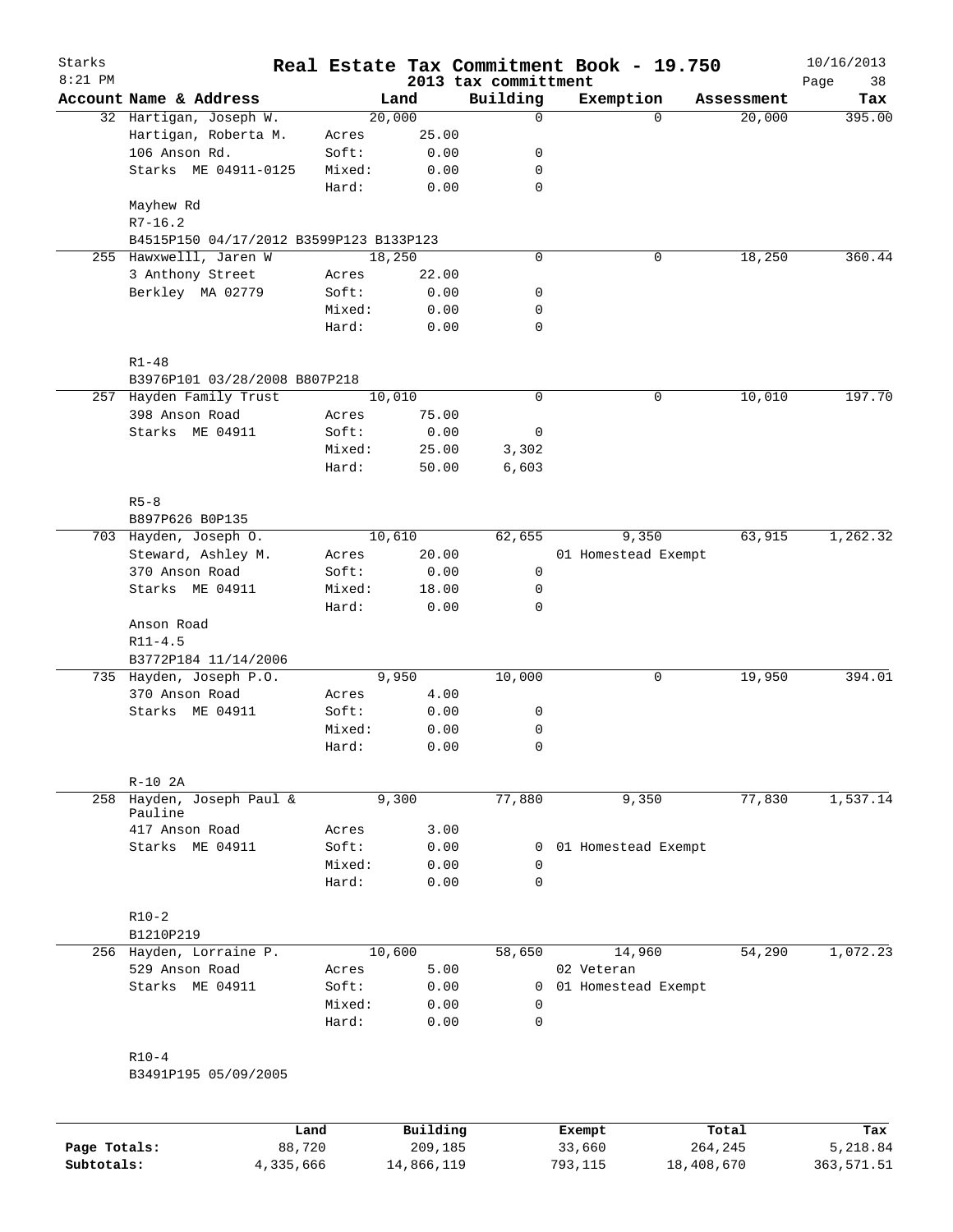| Starks       |                                                               |        |            | Real Estate Tax Commitment Book - 19.750 |                         |        |            | 10/16/2013        |
|--------------|---------------------------------------------------------------|--------|------------|------------------------------------------|-------------------------|--------|------------|-------------------|
| $8:21$ PM    | Account Name & Address                                        |        | Land       | 2013 tax committment<br>Building         | Exemption               |        | Assessment | Page<br>39<br>Tax |
|              | 259 Hebert, Beula                                             |        | 10,120     | 37,320                                   |                         | 14,960 | 32,480     | 641.48            |
|              | 2 Sawyers Mills Road                                          | Acres  | 17.00      |                                          | 02 Veteran              |        |            |                   |
|              | Starks ME 04911                                               | Soft:  | 4.00       |                                          | 513 01 Homestead Exempt |        |            |                   |
|              |                                                               | Mixed: | 12.00      | 1,585                                    |                         |        |            |                   |
|              |                                                               | Hard:  | 0.00       | 0                                        |                         |        |            |                   |
|              | Rt 43 Madison Rd                                              |        |            |                                          |                         |        |            |                   |
|              |                                                               |        |            |                                          |                         |        |            |                   |
|              | $R3 - 9, R7 - 7$                                              |        |            |                                          |                         |        |            |                   |
|              | B598P321                                                      |        | 28,810     |                                          |                         |        | 150,888    |                   |
|              | 260 Hebert, Kerry D.                                          |        |            | 131,428                                  |                         | 9,350  |            | 2,980.04          |
|              | Hebert Jennifer                                               | Acres  | 147.00     |                                          |                         |        |            |                   |
|              | 31 Mt. Hunger Road                                            | Soft:  | 5.00       |                                          | 554 01 Homestead Exempt |        |            |                   |
|              | Starks ME 04911                                               | Mixed: | 74.00      | 8,258                                    |                         |        |            |                   |
|              |                                                               | Hard:  | 60.00      | 7,452                                    |                         |        |            |                   |
|              | Mayhew Rd                                                     |        |            |                                          |                         |        |            |                   |
|              | $R5 - 7$                                                      |        |            |                                          |                         |        |            |                   |
|              | B2716P181                                                     |        |            |                                          |                         |        |            |                   |
|              | 261 Hemmingway, Harold &<br>Wayne Walker                      |        | 12,400     | $\mathbf 0$                              |                         | 0      | 12,400     | 244.90            |
|              | 202 Farmington Falls<br>Rd.                                   | Acres  | 9.30       |                                          |                         |        |            |                   |
|              | Farmington ME 04938                                           | Soft:  | 0.00       | 0                                        |                         |        |            |                   |
|              |                                                               | Mixed: | 0.00       | 0                                        |                         |        |            |                   |
|              |                                                               | Hard:  | 0.00       | $\mathbf 0$                              |                         |        |            |                   |
|              |                                                               |        |            |                                          |                         |        |            |                   |
|              | $R2 - 14$                                                     |        |            |                                          |                         |        |            |                   |
|              | B846P42                                                       |        |            |                                          |                         |        |            |                   |
|              | 262 Henckel, Troy L                                           |        | 17,230     | 5,900                                    |                         | 0      | 23,130     | 456.82            |
|              | 7024 Desert Canyon                                            | Acres  | 15.20      |                                          |                         |        |            |                   |
|              | El Paso TX 79912                                              | Soft:  | 0.00       | 0                                        |                         |        |            |                   |
|              |                                                               | Mixed: | 0.00       | 0                                        |                         |        |            |                   |
|              |                                                               | Hard:  | 0.00       | $\mathbf 0$                              |                         |        |            |                   |
|              | New Sharon Road                                               |        |            |                                          |                         |        |            |                   |
|              | $R8 - 8.1$                                                    |        |            |                                          |                         |        |            |                   |
|              | B2526P17                                                      |        |            |                                          |                         |        |            |                   |
|              | 263 Henderson, LLC                                            |        | 10,300     | $\mathbf 0$                              |                         | 0      | 10,300     | 203.43            |
|              | 25 Riverside Lane                                             | Acres  | 79.00      |                                          |                         |        |            |                   |
|              | Ellsworth ME 04605                                            | Soft:  | 65.00      | 8,342                                    |                         |        |            |                   |
|              |                                                               | Mixed: | 0.00       | $\Omega$                                 |                         |        |            |                   |
|              |                                                               |        |            |                                          |                         |        |            |                   |
|              |                                                               | Hard:  | 14.00      | 1,849                                    |                         |        |            |                   |
|              | $R1 - 45$                                                     |        |            |                                          |                         |        |            |                   |
|              | B3604P242 11/08/2005 B880P1084                                |        |            |                                          |                         |        |            |                   |
|              | 264 Hennings, Arlo &                                          |        | 9,410      | $\mathbf 0$                              |                         | 0      | 9,410      | 185.85            |
|              | Pauline                                                       |        |            |                                          |                         |        |            |                   |
|              | 509 Farmington Falls Rd Acres                                 |        | 4.70       |                                          |                         |        |            |                   |
|              | Farmington ME 04938                                           | Soft:  | 0.00       | 0                                        |                         |        |            |                   |
|              |                                                               | Mixed: | 0.00       | 0                                        |                         |        |            |                   |
|              |                                                               | Hard:  | 0.00       | 0                                        |                         |        |            |                   |
|              |                                                               |        |            |                                          |                         |        |            |                   |
|              | R7-17                                                         |        |            |                                          |                         |        |            |                   |
|              | 634 Henri, Allan                                              |        | 8,950      | $\mathbf 0$                              |                         | 0      | 8,950      | 176.76            |
|              | 47 Mountain Road                                              | Acres  | 4.00       |                                          |                         |        |            |                   |
|              | Biddeford ME 04005                                            | Soft:  | 0.00       | 0                                        |                         |        |            |                   |
|              |                                                               | Mixed: | 0.00       | 0                                        |                         |        |            |                   |
|              |                                                               | Hard:  | 0.00       | $\mathbf 0$                              |                         |        |            |                   |
|              |                                                               |        |            |                                          |                         |        |            |                   |
|              | $R5 - 4$<br>B4406P77 05/24/2011 B3827P177 03/23/2007 B825P640 |        |            |                                          |                         |        |            |                   |
|              | Land                                                          |        | Building   |                                          |                         |        | Total      | Tax               |
| Page Totals: | 97,220                                                        |        | 174,648    |                                          | Exempt<br>24,310        |        | 247,558    | 4,889.28          |
| Subtotals:   | 4,432,886                                                     |        | 15,040,767 |                                          | 817,425                 |        | 18,656,228 | 368,460.79        |
|              |                                                               |        |            |                                          |                         |        |            |                   |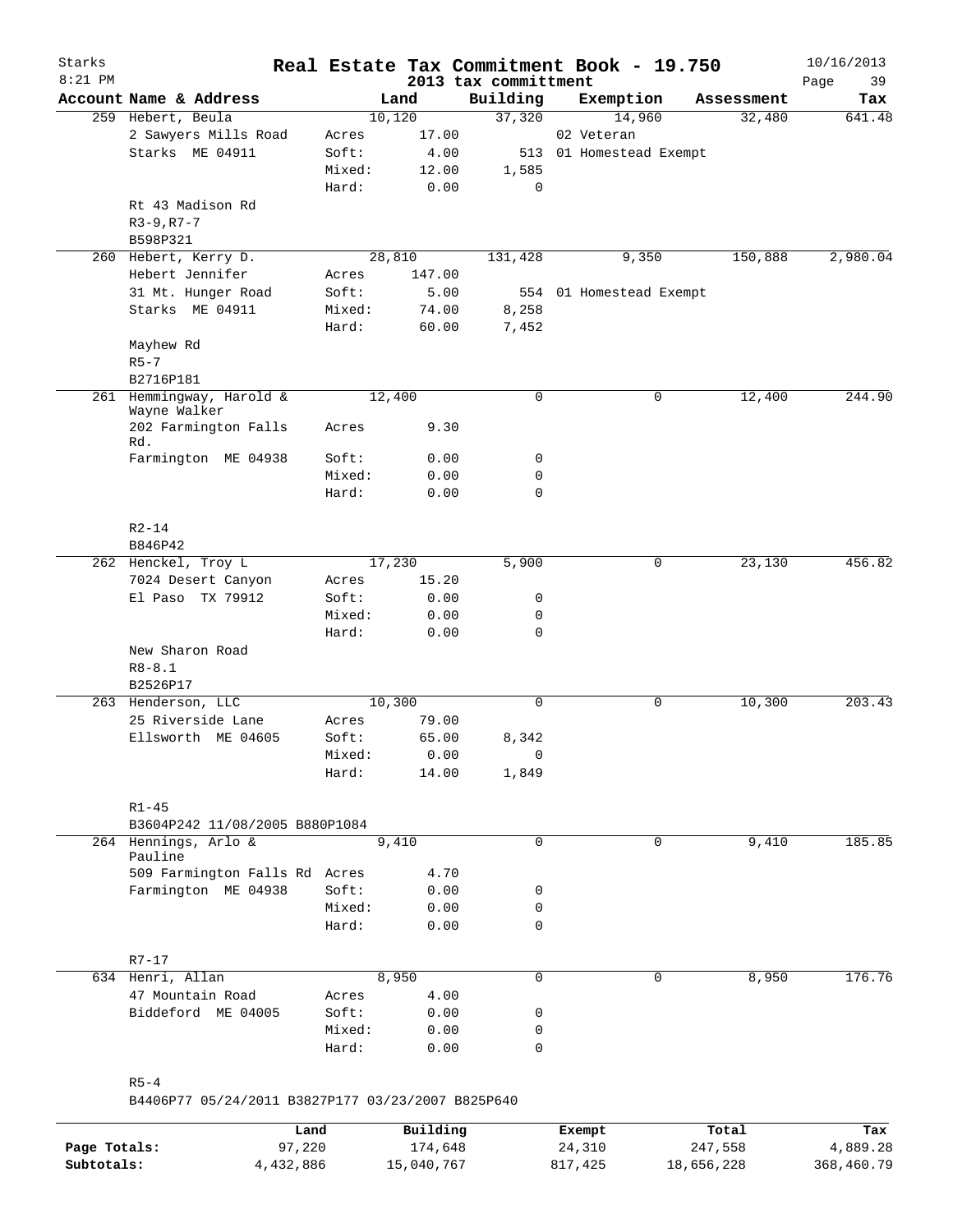| Starks<br>$8:21$ PM |                                                          |        |              |                                  | Real Estate Tax Commitment Book - 19.750 |            | 10/16/2013        |
|---------------------|----------------------------------------------------------|--------|--------------|----------------------------------|------------------------------------------|------------|-------------------|
|                     | Account Name & Address                                   |        | Land         | 2013 tax committment<br>Building | Exemption                                | Assessment | Page<br>40<br>Tax |
|                     | 269 Hill, James. P                                       |        | 20,750       | 18,960                           | $\Omega$                                 | 39,710     | 784.27            |
|                     | Hill Lisa M                                              | Acres  | 28.00        |                                  |                                          |            |                   |
|                     | 23 Judith Lane #12                                       | Soft:  | 0.00         | 0                                |                                          |            |                   |
|                     | Waltham MA 02452                                         | Mixed: | 0.00         | 0                                |                                          |            |                   |
|                     |                                                          | Hard:  | 0.00         | $\mathbf 0$                      |                                          |            |                   |
|                     | West Mill Road                                           |        |              |                                  |                                          |            |                   |
|                     | R5-23.1, R5-23.2                                         |        |              |                                  |                                          |            |                   |
|                     | B1460P131                                                |        |              |                                  |                                          |            |                   |
|                     | 270 Hill, Richard                                        |        | 13,180       | $\mathbf 0$                      | 0                                        | 13,180     | 260.31            |
|                     | 8 Melrose Ave # 2                                        | Acres  | 10.50        |                                  |                                          |            |                   |
|                     | Haverhill MA 01830                                       | Soft:  | 0.00         | 0                                |                                          |            |                   |
|                     |                                                          | Mixed: | 0.00         | 0                                |                                          |            |                   |
|                     |                                                          | Hard:  | 0.00         | $\mathbf 0$                      |                                          |            |                   |
|                     |                                                          |        |              |                                  |                                          |            |                   |
|                     | $R2 - 24.11$<br>B1481P291                                |        |              |                                  |                                          |            |                   |
|                     | 572 Hilton, Ernest W.                                    |        | 3,270        | $\mathbf 0$                      | 0                                        | 3,270      | 64.58             |
|                     | Hilton, Gwendolyn R.                                     | Acres  | 30.00        |                                  |                                          |            |                   |
|                     | 8 Olde Ferry Road                                        | Soft:  | 0.00         | 0                                |                                          |            |                   |
|                     | Starks ME 04911                                          | Mixed: | 30.00        | 3,962                            |                                          |            |                   |
|                     |                                                          | Hard:  | 0.00         | 0                                |                                          |            |                   |
|                     | Bet. Chin & Gordon Rds                                   |        |              |                                  |                                          |            |                   |
|                     | $R3 - 38$                                                |        |              |                                  |                                          |            |                   |
|                     | B3683P195 05/25/2006 B2604P115                           |        |              |                                  |                                          |            |                   |
|                     | 573 Hilton, Ernest W.                                    |        | 13,850       | $\mathbf 0$                      | 0                                        | 13,850     | 273.54            |
|                     | 8 Olde Ferry Road                                        | Acres  | 10.00        |                                  |                                          |            |                   |
|                     | Starks ME 04911                                          | Soft:  | 0.00         | 0                                |                                          |            |                   |
|                     |                                                          | Mixed: | 0.00         | 0                                |                                          |            |                   |
|                     |                                                          | Hard:  | 0.00         | $\mathbf 0$                      |                                          |            |                   |
|                     | $R3 - 43$                                                |        |              |                                  |                                          |            |                   |
|                     | B3749P110 09/22/2006 B3749P109 09/22/2006 B1370P188      |        |              |                                  |                                          |            |                   |
|                     | 706 Hilton, Ernest W.                                    |        | 6,650        | $\mathbf 0$                      | 0                                        | 6,650      | 131.34            |
|                     | Hilton, Gwendolyn R.                                     | Acres  | 50.00        |                                  |                                          |            |                   |
|                     | 8 Olde Ferry Road                                        | Soft:  | 7.00         | 898                              |                                          |            |                   |
|                     | Starks ME 04911                                          | Mixed: | 43.00        | 5,679                            |                                          |            |                   |
|                     |                                                          | Hard:  | 0.00         | $\mathbf 0$                      |                                          |            |                   |
|                     | Mayhew Road                                              |        |              |                                  |                                          |            |                   |
|                     | $R6 - 16.1$                                              |        |              |                                  |                                          |            |                   |
|                     | 394 Hilton, Ernest W.                                    |        | 1,530        | $\mathbf 0$                      | 0                                        | 1,530      | 30.22             |
|                     | Hilton, Gwendolyn R.                                     | Acres  | 11.50        |                                  |                                          |            |                   |
|                     | 8 Olde Ferry Road                                        | Soft:  | 2.00         | 257                              |                                          |            |                   |
|                     | Starks ME 04911                                          | Mixed: | 9.00         | 1,189                            |                                          |            |                   |
|                     |                                                          | Hard:  | 0.50         | 66                               |                                          |            |                   |
|                     | Mayhew Rd                                                |        |              |                                  |                                          |            |                   |
|                     | $R6 - 2.13$                                              |        |              |                                  |                                          |            |                   |
|                     | B3579P170 10/24/2005 B1737P20<br>276 Hilton, Ernest W. & |        | 69,010       | 79,680                           | 9,350                                    | 139,340    | 2,751.97          |
|                     | Gwendolyn R.                                             |        |              |                                  |                                          |            |                   |
|                     | 8 Olde Ferry Road                                        | Acres  | 366.00       |                                  |                                          |            |                   |
|                     | Starks ME 04911                                          | Soft:  | 157.00       | 20,149                           | 01 Homestead Exempt                      |            |                   |
|                     |                                                          | Mixed: | 0.00         | $\mathbf 0$                      |                                          |            |                   |
|                     |                                                          | Hard:  | 149.00       | 19,677                           |                                          |            |                   |
|                     | Lots, 7, 8, 9.1                                          |        |              |                                  |                                          |            |                   |
|                     | $R12-7, 8, 9.1$                                          |        |              |                                  |                                          |            |                   |
|                     | B1244P164                                                |        |              |                                  |                                          |            |                   |
|                     |                                                          |        |              |                                  |                                          |            |                   |
|                     |                                                          | Land   | Building     |                                  | Exempt                                   | Total      | Tax               |
| Page Totals:        | 128,240                                                  |        | 98,640       |                                  | 9,350                                    | 217,530    | 4,296.23          |
| Subtotals:          | 4,561,126                                                |        | 15, 139, 407 |                                  | 826,775                                  | 18,873,758 | 372,757.02        |
|                     |                                                          |        |              |                                  |                                          |            |                   |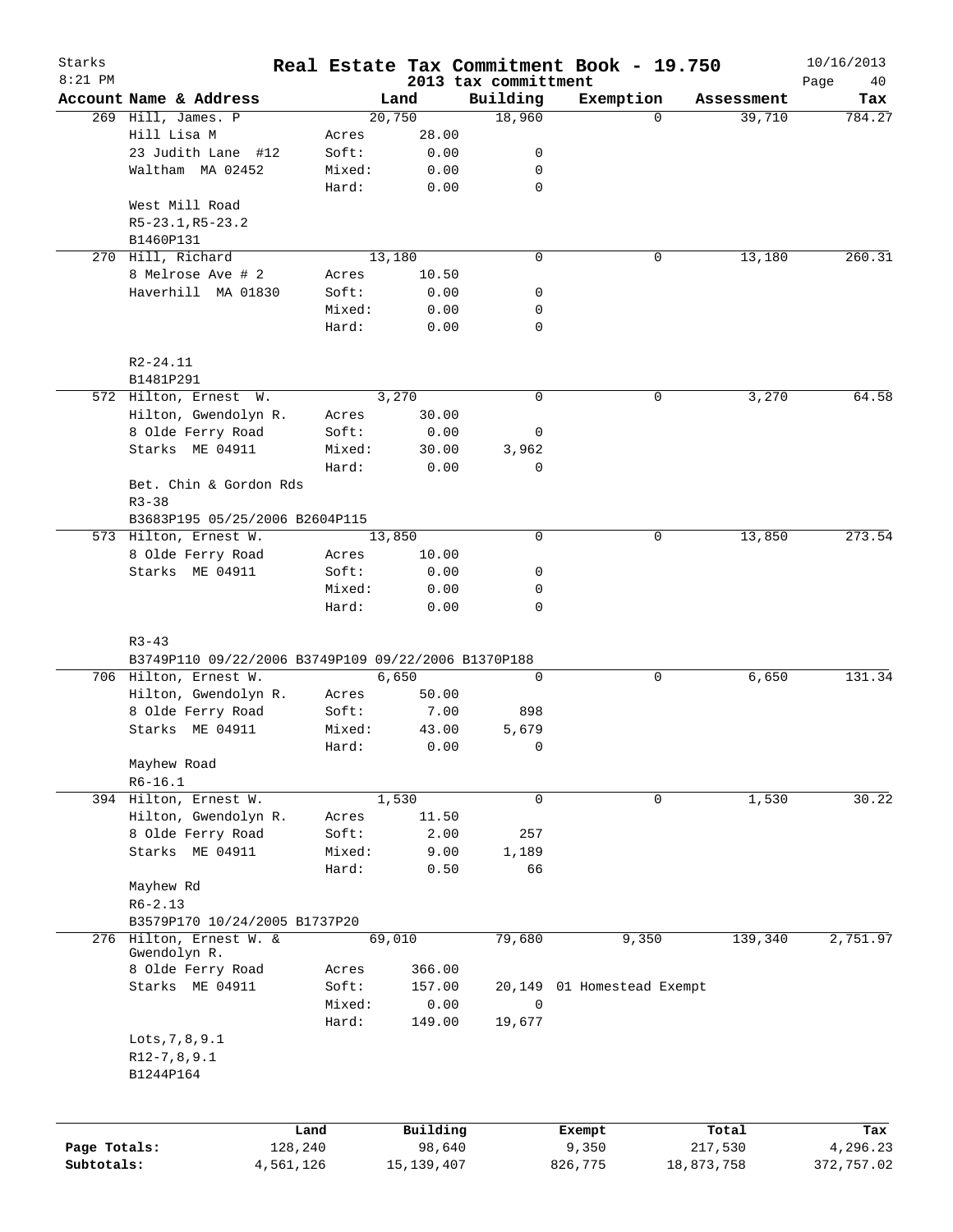| Starks<br>$8:21$ PM |                                         |        |        | 2013 tax committment | Real Estate Tax Commitment Book - 19.750 |            | 10/16/2013<br>Page<br>41 |
|---------------------|-----------------------------------------|--------|--------|----------------------|------------------------------------------|------------|--------------------------|
|                     | Account Name & Address                  |        | Land   | Building             | Exemption                                | Assessment | Tax                      |
|                     | 277 Hilton, Ernest W. &<br>Gwendolyn R. | 10,120 |        | $\Omega$             | $\Omega$                                 | 10,120     | 199.87                   |
|                     | 8 Olde Ferry Road                       | Acres  | 78.00  |                      |                                          |            |                          |
|                     | Starks ME 04911                         | Soft:  | 78.00  | 10,011               |                                          |            |                          |
|                     |                                         | Mixed: | 0.00   | $\mathbf 0$          |                                          |            |                          |
|                     |                                         | Hard:  | 0.00   | $\mathbf 0$          |                                          |            |                          |
|                     | $R6 - 6$                                |        |        |                      |                                          |            |                          |
|                     | B1244P164                               |        |        |                      |                                          |            |                          |
|                     | 275 Hilton, Ernest W. &<br>Gwendolyn R. | 47,090 |        | 34,920               | 0                                        | 82,010     | 1,619.70                 |
|                     | 8 Olde Ferry Road                       | Acres  | 195.00 |                      |                                          |            |                          |
|                     | Starks ME 04911                         | Soft:  | 40.00  | 5,134                |                                          |            |                          |
|                     |                                         | Mixed: | 36.00  | 4,754                |                                          |            |                          |
|                     |                                         | Hard:  | 55.00  | 7,263                |                                          |            |                          |
|                     | $R12 - 16$                              |        |        |                      |                                          |            |                          |
|                     | B1313P327                               |        |        |                      |                                          |            |                          |
|                     | 274 Hilton, Ernest W. &<br>Gwendolyn R. |        | 8,000  | 23,160               | 0                                        | 31,160     | 615.41                   |
|                     | 8 Olde Ferry Road                       | Acres  | 1.00   |                      |                                          |            |                          |
|                     | Starks ME 04911                         | Soft:  | 0.00   | 0                    |                                          |            |                          |
|                     |                                         | Mixed: | 0.00   | $\mathbf 0$          |                                          |            |                          |
|                     |                                         | Hard:  | 0.00   | $\mathbf 0$          |                                          |            |                          |
|                     | $R12-9$                                 |        |        |                      |                                          |            |                          |
|                     | B1244P163                               |        |        |                      |                                          |            |                          |
|                     | 273 Hilton, Ernest W. &<br>Gwendolyn R. | 13,430 |        | 0                    | 0                                        | 13,430     | 265.24                   |
|                     | 8 Olde Ferry Road                       | Acres  | 101.00 |                      |                                          |            |                          |
|                     | Starks ME 04911                         | Soft:  | 13.00  | 1,668                |                                          |            |                          |
|                     |                                         | Mixed: | 78.00  | 10,301               |                                          |            |                          |
|                     |                                         | Hard:  | 10.00  | 1,321                |                                          |            |                          |
|                     | Off Johnston Ferry Rd                   |        |        |                      |                                          |            |                          |
|                     | $R12 - 13$                              |        |        |                      |                                          |            |                          |
|                     | B2527P326<br>278 Hilton, James L. and   | 15,450 |        | 0                    | 0                                        | 15,450     | 305.14                   |
|                     | Elizabeth M.                            |        |        |                      |                                          |            |                          |
|                     | 797 Sandy River Rd                      | Acres  | 14.00  |                      |                                          |            |                          |
|                     | Norridgewock ME 04957                   | Soft:  | 0.00   | 0                    |                                          |            |                          |
|                     |                                         | Mixed: | 0.00   | 0                    |                                          |            |                          |
|                     |                                         | Hard:  | 0.00   | $\mathbf 0$          |                                          |            |                          |
|                     | $R10-16.1$                              |        |        |                      |                                          |            |                          |
|                     | B3714P222 07/26/2006 B1708P211          |        |        |                      |                                          |            |                          |
|                     | 272 Hilton, Paul                        | 29,050 |        | 3,840                | 0                                        | 32,890     | 649.58                   |
|                     | Guillette, Patricia                     | Acres  | 86.00  |                      |                                          |            |                          |
|                     | 72 South Maple Street                   | Soft:  | 8.00   | 1,027                |                                          |            |                          |
|                     | Hadley MA 01035                         | Mixed: | 0.00   | 0                    |                                          |            |                          |
|                     |                                         | Hard:  | 45.00  | 5,943                |                                          |            |                          |
|                     | River Road                              |        |        |                      |                                          |            |                          |
|                     | $R10-8$                                 |        |        |                      |                                          |            |                          |
|                     | B3584P102 10/29/2005 B2104P144          |        |        |                      |                                          |            |                          |
|                     |                                         |        |        |                      |                                          |            |                          |

|              | Land      | Building     | Exempt  | Total      | Tax         |
|--------------|-----------|--------------|---------|------------|-------------|
| Page Totals: | 123,140   | 61,920       |         | 185,060    | 3,654.94    |
| Subtotals:   | 4,684,266 | 15, 201, 327 | 826,775 | 19,058,818 | 376, 411.96 |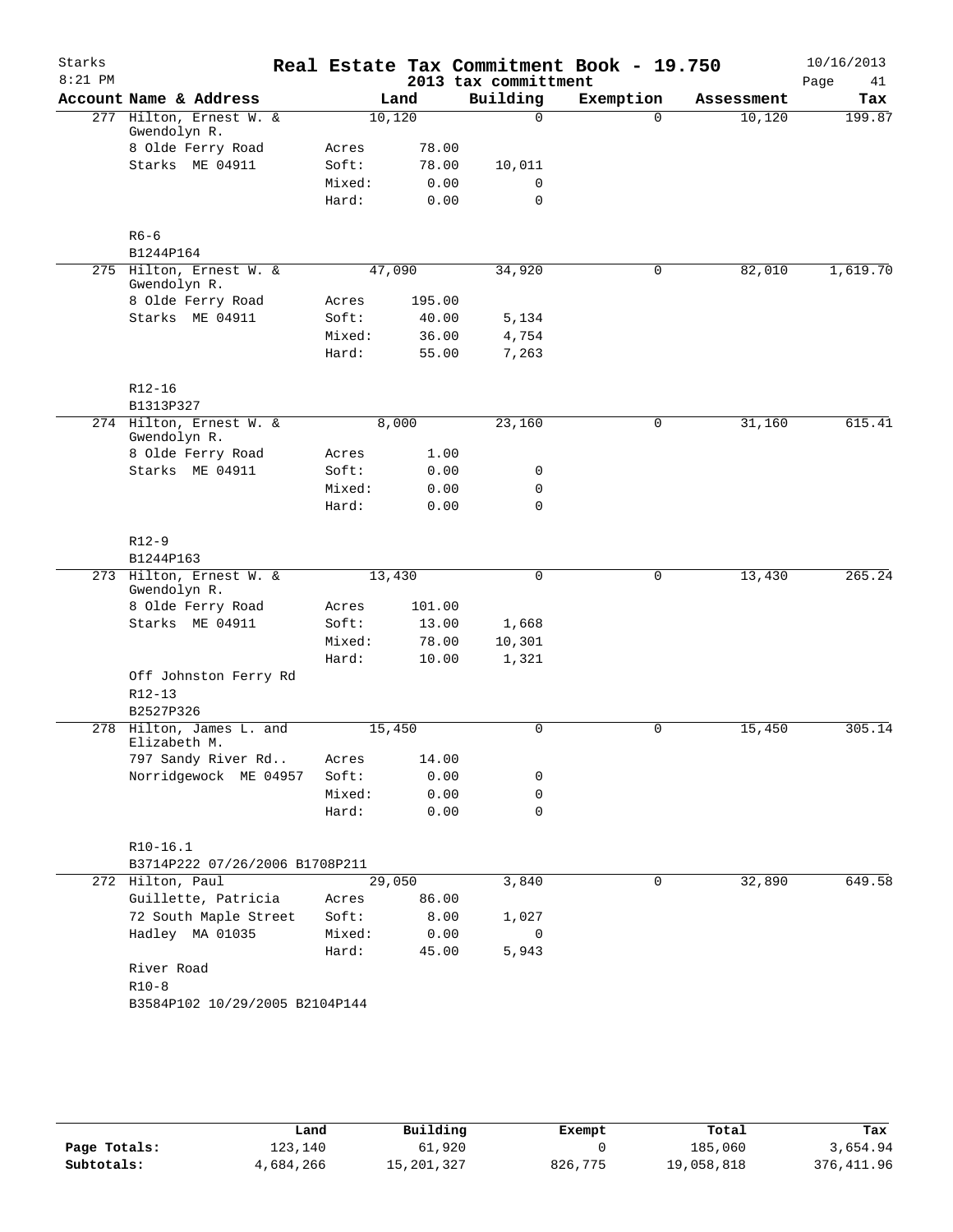| Starks<br>$8:21$ PM |                                                                             |        |        | 2013 tax committment | Real Estate Tax Commitment Book - 19.750 |            | 10/16/2013<br>Page<br>42 |
|---------------------|-----------------------------------------------------------------------------|--------|--------|----------------------|------------------------------------------|------------|--------------------------|
|                     | Account Name & Address                                                      |        | Land   | Building             | Exemption                                | Assessment | Tax                      |
|                     | 271 Hilton, Paul                                                            | 41,110 |        | 0                    | $\Omega$                                 | 41,110     | 811.92                   |
|                     | Guillette, Patricia                                                         | Acres  | 181.00 |                      |                                          |            |                          |
|                     | 72 South Maple Street                                                       | Soft:  | 92.00  | 11,807               |                                          |            |                          |
|                     | Hadley MA 01035                                                             | Mixed: | 25.00  | 3,302                |                                          |            |                          |
|                     |                                                                             | Hard:  | 25.00  | 3,302                |                                          |            |                          |
|                     | River Road And Route 43                                                     |        |        |                      |                                          |            |                          |
|                     | $R10-9$                                                                     |        |        |                      |                                          |            |                          |
|                     | B3584P102 10/29/2005 B2104P144                                              |        |        |                      |                                          |            |                          |
|                     | 248 Hjort, Jonathan                                                         | 25,000 |        | $\Omega$             | 0                                        | 25,000     | 493.75                   |
|                     | 20 Industry R.D                                                             | Acres  | 49.00  |                      |                                          |            |                          |
|                     | New Sharon ME 04955                                                         | Soft:  | 0.00   | 0                    |                                          |            |                          |
|                     |                                                                             | Mixed: | 0.00   | 0                    |                                          |            |                          |
|                     |                                                                             | Hard:  | 0.00   | 0                    |                                          |            |                          |
|                     | $R1 - 6$                                                                    |        |        |                      |                                          |            |                          |
|                     | B2739P81 11/15/2000 B2075P189                                               |        |        |                      |                                          |            |                          |
|                     | 279 Hjort, Jonathan R.                                                      |        | 9,930  | 0                    | 0                                        | 9,930      | 196.12                   |
|                     | 20 Industry Rd                                                              | Acres  | 5.50   |                      |                                          |            |                          |
|                     | New Sharon Me 04955                                                         | Soft:  | 0.00   | 0                    |                                          |            |                          |
|                     |                                                                             | Mixed: | 0.00   | 0                    |                                          |            |                          |
|                     |                                                                             | Hard:  | 0.00   | 0                    |                                          |            |                          |
|                     | Beans Corner Road                                                           |        |        |                      |                                          |            |                          |
|                     | $R1 - 7$                                                                    |        |        |                      |                                          |            |                          |
|                     | B1645P334                                                                   |        |        |                      |                                          |            |                          |
|                     | 575 Hjort, Jonathan R.                                                      |        | 9,930  | $\mathbf 0$          | 0                                        | 9,930      | 196.12                   |
|                     | 20 Industry Rd.                                                             | Acres  | 5.50   |                      |                                          |            |                          |
|                     | New Sharon ME 04955                                                         | Soft:  | 0.00   | 0                    |                                          |            |                          |
|                     |                                                                             | Mixed: | 0.00   | 0                    |                                          |            |                          |
|                     |                                                                             | Hard:  | 0.00   | $\Omega$             |                                          |            |                          |
|                     | Beans Cor. Rd.<br>$R1 - 7.1$                                                |        |        |                      |                                          |            |                          |
|                     | B3255P337 06/21/2010 B2676P108                                              |        |        |                      |                                          |            |                          |
|                     | 363 Hoar, Leigh E.                                                          | 18,500 |        | 68,300               | 9,350                                    | 77,450     | 1,529.64                 |
|                     | P.O. Box 73                                                                 | Acres  | 19.00  |                      | 01 Homestead Exempt                      |            |                          |
|                     | West Farmington ME                                                          | Soft:  | 0.00   | 0                    |                                          |            |                          |
|                     | 04992                                                                       | Mixed: | 0.00   | 0                    |                                          |            |                          |
|                     |                                                                             |        |        |                      |                                          |            |                          |
|                     |                                                                             | Hard:  | 0.00   | 0                    |                                          |            |                          |
|                     | Anson Road<br>R8-31.22                                                      |        |        |                      |                                          |            |                          |
|                     | B3986P168 04/11/2008 B3960P223 12/11/2007 B3642P300<br>02/28/2006 B2081P120 |        |        |                      |                                          |            |                          |
|                     | 280 Hogg, Mark E.                                                           |        | 14,110 | 21,240               | 0                                        | 35,350     | 698.16                   |
|                     | % Joan Hogg                                                                 | Acres  | 10.40  |                      |                                          |            |                          |
|                     | 808 Gulf Blvd.                                                              | Soft:  | 0.00   | 0                    |                                          |            |                          |
|                     | Indian Rocks Bch FL                                                         | Mixed: | 0.00   | 0                    |                                          |            |                          |
|                     | 33785                                                                       |        |        |                      |                                          |            |                          |
|                     |                                                                             | Hard:  | 0.00   | 0                    |                                          |            |                          |
|                     | R4-41                                                                       |        |        |                      |                                          |            |                          |
|                     | B1142P216                                                                   |        |        |                      |                                          |            |                          |
|                     |                                                                             |        |        |                      |                                          |            |                          |

|              | Land      | Building   | Exempt  | Total      | Tax         |
|--------------|-----------|------------|---------|------------|-------------|
| Page Totals: | 118,580   | 89,540     | 9,350   | 198,770    | 3,925.71    |
| Subtotals:   | 4,802,846 | 15,290,867 | 836,125 | 19,257,588 | 380, 337.67 |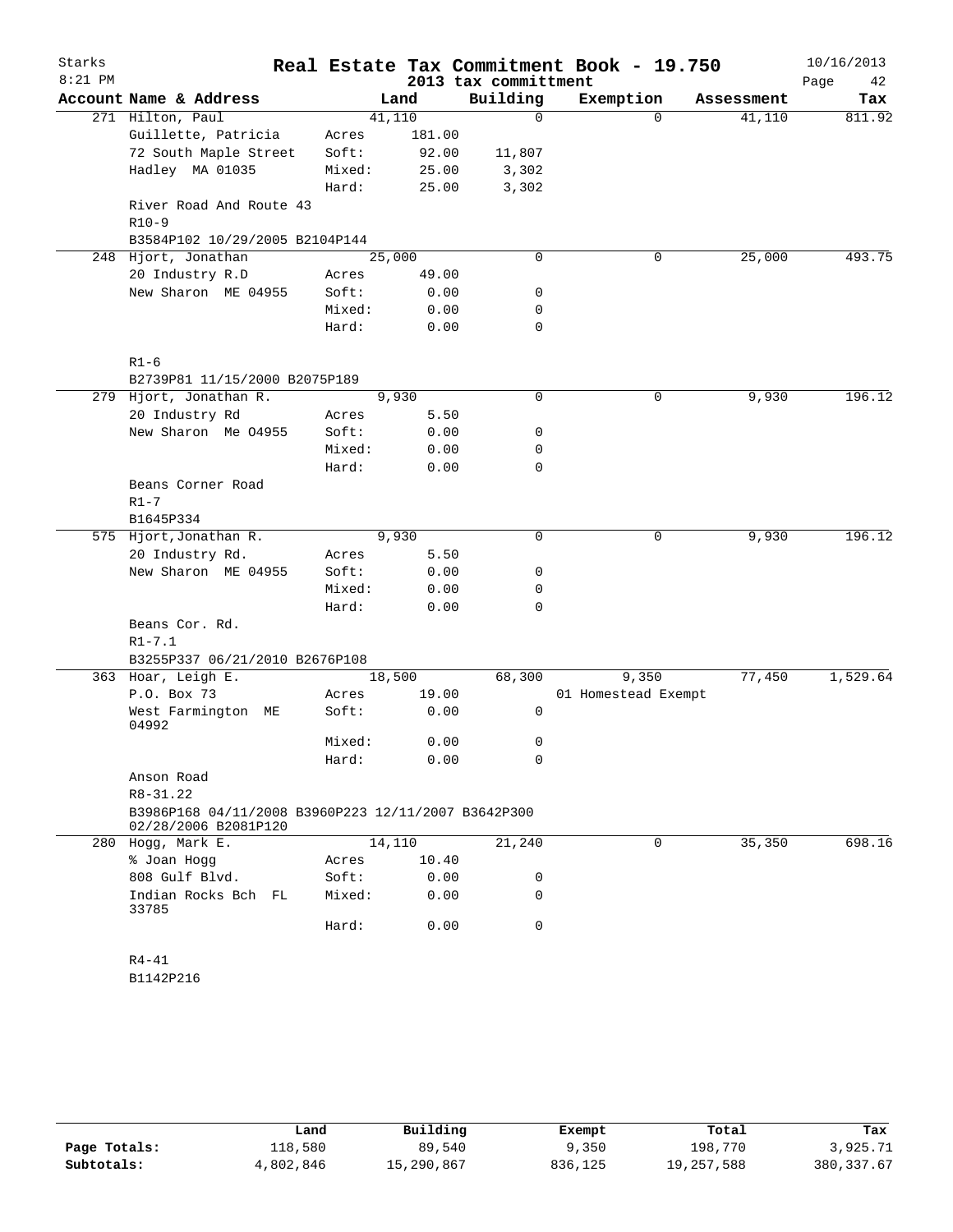| Starks    |                                       |        |       |                      | Real Estate Tax Commitment Book - 19.750 |            | 10/16/2013 |
|-----------|---------------------------------------|--------|-------|----------------------|------------------------------------------|------------|------------|
| $8:21$ PM |                                       |        |       | 2013 tax committment |                                          |            | Page<br>43 |
|           | Account Name & Address                |        | Land  | Building             | Exemption                                | Assessment | Tax        |
|           | 281 Holmes, Eric G                    | 10,410 |       | 13,320               | 9,350                                    | 14,380     | 284.01     |
|           | 60 Academy St.                        | Acres  | 78.00 |                      |                                          |            |            |
|           | Auburn ME 04210                       | Soft:  | 0.00  |                      | 0 01 Homestead Exempt                    |            |            |
|           |                                       | Mixed: | 2.00  | 264                  |                                          |            |            |
|           |                                       | Hard:  | 76.00 | 10,037               |                                          |            |            |
|           | Mayhew Rd                             |        |       |                      |                                          |            |            |
|           | $R7 - 16.1$                           |        |       |                      |                                          |            |            |
|           | B2583P332                             |        |       |                      |                                          |            |            |
|           | 282 Hooker, Robert A. &<br>Marilyn N. | 20,950 |       | 600                  | 0                                        | 21,550     | 425.61     |
|           | 252 Poor Farm Road                    | Acres  | 40.00 |                      |                                          |            |            |
|           | Starks ME 04911                       | Soft:  | 0.00  | 0                    |                                          |            |            |
|           |                                       | Mixed: | 18.00 | 2,377                |                                          |            |            |
|           |                                       | Hard:  | 6.00  | 792                  |                                          |            |            |
|           |                                       |        |       |                      |                                          |            |            |
|           | $R1 - 29.1$<br>B1118P4                |        |       |                      |                                          |            |            |
|           | 283 Hooker, Robert And                | 13,370 |       | 54,420               | 9,350                                    | 58,440     | 1,154.19   |
|           | Marilyn                               |        |       |                      |                                          |            |            |
|           | 252 Poor Farm Road                    | Acres  | 18.00 |                      |                                          |            |            |
|           | Starks ME 04911                       | Soft:  | 0.00  |                      | 0 01 Homestead Exempt                    |            |            |
|           |                                       | Mixed: | 11.00 | 1,453                |                                          |            |            |
|           |                                       | Hard:  | 0.00  | $\mathbf 0$          |                                          |            |            |
|           | $R1 - 29.6$                           |        |       |                      |                                          |            |            |
|           | B1157P262                             |        |       |                      |                                          |            |            |
|           | 284 Hopp, William O.                  | 14,500 |       | 13,200               | 0                                        | 27,700     | 547.08     |
|           | 22 Taylor St.                         | Acres  | 11.00 |                      |                                          |            |            |
|           | Stamford CT 06902                     | Soft:  | 0.00  | 0                    |                                          |            |            |
|           |                                       | Mixed: | 0.00  | 0                    |                                          |            |            |
|           |                                       | Hard:  | 0.00  | $\mathbf 0$          |                                          |            |            |
|           |                                       |        |       |                      |                                          |            |            |
|           | $R4 - 31$                             |        |       |                      |                                          |            |            |
|           | B804P567                              |        |       |                      |                                          |            |            |
|           | 285 Horelick, Estate of,<br>Walter    | 27,250 |       | 0                    | 0                                        | 27,250     | 538.19     |
|           | %Peter Horelick Jr.                   | Acres  | 58.00 |                      |                                          |            |            |
|           | 425 Burr Rd.                          | Soft:  | 0.00  | $\mathbf{0}$         |                                          |            |            |
|           | Southbury CT 06488                    | Mixed: | 0.00  | 0                    |                                          |            |            |
|           |                                       | Hard:  | 0.00  | 0                    |                                          |            |            |
|           | $R6 - 5$                              |        |       |                      |                                          |            |            |
|           | B627P10                               |        |       |                      |                                          |            |            |
|           | 286 Horner, Joseph C. &<br>Cathleen A | 10,860 |       | 84,420               | 9,350                                    | 85,930     | 1,697.12   |
|           | 18 Doyon Road                         | Acres  | 5.40  |                      |                                          |            |            |
|           | Anson ME 04911                        | Soft:  | 0.00  |                      | 0 01 Homestead Exempt                    |            |            |
|           |                                       | Mixed: | 0.00  | 0                    |                                          |            |            |
|           |                                       | Hard:  | 0.00  | $\mathbf 0$          |                                          |            |            |
|           | Rt. 43                                |        |       |                      |                                          |            |            |
|           | $R2 - 43$                             |        |       |                      |                                          |            |            |
|           | B2294P344                             |        |       |                      |                                          |            |            |
|           |                                       |        |       |                      |                                          |            |            |
|           |                                       |        |       |                      |                                          |            |            |

|              | Land      | Building   | Exempt  | Total      | Tax        |
|--------------|-----------|------------|---------|------------|------------|
| Page Totals: | 97,340    | 165,960    | 28,050  | 235,250    | 4,646.20   |
| Subtotals:   | 4,900,186 | 15,456,827 | 864,175 | 19,492,838 | 384,983.87 |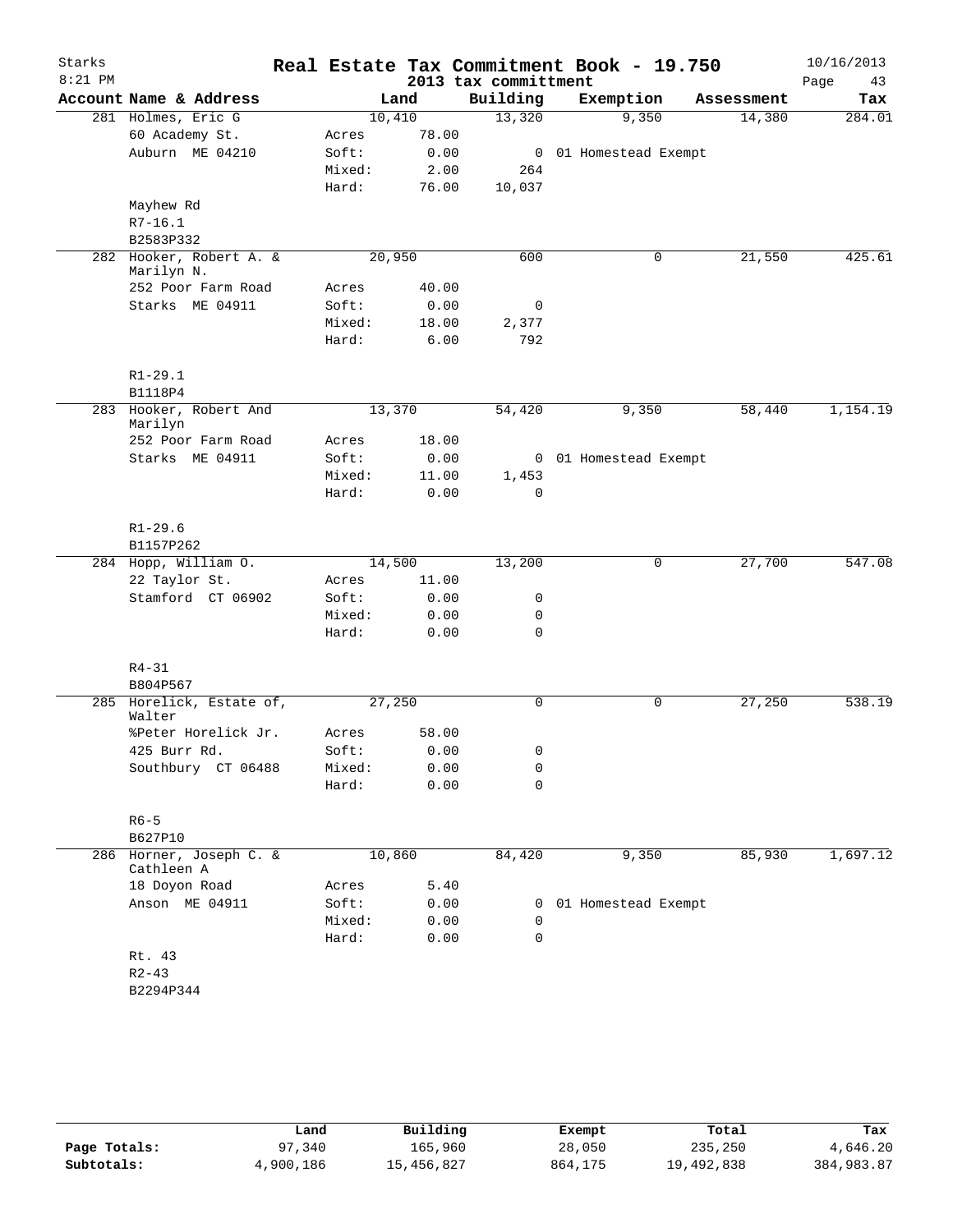| Starks    |                                                    |        |                 |                      | Real Estate Tax Commitment Book - 19.750 |                      | 10/16/2013    |
|-----------|----------------------------------------------------|--------|-----------------|----------------------|------------------------------------------|----------------------|---------------|
| $8:21$ PM |                                                    |        |                 | 2013 tax committment |                                          |                      | Page<br>44    |
|           | Account Name & Address<br>287 Hoskins, Douglas W & |        | Land<br>10, 120 | Building<br>$\Omega$ | Exemption<br>$\Omega$                    | Assessment<br>10,120 | Tax<br>199.87 |
|           | Maxine                                             |        |                 |                      |                                          |                      |               |
|           | 14 Hardy St                                        | Acres  | 5.80            |                      |                                          |                      |               |
|           | Madison ME 04950                                   | Soft:  | 0.00            | $\mathbf 0$          |                                          |                      |               |
|           |                                                    | Mixed: | 0.00            | $\mathbf 0$          |                                          |                      |               |
|           |                                                    | Hard:  | 0.00            | $\mathbf 0$          |                                          |                      |               |
|           | $R10-19$                                           |        |                 |                      |                                          |                      |               |
|           | B2414P233                                          |        |                 |                      |                                          |                      |               |
|           | 288 Hoskins, Douglas W. &<br>Maxine                |        | 8,760           | $\mathbf 0$          | $\mathbf 0$                              | 8,760                | 173.01        |
|           | 14 Hardy St                                        | Acres  | 3.70            |                      |                                          |                      |               |
|           | Madison ME 04950                                   | Soft:  | 0.00            | 0                    |                                          |                      |               |
|           |                                                    | Mixed: | 0.00            | $\mathbf 0$          |                                          |                      |               |
|           |                                                    | Hard:  | 0.00            | $\mathbf 0$          |                                          |                      |               |
|           | $R10-15$                                           |        |                 |                      |                                          |                      |               |
|           | B2414P233                                          |        |                 |                      |                                          |                      |               |
|           | 289 Hoskins, Douglas W. &<br>Maxine                |        | 7,650           | $\mathbf 0$          | 0                                        | 7,650                | 151.09        |
|           | 14 Hardy St                                        | Acres  | 2.00            |                      |                                          |                      |               |
|           | Madison ME 04950                                   | Soft:  | 0.00            | 0                    |                                          |                      |               |
|           |                                                    | Mixed: | 0.00            | $\mathbf 0$          |                                          |                      |               |
|           |                                                    | Hard:  | 0.00            | $\mathbf 0$          |                                          |                      |               |
|           | $R10 - 20$                                         |        |                 |                      |                                          |                      |               |
|           | B2414P233                                          |        |                 |                      |                                          |                      |               |
|           | 290 Hoskins, Douglas W. &<br>Maxine                |        | 46,750          | 38,040               | 0                                        | 84,790               | 1,674.60      |
|           | 14 Hardy St                                        | Acres  | 132.00          |                      |                                          |                      |               |
|           | Madison ME 04950                                   | Soft:  | 0.00            | 0                    |                                          |                      |               |
|           |                                                    | Mixed: | 0.00            | $\mathbf 0$          |                                          |                      |               |
|           |                                                    | Hard:  | 0.00            | $\Omega$             |                                          |                      |               |
|           | Sandy River Rd                                     |        |                 |                      |                                          |                      |               |
|           | $R10 - 22$                                         |        |                 |                      |                                          |                      |               |
|           | B2414P233                                          |        |                 |                      |                                          |                      |               |
|           | 291 Hoskins, Douglas W. &<br>Maxine.               |        | 18,500          | $\mathsf{O}$         | $\mathsf{O}$                             | 18,500               | 365.38        |
|           | 14 Hardy St                                        | Acres  | 23.00           |                      |                                          |                      |               |
|           | Madison ME 04950                                   | Soft:  | 0.00            | 0                    |                                          |                      |               |
|           |                                                    | Mixed: | 0.00            | $\mathbf 0$          |                                          |                      |               |
|           |                                                    | Hard:  | 0.00            | $\mathbf 0$          |                                          |                      |               |
|           | $R10 - 23$                                         |        |                 |                      |                                          |                      |               |
|           | B2414P233                                          |        |                 |                      |                                          |                      |               |
|           | 294 Huettner, Barbara H.                           |        | 8,650           | 29,640               | 9,350                                    | 28,940               | 571.57        |
|           | 375 Anson Road                                     | Acres  | 2.00            |                      |                                          |                      |               |
|           | Starks ME 04911                                    | Soft:  | 0.00            | 0                    | 01 Homestead Exempt                      |                      |               |
|           |                                                    | Mixed: | 0.00            | 0                    |                                          |                      |               |
|           |                                                    | Hard:  | 0.00            | $\mathbf 0$          |                                          |                      |               |
|           | $R8 - 31.1$                                        |        |                 |                      |                                          |                      |               |
|           | B3570P27 01/30/1989 B1286P244                      |        |                 |                      |                                          |                      |               |
|           |                                                    |        |                 |                      |                                          |                      |               |
|           |                                                    |        |                 |                      |                                          |                      |               |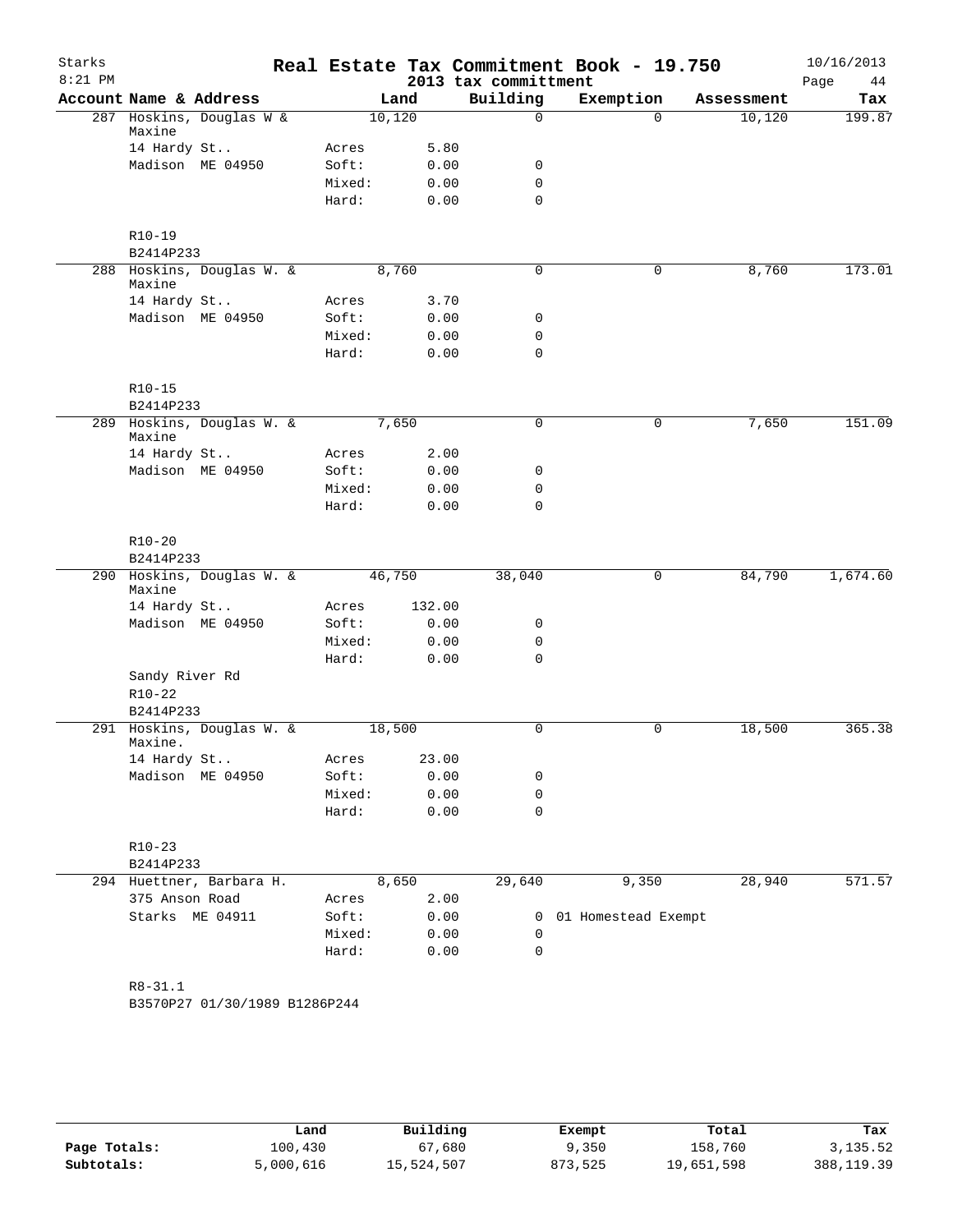| Starks    |                                       |         |        |                      | Real Estate Tax Commitment Book - 19.750 |            | 10/16/2013 |
|-----------|---------------------------------------|---------|--------|----------------------|------------------------------------------|------------|------------|
| $8:21$ PM |                                       |         |        | 2013 tax committment |                                          |            | Page<br>45 |
|           | Account Name & Address                |         | Land   | Building             | Exemption                                | Assessment | Tax        |
|           | 728 Huggins, Gary D. &<br>Kimberly J. |         | 19,450 | 0                    | $\Omega$                                 | 19,450     | 384.14     |
|           | P.O. Box 431                          | Acres   | 26.80  |                      |                                          |            |            |
|           | Norridgewock ME 04957                 | Soft:   | 0.00   | 0                    |                                          |            |            |
|           |                                       | Mixed:  | 0.00   | 0                    |                                          |            |            |
|           |                                       | Hard:   | 0.00   | $\Omega$             |                                          |            |            |
|           | R11-11.2                              |         |        |                      |                                          |            |            |
|           | B4043P296 08/12/2008                  |         |        |                      |                                          |            |            |
|           | 295 Hughgill, Robert C.<br>&Mary J.   |         | 10,860 | 51,630               | 9,350                                    | 53,140     | 1,049.52   |
|           | 277 Locke Hill Road                   | Acres   | 5.40   |                      |                                          |            |            |
|           | Starks ME 04911                       | Soft:   | 0.00   | 0                    | 01 Homestead Exempt                      |            |            |
|           |                                       | Mixed:  | 0.00   | 0                    |                                          |            |            |
|           |                                       | Hard:   | 0.00   | 0                    |                                          |            |            |
|           | Locke Hill Road                       |         |        |                      |                                          |            |            |
|           | $R3 - 3.1$                            |         |        |                      |                                          |            |            |
|           | B2208P1060                            |         |        |                      |                                          |            |            |
|           | 296 Hughgill, Robert C.<br>&Mary J.   |         | 8,790  | 0                    | 0                                        | 8,790      | 173.60     |
|           | 277 Locke Hill Road                   | Acres   | 60.00  |                      |                                          |            |            |
|           | Starks ME 04911                       | Soft:   | 41.00  | 5,262                |                                          |            |            |
|           |                                       | Mixed:  | 19.00  | 3,434                |                                          |            |            |
|           |                                       | Hard:   | 0.00   | $\mathbf 0$          |                                          |            |            |
|           | Locke Hill Road<br>$R3 - 3$           |         |        |                      |                                          |            |            |
|           | 297 Hull, Jon A. & Dawn H.            |         | 31,250 | 61,440               | 9,350                                    | 83,340     | 1,645.97   |
|           | 55 Cemetary Road                      | Acres   | 70.00  |                      |                                          |            |            |
|           | Starks ME 04911                       | Soft:   | 0.00   | 0                    | 01 Homestead Exempt                      |            |            |
|           |                                       | Mixed:  | 0.00   | 0                    |                                          |            |            |
|           |                                       | Hard:   | 0.00   | 0                    |                                          |            |            |
|           | $R3 - 24.2$                           |         |        |                      |                                          |            |            |
|           | B1531P17                              |         |        |                      |                                          |            |            |
| 298       | Hunnefield Sr., James<br>L            |         | 16,880 | 0                    | 0                                        | 16,880     | 333.38     |
|           | Marsh Jr. William                     | Acres   | 16.50  |                      |                                          |            |            |
|           | 9 Brown ST.                           | Soft:   | 0.00   | 0                    |                                          |            |            |
|           | Skowhegan ME 04976                    | Mixed:  | 0.00   | 0                    |                                          |            |            |
|           |                                       | Hard:   | 0.00   | 0                    |                                          |            |            |
|           | Poor Farm Road                        |         |        |                      |                                          |            |            |
|           | $R2 - 39$                             |         |        |                      |                                          |            |            |
|           | B2128P90                              |         |        |                      |                                          |            |            |
| 299       | Irvine, Carl H Jr.                    |         | 7,380  | 18,000               | 9,350                                    | 16,030     | 316.59     |
|           | Irvine Margaret                       | P Acres | 0.85   |                      |                                          |            |            |
|           | 66 Chicken Street                     | Soft:   | 0.00   | 0                    | 01 Homestead Exempt                      |            |            |
|           | Starks ME 04911                       | Mixed:  | 0.00   | 0                    |                                          |            |            |
|           |                                       | Hard:   | 0.00   | 0                    |                                          |            |            |
|           | $U2-16$<br>B1394P74                   |         |        |                      |                                          |            |            |

|              | Land      | Building   | Exempt  | Total      | Tax        |
|--------------|-----------|------------|---------|------------|------------|
| Page Totals: | 94,610    | 131,070    | 28,050  | 197,630    | 3,903.20   |
| Subtotals:   | 5,095,226 | 15,655,577 | 901,575 | 19,849,228 | 392,022.59 |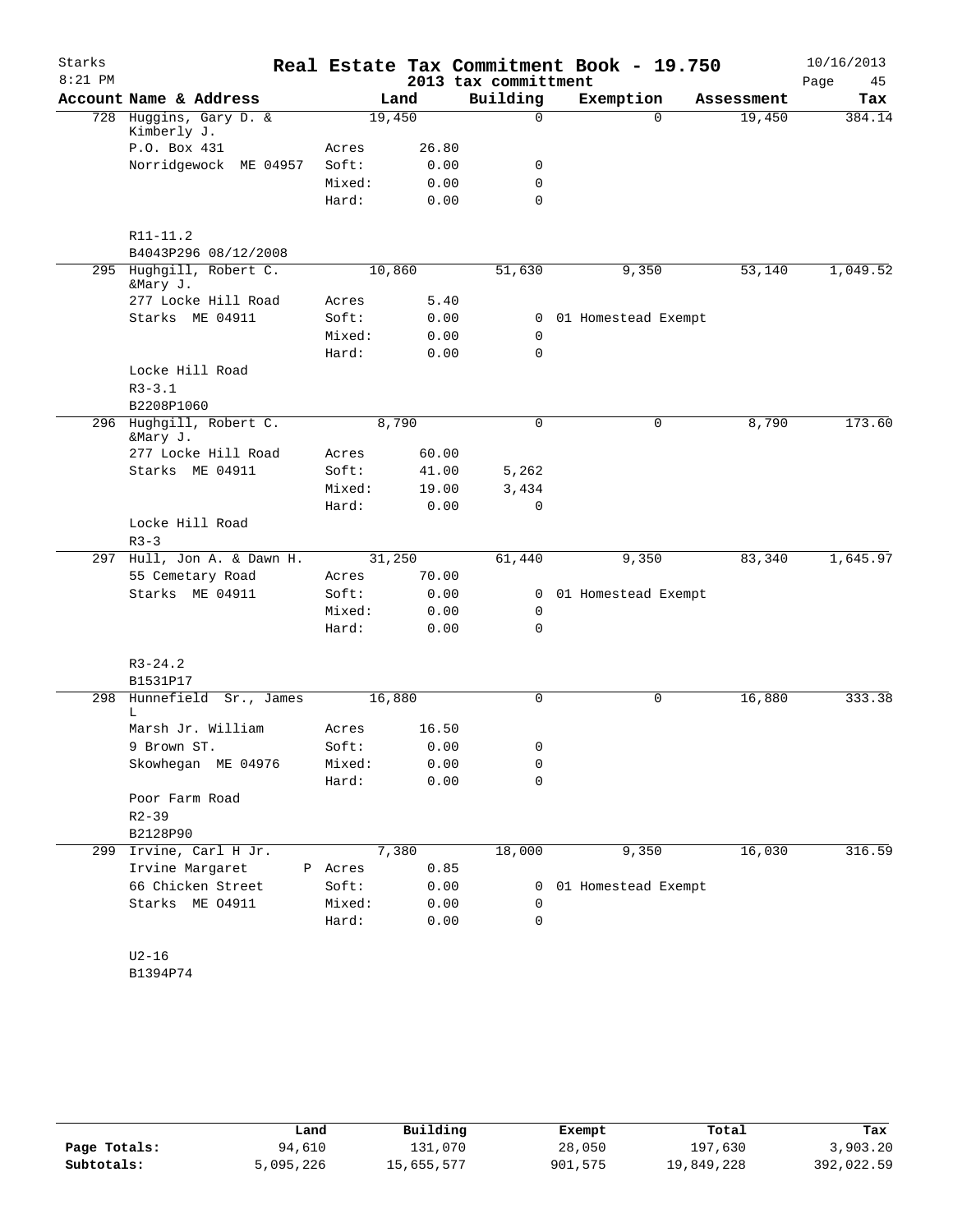| Starks    |                                                 |        |                |             | Real Estate Tax Commitment Book - 19.750 |                     |          |                      | 10/16/2013    |
|-----------|-------------------------------------------------|--------|----------------|-------------|------------------------------------------|---------------------|----------|----------------------|---------------|
| $8:21$ PM |                                                 |        |                |             | 2013 tax committment                     |                     |          |                      | 46<br>Page    |
|           | Account Name & Address<br>301 Jackson, David L. |        | Land<br>10,100 |             | Building<br>$\Omega$                     | Exemption           | $\Omega$ | Assessment<br>10,100 | Tax<br>199.48 |
|           | PO Box 293                                      | Acres  |                | 5.77        |                                          |                     |          |                      |               |
|           | Anson ME 04911                                  | Soft:  |                | 0.00        | 0                                        |                     |          |                      |               |
|           |                                                 | Mixed: |                | 0.00        | 0                                        |                     |          |                      |               |
|           |                                                 | Hard:  |                | 0.00        | $\mathbf 0$                              |                     |          |                      |               |
|           |                                                 |        |                |             |                                          |                     |          |                      |               |
|           | R12-10.1, R12-10.2                              |        |                |             |                                          |                     |          |                      |               |
|           | B1692P100                                       |        |                |             |                                          |                     |          |                      |               |
|           | 300 Jackson, David L.                           |        | 3,830          |             | $\mathbf 0$                              |                     | 0        | 3,830                | 75.64         |
|           | PO Box 293                                      | Acres  |                | 0.30        |                                          |                     |          |                      |               |
|           | Anson ME 04911                                  | Soft:  |                | 0.00        | 0                                        |                     |          |                      |               |
|           |                                                 | Mixed: |                | 0.00        | 0                                        |                     |          |                      |               |
|           |                                                 | Hard:  |                | 0.00        | 0                                        |                     |          |                      |               |
|           |                                                 |        |                |             |                                          |                     |          |                      |               |
|           | $R8 - 41$                                       |        |                |             |                                          |                     |          |                      |               |
|           | 302 Jackson, Jeff                               |        |                | $\mathbf 0$ | 13,440                                   |                     | 9,350    | 4,090                | 80.78         |
|           | PO Box 33                                       |        |                |             |                                          | 01 Homestead Exempt |          |                      |               |
|           | Anson ME 04911                                  |        |                |             |                                          |                     |          |                      |               |
|           |                                                 |        |                |             |                                          |                     |          |                      |               |
|           |                                                 |        |                |             |                                          |                     |          |                      |               |
|           | $R8 - 410N$                                     |        |                |             |                                          |                     |          |                      |               |
|           | 305 Jarvinen, Donald                            |        | 11,360         |             | 0                                        |                     | 0        | 11,360               | 224.36        |
|           | Jarvinen Anne M.                                | Acres  |                | 7.70        |                                          |                     |          |                      |               |
|           | 795 Congress St.                                | Soft:  |                | 0.00        | 0                                        |                     |          |                      |               |
|           | Duxbury MA 02332                                | Mixed: |                | 0.00        | 0                                        |                     |          |                      |               |
|           |                                                 | Hard:  |                | 0.00        | $\mathbf 0$                              |                     |          |                      |               |
|           | West Mills Rd                                   |        |                |             |                                          |                     |          |                      |               |
|           | $R4 - 27$                                       |        |                |             |                                          |                     |          |                      |               |
|           | B2973P182                                       |        |                |             |                                          |                     |          |                      |               |
|           | 304 Jarvinen, Donald                            |        | 18,500         |             | $\mathbf 0$                              |                     | 0        | 18,500               | 365.38        |
|           | Jarvinen Anne M.                                | Acres  |                | 23.00       |                                          |                     |          |                      |               |
|           | 795 Congress St.                                | Soft:  |                | 0.00        | 0                                        |                     |          |                      |               |
|           | Duxbury MA 02332                                | Mixed: |                | 0.00        | 0                                        |                     |          |                      |               |
|           |                                                 | Hard:  |                | 0.00        | 0                                        |                     |          |                      |               |
|           |                                                 |        |                |             |                                          |                     |          |                      |               |
|           | $R4 - 33$                                       |        |                |             |                                          |                     |          |                      |               |
|           | 303 Jarvinen, Donald                            |        | 8,330          |             | 33,488                                   |                     | 0        | 41,818               | 825.91        |
|           | Jarvinen Ann M.                                 | Acres  |                | 1.50        |                                          |                     |          |                      |               |
|           | 795 Congress St.                                | Soft:  |                | 0.00        | 0                                        |                     |          |                      |               |
|           | Duxbury MA 02332                                | Mixed: |                | 0.00        | 0                                        |                     |          |                      |               |
|           |                                                 | Hard:  |                | 0.00        | 0                                        |                     |          |                      |               |
|           | $R4 - 33.1$                                     |        |                |             |                                          |                     |          |                      |               |
|           | B1788P55                                        |        |                |             |                                          |                     |          |                      |               |
| 308       | Johnson & Maxine E.                             |        | 25,720         |             | 78,000                                   |                     | 14,960   | 88,760               | 1,753.01      |
|           | Wolph, David                                    |        |                |             |                                          |                     |          |                      |               |
|           | PO Box 288                                      | Acres  |                | 84.50       |                                          | 02 Veteran          |          |                      |               |
|           | Anson ME 04911                                  | Soft:  |                | 0.00        | $\overline{0}$                           | 01 Homestead Exempt |          |                      |               |
|           |                                                 | Mixed: |                | 65.00       | 8,584                                    |                     |          |                      |               |
|           |                                                 | Hard:  |                | 0.00        | $\mathsf{O}$                             |                     |          |                      |               |
|           | Dill Road                                       |        |                |             |                                          |                     |          |                      |               |
|           | R6-23.1A, R6-23.1B                              |        |                |             |                                          |                     |          |                      |               |
|           | B2074P139                                       |        |                |             |                                          |                     |          |                      |               |
|           |                                                 |        |                |             |                                          |                     |          |                      |               |
|           |                                                 |        |                |             |                                          |                     |          |                      |               |
|           |                                                 |        |                |             |                                          |                     |          |                      |               |
|           |                                                 |        |                |             |                                          |                     |          |                      |               |

|              | Land      | Building   | Exempt  | Total      | Tax        |
|--------------|-----------|------------|---------|------------|------------|
| Page Totals: | 77,840    | 124,928    | 24,310  | 178,458    | 3,524.56   |
| Subtotals:   | 5,173,066 | 15,780,505 | 925,885 | 20,027,686 | 395,547.15 |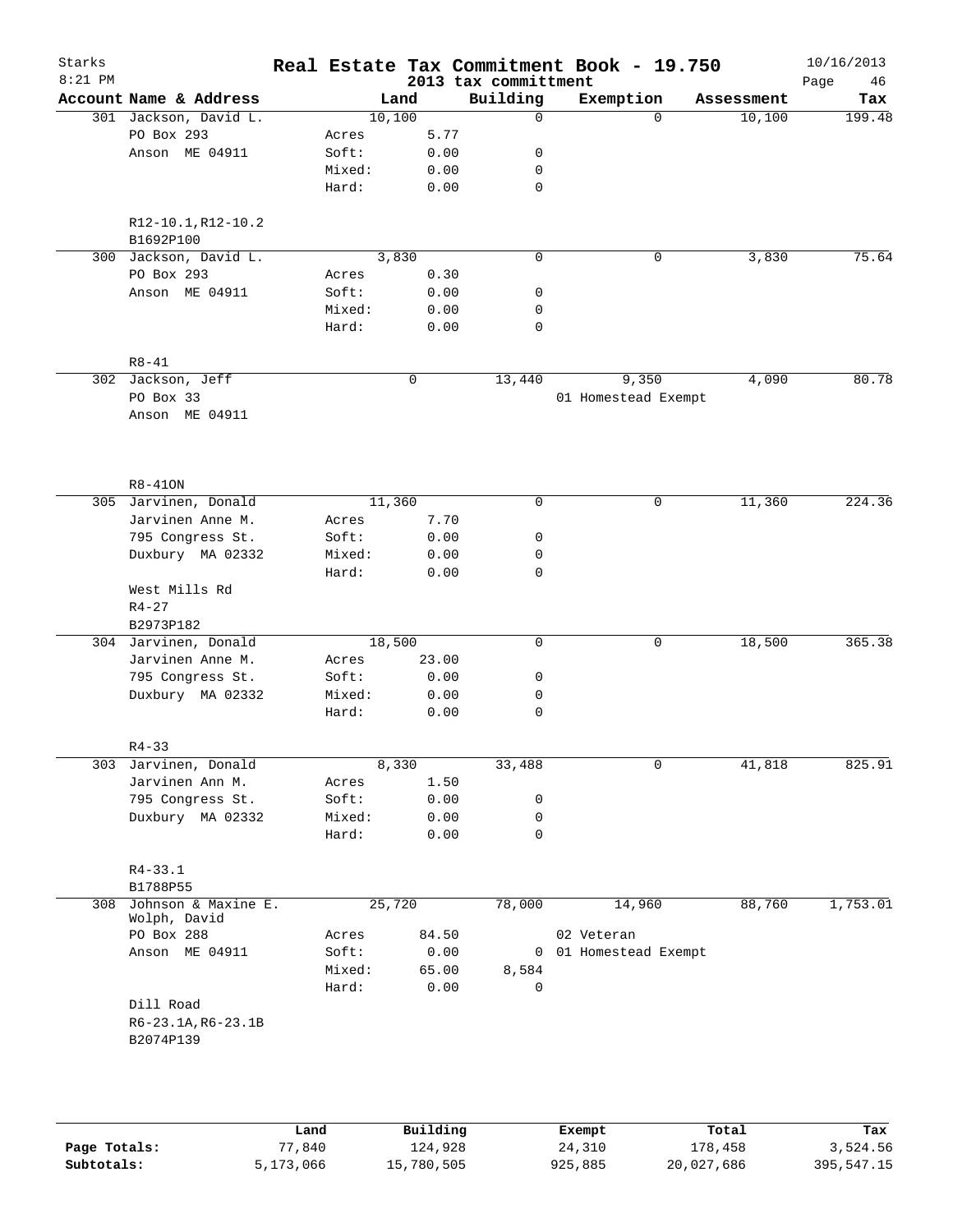| Starks    |                                                     |        |        |                      | Real Estate Tax Commitment Book - 19.750 |            | 10/16/2013 |
|-----------|-----------------------------------------------------|--------|--------|----------------------|------------------------------------------|------------|------------|
| $8:21$ PM |                                                     |        |        | 2013 tax committment |                                          |            | Page<br>47 |
|           | Account Name & Address                              |        | Land   | Building             | Exemption                                | Assessment | Tax        |
| 420       | Johnson Kenneth R. and                              |        | 18,250 | $\Omega$             | $\Omega$                                 | 18,250     | 360.44     |
|           | Kathleen M.<br>1404 New Sharon Road                 | Acres  | 22.00  |                      |                                          |            |            |
|           | Starks Me 04911                                     | Soft:  | 0.00   | 0                    |                                          |            |            |
|           |                                                     | Mixed: | 0.00   | $\mathbf 0$          |                                          |            |            |
|           |                                                     | Hard:  | 0.00   | $\mathbf 0$          |                                          |            |            |
|           |                                                     |        |        |                      |                                          |            |            |
|           | $R8 - 10.8$                                         |        |        |                      |                                          |            |            |
|           | B3719P133 07/31/2006 B1020P215                      |        |        |                      |                                          |            |            |
|           | 306 Johnson, Kenneth &<br>Kathleen                  |        | 10,600 | 64,672               | 9,350                                    | 65,922     | 1,301.96   |
|           | 1404 New Sharon Road                                | Acres  | 5.00   |                      | 01 Homestead Exempt                      |            |            |
|           | Starks ME 04911                                     | Soft:  | 0.00   | 0                    |                                          |            |            |
|           |                                                     | Mixed: | 0.00   | 0                    |                                          |            |            |
|           |                                                     | Hard:  | 0.00   | $\mathbf 0$          |                                          |            |            |
|           | R8-10.10                                            |        |        |                      |                                          |            |            |
|           | B1550P132                                           |        |        |                      |                                          |            |            |
|           | 307 Johnson, Kenneth C.                             |        | 31,500 | 22,320               | 9,350                                    | 44,470     | 878.28     |
|           | 95 Johnson Road                                     | Acres  | 71.00  |                      |                                          |            |            |
|           | Starks ME 04911                                     | Soft:  | 0.00   | 0                    | 01 Homestead Exempt                      |            |            |
|           |                                                     | Mixed: | 0.00   | 0                    |                                          |            |            |
|           |                                                     | Hard:  | 0.00   | 0                    |                                          |            |            |
|           | $R6 - 18$                                           |        |        |                      |                                          |            |            |
|           | B1270P43                                            |        |        |                      |                                          |            |            |
|           | 651 Johnson, Kyle W                                 |        | 8,650  | 28,800               | 0                                        | 37,450     | 739.64     |
|           | P.O.Box 364                                         | Acres  | 2.00   |                      |                                          |            |            |
|           | Solon ME 04979                                      | Soft:  | 0.00   | 0                    |                                          |            |            |
|           |                                                     | Mixed: | 0.00   | 0                    |                                          |            |            |
|           |                                                     | Hard:  | 0.00   | $\mathbf 0$          |                                          |            |            |
|           |                                                     |        |        |                      |                                          |            |            |
|           | $R1 - 32.1$<br>B3852P166 05/24/2007 B1607P348       |        |        |                      |                                          |            |            |
|           | 386 Johnson, Christopher                            |        | 12,850 | 7,028                | 0                                        | 19,878     | 392.59     |
|           | Johnson, Marily                                     | Acres  | 10.00  |                      |                                          |            |            |
|           | 29 Union St                                         | Soft:  | 0.00   | 0                    |                                          |            |            |
|           | Taunton Ma 02780                                    | Mixed: | 0.00   | 0                    |                                          |            |            |
|           |                                                     | Hard:  | 0.00   | 0                    |                                          |            |            |
|           |                                                     |        |        |                      |                                          |            |            |
|           | $R2 - 24.6$                                         |        |        |                      |                                          |            |            |
|           | B4145P256 06/08/2009 B4037P178 08/11/2008 B1976P205 |        |        |                      |                                          |            |            |
|           | 310 Jordan, Bruce A. &<br>Lorraine A.               |        | 11,250 | 16,990               | 0                                        | 28,240     | 557.74     |
|           | 83 Chute Rd                                         | Acres  | 6.00   |                      |                                          |            |            |
|           | Windham ME 04062                                    | Soft:  | 0.00   | 0                    |                                          |            |            |
|           |                                                     | Mixed: | 0.00   | 0                    |                                          |            |            |
|           |                                                     | Hard:  | 0.00   | $\mathbf 0$          |                                          |            |            |
|           | $R1 - 47.1$                                         |        |        |                      |                                          |            |            |
|           | B1589P148                                           |        |        |                      |                                          |            |            |
|           |                                                     |        |        |                      |                                          |            |            |
|           |                                                     |        |        |                      |                                          |            |            |
|           |                                                     |        |        |                      |                                          |            |            |

|              | Land      | Building   | Exempt  | Total      | Tax        |
|--------------|-----------|------------|---------|------------|------------|
| Page Totals: | 93,100    | 139,810    | 18,700  | 214,210    | 4,230.65   |
| Subtotals:   | 5,266,166 | 15,920,315 | 944,585 | 20,241,896 | 399,777.80 |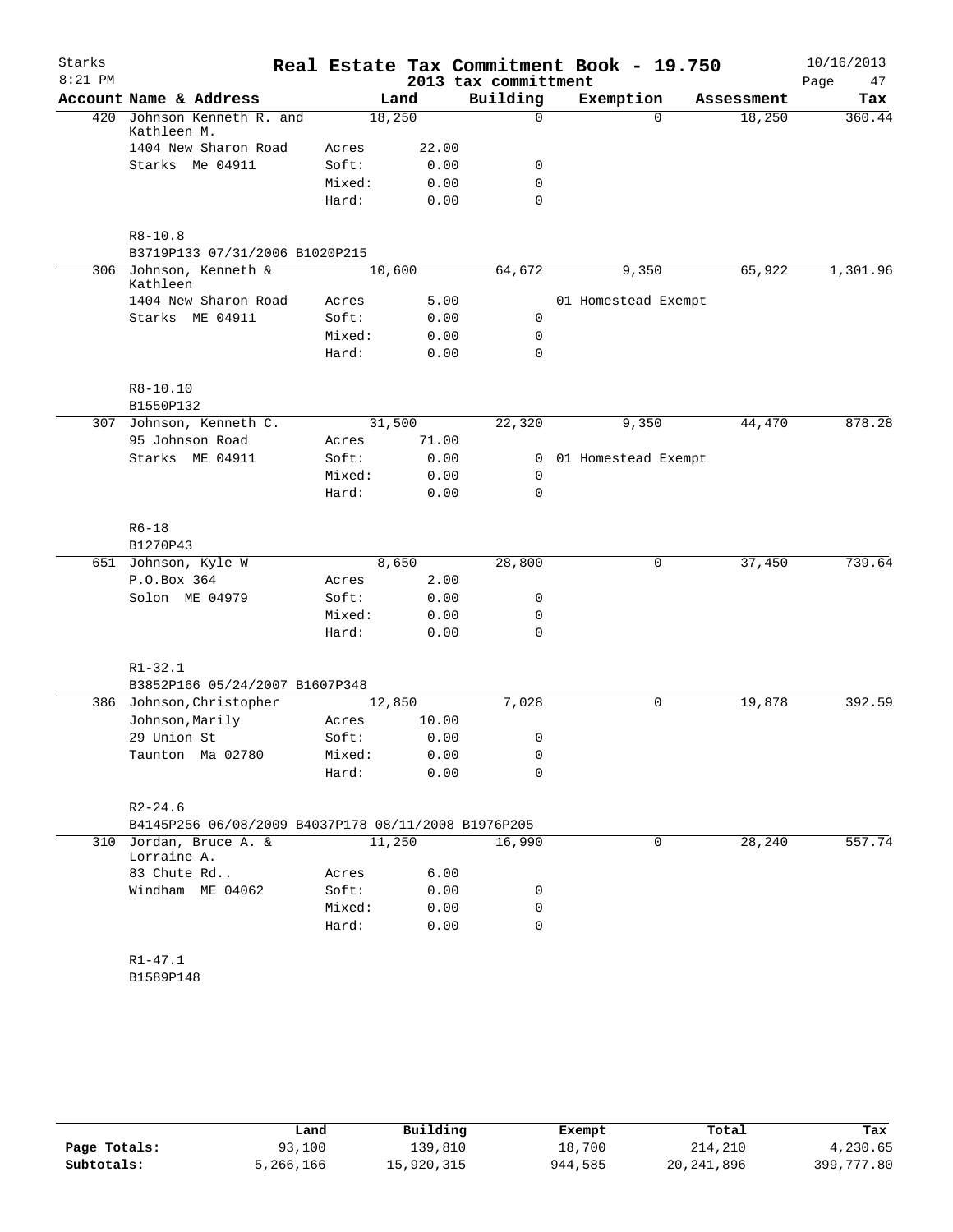| Starks       |                                            |                 |              |                                  | Real Estate Tax Commitment Book - 19.750 |            | 10/16/2013        |
|--------------|--------------------------------------------|-----------------|--------------|----------------------------------|------------------------------------------|------------|-------------------|
| $8:21$ PM    | Account Name & Address                     |                 | Land         | 2013 tax committment<br>Building | Exemption                                | Assessment | Page<br>48<br>Tax |
|              | 311 Jordan, Jean M.                        |                 | 16,520       | 41,724                           | 0                                        | 58,244     | 1,150.32          |
|              | 16 1/2 Myrtle Road                         | Acres           | 14.10        |                                  |                                          |            |                   |
|              | East Hampton CT 06424                      | Soft:           | 0.00         | 0                                |                                          |            |                   |
|              |                                            | Mixed:          | 0.00         | 0                                |                                          |            |                   |
|              |                                            | Hard:           | 0.00         | $\mathbf 0$                      |                                          |            |                   |
|              | $R4-23.3, R4-23.2$<br>B2799P205            |                 |              |                                  |                                          |            |                   |
|              | 312 Kahler, Royce                          |                 | 3,360        | $\mathbf 0$                      | 0                                        | 3,360      | 66.36             |
|              | %Kahler, John                              | Acres           | 0.23         |                                  |                                          |            |                   |
|              | 110 Northbridge Rd.                        | Soft:           | 0.00         | 0                                |                                          |            |                   |
|              | Mendon MA 01756                            | Mixed:          | 0.00         | 0                                |                                          |            |                   |
|              |                                            | Hard:           | 0.00         | $\mathbf 0$                      |                                          |            |                   |
|              | $R10 - 18$<br>B79P1112                     |                 |              |                                  |                                          |            |                   |
|              | 313 Kahler, Royce C.                       |                 | 9,500        | 600                              | 0                                        | 10,100     | 199.48            |
|              | %Kahler, John                              | Acres           | 3.30         |                                  |                                          |            |                   |
|              | 110 Northbridge Rd.                        | Soft:           | 0.00         | 0                                |                                          |            |                   |
|              | Mendon MA 01756                            | Mixed:          | 0.00         | 0                                |                                          |            |                   |
|              |                                            | Hard:           | 0.00         | $\mathbf 0$                      |                                          |            |                   |
|              |                                            |                 |              |                                  |                                          |            |                   |
|              | $R10 - 17$<br>B801P524                     |                 |              |                                  |                                          |            |                   |
|              | 314 Karnowski, Douglas J.                  |                 | 7,330        | 0                                | 0                                        | 7,330      | 144.77            |
|              | PO Box 1116                                | Acres           | 1.50         |                                  |                                          |            |                   |
|              | Barre VT 05641                             | Soft:           | 0.00         | 0                                |                                          |            |                   |
|              |                                            | Mixed:          | 0.00         | 0                                |                                          |            |                   |
|              | New Sharon Road                            | Hard:           | 0.00         | $\mathbf 0$                      |                                          |            |                   |
|              | $R8 - 15.1$<br>B2186P24                    |                 |              |                                  |                                          |            |                   |
|              | 316 Keister Irrevocable<br>Grant           |                 | 18,750       | 0                                | 0                                        | 18,750     | 370.31            |
|              | C/O Jeremy D. and<br>Meredith S. Keister   | Acres           | 24.00        |                                  |                                          |            |                   |
|              | 263 Lohr Rd                                | Soft:           | 0.00         | 0                                |                                          |            |                   |
|              | Mifflenburg PA 17844                       | Mixed:<br>Hard: | 0.00<br>0.00 | 0<br>0                           |                                          |            |                   |
|              | River Road                                 |                 |              |                                  |                                          |            |                   |
|              | $R9 - 7.1, R9 - 7.2$                       |                 |              |                                  |                                          |            |                   |
|              | B4383P245 04/12/2011 B1719P130             |                 |              |                                  |                                          |            |                   |
|              | 516 Kelley, Roger E.                       |                 | 8,590        | 51,480                           | $\mathsf{O}$                             | 60,070     | 1,186.38          |
|              | 71 Franklin Avenue                         | Acres           | 1.90         |                                  |                                          |            |                   |
|              | Houlton ME 04730                           | Soft:           | 0.00         | 0                                |                                          |            |                   |
|              |                                            | Mixed:          | 0.00         | 0                                |                                          |            |                   |
|              |                                            | Hard:           | 0.00         | 0                                |                                          |            |                   |
|              | Locke Hill Rd                              |                 |              |                                  |                                          |            |                   |
|              | $R3 - 4.2$<br>B2585P269                    |                 |              |                                  |                                          |            |                   |
|              | 318 Kenerson, Paul E.                      |                 | 22,500       | 72,186                           | 14,960                                   | 79,726     | 1,574.59          |
|              | 256 Mayhew Road                            | Acres           | 35.00        |                                  | 01 Homestead Exempt                      |            |                   |
|              | Starks ME 04911                            | Soft:           | 0.00         | $\overline{0}$                   | 02 Veteran                               |            |                   |
|              |                                            | Mixed:          | 0.00         | 0                                |                                          |            |                   |
|              |                                            | Hard:           | 0.00         | 0                                |                                          |            |                   |
|              |                                            |                 |              |                                  |                                          |            |                   |
|              | $R7 - 24$<br>B3416P338 12/02/2004 B1505P80 |                 |              |                                  |                                          |            |                   |
|              |                                            | Land            | Building     |                                  | Exempt                                   | Total      | Tax               |
| Page Totals: | 86,550                                     |                 | 165,990      |                                  | 14,960                                   | 237,580    | 4,692.21          |

**Subtotals:** 5,352,716 16,086,305 959,545 20,479,476 404,470.01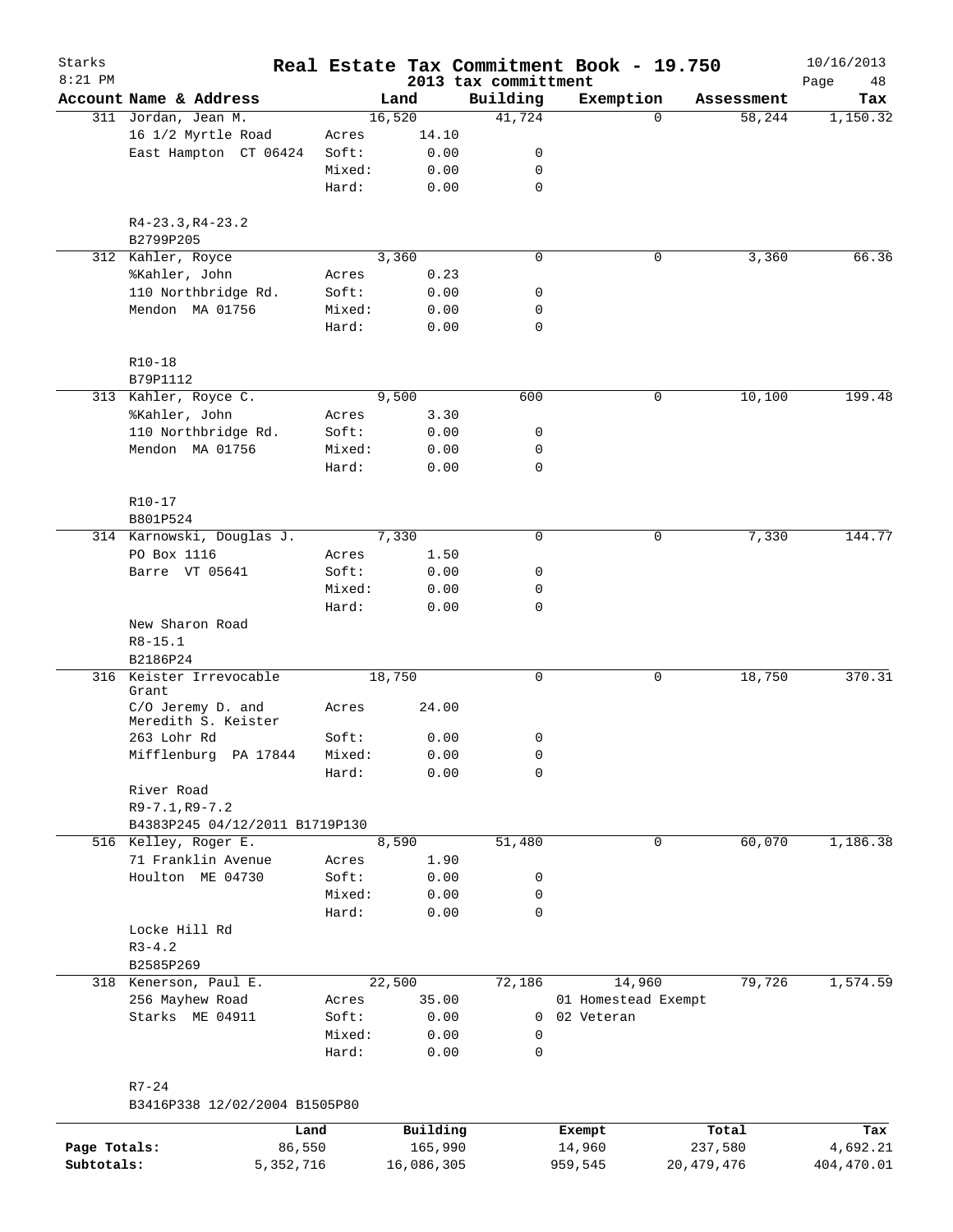| Account Name & Address<br>Building<br>Exemption<br>Land<br>Assessment<br>20, 250<br>20, 250<br>320 Kennedy, Justin M<br>0<br>$\Omega$<br>365 North Street<br>30.00<br>Acres<br>Walpole MA 02081<br>Soft:<br>0.00<br>0<br>Mixed:<br>0.00<br>0<br>Hard:<br>$\mathbf 0$<br>0.00<br>R8-31.21<br>B904P595<br>17,100<br>97,686<br>105,436<br>739 Kiger, Nathan A<br>9,350<br>Kiger, Katie L.<br>15.00<br>01 Homestead Exempt<br>Acres<br>90 Chicken Street<br>Soft:<br>0.00<br>0<br>Starks ME 04911<br>Mixed:<br>0.00<br>0<br>Hard:<br>0<br>0.00<br>R3 16.1<br>B4288P231 06/30/2010<br>321 Kimball, Lemuel C. &<br>$\mathbf 0$<br>9,000<br>9,000<br>0<br>Melissa K<br>PO Box 173<br>Anson ME 04911<br>01 Homestead Exempt<br>Anson Road<br>$R7 - 1.20N$<br>322 Kimball, Lemuel P. and<br>26,600<br>14,960<br>53,508<br>41,868<br>Cynthia M.<br>PO Box 173<br>106.00<br>Acres<br>Anson ME 04911<br>Soft:<br>16.00<br>2,053 01 Homestead Exempt<br>Mixed:<br>29.00<br>3,830 02 Veteran<br>Hard:<br>6,735<br>51.00<br>Route 43<br>$R7 - 1.2$<br>B2143P24<br>8,950<br>8,950<br>406 Kleppinger, Marie<br>0<br>0<br>61 Centennial Road<br>4.00<br>Acres<br>Telford PA 18969-1211<br>Soft:<br>0.00<br>0<br>Mixed:<br>0.00<br>0<br>Hard:<br>0.00<br>$\Omega$<br>$R2 - 23.1$<br>B3611P190 12/16/2005 B1031P75<br>19,600<br>11,600<br>709 Koetsch, Bernard E.<br>8,000<br>$\mathbf 0$<br>41 Summer St.<br>1.00<br>Acres<br>Stratford CT 06614<br>Soft:<br>0.00<br>0<br>Mixed:<br>0.00<br>0<br>$\mathbf 0$<br>Hard:<br>0.00<br>$R2 - 34.1$<br>B1096P287 08/08/1983<br>21,750 | Starks<br>$8:21$ PM |                         |  | 2013 tax committment | Real Estate Tax Commitment Book - 19.750 |        | 10/16/2013<br>Page<br>49 |
|-------------------------------------------------------------------------------------------------------------------------------------------------------------------------------------------------------------------------------------------------------------------------------------------------------------------------------------------------------------------------------------------------------------------------------------------------------------------------------------------------------------------------------------------------------------------------------------------------------------------------------------------------------------------------------------------------------------------------------------------------------------------------------------------------------------------------------------------------------------------------------------------------------------------------------------------------------------------------------------------------------------------------------------------------------------------------------------------------------------------------------------------------------------------------------------------------------------------------------------------------------------------------------------------------------------------------------------------------------------------------------------------------------------------------------------------------------------------------------------------------------------------------------------------------------------|---------------------|-------------------------|--|----------------------|------------------------------------------|--------|--------------------------|
|                                                                                                                                                                                                                                                                                                                                                                                                                                                                                                                                                                                                                                                                                                                                                                                                                                                                                                                                                                                                                                                                                                                                                                                                                                                                                                                                                                                                                                                                                                                                                             |                     |                         |  |                      |                                          |        | Tax                      |
|                                                                                                                                                                                                                                                                                                                                                                                                                                                                                                                                                                                                                                                                                                                                                                                                                                                                                                                                                                                                                                                                                                                                                                                                                                                                                                                                                                                                                                                                                                                                                             |                     |                         |  |                      |                                          |        | 399.94                   |
|                                                                                                                                                                                                                                                                                                                                                                                                                                                                                                                                                                                                                                                                                                                                                                                                                                                                                                                                                                                                                                                                                                                                                                                                                                                                                                                                                                                                                                                                                                                                                             |                     |                         |  |                      |                                          |        |                          |
|                                                                                                                                                                                                                                                                                                                                                                                                                                                                                                                                                                                                                                                                                                                                                                                                                                                                                                                                                                                                                                                                                                                                                                                                                                                                                                                                                                                                                                                                                                                                                             |                     |                         |  |                      |                                          |        |                          |
|                                                                                                                                                                                                                                                                                                                                                                                                                                                                                                                                                                                                                                                                                                                                                                                                                                                                                                                                                                                                                                                                                                                                                                                                                                                                                                                                                                                                                                                                                                                                                             |                     |                         |  |                      |                                          |        |                          |
|                                                                                                                                                                                                                                                                                                                                                                                                                                                                                                                                                                                                                                                                                                                                                                                                                                                                                                                                                                                                                                                                                                                                                                                                                                                                                                                                                                                                                                                                                                                                                             |                     |                         |  |                      |                                          |        |                          |
|                                                                                                                                                                                                                                                                                                                                                                                                                                                                                                                                                                                                                                                                                                                                                                                                                                                                                                                                                                                                                                                                                                                                                                                                                                                                                                                                                                                                                                                                                                                                                             |                     |                         |  |                      |                                          |        |                          |
|                                                                                                                                                                                                                                                                                                                                                                                                                                                                                                                                                                                                                                                                                                                                                                                                                                                                                                                                                                                                                                                                                                                                                                                                                                                                                                                                                                                                                                                                                                                                                             |                     |                         |  |                      |                                          |        | 2,082.36                 |
|                                                                                                                                                                                                                                                                                                                                                                                                                                                                                                                                                                                                                                                                                                                                                                                                                                                                                                                                                                                                                                                                                                                                                                                                                                                                                                                                                                                                                                                                                                                                                             |                     |                         |  |                      |                                          |        |                          |
|                                                                                                                                                                                                                                                                                                                                                                                                                                                                                                                                                                                                                                                                                                                                                                                                                                                                                                                                                                                                                                                                                                                                                                                                                                                                                                                                                                                                                                                                                                                                                             |                     |                         |  |                      |                                          |        |                          |
|                                                                                                                                                                                                                                                                                                                                                                                                                                                                                                                                                                                                                                                                                                                                                                                                                                                                                                                                                                                                                                                                                                                                                                                                                                                                                                                                                                                                                                                                                                                                                             |                     |                         |  |                      |                                          |        |                          |
|                                                                                                                                                                                                                                                                                                                                                                                                                                                                                                                                                                                                                                                                                                                                                                                                                                                                                                                                                                                                                                                                                                                                                                                                                                                                                                                                                                                                                                                                                                                                                             |                     |                         |  |                      |                                          |        |                          |
|                                                                                                                                                                                                                                                                                                                                                                                                                                                                                                                                                                                                                                                                                                                                                                                                                                                                                                                                                                                                                                                                                                                                                                                                                                                                                                                                                                                                                                                                                                                                                             |                     |                         |  |                      |                                          |        | 0.00                     |
|                                                                                                                                                                                                                                                                                                                                                                                                                                                                                                                                                                                                                                                                                                                                                                                                                                                                                                                                                                                                                                                                                                                                                                                                                                                                                                                                                                                                                                                                                                                                                             |                     |                         |  |                      |                                          |        |                          |
|                                                                                                                                                                                                                                                                                                                                                                                                                                                                                                                                                                                                                                                                                                                                                                                                                                                                                                                                                                                                                                                                                                                                                                                                                                                                                                                                                                                                                                                                                                                                                             |                     |                         |  |                      |                                          |        |                          |
|                                                                                                                                                                                                                                                                                                                                                                                                                                                                                                                                                                                                                                                                                                                                                                                                                                                                                                                                                                                                                                                                                                                                                                                                                                                                                                                                                                                                                                                                                                                                                             |                     |                         |  |                      |                                          |        |                          |
|                                                                                                                                                                                                                                                                                                                                                                                                                                                                                                                                                                                                                                                                                                                                                                                                                                                                                                                                                                                                                                                                                                                                                                                                                                                                                                                                                                                                                                                                                                                                                             |                     |                         |  |                      |                                          |        | 1,056.78                 |
|                                                                                                                                                                                                                                                                                                                                                                                                                                                                                                                                                                                                                                                                                                                                                                                                                                                                                                                                                                                                                                                                                                                                                                                                                                                                                                                                                                                                                                                                                                                                                             |                     |                         |  |                      |                                          |        |                          |
|                                                                                                                                                                                                                                                                                                                                                                                                                                                                                                                                                                                                                                                                                                                                                                                                                                                                                                                                                                                                                                                                                                                                                                                                                                                                                                                                                                                                                                                                                                                                                             |                     |                         |  |                      |                                          |        |                          |
|                                                                                                                                                                                                                                                                                                                                                                                                                                                                                                                                                                                                                                                                                                                                                                                                                                                                                                                                                                                                                                                                                                                                                                                                                                                                                                                                                                                                                                                                                                                                                             |                     |                         |  |                      |                                          |        |                          |
|                                                                                                                                                                                                                                                                                                                                                                                                                                                                                                                                                                                                                                                                                                                                                                                                                                                                                                                                                                                                                                                                                                                                                                                                                                                                                                                                                                                                                                                                                                                                                             |                     |                         |  |                      |                                          |        |                          |
|                                                                                                                                                                                                                                                                                                                                                                                                                                                                                                                                                                                                                                                                                                                                                                                                                                                                                                                                                                                                                                                                                                                                                                                                                                                                                                                                                                                                                                                                                                                                                             |                     |                         |  |                      |                                          |        |                          |
|                                                                                                                                                                                                                                                                                                                                                                                                                                                                                                                                                                                                                                                                                                                                                                                                                                                                                                                                                                                                                                                                                                                                                                                                                                                                                                                                                                                                                                                                                                                                                             |                     |                         |  |                      |                                          |        | 176.76                   |
|                                                                                                                                                                                                                                                                                                                                                                                                                                                                                                                                                                                                                                                                                                                                                                                                                                                                                                                                                                                                                                                                                                                                                                                                                                                                                                                                                                                                                                                                                                                                                             |                     |                         |  |                      |                                          |        |                          |
|                                                                                                                                                                                                                                                                                                                                                                                                                                                                                                                                                                                                                                                                                                                                                                                                                                                                                                                                                                                                                                                                                                                                                                                                                                                                                                                                                                                                                                                                                                                                                             |                     |                         |  |                      |                                          |        |                          |
|                                                                                                                                                                                                                                                                                                                                                                                                                                                                                                                                                                                                                                                                                                                                                                                                                                                                                                                                                                                                                                                                                                                                                                                                                                                                                                                                                                                                                                                                                                                                                             |                     |                         |  |                      |                                          |        |                          |
|                                                                                                                                                                                                                                                                                                                                                                                                                                                                                                                                                                                                                                                                                                                                                                                                                                                                                                                                                                                                                                                                                                                                                                                                                                                                                                                                                                                                                                                                                                                                                             |                     |                         |  |                      |                                          |        |                          |
|                                                                                                                                                                                                                                                                                                                                                                                                                                                                                                                                                                                                                                                                                                                                                                                                                                                                                                                                                                                                                                                                                                                                                                                                                                                                                                                                                                                                                                                                                                                                                             |                     |                         |  |                      |                                          |        |                          |
|                                                                                                                                                                                                                                                                                                                                                                                                                                                                                                                                                                                                                                                                                                                                                                                                                                                                                                                                                                                                                                                                                                                                                                                                                                                                                                                                                                                                                                                                                                                                                             |                     |                         |  |                      |                                          |        | 387.10                   |
|                                                                                                                                                                                                                                                                                                                                                                                                                                                                                                                                                                                                                                                                                                                                                                                                                                                                                                                                                                                                                                                                                                                                                                                                                                                                                                                                                                                                                                                                                                                                                             |                     |                         |  |                      |                                          |        |                          |
|                                                                                                                                                                                                                                                                                                                                                                                                                                                                                                                                                                                                                                                                                                                                                                                                                                                                                                                                                                                                                                                                                                                                                                                                                                                                                                                                                                                                                                                                                                                                                             |                     |                         |  |                      |                                          |        |                          |
|                                                                                                                                                                                                                                                                                                                                                                                                                                                                                                                                                                                                                                                                                                                                                                                                                                                                                                                                                                                                                                                                                                                                                                                                                                                                                                                                                                                                                                                                                                                                                             |                     |                         |  |                      |                                          |        |                          |
|                                                                                                                                                                                                                                                                                                                                                                                                                                                                                                                                                                                                                                                                                                                                                                                                                                                                                                                                                                                                                                                                                                                                                                                                                                                                                                                                                                                                                                                                                                                                                             |                     |                         |  |                      |                                          |        |                          |
|                                                                                                                                                                                                                                                                                                                                                                                                                                                                                                                                                                                                                                                                                                                                                                                                                                                                                                                                                                                                                                                                                                                                                                                                                                                                                                                                                                                                                                                                                                                                                             |                     |                         |  |                      |                                          |        |                          |
|                                                                                                                                                                                                                                                                                                                                                                                                                                                                                                                                                                                                                                                                                                                                                                                                                                                                                                                                                                                                                                                                                                                                                                                                                                                                                                                                                                                                                                                                                                                                                             |                     |                         |  |                      |                                          |        |                          |
|                                                                                                                                                                                                                                                                                                                                                                                                                                                                                                                                                                                                                                                                                                                                                                                                                                                                                                                                                                                                                                                                                                                                                                                                                                                                                                                                                                                                                                                                                                                                                             |                     | 159 Koetsch, Bernard E. |  | 21,930               | 0                                        | 43,680 | 862.68                   |
| 41 Summer Street<br>36.00<br>Acres<br>Stratford CT 06614<br>Soft:<br>0.00<br>0                                                                                                                                                                                                                                                                                                                                                                                                                                                                                                                                                                                                                                                                                                                                                                                                                                                                                                                                                                                                                                                                                                                                                                                                                                                                                                                                                                                                                                                                              |                     |                         |  |                      |                                          |        |                          |
| Mixed:<br>0.00<br>0                                                                                                                                                                                                                                                                                                                                                                                                                                                                                                                                                                                                                                                                                                                                                                                                                                                                                                                                                                                                                                                                                                                                                                                                                                                                                                                                                                                                                                                                                                                                         |                     |                         |  |                      |                                          |        |                          |
| $\Omega$<br>Hard:<br>0.00                                                                                                                                                                                                                                                                                                                                                                                                                                                                                                                                                                                                                                                                                                                                                                                                                                                                                                                                                                                                                                                                                                                                                                                                                                                                                                                                                                                                                                                                                                                                   |                     |                         |  |                      |                                          |        |                          |
| $R2 - 34$                                                                                                                                                                                                                                                                                                                                                                                                                                                                                                                                                                                                                                                                                                                                                                                                                                                                                                                                                                                                                                                                                                                                                                                                                                                                                                                                                                                                                                                                                                                                                   |                     |                         |  |                      |                                          |        |                          |
| B2457P279 B1096P289 08/08/1983                                                                                                                                                                                                                                                                                                                                                                                                                                                                                                                                                                                                                                                                                                                                                                                                                                                                                                                                                                                                                                                                                                                                                                                                                                                                                                                                                                                                                                                                                                                              |                     |                         |  |                      |                                          |        |                          |
|                                                                                                                                                                                                                                                                                                                                                                                                                                                                                                                                                                                                                                                                                                                                                                                                                                                                                                                                                                                                                                                                                                                                                                                                                                                                                                                                                                                                                                                                                                                                                             |                     |                         |  |                      |                                          |        |                          |

|              | Land      | Building   | Exempt  | Total      | Tax        |
|--------------|-----------|------------|---------|------------|------------|
| Page Totals: | 102,650   | 182,084    | 33,310  | 251,424    | 4,965.62   |
| Subtotals:   | 5,455,366 | 16,268,389 | 992,855 | 20,730,900 | 409,435.63 |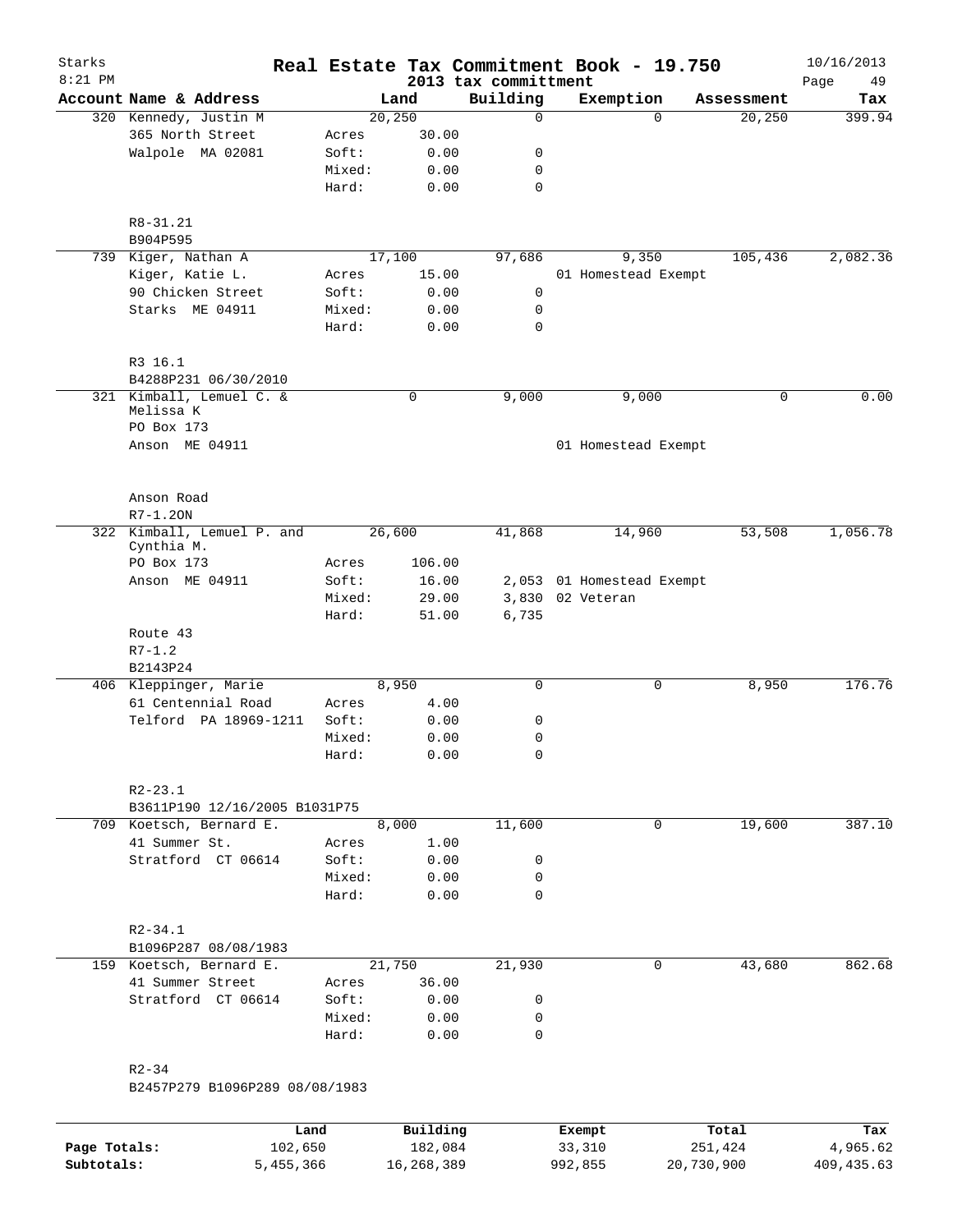| Starks<br>$8:21$ PM |                                        |        |         | Real Estate Tax Commitment Book - 19.750<br>2013 tax committment |                     |            | 10/16/2013<br>50 |
|---------------------|----------------------------------------|--------|---------|------------------------------------------------------------------|---------------------|------------|------------------|
|                     | Account Name & Address                 |        | Land    | Building                                                         | Exemption           | Assessment | Page<br>Tax      |
|                     | 325 Kopacz, Kenneth                    |        | 20, 250 | $\mathbf 0$                                                      | $\Omega$            | 20, 250    | 399.94           |
|                     | 67 Reidy Hill Rd                       | Acres  | 30.00   |                                                                  |                     |            |                  |
|                     | Amston CT 06231                        | Soft:  | 0.00    | 0                                                                |                     |            |                  |
|                     |                                        | Mixed: | 0.00    | $\mathbf 0$                                                      |                     |            |                  |
|                     |                                        | Hard:  | 0.00    | $\mathbf 0$                                                      |                     |            |                  |
|                     |                                        |        |         |                                                                  |                     |            |                  |
|                     | $R2 - 9.1$<br>B790P721                 |        |         |                                                                  |                     |            |                  |
|                     | 326 Kozielewicz, Edward &              |        | 16,320  | 13,320                                                           | 9,350               | 20,290     | 400.73           |
|                     | Marilyn<br>PO Box 93R St               | Acres  | 13.80   |                                                                  |                     |            |                  |
|                     | Anson ME 04911                         | Soft:  | 0.00    | $\mathbf{0}$                                                     | 01 Homestead Exempt |            |                  |
|                     |                                        | Mixed: | 0.00    | $\mathbf 0$                                                      |                     |            |                  |
|                     |                                        | Hard:  | 0.00    | $\mathbf 0$                                                      |                     |            |                  |
|                     |                                        |        |         |                                                                  |                     |            |                  |
|                     | $R6 - 10$                              |        |         |                                                                  |                     |            |                  |
|                     | B1313P215                              |        |         |                                                                  |                     |            |                  |
|                     | 327 Krebs, Carleton L. &<br>Marcia J.  |        | 86,190  | 85,370                                                           | 0                   | 171,560    | 3,388.31         |
|                     | 86 Krebs Road                          | Acres  | 383.00  |                                                                  |                     |            |                  |
|                     | Starks ME 04911                        | Soft:  | 2.00    | 257                                                              |                     |            |                  |
|                     |                                        | Mixed: | 62.00   | 8,188                                                            |                     |            |                  |
|                     |                                        | Hard:  | 136.00  | 17,960                                                           |                     |            |                  |
|                     | Faulkner Hill Rd                       |        |         |                                                                  |                     |            |                  |
|                     | $R8-19, R8-20$                         |        |         |                                                                  |                     |            |                  |
|                     | B926P2                                 |        |         |                                                                  |                     |            |                  |
|                     | 328 Krebs, Carleton L. &<br>Marcia J.  |        | 8,000   | 32,400                                                           | 14,960              | 25,440     | 502.44           |
|                     | 86 Krebs Road                          | Acres  | 1.00    |                                                                  | 02 Veteran          |            |                  |
|                     | Starks ME 04911                        | Soft:  | 0.00    | $\mathbf{0}$                                                     | 01 Homestead Exempt |            |                  |
|                     |                                        | Mixed: | 0.00    | 0                                                                |                     |            |                  |
|                     |                                        | Hard:  | 0.00    | $\mathbf 0$                                                      |                     |            |                  |
|                     | $R8 - 18$                              |        |         |                                                                  |                     |            |                  |
|                     | B926P2                                 |        |         |                                                                  |                     |            |                  |
|                     | 329 Krebs, Carlton L. and<br>Marcia J. |        | 16,690  | $\mathbf 0$                                                      | $\mathbf 0$         | 16,690     | 329.63           |
|                     | 86 Krebs Road                          | Acres  | 15.90   |                                                                  |                     |            |                  |
|                     | Anson ME 04911                         | Soft:  | 0.00    | 0                                                                |                     |            |                  |
|                     |                                        | Mixed: | 0.00    | 0                                                                |                     |            |                  |
|                     |                                        | Hard:  | 0.00    | 0                                                                |                     |            |                  |
|                     | River Road                             |        |         |                                                                  |                     |            |                  |
|                     | $R9 - 7.6$                             |        |         |                                                                  |                     |            |                  |
|                     | B2766P274                              |        |         |                                                                  |                     |            |                  |
|                     | 361 Krebs, Daniel S.                   |        | 21,500  | 50,280                                                           | 0                   | 71,780     | 1,417.66         |
|                     | Krebs, Hiroko                          | Acres  | 31.00   |                                                                  |                     |            |                  |
|                     | 86 Krebs Road                          | Soft:  | 0.00    | 0                                                                |                     |            |                  |
|                     | Starks ME 04911                        | Mixed: | 0.00    | 0                                                                |                     |            |                  |
|                     |                                        | Hard:  | 0.00    | 0                                                                |                     |            |                  |
|                     |                                        |        |         |                                                                  |                     |            |                  |
|                     | $R2 - 33$                              |        |         |                                                                  |                     |            |                  |
|                     | B4433P294 08/25/2011                   |        |         |                                                                  |                     |            |                  |

|              | Land      | Building   | Exempt    | Total      | Tax        |
|--------------|-----------|------------|-----------|------------|------------|
| Page Totals: | 168,950   | 181,370    | 24,310    | 326,010    | 6,438.71   |
| Subtotals:   | 5,624,316 | 16,449,759 | 1,017,165 | 21,056,910 | 415,874.34 |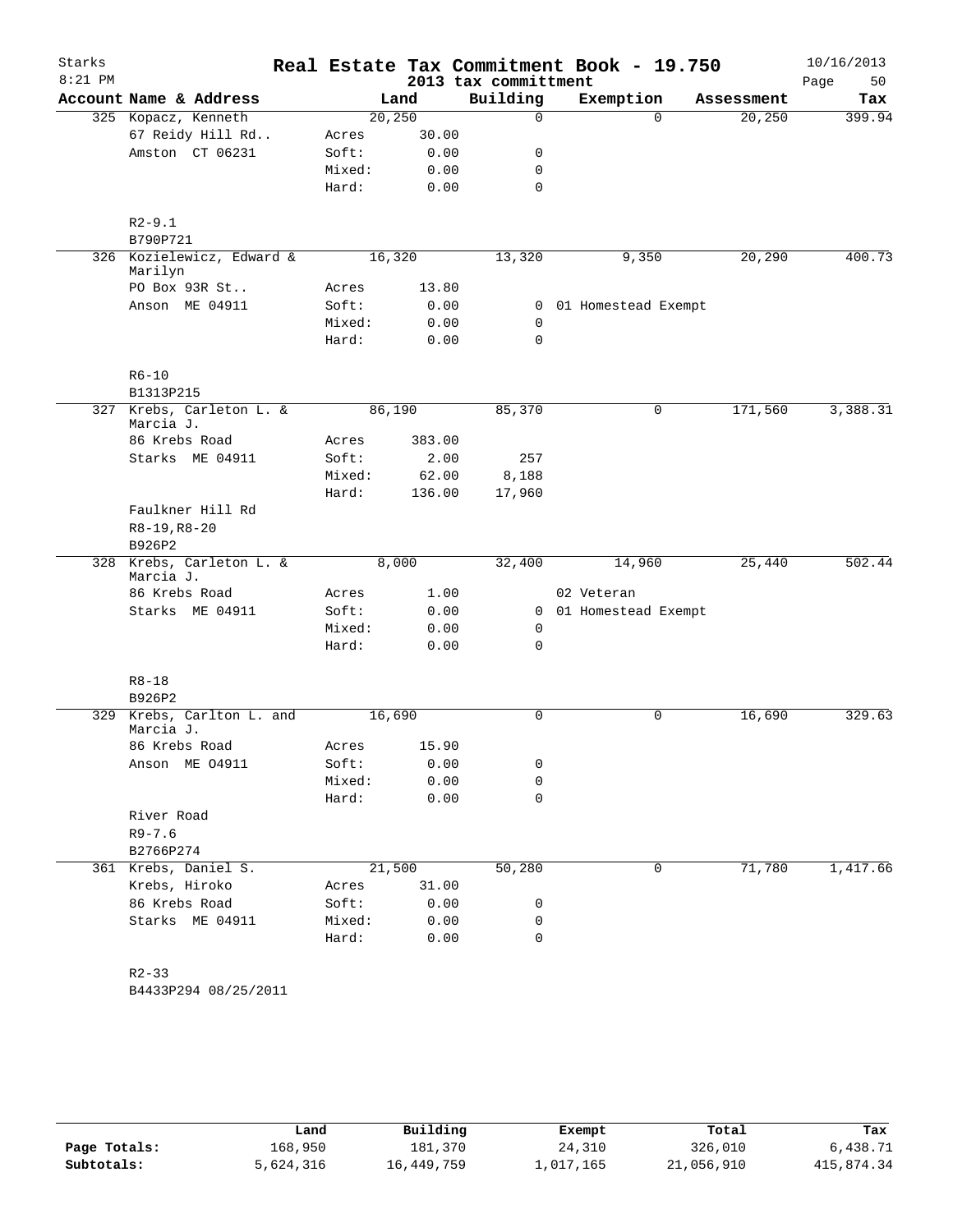| Starks    |                                                                 |        |        |                      | Real Estate Tax Commitment Book - 19.750 |            | 10/16/2013 |
|-----------|-----------------------------------------------------------------|--------|--------|----------------------|------------------------------------------|------------|------------|
| $8:21$ PM |                                                                 |        |        | 2013 tax committment |                                          |            | Page<br>51 |
|           | Account Name & Address                                          |        | Land   | Building             | Exemption                                | Assessment | Tax        |
|           | 755 Krebs, David S. &<br>Billie Jo                              |        | 23,250 | 2,400                | 0                                        | 25,650     | 506.59     |
|           | 86 Krebs Road                                                   | Acres  | 70.00  |                      |                                          |            |            |
|           | Starks ME 04911                                                 | Soft:  | 0.00   | 0                    |                                          |            |            |
|           |                                                                 | Mixed: | 0.00   | $\mathbf 0$          |                                          |            |            |
|           |                                                                 | Hard:  | 0.00   | $\Omega$             |                                          |            |            |
|           | R8 46.1                                                         |        |        |                      |                                          |            |            |
|           | B4381P342 04/04/2011                                            |        |        |                      |                                          |            |            |
|           | 330 Krebs, Dennis &<br>Angelica                                 |        | 8,650  | 127,488              | 9,350                                    | 126,788    | 2,504.06   |
|           | 1440 New Sharon Road                                            | Acres  | 2.00   |                      |                                          |            |            |
|           | Starks ME 04911                                                 | Soft:  | 0.00   | $\mathbf{0}$         | 01 Homestead Exempt                      |            |            |
|           |                                                                 | Mixed: | 0.00   | 0                    |                                          |            |            |
|           |                                                                 | Hard:  | 0.00   | $\mathbf 0$          |                                          |            |            |
|           | $R8 - 10$                                                       |        |        |                      |                                          |            |            |
|           | B1532P279                                                       |        |        |                      |                                          |            |            |
|           | 331 Kurovics, Lee G.                                            |        | 7,590  | $\mathbf 0$          | 0                                        | 7,590      | 149.90     |
|           | 29 Brookhaven Blvd                                              | Acres  | 1.90   |                      |                                          |            |            |
|           | Port Jefferson Station<br>NY 11776                              | Soft:  | 0.00   | 0                    |                                          |            |            |
|           |                                                                 | Mixed: | 0.00   | $\mathbf 0$          |                                          |            |            |
|           |                                                                 | Hard:  | 0.00   | $\mathbf 0$          |                                          |            |            |
|           | $R4 - 29$<br>B4555P196 07/18/2012 B3891P183 08/03/2007 B831P621 |        |        |                      |                                          |            |            |
|           | 424 Lagin-Nasse, Julianna &                                     |        | 26,750 | 15,090               | 9,350                                    | 32,490     | 641.68     |
|           | Lagin, Nancy                                                    | Acres  | 52.00  |                      |                                          |            |            |
|           | 17 Fred Young Road                                              | Soft:  | 0.00   | 0                    | 01 Homestead Exempt                      |            |            |
|           | Starks ME 04911                                                 | Mixed: | 0.00   | 0                    |                                          |            |            |
|           |                                                                 | Hard:  | 0.00   | $\mathbf 0$          |                                          |            |            |
|           | Young Road                                                      |        |        |                      |                                          |            |            |
|           | $R1 - 17.2$                                                     |        |        |                      |                                          |            |            |
|           | B4386P228 04/05/2011 B2524P228                                  |        |        |                      |                                          |            |            |
|           | 323 Lagueux, Claude                                             |        | 16,750 | $\Omega$             | 0                                        | 16,750     | 330.81     |
|           | 9 Middle Street                                                 | Acres  | 16.00  |                      |                                          |            |            |
|           | Madison ME 04950                                                | Soft:  | 0.00   | $\Omega$             |                                          |            |            |
|           |                                                                 | Mixed: | 0.00   | 0                    |                                          |            |            |
|           |                                                                 | Hard:  | 0.00   | 0                    |                                          |            |            |
|           |                                                                 |        |        |                      |                                          |            |            |
|           | $R9 - 4$<br>B3632P320 07/17/2003 B847P205                       |        |        |                      |                                          |            |            |
|           | 333 Lagueux, Claude                                             |        | 14,240 | 33,600               | 0                                        | 47,840     | 944.84     |
|           | 25 Cannonball Drive                                             | Acres  | 10.60  |                      |                                          |            |            |
|           | Danbury CT 06810                                                | Soft:  | 0.00   | 0                    |                                          |            |            |
|           |                                                                 | Mixed: | 0.00   | 0                    |                                          |            |            |
|           |                                                                 | Hard:  | 0.00   | 0                    |                                          |            |            |
|           | West Mills Road                                                 |        |        |                      |                                          |            |            |
|           | $R3-14.2A$                                                      |        |        |                      |                                          |            |            |
|           | B2874P19                                                        |        |        |                      |                                          |            |            |
|           |                                                                 |        |        |                      |                                          |            |            |
|           |                                                                 |        |        |                      |                                          |            |            |

|              | Land      | Building   | Exempt    | Total        | Tax        |
|--------------|-----------|------------|-----------|--------------|------------|
| Page Totals: | 97,230    | 178,578    | 18,700    | 257,108      | 5,077.88   |
| Subtotals:   | 5,721,546 | 16,628,337 | 1,035,865 | 21, 314, 018 | 420,952.22 |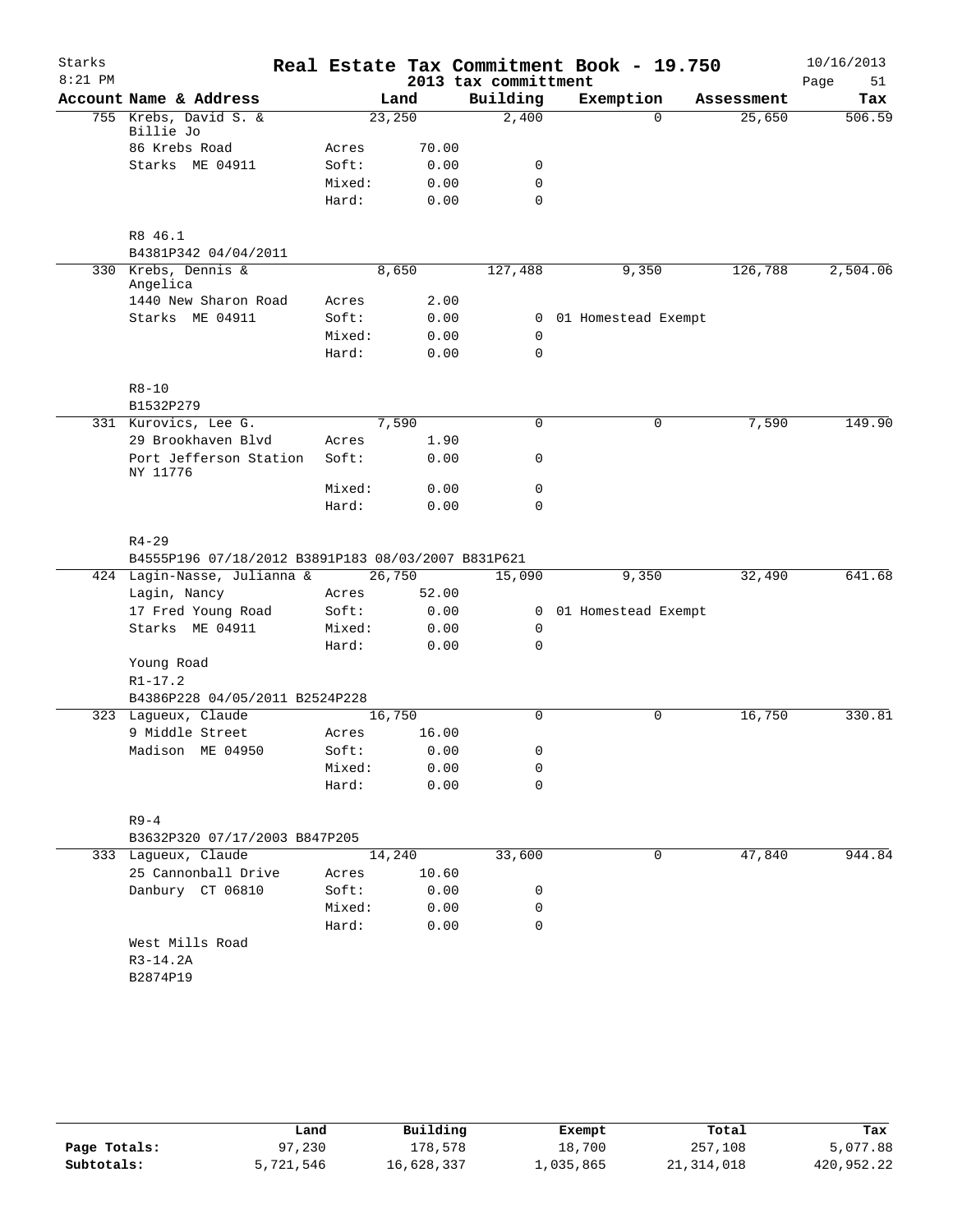| Starks<br>$8:21$ PM |                               |        |            | 2013 tax committment | Real Estate Tax Commitment Book - 19.750 |            | 10/16/2013<br>Page<br>52 |
|---------------------|-------------------------------|--------|------------|----------------------|------------------------------------------|------------|--------------------------|
|                     | Account Name & Address        |        | Land       | Building             | Exemption                                | Assessment | Tax                      |
|                     | 334 Lagueux, Claude           |        | 19,250     | $\mathbf 0$          | $\Omega$                                 | 19,250     | 380.19                   |
|                     | 25 Cannonball Drive           | Acres  | 26.00      |                      |                                          |            |                          |
|                     | Danbury CT 06810              | Soft:  | 0.00       | 0                    |                                          |            |                          |
|                     |                               | Mixed: | 0.00       | 0                    |                                          |            |                          |
|                     |                               | Hard:  | 0.00       | $\mathbf 0$          |                                          |            |                          |
|                     | River Road                    |        |            |                      |                                          |            |                          |
|                     | $R9 - 5.1A$                   |        |            |                      |                                          |            |                          |
|                     | B2201P136                     |        |            |                      |                                          |            |                          |
|                     | 335 Lagueux, Claude           |        | 19,250     | $\mathbf 0$          | 0                                        | 19,250     | 380.19                   |
|                     | 25 Cannonball Drive           | Acres  | 26.00      |                      |                                          |            |                          |
|                     | Danbury CT 06810              | Soft:  | 0.00       | 0                    |                                          |            |                          |
|                     |                               | Mixed: | 0.00       | 0                    |                                          |            |                          |
|                     |                               | Hard:  | 0.00       | $\mathbf 0$          |                                          |            |                          |
|                     | River Rd.                     |        |            |                      |                                          |            |                          |
|                     | $R9 - 5.2$                    |        |            |                      |                                          |            |                          |
|                     | B2201P1369                    |        |            |                      |                                          |            |                          |
|                     | 336 Lagueux, Claude           |        | 18,500     | $\mathbf 0$          | 0                                        |            | 365.38                   |
|                     |                               |        |            |                      |                                          | 18,500     |                          |
|                     | 25 Cannonball Drive           | Acres  | 23.00      |                      |                                          |            |                          |
|                     | Danbury CT 06810              | Soft:  | 0.00       | 0                    |                                          |            |                          |
|                     |                               | Mixed: | 0.00       | 0                    |                                          |            |                          |
|                     |                               | Hard:  | 0.00       | $\mathbf 0$          |                                          |            |                          |
|                     | River Rd.                     |        |            |                      |                                          |            |                          |
|                     | $R9 - 5.3$                    |        |            |                      |                                          |            |                          |
|                     | B2201P136                     |        |            |                      |                                          |            |                          |
|                     | 377 Lamorelle, Rene F.        |        | 8,000      | 27,600               | 0                                        | 35,600     | 703.10                   |
|                     | 4 Dewey Place                 | Acres  | 1.00       |                      |                                          |            |                          |
|                     | Bay Shore NY                  | Soft:  | 0.00       | 0                    |                                          |            |                          |
|                     | 11706-6513                    |        |            |                      |                                          |            |                          |
|                     |                               | Mixed: | 0.00       | 0                    |                                          |            |                          |
|                     |                               | Hard:  | 0.00       | 0                    |                                          |            |                          |
|                     |                               |        |            |                      |                                          |            |                          |
|                     | R8-38.1A                      |        |            |                      |                                          |            |                          |
|                     | B4493P1 02/10/2012 B3456P1    |        |            |                      |                                          |            |                          |
|                     | 157 Lane III, John A.         |        | 54,750     | 0                    | 0                                        | 54,750     | 1,081.31                 |
|                     | 32 Grange Road                | Acres  | 168.00     |                      |                                          |            |                          |
|                     | East Madison ME 04950         | Soft:  | 0.00       | 0                    |                                          |            |                          |
|                     |                               | Mixed: | 0.00       | 0                    |                                          |            |                          |
|                     |                               | Hard:  | 0.00       | 0                    |                                          |            |                          |
|                     |                               |        |            |                      |                                          |            |                          |
|                     | $R10-1$                       |        |            |                      |                                          |            |                          |
|                     | B3569P99 10/04/2005 B1245P329 |        |            |                      |                                          |            |                          |
|                     | 340 Laney, Cindy A.           |        | 14,500     | 24,710               | 0                                        | 39,210     | 774.40                   |
|                     | P.O. Box 87                   | Acres  | 11.00      |                      |                                          |            |                          |
|                     | Anson ME 04911                | Soft:  | 0.00       | 0                    |                                          |            |                          |
|                     |                               | Mixed: | 0.00       | 0                    |                                          |            |                          |
|                     |                               | Hard:  | 0.00       | 0                    |                                          |            |                          |
|                     | River Rd.                     |        |            |                      |                                          |            |                          |
|                     | $R10-16.2$                    |        |            |                      |                                          |            |                          |
|                     | B1920P96                      |        |            |                      |                                          |            |                          |
|                     | 341 Langrell, Sr., Edward     |        | 20,500     | 0                    | $\mathbf 0$                              | 20,500     | 404.88                   |
|                     | Α.                            |        |            |                      |                                          |            |                          |
|                     | Langrell Frances A.           | Acres  | 31.00      |                      |                                          |            |                          |
|                     | P.O. Box 174                  | Soft:  | 0.00       | 0                    |                                          |            |                          |
|                     | Dennisville NJ 08214          | Mixed: | 0.00       | 0                    |                                          |            |                          |
|                     |                               | Hard:  | 0.00       | $\mathbf 0$          |                                          |            |                          |
|                     |                               |        |            |                      |                                          |            |                          |
|                     | $R5 - 33$                     |        |            |                      |                                          |            |                          |
|                     | B1300P37                      |        |            |                      |                                          |            |                          |
|                     |                               |        |            |                      |                                          |            |                          |
|                     |                               | Land   | Building   |                      | Exempt                                   | Total      | Tax                      |
| Page Totals:        | 154,750                       |        | 52,310     |                      | 0                                        | 207,060    | 4,089.45                 |
| Subtotals:          | 5,876,296                     |        | 16,680,647 |                      | 1,035,865                                | 21,521,078 | 425,041.67               |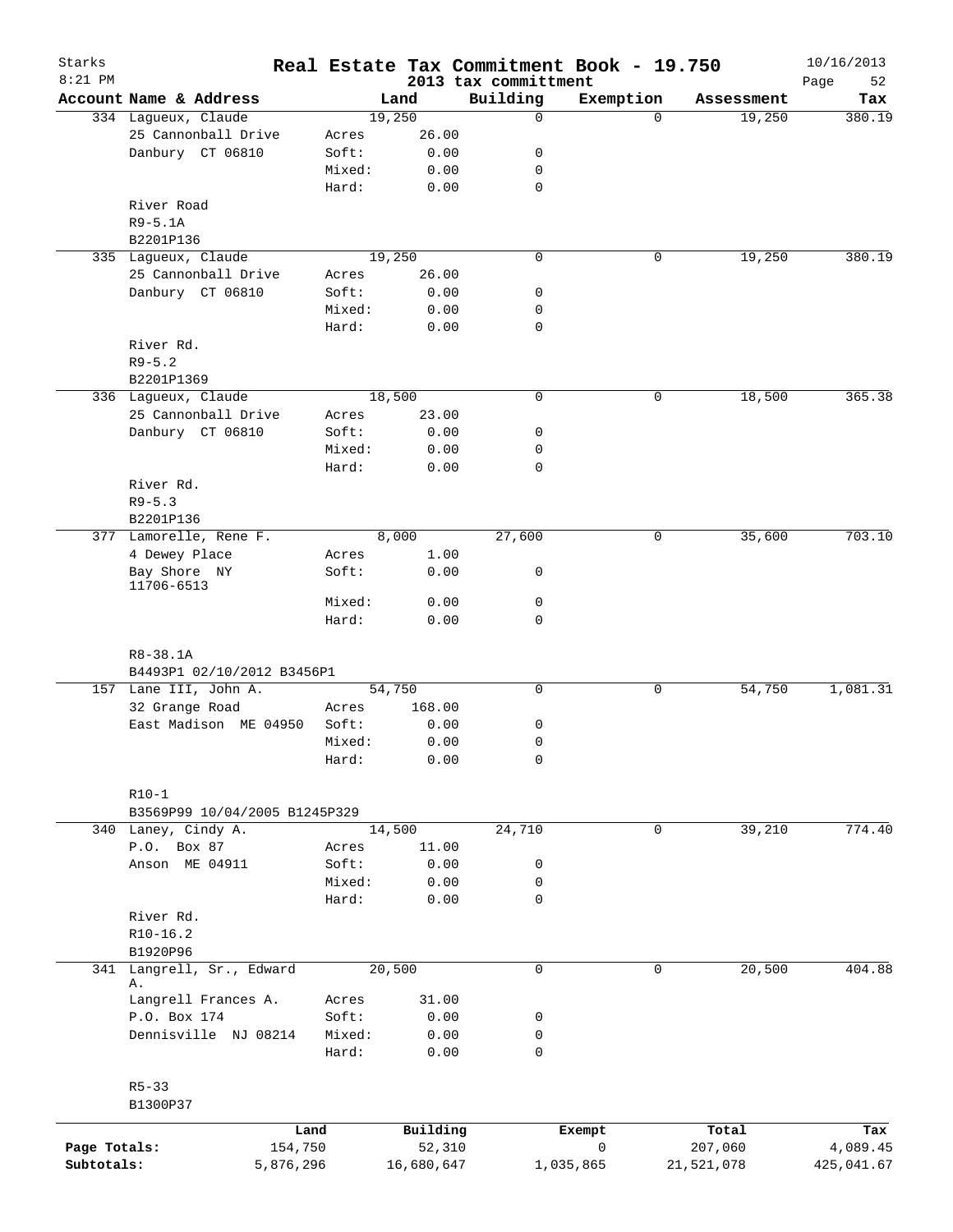| Starks<br>$8:21$ PM |                                              |           |                 |              | 2013 tax committment       | Real Estate Tax Commitment Book - 19.750 |   |            | 10/16/2013<br>Page<br>53 |
|---------------------|----------------------------------------------|-----------|-----------------|--------------|----------------------------|------------------------------------------|---|------------|--------------------------|
|                     | Account Name & Address                       |           |                 | Land         | Building                   | Exemption                                |   | Assessment | Tax                      |
|                     | 342 Larose, Albert N. &                      |           |                 | 22,500       | 17,300                     | 9,350                                    |   | 30,450     | 601.39                   |
|                     | Linda D.<br>118 Olde Ferry Road              |           | Acres           | 35.00        |                            |                                          |   |            |                          |
|                     | Starks ME 04911                              |           | Soft:           | 0.00         |                            | 0 01 Homestead Exempt                    |   |            |                          |
|                     |                                              |           | Mixed:          | 0.00         | $\mathbf 0$                |                                          |   |            |                          |
|                     |                                              |           | Hard:           | 0.00         | $\mathbf 0$                |                                          |   |            |                          |
|                     | R12-11.4                                     |           |                 |              |                            |                                          |   |            |                          |
|                     | B1362P65                                     |           |                 |              |                            |                                          |   |            |                          |
|                     | 391 Larson, Allen L.                         |           |                 | 18,440       | 16,660                     |                                          | 0 | 35,100     | 693.23                   |
|                     | Larson, Heather M.                           |           | Acres           | 18.75        |                            |                                          |   |            |                          |
|                     | 3 Brainard Road                              |           | Soft:           | 0.00         | 0                          |                                          |   |            |                          |
|                     | Niantic CT 06857                             |           | Mixed:<br>Hard: | 0.00<br>0.00 | $\mathbf 0$<br>$\mathbf 0$ |                                          |   |            |                          |
|                     |                                              |           |                 |              |                            |                                          |   |            |                          |
|                     | $R8 - 38.6$<br>B3607P158 12/16/2005 B2684P51 |           |                 |              |                            |                                          |   |            |                          |
|                     | 344 Laux Jr., Kenneth G.                     |           |                 | 10,600       | 43,010                     | 9,350                                    |   | 44,260     | 874.14                   |
|                     | 2152 Industry Road                           |           | Acres           | 16.00        |                            |                                          |   |            |                          |
|                     | Starks ME 04911                              |           | Soft:           | 0.00         |                            | 0 01 Homestead Exempt                    |   |            |                          |
|                     |                                              |           | Mixed:          | 0.00         | 0                          |                                          |   |            |                          |
|                     |                                              |           | Hard:           | 0.00         | $\mathbf 0$                |                                          |   |            |                          |
|                     | Industry Rd & Rt 43                          |           |                 |              |                            |                                          |   |            |                          |
|                     | $R2 - 24.9$                                  |           |                 |              |                            |                                          |   |            |                          |
|                     | B2086P253                                    |           |                 |              |                            |                                          |   |            |                          |
|                     | 186 Laux, Kenneth G.                         |           |                 | 24,750       | 12,580                     |                                          | 0 | 37,330     | 737.27                   |
|                     | 2152 Industry Road                           |           | Acres           | 44.00        |                            |                                          |   |            |                          |
|                     | Starks ME 04911                              |           | Soft:           | 0.00         | $\mathsf{O}$               |                                          |   |            |                          |
|                     |                                              |           | Mixed:          | 0.00         | 0                          |                                          |   |            |                          |
|                     |                                              |           | Hard:           | 0.00         | $\mathbf 0$                |                                          |   |            |                          |
|                     | Industry Road                                |           |                 |              |                            |                                          |   |            |                          |
|                     | R2-24.12                                     |           |                 |              |                            |                                          |   |            |                          |
|                     | B4102P211 02/14/2009 B2666P302               |           |                 |              |                            |                                          |   |            |                          |
|                     | 688 Leahy, Barry F                           |           |                 | 14,500       | 18,820                     |                                          | 0 | 33,320     | 658.07                   |
|                     | 110 Middle Rd.                               |           | Acres           | 11.00        |                            |                                          |   |            |                          |
|                     | Newbury Ma 01951                             |           | Soft:           | 0.00         | 0                          |                                          |   |            |                          |
|                     |                                              |           | Mixed:          | 0.00         | 0                          |                                          |   |            |                          |
|                     |                                              |           | Hard:           | 0.00         | 0                          |                                          |   |            |                          |
|                     | R8-38-5A                                     |           |                 |              |                            |                                          |   |            |                          |
|                     | B4222P251 12/11/2009 B3508P266 06/22/2005    |           |                 |              |                            |                                          |   |            |                          |
|                     | 345 Leal, Robert J. &<br>Kathleen            |           |                 | 13,440       | 0                          |                                          | 0 | 13,440     | 265.44                   |
|                     | 9 Kerry Lane                                 |           | Acres           | 10.90        |                            |                                          |   |            |                          |
|                     | Hopkinton MA 01748                           |           | Soft:           | 0.00         | 0                          |                                          |   |            |                          |
|                     |                                              |           | Mixed:          | 0.00         | 0                          |                                          |   |            |                          |
|                     |                                              |           | Hard:           | 0.00         | $\mathbf 0$                |                                          |   |            |                          |
|                     | Mayhew Road                                  |           |                 |              |                            |                                          |   |            |                          |
|                     | $R6 - 2.8$                                   |           |                 |              |                            |                                          |   |            |                          |
|                     | B1862P70                                     |           |                 |              |                            |                                          |   |            |                          |
|                     | 347 Leighton, Gary & Lynda                   |           |                 | 30,360       | 13,700                     | 9,350                                    |   | 34,710     | 685.52                   |
|                     | 101 Ridge Road                               |           | Acres           | 111.00       |                            |                                          |   |            |                          |
|                     | Anson ME 04911                               |           | Soft:           | 5.00         |                            | 2,438 01 Homestead Exempt                |   |            |                          |
|                     |                                              |           | Mixed:          | 34.00        | 3,566                      |                                          |   |            |                          |
|                     |                                              |           | Hard:           | 61.00        | 6,471                      |                                          |   |            |                          |
|                     | River Rd.                                    |           |                 |              |                            |                                          |   |            |                          |
|                     | $R9 - 5.1$                                   |           |                 |              |                            |                                          |   |            |                          |
|                     | B1014P17                                     |           |                 |              |                            |                                          |   |            |                          |
|                     |                                              | Land      |                 | Building     |                            | Exempt                                   |   | Total      | Tax                      |
| Page Totals:        |                                              | 134,590   |                 | 122,070      |                            | 28,050                                   |   | 228,610    | 4,515.06                 |
| Subtotals:          |                                              | 6,010,886 |                 | 16,802,717   |                            | 1,063,915                                |   | 21,749,688 | 429,556.73               |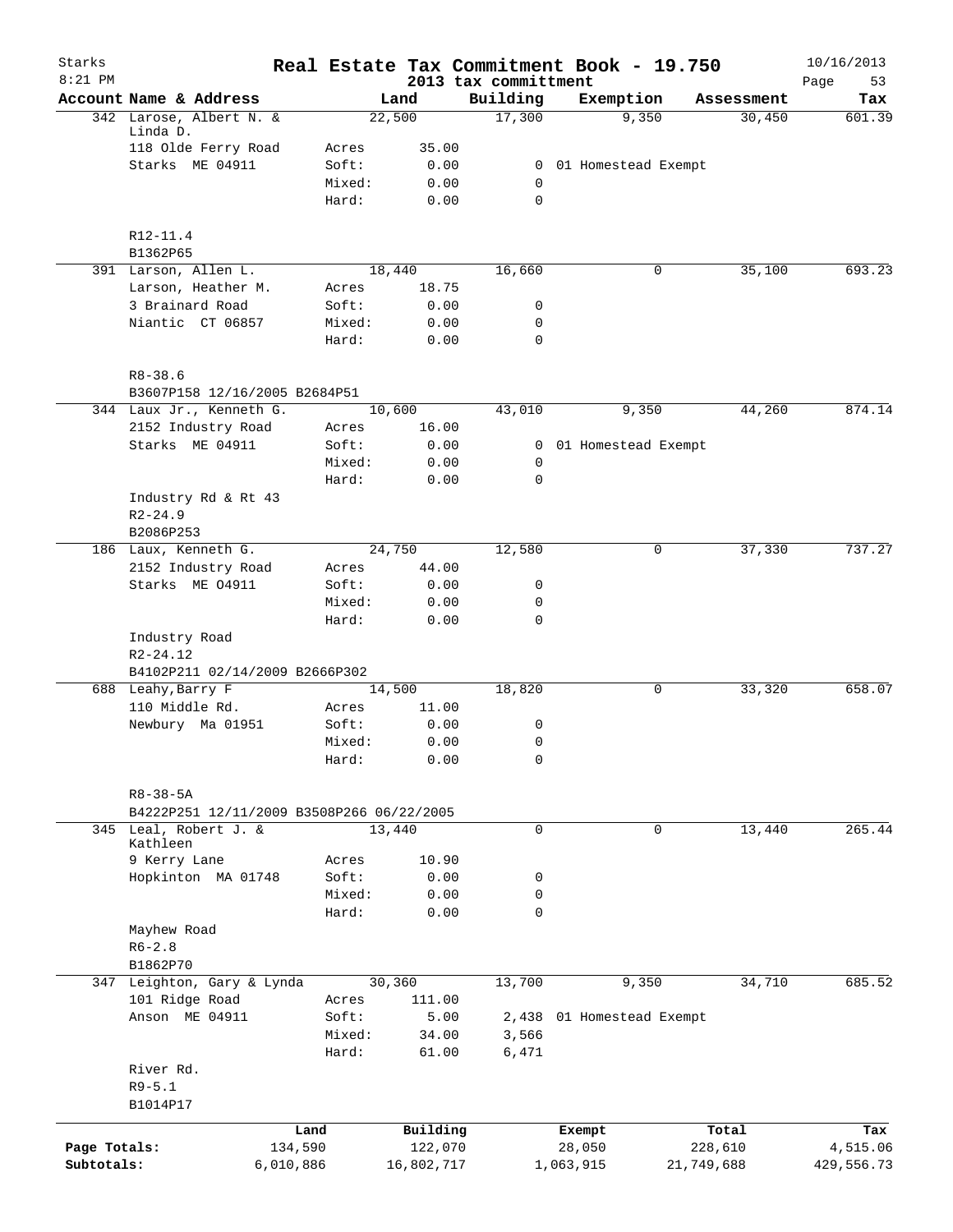| Starks<br>$8:21$ PM |                                                     |                |              | Real Estate Tax Commitment Book - 19.750<br>2013 tax committment |                     |              |            | 10/16/2013<br>54<br>Page |
|---------------------|-----------------------------------------------------|----------------|--------------|------------------------------------------------------------------|---------------------|--------------|------------|--------------------------|
|                     | Account Name & Address                              |                | Land         | Building                                                         | Exemption           |              | Assessment | Tax                      |
|                     | 349 Lejoy, Susan L                                  |                | 9,470        | 0                                                                |                     | $\Omega$     | 9,470      | 187.03                   |
|                     | McCleary, Ann J.                                    | Acres          | 4.80         |                                                                  |                     |              |            |                          |
|                     | P.O. Box 644                                        | Soft:          | 0.00         | 0                                                                |                     |              |            |                          |
|                     | West Farmington ME<br>04992                         | Mixed:         | 0.00         | 0                                                                |                     |              |            |                          |
|                     |                                                     | Hard:          | 0.00         | $\Omega$                                                         |                     |              |            |                          |
|                     | $R4 - 19$                                           |                |              |                                                                  |                     |              |            |                          |
|                     | B4463P273 11/07/2011 B4397P212 05/27/2011 B2085P213 |                |              |                                                                  |                     |              |            |                          |
|                     | 348 Lejoy, Susan L.                                 |                | 10,030       | 26,070                                                           |                     | 0            | 36,100     | 712.98                   |
|                     | P.O. Box 644<br>West Farmington ME                  | Acres<br>Soft: | 4.12<br>0.00 | 0                                                                |                     |              |            |                          |
|                     | 04992                                               |                |              |                                                                  |                     |              |            |                          |
|                     |                                                     | Mixed:         | 0.00         | 0                                                                |                     |              |            |                          |
|                     |                                                     | Hard:          | 0.00         | 0                                                                |                     |              |            |                          |
|                     | $R4 - 20, R4 - 21$                                  |                |              |                                                                  |                     |              |            |                          |
|                     | B4463P273 11/07/2011 B977P199                       |                |              |                                                                  |                     |              |            |                          |
|                     | 315 Lemay Trapper C.                                |                | 20,000       | 108,614                                                          | 9,350               |              | 119,264    | 2,355.46                 |
|                     | Lemay Carlene A. and<br>George E Lemay, Jr.         | Acres          | 25.00        |                                                                  | 01 Homestead Exempt |              |            |                          |
|                     | 188 Locke Hill Road                                 | Soft:          | 0.00         | 0                                                                |                     |              |            |                          |
|                     | Starks ME 04911                                     | Mixed:         | 0.00         | 0                                                                |                     |              |            |                          |
|                     |                                                     | Hard:          | 0.00         | $\Omega$                                                         |                     |              |            |                          |
|                     | Locke Hill Rd                                       |                |              |                                                                  |                     |              |            |                          |
|                     | $R2 - 56.1$                                         |                |              |                                                                  |                     |              |            |                          |
|                     | B3785P343 12/13/2006 B2726P20                       |                |              |                                                                  |                     |              |            |                          |
|                     | 350 Lemay, George E. Jr. &<br>Carlene A             |                | 9,950        | 1,320                                                            |                     | $\mathsf{O}$ | 11,270     | 222.58                   |
|                     | 274 Sandy River Road                                | Acres          | 4.00         |                                                                  |                     |              |            |                          |
|                     | Starks ME 04911                                     | Soft:          | 0.00         | 0                                                                |                     |              |            |                          |
|                     |                                                     | Mixed:         | 0.00         | 0                                                                |                     |              |            |                          |
|                     |                                                     | Hard:          | 0.00         | 0                                                                |                     |              |            |                          |
|                     | River Road                                          |                |              |                                                                  |                     |              |            |                          |
|                     | $R9 - 2$                                            |                |              |                                                                  |                     |              |            |                          |
|                     | B1142P75                                            |                |              |                                                                  |                     |              |            |                          |
|                     | 351 Lemay, George E. Jr. &<br>Carlene A             |                | 48,000       | 32,520                                                           | 9,350               |              | 71,170     | 1,405.61                 |
|                     | 274 Sandy River Road                                | Acres          | 137.00       |                                                                  |                     |              |            |                          |
|                     | Starks ME 04911                                     | Soft:          | 0.00         | 0                                                                | 01 Homestead Exempt |              |            |                          |
|                     |                                                     | Mixed:         | 0.00         | 0                                                                |                     |              |            |                          |
|                     |                                                     | Hard:          | 0.00         | 0                                                                |                     |              |            |                          |
|                     | River Road                                          |                |              |                                                                  |                     |              |            |                          |
|                     | $R8-27, R8-28, R8-29$                               |                |              |                                                                  |                     |              |            |                          |
|                     | B1142P75                                            |                |              |                                                                  |                     |              |            |                          |
|                     | 760 Lemay, George E. Jr.                            |                | 8,000        | 44,125                                                           |                     | 0            | 52,125     | 1,029.47                 |
|                     | and Carlene<br>274 Sandy River Road                 | Acres          | 1.00         |                                                                  |                     |              |            |                          |
|                     | Starks ME 04911                                     | Soft:          | 0.00         | 0                                                                |                     |              |            |                          |
|                     |                                                     | Mixed:         | 0.00         | 0                                                                |                     |              |            |                          |
|                     |                                                     | Hard:          | 0.00         | 0                                                                |                     |              |            |                          |
|                     |                                                     |                |              |                                                                  |                     |              |            |                          |
|                     | $R9 - 3$                                            |                |              |                                                                  |                     |              |            |                          |
|                     | B4536P55 02/08/2012                                 |                |              |                                                                  |                     |              |            |                          |
|                     |                                                     |                |              |                                                                  |                     |              |            |                          |

|              | Land      | Building   | Exempt    | Total      | Tax        |
|--------------|-----------|------------|-----------|------------|------------|
| Page Totals: | 105,450   | 212,649    | 18,700    | 299,399    | 5,913.13   |
| Subtotals:   | 6,116,336 | 17,015,366 | ⊥,082,615 | 22,049,087 | 435,469.86 |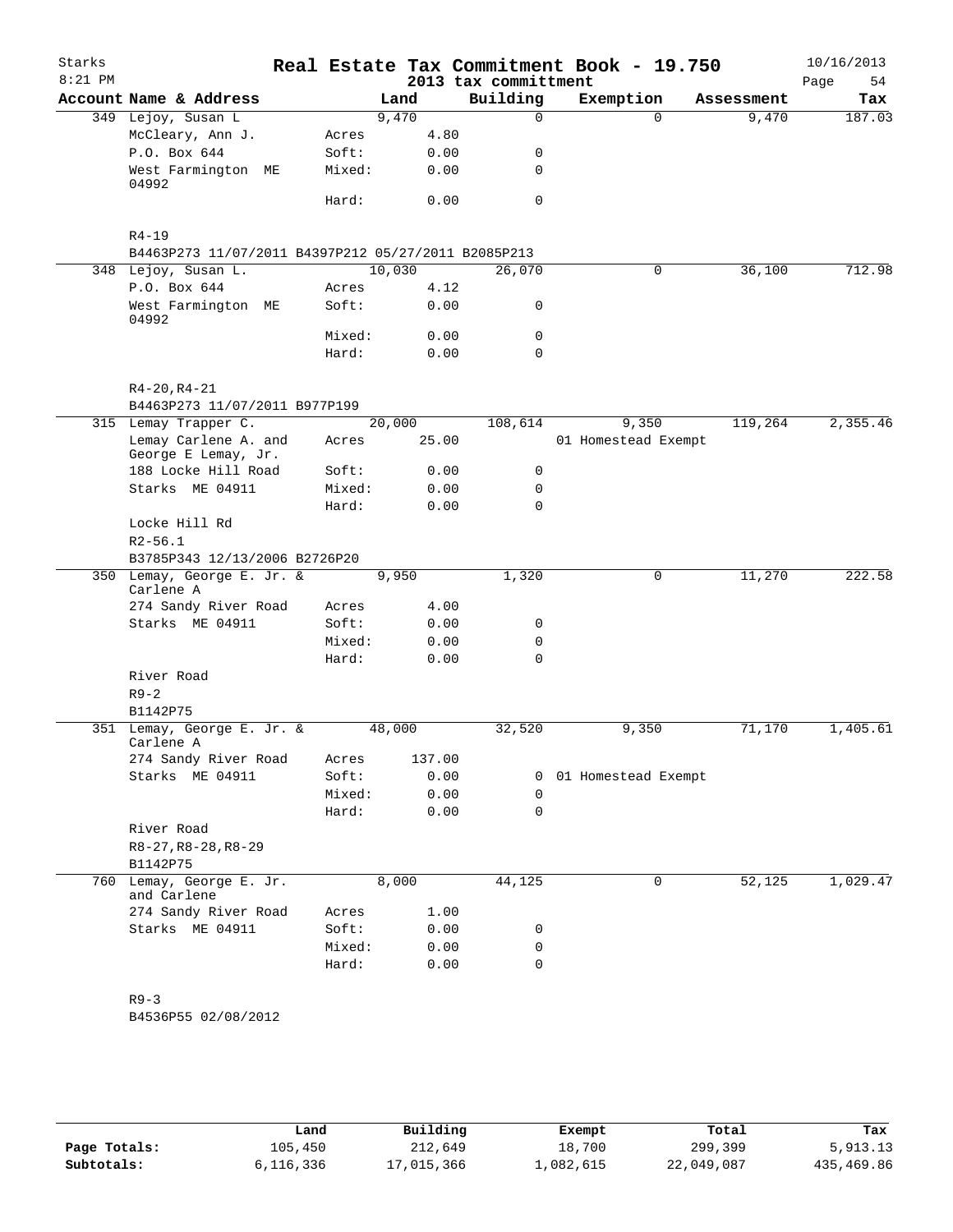| Starks       |                                      |         |        |               |                      | Real Estate Tax Commitment Book - 19.750 |            | 10/16/2013 |
|--------------|--------------------------------------|---------|--------|---------------|----------------------|------------------------------------------|------------|------------|
| $8:21$ PM    |                                      |         |        |               | 2013 tax committment |                                          |            | Page<br>55 |
|              | Account Name & Address               |         |        | Land          | Building             | Exemption                                | Assessment | Tax        |
|              | 353 Leonard, Terry K.                |         |        | 15,150        | 48,840               | $\Omega$                                 | 63,990     | 1,263.80   |
|              | P.O. Box 568<br>Anson ME 04911       |         | Acres  | 12.00<br>0.00 |                      |                                          |            |            |
|              |                                      |         | Soft:  |               | 0                    |                                          |            |            |
|              |                                      |         | Mixed: | 0.00          | 0                    |                                          |            |            |
|              |                                      |         | Hard:  | 0.00          | $\mathbf 0$          |                                          |            |            |
|              | $R2 - 10.1$                          |         |        |               |                      |                                          |            |            |
|              | B2746P133                            |         |        |               |                      |                                          |            |            |
|              | 354 Lepage, Gordon D. &<br>Carole M. |         |        | 13,310        | $\mathbf 0$          | $\mathbf 0$                              | 13,310     | 262.87     |
|              | 81 Beans Corner Rd                   |         | Acres  | 101.00        |                      |                                          |            |            |
|              | New Sharon ME 04955                  |         | Soft:  | 47.00         | 6,032                |                                          |            |            |
|              |                                      |         | Mixed: | 46.00         | 6,075                |                                          |            |            |
|              |                                      |         | Hard:  | 8.00          | 1,056                |                                          |            |            |
|              | $R1 - 51$                            |         |        |               |                      |                                          |            |            |
|              | B1479P326                            |         |        |               |                      |                                          |            |            |
|              | 392 Lequin, Thomas                   |         |        | 26,250        | 17,520               | 0                                        | 43,770     | 864.46     |
|              | 1 Church Street                      |         | Acres  | 50.00         |                      |                                          |            |            |
|              | Jay ME 04239                         |         | Soft:  | 0.00          | 0                    |                                          |            |            |
|              |                                      |         | Mixed: | 0.00          | $\mathbf 0$          |                                          |            |            |
|              |                                      |         | Hard:  | 0.00          | $\mathbf 0$          |                                          |            |            |
|              | $R1 - 43$                            |         |        |               |                      |                                          |            |            |
|              | B4615P241 01/04/2013 B2041P8         |         |        |               |                      |                                          |            |            |
|              | 332 Lessard, Allen R.                |         |        | 8,000         | 11,280               | $\mathbf 0$                              | 19,280     | 380.78     |
|              | P.O. Box 201                         |         | Acres  | 1.00          |                      |                                          |            |            |
|              | Madison ME 04950                     |         | Soft:  | 0.00          | 0                    |                                          |            |            |
|              |                                      |         | Mixed: | 0.00          | 0                    |                                          |            |            |
|              |                                      |         | Hard:  | 0.00          | $\mathbf 0$          |                                          |            |            |
|              | Emery Road                           |         |        |               |                      |                                          |            |            |
|              | $R3 - 31$                            |         |        |               |                      |                                          |            |            |
|              | B4557P150 08/02/2012 B2023P202       |         |        |               |                      |                                          |            |            |
|              | 717 Lewis, Jeremiah D.               |         |        | 22,750        | 0                    | 0                                        | 22,750     | 449.31     |
|              | 2701 Industry Road                   |         | Acres  | 40.00         |                      |                                          |            |            |
|              | Starks ME 04911                      |         | Soft:  | 0.00          | 0                    |                                          |            |            |
|              |                                      |         | Mixed: | 0.00          | $\mathbf 0$          |                                          |            |            |
|              |                                      |         | Hard:  | 0.00          | 0                    |                                          |            |            |
|              | $R2 - 40.1$                          |         |        |               |                      |                                          |            |            |
|              | B3958P338 12/18/2007                 |         |        |               |                      |                                          |            |            |
|              | 652 Lewis, Jeremiah D.               |         |        | 9,430         | $\mathbf 0$          | $\mathbf 0$                              | 9,430      | 186.24     |
|              | 2701 Industry Road                   |         | Acres  | 3.20          |                      |                                          |            |            |
|              | Starks ME 04911                      |         | Soft:  | 0.00          | 0                    |                                          |            |            |
|              |                                      |         | Mixed: | 0.00          | 0                    |                                          |            |            |
|              |                                      |         | Hard:  | 0.00          | $\mathbf 0$          |                                          |            |            |
|              | $U1-13$                              |         |        |               |                      |                                          |            |            |
|              | B4445P303 09/29/2011 B4295P140       |         |        |               |                      |                                          |            |            |
|              | 319 Lewis, Jeremiah D.               |         |        | 8,000         | 21,840               | 9,350                                    | 20,490     | 404.68     |
|              | 2701 Industry Road                   |         | Acres  | 1.00          |                      |                                          |            |            |
|              | Starks ME 04911                      |         | Soft:  | 0.00          |                      | 0 01 Homestead Exempt                    |            |            |
|              |                                      |         | Mixed: | 0.00          | 0                    |                                          |            |            |
|              |                                      |         | Hard:  | 0.00          | 0                    |                                          |            |            |
|              |                                      |         |        |               |                      |                                          |            |            |
|              | $R8 - 1.1$                           |         |        |               |                      |                                          |            |            |
|              | B3582P227 10/28/2005 B1044P251       |         |        |               |                      |                                          |            |            |
|              |                                      | Land    |        | Building      |                      | Exempt                                   | Total      | Tax        |
| Page Totals: |                                      | 102,890 |        | 99,480        |                      | 9,350                                    | 193,020    | 3,812.14   |

**Subtotals:** 6,219,226 17,114,846 1,091,965 22,242,107 439,282.00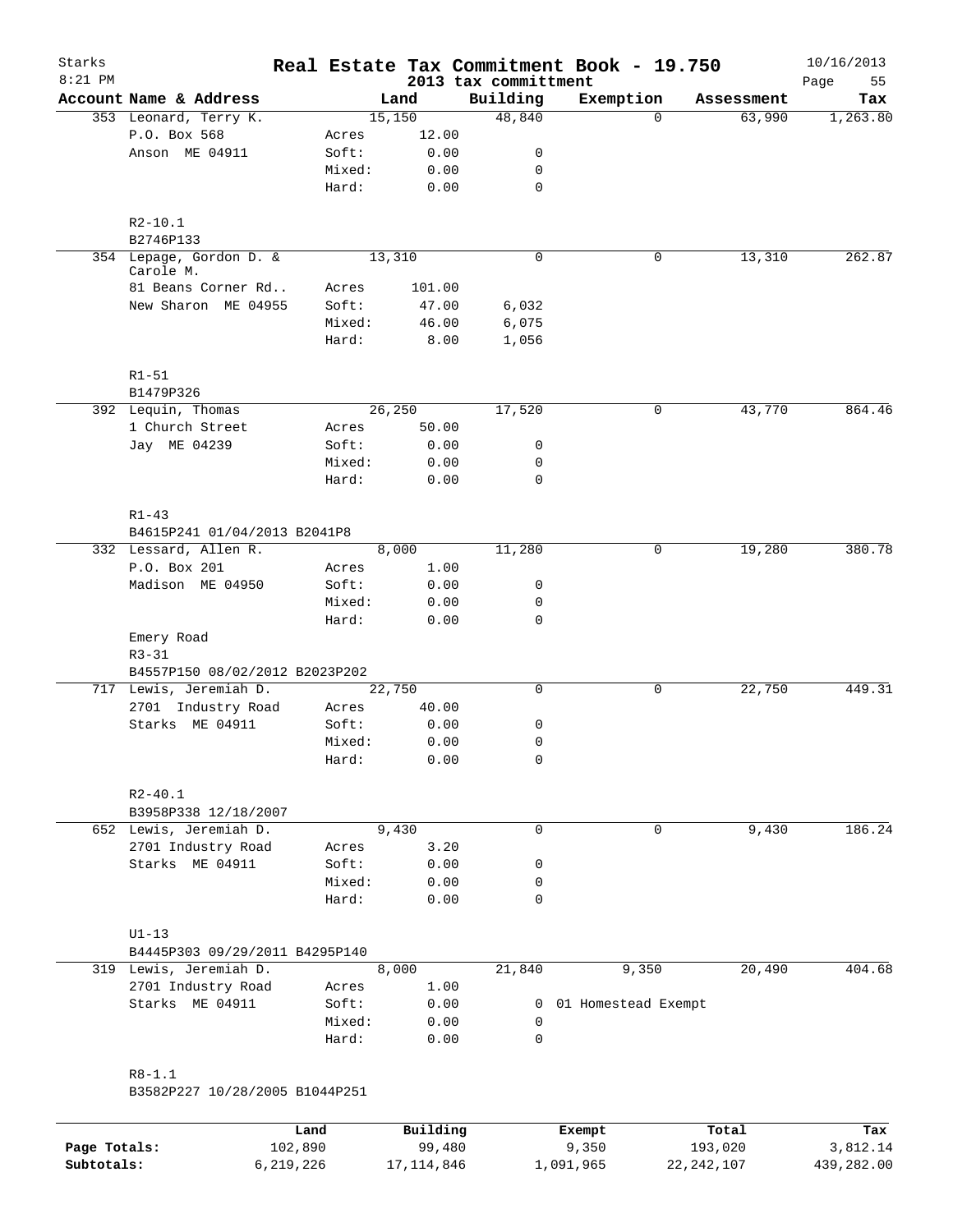| Starks<br>$8:21$ PM |                                                                    |           |                 |            |               | Real Estate Tax Commitment Book - 19.750<br>2013 tax committment |                       |              |              | 10/16/2013<br>56<br>Page |
|---------------------|--------------------------------------------------------------------|-----------|-----------------|------------|---------------|------------------------------------------------------------------|-----------------------|--------------|--------------|--------------------------|
|                     | Account Name & Address                                             |           |                 | Land       |               | Building                                                         | Exemption             |              | Assessment   | Tax                      |
|                     | 357 Libby, Kevin & Mary<br>1638 New Sharon Road<br>Starks ME 04911 |           |                 | $\Omega$   |               | 18,840                                                           |                       | $\Omega$     | 18,840       | 372.09                   |
|                     | $R2-6.10N$                                                         |           |                 |            |               |                                                                  |                       |              |              |                          |
|                     | 356 Libby, Kevin A                                                 |           |                 | 16,650     |               | 33,480                                                           |                       | 9,350        | 40,780       | 805.41                   |
|                     | Mary E.                                                            |           | Acres           |            | 3.00          |                                                                  |                       |              |              |                          |
|                     | 1638 New Sharon Road                                               |           | Soft:           |            | 0.00          |                                                                  | 0 01 Homestead Exempt |              |              |                          |
|                     | Starks ME 04911                                                    |           | Mixed:<br>Hard: |            | 0.00<br>0.00  | 0<br>0                                                           |                       |              |              |                          |
|                     | $R2-6.1$<br>B2859P147                                              |           |                 |            |               |                                                                  |                       |              |              |                          |
|                     | 385 Libby, Timothy D,                                              |           |                 | 5,710      |               | 21,600                                                           |                       | 9,350        | 17,960       | 354.71                   |
|                     | Libby, June A.                                                     |           | Acres           |            | 0.51          |                                                                  | 01 Homestead Exempt   |              |              |                          |
|                     | 43 Chicken Street                                                  |           | Soft:           |            | 0.00          | $\mathsf{O}$                                                     |                       |              |              |                          |
|                     | Starks ME 04911                                                    |           | Mixed:          |            | 0.00          | $\mathsf{O}$                                                     |                       |              |              |                          |
|                     |                                                                    |           | Hard:           |            | 0.00          | 0                                                                |                       |              |              |                          |
|                     | Chicken Street<br>$U2-18$                                          |           |                 |            |               |                                                                  |                       |              |              |                          |
|                     | B4082P196 12/14/2008 B2540P192                                     |           |                 |            |               |                                                                  |                       |              |              |                          |
|                     | 358 Lickteig, John H.                                              |           |                 | 22,950     |               | $\mathbf 0$                                                      |                       | 0            | 22,950       | 453.26                   |
|                     | 25 Wall St.                                                        |           | Acres           |            | 105.00        |                                                                  |                       |              |              |                          |
|                     | Milford CT 06460                                                   |           | Soft:           |            | 0.00          | 0                                                                |                       |              |              |                          |
|                     |                                                                    |           | Mixed:          |            | 12.00         | 1,585                                                            |                       |              |              |                          |
|                     |                                                                    |           | Hard:           |            | 88.00         | 11,621                                                           |                       |              |              |                          |
|                     | $R5 - 17$                                                          |           |                 |            |               |                                                                  |                       |              |              |                          |
|                     | B1284P287                                                          |           |                 |            |               |                                                                  |                       |              |              |                          |
|                     | 359 Liddell, John N. Sr.                                           |           |                 | 14,500     |               | 22,560                                                           |                       | 9,350        | 27,710       | 547.27                   |
|                     | 2617 Industry Road                                                 |           | Acres           |            | 18.00         |                                                                  |                       |              |              |                          |
|                     | Starks ME 04911                                                    |           | Soft:           |            | 0.00          |                                                                  | 0 01 Homestead Exempt |              |              |                          |
|                     |                                                                    |           | Mixed:<br>Hard: |            | 0.00<br>0.00  | 0<br>0                                                           |                       |              |              |                          |
|                     |                                                                    |           |                 |            |               |                                                                  |                       |              |              |                          |
|                     | $R2 - 42.1$                                                        |           |                 |            |               |                                                                  |                       |              |              |                          |
|                     | B1534P330                                                          |           |                 |            |               |                                                                  |                       |              |              |                          |
|                     | 619 Linton, Bruce R. and                                           |           |                 | 14,510     |               | 16,870                                                           |                       | $\mathbf 0$  | 31,380       | 619.76                   |
|                     | Lola B.                                                            |           |                 |            |               |                                                                  |                       |              |              |                          |
|                     | 584 Maple Ridge Road<br>Winslow ME 04901                           |           | Acres<br>Soft:  |            | 11.02<br>0.00 | 0                                                                |                       |              |              |                          |
|                     |                                                                    |           | Mixed:          |            | 0.00          | 0                                                                |                       |              |              |                          |
|                     |                                                                    |           | Hard:           |            | 0.00          | $\mathbf 0$                                                      |                       |              |              |                          |
|                     | Sawyer's Mills Road                                                |           |                 |            |               |                                                                  |                       |              |              |                          |
|                     | $R3-14.2B$                                                         |           |                 |            |               |                                                                  |                       |              |              |                          |
|                     | B4067P143 10/27/2008 B2628P8                                       |           |                 |            |               |                                                                  |                       |              |              |                          |
|                     | 360 Liscinsky, Et. Al,                                             |           |                 | 22,250     |               | $\mathbf 0$                                                      |                       | $\mathsf{O}$ | 22,250       | 439.44                   |
|                     | Stephen                                                            |           |                 |            |               |                                                                  |                       |              |              |                          |
|                     | 34 Hair St                                                         |           | Acres           |            | 38.00         |                                                                  |                       |              |              |                          |
|                     | Statford CT 06497                                                  |           | Soft:           |            | 0.00          | 0                                                                |                       |              |              |                          |
|                     |                                                                    |           | Mixed:          |            | 0.00          | 0                                                                |                       |              |              |                          |
|                     |                                                                    |           | Hard:           |            | 0.00          | 0                                                                |                       |              |              |                          |
|                     | $R4-2$<br>B1387P315                                                |           |                 |            |               |                                                                  |                       |              |              |                          |
|                     |                                                                    | Land      |                 |            | Building      |                                                                  | Exempt                |              | Total        | Tax                      |
| Page Totals:        |                                                                    | 96,570    |                 |            | 113,350       |                                                                  | 28,050                |              | 181,870      | 3,591.94                 |
| Subtotals:          |                                                                    | 6,315,796 |                 | 17,228,196 |               |                                                                  | 1,120,015             |              | 22, 423, 977 | 442,873.94               |
|                     |                                                                    |           |                 |            |               |                                                                  |                       |              |              |                          |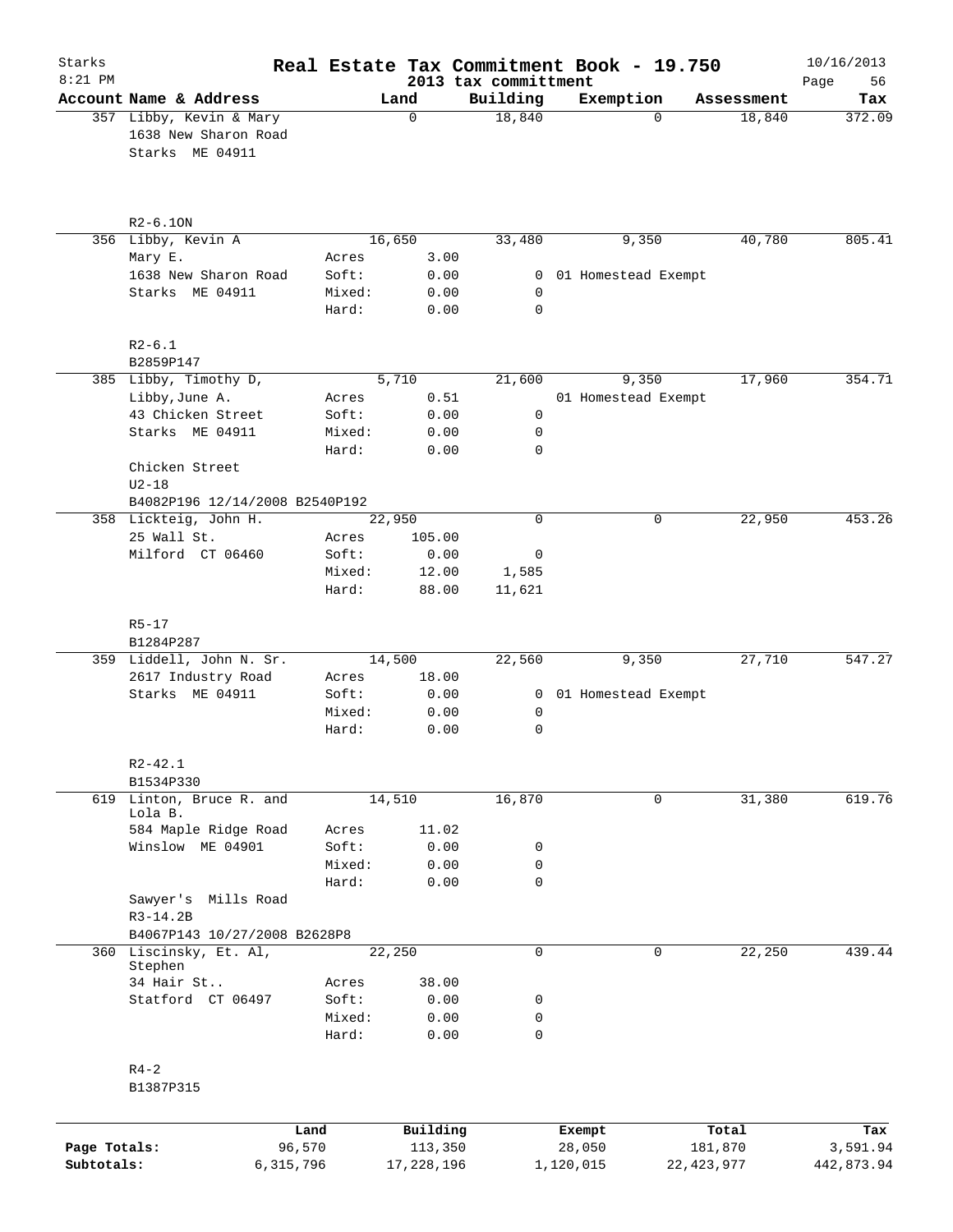| Starks<br>$8:21$ PM |                                      |                 |              | 2013 tax committment | Real Estate Tax Commitment Book - 19.750 |            | 10/16/2013<br>57<br>Page |
|---------------------|--------------------------------------|-----------------|--------------|----------------------|------------------------------------------|------------|--------------------------|
|                     | Account Name & Address               |                 | Land         | Building             | Exemption                                | Assessment | Tax                      |
|                     | 365 Locke Hill Land Trust            | 16,560          |              | 20,830               | 9,350                                    | 28,040     | 553.79                   |
|                     | % James Keidel Trustee               | Acres           | 14.17        |                      |                                          |            |                          |
|                     | P.O. Box 434                         | Soft:           | 0.00         | $\mathbf{0}$         | 01 Homestead Exempt                      |            |                          |
|                     | Anson ME 04911                       | Mixed:<br>Hard: | 0.00<br>0.00 | 0<br>$\mathbf 0$     |                                          |            |                          |
|                     | Locke Hill Rd.<br>$R3 - 4$           |                 |              |                      |                                          |            |                          |
|                     | B1603P46                             |                 |              |                      |                                          |            |                          |
|                     | 366 Locke Hill Road Realty<br>Trust  | 19,000          |              | 0                    | 0                                        | 19,000     | 375.25                   |
|                     | Rose M. Wallace c/o<br>Brian Coulson | Acres           | 25.00        |                      |                                          |            |                          |
|                     | 1165 Massasoit Road                  | Soft:           | 0.00         | 0                    |                                          |            |                          |
|                     | Eastham MA 02642                     | Mixed:<br>Hard: | 0.00<br>0.00 | 0<br>$\mathbf 0$     |                                          |            |                          |
|                     | Locke Hill Rd                        |                 |              |                      |                                          |            |                          |
|                     | $R2 - 56$<br>B2668P1                 |                 |              |                      |                                          |            |                          |
|                     | 367 Locke Hill Road Realty           | 20,750          |              | 21,720               | 0                                        | 42,470     | 838.78                   |
|                     | Trust<br>Rose M. Wallace c/o         | Acres           | 28.00        |                      |                                          |            |                          |
|                     | Brian W. Coulson                     |                 |              |                      |                                          |            |                          |
|                     | 1165 Massasoit Road                  | Soft:           | 0.00         | 0                    |                                          |            |                          |
|                     | Eastham MA 02642                     | Mixed:<br>Hard: | 0.00<br>0.00 | 0<br>0               |                                          |            |                          |
|                     | Locke Hill Rd                        |                 |              |                      |                                          |            |                          |
|                     | $R3 - 4.1$<br>B2668P1                |                 |              |                      |                                          |            |                          |
|                     | 364 Locke, Crystal A.                |                 | 8,460        | 50,160               | 9,350                                    | 49,270     | 973.08                   |
|                     | 4 Ricci Road                         | Acres           | 1.70         |                      |                                          |            |                          |
|                     | Starks ME 04911                      | Soft:           | 0.00         | $\mathbf{0}$         | 01 Homestead Exempt                      |            |                          |
|                     |                                      | Mixed:          | 0.00         | 0                    |                                          |            |                          |
|                     |                                      | Hard:           | 0.00         | 0                    |                                          |            |                          |
|                     | $R11 - 20$<br>B865P294               |                 |              |                      |                                          |            |                          |
|                     | 742 Locke, Duane M.                  | 10,600          |              | 24,238               | 9,350                                    | 25,488     | 503.39                   |
|                     | 182 Mayhew Road                      | Acres           | 5.00         |                      | 01 Homestead Exempt                      |            |                          |
|                     | Starks ME 04911                      | Soft:           | 0.00         | 0                    |                                          |            |                          |
|                     |                                      | Mixed:          | 0.00         | 0                    |                                          |            |                          |
|                     |                                      | Hard:           | 0.00         | $\mathbf 0$          |                                          |            |                          |
|                     | R7 16.2A<br>B4380P7 03/25/2011       |                 |              |                      |                                          |            |                          |
|                     | 362 Locke, Linwood                   | 13,850          |              | 88,855               | 9,350                                    | 93,355     | 1,843.76                 |
|                     | Locke, Carol                         |                 |              |                      | 01 Homestead Exempt                      |            |                          |
|                     | 433 Mayhew Road                      |                 |              |                      |                                          |            |                          |
|                     | Starks ME 04911                      |                 |              |                      |                                          |            |                          |
|                     | $R6 - 3$                             |                 |              |                      |                                          |            |                          |
|                     | B3869P189 06/26/2007 B3299P231       |                 |              |                      |                                          |            |                          |
|                     |                                      |                 |              |                      |                                          |            |                          |
|                     |                                      |                 |              |                      |                                          |            |                          |

|              | Land      | Building   | Exempt    | Total      | Tax        |
|--------------|-----------|------------|-----------|------------|------------|
| Page Totals: | 89,220    | 205,803    | 37,400    | 257,623    | 5,088.05   |
| Subtotals:   | 6,405,016 | 17,433,999 | ⊥,157,415 | 22,681,600 | 447,961.99 |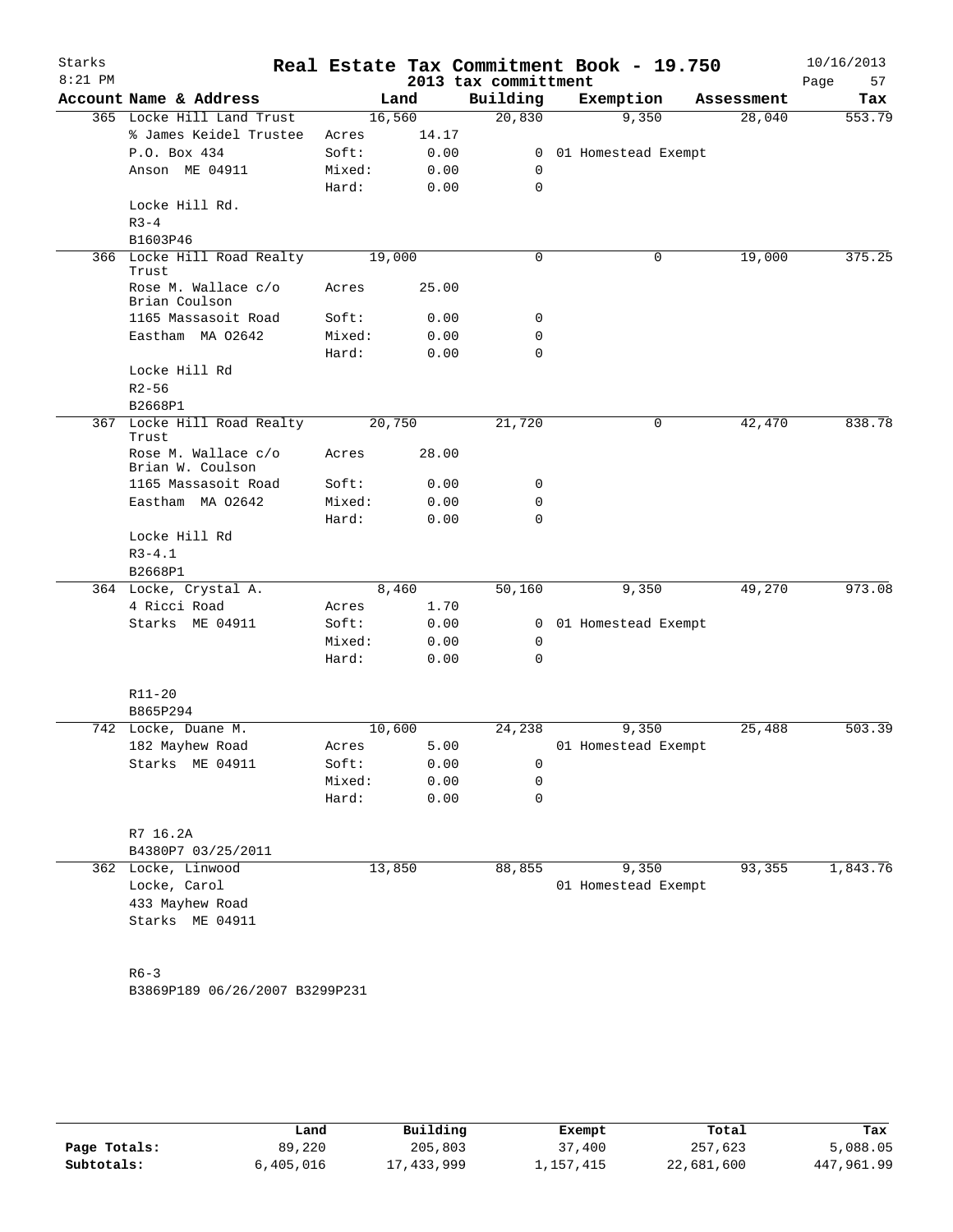| Starks<br>$8:21$ PM |                                      |        |       | 2013 tax committment | Real Estate Tax Commitment Book - 19.750 |            | 10/16/2013<br>58<br>Page |
|---------------------|--------------------------------------|--------|-------|----------------------|------------------------------------------|------------|--------------------------|
|                     | Account Name & Address               |        | Land  | Building             | Exemption                                | Assessment | Tax                      |
|                     | 142 Locke, Linwood                   | 12,980 |       | $\mathbf 0$          | $\Omega$                                 | 12,980     | 256.36                   |
|                     | Locke, Carol                         | Acres  | 10.20 |                      |                                          |            |                          |
|                     | 433 Mayhew Road                      | Soft:  | 0.00  | 0                    |                                          |            |                          |
|                     | Starks ME 04911                      | Mixed: | 0.00  | 0                    |                                          |            |                          |
|                     |                                      | Hard:  | 0.00  | $\mathbf 0$          |                                          |            |                          |
|                     | $R6 - 2.19$<br>B883P1018             |        |       |                      |                                          |            |                          |
|                     | 369 Lovell, Vincent E. &             | 12,750 |       | 79,360               | 14,960                                   | 77,150     | 1,523.71                 |
|                     | Diane J.<br>364 Branns Mills Road    | Acres  | 33.00 |                      | 02 Veteran                               |            |                          |
|                     | Starks ME 04911                      | Soft:  | 9.00  |                      | 1,155 01 Homestead Exempt                |            |                          |
|                     |                                      | Mixed: | 15.00 | 1,981                |                                          |            |                          |
|                     |                                      | Hard:  | 7.00  | 924                  |                                          |            |                          |
|                     | $R1 - 22$                            |        |       |                      |                                          |            |                          |
|                     | B866P593                             |        |       |                      |                                          |            |                          |
|                     | 371 Lu & Suong Ngoc Tran,<br>Hai Van | 25,250 |       | 0                    | 0                                        | 25,250     | 498.69                   |
|                     | 23 Cross St                          | Acres  | 50.00 |                      |                                          |            |                          |
|                     | Lawrence MA 01842                    | Soft:  | 0.00  | 0                    |                                          |            |                          |
|                     |                                      | Mixed: | 0.00  | $\mathbf 0$          |                                          |            |                          |
|                     |                                      | Hard:  | 0.00  | $\mathbf 0$          |                                          |            |                          |
|                     | $R4 - 14.2$                          |        |       |                      |                                          |            |                          |
|                     | B1057P44                             |        |       |                      |                                          |            |                          |
|                     | 370 Lu & Suong Ngoc Tran,<br>Hai Van | 21,350 |       | $\mathbf 0$          | 0                                        | 21,350     | 421.66                   |
|                     | 23 Cross St                          | Acres  | 34.40 |                      |                                          |            |                          |
|                     | Lawrence MA 01842                    | Soft:  | 0.00  | 0                    |                                          |            |                          |
|                     |                                      | Mixed: | 0.00  | 0                    |                                          |            |                          |
|                     |                                      | Hard:  | 0.00  | $\mathbf 0$          |                                          |            |                          |
|                     | $R4 - 14.1$                          |        |       |                      |                                          |            |                          |
|                     | B1072P98                             |        |       |                      |                                          |            |                          |
|                     | 372 Luce, Brian R                    | 11,160 |       | 86,930               | 9,350                                    | 88,740     | 1,752.62                 |
|                     | PO Box 271                           | Acres  | 5.86  |                      | 01 Homestead Exempt                      |            |                          |
|                     | Anson ME 04911                       | Soft:  | 0.00  | 0                    |                                          |            |                          |
|                     |                                      | Mixed: | 0.00  | 0                    |                                          |            |                          |
|                     |                                      | Hard:  | 0.00  | 0                    |                                          |            |                          |
|                     | Rt.43 Madison Rd.                    |        |       |                      |                                          |            |                          |
|                     | $R12 - 11.1 - 2$                     |        |       |                      |                                          |            |                          |
| 373                 | B2634P1<br>Luce, Dale E & Barbara    | 11,250 |       |                      |                                          |            | 1,182.23                 |
|                     | Ann                                  |        |       | 57,960               | 9,350                                    | 59,860     |                          |
|                     | 9 Dill Road                          | Acres  | 6.00  |                      |                                          |            |                          |
|                     | Starks ME 04911                      | Soft:  | 0.00  |                      | 0 01 Homestead Exempt                    |            |                          |
|                     |                                      | Mixed: | 0.00  | $\mathbf 0$          |                                          |            |                          |
|                     |                                      | Hard:  | 0.00  | 0                    |                                          |            |                          |
|                     | $R12-3$                              |        |       |                      |                                          |            |                          |
|                     | B897P1057                            |        |       |                      |                                          |            |                          |

|              | Land      | Building   | Exempt    | Total      | Tax        |
|--------------|-----------|------------|-----------|------------|------------|
| Page Totals: | 94,740    | 224,250    | 33,660    | 285,330    | 5,635.27   |
| Subtotals:   | 6,499,756 | 17,658,249 | ⊥,191,075 | 22,966,930 | 453,597.26 |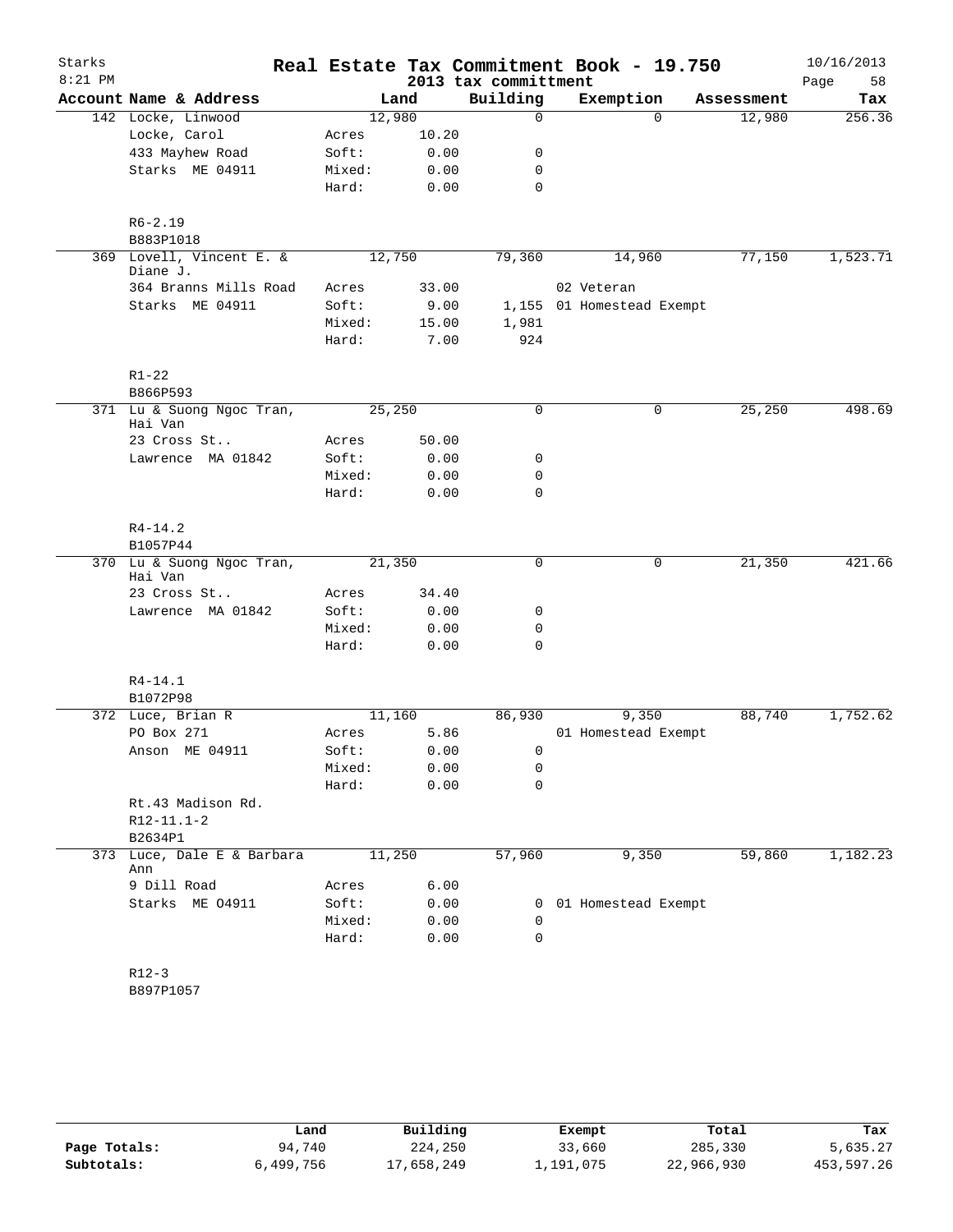| Starks       |                                     |                |                 |                                  | Real Estate Tax Commitment Book - 19.750 |              | 10/16/2013        |
|--------------|-------------------------------------|----------------|-----------------|----------------------------------|------------------------------------------|--------------|-------------------|
| $8:21$ PM    | Account Name & Address              |                | Land            | 2013 tax committment<br>Building | Exemption                                | Assessment   | 59<br>Page<br>Tax |
|              | 123 Luce, N. F. Inc.                |                | 12,850          | 0                                | $\Omega$                                 | 12,850       | 253.79            |
|              | PO Box 550                          | Acres          | 10.00           |                                  |                                          |              |                   |
|              | Anson ME 04911                      | Soft:          | 0.00            | 0                                |                                          |              |                   |
|              |                                     | Mixed:         | 0.00            | 0                                |                                          |              |                   |
|              |                                     | Hard:          | 0.00            | 0                                |                                          |              |                   |
|              | $R2 - 24.8$                         |                |                 |                                  |                                          |              |                   |
|              | B4602P329 11/27/2012 B1170P179      |                |                 |                                  |                                          |              |                   |
|              | 374 Luce, Norman<br>PO Box 22       |                | 38,950          | 71,100                           | 9,350                                    | 100,700      | 1,988.83          |
|              | Anson ME 04911                      | Acres<br>Soft: | 133.00<br>35.00 |                                  | 4,492 01 Homestead Exempt                |              |                   |
|              |                                     | Mixed:         | 33.00           | 4,358                            |                                          |              |                   |
|              |                                     | Hard:          | 0.00            | 0                                |                                          |              |                   |
|              | $R6-12, R6-14$                      |                |                 |                                  |                                          |              |                   |
|              | B867P243                            |                |                 |                                  |                                          |              |                   |
|              | 375 Luce, Norman                    |                | 8,240           | $\mathbf 0$                      | 0                                        | 8,240        | 162.74            |
|              | PO Box 22                           | Acres          | 2.90            |                                  |                                          |              |                   |
|              | Anson ME 04911                      | Soft:          | 0.00            | 0                                |                                          |              |                   |
|              |                                     | Mixed:         | 0.00            | 0                                |                                          |              |                   |
|              |                                     | Hard:          | 0.00            | 0                                |                                          |              |                   |
|              | R12-24                              |                |                 |                                  |                                          |              |                   |
|              | B2810P154                           |                |                 |                                  |                                          |              |                   |
|              | 33 Luce, Norman F.                  |                | 12,070          | $\mathbf 0$                      | 0                                        | 12,070       | 238.38            |
|              | P.O. Box 22                         | Acres          | 8.80            |                                  |                                          |              |                   |
|              | Anson ME 04911                      | Soft:          | 0.00            | 0                                |                                          |              |                   |
|              |                                     | Mixed:         | 0.00            | 0                                |                                          |              |                   |
|              |                                     | Hard:          | 0.00            | $\mathbf 0$                      |                                          |              |                   |
|              | Mayhew Rd                           |                |                 |                                  |                                          |              |                   |
|              | $R6 - 13$                           |                |                 |                                  |                                          |              |                   |
|              | B823P788                            |                |                 | 0                                |                                          |              | 419.69            |
|              | 34 Luce, Norman F.                  | Acres          | 21,250          |                                  | 0                                        | 21,250       |                   |
|              | Luce, Beth B.<br>P.O. Box 22        | Soft:          | 30.00<br>0.00   | 0                                |                                          |              |                   |
|              | Anson ME 04911                      | Mixed:         | 0.00            | 0                                |                                          |              |                   |
|              |                                     | Hard:          | 0.00            | 0                                |                                          |              |                   |
|              | Bet. Dill & Rt.43                   |                |                 |                                  |                                          |              |                   |
|              | $R6 - 16$                           |                |                 |                                  |                                          |              |                   |
|              | B3821P278 01/23/2007 B823P788       |                |                 |                                  |                                          |              |                   |
|              | 376 Luce, Norman F. & Beth          |                | 16,280          | 0                                | 0                                        | 16,280       | 321.53            |
|              | В.                                  |                |                 |                                  |                                          |              |                   |
|              | PO Box 22                           | Acres          | 122.00          |                                  |                                          |              |                   |
|              | Anson ME 04911                      | Soft:          | 0.00            | 0                                |                                          |              |                   |
|              |                                     | Mixed:         | 40.00           | 5,282                            |                                          |              |                   |
|              |                                     | Hard:          | 82.00           | 10,829                           |                                          |              |                   |
|              | Madison Rd                          |                |                 |                                  |                                          |              |                   |
|              | $R7-4$                              |                |                 |                                  |                                          |              |                   |
|              | B1139P165                           |                |                 |                                  |                                          |              |                   |
|              | 90 Luce, Norman F.                  |                | 16,260          | 0                                | 0                                        | 16,260       | 321.14            |
|              | Luce, Beth B.                       | Acres          | 15.25           |                                  |                                          |              |                   |
|              | P.O. Box 22                         | Soft:          | 0.00            | 0                                |                                          |              |                   |
|              | Anson ME 04911                      | Mixed:         | 0.00            | 0<br>0                           |                                          |              |                   |
|              | Rt. 43 Madison Rd.                  | Hard:          | 0.00            |                                  |                                          |              |                   |
|              | $R12-11.1-3$<br>B3833P66 04/10/2007 |                |                 |                                  |                                          |              |                   |
|              |                                     |                |                 |                                  |                                          |              |                   |
|              |                                     | Land           | Building        |                                  | Exempt                                   | Total        | Tax               |
| Page Totals: |                                     | 125,900        | 71,100          |                                  | 9,350                                    | 187,650      | 3,706.10          |
| Subtotals:   |                                     | 6,625,656      | 17,729,349      |                                  | 1,200,425                                | 23, 154, 580 | 457, 303.36       |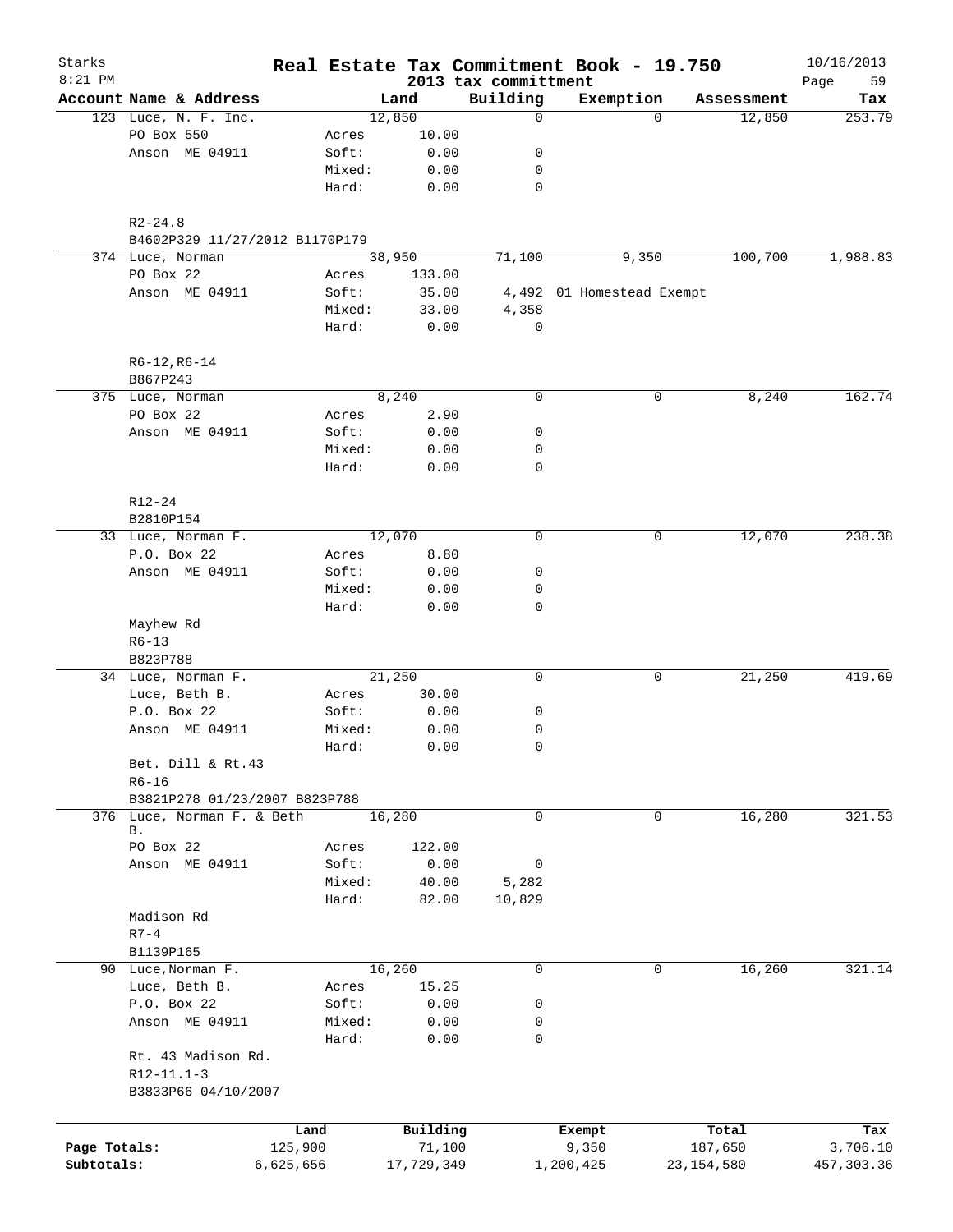| Starks       |                                                     |                 |                 |        |                     | Real Estate Tax Commitment Book - 19.750 |                     |       |                  |            | 10/16/2013        |
|--------------|-----------------------------------------------------|-----------------|-----------------|--------|---------------------|------------------------------------------|---------------------|-------|------------------|------------|-------------------|
| $8:21$ PM    | Account Name & Address                              |                 |                 | Land   |                     | 2013 tax committment<br>Building         | Exemption           |       |                  | Assessment | Page<br>60<br>Tax |
|              | 378 Lundwall, Kathryn T.                            |                 |                 | 10,600 |                     | 35,154                                   |                     | 9,350 |                  | 36,404     | 718.98            |
|              | P.O. Box 371                                        |                 | Acres           |        | 5.00                |                                          | 01 Homestead Exempt |       |                  |            |                   |
|              | Madison ME 04950                                    |                 | Soft:           |        | 0.00                | 0                                        |                     |       |                  |            |                   |
|              |                                                     |                 | Mixed:          |        | 0.00                | 0                                        |                     |       |                  |            |                   |
|              |                                                     |                 | Hard:           |        | 0.00                | $\mathbf 0$                              |                     |       |                  |            |                   |
|              |                                                     |                 |                 |        |                     |                                          |                     |       |                  |            |                   |
|              | $R4 - 39.1$                                         |                 |                 |        |                     |                                          |                     |       |                  |            |                   |
|              | B3294P88                                            |                 |                 |        |                     |                                          |                     |       |                  |            |                   |
|              | 232 Lust, Kenneth E.                                |                 |                 | 9,690  |                     | 47,460                                   |                     | 0     |                  | 57,150     | 1,128.71          |
|              | 709 Sanford Road                                    |                 | Acres           |        | 3.60                |                                          |                     |       |                  |            |                   |
|              | 325 Sawyers Mills Rd.                               |                 | Soft:           |        | 0.00                | 0                                        |                     |       |                  |            |                   |
|              | Starks Me 04911                                     |                 | Mixed:          |        | 0.00                | 0                                        |                     |       |                  |            |                   |
|              |                                                     |                 | Hard:           |        | 0.00                | $\mathbf 0$                              |                     |       |                  |            |                   |
|              | West Mills Rd                                       |                 |                 |        |                     |                                          |                     |       |                  |            |                   |
|              | $R4 - 39$                                           |                 |                 |        |                     |                                          |                     |       |                  |            |                   |
|              | B4521P237 05/04/2012 B4348P170 12/10/2010 B1127P322 |                 |                 |        |                     |                                          |                     |       |                  |            |                   |
|              | 637 Lydon, William                                  |                 |                 | 13,850 |                     | 52,416                                   |                     | 0     |                  | 66,266     | 1,308.75          |
|              | Lydon, Irene                                        |                 | Acres           |        | 10.00               |                                          |                     |       |                  |            |                   |
|              | 9 Finney Street                                     |                 | Soft:           |        | 0.00                | 0                                        |                     |       |                  |            |                   |
|              | Carver MA 02330                                     |                 | Mixed:          |        | 0.00                | $\mathbf 0$                              |                     |       |                  |            |                   |
|              |                                                     |                 | Hard:           |        | 0.00                | $\mathbf 0$                              |                     |       |                  |            |                   |
|              |                                                     |                 |                 |        |                     |                                          |                     |       |                  |            |                   |
|              | $R2 - 48$                                           |                 |                 |        |                     |                                          |                     |       |                  |            |                   |
|              | B3541P244 08/19/2005 B868P244                       |                 |                 |        |                     |                                          |                     |       |                  |            |                   |
| 379          | Lynds, William I. &<br>Janette Irrevocable          |                 |                 | 34,590 |                     | 49,706                                   |                     | 0     |                  | 84,296     | 1,664.85          |
|              | Trust                                               |                 |                 |        |                     |                                          |                     |       |                  |            |                   |
|              | Howard Lynds                                        |                 | Acres           |        | 137.00              |                                          |                     |       |                  |            |                   |
|              | 160 Huff Road                                       |                 | Soft:           |        | 2.00                | 257                                      |                     |       |                  |            |                   |
|              | Cornville ME 04976                                  |                 | Mixed:          |        | 110.00              | 14,527                                   |                     |       |                  |            |                   |
|              |                                                     |                 | Hard:           |        | 3.00                | 396                                      |                     |       |                  |            |                   |
|              |                                                     |                 |                 |        |                     |                                          |                     |       |                  |            |                   |
|              | R11-11.1,7,92                                       |                 |                 |        |                     |                                          |                     |       |                  |            |                   |
|              | B4621P318 07/21/2011 B1991P332                      |                 |                 |        |                     |                                          |                     |       |                  |            |                   |
|              | 381 Madison Electric Works                          |                 |                 | 7,650  |                     | $\mathbf 0$                              |                     | 0     |                  | 7,650      | 151.09            |
|              | 6 Business Park Drive                               |                 | Acres           |        | 2.00                |                                          |                     |       |                  |            |                   |
|              | Madison ME 04950                                    |                 | Soft:           |        | 0.00                | 0                                        |                     |       |                  |            |                   |
|              |                                                     |                 | Mixed:          |        | 0.00                | 0                                        |                     |       |                  |            |                   |
|              |                                                     |                 | Hard:           |        | 0.00                | 0                                        |                     |       |                  |            |                   |
|              |                                                     |                 |                 |        |                     |                                          |                     |       |                  |            |                   |
|              | R12-23.1                                            |                 |                 |        |                     |                                          |                     |       |                  |            |                   |
|              | B987P232                                            |                 |                 |        |                     |                                          |                     |       |                  |            |                   |
| 382          | Madison Electric Works                              |                 |                 | 9,600  |                     | 0                                        |                     | 0     |                  | 9,600      | 189.60            |
|              | 6 Business Park Drive                               |                 | Acres           |        | 5.00                |                                          |                     |       |                  |            |                   |
|              | Madison ME 04911                                    |                 | Soft:           |        | 0.00                | 0                                        |                     |       |                  |            |                   |
|              |                                                     |                 | Mixed:          |        | 0.00                | 0                                        |                     |       |                  |            |                   |
|              |                                                     |                 | Hard:           |        | 0.00                | $\mathbf 0$                              |                     |       |                  |            |                   |
|              |                                                     |                 |                 |        |                     |                                          |                     |       |                  |            |                   |
|              | R12-19.1                                            |                 |                 |        |                     |                                          |                     |       |                  |            |                   |
|              | B3878P84 06/27/2007 B987P232                        |                 |                 |        |                     |                                          |                     |       |                  |            |                   |
| 383          | Madison Paper                                       |                 |                 | 38,250 |                     | 134,400                                  |                     | 0     |                  | 172,650    | 3,409.84          |
|              | Industries                                          |                 |                 |        |                     |                                          |                     |       |                  |            |                   |
|              | PO Box 129                                          |                 | Acres           |        | 74.00               |                                          |                     |       |                  |            |                   |
|              | Madison ME 04950                                    |                 | Soft:           |        | 0.00                | 0                                        |                     |       |                  |            |                   |
|              |                                                     |                 | Mixed:<br>Hard: |        | 0.00<br>0.00        | 0<br>$\mathbf 0$                         |                     |       |                  |            |                   |
|              |                                                     |                 |                 |        |                     |                                          |                     |       |                  |            |                   |
|              | $R12 - 14$                                          |                 |                 |        |                     |                                          |                     |       |                  |            |                   |
|              |                                                     |                 |                 |        |                     |                                          |                     |       |                  |            |                   |
| Page Totals: |                                                     | Land<br>124,230 |                 |        | Building<br>319,136 |                                          | Exempt<br>9,350     |       | Total<br>434,016 |            | Tax<br>8,571.82   |
| Subtotals:   |                                                     | 6,749,886       |                 |        | 18,048,485          |                                          | 1,209,775           |       | 23,588,596       |            | 465,875.18        |
|              |                                                     |                 |                 |        |                     |                                          |                     |       |                  |            |                   |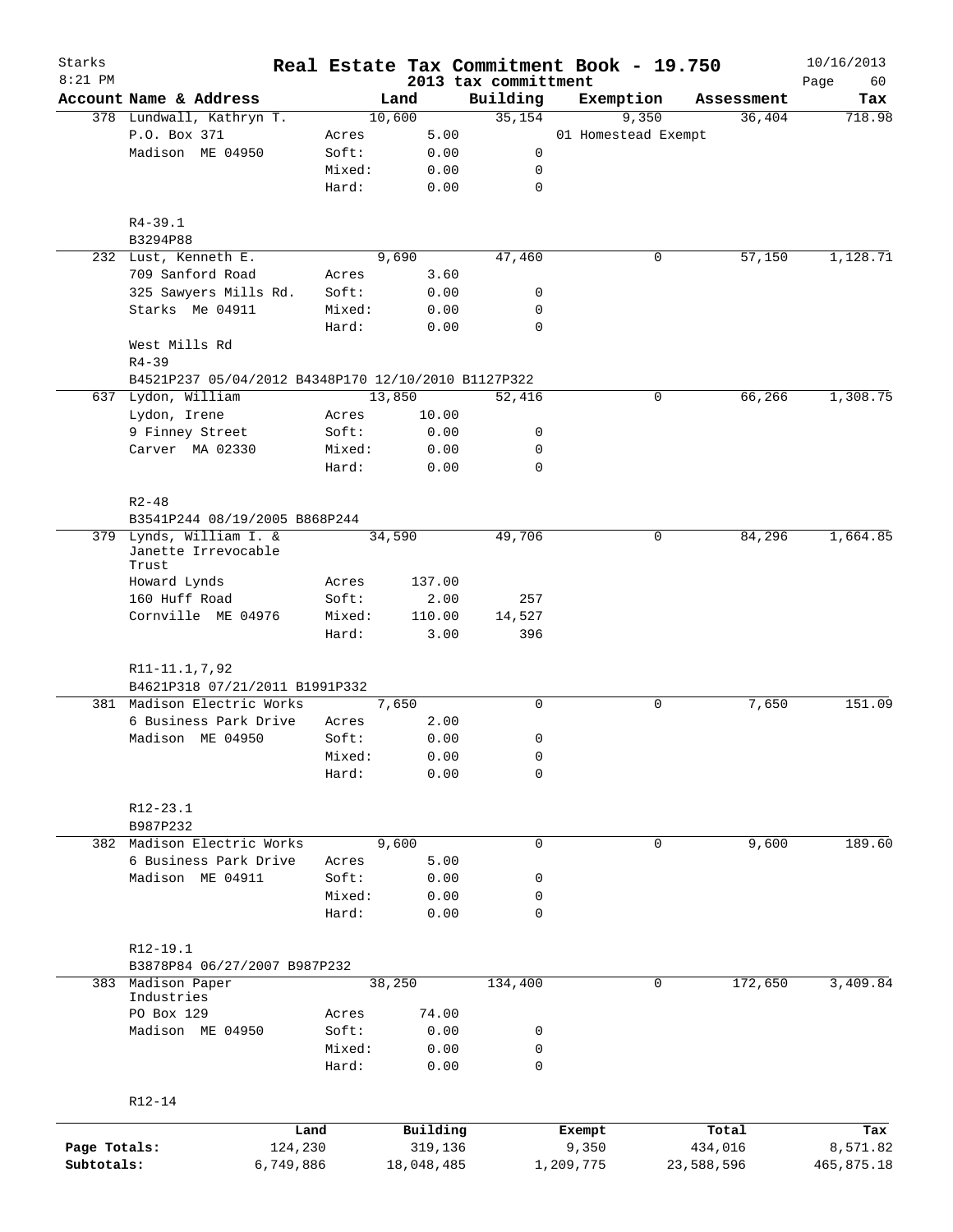| Starks<br>$8:21$ PM        |                                                                  |                 |                         | 2013 tax committment | Real Estate Tax Commitment Book - 19.750 |                       | 10/16/2013<br>Page<br>61 |
|----------------------------|------------------------------------------------------------------|-----------------|-------------------------|----------------------|------------------------------------------|-----------------------|--------------------------|
|                            | Account Name & Address                                           |                 | Land                    | Building             | Exemption                                | Assessment            | Tax                      |
|                            | 766 Maine Fiber Co. Inc.<br>One City Center<br>Portland ME 04101 |                 | $\Omega$                | 42,100               | 0                                        | 42,100                | 831.48                   |
|                            | R4 26AON                                                         |                 |                         |                      |                                          |                       |                          |
|                            | 758 Maine Fiber Company<br>One City Center<br>Portland ME 04101  |                 | 42,101                  | 0                    | 0                                        | 42,101                | 831.49                   |
|                            | U2 30-ON                                                         |                 |                         |                      |                                          |                       |                          |
| 387                        | Mann, James N. & Donna                                           |                 | 8,070                   | 46,950               | 0                                        | 55,020                | 1,086.65                 |
|                            | G.<br>PO Box 165                                                 |                 | 1.10                    |                      |                                          |                       |                          |
|                            | New Sharon ME 04955                                              | Acres<br>Soft:  | 0.00                    | 0                    |                                          |                       |                          |
|                            |                                                                  | Mixed:          | 0.00                    | 0                    |                                          |                       |                          |
|                            |                                                                  | Hard:           | 0.00                    | $\mathbf 0$          |                                          |                       |                          |
|                            | $R1-1$<br>B1380P94                                               |                 |                         |                      |                                          |                       |                          |
|                            | 422 Mansfield, John M.                                           |                 | 10,540                  | 36,000               | 9,350                                    | 37,190                | 734.50                   |
|                            | 308 Bassett Rd.                                                  | Acres           | 4.90                    |                      | 01 Homestead Exempt                      |                       |                          |
|                            | Winslow ME 04901                                                 | Soft:           | 0.00                    | $\mathsf{O}$         |                                          |                       |                          |
|                            |                                                                  | Mixed:          | 0.00                    | 0                    |                                          |                       |                          |
|                            |                                                                  | Hard:           | 0.00                    | 0                    |                                          |                       |                          |
|                            | $R7 - 18$<br>B4513P86 04/03/2012 B2881P6                         |                 |                         |                      |                                          |                       |                          |
|                            | 368 Mansfield, John Michael                                      |                 | 10,596                  | 31,280               | 9,350                                    | 32,526                | 642.39                   |
|                            | Mansfield, Kelly Jayne                                           | Acres           | 29.00                   |                      | 01 Homestead Exempt                      |                       |                          |
|                            | 4 Park Street #1A                                                | Soft:           | 0.00                    | 0                    |                                          |                       |                          |
|                            | Madison ME 04950                                                 | Mixed:<br>Hard: | 24.00<br>0.00           | 3,169<br>0           |                                          |                       |                          |
|                            | $R3 - 4.3B$<br>B1292P204                                         |                 |                         |                      |                                          |                       |                          |
|                            | 715 Mansfield, Kelly Jayne                                       |                 | 2,391                   | 0                    | 0                                        | 2,391                 | 47.22                    |
|                            | 4 Park Street #1A                                                | Acres           | 29.00                   |                      |                                          |                       |                          |
|                            | Madison ME 04950                                                 | Soft:           | 4.00                    | 0                    |                                          |                       |                          |
|                            |                                                                  | Mixed:          | 23.00                   | 0                    |                                          |                       |                          |
|                            |                                                                  | Hard:           | 2.00                    | 0                    |                                          |                       |                          |
|                            | $R3 - 4.3$<br>B4500P245 02/27/2012                               |                 |                         |                      |                                          |                       |                          |
|                            | 388 Marchesseault, Ronald<br>$P. \&$                             |                 | 19,000                  | $\mathbf 0$          | 0                                        | 19,000                | 375.25                   |
|                            | Marchesseault, Ingrid                                            | Acres           | 25.00                   |                      |                                          |                       |                          |
|                            | PO Box 222, Newport<br>Rd                                        | Soft:           | 0.00                    | 0                    |                                          |                       |                          |
|                            | Oneco CT 06373                                                   | Mixed:          | 0.00                    | 0                    |                                          |                       |                          |
|                            |                                                                  | Hard:           | 0.00                    | 0                    |                                          |                       |                          |
|                            | $R1 - 41.3$<br>B1104P98                                          |                 |                         |                      |                                          |                       |                          |
|                            |                                                                  | Land            | Building                |                      | Exempt                                   | Total                 | Tax                      |
| Page Totals:<br>Subtotals: | 92,698<br>6,842,584                                              |                 | 156,330<br>18, 204, 815 |                      | 18,700<br>1,228,475                      | 230,328<br>23,818,924 | 4,548.98<br>470, 424.16  |
|                            |                                                                  |                 |                         |                      |                                          |                       |                          |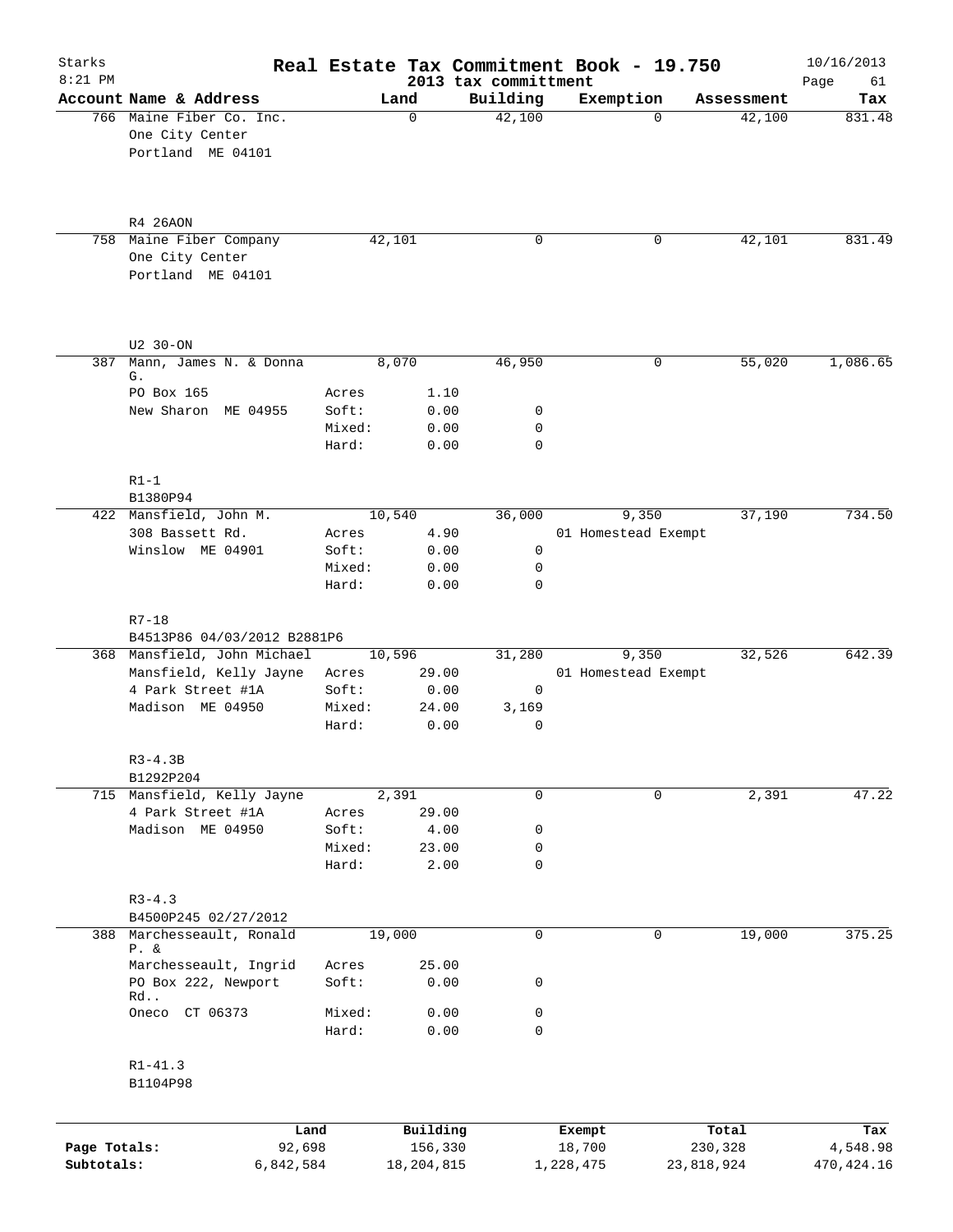| Starks<br>$8:21$ PM |                                       |                |               | 2013 tax committment | Real Estate Tax Commitment Book - 19.750 |            | 10/16/2013<br>Page<br>62 |
|---------------------|---------------------------------------|----------------|---------------|----------------------|------------------------------------------|------------|--------------------------|
|                     | Account Name & Address                |                | Land          | Building             | Exemption                                | Assessment | Tax                      |
|                     | 699 Marschall, Martina L.             | 11,110         |               | 32,361               | 0                                        | 43, 471    | 858.55                   |
|                     | 26 Harold Avery Road                  | Acres          | 29.50         |                      |                                          |            |                          |
|                     | Ashland NH 03217                      | Soft:          | 0.00          | 0                    |                                          |            |                          |
|                     |                                       | Mixed:         | 28.50         | 3,764                |                                          |            |                          |
|                     |                                       | Hard:          | 0.00          | 0                    |                                          |            |                          |
|                     | Dill Road                             |                |               |                      |                                          |            |                          |
|                     | $R6 - 1.7$                            |                |               |                      |                                          |            |                          |
|                     | B3719P1 08/03/2006                    |                |               |                      |                                          |            |                          |
| 389                 | Martikke, George &<br>Rosalie         | 20,500         |               | 7,680                | 0                                        | 28,180     | 556.55                   |
|                     | 97 Chicken Street                     | Acres          | 27.00         |                      |                                          |            |                          |
|                     | Starks ME 04911                       | Soft:          | 0.00          | 0                    |                                          |            |                          |
|                     |                                       | Mixed:         | 0.00          | 0                    |                                          |            |                          |
|                     |                                       | Hard:          | 0.00          | 0                    |                                          |            |                          |
|                     | $R3 - 16$                             |                |               |                      |                                          |            |                          |
|                     | B2402P116                             |                |               |                      |                                          |            |                          |
| 390                 | Martikke, George F&<br>Rosalie        | 19,000         |               | 38,520               | 9,350                                    | 48,170     | 951.36                   |
|                     | 97 Chicken Street                     | Acres          | 21.00         |                      |                                          |            |                          |
|                     | Starks ME 04911                       | Soft:          | 0.00          |                      | 0 01 Homestead Exempt                    |            |                          |
|                     |                                       | Mixed:         | 0.00          | 0                    |                                          |            |                          |
|                     |                                       | Hard:          | 0.00          | 0                    |                                          |            |                          |
|                     | Chicken Street                        |                |               |                      |                                          |            |                          |
|                     | $R3 - 15$                             |                |               |                      |                                          |            |                          |
|                     | B2234P301                             |                |               |                      |                                          |            |                          |
|                     | 393 Mason, Carol                      | 22,350         |               | 0                    | 0                                        | 22,350     | 441.41                   |
|                     | Mason, George J. Jr.<br>15 Spencer Rd | Acres<br>Soft: | 38.40<br>0.00 | 0                    |                                          |            |                          |
|                     | Higganum CT 06441                     | Mixed:         | 0.00          | 0                    |                                          |            |                          |
|                     |                                       | Hard:          | 0.00          | 0                    |                                          |            |                          |
|                     | Branns Mills Rd                       |                |               |                      |                                          |            |                          |
|                     | $R1 - 25, 26, 27$                     |                |               |                      |                                          |            |                          |
|                     | B1834P58                              |                |               |                      |                                          |            |                          |
|                     | 395 McCahan, Kenneth R                | 21,330         |               | 48,960               | 0                                        | 70,290     | 1,388.23                 |
|                     | McCahan Gabrielle A                   | Acres          | 30.30         |                      |                                          |            |                          |
|                     | 300 Locke Hill Road                   | Soft:          | 0.00          | 0                    |                                          |            |                          |
|                     | Starks Me 04911                       | Mixed:         | 0.00          | 0                    |                                          |            |                          |
|                     |                                       | Hard:          | 0.00          | 0                    |                                          |            |                          |
|                     | $R2 - 58$                             |                |               |                      |                                          |            |                          |
|                     | B2922P8                               |                |               |                      |                                          |            |                          |
|                     | 396 Mccarten, Michael P. &            | 12,850         |               | $\mathbf 0$          | $\mathbf 0$                              | 12,850     | 253.79                   |
|                     | Brown, Jeffrey L.                     | Acres          | 10.00         |                      |                                          |            |                          |
|                     | 159 Cottage Street                    | Soft:          | 0.00          | 0                    |                                          |            |                          |
|                     | Athol MA 01331                        | Mixed:         | 0.00          | 0                    |                                          |            |                          |
|                     |                                       | Hard:          | 0.00          | 0                    |                                          |            |                          |
|                     | R8-38.11                              |                |               |                      |                                          |            |                          |
|                     | B1297P183                             |                |               |                      |                                          |            |                          |

|              | Land      | Building     | Exempt    | Total      | Tax        |
|--------------|-----------|--------------|-----------|------------|------------|
| Page Totals: | 107.140   | 127.521      | 9,350     | 225, 311   | 4,449.89   |
| Subtotals:   | 6,949,724 | 18, 332, 336 | 1,237,825 | 24,044,235 | 474,874.05 |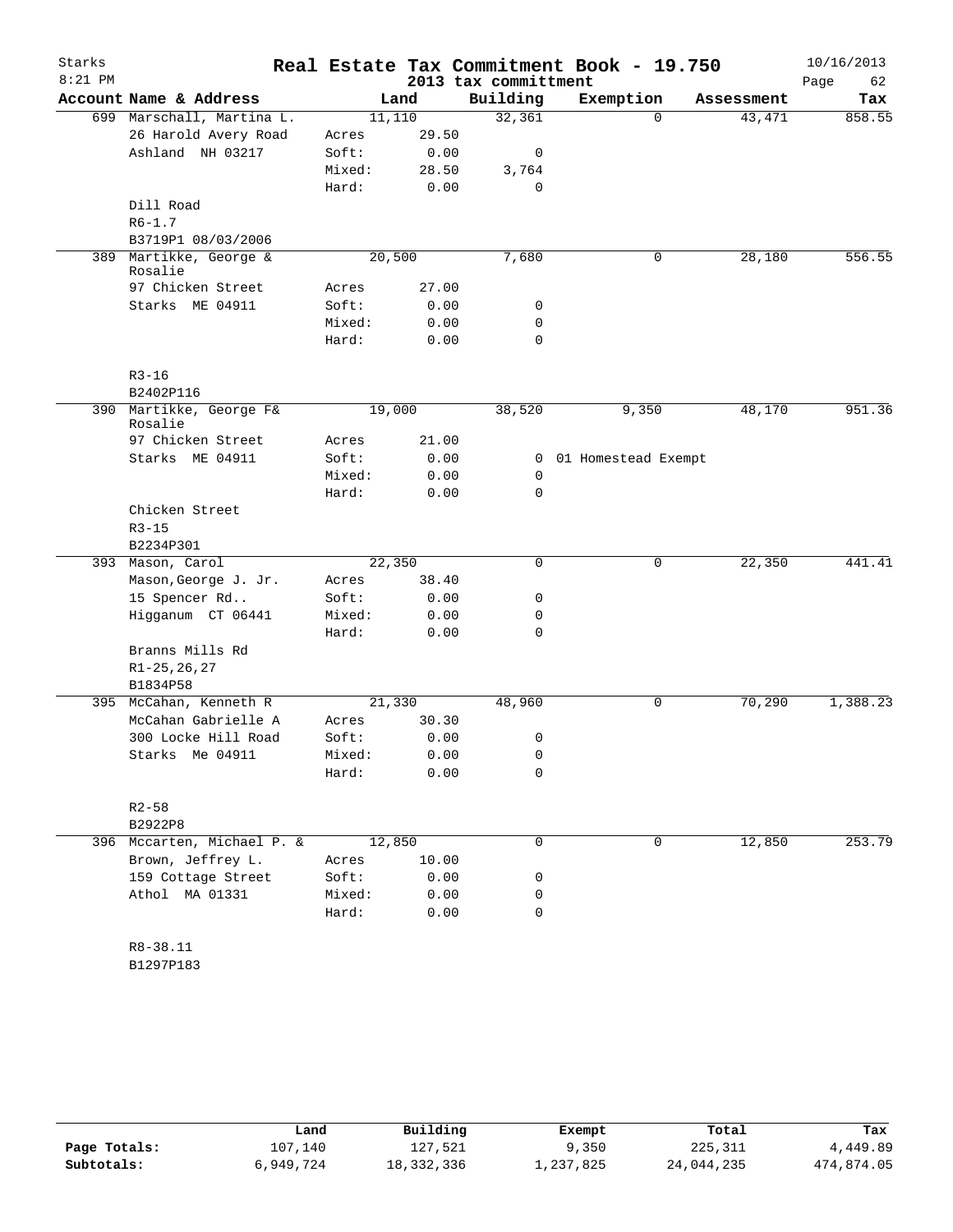| Starks<br>$8:21$ PM |                                   |                 |                |                                  | Real Estate Tax Commitment Book - 19.750 |            | 10/16/2013        |
|---------------------|-----------------------------------|-----------------|----------------|----------------------------------|------------------------------------------|------------|-------------------|
|                     | Account Name & Address            |                 | Land           | 2013 tax committment<br>Building | Exemption                                | Assessment | 63<br>Page<br>Tax |
|                     | 397 McCarthy, Joseph K. &         | 23,380          |                | 89,080                           | 9,350                                    | 103, 110   | 2,036.42          |
|                     | Maryanne                          |                 |                |                                  |                                          |            |                   |
|                     | 265 Beans Corner Road             | Acres           | 38.53          |                                  |                                          |            |                   |
|                     | New Sharon ME 04955               | Soft:           | 0.00           | $\overline{0}$                   | 01 Homestead Exempt                      |            |                   |
|                     |                                   | Mixed:          | 0.00           | $\mathbf 0$                      |                                          |            |                   |
|                     |                                   | Hard:           | 0.00           | 0                                |                                          |            |                   |
|                     | Bean's corner Rd.                 |                 |                |                                  |                                          |            |                   |
|                     | $R1-8$                            |                 |                |                                  |                                          |            |                   |
|                     | B2614P308                         |                 |                |                                  |                                          |            |                   |
|                     | 398 McConnachie, Alice            | 18,000          |                | 47,500                           | 9,350                                    | 56,150     | 1,108.96          |
|                     | 190 Sawyers Mills Road            | Acres           | 17.00          |                                  |                                          |            |                   |
|                     | Starks ME 04911                   | Soft:           | 0.00           | $\mathbf{0}$<br>$\mathbf 0$      | 01 Homestead Exempt                      |            |                   |
|                     |                                   | Mixed:<br>Hard: | 0.00<br>0.00   | 0                                |                                          |            |                   |
|                     |                                   |                 |                |                                  |                                          |            |                   |
|                     | $R3-11A$                          |                 |                |                                  |                                          |            |                   |
|                     | B1144P264                         |                 |                |                                  |                                          |            |                   |
| 399                 | McCue, John J. & Cathy            | 18,610          |                | 7,680                            | 0                                        | 26, 290    | 519.23            |
|                     | Υ.                                |                 |                |                                  |                                          |            |                   |
|                     | 360 Hardscrabble Road             | Acres           | 19.43          |                                  |                                          |            |                   |
|                     | North Monmouth ME                 | Soft:           | 0.00           | 0                                |                                          |            |                   |
|                     | 04265                             |                 |                |                                  |                                          |            |                   |
|                     |                                   | Mixed:          | 0.00           | 0                                |                                          |            |                   |
|                     |                                   | Hard:           | 0.00           | 0                                |                                          |            |                   |
|                     | $R8 - 38.3$                       |                 |                |                                  |                                          |            |                   |
|                     | B1412P239                         |                 |                |                                  |                                          |            |                   |
|                     | 400 McDowell, Ronald J. &         |                 | 7,360          | 0                                | 0                                        | 7,360      | 145.36            |
|                     | Anna M.                           |                 |                |                                  |                                          |            |                   |
|                     | 2569 Carlo Henry Rd.              | Acres           | 1.55           |                                  |                                          |            |                   |
|                     | Lake Charles LA 70607             | Soft:           | 0.00           | 0                                |                                          |            |                   |
|                     |                                   | Mixed:          | 0.00           | 0                                |                                          |            |                   |
|                     |                                   | Hard:           | 0.00           | 0                                |                                          |            |                   |
|                     |                                   |                 |                |                                  |                                          |            |                   |
|                     | $R3 - 39$                         |                 |                |                                  |                                          |            |                   |
|                     | B836P345                          |                 |                |                                  |                                          |            |                   |
|                     | 402 Mcfarlane, Jeffery &<br>Anita | 27,500          |                | 0                                | 0                                        | 27,500     | 543.13            |
|                     | 220 West Mills Road               | Acres           | 59.00          |                                  |                                          |            |                   |
|                     | Industry ME 04938                 | Soft:           | 0.00           | 0                                |                                          |            |                   |
|                     |                                   | Mixed:          | 0.00           | 0                                |                                          |            |                   |
|                     |                                   | Hard:           | 0.00           | 0                                |                                          |            |                   |
|                     | Thompson Bridge Road              |                 |                |                                  |                                          |            |                   |
|                     | $R3 - 44$                         |                 |                |                                  |                                          |            |                   |
|                     | B2515P153                         |                 |                |                                  |                                          |            |                   |
| 403                 | Mcfarlane, Jeffrey &              | 14,060          |                | 0                                | 0                                        | 14,060     | 277.69            |
|                     | Anita                             |                 |                |                                  |                                          |            |                   |
|                     | 220 West Mills Road               | Acres           | 50.00          |                                  |                                          |            |                   |
|                     | Industry ME 04938                 | Soft:           | 0.00           | 0                                |                                          |            |                   |
|                     |                                   | Mixed:          | 18.00<br>30.00 | 2,377                            |                                          |            |                   |
|                     | Thompson Bridge Road              | Hard:           |                | 3,962                            |                                          |            |                   |
|                     | $R3 - 46.1$                       |                 |                |                                  |                                          |            |                   |
|                     | B1373P349                         |                 |                |                                  |                                          |            |                   |
|                     |                                   |                 |                |                                  |                                          |            |                   |
|                     |                                   |                 |                |                                  |                                          |            |                   |

|              | Land      | Building   | Exempt    | Total        | Tax        |
|--------------|-----------|------------|-----------|--------------|------------|
| Page Totals: | 108,910   | 144,260    | 18,700    | 234,470      | 4,630.79   |
| Subtotals:   | 7,058,634 | 18,476,596 | 1,256,525 | 24, 278, 705 | 479,504.84 |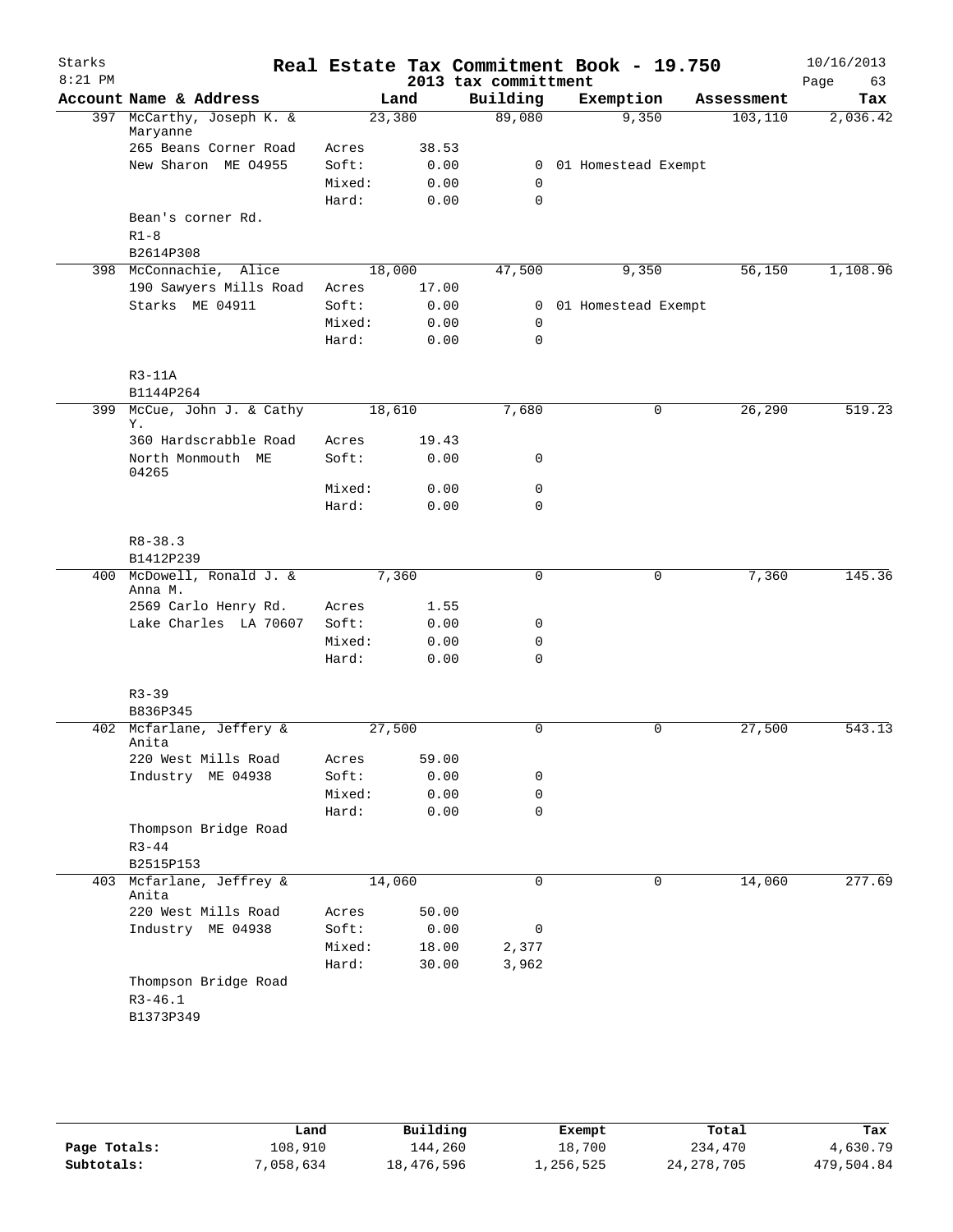| Starks       |                                                                                           |                 |        |                     |                                  | Real Estate Tax Commitment Book - 19.750 |                  | 10/16/2013        |
|--------------|-------------------------------------------------------------------------------------------|-----------------|--------|---------------------|----------------------------------|------------------------------------------|------------------|-------------------|
| $8:21$ PM    | Account Name & Address                                                                    |                 | Land   |                     | 2013 tax committment<br>Building | Exemption                                | Assessment       | Page<br>64<br>Tax |
|              | 515 McKenney, David S.                                                                    |                 | 28,500 |                     | $\mathbf 0$                      | $\Omega$                                 | 28,500           | 562.88            |
|              | 3709 Glades End Road                                                                      | Acres           |        | 59.00               |                                  |                                          |                  |                   |
|              | Richmond VA 23233                                                                         | Soft:           |        | 0.00                | 0                                |                                          |                  |                   |
|              |                                                                                           | Mixed:          |        | 0.00                | 0                                |                                          |                  |                   |
|              |                                                                                           | Hard:           |        | 0.00                | $\mathbf 0$                      |                                          |                  |                   |
|              |                                                                                           |                 |        |                     |                                  |                                          |                  |                   |
|              | $R8 - 44$                                                                                 |                 |        |                     |                                  |                                          |                  |                   |
|              | B4438P138 09/12/2011 B810P934                                                             |                 |        |                     |                                  |                                          |                  |                   |
|              | 404 McLaughlin, Chris                                                                     |                 | 12,360 |                     | 69,360                           | 9,350                                    | 72,370           | 1,429.31          |
|              | 404 Anson Road                                                                            | Acres           |        | 7.70                |                                  |                                          |                  |                   |
|              | Starks ME 04911                                                                           | Soft:           |        | 0.00                | 0                                | 01 Homestead Exempt                      |                  |                   |
|              |                                                                                           | Mixed:          |        | 0.00                | 0                                |                                          |                  |                   |
|              |                                                                                           | Hard:           |        | 0.00                | $\mathbf 0$                      |                                          |                  |                   |
|              | $R11-3$                                                                                   |                 |        |                     |                                  |                                          |                  |                   |
|              | B2053P120                                                                                 |                 |        |                     |                                  |                                          |                  |                   |
|              | 405 McPherson, Wayne                                                                      |                 | 9,540  |                     | $\mathbf 0$                      | $\mathbf 0$                              | 9,540            | 188.42            |
|              | 20 Isthmus Rd.                                                                            | Acres           |        | 4.90                |                                  |                                          |                  |                   |
|              | Rumford Me 04276                                                                          | Soft:           |        | 0.00                | 0                                |                                          |                  |                   |
|              |                                                                                           | Mixed:          |        | 0.00                | 0                                |                                          |                  |                   |
|              |                                                                                           | Hard:           |        | 0.00                | $\mathbf 0$                      |                                          |                  |                   |
|              | $R2 - 27$                                                                                 |                 |        |                     |                                  |                                          |                  |                   |
|              | B3217P114                                                                                 |                 |        |                     |                                  |                                          |                  |                   |
| 407          | Meagher, Brian                                                                            |                 | 43,010 |                     | 121,800                          | 9,350                                    | 155,460          | 3,070.34          |
|              | 896 Anson Road                                                                            | Acres           |        | 159.00              |                                  |                                          |                  |                   |
|              | Starks ME 04911                                                                           | Soft:           |        | 0.00                |                                  | 0 01 Homestead Exempt                    |                  |                   |
|              |                                                                                           | Mixed:          |        | 90.00               | 11,885                           |                                          |                  |                   |
| 754          | B3930P297 11/02/2007 B1327P95<br>Melancon Inter Vivos<br>Family Trust<br>C/O Ben Melancon |                 | 11,575 |                     | 5,000                            | 0                                        | 16,575           | 327.36            |
|              | P.O. Box 501<br>Anson ME 04911                                                            |                 |        |                     |                                  |                                          |                  |                   |
|              | R 11 4.2A                                                                                 |                 |        |                     |                                  |                                          |                  |                   |
|              | B4362P13 01/24/2011                                                                       |                 |        |                     |                                  |                                          |                  |                   |
|              | 410 Melancon, B. Peter                                                                    |                 | 21,850 |                     | 55,840                           | 9,350                                    | 68,340           | 1,349.72          |
|              | 472 Leighton Road                                                                         | Acres           |        | 11.00               |                                  |                                          |                  |                   |
|              | Augusta ME 04332                                                                          | Soft:           |        | 0.00                | 0                                | 01 Homestead Exempt                      |                  |                   |
|              |                                                                                           | Mixed:          |        | 0.00                | $\mathbf 0$                      |                                          |                  |                   |
|              |                                                                                           | Hard:           |        | 0.00                | 0                                |                                          |                  |                   |
|              | Rt.43 Anson Rd                                                                            |                 |        |                     |                                  |                                          |                  |                   |
|              | $R11 - 4.2$                                                                               |                 |        |                     |                                  |                                          |                  |                   |
|              | B1576P78                                                                                  |                 |        |                     |                                  |                                          |                  |                   |
|              | 411 Melancon, Shirley J.                                                                  |                 | 19,000 |                     | 81,920                           | 9,350                                    | 91,570           | 1,808.51          |
|              | 486 Anson Road                                                                            | Acres           |        | 21.00               |                                  |                                          |                  |                   |
|              | Starks ME 04911                                                                           | Soft:           |        | 0.00                | $\mathbf{0}$                     | 01 Homestead Exempt                      |                  |                   |
|              |                                                                                           | Mixed:          |        | 0.00                | 0                                |                                          |                  |                   |
|              |                                                                                           | Hard:           |        | 0.00                | 0                                |                                          |                  |                   |
|              | Rt.43                                                                                     |                 |        |                     |                                  |                                          |                  |                   |
|              | $R11-4$                                                                                   |                 |        |                     |                                  |                                          |                  |                   |
|              | B4636P59 02/15/2013 B4362P13 01/24/2011 B2525P184                                         |                 |        |                     |                                  |                                          |                  |                   |
|              |                                                                                           |                 |        |                     |                                  |                                          |                  |                   |
| Page Totals: |                                                                                           | Land<br>145,835 |        | Building<br>333,920 |                                  | Exempt<br>37,400                         | Total<br>442,355 | Tax<br>8,736.54   |
| Subtotals:   |                                                                                           | 7,204,469       |        | 18,810,516          |                                  | 1,293,925                                | 24,721,060       | 488, 241.38       |
|              |                                                                                           |                 |        |                     |                                  |                                          |                  |                   |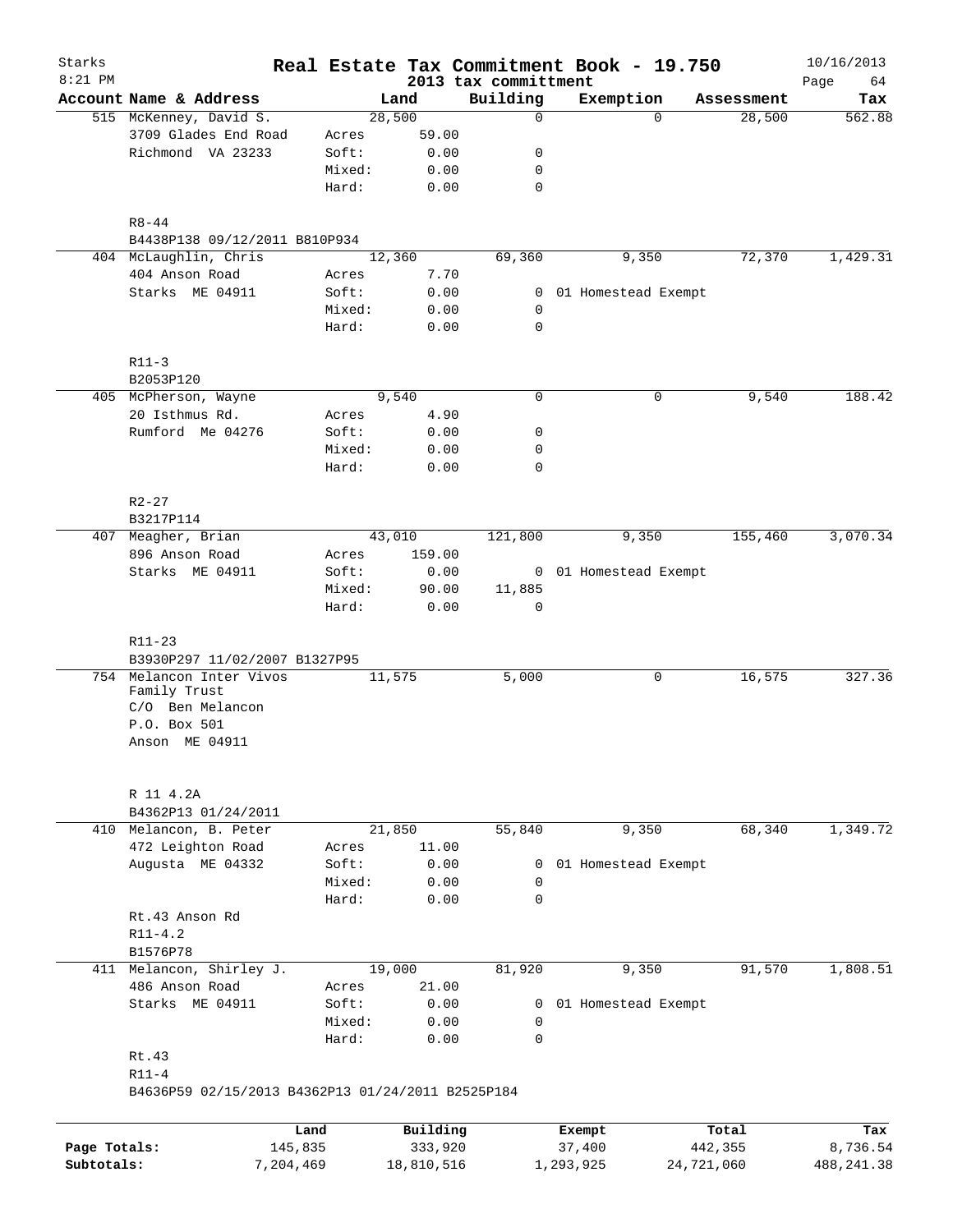| Starks    |                                                    |        |        |      |                      | Real Estate Tax Commitment Book - 19.750 |            | 10/16/2013 |
|-----------|----------------------------------------------------|--------|--------|------|----------------------|------------------------------------------|------------|------------|
| $8:21$ PM |                                                    |        |        |      | 2013 tax committment |                                          |            | 65<br>Page |
|           | Account Name & Address                             |        | Land   |      | Building             | Exemption                                | Assessment | Tax        |
|           | 508 Melancon-Quimby, Robin                         |        | 4,230  |      | 2,160                | $\Omega$                                 | 6,390      | 126.20     |
|           | 28 Chicken Street                                  | Acres  |        | 0.28 |                      |                                          |            |            |
|           | Starks ME 04911                                    | Soft:  |        | 0.00 | 0                    |                                          |            |            |
|           |                                                    | Mixed: |        | 0.00 | 0                    |                                          |            |            |
|           |                                                    | Hard:  |        | 0.00 | $\mathbf 0$          |                                          |            |            |
|           | Chicken Street                                     |        |        |      |                      |                                          |            |            |
|           | $U2-10$                                            |        |        |      |                      |                                          |            |            |
|           | B2167P73<br>412 Melancon-Quimby, Robin             |        | 6,450  |      | 19,920               | 9,350                                    | 17,020     | 336.15     |
|           | 28 Chicken Street                                  | Acres  |        | 0.65 |                      |                                          |            |            |
|           | Starks ME 04911                                    | Soft:  |        | 0.00 | $\mathbf{0}$         | 01 Homestead Exempt                      |            |            |
|           |                                                    | Mixed: |        | 0.00 | 0                    |                                          |            |            |
|           |                                                    | Hard:  |        | 0.00 | 0                    |                                          |            |            |
|           | $U2-9$                                             |        |        |      |                      |                                          |            |            |
|           | B1254P161                                          |        |        |      |                      |                                          |            |            |
|           | 518 Miller, Joseph and                             |        | 22,000 |      | 15,480               | 0                                        | 37,480     | 740.23     |
|           | Judith                                             |        |        |      |                      |                                          |            |            |
|           | 182 Olde Ferry Road                                | Acres  | 33.00  |      |                      |                                          |            |            |
|           | Starks ME 04911                                    | Soft:  |        | 0.00 | 0                    |                                          |            |            |
|           |                                                    | Mixed: |        | 0.00 | 0                    |                                          |            |            |
|           |                                                    | Hard:  |        | 0.00 | $\mathbf 0$          |                                          |            |            |
|           | $U2-3$                                             |        |        |      |                      |                                          |            |            |
|           | B4578P104 09/13/2012 B4053P148 09/12/2008 B800P901 |        |        |      |                      |                                          |            |            |
|           | 413 Miller, Joseph R.&                             |        | 40,740 |      | 175,950              | 9,350                                    | 207,340    | 4,094.97   |
|           | Judith L.                                          |        |        |      |                      |                                          |            |            |
|           | 182 Olde Ferry Road                                | Acres  | 128.00 |      |                      |                                          |            |            |
|           | Starks ME 04911                                    | Soft:  |        | 0.00 | 0                    | 01 Homestead Exempt                      |            |            |
|           |                                                    | Mixed: |        | 0.00 | $\mathbf 0$          |                                          |            |            |
|           |                                                    | Hard:  | 43.00  |      | 5,679                |                                          |            |            |
|           | Olde Ferry Road                                    |        |        |      |                      |                                          |            |            |
|           | $R12 - 11.2$                                       |        |        |      |                      |                                          |            |            |
|           | B2208P25                                           |        |        |      |                      |                                          |            |            |
|           | 414 Millett, Colin C. &<br>Elaine M.               |        | 9,300  |      | 16,170               | 9,350                                    | 16,120     | 318.37     |
|           | 510 Branns Mills Road                              | Acres  |        | 3.00 |                      |                                          |            |            |
|           | Starks ME 04911                                    | Soft:  |        | 0.00 |                      | 0 01 Homestead Exempt                    |            |            |
|           |                                                    | Mixed: |        | 0.00 | 0                    |                                          |            |            |
|           |                                                    | Hard:  |        | 0.00 | 0                    |                                          |            |            |
|           | Branns Mill Road                                   |        |        |      |                      |                                          |            |            |
|           | $R1 - 32.1$                                        |        |        |      |                      |                                          |            |            |
|           | B2047P312                                          |        |        |      |                      |                                          |            |            |
|           | 595 Morey , Shaun                                  |        | 13,960 |      | 1,200                | 0                                        | 15,160     | 299.41     |
|           | Trefethen, Amanda                                  | Acres  | 10.17  |      |                      |                                          |            |            |
|           | 714 Vincent Park                                   | Soft:  |        | 0.00 | 0                    |                                          |            |            |
|           | Redondo Beach CA 90277 Mixed:                      |        |        | 0.00 | 0                    |                                          |            |            |
|           |                                                    | Hard:  |        | 0.00 | $\mathbf 0$          |                                          |            |            |
|           |                                                    |        |        |      |                      |                                          |            |            |
|           | R8-38.10                                           |        |        |      |                      |                                          |            |            |
|           | B3808P206 01/30/2007 B1298P52                      |        |        |      |                      |                                          |            |            |

|              | Land     | Building   | Exempt    | Total      | Tax          |
|--------------|----------|------------|-----------|------------|--------------|
| Page Totals: | 96,680   | 230,880    | 28,050    | 299,510    | 5,915.33     |
| Subtotals:   | ,301,149 | 19,041,396 | 1,321,975 | 25,020,570 | 494, 156. 71 |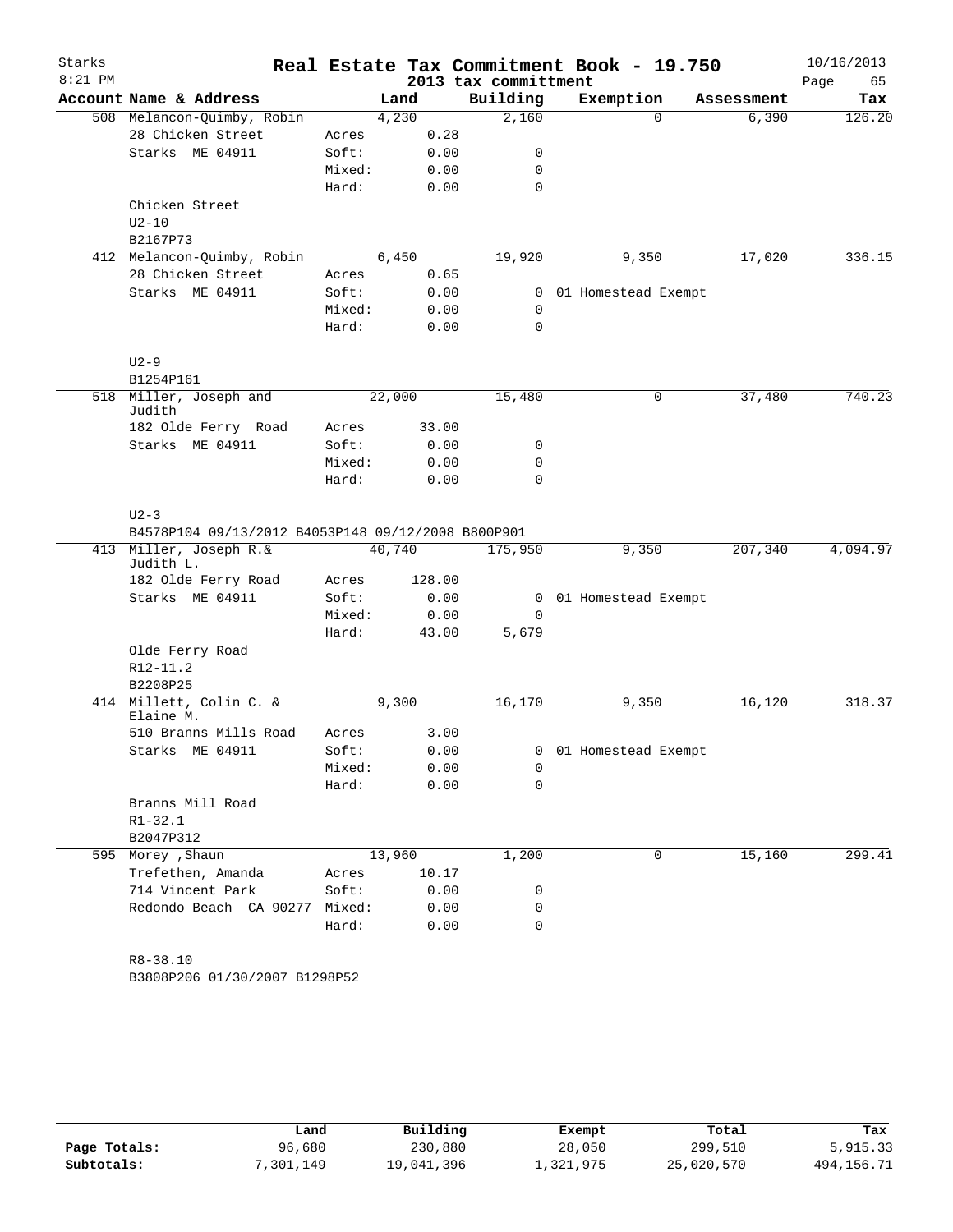| Starks    |                                     |        |        |                      | Real Estate Tax Commitment Book - 19.750 |            | 10/16/2013 |
|-----------|-------------------------------------|--------|--------|----------------------|------------------------------------------|------------|------------|
| $8:21$ PM |                                     |        |        | 2013 tax committment |                                          |            | 66<br>Page |
|           | Account Name & Address              |        | Land   | Building             | Exemption                                | Assessment | Tax        |
|           | 418 Morris, Wayne R. &<br>Sylvie B. |        | 5,660  | 13,320               | 9,350                                    | 9,630      | 190.19     |
|           | 6 Chicken Street                    | Acres  | 0.50   |                      |                                          |            |            |
|           | Starks ME 04911                     | Soft:  | 0.00   | $\mathbf{0}$         | 01 Homestead Exempt                      |            |            |
|           |                                     | Mixed: | 0.00   | $\mathbf 0$          |                                          |            |            |
|           |                                     | Hard:  | 0.00   | $\mathbf 0$          |                                          |            |            |
|           | $U2-6$                              |        |        |                      |                                          |            |            |
|           | B940P145                            |        |        |                      |                                          |            |            |
|           | 421 Murphy, James F.                |        | 48,130 | 61,440               | 9,350                                    | 100,220    | 1,979.35   |
|           | PO Box 27                           | Acres  | 198.00 |                      |                                          |            |            |
|           | Farmington ME 04938                 | Soft:  | 25.00  |                      | 3,209 01 Homestead Exempt                |            |            |
|           |                                     | Mixed: | 63.00  | 8,320                |                                          |            |            |
|           |                                     | Hard:  | 41.00  | 5,414                |                                          |            |            |
|           | Route 43                            |        |        |                      |                                          |            |            |
|           | R11-17, R11-18                      |        |        |                      |                                          |            |            |
|           | B1639P130                           |        |        |                      |                                          |            |            |
|           | 425 Nelson, Craig M. &              |        | 21,770 | 17,820               | 9,350                                    | 30,240     | 597.24     |
|           | Mclauchlan, Martha N.               | Acres  | 40.00  |                      |                                          |            |            |
|           | 102 Sterry Hill Road                | Soft:  | 0.00   | $\overline{0}$       | 01 Homestead Exempt                      |            |            |
|           | Starks ME 04911                     | Mixed: | 0.00   | 0                    |                                          |            |            |
|           |                                     | Hard:  | 17.00  | 2,245                |                                          |            |            |
|           | $R4 - 42$                           |        |        |                      |                                          |            |            |
|           | B1136P196                           |        |        |                      |                                          |            |            |
|           | 426 Nelson, Mark & Claire           |        | 6,670  | 0                    |                                          | 6,670<br>0 | 131.73     |
|           | 171 Locke Hill Road                 | Acres  | 50.00  |                      |                                          |            |            |
|           | Starks ME 04911                     | Soft:  | 0.00   | 0                    |                                          |            |            |
|           |                                     | Mixed: | 0.00   | $\mathbf 0$          |                                          |            |            |
|           |                                     | Hard:  | 50.00  | 6,603                |                                          |            |            |
|           | Lock Hill Road                      |        |        |                      |                                          |            |            |
|           | $R2 - 55$                           |        |        |                      |                                          |            |            |
|           | B2281P73                            |        |        |                      |                                          |            |            |
| 427       | Nelson, Mark & Claire<br>Nadeau     |        | 11,900 | 44,700               | 9,350                                    | 47,250     | 933.19     |
|           | 171 Locke Hill Road                 | Acres  | 7.00   |                      |                                          |            |            |
|           | Starks ME 04911                     | Soft:  | 0.00   |                      | 0 01 Homestead Exempt                    |            |            |
|           |                                     | Mixed: | 0.00   | 0                    |                                          |            |            |
|           |                                     | Hard:  | 0.00   | 0                    |                                          |            |            |
|           | $R3 - 6.2$                          |        |        |                      |                                          |            |            |
|           | B883P23                             |        |        |                      |                                          |            |            |
| 428       | Nelson, Mark G. and<br>Claire       |        | 7,850  | 0                    |                                          | 7,850<br>0 | 155.04     |
|           | 171 Locke Hill Road                 | Acres  | 2.30   |                      |                                          |            |            |
|           | Starks ME 04911                     | Soft:  | 0.00   | 0                    |                                          |            |            |
|           |                                     | Mixed: | 0.00   | 0                    |                                          |            |            |
|           |                                     | Hard:  | 0.00   | 0                    |                                          |            |            |
|           | Locke Hill Rd                       |        |        |                      |                                          |            |            |
|           | $R3 - 5$                            |        |        |                      |                                          |            |            |
|           | B2785P130                           |        |        |                      |                                          |            |            |
|           |                                     |        |        |                      |                                          |            |            |

|              | Land      | Building   | Exempt    | Total        | Tax          |
|--------------|-----------|------------|-----------|--------------|--------------|
| Page Totals: | 101,980   | 137,280    | 37,400    | 201,860      | 3,986.74     |
| Subtotals:   | 7,403,129 | 19,178,676 | 1,359,375 | 25, 222, 430 | 498, 143. 45 |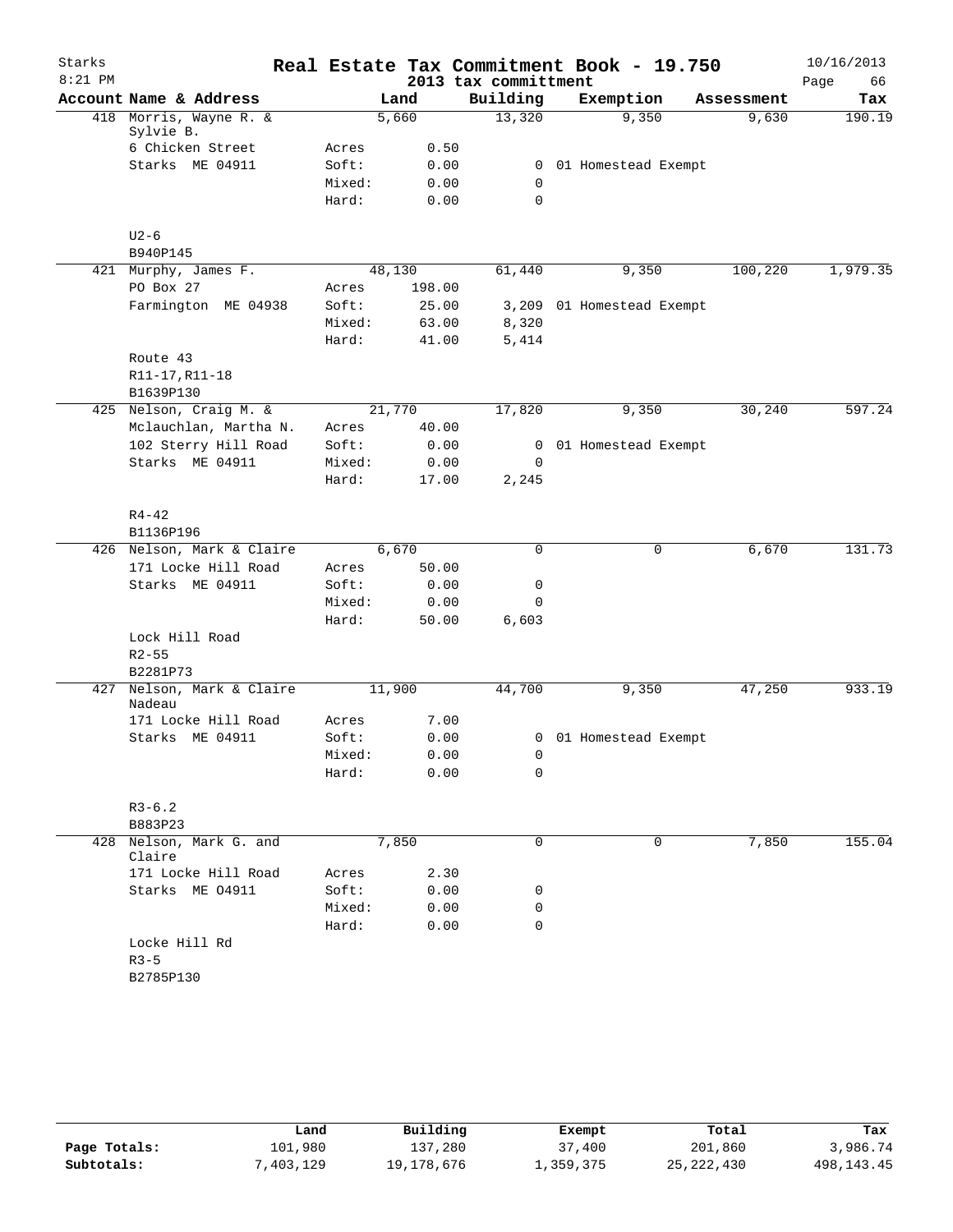| Starks    |                                                                  |        |        |                      |                | Real Estate Tax Commitment Book - 19.750 |            | 10/16/2013 |
|-----------|------------------------------------------------------------------|--------|--------|----------------------|----------------|------------------------------------------|------------|------------|
| $8:21$ PM |                                                                  |        |        | 2013 tax committment |                |                                          |            | 67<br>Page |
|           | Account Name & Address                                           |        | Land   | Building             |                | Exemption                                | Assessment | Tax        |
|           | 429 Newsom, John                                                 |        | 14,370 | 17,160               |                | 9,350                                    | 22,180     | 438.06     |
|           | 1518 New Sharon Road                                             | Acres  | 10.80  |                      |                |                                          |            |            |
|           | Starks ME 04911                                                  | Soft:  | 0.00   |                      | $\mathbf{0}$   | 01 Homestead Exempt                      |            |            |
|           |                                                                  | Mixed: | 0.00   | 0                    |                |                                          |            |            |
|           |                                                                  | Hard:  | 0.00   | 0                    |                |                                          |            |            |
|           | New Sharon Rd                                                    |        |        |                      |                |                                          |            |            |
|           | $R8 - 10.6$                                                      |        |        |                      |                |                                          |            |            |
|           | B1605P178                                                        |        |        |                      |                |                                          |            |            |
|           | 430 Newton, Kirt                                                 |        | 9,300  | 56,040               |                | 9,350                                    | 55,990     | 1,105.80   |
|           | 2069 Hill Road                                                   | Acres  | 3.00   |                      |                |                                          |            |            |
|           | Canaan ME 04924                                                  | Soft:  | 0.00   |                      | 0              | 01 Homestead Exempt                      |            |            |
|           |                                                                  | Mixed: | 0.00   | 0                    |                |                                          |            |            |
|           |                                                                  | Hard:  | 0.00   | 0                    |                |                                          |            |            |
|           | Route 134                                                        |        |        |                      |                |                                          |            |            |
|           | $R1 - 32.3$                                                      |        |        |                      |                |                                          |            |            |
|           | B2152P225                                                        |        |        |                      |                |                                          |            |            |
| 148       | Nichols Bradford S.                                              |        | 14,970 | 90,133               |                | 9,350                                    | 95,753     | 1,891.12   |
|           | Nichols, Carol M.                                                | Acres  | 22.00  |                      |                | 01 Homestead Exempt                      |            |            |
|           | 261 Mayhew Rd                                                    | Soft:  | 0.00   | $\mathbf 0$          |                |                                          |            |            |
|           | Starks Me 04911                                                  | Mixed: | 11.00  | 1,453                |                |                                          |            |            |
|           |                                                                  | Hard:  | 0.00   | $\mathbf 0$          |                |                                          |            |            |
|           | $R6 - 1.4, 5$                                                    |        |        |                      |                |                                          |            |            |
|           | B3574P262 08/18/2005 B3404P322 11/05/2004 B883P1018              |        |        |                      |                |                                          |            |            |
| 431       | Nichols, Chrystal L.<br>and Michael A.                           |        | 9,760  | 24,780               |                | 9,350                                    | 25,190     | 497.50     |
|           | 17 Anson Road                                                    | Acres  | 3.70   |                      |                |                                          |            |            |
|           | Starks ME 04911                                                  | Soft:  | 0.00   |                      | $\overline{0}$ | 01 Homestead Exempt                      |            |            |
|           |                                                                  | Mixed: | 0.00   | $\mathbf 0$          |                |                                          |            |            |
|           |                                                                  | Hard:  | 0.00   | $\Omega$             |                |                                          |            |            |
|           | village                                                          |        |        |                      |                |                                          |            |            |
|           | $U1-5$                                                           |        |        |                      |                |                                          |            |            |
|           | B2663P30                                                         |        |        |                      |                |                                          |            |            |
| 432       | Nichols, Raynold B. &                                            |        | 8,430  | 71,830               |                | 9,350                                    | 70,910     | 1,400.47   |
|           | Jeanne A.                                                        |        |        |                      |                |                                          |            |            |
|           | 69 Anson Road                                                    | Acres  | 1.66   |                      |                |                                          |            |            |
|           | Starks ME 04911                                                  | Soft:  | 0.00   |                      |                | 0 01 Homestead Exempt                    |            |            |
|           |                                                                  | Mixed: | 0.00   | 0                    |                |                                          |            |            |
|           |                                                                  | Hard:  | 0.00   | 0                    |                |                                          |            |            |
|           | $UI - 1, 2$                                                      |        |        |                      |                |                                          |            |            |
|           | B1046P23                                                         |        |        |                      |                |                                          |            |            |
| 648       | Nichols, Sam H.                                                  |        | 23,000 | 20,772               |                | 9,350                                    | 34,422     | 679.83     |
|           | Nichols, Sheri J.                                                | Acres  | 37.00  |                      |                | 01 Homestead Exempt                      |            |            |
|           | 781 Starks Road                                                  | Soft:  | 0.00   | 0                    |                |                                          |            |            |
|           | New Sharon ME 04955                                              | Mixed: | 0.00   | 0                    |                |                                          |            |            |
|           |                                                                  | Hard:  | 0.00   | 0                    |                |                                          |            |            |
|           | $R1 - 33$<br>B4448P149 09/30/2011 B3632P164 02/10/2006 B1430P228 |        |        |                      |                |                                          |            |            |

|              | Land       | Building   | Exempt    | Total      | Tax          |
|--------------|------------|------------|-----------|------------|--------------|
| Page Totals: | 79,830     | 280,715    | 56,100    | 304,445    | 6,012.78     |
| Subtotals:   | , 482, 959 | 19,459,391 | 1,415,475 | 25,526,875 | 504, 156. 23 |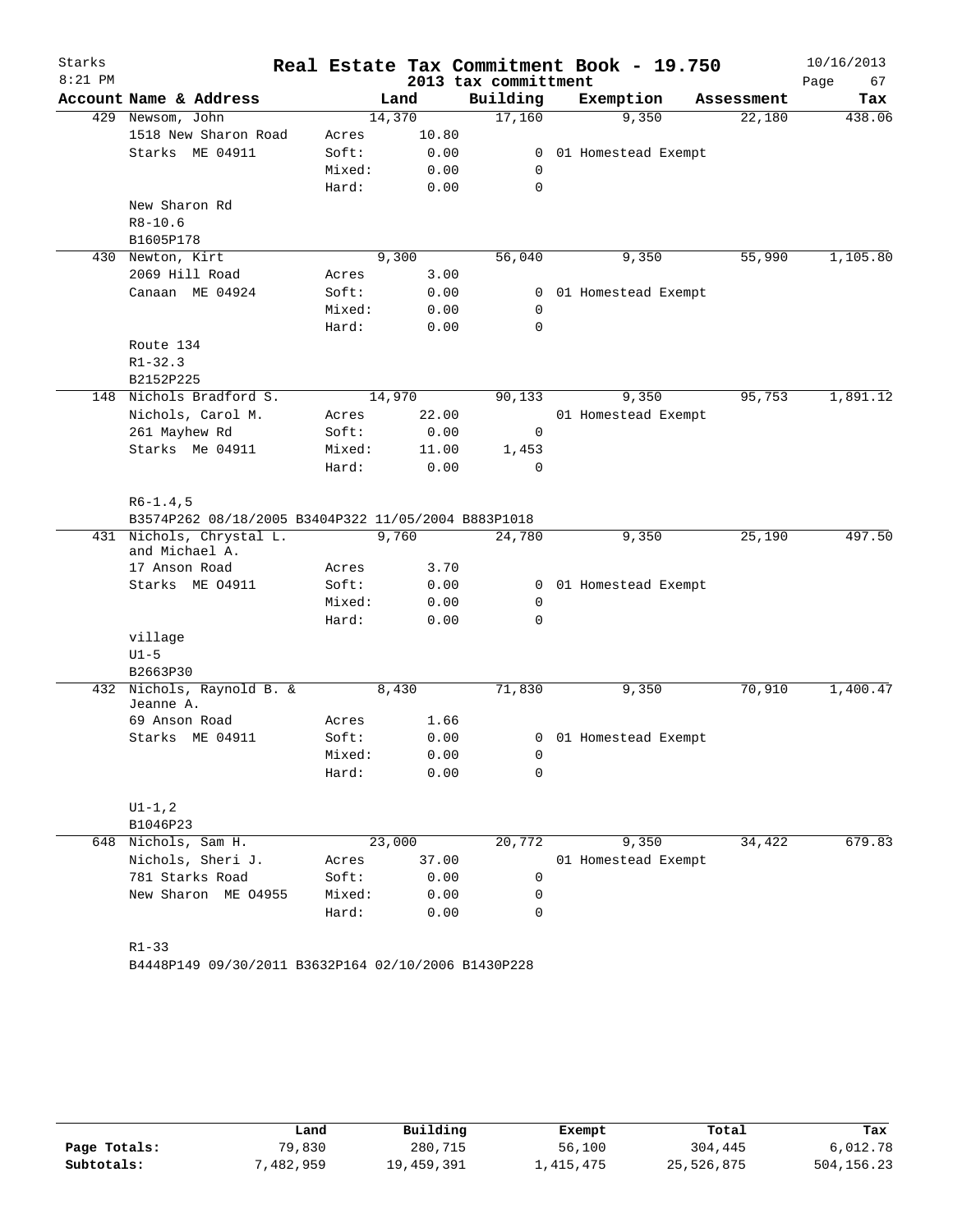| Starks<br>$8:21$ PM        |                                          |                     |                 |        |                     | Real Estate Tax Commitment Book - 19.750<br>2013 tax committment |                     |            |            | 10/16/2013<br>Page<br>68 |
|----------------------------|------------------------------------------|---------------------|-----------------|--------|---------------------|------------------------------------------------------------------|---------------------|------------|------------|--------------------------|
|                            | Account Name & Address                   |                     |                 | Land   |                     | Building                                                         | Exemption           |            | Assessment | Tax                      |
|                            | 433 Nickerson, Deborah                   |                     |                 | 10,250 |                     | $\mathbf 0$                                                      |                     | $\Omega$   | 10,250     | 202.44                   |
|                            | 44 Algonquin Trail,<br>Unit B, Bldg. 64  |                     | Acres           |        | 6.00                |                                                                  |                     |            |            |                          |
|                            | Ashland MA 01721                         |                     | Soft:           |        | 0.00                | 0                                                                |                     |            |            |                          |
|                            |                                          |                     | Mixed:          |        | 0.00                | $\mathbf 0$                                                      |                     |            |            |                          |
|                            |                                          |                     | Hard:           |        | 0.00                | $\mathbf 0$                                                      |                     |            |            |                          |
|                            | $R8 - 11.1$                              |                     |                 |        |                     |                                                                  |                     |            |            |                          |
|                            | B4624P135 01/22/2013 B1393P322           |                     |                 |        |                     |                                                                  |                     |            |            |                          |
|                            | 434 Niemi, Jeffery L                     |                     |                 | 8,230  |                     | 74,760                                                           | 9,350               |            | 73,640     | 1,454.39                 |
|                            | Gordon Lisa M                            |                     | Acres           |        | 1.35                |                                                                  |                     |            |            |                          |
|                            | 2693 Industry Road                       |                     | Soft:           |        | 0.00                | 0                                                                | 01 Homestead Exempt |            |            |                          |
|                            | Starks Me 04911                          |                     | Mixed:<br>Hard: |        | 0.00<br>0.00        | 0<br>$\mathbf 0$                                                 |                     |            |            |                          |
|                            | Route #43                                |                     |                 |        |                     |                                                                  |                     |            |            |                          |
|                            | $R8 - 1.2$                               |                     |                 |        |                     |                                                                  |                     |            |            |                          |
|                            | B2107P158                                |                     |                 |        |                     |                                                                  |                     |            |            |                          |
|                            | 435 Noble, Debra J.                      |                     |                 | 16,390 |                     | 0                                                                |                     | 0          | 16,390     | 323.70                   |
|                            | 82 Myrtle Ave.                           |                     | Acres           |        | 13.90               |                                                                  |                     |            |            |                          |
|                            | Webster MA 01570                         |                     | Soft:           |        | 0.00                | 0                                                                |                     |            |            |                          |
|                            |                                          |                     | Mixed:          |        | 0.00                | 0                                                                |                     |            |            |                          |
|                            |                                          |                     | Hard:           |        | 0.00                | $\mathbf 0$                                                      |                     |            |            |                          |
|                            | Mayhew Rd                                |                     |                 |        |                     |                                                                  |                     |            |            |                          |
|                            | $R6 - 11$                                |                     |                 |        |                     |                                                                  |                     |            |            |                          |
|                            | B1982P158                                |                     |                 |        |                     |                                                                  |                     |            |            |                          |
|                            | 140 Nolfi, Edward F.                     |                     |                 | 14,220 |                     | $\mathbf 0$                                                      | 0                   |            | 14,220     | 280.85                   |
|                            | Nolfi, Kathleen A.                       |                     | Acres           |        | 12.10               |                                                                  |                     |            |            |                          |
|                            | 66 Fisher Street                         |                     | Soft:           |        | 0.00                | 0                                                                |                     |            |            |                          |
|                            | Norwood MA 02062                         |                     | Mixed:<br>Hard: |        | 0.00<br>0.00        | 0<br>$\mathbf 0$                                                 |                     |            |            |                          |
|                            | $R6 - 2.12$                              |                     |                 |        |                     |                                                                  |                     |            |            |                          |
|                            | B883P1018                                |                     |                 |        |                     |                                                                  |                     |            |            |                          |
|                            | 436 Norton, David L.                     |                     |                 | 8,300  |                     | $\mathbf 0$                                                      |                     | 0          | 8,300      | 163.93                   |
|                            | Norton Sheryl A.                         |                     | Acres           |        | 3.00                |                                                                  |                     |            |            |                          |
|                            | 11 Mountain View Drive                   |                     | Soft:           |        | 0.00                | 0                                                                |                     |            |            |                          |
|                            | Madison ME 04950                         |                     | Mixed:          |        | 0.00                | 0                                                                |                     |            |            |                          |
|                            |                                          |                     | Hard:           |        | 0.00                | 0                                                                |                     |            |            |                          |
|                            | $R3 - 38.1$                              |                     |                 |        |                     |                                                                  |                     |            |            |                          |
|                            | B2962P16                                 |                     |                 |        |                     |                                                                  |                     |            |            | 394.01                   |
|                            | 437 Norton, Dayle A.<br>c/o Angela Smith |                     |                 | 15,150 | 12.00               | 4,800                                                            | 0                   |            | 19,950     |                          |
|                            | 59 Blind Road                            |                     | Acres<br>Soft:  |        | 0.00                | 0                                                                |                     |            |            |                          |
|                            | Livermore Falls<br>МE                    |                     | Mixed:          |        | 0.00                | $\mathsf{O}$                                                     |                     |            |            |                          |
|                            | 04254                                    |                     |                 |        |                     |                                                                  |                     |            |            |                          |
|                            |                                          |                     | Hard:           |        | 0.00                | $\mathsf{O}$                                                     |                     |            |            |                          |
|                            | Rt. 134 Farmington Rd.<br>$R8 - 5$       |                     |                 |        |                     |                                                                  |                     |            |            |                          |
|                            | B1273P152                                |                     |                 |        |                     |                                                                  |                     |            |            |                          |
|                            | 690 Norton, Erin E.                      |                     |                 | 16,750 |                     | 131,880                                                          | 9,350               |            | 139,280    | 2,750.78                 |
|                            | Norton, Jared M.                         |                     | Acres           |        | 16.00               |                                                                  | 01 Homestead Exempt |            |            |                          |
|                            | 398 Anson Road                           |                     | Soft:           |        | 0.00                | $\mathsf 0$                                                      |                     |            |            |                          |
|                            | Starks ME 04911                          |                     | Mixed:<br>Hard: |        | 0.00<br>0.00        | 0<br>$\mathbf 0$                                                 |                     |            |            |                          |
|                            |                                          |                     |                 |        |                     |                                                                  |                     |            |            |                          |
|                            | $R11 - 4.4$<br>B3531P248 06/06/2005      |                     |                 |        |                     |                                                                  |                     |            |            |                          |
|                            |                                          |                     |                 |        |                     |                                                                  |                     |            |            |                          |
|                            |                                          | Land                |                 |        | Building<br>211,440 |                                                                  | Exempt              |            | Total      | Tax                      |
| Page Totals:<br>Subtotals: |                                          | 89,290<br>7,572,249 |                 |        | 19,670,831          |                                                                  | 18,700<br>1,434,175 | 25,808,905 | 282,030    | 5,570.10<br>509,726.33   |
|                            |                                          |                     |                 |        |                     |                                                                  |                     |            |            |                          |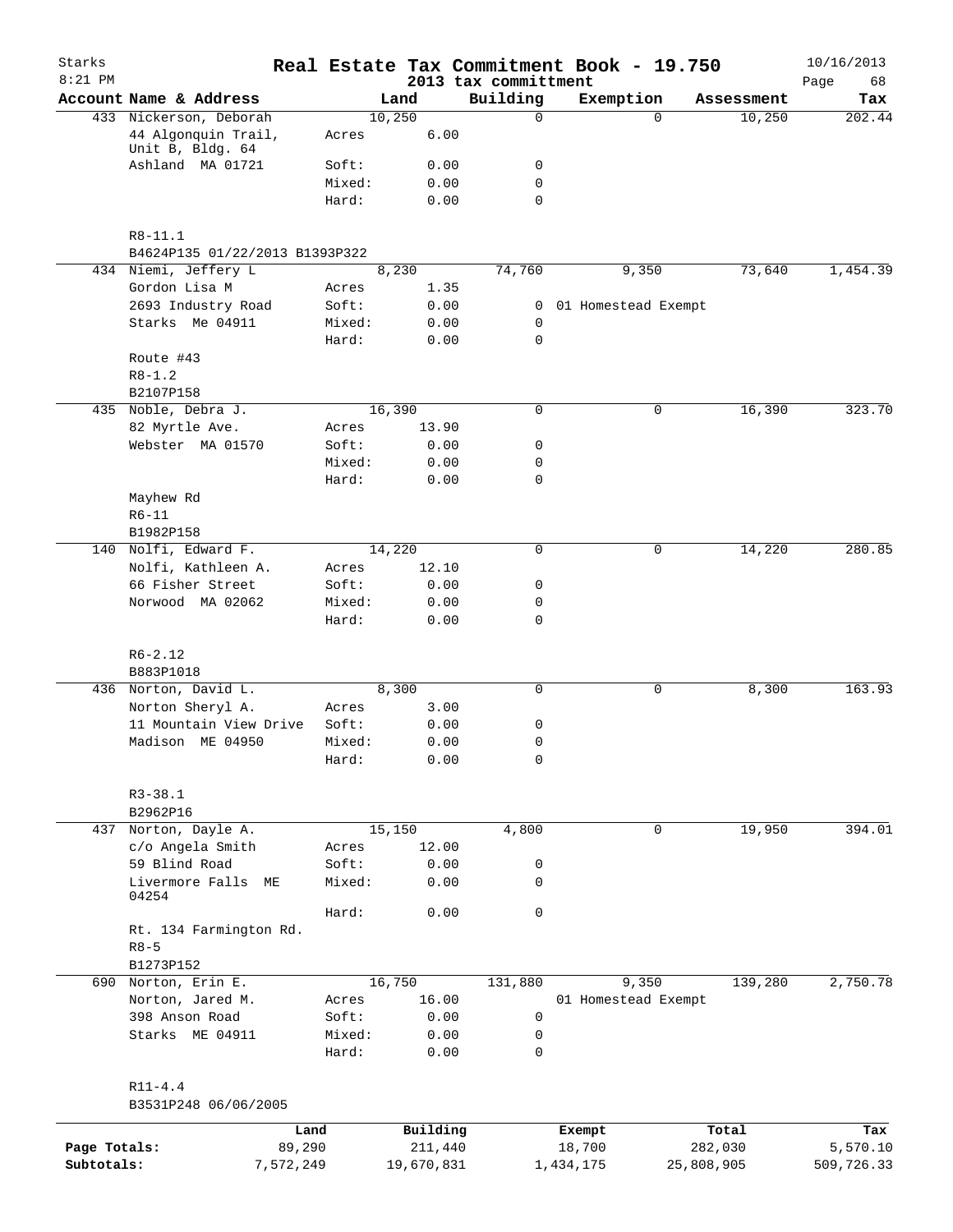| Starks<br>$8:21$ PM |                                                    |           |            | 2013 tax committment       | Real Estate Tax Commitment Book - 19.750 |            | 10/16/2013<br>69<br>Page |
|---------------------|----------------------------------------------------|-----------|------------|----------------------------|------------------------------------------|------------|--------------------------|
|                     | Account Name & Address                             |           | Land       | Building                   | Exemption                                | Assessment | Tax                      |
|                     | 252 Norton, Jordon David                           |           | 5,930      | 28,200                     | 9,350                                    | 24,780     | 489.41                   |
|                     | Hartigan, Julia R.                                 | Acres     | 0.55       |                            |                                          |            |                          |
|                     | 12 Anson Road                                      | Soft:     | 0.00       |                            | 0 01 Homestead Exempt                    |            |                          |
|                     | Starks ME 04911                                    | Mixed:    | 0.00       | 0                          |                                          |            |                          |
|                     |                                                    | Hard:     | 0.00       | $\mathbf 0$                |                                          |            |                          |
|                     | Main St.                                           |           |            |                            |                                          |            |                          |
|                     | $U2-27$                                            |           |            |                            |                                          |            |                          |
|                     | B3939P294 11/19/2007 B2360P217                     |           |            |                            |                                          |            |                          |
|                     | 565 Norton, Jared M                                |           | 14,630     | $\mathbf 0$                | 0                                        | 14,630     | 288.94                   |
|                     | 398 Anson Rd.                                      | Acres     | 11.20      |                            |                                          |            |                          |
|                     | Starks ME 04911                                    | Soft:     | 0.00       | 0                          |                                          |            |                          |
|                     |                                                    | Mixed:    | 0.00       | 0                          |                                          |            |                          |
|                     |                                                    | Hard:     | 0.00       | $\mathbf 0$                |                                          |            |                          |
|                     |                                                    |           |            |                            |                                          |            |                          |
|                     | $R7 - 11.1$                                        |           |            |                            |                                          |            |                          |
|                     | B3196P134                                          |           |            |                            |                                          |            | 768.08                   |
|                     | 438 Nunes, Roderick & Diane<br>М.                  |           | 21,250     | 17,640                     | 0                                        | 38,890     |                          |
|                     | 1 County Lane                                      | Acres     | 30.00      |                            |                                          |            |                          |
|                     | Hope RI 02831                                      | Soft:     | 0.00       | 0                          |                                          |            |                          |
|                     |                                                    | Mixed:    | 0.00       | $\mathbf 0$                |                                          |            |                          |
|                     |                                                    | Hard:     | 0.00       | $\mathbf 0$                |                                          |            |                          |
|                     | West Mills Road                                    |           |            |                            |                                          |            |                          |
|                     | $R5 - 19.3$                                        |           |            |                            |                                          |            |                          |
|                     | B1341P23                                           |           |            |                            |                                          |            |                          |
|                     | 247 Obert, Robert                                  |           | 22,000     | 90,500                     | 0                                        | 112,500    | 2,221.88                 |
|                     | Obert, Jennifer                                    | Acres     | 33.00      |                            |                                          |            |                          |
|                     | 37 Gray Birch Drive                                | Soft:     | 0.00       | 0                          |                                          |            |                          |
|                     | Augusta ME 04330                                   | Mixed:    | 0.00       | 0                          |                                          |            |                          |
|                     |                                                    | Hard:     | 0.00       | 0                          |                                          |            |                          |
|                     |                                                    |           |            |                            |                                          |            |                          |
|                     | $R7 - 19$                                          |           |            |                            |                                          |            |                          |
|                     | B3818P303 03/05/2007 B3703P15 06/28/2006 B1473P294 |           |            |                            |                                          |            |                          |
|                     | 81 O'Conner, Dennis P.                             |           | 9,630      | 6,720                      | 0                                        | 16,350     | 322.91                   |
|                     | 178 Limac Circle                                   | Acres     | 3.50       |                            |                                          |            |                          |
|                     | Center Conway NH 03813 Soft:                       |           | 0.00       | 0                          |                                          |            |                          |
|                     |                                                    | Mixed:    | 0.00       | $\mathbf 0$                |                                          |            |                          |
|                     |                                                    | Hard:     | 0.00       | 0                          |                                          |            |                          |
|                     |                                                    |           |            |                            |                                          |            |                          |
|                     | $R3 - 29$                                          |           |            |                            |                                          |            |                          |
|                     | B3991P259 04/17/2008 B1262P4                       |           |            |                            |                                          |            |                          |
|                     | 439 O'Donald, Gale                                 |           | 8,850      | 13,320                     | 9,350                                    | 12,820     | 253.20                   |
|                     | 1767 New Sharon Road                               | Acres     | 2.30       |                            |                                          |            |                          |
|                     | Starks ME 04911                                    | Soft:     | 0.00       | 0                          | 01 Homestead Exempt                      |            |                          |
|                     |                                                    | Mixed:    | 0.00       | $\mathbf 0$<br>$\mathbf 0$ |                                          |            |                          |
|                     |                                                    | Hard:     | 0.00       |                            |                                          |            |                          |
|                     | Route #134                                         |           |            |                            |                                          |            |                          |
|                     | $R8 - 3$<br>B2255P185                              |           |            |                            |                                          |            |                          |
|                     | 440 O'Hara, Francais G.                            |           | 15,280     | 40,490                     | 0                                        | 55,770     | 1,101.46                 |
|                     | 60 Oxford Road                                     | Acres     | 12.20      |                            |                                          |            |                          |
|                     | Dracut MA 01826                                    | Soft:     | 0.00       | 0                          |                                          |            |                          |
|                     |                                                    | Mixed:    | 0.00       | 0                          |                                          |            |                          |
|                     |                                                    | Hard:     | 0.00       | $\mathbf 0$                |                                          |            |                          |
|                     | West Mills Road                                    |           |            |                            |                                          |            |                          |
|                     | R7-11.5A                                           |           |            |                            |                                          |            |                          |
|                     | B2459P220                                          |           |            |                            |                                          |            |                          |
|                     |                                                    |           |            |                            |                                          |            |                          |
|                     |                                                    | Land      | Building   |                            | Exempt                                   | Total      | Tax                      |
| Page Totals:        |                                                    | 97,570    | 196,870    |                            | 18,700                                   | 275,740    | 5,445.88                 |
| Subtotals:          |                                                    | 7,669,819 | 19,867,701 |                            | 1,452,875                                | 26,084,645 | 515,172.21               |
|                     |                                                    |           |            |                            |                                          |            |                          |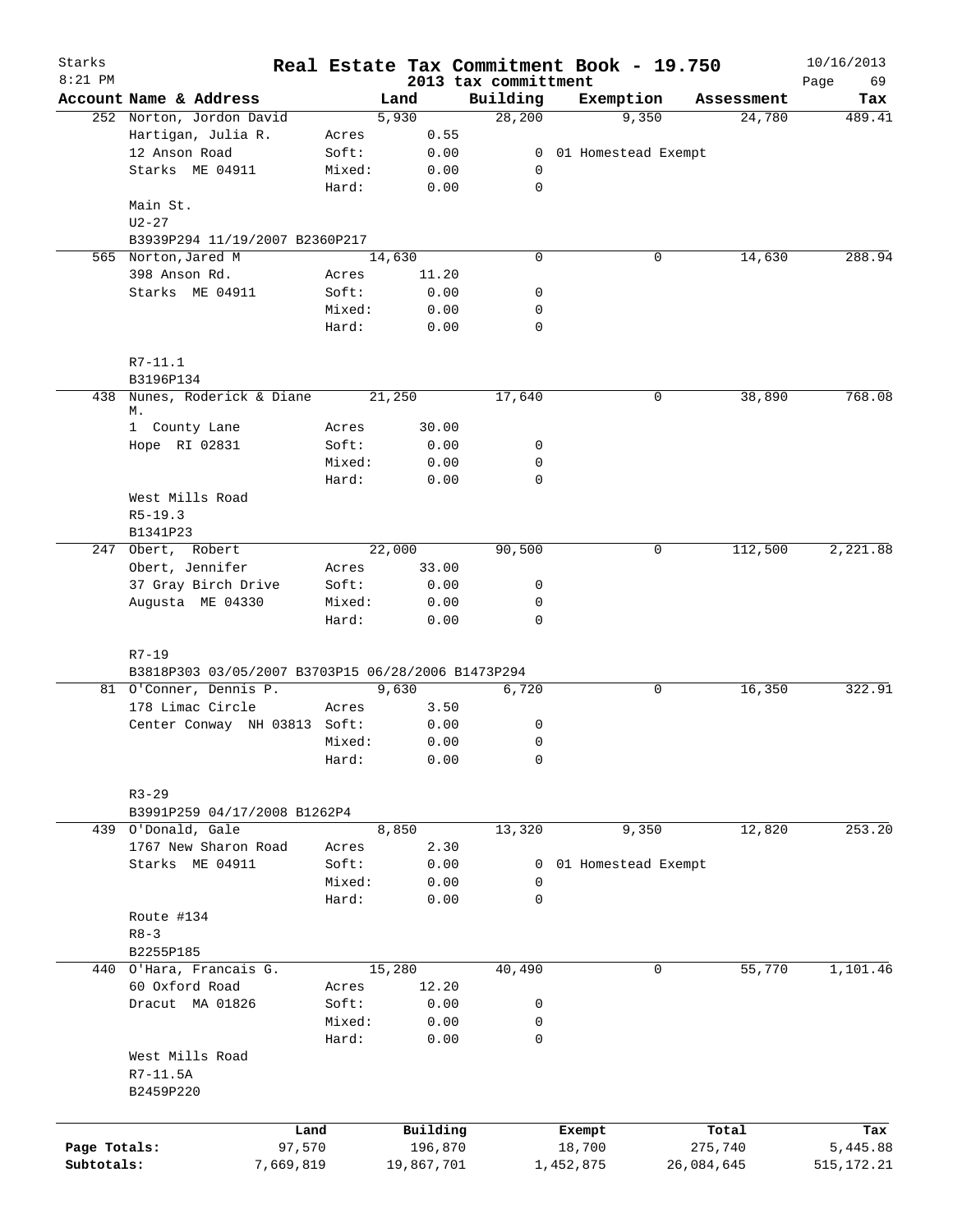| Starks<br>$8:21$ PM |                                                     |                 |              |                                  | Real Estate Tax Commitment Book - 19.750 |              | 10/16/2013        |
|---------------------|-----------------------------------------------------|-----------------|--------------|----------------------------------|------------------------------------------|--------------|-------------------|
|                     | Account Name & Address                              |                 | Land         | 2013 tax committment<br>Building | Exemption                                | Assessment   | 70<br>Page<br>Tax |
|                     | 442 Olafson Sr., Anders N.                          |                 | 10,800       | 10,000                           | 9,350                                    | 11,450       | 226.14            |
|                     | 350 Branns Mills Road                               | Acres           | 5.30         |                                  | 01 Homestead Exempt                      |              |                   |
|                     | Starks ME 04911                                     | Soft:           | 0.00         | $\mathbf 0$                      |                                          |              |                   |
|                     |                                                     | Mixed:          | 0.00         | 0                                |                                          |              |                   |
|                     |                                                     | Hard:           | 0.00         | $\mathbf 0$                      |                                          |              |                   |
|                     | Brann Mills Rd.<br>$R1 - 21$                        |                 |              |                                  |                                          |              |                   |
|                     | B4252P138 03/26/2010 B3798P219 12/22/2006 B2541P141 |                 |              |                                  |                                          |              |                   |
|                     | 448 Oliver, Carla J.                                |                 | 9,300        | 80,108                           | 9,350                                    | 80,058       | 1,581.15          |
|                     | 182 Chicken Street                                  | Acres           | 3.00         |                                  | 01 Homestead Exempt                      |              |                   |
|                     | Starks ME 04911                                     | Soft:           | 0.00         | $\mathbf 0$                      |                                          |              |                   |
|                     |                                                     | Mixed:          | 0.00         | 0                                |                                          |              |                   |
|                     |                                                     | Hard:           | 0.00         | $\mathbf 0$                      |                                          |              |                   |
|                     | $R3-19.2$                                           |                 |              |                                  |                                          |              |                   |
|                     | B1661P23                                            |                 |              |                                  |                                          |              |                   |
|                     | 443 Oliver, Ervin G. &                              |                 | 6,710        | $\mathbf 0$                      | 0                                        | 6,710        | 132.52            |
|                     | Marilyn L.                                          |                 |              |                                  |                                          |              |                   |
|                     | 3349 US HWY 280 West                                | Acres           | 2.00         |                                  |                                          |              |                   |
|                     | Vidalia GA 30474                                    | Soft:           | 0.00         | 0                                |                                          |              |                   |
|                     |                                                     | Mixed:          | 0.00         | 0                                |                                          |              |                   |
|                     |                                                     | Hard:           | 0.00         | $\mathbf 0$                      |                                          |              |                   |
|                     | Route #43                                           |                 |              |                                  |                                          |              |                   |
|                     | $R2-1$                                              |                 |              |                                  |                                          |              |                   |
|                     | B854P773                                            |                 |              |                                  |                                          |              |                   |
|                     | 444 Oliver, Herbert E.                              |                 | 5,000        | 20,450                           | 9,350                                    | 16,100       | 317.98            |
|                     | Oliver Tina M.                                      | Acres           | 0.25         |                                  |                                          |              |                   |
|                     | 1712 New Sharon Road                                | Soft:           | 0.00         |                                  | 0 01 Homestead Exempt                    |              |                   |
|                     | Starks ME 04911                                     | Mixed:          | 0.00         | $\mathbf 0$                      |                                          |              |                   |
|                     |                                                     | Hard:           | 0.00         | $\mathbf 0$                      |                                          |              |                   |
|                     | $R2-5$                                              |                 |              |                                  |                                          |              |                   |
|                     | B3214P158                                           |                 |              |                                  |                                          |              |                   |
|                     | 445 Oliver, Marilyn L.                              |                 | 7,200        | 0                                | 0                                        | 7,200        | 142.20            |
|                     |                                                     |                 |              |                                  |                                          |              |                   |
|                     | 3349 US HWY 280 West                                | Acres           | 1.30         |                                  |                                          |              |                   |
|                     | Vidalia GA 30474                                    | Soft:           | 0.00         | 0                                |                                          |              |                   |
|                     |                                                     | Mixed:<br>Hard: | 0.00<br>0.00 | 0<br>0                           |                                          |              |                   |
|                     |                                                     |                 |              |                                  |                                          |              |                   |
|                     | $R8 - 1.3$<br>B3341P315                             |                 |              |                                  |                                          |              |                   |
|                     | 236 Oliver, Marilyn L.                              |                 | 11,100       | 0                                | 0                                        | 11,100       | 219.23            |
|                     | 3349 US HWY 280 West                                |                 | 7.30         |                                  |                                          |              |                   |
|                     | Vidalia GA 30474                                    | Acres<br>Soft:  |              |                                  |                                          |              |                   |
|                     |                                                     |                 | 0.00         | 0                                |                                          |              |                   |
|                     |                                                     | Mixed:<br>Hard: | 0.00<br>0.00 | 0<br>$\mathbf 0$                 |                                          |              |                   |
|                     |                                                     |                 |              |                                  |                                          |              |                   |
|                     | $R2-2$                                              |                 |              |                                  |                                          |              |                   |
|                     | B1026P2                                             |                 |              |                                  |                                          |              |                   |
|                     | 447 Oliver, Richard E.                              |                 | 18,800       | 31,440                           | 9,350                                    | 40,890       | 807.58            |
|                     | 2197 Industry RD.                                   | Acres           | 20.20        |                                  |                                          |              |                   |
|                     | Starks ME 04911                                     | Soft:           | 0.00         | 0                                | 01 Homestead Exempt                      |              |                   |
|                     |                                                     | Mixed:          | 0.00         | 0                                |                                          |              |                   |
|                     |                                                     | Hard:           | 0.00         | 0                                |                                          |              |                   |
|                     | Industry Rd<br>$R2 - 22, R2 - 23$                   |                 |              |                                  |                                          |              |                   |
|                     | B3040P215 11/20/2002 B1947P180                      |                 |              |                                  |                                          |              |                   |
|                     |                                                     | Land            | Building     |                                  | Exempt                                   | Total        | Tax               |
| Page Totals:        |                                                     | 68,910          | 141,998      |                                  | 37,400                                   | 173,508      | 3,426.80          |
| Subtotals:          |                                                     | 7,738,729       | 20,009,699   |                                  | 1,490,275                                | 26, 258, 153 | 518,599.01        |
|                     |                                                     |                 |              |                                  |                                          |              |                   |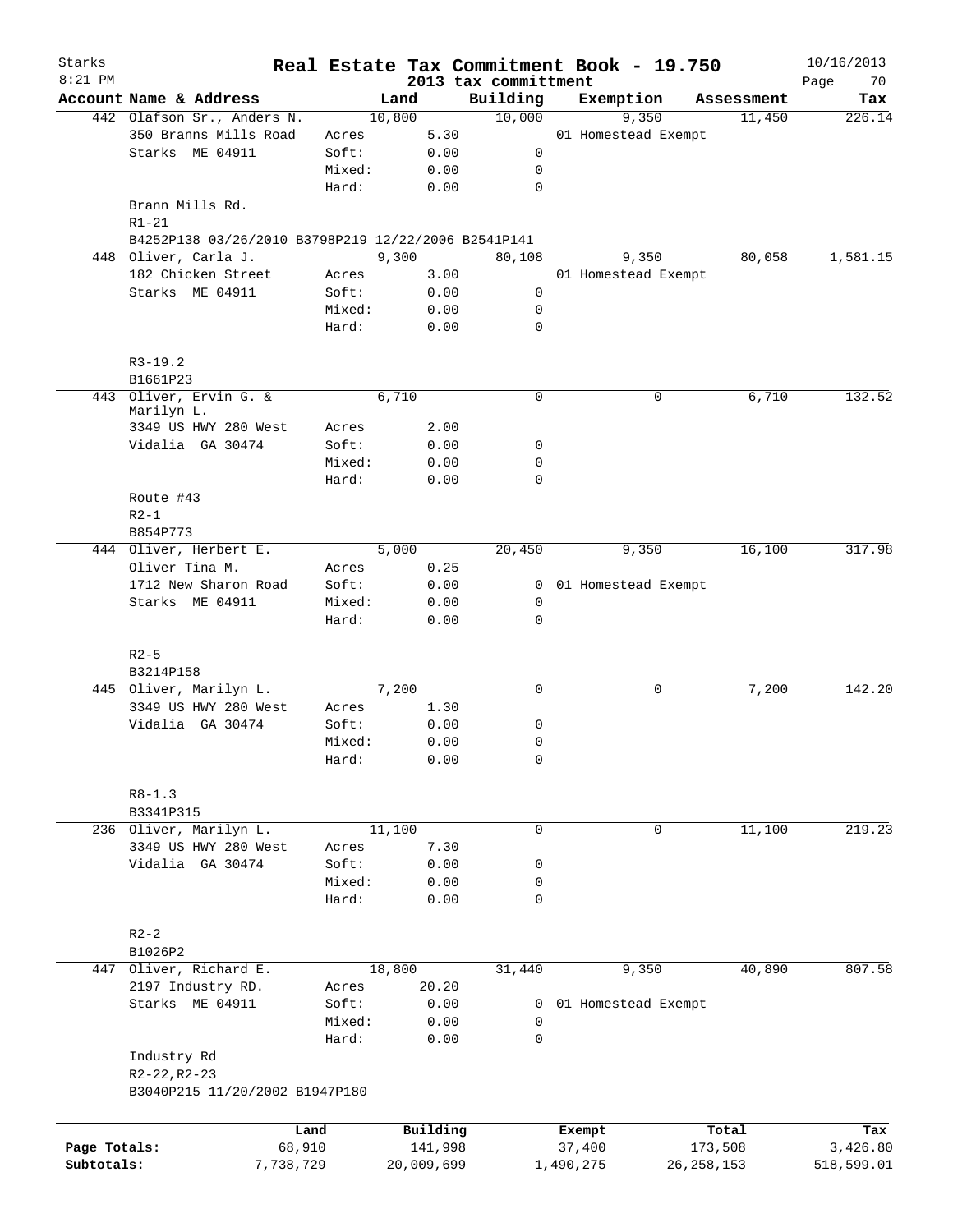| Starks<br>$8:21$ PM |                            |           |        |                      |                                  | Real Estate Tax Commitment Book - 19.750 |                         | 10/16/2013        |
|---------------------|----------------------------|-----------|--------|----------------------|----------------------------------|------------------------------------------|-------------------------|-------------------|
|                     | Account Name & Address     |           |        | Land                 | 2013 tax committment<br>Building | Exemption                                | Assessment              | Page<br>71<br>Tax |
|                     | 449 Orfanos, Efthimios     |           | 13,050 |                      | 0                                | $\Omega$                                 | 13,050                  | 257.74            |
|                     | Orfanos Ekaterini          |           | Acres  | 10.30                |                                  |                                          |                         |                   |
|                     | 18 Colgate Rd              |           | Soft:  | 0.00                 | 0                                |                                          |                         |                   |
|                     | Beverly MA 01915           |           | Mixed: | 0.00                 | 0                                |                                          |                         |                   |
|                     |                            |           | Hard:  | 0.00                 | $\mathbf 0$                      |                                          |                         |                   |
|                     | Mayhew Road                |           |        |                      |                                  |                                          |                         |                   |
|                     | $R6 - 1.1$                 |           |        |                      |                                  |                                          |                         |                   |
|                     | B2915P227                  |           |        |                      |                                  |                                          |                         |                   |
|                     | 450 Orfanos, Efthimios     |           |        | 12,920               | $\mathbf 0$                      | 0                                        | 12,920                  | 255.17            |
|                     | Orfanos Ekaterini          |           | Acres  | 10.10                |                                  |                                          |                         |                   |
|                     | 18 Colgate Rd              |           | Soft:  | 0.00                 | 0                                |                                          |                         |                   |
|                     | Beverly MA 01915           |           | Mixed: | 0.00                 | 0                                |                                          |                         |                   |
|                     |                            |           | Hard:  | 0.00                 | $\mathbf 0$                      |                                          |                         |                   |
|                     | $R6 - 1.2$                 |           |        |                      |                                  |                                          |                         |                   |
|                     | B2915P227                  |           |        |                      |                                  |                                          |                         |                   |
|                     | 451 Orfanos, Efthimios M   |           |        | 12,920               | 0                                | 0                                        | 12,920                  | 255.17            |
|                     | Orfanos Ekaterini          |           | Acres  | 10.10                |                                  |                                          |                         |                   |
|                     | 18 Colgate Rd              |           | Soft:  | 0.00                 | 0                                |                                          |                         |                   |
|                     | Beverly MA 01915           |           | Mixed: | 0.00                 | 0                                |                                          |                         |                   |
|                     |                            |           | Hard:  | 0.00                 | $\mathbf 0$                      |                                          |                         |                   |
|                     | Mayhew Road                |           |        |                      |                                  |                                          |                         |                   |
|                     | $R6 - 1.3$                 |           |        |                      |                                  |                                          |                         |                   |
|                     | B2915P227                  |           |        |                      |                                  |                                          |                         |                   |
|                     | 452 Orlowski, Steve &      |           |        | 15,150               | 9,800                            | 0                                        | 24,950                  | 492.76            |
|                     | Marilyn                    |           |        |                      |                                  |                                          |                         |                   |
|                     | Orlowski, Marilyn          |           | Acres  | 12.00                |                                  |                                          |                         |                   |
|                     | 17 Reo                     |           | Soft:  | 0.00                 | 0                                |                                          |                         |                   |
|                     | West Peabody MA 01960      |           | Mixed: | 0.00                 | 0                                |                                          |                         |                   |
|                     |                            |           | Hard:  | 0.00                 | $\mathbf 0$                      |                                          |                         |                   |
|                     | Rt. #43                    |           |        |                      |                                  |                                          |                         |                   |
|                     | $R2 - 42$                  |           |        |                      |                                  |                                          |                         |                   |
|                     | B2054P43                   |           |        |                      |                                  |                                          |                         |                   |
|                     | 454 Osathanondh MD., Rapin |           |        | 22,750               | 0                                | 0                                        | 22,750                  | 449.31            |
|                     | 1 Pickerel Terrace         |           | Acres  | 40.00                |                                  |                                          |                         |                   |
|                     | Wellesley MA 02482         |           | Soft:  | 0.00                 | 0                                |                                          |                         |                   |
|                     |                            |           | Mixed: | 0.00                 | 0                                |                                          |                         |                   |
|                     |                            |           | Hard:  | 0.00                 | 0                                |                                          |                         |                   |
|                     | $R6 - 22.5$                |           |        |                      |                                  |                                          |                         |                   |
|                     | B1311P279                  |           |        |                      |                                  |                                          |                         |                   |
|                     | 453 Osathanondh MD., Rapin |           |        | 9,710                | $\mathbf 0$                      | $\mathbf 0$                              | 9,710                   | 191.77            |
|                     | 1 Pickerel Terrace         |           | Acres  | 5.17                 |                                  |                                          |                         |                   |
|                     | Wellesley MA 02482         |           | Soft:  | 0.00                 | 0                                |                                          |                         |                   |
|                     |                            |           | Mixed: | 0.00                 | 0                                |                                          |                         |                   |
|                     |                            |           | Hard:  | 0.00                 | $\mathbf 0$                      |                                          |                         |                   |
|                     | $R6 - 22.3$                |           |        |                      |                                  |                                          |                         |                   |
|                     | B1311P279                  |           |        |                      |                                  |                                          |                         |                   |
|                     | 456 Osgood, Wanda          |           |        | 25,050               | 37,402                           | 9,350                                    | 53,102                  | 1,048.76          |
|                     | P.O. Box 50                |           | Acres  | 45.21                |                                  |                                          |                         |                   |
|                     | Anson ME 04911             |           | Soft:  | 0.00                 |                                  | 0 01 Homestead Exempt                    |                         |                   |
|                     |                            |           | Mixed: | 0.00                 | 0                                |                                          |                         |                   |
|                     |                            |           | Hard:  | 0.00                 | 0                                |                                          |                         |                   |
|                     | $R8 - 38 - 4$              |           |        |                      |                                  |                                          |                         |                   |
|                     | B2934P88                   |           |        |                      |                                  |                                          |                         |                   |
|                     |                            |           |        |                      |                                  |                                          |                         |                   |
| Page Totals:        |                            | Land      |        | Building             |                                  | Exempt                                   | Total                   | Tax               |
| Subtotals:          |                            | 111,550   |        | 47,202<br>20,056,901 |                                  | 9,350                                    | 149,402<br>26, 407, 555 | 2,950.68          |
|                     |                            | 7,850,279 |        |                      |                                  | 1,499,625                                |                         | 521,549.69        |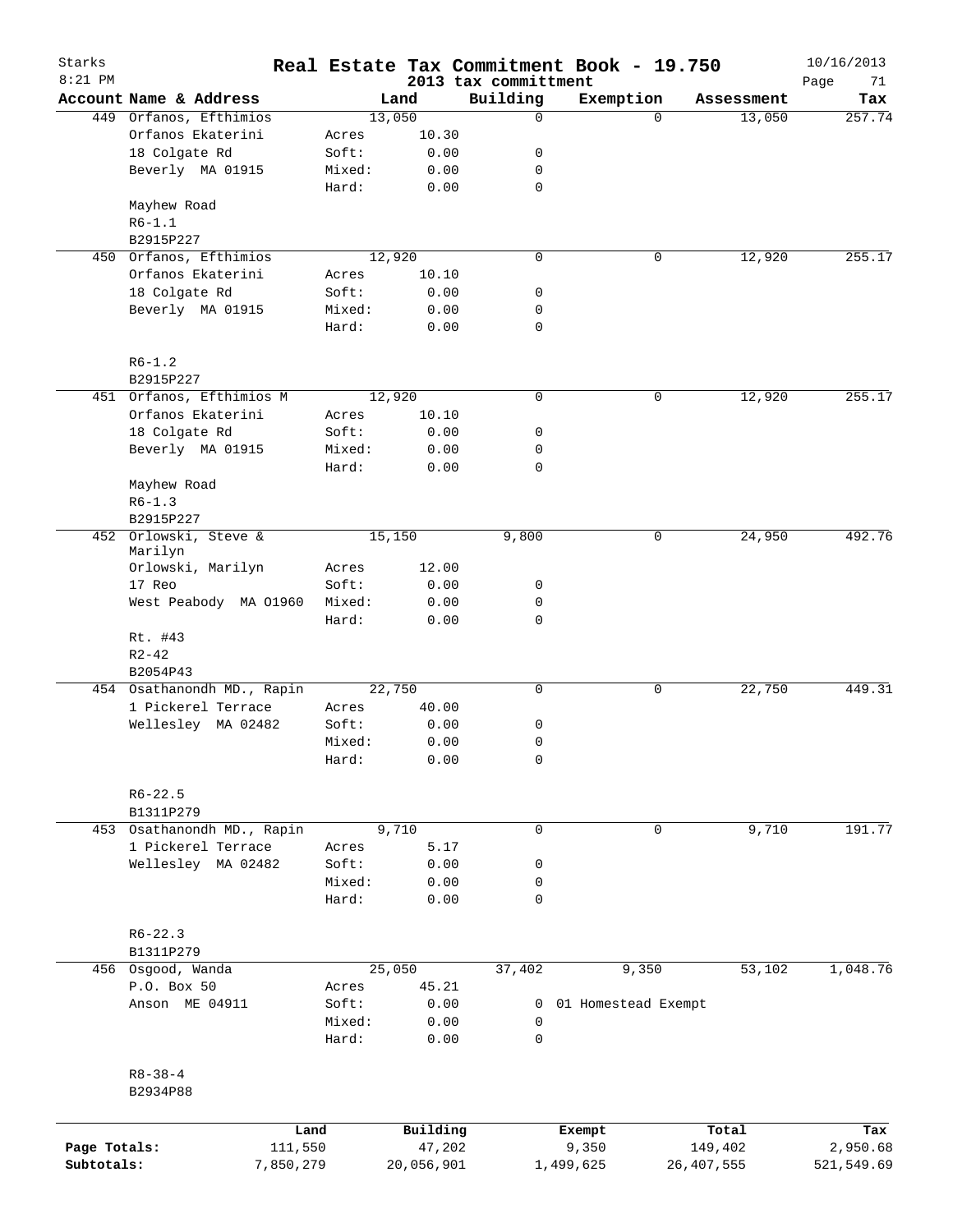| Starks<br>$8:21$ PM |                               |        |       | 2013 tax committment | Real Estate Tax Commitment Book - 19.750 |            | 10/16/2013<br>Page<br>72 |
|---------------------|-------------------------------|--------|-------|----------------------|------------------------------------------|------------|--------------------------|
|                     | Account Name & Address        |        | Land  | Building             | Exemption                                | Assessment | Tax                      |
| 457                 | Ostrand, Carl V. Estate       | 10,470 |       | 21,960               | $\Omega$                                 | 32,430     | 640.49                   |
|                     | οf                            |        |       |                      |                                          |            |                          |
|                     | Hawes, Alison M.              | Acres  | 4.80  |                      |                                          |            |                          |
|                     | 157 Middle Road               | Soft:  | 0.00  | 0                    |                                          |            |                          |
|                     | Fairfield ME 04937            | Mixed: | 0.00  | 0                    |                                          |            |                          |
|                     |                               | Hard:  | 0.00  | $\Omega$             |                                          |            |                          |
|                     | $R4 - 23.4$                   |        |       |                      |                                          |            |                          |
|                     | B4373P209 02/14/2011          |        |       |                      |                                          |            |                          |
|                     | 458 Ouellette, Kenneth W      | 28,000 |       | 0                    | 0                                        | 28,000     | 553.00                   |
|                     | Emery Matthew P.              | Acres  | 61.00 |                      |                                          |            |                          |
|                     | 3 High Bluff Lane             | Soft:  | 0.00  | 0                    |                                          |            |                          |
|                     | Scarborough ME 04074          | Mixed: | 0.00  | 0                    |                                          |            |                          |
|                     |                               | Hard:  | 0.00  | 0                    |                                          |            |                          |
|                     | Route 134                     |        |       |                      |                                          |            |                          |
|                     | $R2 - 38.1$                   |        |       |                      |                                          |            |                          |
|                     | B2176P135                     |        |       |                      |                                          |            |                          |
|                     | 459 Ouellette, Kenneth W.     | 10,600 |       | 23,390               | 0                                        | 33,990     | 671.30                   |
|                     | Richard E. White Robert Acres |        | 5.00  |                      |                                          |            |                          |
|                     | E. Horr, William H.<br>Frankl |        |       |                      |                                          |            |                          |
|                     | 3 High Bluff Lane             | Soft:  | 0.00  | 0                    |                                          |            |                          |
|                     | Scarborough ME 04093          | Mixed: | 0.00  | 0                    |                                          |            |                          |
|                     |                               | Hard:  | 0.00  | 0                    |                                          |            |                          |
|                     | $R2 - 38.1C$<br>B3346P192     |        |       |                      |                                          |            |                          |
|                     | 460 Pachedo, David R.         | 14,630 |       | 12,000               | 0                                        | 26,630     | 525.94                   |
|                     | Pachedo Suzanne L.            | Acres  | 11.20 |                      |                                          |            |                          |
|                     | 246 John Franklin Rd.         | Soft:  | 0.00  | 0                    |                                          |            |                          |
|                     | Hope RI 02831                 | Mixed: | 0.00  | 0                    |                                          |            |                          |
|                     |                               | Hard:  | 0.00  | 0                    |                                          |            |                          |
|                     | R5-19.3A                      |        |       |                      |                                          |            |                          |
|                     | B2063P129                     |        |       |                      |                                          |            |                          |
|                     | 462 Palmer, James W           |        | 8,650 | 19,200               | 9,350                                    | 18,500     | 365.38                   |
|                     | Box 261 Chicken Street        | Acres  | 2.00  |                      |                                          |            |                          |
|                     | Starks ME 04911               | Soft:  | 0.00  |                      | 0 01 Homestead Exempt                    |            |                          |
|                     |                               | Mixed: | 0.00  | 0                    |                                          |            |                          |
|                     |                               | Hard:  | 0.00  | 0                    |                                          |            |                          |
|                     | Chicken St.                   |        |       |                      |                                          |            |                          |
|                     | $R4-1$                        |        |       |                      |                                          |            |                          |
|                     | B2667P167                     |        |       |                      |                                          |            |                          |
|                     | 464 Parrillo, Dennis V.       | 11,360 |       | 0                    | $\mathbf 0$                              | 11,360     | 224.36                   |
|                     | 63 St.ubtown Rd.              | Acres  | 7.70  |                      |                                          |            |                          |
|                     | Hope Valley RI 02832          | Soft:  | 0.00  | 0                    |                                          |            |                          |
|                     |                               | Mixed: | 0.00  | 0                    |                                          |            |                          |
|                     |                               | Hard:  | 0.00  | 0                    |                                          |            |                          |
|                     |                               |        |       |                      |                                          |            |                          |
|                     | $R3 - 22$                     |        |       |                      |                                          |            |                          |
|                     | B1387P315                     |        |       |                      |                                          |            |                          |

|              | Land      | Building   | Exempt    | Total      | Tax        |
|--------------|-----------|------------|-----------|------------|------------|
| Page Totals: | 83,710    | 76,550     | 9,350     | 150,910    | 2,980.47   |
| Subtotals:   | 7,933,989 | 20,133,451 | ⊥,508,975 | 26,558,465 | 524,530.16 |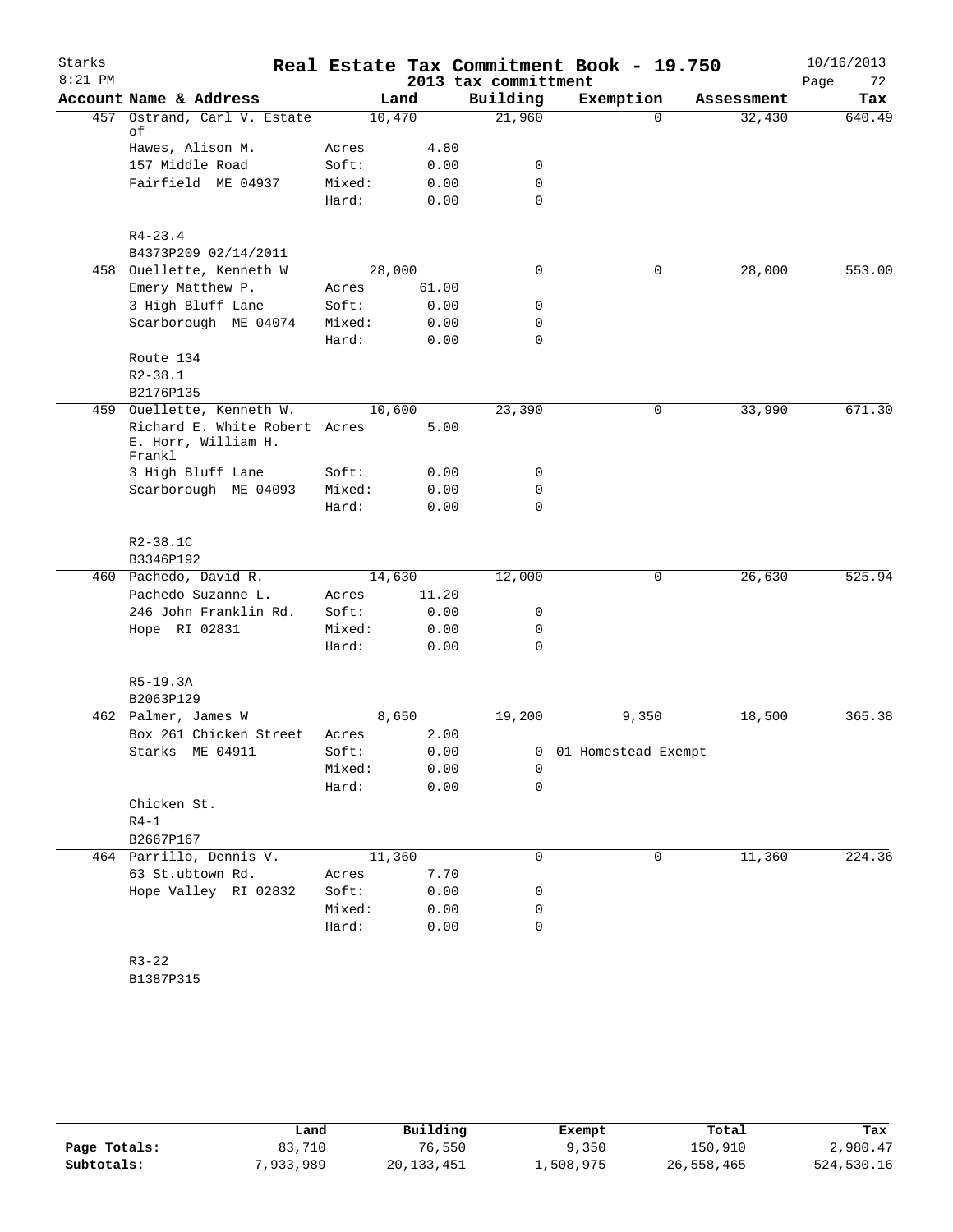| Starks    |                                                  |        |          |                      | Real Estate Tax Commitment Book - 19.750 |            | 10/16/2013 |
|-----------|--------------------------------------------------|--------|----------|----------------------|------------------------------------------|------------|------------|
| $8:21$ PM |                                                  |        |          | 2013 tax committment |                                          |            | Page<br>73 |
|           | Account Name & Address                           |        | Land     | Building             | Exemption                                | Assessment | Tax        |
|           | 466 Patenaude, Alan                              |        | $\Omega$ | 9,600                | $\Omega$                                 | 9,600      | 189.60     |
|           | 141 Faulkner Hill Road                           |        |          |                      |                                          |            |            |
|           | Starks ME 04911                                  |        |          |                      |                                          |            |            |
|           |                                                  |        |          |                      |                                          |            |            |
|           |                                                  |        |          |                      |                                          |            |            |
|           | Faulkner Hill Rd.                                |        |          |                      |                                          |            |            |
|           | $R8 - 38 - 140N$                                 |        |          |                      |                                          |            |            |
|           | B1297P187                                        |        |          |                      |                                          |            |            |
|           | 465 Patenaude, Alan                              | 14,180 |          | 9,600                | 9,350                                    | 14,430     | 284.99     |
|           | 141 Faulkner Hill Road                           | Acres  | 10.50    |                      | 01 Homestead Exempt                      |            |            |
|           | Starks ME 04911                                  | Soft:  | 0.00     | 0                    |                                          |            |            |
|           |                                                  | Mixed: | 0.00     | 0                    |                                          |            |            |
|           |                                                  | Hard:  | 0.00     | 0                    |                                          |            |            |
|           | Faulkner Hill Rd<br>Starks, Me                   |        |          |                      |                                          |            |            |
|           | $R8 - 38 - 14$                                   |        |          |                      |                                          |            |            |
|           | B3233P283                                        |        |          |                      |                                          |            |            |
| 468       | Patenaude, Donald                                | 10,980 |          | 0                    | 0                                        | 10,980     | 216.86     |
|           | Joseph                                           |        |          |                      |                                          |            |            |
|           | P.O. Box 111                                     | Acres  | 7.12     |                      |                                          |            |            |
|           | Ashauay RI 02804                                 | Soft:  | 0.00     | 0                    |                                          |            |            |
|           |                                                  | Mixed: | 0.00     | 0                    |                                          |            |            |
|           |                                                  | Hard:  | 0.00     | 0                    |                                          |            |            |
|           |                                                  |        |          |                      |                                          |            |            |
|           | $R1 - 17.1$<br>B3470P168 03/18/2005 B1511P261    |        |          |                      |                                          |            |            |
|           | 470 Patenaude, Marc                              |        | 8,650    | 8,400                | 9,350                                    | 7,700      | 152.07     |
|           | P.O. Box Box 143                                 | Acres  | 2.00     |                      | 01 Homestead Exempt                      |            |            |
|           | Anson Me 04911                                   | Soft:  | 0.00     | 0                    |                                          |            |            |
|           |                                                  | Mixed: | 0.00     | 0                    |                                          |            |            |
|           |                                                  | Hard:  | 0.00     | 0                    |                                          |            |            |
|           | Felkner Hill Rd                                  |        |          |                      |                                          |            |            |
|           | R8-38.15A                                        |        |          |                      |                                          |            |            |
|           | B3233P285                                        |        |          |                      |                                          |            |            |
|           | 471 Patenaude, Rachel A                          |        | 9,560    | 13,260               | 9,350                                    | 13,470     | 266.03     |
|           | 23 Emery Road                                    | Acres  | 3.40     |                      |                                          |            |            |
|           | Starks ME 04911                                  | Soft:  | 0.00     | 0                    | 01 Homestead Exempt                      |            |            |
|           |                                                  | Mixed: | 0.00     | 0                    |                                          |            |            |
|           |                                                  | Hard:  | 0.00     | 0                    |                                          |            |            |
|           | Emery Rd                                         |        |          |                      |                                          |            |            |
|           | $R3 - 30$                                        |        |          |                      |                                          |            |            |
|           | B3670P149 05/04/2006 B3634P79 02/16/2006 B2656P7 |        |          |                      |                                          |            |            |
|           | 472 Patten, Bruce K&Cheryl                       | 16,750 |          | 0                    | 0                                        | 16,750     | 330.81     |
|           | W                                                |        |          |                      |                                          |            |            |
|           | 1161 E. Pond Rd                                  | Acres  | 16.00    |                      |                                          |            |            |
|           | Smithfield ME 04978                              | Soft:  | 0.00     | 0                    |                                          |            |            |
|           |                                                  | Mixed: | 0.00     | 0                    |                                          |            |            |
|           |                                                  | Hard:  | 0.00     | 0                    |                                          |            |            |
|           |                                                  |        |          |                      |                                          |            |            |
|           | $R8 - 33$                                        |        |          |                      |                                          |            |            |
|           | B1885P35                                         |        |          |                      |                                          |            |            |
|           |                                                  |        |          |                      |                                          |            |            |

|              | Land      | Building   | Exempt    | Total      | Tax        |
|--------------|-----------|------------|-----------|------------|------------|
| Page Totals: | 60,120    | 40,860     | 28,050    | 72,930     | 1,440.36   |
| Subtotals:   | 7,994,109 | 20,174,311 | 1,537,025 | 26,631,395 | 525,970.52 |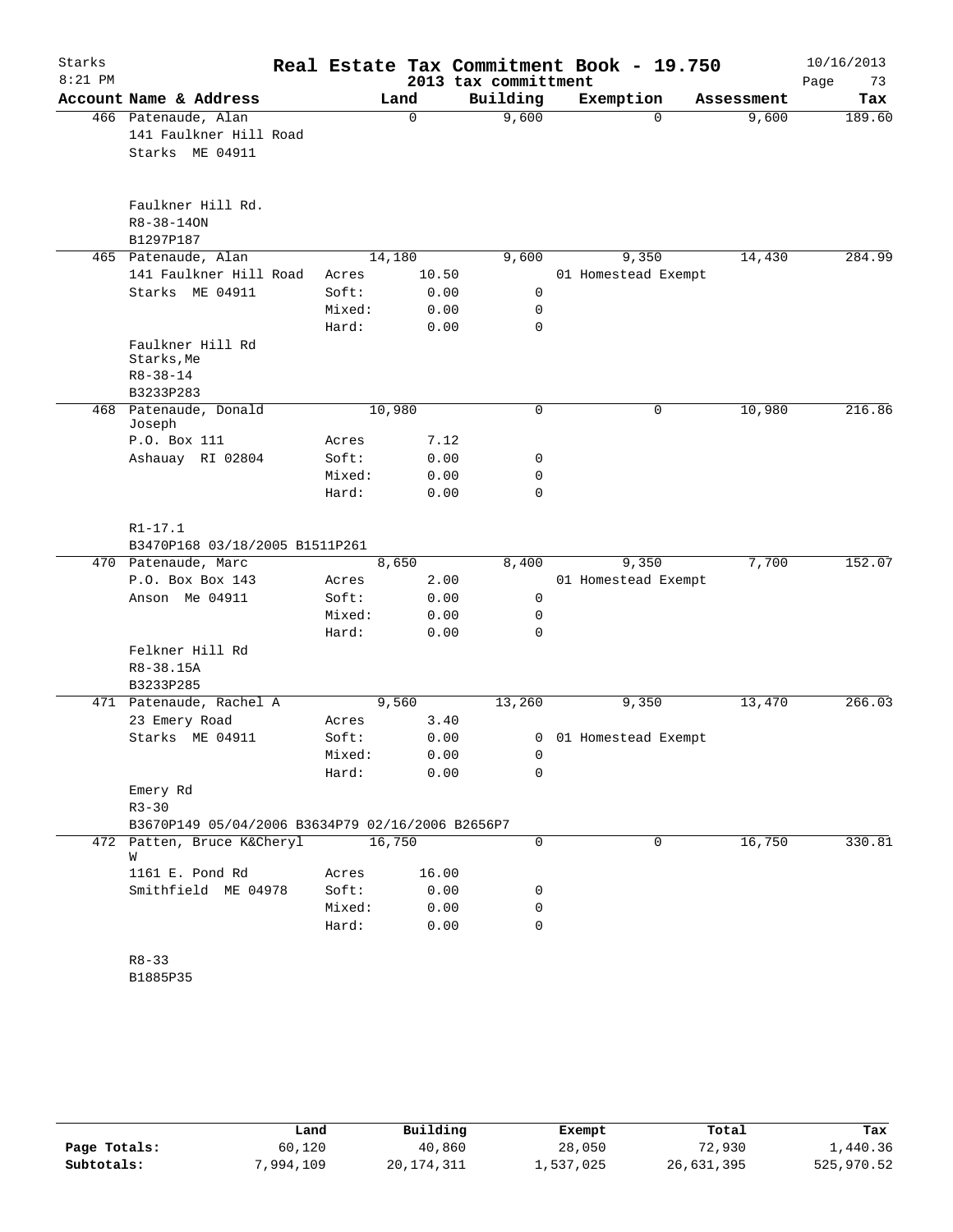| Starks    |                                                          |        |        |                      | Real Estate Tax Commitment Book - 19.750 |            | 10/16/2013 |
|-----------|----------------------------------------------------------|--------|--------|----------------------|------------------------------------------|------------|------------|
| $8:21$ PM |                                                          |        |        | 2013 tax committment |                                          |            | Page<br>74 |
|           | Account Name & Address                                   |        | Land   | Building             | Exemption                                | Assessment | Tax        |
|           | 473 Patten, Bruce K. &<br>Cheryl W.                      |        | 7,000  | $\mathsf{O}$         | $\Omega$                                 | 7,000      | 138.25     |
|           | 1161 E. Pond Rd                                          | Acres  | 1.00   |                      |                                          |            |            |
|           | Smithfield ME 04978                                      | Soft:  | 0.00   | 0                    |                                          |            |            |
|           |                                                          | Mixed: | 0.00   | $\mathbf 0$          |                                          |            |            |
|           |                                                          | Hard:  | 0.00   | $\Omega$             |                                          |            |            |
|           | $R2 - 3$<br>B1273P259                                    |        |        |                      |                                          |            |            |
|           | 474 Patten, Bruce K.&Cheryl                              |        | 8,130  | 12,360               | 0                                        | 20,490     | 404.68     |
|           | W                                                        |        |        |                      |                                          |            |            |
|           | 1161 E. Pond Rd                                          | Acres  | 1.20   |                      |                                          |            |            |
|           | Smithfield ME 04978                                      | Soft:  | 0.00   | 0                    |                                          |            |            |
|           |                                                          | Mixed: | 0.00   | 0                    |                                          |            |            |
|           |                                                          | Hard:  | 0.00   | $\mathbf 0$          |                                          |            |            |
|           | $R8 - 34$                                                |        |        |                      |                                          |            |            |
|           | B1025P352                                                |        |        |                      |                                          |            |            |
|           | 475 Pelletier, Ann                                       |        | 9,600  | $\mathbf 0$          | 0                                        | 9,600      | 189.60     |
|           | 514 Kemp Street                                          | Acres  | 5.00   |                      |                                          |            |            |
|           | Eden NC 27288                                            | Soft:  | 0.00   | 0                    |                                          |            |            |
|           |                                                          | Mixed: | 0.00   | 0                    |                                          |            |            |
|           |                                                          | Hard:  | 0.00   | $\mathbf 0$          |                                          |            |            |
|           | New Sharon Rd                                            |        |        |                      |                                          |            |            |
|           | $R1 - 34.1$                                              |        |        |                      |                                          |            |            |
|           | B2435P306                                                |        |        |                      |                                          |            |            |
|           | 476 Pelletier, Ann M                                     |        | 13,960 | 0                    | 0                                        | 13,960     | 275.71     |
|           | Griffin Joseph Raymond                                   | Acres  | 11.70  |                      |                                          |            |            |
|           | 514 Kemp Street                                          | Soft:  | 0.00   | 0                    |                                          |            |            |
|           | Eden NC 27288                                            | Mixed: | 0.00   | 0                    |                                          |            |            |
|           |                                                          | Hard:  | 0.00   | $\mathbf 0$          |                                          |            |            |
|           | New Sharon Rd<br>Greenleafid<br>$R1 - 34.6$<br>B2435P306 |        |        |                      |                                          |            |            |
|           | 477 Pelletier, George                                    |        | 9,600  | $\mathbf 0$          | 0                                        | 9,600      | 189.60     |
|           | Pelletier Ann.                                           | Acres  | 5.00   |                      |                                          |            |            |
|           | 514 Kemp Street                                          | Soft:  |        | 0.00<br>0            |                                          |            |            |
|           | Eden NC 27288                                            | Mixed: | 0.00   | 0                    |                                          |            |            |
|           |                                                          | Hard:  | 0.00   | 0                    |                                          |            |            |
|           | $R1 - 34.2$<br>B3039P121                                 |        |        |                      |                                          |            |            |
|           | 478 Pelletier, Jeri-Ann                                  |        | 13,850 | 61,290               | 9,350                                    | 65,790     | 1, 299.35  |
|           | 1219 New Sharon Road                                     | Acres  | 10.00  |                      | 01 Homestead Exempt                      |            |            |
|           | Starks ME 04911                                          | Soft:  | 0.00   | 0                    |                                          |            |            |
|           |                                                          | Mixed: | 0.00   | 0                    |                                          |            |            |
|           |                                                          | Hard:  | 0.00   | 0                    |                                          |            |            |
|           | $R1 - 34.3$<br>B3005P124                                 |        |        |                      |                                          |            |            |
|           |                                                          |        |        |                      |                                          |            |            |

|              | Land      | Building   | Exempt    | Total      | Tax        |
|--------------|-----------|------------|-----------|------------|------------|
| Page Totals: | 62,140    | 73,650     | 9,350     | 126,440    | 2,497.19   |
| Subtotals:   | 8,056,249 | 20,247,961 | 1,546,375 | 26,757,835 | 528,467.71 |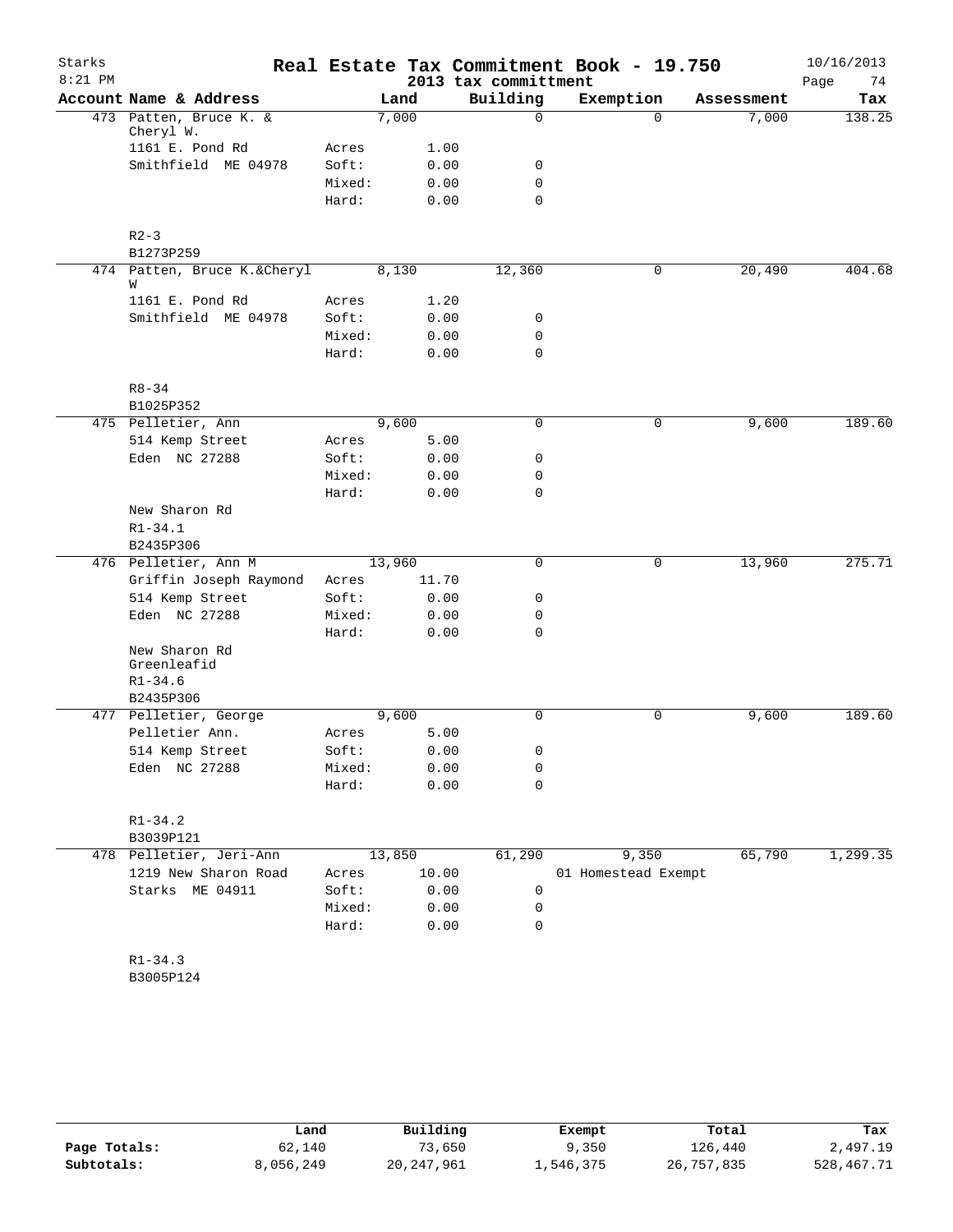| Starks    |                                  |        |        |                      | Real Estate Tax Commitment Book - 19.750 |            | 10/16/2013 |
|-----------|----------------------------------|--------|--------|----------------------|------------------------------------------|------------|------------|
| $8:21$ PM |                                  |        |        | 2013 tax committment |                                          |            | Page<br>75 |
|           | Account Name & Address           |        | Land   | Building             | Exemption                                | Assessment | Tax        |
|           | 480 Peppermint, Cary             |        | 13,840 | 23,040               | $\Omega$                                 | 36,880     | 728.38     |
|           | Nadir Christine                  | Acres  | 49.00  |                      |                                          |            |            |
|           | 11 Lansdale Street               | Soft:  | 5.00   | 642                  |                                          |            |            |
|           | Rochester NY 14620               | Mixed: | 28.00  | 3,698                |                                          |            |            |
|           |                                  | Hard:  | 14.00  | 1,849                |                                          |            |            |
|           | $R2 - 24.14$                     |        |        |                      |                                          |            |            |
|           | B1131P49                         |        |        |                      |                                          |            |            |
|           | 481 Pereira, Joseph              |        | 11,690 | 90,820               | 0                                        | 102,510    | 2,024.57   |
|           | Pereira Linda                    | Acres  | 15.00  |                      |                                          |            |            |
|           | 22 Anthony St.                   | Soft:  | 0.00   | 0                    |                                          |            |            |
|           | Berkley MA 02779                 | Mixed: | 10.00  | 1,159                |                                          |            |            |
|           |                                  | Hard:  | 0.00   | $\Omega$             |                                          |            |            |
|           | Chicken St.                      |        |        |                      |                                          |            |            |
|           | $R3 - 30.2$                      |        |        |                      |                                          |            |            |
|           | B1446P338                        |        |        |                      |                                          |            |            |
|           | 482 Pereira, Linda               |        | 1,740  | 0                    | 0                                        | 1,740      | 34.37      |
|           | Pereira Joseph                   | Acres  | 15.00  |                      |                                          |            |            |
|           | 22 Anthony St.                   | Soft:  | 0.00   | 0                    |                                          |            |            |
|           | Berkley MA 02779                 | Mixed: | 15.00  | 1,739                |                                          |            |            |
|           |                                  | Hard:  | 0.00   | 0                    |                                          |            |            |
|           | $R4 - 8$                         |        |        |                      |                                          |            |            |
|           | B2581P349                        |        |        |                      |                                          |            |            |
|           | 483 Perkins, Raymond, E.         |        | 18,780 | 31,476               | 9,350                                    | 40,906     | 807.89     |
|           | 203 Sawyers Mills Road           | Acres  | 20.13  |                      |                                          |            |            |
|           | Starks ME 04911                  | Soft:  | 0.00   | 0                    | 01 Homestead Exempt                      |            |            |
|           |                                  | Mixed: | 0.00   | 0                    |                                          |            |            |
|           |                                  | Hard:  | 0.00   | 0                    |                                          |            |            |
|           | West Mills Rd                    |        |        |                      |                                          |            |            |
|           | $R7 - 11.2$                      |        |        |                      |                                          |            |            |
|           | B2655P104                        |        |        |                      |                                          |            |            |
|           | 484 Perreult, Alfred R. Et<br>Al |        | 16,100 | 0                    | 0                                        | 16,100     | 317.98     |
|           | Box 291                          | Acres  | 15.00  |                      |                                          |            |            |
|           | Orleans<br>MA 02653              | Soft:  | 0.00   | 0                    |                                          |            |            |
|           |                                  | Mixed: | 0.00   | 0                    |                                          |            |            |
|           |                                  | Hard:  | 0.00   | 0                    |                                          |            |            |
|           | $R6 - 19$                        |        |        |                      |                                          |            |            |
|           | B1144P42                         |        |        |                      |                                          |            |            |
|           | 485 Peters, Bruce                |        | 17,250 | 0                    | $\mathbf 0$                              | 17,250     | 340.69     |
|           | 83 Mansfield Rd<br>Apt.215.      | Acres  | 18.00  |                      |                                          |            |            |
|           | New London CT 06320              | Soft:  | 0.00   | 0                    |                                          |            |            |
|           |                                  | Mixed: | 0.00   | 0                    |                                          |            |            |
|           |                                  | Hard:  | 0.00   | 0                    |                                          |            |            |
|           | $R11 - 16$                       |        |        |                      |                                          |            |            |

B815P268

|              | Land      | Building   | Exempt    | Total      | Tax        |
|--------------|-----------|------------|-----------|------------|------------|
| Page Totals: | 79,400    | 145,336    | 9,350     | 215,386    | 4,253.88   |
| Subtotals:   | 8,135,649 | 20,393,297 | 1,555,725 | 26,973,221 | 532,721.59 |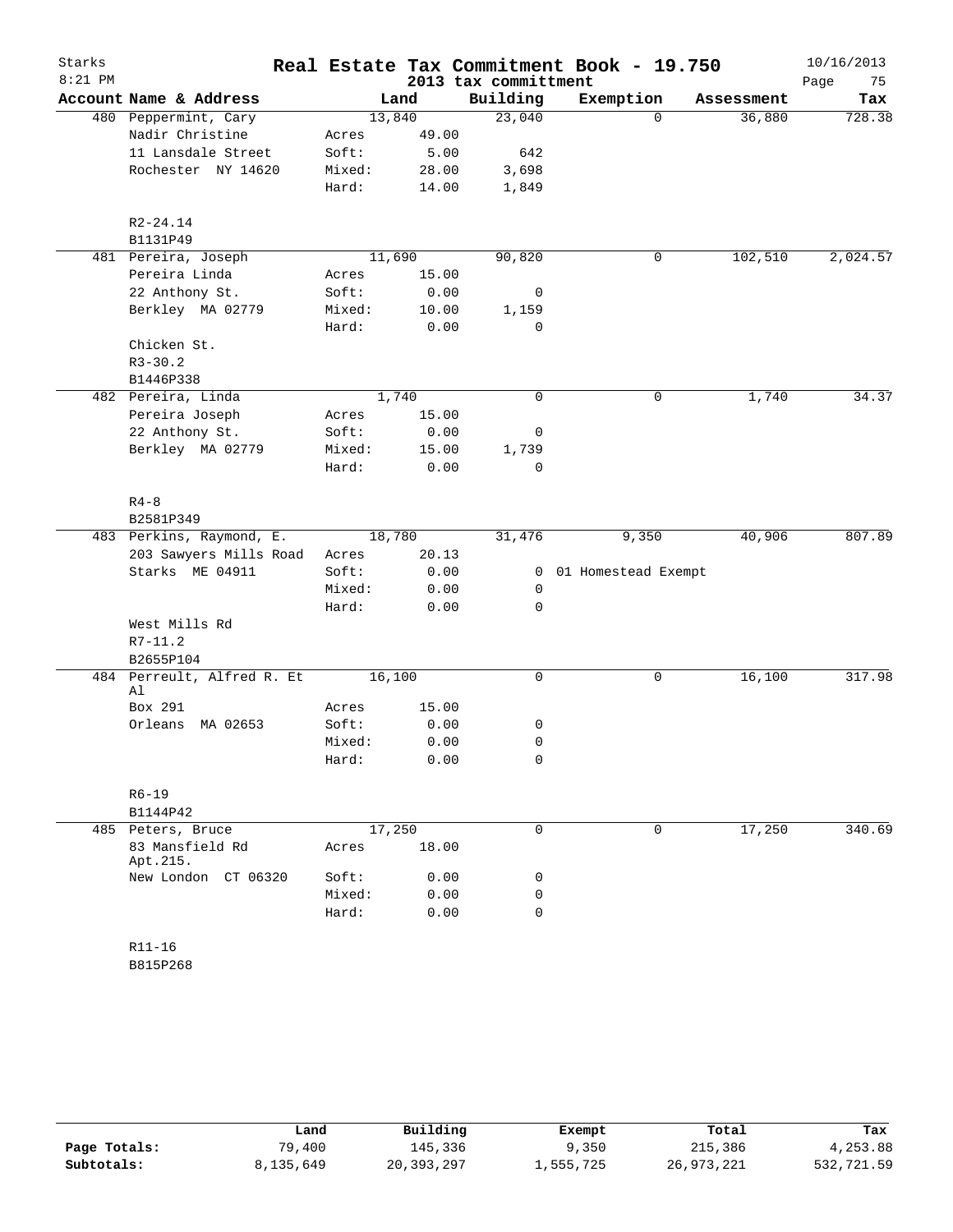| Starks    |                                            |        |       |                      | Real Estate Tax Commitment Book - 19.750 |            | 10/16/2013 |
|-----------|--------------------------------------------|--------|-------|----------------------|------------------------------------------|------------|------------|
| $8:21$ PM |                                            |        |       | 2013 tax committment |                                          |            | Page<br>76 |
|           | Account Name & Address                     |        | Land  | Building             | Exemption                                | Assessment | Tax        |
|           | 486 Peters, Bruce                          | 22,750 |       | $\mathsf{O}$         | $\Omega$                                 | 22,750     | 449.31     |
|           | 83 Mansfield Rd<br>Apt.215.                | Acres  | 40.00 |                      |                                          |            |            |
|           | New London CT 06320                        | Soft:  | 0.00  | 0                    |                                          |            |            |
|           |                                            | Mixed: | 0.00  | $\mathbf 0$          |                                          |            |            |
|           |                                            | Hard:  | 0.00  | $\mathbf 0$          |                                          |            |            |
|           | $R11 - 15$                                 |        |       |                      |                                          |            |            |
|           | B1755P164                                  |        |       |                      |                                          |            |            |
|           | 487 Peterson Family Trust                  | 17,880 |       | 91,480               | 9,350                                    | 100,010    | 1,975.20   |
|           | 13 Waugh Road                              | Acres  | 16.50 |                      |                                          |            |            |
|           | Starks ME 04911                            | Soft:  | 0.00  |                      | 0 01 Homestead Exempt                    |            |            |
|           |                                            | Mixed: | 0.00  | 0                    |                                          |            |            |
|           |                                            | Hard:  | 0.00  | $\mathbf 0$          |                                          |            |            |
|           | $R11 - 8.1$<br>B1652P102                   |        |       |                      |                                          |            |            |
|           | 489 Peterson Family Trust                  | 19,500 |       | $\mathbf 0$          | 0                                        | 19,500     | 385.13     |
|           | 13 Waugh Road                              | Acres  | 27.00 |                      |                                          |            |            |
|           | Starks ME 04911                            | Soft:  | 0.00  | 0                    |                                          |            |            |
|           |                                            | Mixed: | 0.00  | 0                    |                                          |            |            |
|           |                                            | Hard:  | 0.00  | $\mathbf 0$          |                                          |            |            |
|           | Anson Road                                 |        |       |                      |                                          |            |            |
|           | $R11-9$                                    |        |       |                      |                                          |            |            |
|           | B564P357                                   |        |       |                      |                                          |            |            |
|           | 488 Peterson Family Trust                  | 14,800 |       | 0                    | 0                                        | 14,800     | 292.30     |
|           | 13 Waugh Road                              | Acres  | 13.00 |                      |                                          |            |            |
|           | Starks ME 04911                            | Soft:  | 0.00  | 0                    |                                          |            |            |
|           |                                            | Mixed: | 0.00  | 0                    |                                          |            |            |
|           |                                            | Hard:  | 0.00  | 0                    |                                          |            |            |
|           | $R11-6$                                    |        |       |                      |                                          |            |            |
|           | B516P191                                   |        |       |                      |                                          |            |            |
|           | 202 Peterson, Eric J. &<br>Laura R.        | 15,150 |       | 64,080               | 0                                        | 79,230     | 1,564.79   |
|           | 33 South Street                            | Acres  | 11.00 |                      |                                          |            |            |
|           | Byfield MA 01922-1122                      | Soft:  | 0.00  | 0                    |                                          |            |            |
|           |                                            | Mixed: | 0.00  | 0                    |                                          |            |            |
|           |                                            | Hard:  | 0.00  | 0                    |                                          |            |            |
|           | Chicken Street                             |        |       |                      |                                          |            |            |
|           | $R3 - 28$                                  |        |       |                      |                                          |            |            |
|           | B1660P3                                    |        |       |                      |                                          |            |            |
| 490       | Phillips et All, Laurie<br>J.              |        | 9,140 | 11,520               | 0                                        | 20,660     | 408.04     |
|           | 1023 Rangley Road                          | Acres  | 2.75  |                      |                                          |            |            |
|           | Phillips ME 04966                          | Soft:  | 0.00  | 0                    |                                          |            |            |
|           |                                            | Mixed: | 0.00  | 0                    |                                          |            |            |
|           |                                            | Hard:  | 0.00  | $\mathbf 0$          |                                          |            |            |
|           | New Sharon Rd.<br>$R8 - 16.2$<br>B2678P266 |        |       |                      |                                          |            |            |
|           |                                            |        |       |                      |                                          |            |            |

|              | Land      | Building   | Exempt    | Total        | Tax        |
|--------------|-----------|------------|-----------|--------------|------------|
| Page Totals: | 99,220    | 167,080    | 9,350     | 256,950      | 5,074.77   |
| Subtotals:   | 8,234,869 | 20,560,377 | 1,565,075 | 27, 230, 171 | 537,796.36 |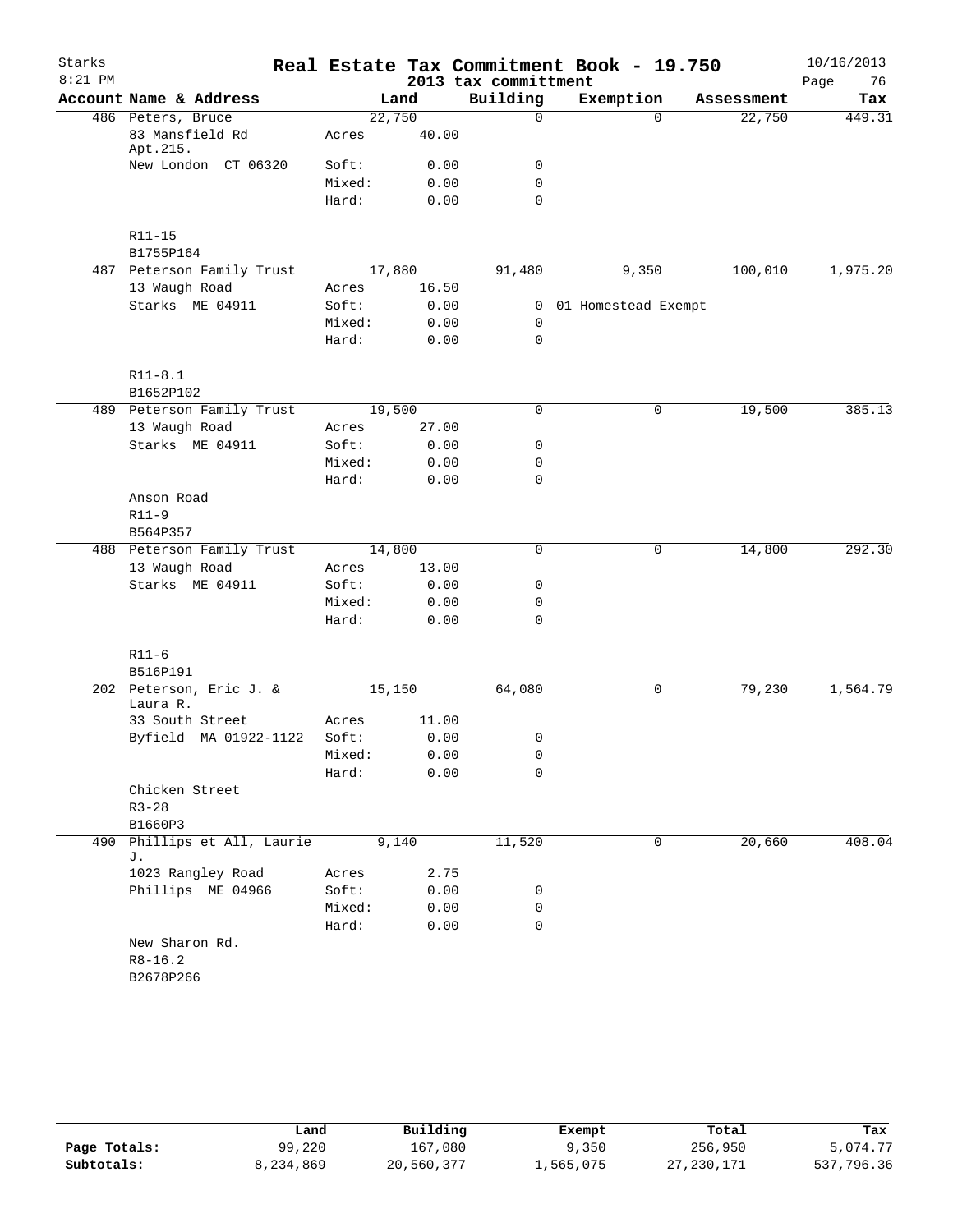| Starks<br>$8:21$ PM |                                                     |        |                 |               | 2013 tax committment | Real Estate Tax Commitment Book - 19.750 |            | 10/16/2013<br>77<br>Page |
|---------------------|-----------------------------------------------------|--------|-----------------|---------------|----------------------|------------------------------------------|------------|--------------------------|
|                     | Account Name & Address                              |        |                 | Land          | Building             | Exemption                                | Assessment | Tax                      |
|                     | 724 Phillips, Steven A. &                           |        |                 | 7,325         | $\mathbf 0$          | $\Omega$                                 | 7,325      | 144.67                   |
|                     | Teresa B.                                           |        |                 |               |                      |                                          |            |                          |
|                     | 39 Cleveland Road                                   |        | Acres           | 1.50          |                      |                                          |            |                          |
|                     | Embden ME 04958                                     |        | Soft:           | 0.00          | 0<br>$\mathbf 0$     |                                          |            |                          |
|                     |                                                     |        | Mixed:<br>Hard: | 0.00<br>0.00  | $\mathbf 0$          |                                          |            |                          |
|                     |                                                     |        |                 |               |                      |                                          |            |                          |
|                     | $R5 - 31.1$                                         |        |                 |               |                      |                                          |            |                          |
|                     | B4066P160 10/21/2008                                |        |                 |               |                      |                                          |            |                          |
|                     | 542 Phoenix, Lolly                                  |        |                 | 18,670        | 27,712               | 0                                        | 46,382     | 916.04                   |
|                     | P.O.Box 12                                          |        | Acres           | 23.69         |                      |                                          |            |                          |
|                     | North New Portland ME<br>04961                      |        | Soft:           | 0.00          | 0                    |                                          |            |                          |
|                     |                                                     |        | Mixed:          | 0.00          | 0                    |                                          |            |                          |
|                     |                                                     |        | Hard:           | 0.00          | 0                    |                                          |            |                          |
|                     | Sawyers Mills Rd                                    |        |                 |               |                      |                                          |            |                          |
|                     | $R4 - 35$                                           |        |                 |               |                      |                                          |            |                          |
|                     | B253P280                                            |        |                 |               |                      |                                          |            |                          |
|                     | 492 Piche, Bradley M.                               |        |                 | 18,000        | 15,220               | 0                                        | 33,220     | 656.10                   |
|                     | Barnes Lorrin M.                                    |        | Acres           | 17.00         |                      |                                          |            |                          |
|                     | 23 Upland Road                                      |        | Soft:           | 0.00          | 0                    |                                          |            |                          |
|                     | Brockton MA 02301                                   |        | Mixed:          | 0.00          | 0                    |                                          |            |                          |
|                     |                                                     |        | Hard:           | 0.00          | $\mathbf 0$          |                                          |            |                          |
|                     | New Sharon Rd<br>$R8 - 9$                           |        |                 |               |                      |                                          |            |                          |
|                     | B2605P240                                           |        |                 |               |                      |                                          |            |                          |
|                     | 493 Pizzo, Angelo                                   |        |                 | 11,900        | 0                    | 0                                        | 11,900     | 235.03                   |
|                     | Pizzo, Ann                                          |        | Acres           | 7.00          |                      |                                          |            |                          |
|                     | 21 Garrison St                                      |        | Soft:           | 0.00          | 0                    |                                          |            |                          |
|                     | Cranston RI 02920                                   |        | Mixed:          | 0.00          | 0                    |                                          |            |                          |
|                     |                                                     |        | Hard:           | 0.00          | $\mathbf 0$          |                                          |            |                          |
|                     | $R5 - 3.2$                                          |        |                 |               |                      |                                          |            |                          |
|                     | B1863P288                                           |        |                 |               |                      |                                          |            |                          |
|                     | 494 Pond, Robert D El.                              |        |                 | 21,000        | 27,000               | 0                                        | 48,000     | 948.00                   |
|                     | c/o Richard Pond                                    |        | Acres           | 29.00         |                      |                                          |            |                          |
|                     | 182 Casco Rd.                                       |        | Soft:           | 0.00          | 0                    |                                          |            |                          |
|                     | Naples ME 04055                                     |        | Mixed:          | 0.00          | 0                    |                                          |            |                          |
|                     |                                                     |        | Hard:           | 0.00          | 0                    |                                          |            |                          |
|                     | Emery Road                                          |        |                 |               |                      |                                          |            |                          |
|                     | $R3 - 30.1$                                         |        |                 |               |                      |                                          |            |                          |
|                     | B1957P320                                           |        |                 |               |                      |                                          |            |                          |
|                     | 495 Porter, Dennis A.                               |        |                 | 14,050        | 36,050               | 0                                        | 50,100     | 989.48                   |
|                     | P.O. Box 410<br>Berlin MA 01503                     |        | Acres<br>Soft:  | 10.30<br>0.00 | 0                    |                                          |            |                          |
|                     |                                                     |        | Mixed:          | 0.00          | 0                    |                                          |            |                          |
|                     |                                                     |        | Hard:           | 0.00          | 0                    |                                          |            |                          |
|                     | Mayhew Rd.                                          |        |                 |               |                      |                                          |            |                          |
|                     | $R7 - 10.1$                                         |        |                 |               |                      |                                          |            |                          |
|                     | B4468P149 11/23/2011 B3826P118 03/10/2007 B2169P319 |        |                 |               |                      |                                          |            |                          |
|                     | 733 Powers, Jessica                                 |        |                 | 7,650         | 0                    | 0                                        | 7,650      | 151.09                   |
|                     | PO Box 45                                           |        | Acres           | 2.00          |                      |                                          |            |                          |
|                     | Starks ME 04911                                     |        | Soft:           | 0.00          | 0                    |                                          |            |                          |
|                     |                                                     |        | Mixed:          | 0.00          | 0                    |                                          |            |                          |
|                     |                                                     |        | Hard:           | 0.00          | 0                    |                                          |            |                          |
|                     | R4- 9B                                              |        |                 |               |                      |                                          |            |                          |
|                     |                                                     |        |                 |               |                      |                                          |            |                          |
|                     |                                                     | Land   |                 | Building      |                      | Exempt                                   | Total      | Tax                      |
| Page Totals:        |                                                     | 98,595 |                 | 105,982       |                      | 0                                        | 204,577    | 4,040.41                 |

**Subtotals:** 8,333,464 20,666,359 1,565,075 27,434,748 541,836.77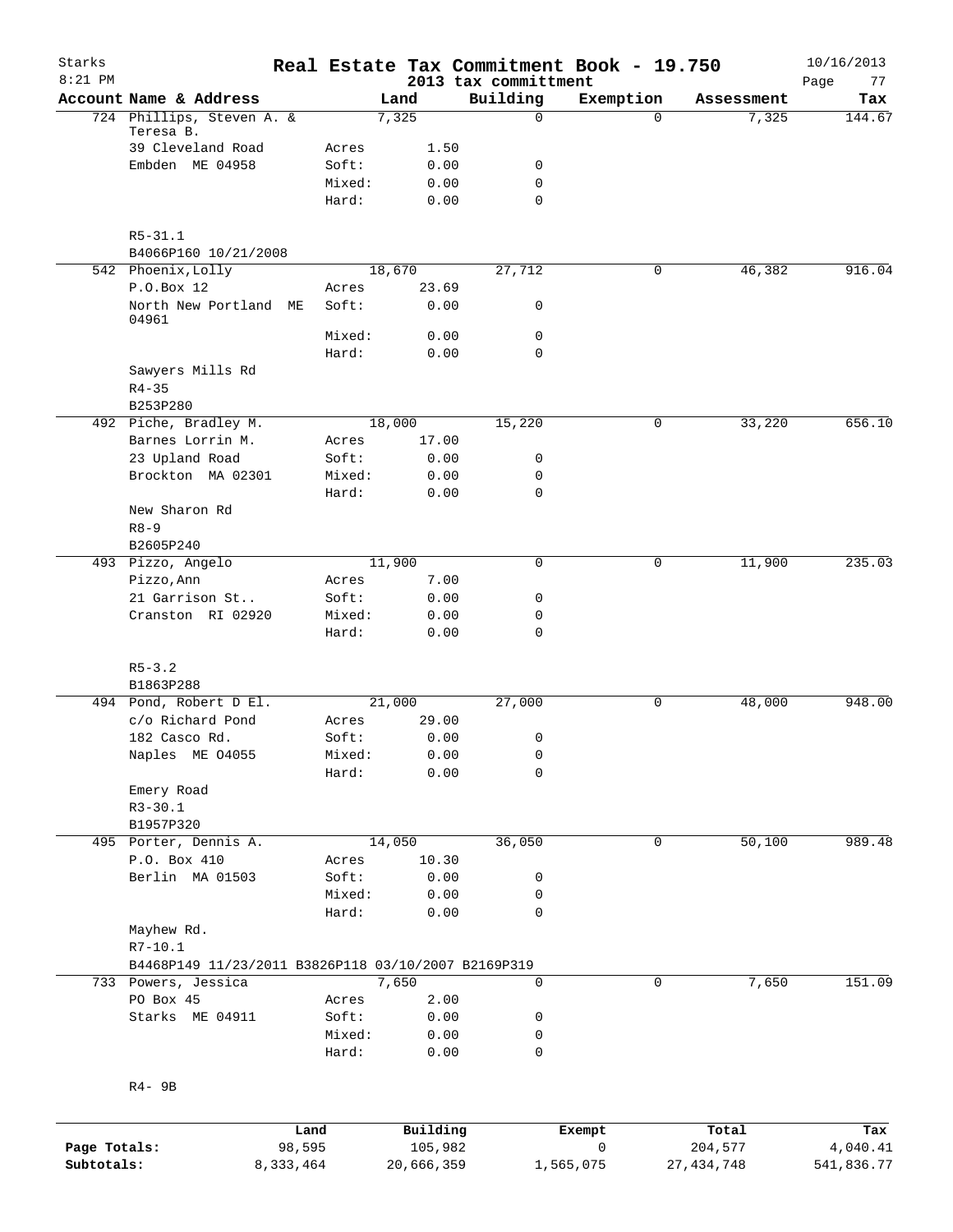| Starks       |                                                |                 |                                 |                                  | Real Estate Tax Commitment Book - 19.750 |            | 10/16/2013        |
|--------------|------------------------------------------------|-----------------|---------------------------------|----------------------------------|------------------------------------------|------------|-------------------|
| $8:21$ PM    | Account Name & Address                         |                 | Land                            | 2013 tax committment<br>Building | Exemption                                | Assessment | Page<br>78<br>Tax |
|              | 732 Powers, Jessica                            |                 | 11,575                          | 9,000                            | 9,350                                    | 11,225     | 221.69            |
|              | PO Box 45                                      | Acres           | 6.50                            |                                  | 01 Homestead Exempt                      |            |                   |
|              | Starks ME 04911                                | Soft:           | 0.00                            | 0                                |                                          |            |                   |
|              |                                                | Mixed:          | 0.00                            | 0                                |                                          |            |                   |
|              |                                                | Hard:           | 0.00                            | $\mathbf 0$                      |                                          |            |                   |
|              | $R-3$ 32B                                      |                 |                                 |                                  |                                          |            |                   |
|              | 213 Presbytery of Northern<br>New England, The |                 | 9,210                           | 0                                | 0                                        | 9,210      | 181.90            |
|              | Trustees o                                     |                 |                                 |                                  |                                          |            |                   |
|              | 33 Appledoor Road                              | Acres           | 4.40                            |                                  |                                          |            |                   |
|              | Bedford NH 03110                               | Soft:           | 0.00                            | 0                                |                                          |            |                   |
|              |                                                | Mixed:<br>Hard: | 0.00<br>0.00                    | 0<br>$\mathbf 0$                 |                                          |            |                   |
|              |                                                |                 |                                 |                                  |                                          |            |                   |
|              | $R1 - 35$<br>B4612P58 12/20/2012 B780P630      |                 |                                 |                                  |                                          |            |                   |
|              | 498 Prescott, Daniel E                         |                 | 36,000                          | 10,180                           | 0                                        | 46,180     | 912.06            |
|              | 484 Oak Pond Rd                                | Acres           | 89.00                           |                                  |                                          |            |                   |
|              | Skowhegan ME 04976                             | Soft:           | 0.00                            | 0                                |                                          |            |                   |
|              |                                                | Mixed:          | 0.00                            | 0                                |                                          |            |                   |
|              |                                                | Hard:           | 0.00                            | 0                                |                                          |            |                   |
|              | $R1-14$                                        |                 |                                 |                                  |                                          |            |                   |
|              | B1767P192                                      |                 |                                 |                                  |                                          |            |                   |
|              | 763 Prescott, Ellen                            |                 | 14,610                          | 0                                | $\mathbf 0$                              | 14,610     | 288.55            |
|              | 11 Reed Road                                   | Acres           | 12.70                           |                                  |                                          |            |                   |
|              | Industry ME 04938                              | Soft:           | 0.00                            | 0                                |                                          |            |                   |
|              |                                                | Mixed:<br>Hard: | 0.00<br>0.00                    | 0<br>0                           |                                          |            |                   |
|              |                                                |                 |                                 |                                  |                                          |            |                   |
|              | R1 14.1<br>B4640P39 03/21/2013                 |                 |                                 |                                  |                                          |            |                   |
|              | 762 Prescott, Gerald S.                        |                 | 14,610                          | 0                                | 0                                        | 14,610     | 288.55            |
|              | 115 Walton Mill Road                           | Acres           | 12.70                           |                                  |                                          |            |                   |
|              | Cornville ME 04976                             | Soft:           | 0.00                            | 0                                |                                          |            |                   |
|              |                                                | Mixed:          | 0.00                            | 0                                |                                          |            |                   |
|              |                                                | Hard:           | ${\bf 0}$ . ${\bf 0}$ ${\bf 0}$ | 0                                |                                          |            |                   |
|              | R1 14.2                                        |                 |                                 |                                  |                                          |            |                   |
|              | B4640P42 03/21/2013                            |                 |                                 |                                  |                                          |            |                   |
|              | 499 Pressey, Robert & Mary                     |                 | 8,000                           | 49,920                           | $\mathbf 0$                              | 57,920     | 1,143.92          |
|              | 2532 Rockfish Rd.                              | Acres           | 1.00                            |                                  |                                          |            |                   |
|              | Raeford NC 28376                               | Soft:           | 0.00                            | 0                                |                                          |            |                   |
|              |                                                | Mixed:          | 0.00                            | 0                                |                                          |            |                   |
|              |                                                | Hard:           | 0.00                            | $\mathbf 0$                      |                                          |            |                   |
|              | $R2 - 7.1$                                     |                 |                                 |                                  |                                          |            |                   |
|              | B1405P169                                      |                 |                                 |                                  |                                          |            |                   |
|              | 500 Pressey, Ruby, Heirs Of                    |                 | 23,750                          | 24,240                           | 9,350                                    | 38,640     | 763.14            |
|              | 29 Pressey Road                                | Acres           | 40.00                           |                                  |                                          |            |                   |
|              | Starks ME 04911                                | Soft:           | 0.00                            | 0                                | 01 Homestead Exempt                      |            |                   |
|              |                                                | Mixed:<br>Hard: | 0.00<br>0.00                    | 0<br>$\mathbf 0$                 |                                          |            |                   |
|              |                                                |                 |                                 |                                  |                                          |            |                   |
|              | $R2 - 7$                                       |                 |                                 |                                  |                                          |            |                   |
|              | B1413P314                                      |                 |                                 |                                  |                                          |            |                   |
|              |                                                | Land            | Building                        |                                  | Exempt                                   | Total      | Tax               |
| Page Totals: |                                                | 117,755         | 93,340                          |                                  | 18,700                                   | 192,395    | 3,799.81          |
| Subtotals:   | 8,451,219                                      |                 | 20,759,699                      |                                  | 1,583,775                                | 27,627,143 | 545,636.58        |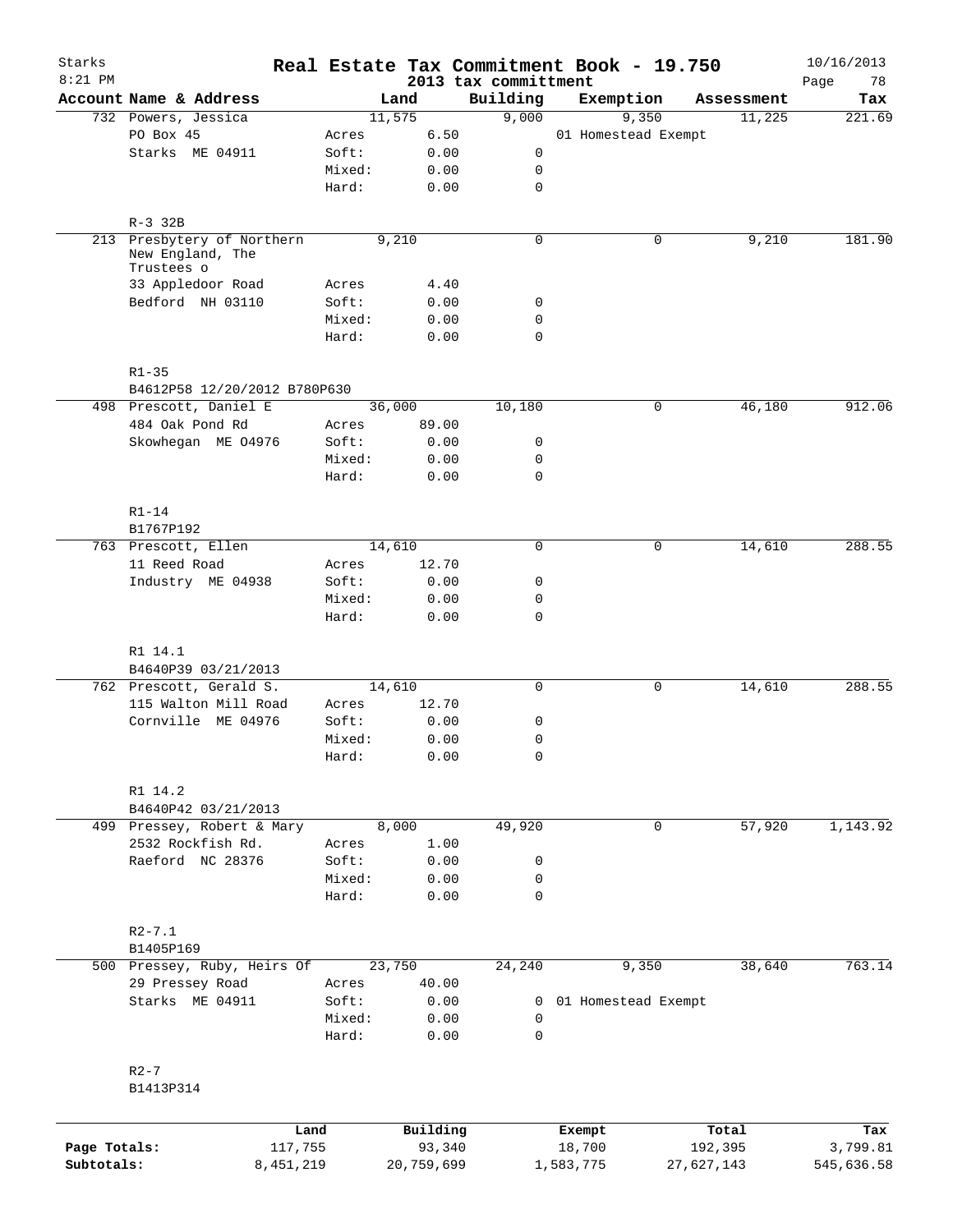| Starks<br>$8:21$ PM |                               |           |        |             |                                  | Real Estate Tax Commitment Book - 19.750 |            | 10/16/2013        |
|---------------------|-------------------------------|-----------|--------|-------------|----------------------------------|------------------------------------------|------------|-------------------|
|                     | Account Name & Address        |           |        | Land        | 2013 tax committment<br>Building | Exemption                                | Assessment | Page<br>79<br>Tax |
|                     | 15 Price, Harold              |           |        | 10,270      | 21,660                           | $\Omega$                                 | 31,930     | 630.62            |
|                     | 16 Pearl St.                  |           | Acres  | 18.00       |                                  |                                          |            |                   |
|                     | Madison ME 04950              |           | Soft:  | 0.00        | 0                                |                                          |            |                   |
|                     |                               |           | Mixed: | 17.00       | 2,245                            |                                          |            |                   |
|                     |                               |           | Hard:  | 0.00        | $\mathbf 0$                      |                                          |            |                   |
|                     | Dill Road                     |           |        |             |                                  |                                          |            |                   |
|                     | $R6 - 2.2A - 2$               |           |        |             |                                  |                                          |            |                   |
|                     | B2746P114                     |           |        |             |                                  |                                          |            |                   |
|                     | 501 Price, Harold E           |           |        | 4,410       | $\mathbf 0$                      | 0                                        | 4,410      | 87.10             |
|                     | 16 Pearl St.                  |           | Acres  | 33.00       |                                  |                                          |            |                   |
|                     | Madison ME 04950              |           |        |             | 0                                |                                          |            |                   |
|                     |                               |           | Soft:  | 0.00        |                                  |                                          |            |                   |
|                     |                               |           | Mixed: | 33.00       | 4,358                            |                                          |            |                   |
|                     |                               |           | Hard:  | 0.00        | $\mathbf 0$                      |                                          |            |                   |
|                     | Dill Road                     |           |        |             |                                  |                                          |            |                   |
|                     | $R6 - 2.2A - 1$               |           |        |             |                                  |                                          |            |                   |
|                     | B2746P114                     |           |        |             |                                  |                                          |            |                   |
|                     | 225 Proctor, Sarah K          |           |        | 9,300       | 37,260                           | 9,350                                    | 37,210     | 734.90            |
|                     | 2450 Industry Road            |           | Acres  | 3.00        |                                  | 01 Homestead Exempt                      |            |                   |
|                     | Starks ME 04911               |           | Soft:  | 0.00        | 0                                |                                          |            |                   |
|                     |                               |           | Mixed: | 0.00        | 0                                |                                          |            |                   |
|                     |                               |           | Hard:  | 0.00        | $\mathbf 0$                      |                                          |            |                   |
|                     |                               |           |        |             |                                  |                                          |            |                   |
|                     | $R2-35, R2-36$                |           |        |             |                                  |                                          |            |                   |
|                     | B4141P94 05/26/2009 B2669P274 |           |        |             |                                  |                                          |            |                   |
|                     | 502 Quimby, Clifton &         |           |        | 44,500      | 55,440                           | 9,350                                    | 90,590     | 1,789.15          |
|                     | Florence                      |           |        |             |                                  |                                          |            |                   |
|                     | 766 Sandy River Road          |           | Acres  | 123.00      |                                  |                                          |            |                   |
|                     | Starks ME 04911               |           | Soft:  | 0.00        |                                  | 0 01 Homestead Exempt                    |            |                   |
|                     |                               |           | Mixed: | 0.00        | 0                                |                                          |            |                   |
|                     |                               |           | Hard:  | 0.00        | $\mathbf 0$                      |                                          |            |                   |
|                     |                               |           |        |             |                                  |                                          |            |                   |
|                     | R10-14, R10-14A               |           |        |             |                                  |                                          |            |                   |
| 503                 | Quimby, Clifton B. Et<br>Al   |           |        | 61,750      | 0                                | 0                                        | 61,750     | 1,219.56          |
|                     | 766 Sandy River Road          |           | Acres  | 196.00      |                                  |                                          |            |                   |
|                     | Starks ME 04911               |           | Soft:  | 0.00        | 0                                |                                          |            |                   |
|                     |                               |           | Mixed: | 0.00        | 0                                |                                          |            |                   |
|                     |                               |           | Hard:  | 0.00        | $\cap$                           |                                          |            |                   |
|                     |                               |           |        |             |                                  |                                          |            |                   |
|                     | $R10-13$                      |           |        |             |                                  |                                          |            |                   |
|                     | B824P667                      |           |        |             |                                  |                                          |            |                   |
|                     | 504 Quimby, Clinton           |           |        | $\mathbf 0$ | 9,000                            | 9,000                                    | $\Omega$   | 0.00              |
|                     | 766 Sandy River Road          |           |        |             |                                  | 01 Homestead Exempt                      |            |                   |
|                     | Starks ME 04911               |           |        |             |                                  |                                          |            |                   |
|                     |                               |           |        |             |                                  |                                          |            |                   |
|                     |                               |           |        |             |                                  |                                          |            |                   |
|                     |                               |           |        |             |                                  |                                          |            |                   |
|                     | R10-130n                      |           |        |             |                                  |                                          |            |                   |
| 506                 | Quimby, Herbert &             |           |        | 19,000      | 76,046                           | 9,350                                    | 85,696     | 1,692.50          |
|                     | Janice                        |           |        |             |                                  |                                          |            |                   |
|                     | 565 Sandy River Road          |           | Acres  | 21.00       |                                  |                                          |            |                   |
|                     | Starks ME 04911               |           | Soft:  | 0.00        | 0                                | 01 Homestead Exempt                      |            |                   |
|                     |                               |           | Mixed: | 0.00        | 0                                |                                          |            |                   |
|                     |                               |           | Hard:  | 0.00        | $\mathbf 0$                      |                                          |            |                   |
|                     | River Road                    |           |        |             |                                  |                                          |            |                   |
|                     | R10-25                        |           |        |             |                                  |                                          |            |                   |
|                     | B879P745                      |           |        |             |                                  |                                          |            |                   |
|                     |                               |           |        |             |                                  |                                          |            |                   |
|                     |                               |           |        |             |                                  |                                          |            |                   |
|                     |                               | Land      |        | Building    |                                  | Exempt                                   | Total      | Tax               |
| Page Totals:        |                               | 149,230   |        | 199,406     |                                  | 37,050                                   | 311,586    | 6,153.83          |
| Subtotals:          |                               | 8,600,449 |        | 20,959,105  |                                  | 1,620,825                                | 27,938,729 | 551,790.41        |
|                     |                               |           |        |             |                                  |                                          |            |                   |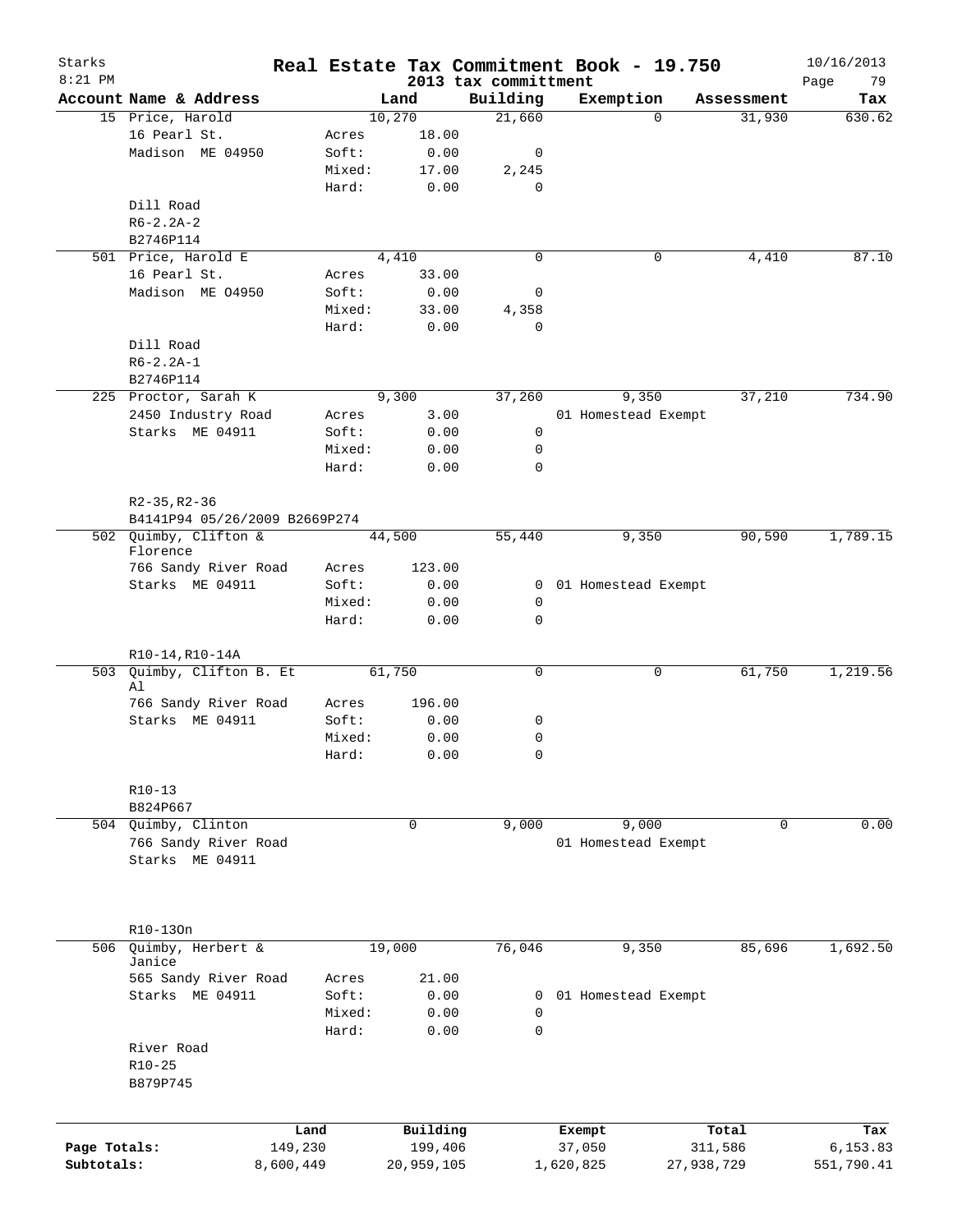| Starks    |                                       |                 |              |                      | Real Estate Tax Commitment Book - 19.750 |            | 10/16/2013 |
|-----------|---------------------------------------|-----------------|--------------|----------------------|------------------------------------------|------------|------------|
| $8:21$ PM |                                       |                 |              | 2013 tax committment |                                          |            | Page<br>80 |
|           | Account Name & Address                |                 | Land         | Building             | Exemption                                | Assessment | Tax        |
|           | 505 Quimby, Herbert L                 |                 | 38,750       | $\mathbf 0$          | $\Omega$                                 | 38,750     | 765.31     |
|           | 565 Sandy River Road                  | Acres           | 104.00       |                      |                                          |            |            |
|           | Starks ME 04911                       | Soft:           | 0.00         | 0                    |                                          |            |            |
|           |                                       | Mixed:          | 0.00         | 0                    |                                          |            |            |
|           |                                       | Hard:           | 0.00         | 0                    |                                          |            |            |
|           | River Rd                              |                 |              |                      |                                          |            |            |
|           | $R10 - 24$                            |                 |              |                      |                                          |            |            |
| 507       | B2926P5<br>Quimby, Shaun G.           |                 | 8,650        | 46,800               | 9,350                                    | 46,100     | 910.48     |
|           | Ingraham Heather L.                   | Acres           | 2.00         |                      |                                          |            |            |
|           | P.O.Box 645                           | Soft:           | 0.00         | 0                    | 01 Homestead Exempt                      |            |            |
|           | Starks ME 04911                       | Mixed:          | 0.00         | 0                    |                                          |            |            |
|           |                                       | Hard:           | 0.00         | 0                    |                                          |            |            |
|           | Faulkner Hill Road                    |                 |              |                      |                                          |            |            |
|           | $R8 - 39.2$                           |                 |              |                      |                                          |            |            |
|           | B2653P340                             |                 |              |                      |                                          |            |            |
|           | 109 R & G Ventures LLC                |                 | 9,840        | 15,360               | 0                                        | 25,200     | 497.70     |
|           | c/o Bethanie Benoit                   | Acres           | 18.00        |                      |                                          |            |            |
|           | 21 Ridge Hill Road                    | Soft:           | 17.00        | 2,182                |                                          |            |            |
|           | North Smithfield RI<br>02896          | Mixed:          | 0.00         | 0                    |                                          |            |            |
|           |                                       | Hard:           | 0.00         | 0                    |                                          |            |            |
|           | Branns mills rd                       |                 |              |                      |                                          |            |            |
|           | $R1 - 30$                             |                 |              |                      |                                          |            |            |
|           | B1116P17                              |                 |              |                      |                                          |            |            |
|           | 197 R. J. Fortier<br>Hydropower, Inc. |                 | 5,710        | 28,200               | 0                                        | 33,910     | 669.72     |
|           | P.O. Box 621                          | Acres           | 0.51         |                      |                                          |            |            |
|           | 160 Main Street                       | Soft:           | 0.00         | 0                    |                                          |            |            |
|           | Sabattus, ME 04280                    | Mixed:          | 0.00         | 0                    |                                          |            |            |
|           |                                       | Hard:           | 0.00         | 0                    |                                          |            |            |
|           | $U1 - 4$                              |                 |              |                      |                                          |            |            |
|           | B2056P309                             |                 |              |                      |                                          |            |            |
|           | 510 Rackliff, Michael A.              |                 | 4,450        | 26,160               | 0                                        | 30,610     | 604.55     |
|           | Rackliff Rebecca J.                   | Acres           | 0.31         |                      |                                          |            |            |
|           | 38 Chicken Street                     | Soft:<br>Mixed: | 0.00         | 0                    |                                          |            |            |
|           | Starks ME 04911                       |                 | 0.00<br>0.00 | 0<br>0               |                                          |            |            |
|           |                                       | Hard:           |              |                      |                                          |            |            |
|           | $U2-12$                               |                 |              |                      |                                          |            |            |
|           | B1440P52                              |                 |              |                      |                                          |            |            |
|           | 512 Rackliff, Steve T. &<br>Nellie L. |                 | 8,650        | 31,120               | 9,350                                    | 30,420     | 600.79     |
|           | 27 Gordon Road                        | Acres           | 2.00         |                      | 01 Homestead Exempt                      |            |            |
|           | Starks ME 04911                       | Soft:           | 0.00         | 0                    |                                          |            |            |
|           |                                       | Mixed:          | 0.00         | 0                    |                                          |            |            |
|           |                                       | Hard:           | 0.00         | 0                    |                                          |            |            |
|           |                                       |                 |              |                      |                                          |            |            |
|           | $R3 - 37.1$                           |                 |              |                      |                                          |            |            |
|           | B2980P74                              |                 |              |                      |                                          |            |            |
|           |                                       |                 |              |                      |                                          |            |            |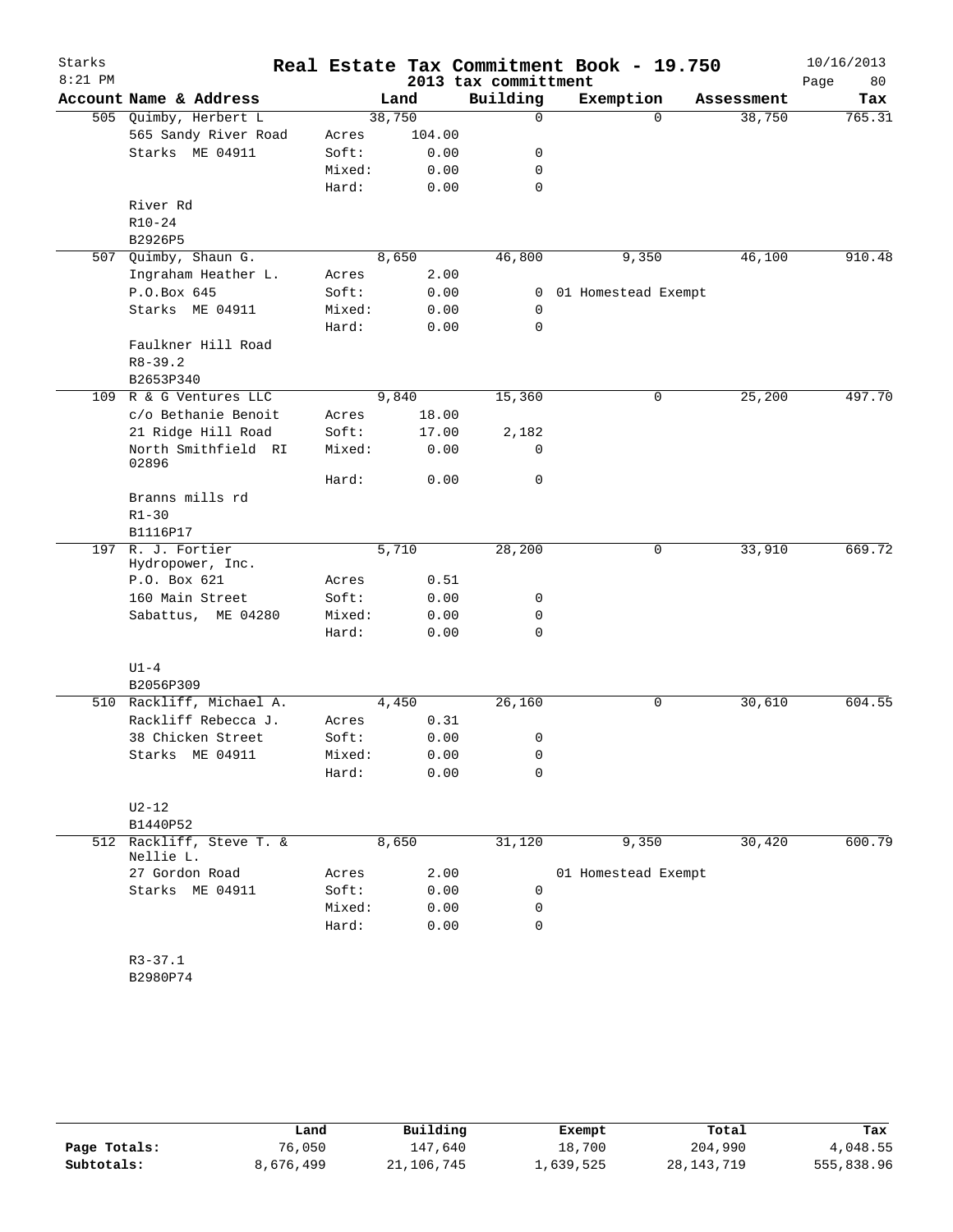| Starks       |                                         |         |        |          |                                  | Real Estate Tax Commitment Book - 19.750 |   |            | 10/16/2013        |
|--------------|-----------------------------------------|---------|--------|----------|----------------------------------|------------------------------------------|---|------------|-------------------|
| $8:21$ PM    | Account Name & Address                  |         |        | Land     | 2013 tax committment<br>Building | Exemption                                |   | Assessment | Page<br>81<br>Tax |
|              | 511 Rackliff, Steven T.                 |         | 16,650 |          | 35,400                           | 9,350                                    |   | 42,700     | 843.33            |
|              | 2704 Industry Road                      | Acres   |        | 3.00     |                                  | 01 Homestead Exempt                      |   |            |                   |
|              | Starks ME 04911                         | Soft:   |        | 0.00     | 0                                |                                          |   |            |                   |
|              |                                         | Mixed:  |        | 0.00     | 0                                |                                          |   |            |                   |
|              |                                         | Hard:   |        | 0.00     | 0                                |                                          |   |            |                   |
|              | $U1-16$                                 |         |        |          |                                  |                                          |   |            |                   |
|              | B4619P269 01/18/2013 B1757P76           |         |        |          |                                  |                                          |   |            |                   |
|              | 514 Rackliff, Steven T. Jr.             |         |        | 3,840    | 25,800                           |                                          | 0 | 29,640     | 585.39            |
|              | 2704 Industry Road                      | Acres   |        | 0.23     |                                  |                                          |   |            |                   |
|              | Starks ME 04911                         | Soft:   |        | 0.00     | 0                                |                                          |   |            |                   |
|              |                                         | Mixed:  |        | 0.00     | 0                                |                                          |   |            |                   |
|              |                                         | Hard:   |        | 0.00     | 0                                |                                          |   |            |                   |
|              | $U1-17$                                 |         |        |          |                                  |                                          |   |            |                   |
|              | B898P724                                |         |        |          |                                  |                                          |   |            |                   |
|              | 517 Randall, Barbara J.                 |         | 31,000 |          | 13,320                           | 9,350                                    |   | 34,970     | 690.66            |
|              | P.O.Box 449 692-B                       | Acres   |        | 38.00    |                                  |                                          |   |            |                   |
|              | Anson ME 04911                          | Soft:   |        | 0.00     |                                  | 0 01 Homestead Exempt                    |   |            |                   |
|              |                                         | Mixed:  |        | 0.00     | 0                                |                                          |   |            |                   |
|              |                                         | Hard:   |        | 0.00     | 0                                |                                          |   |            |                   |
|              | $R5 - 12$                               |         |        |          |                                  |                                          |   |            |                   |
|              | B1509P262<br>704 Randall, Robert M. Sr. |         |        | 4,620    | $\mathbf 0$                      |                                          | 0 | 4,620      | 91.25             |
|              | Randall, Kathleen A.                    | Acres   |        | 38.00    |                                  |                                          |   |            |                   |
|              | 692-A West Mills Road                   | Soft:   |        | 0.00     | 0                                |                                          |   |            |                   |
|              | Anson ME 04911                          | Mixed:  |        | 0.00     | 0                                |                                          |   |            |                   |
|              |                                         | Hard:   |        | 38.00    | 0                                |                                          |   |            |                   |
|              | $R5 - 12.1$                             |         |        |          |                                  |                                          |   |            |                   |
|              | 229 Red Tail Alliance Inc.              |         | 11,580 |          | 66,240                           |                                          | 0 | 77,820     | 1,536.95          |
|              | 157 Emery Road                          | Acres   |        | 6.50     |                                  |                                          |   |            |                   |
|              | Starks ME 04911                         | Soft:   |        | 0.00     | 0                                |                                          |   |            |                   |
|              |                                         | Mixed:  |        | 0.00     | 0                                |                                          |   |            |                   |
|              |                                         | Hard:   |        | 0.00     | 0                                |                                          |   |            |                   |
|              | $R3 - 36$                               |         |        |          |                                  |                                          |   |            |                   |
|              | B1168P20                                |         |        |          |                                  |                                          |   |            |                   |
|              | 761 Reichenbach, Anita                  |         | 37,500 |          | 0                                |                                          | 0 | 37,500     | 740.63            |
|              | 141 West River Road                     | Acres   |        | 99.00    |                                  |                                          |   |            |                   |
|              | Apt. 113                                | Soft:   |        | 0.00     | 0                                |                                          |   |            |                   |
|              | Waterville ME 04901                     | Mixed:  |        | 0.00     | 0                                |                                          |   |            |                   |
|              |                                         | Hard:   |        | 0.00     | 0                                |                                          |   |            |                   |
|              | $R3 - 47$                               |         |        |          |                                  |                                          |   |            |                   |
|              | B4053P148 09/12/2008                    |         |        |          |                                  |                                          |   |            |                   |
|              | 520 Reitano Et Al, David                |         | 22,750 |          | $\mathbf 0$                      |                                          | 0 | 22,750     | 449.31            |
|              | PO Box 1226                             | Acres   |        | 40.00    |                                  |                                          |   |            |                   |
|              | Seabrook NH 03874                       | Soft:   |        | 0.00     | 0                                |                                          |   |            |                   |
|              |                                         | Mixed:  |        | 0.00     | 0                                |                                          |   |            |                   |
|              |                                         | Hard:   |        | 0.00     | $\mathbf 0$                      |                                          |   |            |                   |
|              | $R2 - 59.1$                             |         |        |          |                                  |                                          |   |            |                   |
|              | B1021P73                                |         |        |          |                                  |                                          |   |            |                   |
|              |                                         |         |        |          |                                  |                                          |   |            |                   |
|              |                                         | Land    |        | Building |                                  | Exempt                                   |   | Total      | Tax               |
| Page Totals: |                                         | 127,940 |        | 140,760  |                                  | 18,700                                   |   | 250,000    | 4,937.52          |

**Subtotals:** 8,804,439 21,247,505 1,658,225 28,393,719 560,776.48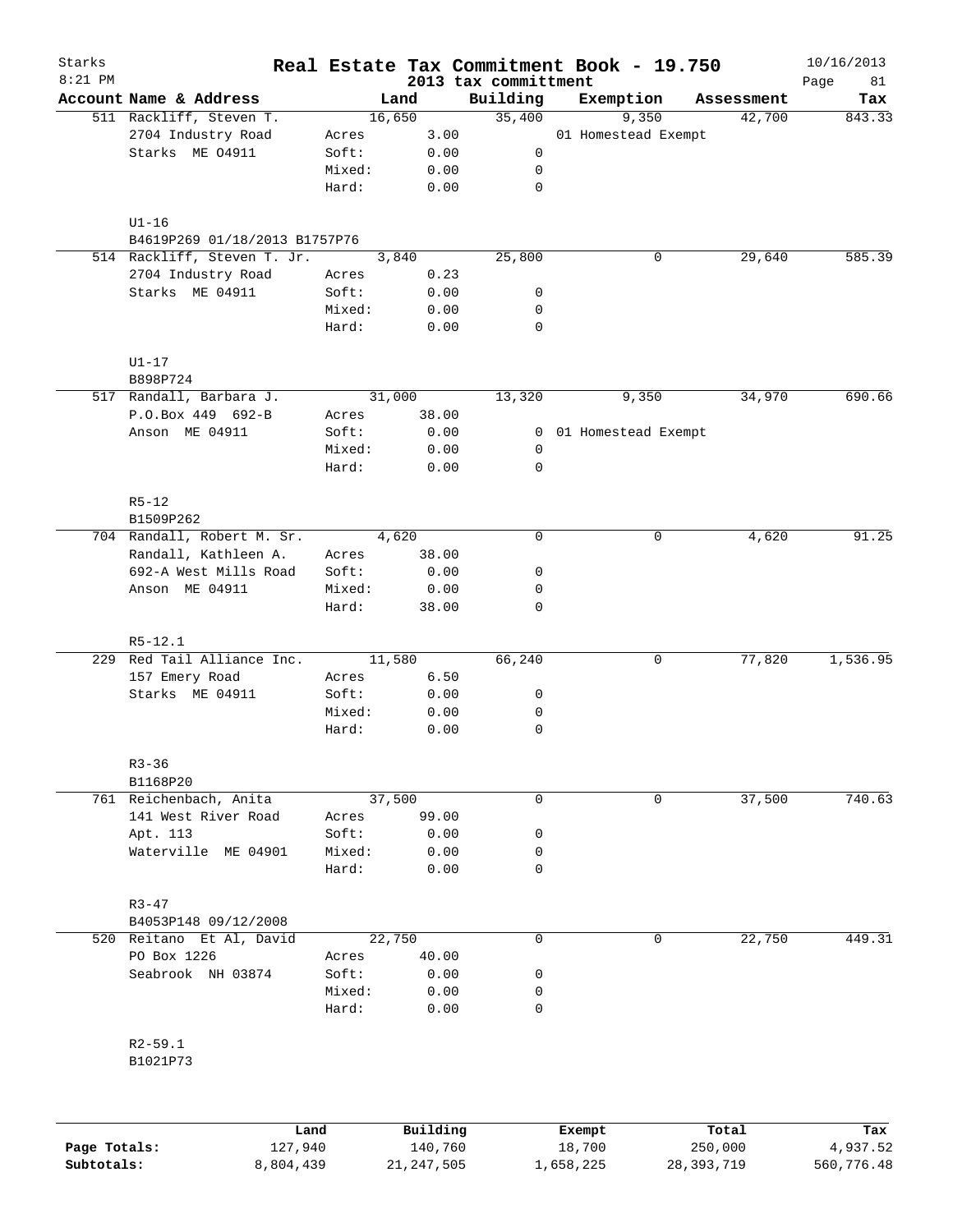| Starks<br>$8:21$ PM |                                                     |      |                |        |              | 2013 tax committment |                | Real Estate Tax Commitment Book - 19.750 |   |            | 10/16/2013<br>82<br>Page |
|---------------------|-----------------------------------------------------|------|----------------|--------|--------------|----------------------|----------------|------------------------------------------|---|------------|--------------------------|
|                     | Account Name & Address                              |      |                | Land   |              | Building             |                | Exemption                                |   | Assessment | Tax                      |
|                     | 522 Ricci, John                                     |      |                | 40,250 |              | 92,760               |                | 9,350                                    |   | 123,660    | 2,442.29                 |
|                     | PO Box 407                                          |      | Acres          |        | 106.00       |                      |                |                                          |   |            |                          |
|                     | Anson ME 04911                                      |      | Soft:          |        | 0.00         |                      | $\overline{0}$ | 01 Homestead Exempt                      |   |            |                          |
|                     |                                                     |      | Mixed:         |        | 0.00         |                      | 0              |                                          |   |            |                          |
|                     |                                                     |      | Hard:          |        | 0.00         |                      | $\mathbf 0$    |                                          |   |            |                          |
|                     | R11-19                                              |      |                |        |              |                      |                |                                          |   |            |                          |
|                     | B1291P242                                           |      |                |        |              |                      |                |                                          |   |            |                          |
|                     | 523 Richards, Wayne M                               |      |                | 15,800 |              | 30,336               |                |                                          | 0 | 46,136     | 911.19                   |
|                     | Richards Linda L.                                   |      | Acres          |        | 13.00        |                      |                |                                          |   |            |                          |
|                     | 392 Plain Street                                    |      | Soft:          |        | 0.00         |                      | 0              |                                          |   |            |                          |
|                     | Hanover Ma 02339                                    |      | Mixed:         |        | 0.00         |                      | 0              |                                          |   |            |                          |
|                     |                                                     |      | Hard:          |        | 0.00         |                      | $\mathbf 0$    |                                          |   |            |                          |
|                     | $R5 - 3.1$                                          |      |                |        |              |                      |                |                                          |   |            |                          |
|                     | B1045P50                                            |      |                |        |              |                      |                |                                          |   |            |                          |
|                     | 524 Richards, Wayne M.                              |      |                | 21,250 |              |                      | $\mathbf 0$    |                                          | 0 | 21,250     | 419.69                   |
|                     | Richards Linda                                      |      | Acres          |        | 34.00        |                      |                |                                          |   |            |                          |
|                     | 392 Plain Street                                    |      | Soft:          |        | 0.00         |                      | 0              |                                          |   |            |                          |
|                     | Hanover MA 02339                                    |      | Mixed:         |        | 0.00         |                      | 0              |                                          |   |            |                          |
|                     |                                                     |      | Hard:          |        | 0.00         |                      | $\mathbf 0$    |                                          |   |            |                          |
|                     | $R7 - 24.1$                                         |      |                |        |              |                      |                |                                          |   |            |                          |
|                     | B3416P336                                           |      |                |        |              |                      |                |                                          |   |            |                          |
|                     | 527 Riley, Margot                                   |      |                | 30,750 |              | 60,480               |                |                                          | 0 | 91,230     | 1,801.79                 |
|                     | c/o Lincoln Academy                                 |      | Acres          |        | 68.00        |                      |                |                                          |   |            |                          |
|                     | 81 Academy Hill                                     |      | Soft:          |        | 0.00         |                      | 0              |                                          |   |            |                          |
|                     | Newcastle ME 04553                                  |      | Mixed:         |        | 0.00         |                      | 0              |                                          |   |            |                          |
|                     |                                                     |      | Hard:          |        | 0.00         |                      | 0              |                                          |   |            |                          |
|                     | $R2 - 9$                                            |      |                |        |              |                      |                |                                          |   |            |                          |
|                     | B1514P319                                           |      |                |        |              |                      |                |                                          |   |            |                          |
|                     | 175 Ring, Marie L.                                  |      |                | 23,750 |              | 79,472               |                | 9,350                                    |   | 93,872     | 1,853.97                 |
|                     | 1005 New Sharon Road                                |      | Acres          |        | 40.00        |                      |                | 01 Homestead Exempt                      |   |            |                          |
|                     | Starks ME 04911                                     |      | Soft:          |        | 0.00         |                      | 0              |                                          |   |            |                          |
|                     |                                                     |      | Mixed:         |        | 0.00         |                      | 0              |                                          |   |            |                          |
|                     |                                                     |      | Hard:          |        | 0.00         |                      | 0              |                                          |   |            |                          |
|                     | $R1 - 42$                                           |      |                |        |              |                      |                |                                          |   |            |                          |
|                     | B4086P285 01/02/2009 B3879P247 07/10/2007 B1609P227 |      |                |        |              |                      |                |                                          |   |            |                          |
| 528                 | Rioux Family Revocable                              |      |                | 6,930  |              |                      | 6,240          |                                          | 0 | 13,170     | 260.11                   |
|                     | Trust                                               |      |                |        |              |                      |                |                                          |   |            |                          |
|                     | 17 Sherridan Ave.<br>Rochester NH 03867             |      | Acres<br>Soft: |        | 0.75<br>0.00 |                      | 0              |                                          |   |            |                          |
|                     |                                                     |      | Mixed:         |        | 0.00         |                      | 0              |                                          |   |            |                          |
|                     |                                                     |      | Hard:          |        | 0.00         |                      | $\Omega$       |                                          |   |            |                          |
|                     |                                                     |      |                |        |              |                      |                |                                          |   |            |                          |
|                     | $R8 - 35$<br>B4462P239 11/07/2011 B1401P213         |      |                |        |              |                      |                |                                          |   |            |                          |
|                     | 529 Robbins, Gary L.                                |      |                | 12,230 |              | 43,800               |                |                                          | 0 | 56,030     | 1,106.59                 |
|                     | Robbins Laurie E.                                   |      | Acres          |        | 7.50         |                      |                |                                          |   |            |                          |
|                     | 552 Sandy River Road                                |      | Soft:          |        | 0.00         |                      | 0              |                                          |   |            |                          |
|                     | Starks ME 04911                                     |      | Mixed:         |        | 0.00         |                      | 0              |                                          |   |            |                          |
|                     |                                                     |      | Hard:          |        | 0.00         |                      | 0              |                                          |   |            |                          |
|                     | $R10-24.2$                                          |      |                |        |              |                      |                |                                          |   |            |                          |
|                     | B4632P12 02/26/2013 B3008P117                       |      |                |        |              |                      |                |                                          |   |            |                          |
|                     |                                                     |      |                |        |              |                      |                |                                          |   |            |                          |
|                     |                                                     | Land |                |        | Building     |                      |                | Exempt                                   |   | Total      | Tax                      |

|              | Land      | Building   | Exempt    | Total      | Tax        |
|--------------|-----------|------------|-----------|------------|------------|
| Page Totals: | 150,960   | 313,088    | 18,700    | 445,348    | 8,795.63   |
| Subtotals:   | 8,955,399 | 21,560,593 | 1,676,925 | 28,839,067 | 569,572.11 |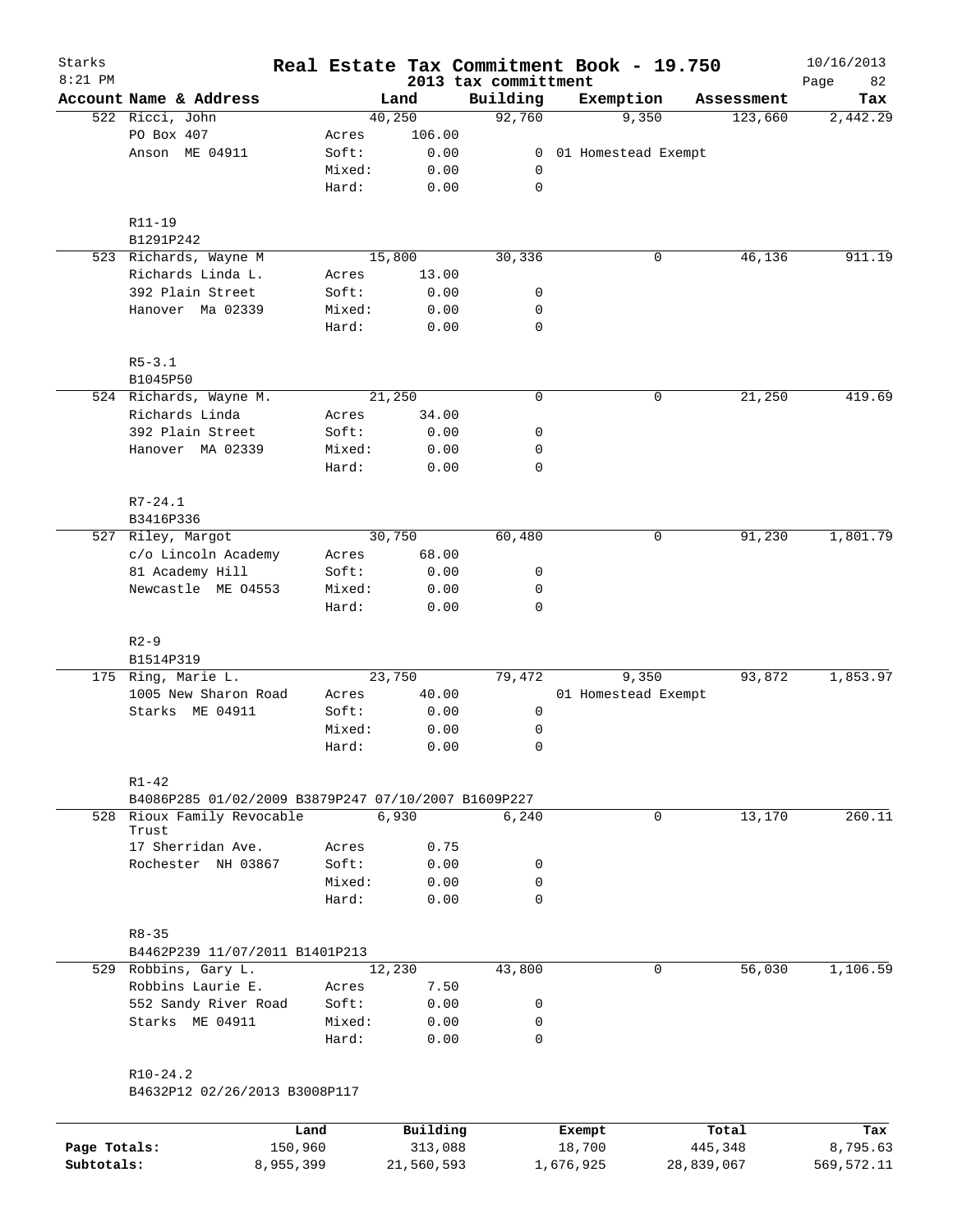| Starks       |                                                    |                 |        |                     |  |                                  | Real Estate Tax Commitment Book - 19.750 |              |                  | 10/16/2013        |
|--------------|----------------------------------------------------|-----------------|--------|---------------------|--|----------------------------------|------------------------------------------|--------------|------------------|-------------------|
| $8:21$ PM    | Account Name & Address                             |                 |        | Land                |  | 2013 tax committment<br>Building | Exemption                                |              | Assessment       | Page<br>83<br>Tax |
|              | 530 Robinson, John                                 |                 |        | 36,020              |  | 81,360                           |                                          | 9,350        | 108,030          | 2,133.59          |
|              | 209 Sandy River Road                               | Acres           |        | 108.00              |  |                                  |                                          |              |                  |                   |
|              | Starks ME 04911                                    | Soft:           |        | 10.00               |  |                                  | 1,107 01 Homestead Exempt                |              |                  |                   |
|              |                                                    |                 | Mixed: | 15.00               |  | 1,674                            |                                          |              |                  |                   |
|              |                                                    | Hard:           |        | 10.00               |  | 1,242                            |                                          |              |                  |                   |
|              | River Rd                                           |                 |        |                     |  |                                  |                                          |              |                  |                   |
|              | $R9-1$                                             |                 |        |                     |  |                                  |                                          |              |                  |                   |
|              | B1839P50                                           |                 |        |                     |  |                                  |                                          |              |                  |                   |
|              | 531 Rodin, George                                  |                 |        | 17,250              |  | $\mathbf 0$                      |                                          | 0            | 17,250           | 340.69            |
|              | 11 Smith St.                                       | Acres           |        | 18.00               |  |                                  |                                          |              |                  |                   |
|              | Howell NJ 07731                                    | Soft:           |        | 0.00                |  | 0                                |                                          |              |                  |                   |
|              |                                                    |                 | Mixed: | 0.00                |  | 0                                |                                          |              |                  |                   |
|              |                                                    | Hard:           |        | 0.00                |  | $\mathbf 0$                      |                                          |              |                  |                   |
|              | $R5 - 21$                                          |                 |        |                     |  |                                  |                                          |              |                  |                   |
|              | B4429P118 08/02/2011 B4102P295 02/18/2009 B843P744 |                 |        |                     |  |                                  |                                          |              |                  |                   |
|              | 532 Rodin, George                                  |                 |        | 8,260               |  | 11,760                           |                                          | 0            | 20,020           | 395.40            |
|              | 11 Smith St.                                       | Acres           |        | 1.40                |  |                                  |                                          |              |                  |                   |
|              | Howell NJ 07731                                    | Soft:           |        | 0.00                |  | 0                                |                                          |              |                  |                   |
|              |                                                    |                 | Mixed: | 0.00                |  | 0                                |                                          |              |                  |                   |
|              |                                                    | Hard:           |        | 0.00                |  | $\mathbf 0$                      |                                          |              |                  |                   |
|              | $R4 - 24$                                          |                 |        |                     |  |                                  |                                          |              |                  |                   |
|              | B4429P118 08/02/2011 B4102P295 02/18/2009 B840P179 |                 |        |                     |  |                                  |                                          |              |                  |                   |
|              | 533 Rodrigue, Joseph C.                            |                 |        | 8,000               |  | 58,540                           |                                          | 0            | 66,540           | 1,314.17          |
|              | 334 Horizon Lane<br>Melbourne Beach FL             | Acres<br>Soft:  |        | 1.00<br>0.00        |  | 0                                |                                          |              |                  |                   |
|              | 32951                                              |                 | Mixed: | 0.00                |  | $\mathbf 0$                      |                                          |              |                  |                   |
|              |                                                    | Hard:           |        | 0.00                |  | 0                                |                                          |              |                  |                   |
|              | Anson Rd.                                          |                 |        |                     |  |                                  |                                          |              |                  |                   |
|              | $R7 - 7.1$                                         |                 |        |                     |  |                                  |                                          |              |                  |                   |
|              | B2815P225                                          |                 |        |                     |  |                                  |                                          |              |                  |                   |
|              | 70 Rosie, Crystal                                  |                 |        | 8,980               |  | 19,656                           |                                          | 9,350        | 19,286           | 380.90            |
|              | 16 Chicken Street                                  | Acres           |        | 2.50                |  |                                  | 01 Homestead Exempt                      |              |                  |                   |
|              | Starks ME 04911                                    | Soft:           |        | 0.00                |  | 0                                |                                          |              |                  |                   |
|              |                                                    |                 | Mixed: | 0.00                |  | 0                                |                                          |              |                  |                   |
|              |                                                    | Hard:           |        | 0.00                |  | 0                                |                                          |              |                  |                   |
|              | $U2 - 7$                                           |                 |        |                     |  |                                  |                                          |              |                  |                   |
|              | B4602P45 11/20/2012 B4383P29 04/06/2011 B1103P137  |                 |        |                     |  |                                  |                                          |              |                  |                   |
|              | 535 Ross and Paula A. Day,<br>Edward H.            |                 |        | 40,500              |  | 83,960                           |                                          | 9,350        | 115,110          | 2,273.42          |
|              | 94 Waugh Road                                      | Acres           |        | 107.00              |  |                                  |                                          |              |                  |                   |
|              | Starks ME 04911                                    | Soft:           |        | 0.00                |  | 0                                | 01 Homestead Exempt                      |              |                  |                   |
|              |                                                    |                 | Mixed: | 0.00                |  | $\Omega$                         |                                          |              |                  |                   |
|              |                                                    | Hard:           |        | 0.00                |  | $\Omega$                         |                                          |              |                  |                   |
|              | $R11 - 10$<br>B2043P31                             |                 |        |                     |  |                                  |                                          |              |                  |                   |
|              | 536 Russell, Franklin A                            |                 |        | 21,750              |  | 88,680                           |                                          | 9,350        | 101,080          | 1,996.33          |
|              | Kremer, Robyn R.                                   | Acres           |        | 32.00               |  |                                  |                                          |              |                  |                   |
|              | 869 Mayhew Road                                    | Soft:           |        | 0.00                |  | 0                                | 01 Homestead Exempt                      |              |                  |                   |
|              | Starks ME 04911                                    |                 | Mixed: | 0.00                |  | 0                                |                                          |              |                  |                   |
|              |                                                    | Hard:           |        | 0.00                |  | $\mathbf 0$                      |                                          |              |                  |                   |
|              | $R6 - 15$                                          |                 |        |                     |  |                                  |                                          |              |                  |                   |
|              | B3913P325 09/26/2007 B862P1109                     |                 |        |                     |  |                                  |                                          |              |                  |                   |
| Page Totals: |                                                    | Land<br>140,760 |        | Building<br>343,956 |  |                                  | Exempt<br>37,400                         |              | Total<br>447,316 | Tax<br>8,834.50   |
| Subtotals:   |                                                    | 9,096,159       |        | 21,904,549          |  |                                  | 1,714,325                                | 29, 286, 383 |                  | 578,406.61        |
|              |                                                    |                 |        |                     |  |                                  |                                          |              |                  |                   |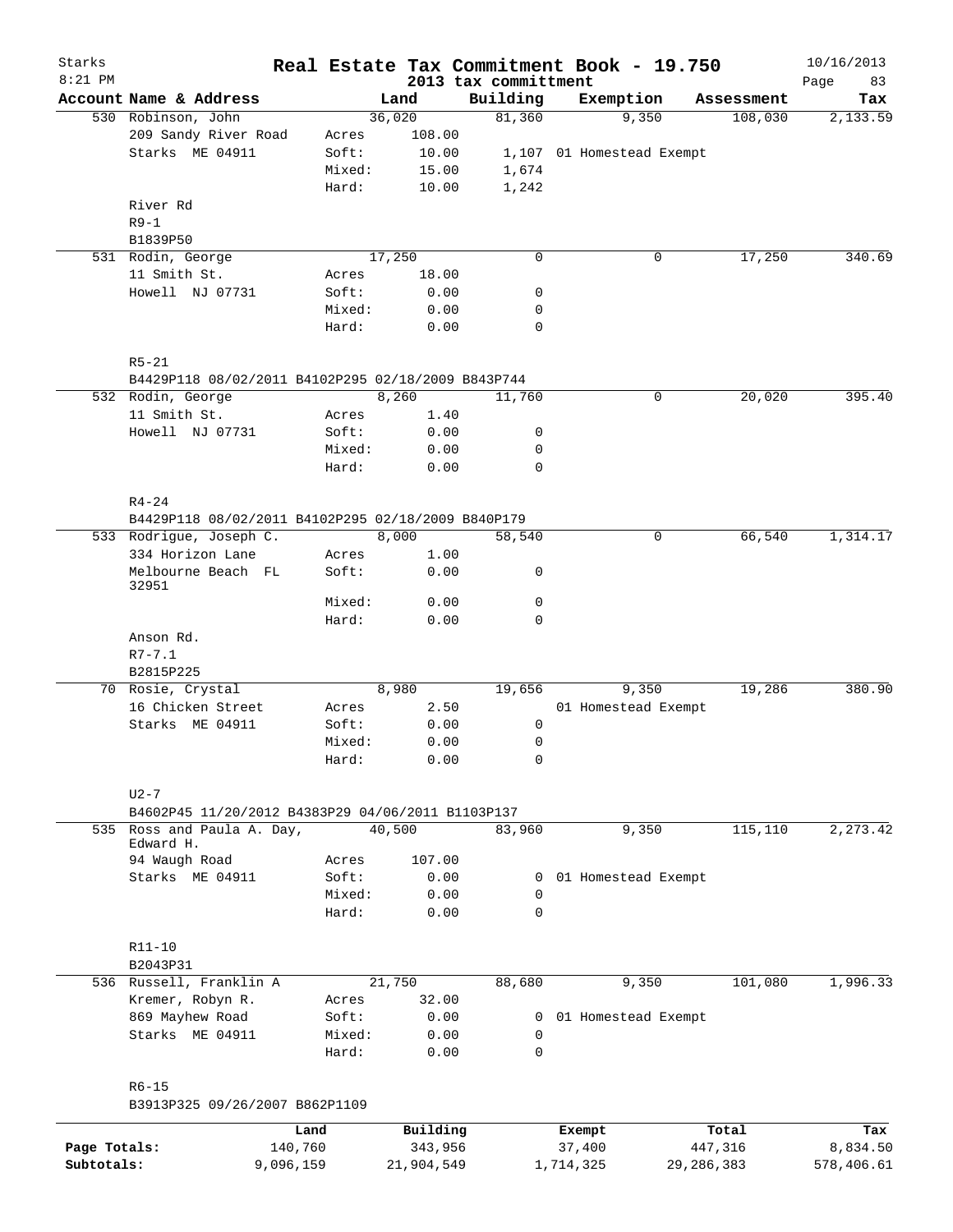| Starks    |                                        |        |        |                      | Real Estate Tax Commitment Book - 19.750 |            | 10/16/2013 |
|-----------|----------------------------------------|--------|--------|----------------------|------------------------------------------|------------|------------|
| $8:21$ PM |                                        |        |        | 2013 tax committment |                                          |            | Page<br>84 |
|           | Account Name & Address                 |        | Land   | Building             | Exemption                                | Assessment | Tax        |
|           | 665 Russo, Diane M.                    |        | 20,000 | 51,816               | 9,350                                    | 62,466     | 1,233.70   |
|           | 1660 New Sharon Road                   | Acres  | 25.00  |                      |                                          |            |            |
|           | Starks ME 04911                        | Soft:  | 0.00   |                      | 0 01 Homestead Exempt                    |            |            |
|           |                                        | Mixed: | 0.00   | 0                    |                                          |            |            |
|           |                                        | Hard:  | 0.00   | $\mathbf 0$          |                                          |            |            |
|           | $R2 - 46$                              |        |        |                      |                                          |            |            |
|           | B868P482                               |        |        |                      |                                          |            |            |
|           | 666 Russo, Diane M.                    |        | 1,040  | 0                    | 0                                        | 1,040      | 20.54      |
|           | 1660 New Sharon Road                   | Acres  | 1.60   |                      |                                          |            |            |
|           | Starks ME 04911                        | Soft:  | 0.00   | 0                    |                                          |            |            |
|           |                                        | Mixed: | 0.00   | 0                    |                                          |            |            |
|           |                                        | Hard:  | 0.00   | 0                    |                                          |            |            |
|           | $R8 - 4$                               |        |        |                      |                                          |            |            |
|           | 538 Russo, Robert G.                   |        | 20,250 | 2,400                | 0                                        | 22,650     | 447.34     |
|           | 400 E. 59Th St Apt.<br>3Е              | Acres  | 26.00  |                      |                                          |            |            |
|           | New York City NY 10012                 | Soft:  | 0.00   | 0                    |                                          |            |            |
|           |                                        | Mixed: | 0.00   | 0                    |                                          |            |            |
|           |                                        | Hard:  | 0.00   | $\mathbf 0$          |                                          |            |            |
|           | $R2 - 47$                              |        |        |                      |                                          |            |            |
|           | B1076P253                              |        |        |                      |                                          |            |            |
|           | 539 Ryan, Kathleen A                   |        | 16,100 | 0                    | 0                                        | 16,100     | 317.98     |
|           | Blais David                            | Acres  | 15.00  |                      |                                          |            |            |
|           | 203 Beans Corner Rd                    | Soft:  | 0.00   | 0                    |                                          |            |            |
|           | New Sharon Me 04955                    | Mixed: | 0.00   | 0                    |                                          |            |            |
|           |                                        | Hard:  | 0.00   | 0                    |                                          |            |            |
|           | Beans Cor. Rd.                         |        |        |                      |                                          |            |            |
|           | R1-13.1, 13.2, 13.3                    |        |        |                      |                                          |            |            |
|           | B1728P259                              |        |        |                      |                                          |            |            |
|           | 543 Sanders Jr., Norman J              |        | 9,320  | 62,640               | 0                                        | 71,960     | 1,421.21   |
|           | Sanders Linda                          | Acres  | 3.03   |                      |                                          |            |            |
|           | 16 Winter St.                          | Soft:  | 0.00   | 0                    |                                          |            |            |
|           | Everette MA 02149                      | Mixed: | 0.00   | 0                    |                                          |            |            |
|           |                                        | Hard:  | 0.00   | 0                    |                                          |            |            |
|           | Route #43                              |        |        |                      |                                          |            |            |
|           | $R8 - 39.1$                            |        |        |                      |                                          |            |            |
|           | B3272P162                              |        |        |                      |                                          |            |            |
|           | 752 Santiago el al, Barbara            |        | 21,400 | 0                    | 0                                        | 21,400     | 422.65     |
|           | Linda, Carolyn, Donna,<br>Darlene Gray | Acres  | 54.00  |                      |                                          |            |            |
|           | 123 Madison Avenue                     | Soft:  | 30.00  | 0                    |                                          |            |            |
|           | Madison ME 04950                       | Mixed: | 6.00   | 0                    |                                          |            |            |
|           |                                        | Hard:  | 0.00   | $\mathbf 0$          |                                          |            |            |
|           | R12 18                                 |        |        |                      |                                          |            |            |
|           | B4236P353 01/22/2010                   |        |        |                      |                                          |            |            |

|              | Land      | Building   | Exempt    | Total      | Tax        |
|--------------|-----------|------------|-----------|------------|------------|
| Page Totals: | 88,110    | 116,856    | 9,350     | 195,616    | 3,863.42   |
| Subtotals:   | 9,184,269 | 22,021,405 | ⊥,723,675 | 29,481,999 | 582,270.03 |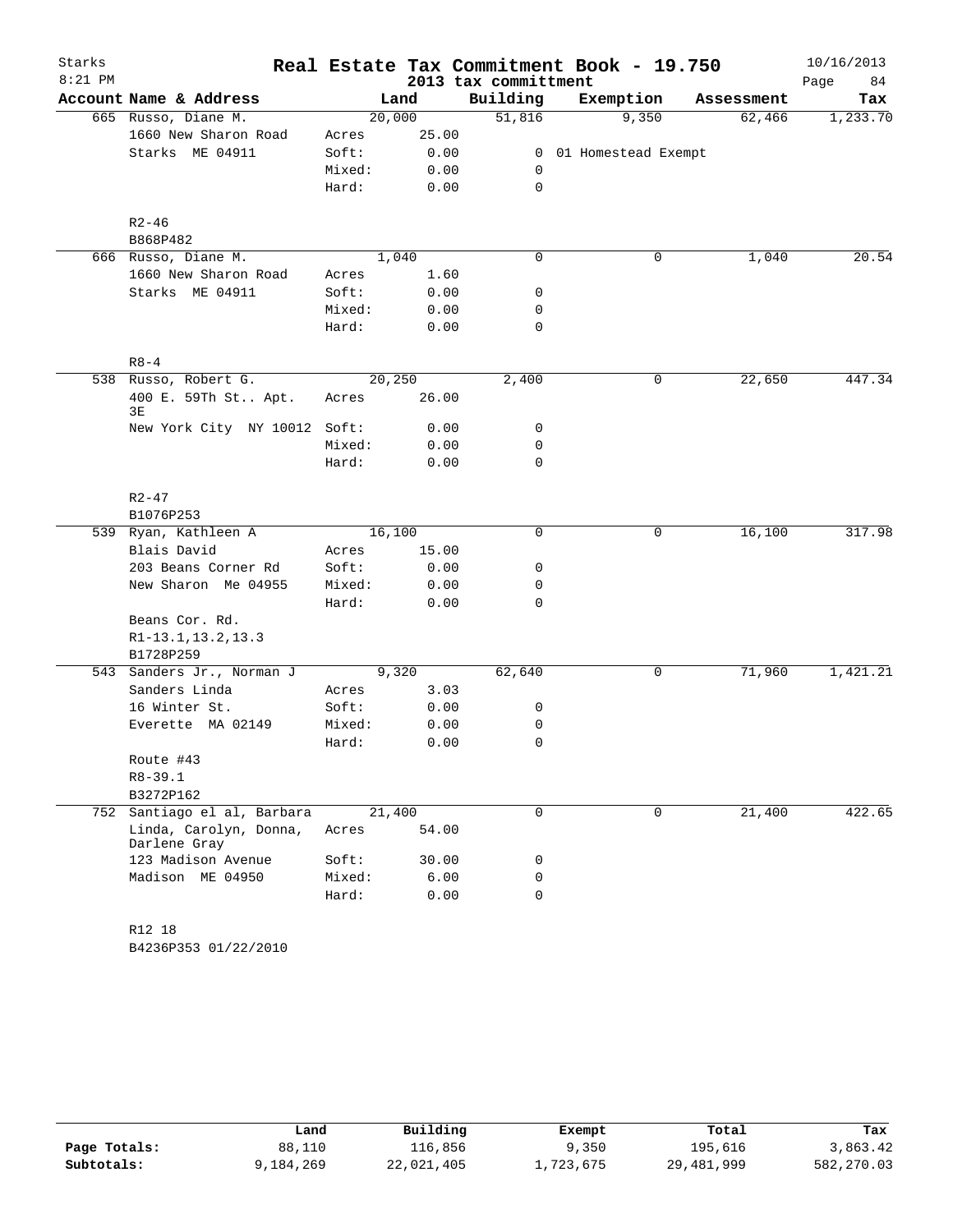| Starks<br>$8:21$ PM |                                                          |                |              | 2013 tax committment | Real Estate Tax Commitment Book - 19.750 |            | 10/16/2013<br>Page<br>85 |
|---------------------|----------------------------------------------------------|----------------|--------------|----------------------|------------------------------------------|------------|--------------------------|
|                     | Account Name & Address                                   |                | Land         | Building             | Exemption                                | Assessment | Tax                      |
| 227                 | Santiago et al, Barbara                                  |                | 25,680       | $\Omega$             | $\Omega$                                 | 25,680     | 507.18                   |
|                     | Linda, Darlene,<br>Richard, Donna, Carolyn<br>Gray       | Acres          | 56.00        |                      |                                          |            |                          |
|                     | 123 Madison Ave.                                         | Soft:          | 2.00         | 5,775                |                                          |            |                          |
|                     | Madison ME 04950                                         | Mixed:         | 8.00         | 2,905                |                                          |            |                          |
|                     |                                                          | Hard:          | 6.00         | $\mathbf 0$          |                                          |            |                          |
|                     | 6 Howard Lot west side<br>$R12 - 17$                     |                |              |                      |                                          |            |                          |
|                     | B4236P353 01/22/2010 B3910P240 09/21/2007                |                |              |                      |                                          |            |                          |
|                     | 751 Santiago et al, Barbara                              |                | 40,480       | 0                    | $\mathbf 0$                              | 40,480     | 799.48                   |
|                     | Linda Gray, Darlene<br>Gray, Carolyn Gray,<br>Donna Gray | Acres          | 253.00       |                      |                                          |            |                          |
|                     | 123 Madison Avenue                                       | Soft:          | 127.00       | 0                    |                                          |            |                          |
|                     | Madison ME 04950                                         | Mixed:         | 109.00       | 0                    |                                          |            |                          |
|                     |                                                          | Hard:          | 8.00         | $\Omega$             |                                          |            |                          |
|                     |                                                          |                |              |                      |                                          |            |                          |
|                     | R12 19, 23                                               |                |              |                      |                                          |            |                          |
|                     | B4237P3 01/22/2010                                       |                |              |                      |                                          | 8,300      | 163.93                   |
|                     | 736 Sanville Jr., Robert W.                              |                | 8,650        | 9,000                | 9,350<br>01 Homestead Exempt             |            |                          |
|                     | 2635 Industry Road<br>Starks ME 04911                    | Acres<br>Soft: | 2.00<br>0.00 | 0                    |                                          |            |                          |
|                     |                                                          | Mixed:         | 0.00         | 0                    |                                          |            |                          |
|                     |                                                          | Hard:          | 0.00         | $\Omega$             |                                          |            |                          |
|                     |                                                          |                |              |                      |                                          |            |                          |
|                     | $R2 - 42.1B$<br>B4185P259 08/28/2009                     |                |              |                      |                                          |            |                          |
|                     | 765 Sanville, Andrew                                     |                | 8,000        | 9,000                | 9,350                                    | 7,650      | 151.09                   |
|                     | 2643 Industry Road                                       | Acres          | 1.00         |                      | 01 Homestead Exempt                      |            |                          |
|                     | Starks ME 04911                                          | Soft:          | 0.00         | 0                    |                                          |            |                          |
|                     |                                                          | Mixed:         | 0.00         | 0                    |                                          |            |                          |
|                     |                                                          | Hard:          | 0.00         | $\Omega$             |                                          |            |                          |
|                     | R2 42.1C<br>B4525P219 05/16/2012                         |                |              |                      |                                          |            |                          |
|                     | 130 Sanville, Robert Sr                                  |                | 8,000        | 9,000                | 9,350                                    | 7,650      | 151.09                   |
|                     | 2643 Industry Rd                                         | Acres          | 1.00         |                      |                                          |            |                          |
|                     | Starks ME 04911                                          | Soft:          | 0.00         | 0                    | 01 Homestead Exempt                      |            |                          |
|                     |                                                          | Mixed:         | 0.00         | 0                    |                                          |            |                          |
|                     |                                                          | Hard:          | 0.00         | 0                    |                                          |            |                          |
|                     |                                                          |                |              |                      |                                          |            |                          |
|                     | $R2 - 42.1A - 1$                                         |                |              |                      |                                          |            |                          |
|                     | B4122P55 04/14/2009 B1455P349                            |                |              |                      |                                          |            |                          |
|                     | 544 Sasville, Norman A.                                  |                | 18,520       | 0                    | 0                                        | 18,520     | 365.77                   |
|                     | PO Box 619                                               | Acres          | 23.07        |                      |                                          |            |                          |
|                     | Middleboro MA 02346                                      | Soft:          | 0.00         | 0                    |                                          |            |                          |
|                     |                                                          | Mixed:         | 0.00         | 0                    |                                          |            |                          |
|                     |                                                          | Hard:          | 0.00         | 0                    |                                          |            |                          |
|                     | $R8 - 38 - 9$<br>B2307P110                               |                |              |                      |                                          |            |                          |
|                     |                                                          |                |              |                      |                                          |            |                          |
|                     |                                                          |                |              |                      |                                          |            |                          |

|              | Land      | Building   | Exempt    | Total      | Tax        |
|--------------|-----------|------------|-----------|------------|------------|
| Page Totals: | 109,330   | 27,000     | 28,050    | 108,280    | 2,138.54   |
| Subtotals:   | 9,293,599 | 22,048,405 | 1,751,725 | 29,590,279 | 584,408.57 |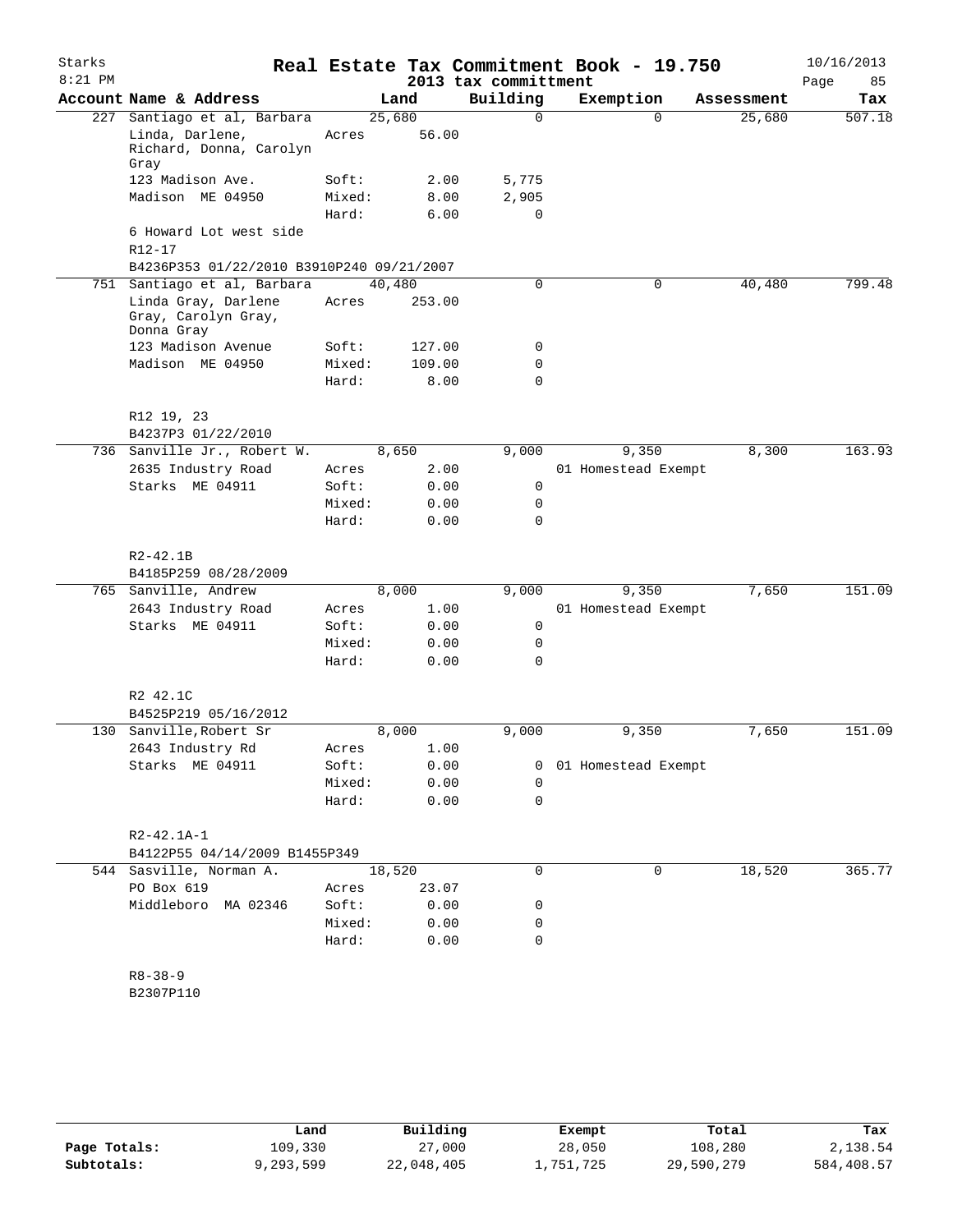| Starks<br>$8:21$ PM |                                                                  |           |                 |        |              | 2013 tax committment       | Real Estate Tax Commitment Book - 19.750 |            | 10/16/2013<br>86<br>Page |
|---------------------|------------------------------------------------------------------|-----------|-----------------|--------|--------------|----------------------------|------------------------------------------|------------|--------------------------|
|                     | Account Name & Address                                           |           |                 | Land   |              | Building                   | Exemption                                | Assessment | Tax                      |
|                     | 545 Schleier, Richard. &                                         |           |                 | 12,550 |              | 37,200                     | 14,960                                   | 34,790     | 687.10                   |
|                     | Georgette M                                                      |           |                 |        |              |                            |                                          |            |                          |
|                     | 735 Sandy River Road<br>Starks ME 04911                          |           | Acres<br>Soft:  |        | 8.00         |                            | 02 Veteran                               |            |                          |
|                     |                                                                  |           | Mixed:          |        | 0.00<br>0.00 | 0                          | 0 01 Homestead Exempt                    |            |                          |
|                     |                                                                  |           | Hard:           |        | 0.00         | $\mathbf 0$                |                                          |            |                          |
|                     | R10-11, R10-12                                                   |           |                 |        |              |                            |                                          |            |                          |
|                     | B886P33                                                          |           |                 |        |              |                            |                                          |            |                          |
|                     | 546 Scioscia, Eugene. M                                          |           |                 | 17,120 |              | 17,210                     | 0                                        | 34,330     | 678.02                   |
|                     | Scioscia, Gail L.                                                |           | Acres           |        | 15.03        |                            |                                          |            |                          |
|                     | 6 Gioioso Drive                                                  |           | Soft:           |        | 0.00         | 0                          |                                          |            |                          |
|                     | Holbrook MA 02343                                                |           | Mixed:<br>Hard: |        | 0.00<br>0.00 | $\mathbf 0$<br>$\mathbf 0$ |                                          |            |                          |
|                     | West Mills Rd                                                    |           |                 |        |              |                            |                                          |            |                          |
|                     | $R7 - 11.1$                                                      |           |                 |        |              |                            |                                          |            |                          |
|                     | B2546P86                                                         |           |                 |        |              |                            |                                          |            |                          |
|                     | 547 Seamon, Daryl O.                                             |           |                 | 12,230 |              | 9,600                      | 0                                        | 21,830     | 431.14                   |
|                     | 1550 New Sharon Road                                             |           | Acres           |        | 7.50         |                            |                                          |            |                          |
|                     | Starks ME 04911                                                  |           | Soft:           |        | 0.00         | 0                          |                                          |            |                          |
|                     |                                                                  |           | Mixed:          |        | 0.00         | 0                          |                                          |            |                          |
|                     |                                                                  |           | Hard:           |        | 0.00         | 0                          |                                          |            |                          |
|                     | $R8 - 10.3$                                                      |           |                 |        |              |                            |                                          |            |                          |
|                     | B2708P164                                                        |           |                 |        |              |                            |                                          |            |                          |
|                     | 548 Seamon, Daryl O.                                             |           |                 | 17,100 | 15.00        | 46,030                     | 9,350                                    | 53,780     | 1,062.16                 |
|                     | 1550 New Sharon Road                                             |           | Acres           |        |              |                            |                                          |            |                          |
|                     | Starks ME 04911                                                  |           | Soft:<br>Mixed: |        | 0.00<br>0.00 | $\mathbf{0}$<br>0          | 01 Homestead Exempt                      |            |                          |
|                     |                                                                  |           | Hard:           |        | 0.00         | 0                          |                                          |            |                          |
|                     | Newsharon Rd                                                     |           |                 |        |              |                            |                                          |            |                          |
|                     | $R8-10.4, R8-10.5$                                               |           |                 |        |              |                            |                                          |            |                          |
|                     | B2411P93                                                         |           |                 |        |              |                            |                                          |            |                          |
|                     | 221 Seamon, Daryl O.                                             |           |                 | 7,520  |              | 6,789                      | 0                                        | 14,309     | 282.60                   |
|                     | 1550 New Sharon Rd.                                              |           | Acres           |        | 1.80         |                            |                                          |            |                          |
|                     | Starks Me 04911                                                  |           | Soft:           |        | 0.00         | 0                          |                                          |            |                          |
|                     |                                                                  |           | Mixed:          |        | 0.00         | 0                          |                                          |            |                          |
|                     |                                                                  |           | Hard:           |        | 0.00         | 0                          |                                          |            |                          |
|                     | Poor Farm Road                                                   |           |                 |        |              |                            |                                          |            |                          |
|                     | $R2 - 39.2$                                                      |           |                 |        |              |                            |                                          |            |                          |
|                     | B4343P95 11/23/2010 B4255P294 03/31/2010 B4242P227<br>09/28/2009 |           |                 |        |              |                            |                                          |            |                          |
|                     | 549 Seamon, Thomas J                                             |           |                 | 11,810 |              | 0                          | 0                                        | 11,810     | 233.25                   |
|                     | 1550 New Sharon Road                                             |           | Acres           |        | 8.40         |                            |                                          |            |                          |
|                     | Starks Me 04911                                                  |           | Soft:           |        | 0.00         | 0                          |                                          |            |                          |
|                     |                                                                  |           | Mixed:          |        | 0.00         | 0                          |                                          |            |                          |
|                     |                                                                  |           | Hard:           |        | 0.00         | 0                          |                                          |            |                          |
|                     | Rt.134 New Sharon Rd.<br>$R8 - 10.2$                             |           |                 |        |              |                            |                                          |            |                          |
|                     | B3637P282 01/30/2006 B1485P77                                    |           |                 |        |              |                            |                                          |            |                          |
|                     | 654 Seamon, Thomas J.                                            |           |                 | 11,030 |              | 9,000                      | 9,350                                    | 10,680     | 210.93                   |
|                     | 1550 New Sharon Road                                             |           | Acres           |        | 7.20         |                            | 01 Homestead Exempt                      |            |                          |
|                     | Starks ME 04911                                                  |           | Soft:           |        | 0.00         | 0                          |                                          |            |                          |
|                     |                                                                  |           | Mixed:          |        | 0.00         | 0                          |                                          |            |                          |
|                     |                                                                  |           | Hard:           |        | 0.00         | 0                          |                                          |            |                          |
|                     | Rt.134 New Sharon Rd.<br>$R8 - 10.1$                             |           |                 |        |              |                            |                                          |            |                          |
|                     | B3359P254 09/14/2005 B1936P46                                    |           |                 |        |              |                            |                                          |            |                          |
|                     |                                                                  | Land      |                 |        | Building     |                            | Exempt                                   | Total      | Tax                      |
| Page Totals:        |                                                                  | 89,360    |                 |        | 125,829      |                            | 33,660                                   | 181,529    | 3,585.20                 |
| Subtotals:          |                                                                  | 9,382,959 |                 |        | 22, 174, 234 |                            | 1,785,385                                | 29,771,808 | 587,993.77               |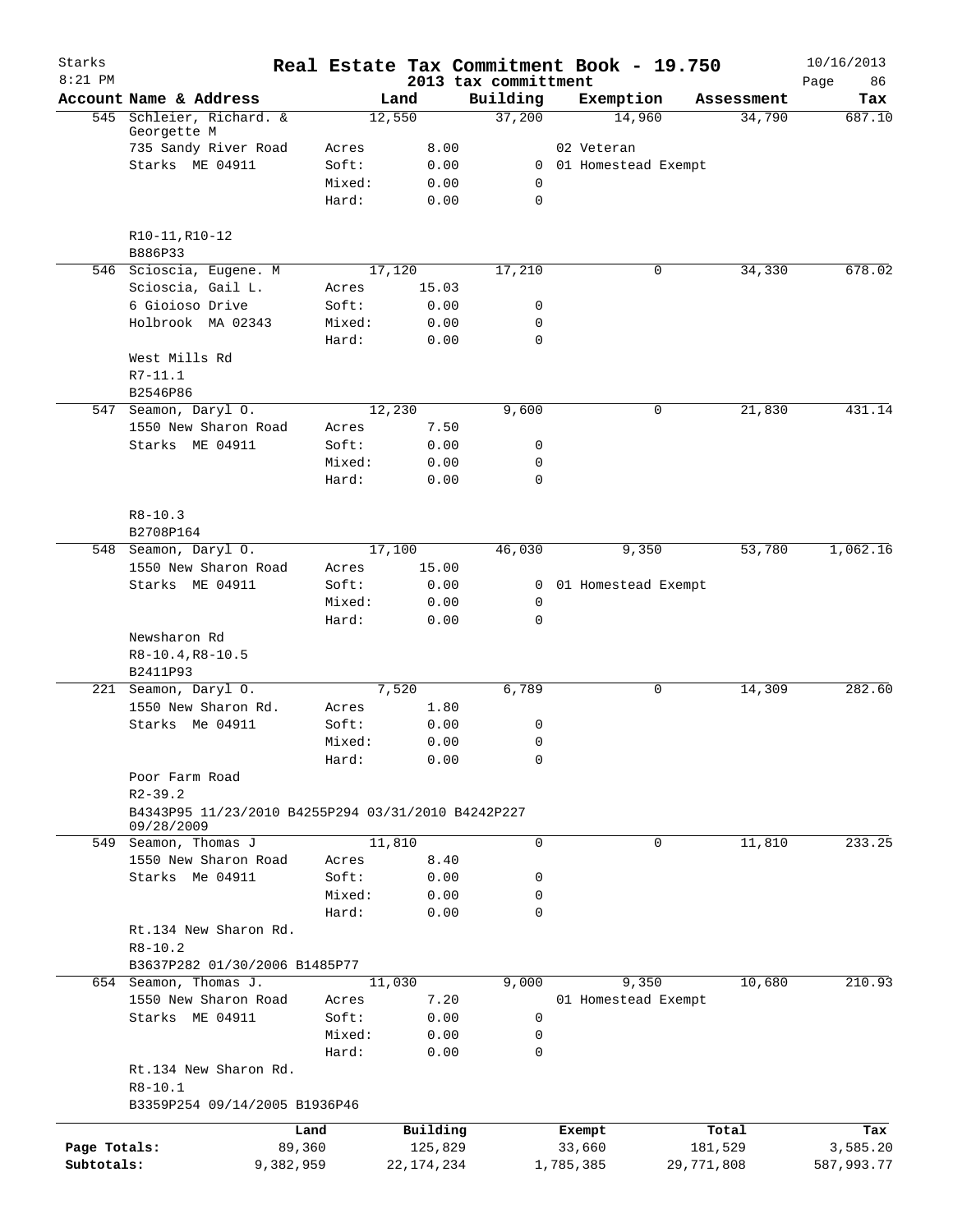| Starks<br>$8:21$ PM |                                |        |                   |       |                                  | Real Estate Tax Commitment Book - 19.750 |   |            | 10/16/2013        |
|---------------------|--------------------------------|--------|-------------------|-------|----------------------------------|------------------------------------------|---|------------|-------------------|
|                     | Account Name & Address         |        | Land              |       | 2013 tax committment<br>Building | Exemption                                |   | Assessment | Page<br>87<br>Tax |
|                     | 463 Semas Joseph, J            |        | 16,910            |       | 40,920                           | 9,350                                    |   | 48,480     | 957.48            |
|                     | Semas Margaret, A              | Acres  |                   | 14.70 |                                  | 01 Homestead Exempt                      |   |            |                   |
|                     | 248 Dill Road                  | Soft:  |                   | 0.00  | 0                                |                                          |   |            |                   |
|                     | Starks Me 04911                | Mixed: |                   | 0.00  | 0                                |                                          |   |            |                   |
|                     |                                | Hard:  |                   | 0.00  | 0                                |                                          |   |            |                   |
|                     | Dill Rd                        |        |                   |       |                                  |                                          |   |            |                   |
|                     | $R6 - 22.4A$                   |        |                   |       |                                  |                                          |   |            |                   |
|                     | B3755P79 09/22/2006 B1446P306  |        |                   |       |                                  |                                          |   |            |                   |
| 550                 | Severn, Floyd K.               |        | $\frac{1}{2,000}$ |       | 0                                |                                          | 0 | 2,000      | 39.50             |
|                     | 535 Sawyers Mills Road         | Acres  |                   | 15.00 |                                  |                                          |   |            |                   |
|                     | Starks ME 04911                | Soft:  |                   | 0.00  | 0                                |                                          |   |            |                   |
|                     |                                | Mixed: |                   | 0.00  | 0                                |                                          |   |            |                   |
|                     |                                | Hard:  |                   | 15.00 | 1,981                            |                                          |   |            |                   |
|                     | $R5 - 19.1$                    |        |                   |       |                                  |                                          |   |            |                   |
|                     | B1067P238                      |        |                   |       |                                  |                                          |   |            |                   |
|                     | 551 Severn, Floyd K.           |        | 9,470             |       | 79,260                           | 9,350                                    |   | 79,380     | 1,567.76          |
|                     | Hickey Maureen E               | Acres  |                   | 12.00 |                                  |                                          |   |            |                   |
|                     | 535 Sawyers Mills Road         | Soft:  |                   | 0.00  | 0                                | 01 Homestead Exempt                      |   |            |                   |
|                     | Starks ME 04911                | Mixed: |                   | 0.00  | 0                                |                                          |   |            |                   |
|                     |                                | Hard:  |                   | 11.00 | 1,453                            |                                          |   |            |                   |
|                     | $R5 - 20$                      |        |                   |       |                                  |                                          |   |            |                   |
|                     | B2228P347                      |        |                   |       |                                  |                                          |   |            |                   |
|                     | 552 Severn, Floyd. K           |        | 1,740             |       | $\mathbf 0$                      |                                          | 0 | 1,740      | 34.37             |
|                     | Hickey Maureen E.              | Acres  |                   | 13.00 |                                  |                                          |   |            |                   |
|                     | 535 Sawyers Mills Road         | Soft:  |                   | 0.00  | 0                                |                                          |   |            |                   |
|                     | Starks ME 04911                | Mixed: |                   | 13.00 | 1,717                            |                                          |   |            |                   |
|                     |                                | Hard:  |                   | 0.00  | $\mathbf 0$                      |                                          |   |            |                   |
|                     | $R4 - 25.2$                    |        |                   |       |                                  |                                          |   |            |                   |
|                     | B1143P261                      |        |                   |       |                                  |                                          |   |            |                   |
|                     | 243 Shaw, Daniel C             |        | 12,350            |       | 29,520                           | 9,350                                    |   | 32,520     | 642.27            |
|                     | Shaw, Sylvia F.                | Acres  |                   | 27.60 |                                  | 01 Homestead Exempt                      |   |            |                   |
|                     | 357 Sawyers Mills Road         | Soft:  |                   | 6.00  | 770                              |                                          |   |            |                   |
|                     | Starks ME 04911                | Mixed: |                   | 12.00 | 1,849                            |                                          |   |            |                   |
|                     |                                | Hard:  |                   | 5.00  | 660                              |                                          |   |            |                   |
|                     | West Mills Rd                  |        |                   |       |                                  |                                          |   |            |                   |
|                     | $R4 - 38$                      |        |                   |       |                                  |                                          |   |            |                   |
|                     | B4206P109 10/26/2100 B1890P18  |        |                   |       |                                  |                                          |   |            |                   |
|                     | 553 Shaw, David J.             |        | 25,380            |       | 3,960                            |                                          | 0 | 29,340     | 579.47            |
|                     | Flagg-Shaw, Pamela             | Acres  |                   | 46.50 |                                  |                                          |   |            |                   |
|                     | PO Box 122                     | Soft:  |                   | 0.00  | 0                                |                                          |   |            |                   |
|                     | Gardiner ME 04345              | Mixed: |                   | 0.00  | 0                                |                                          |   |            |                   |
|                     |                                | Hard:  |                   | 0.00  | $\Omega$                         |                                          |   |            |                   |
|                     | $R10-2.2, R10-2.6$             |        |                   |       |                                  |                                          |   |            |                   |
|                     | B3633P178 02/14/2006 B2291P238 |        |                   |       |                                  |                                          |   |            |                   |
|                     | 554 Shaw, David J.             |        | 26,250            |       | 0                                |                                          | 0 | 26,250     | 518.44            |
|                     | Flagg-Shaw, Pamela             | Acres  |                   | 54.00 |                                  |                                          |   |            |                   |
|                     | PO Box 122                     | Soft:  |                   | 0.00  | 0                                |                                          |   |            |                   |
|                     | Gardiner ME 04345              | Mixed: |                   | 0.00  | 0                                |                                          |   |            |                   |
|                     |                                | Hard:  |                   | 0.00  | 0                                |                                          |   |            |                   |
|                     | $R10-7$                        |        |                   |       |                                  |                                          |   |            |                   |
|                     | B3633P178 02/14/2006 B2291P238 |        |                   |       |                                  |                                          |   |            |                   |
|                     |                                |        |                   |       |                                  |                                          |   |            |                   |
|                     |                                |        |                   |       |                                  |                                          |   |            |                   |

|              | Land      | Building   | Exempt    | Total      | Tax        |
|--------------|-----------|------------|-----------|------------|------------|
| Page Totals: | 94,100    | 153,660    | 28,050    | 219,710    | 4,339.29   |
| Subtotals:   | 9,477,059 | 22,327,894 | L,813,435 | 29,991,518 | 592,333.06 |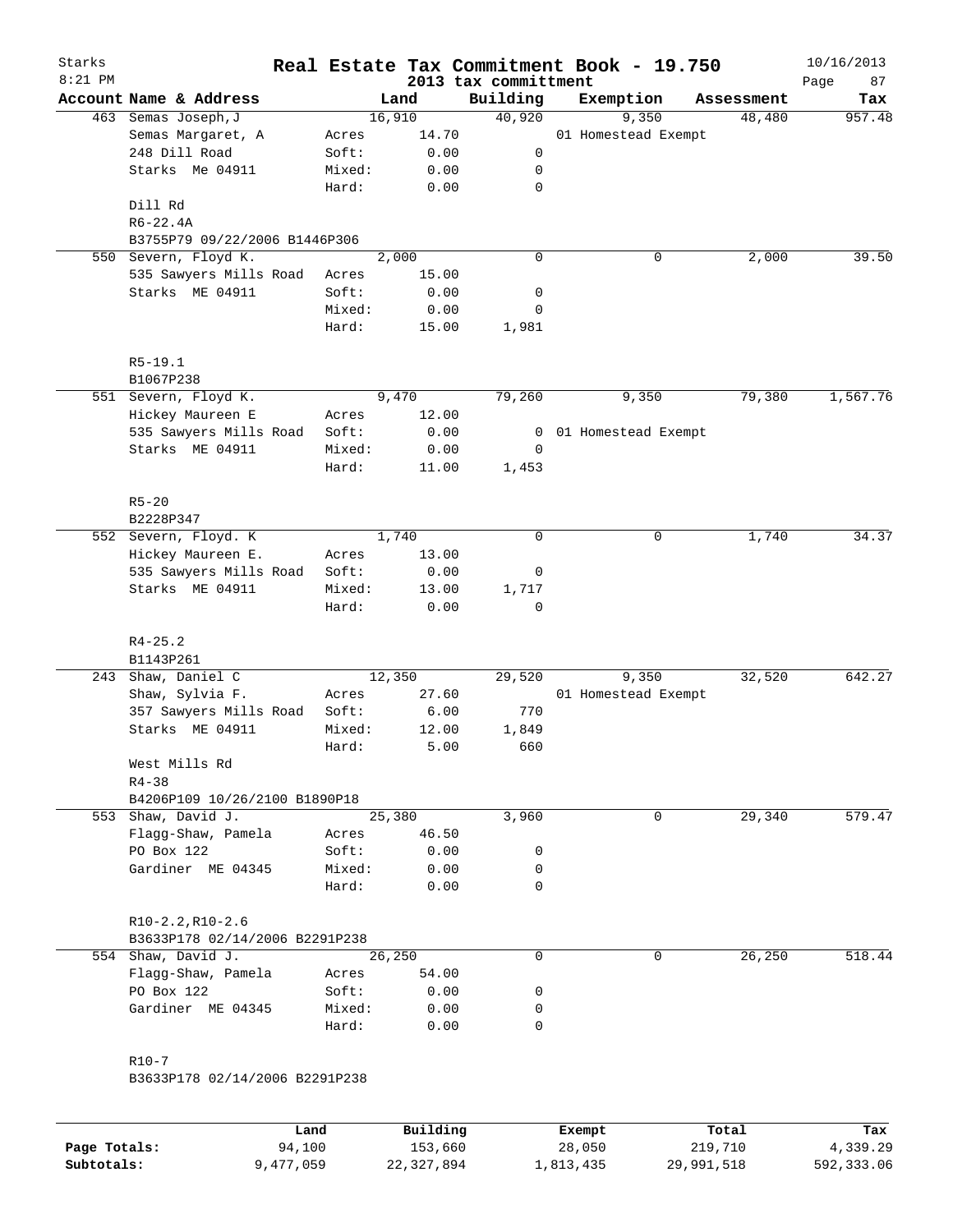| Starks<br>$8:21$ PM |                                      |        |        | Real Estate Tax Commitment Book - 19.750<br>2013 tax committment |                       |            | 10/16/2013<br>Page<br>88 |
|---------------------|--------------------------------------|--------|--------|------------------------------------------------------------------|-----------------------|------------|--------------------------|
|                     | Account Name & Address               |        | Land   | Building                                                         | Exemption             | Assessment | Tax                      |
|                     | 555 Shaw, Kenneth                    |        | 8,780  | 21,070                                                           | 18,700                | 11,150     | 220.21                   |
|                     | PO Box 34                            | Acres  | 2.20   |                                                                  | 16 2 WW2 Vets Res.    |            |                          |
|                     | New Sharon ME 04955                  | Soft:  | 0.00   |                                                                  | 0 01 Homestead Exempt |            |                          |
|                     |                                      | Mixed: | 0.00   | 0                                                                |                       |            |                          |
|                     |                                      | Hard:  | 0.00   | $\mathsf{O}$                                                     |                       |            |                          |
|                     | $R1 - 10$                            |        |        |                                                                  |                       |            |                          |
|                     | B2018P38                             |        |        |                                                                  |                       |            |                          |
|                     | 556 Sheen, Albert & Jada F.          |        | 23,750 | $\mathbf 0$                                                      | 0                     | 23,750     | 469.06                   |
|                     | P.O. Box 950                         | Acres  | 44.00  |                                                                  |                       |            |                          |
|                     | Christiansted, St.<br>Croix VI 00821 | Soft:  | 0.00   | 0                                                                |                       |            |                          |
|                     |                                      | Mixed: | 0.00   | $\mathbf 0$                                                      |                       |            |                          |
|                     |                                      | Hard:  | 0.00   | $\mathbf 0$                                                      |                       |            |                          |
|                     | $R2 - 59.2$                          |        |        |                                                                  |                       |            |                          |
|                     | B1022P73                             |        |        |                                                                  |                       |            |                          |
|                     | 557 Shepard, Stephen C.              |        | 20,250 | 19,800                                                           | 0                     | 40,050     | 790.99                   |
|                     | 127 Riverside Dr.                    | Acres  | 26.00  |                                                                  |                       |            |                          |
|                     | Auburn ME 04212                      | Soft:  | 0.00   | 0                                                                |                       |            |                          |
|                     |                                      | Mixed: | 0.00   | 0                                                                |                       |            |                          |
|                     |                                      | Hard:  | 0.00   | $\mathbf 0$                                                      |                       |            |                          |
|                     | Brann Mills Road                     |        |        |                                                                  |                       |            |                          |
|                     | R2-20, R2-21, R2-25                  |        |        |                                                                  |                       |            |                          |
|                     | B897P791                             |        |        |                                                                  |                       |            |                          |
|                     | 558 Sherrer, Charles R.              |        | 12,750 | 35,400                                                           | 0                     | 48,150     | 950.96                   |
|                     | 235 NE 199 Lane                      | Acres  | 8.30   |                                                                  |                       |            |                          |
|                     | Miami FL 33179                       | Soft:  | 0.00   | 0                                                                |                       |            |                          |
|                     |                                      | Mixed: | 0.00   | 0                                                                |                       |            |                          |
|                     |                                      | Hard:  | 0.00   | $\mathbf 0$                                                      |                       |            |                          |
|                     | Chicken St                           |        |        |                                                                  |                       |            |                          |
|                     | $R3 - 41.5$                          |        |        |                                                                  |                       |            |                          |
|                     | B2452P128                            |        |        |                                                                  |                       |            |                          |
|                     | 559 Sherrer, Christopher             |        | 11,360 | $\mathsf{O}$                                                     | 0                     | 11,360     | 224.36                   |
|                     | 21645 Fall River Dr.                 | Acres  | 7.70   |                                                                  |                       |            |                          |
|                     | Boca Raton FL 33428                  | Soft:  | 0.00   | 0                                                                |                       |            |                          |
|                     |                                      | Mixed: | 0.00   | $\mathbf 0$                                                      |                       |            |                          |
|                     |                                      | Hard:  | 0.00   | 0                                                                |                       |            |                          |
|                     |                                      |        |        |                                                                  |                       |            |                          |
|                     | $R3 - 41.2$                          |        |        |                                                                  |                       |            |                          |
|                     | 560 Sherrer, Earskin                 |        | 11,550 | 0                                                                | 0                     | 11,550     | 228.11                   |
|                     | 12 Yale Ave                          | Acres  | 8.00   |                                                                  |                       |            |                          |
|                     | Dayton OH 45406                      | Soft:  | 0.00   | $\mathsf 0$                                                      |                       |            |                          |
|                     |                                      | Mixed: | 0.00   | $\mathsf{O}$                                                     |                       |            |                          |
|                     |                                      | Hard:  | 0.00   | $\mathbf 0$                                                      |                       |            |                          |
|                     | $R3 - 41.6$                          |        |        |                                                                  |                       |            |                          |
|                     | B3344P84                             |        |        |                                                                  |                       |            |                          |
|                     | 562 Sherrer, John                    |        | 12,070 | $\mathbf 0$                                                      | 0                     | 12,070     | 238.38                   |
|                     | 12 Yale Ave.                         | Acres  | 8.80   |                                                                  |                       |            |                          |
|                     | Dayton OH 45406                      | Soft:  | 0.00   | 0                                                                |                       |            |                          |
|                     |                                      | Mixed: | 0.00   | $\mathsf{O}$                                                     |                       |            |                          |
|                     |                                      | Hard:  | 0.00   | $\mathbf 0$                                                      |                       |            |                          |
|                     | $R3 - 41.4$                          |        |        |                                                                  |                       |            |                          |
|                     |                                      |        |        |                                                                  |                       |            |                          |

|              | Land      | Building   | Exempt    | Total      | Tax          |
|--------------|-----------|------------|-----------|------------|--------------|
| Page Totals: | 100,510   | 76,270     | 18,700    | 158,080    | 3,122.07     |
| Subtotals:   | 9,577,569 | 22,404,164 | 1,832,135 | 30,149,598 | 595, 455. 13 |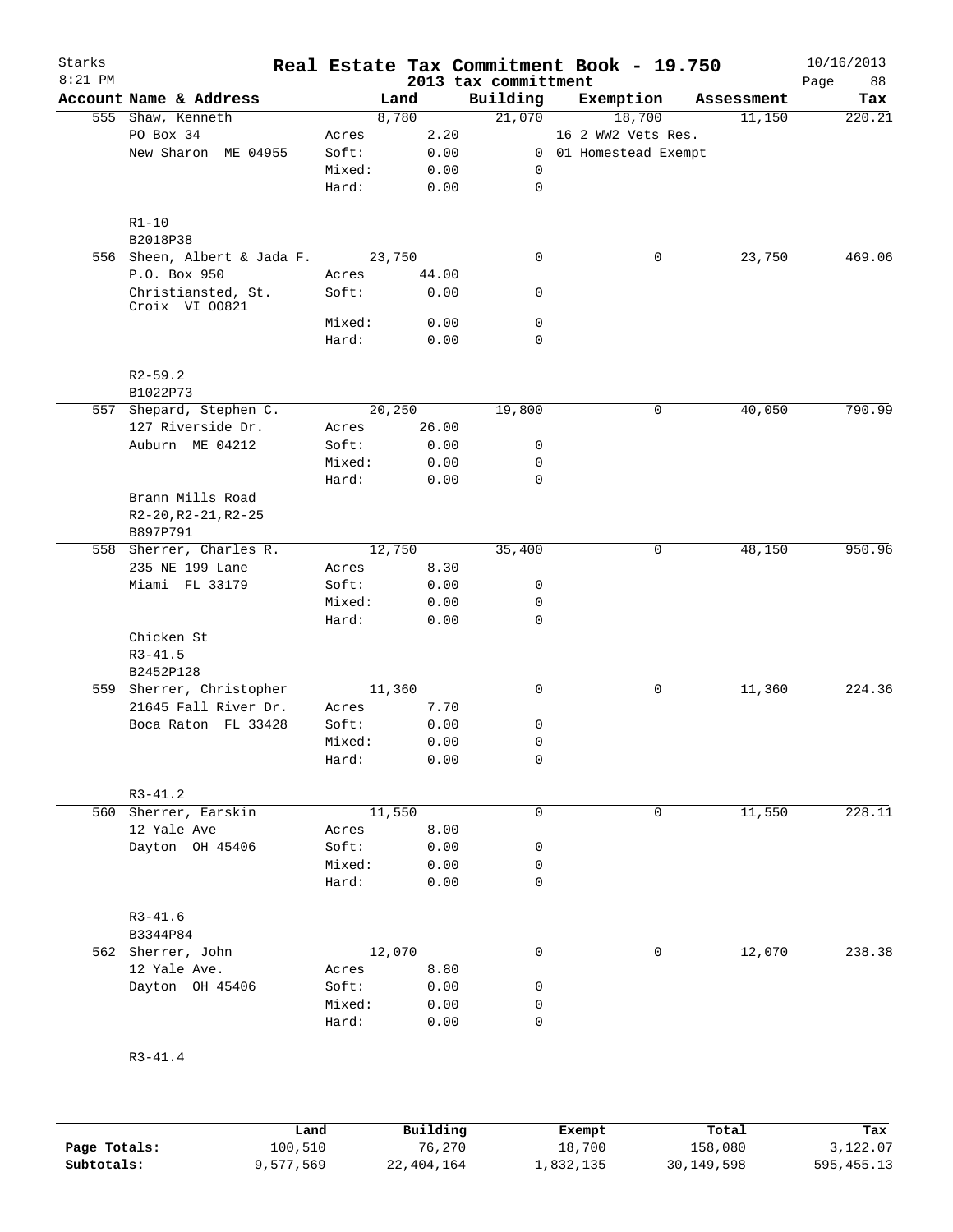| Starks<br>$8:21$ PM |                                                               |                 |               |                                  | Real Estate Tax Commitment Book - 19.750 |              | 10/16/2013        |
|---------------------|---------------------------------------------------------------|-----------------|---------------|----------------------------------|------------------------------------------|--------------|-------------------|
|                     | Account Name & Address                                        |                 | Land          | 2013 tax committment<br>Building | Exemption                                | Assessment   | 89<br>Page<br>Tax |
|                     | 563 Sherrer, Lucy Geneva                                      |                 | 19,750        | $\mathbf 0$                      | $\Omega$                                 | 19,750       | 390.06            |
|                     | c/o John Sherrer                                              | Acres           | 28.00         |                                  |                                          |              |                   |
|                     | 12 Yale Ave                                                   | Soft:           | 0.00          | 0                                |                                          |              |                   |
|                     | Dayton Oh 45406                                               | Mixed:          | 0.00          | 0                                |                                          |              |                   |
|                     |                                                               | Hard:           | 0.00          | $\mathbf 0$                      |                                          |              |                   |
|                     | $R3 - 41$                                                     |                 |               |                                  |                                          |              |                   |
|                     | B4242P226 09/28/2009 B1263P84                                 |                 |               |                                  |                                          |              |                   |
|                     | 537 Shurtleff, Donna M.                                       |                 | 10,540        | 43,320                           | 0                                        | 53,860       | 1,063.73          |
|                     | 303 Wood Street                                               | Acres           | 20.00         |                                  |                                          |              |                   |
|                     | New Bedford, MA 02745                                         | Soft:           | 0.00          | 0                                |                                          |              |                   |
|                     |                                                               | Mixed:<br>Hard: | 19.00<br>0.00 | 2,509<br>$\mathbf 0$             |                                          |              |                   |
|                     |                                                               |                 |               |                                  |                                          |              |                   |
|                     | $R2 - 49$<br>B4268P35 01/29/2010 B3811P16 02/08/2007 B1486P44 |                 |               |                                  |                                          |              |                   |
|                     | 566 Simone, Michael R                                         |                 | 4,000         | 34,320                           | 9,350                                    | 28,970       | 572.16            |
|                     | 3 Locke Hill Road                                             | Acres           | 0.25          |                                  |                                          |              |                   |
|                     | Starks ME 04911                                               | Soft:           | 0.00          |                                  | 0 01 Homestead Exempt                    |              |                   |
|                     |                                                               | Mixed:          | 0.00          | 0                                |                                          |              |                   |
|                     |                                                               | Hard:           | 0.00          | $\mathbf 0$                      |                                          |              |                   |
|                     | Locke Hill Rd                                                 |                 |               |                                  |                                          |              |                   |
|                     | $U2-5$<br>B4146P150 05/14/2009 B2688P197                      |                 |               |                                  |                                          |              |                   |
|                     | 155 Sjostrom , John W.Jr                                      |                 | 14,550        | 15,000                           | 0                                        | 29,550       | 583.61            |
|                     | Sjostrom Gail. J                                              | Acres           | 12.61         |                                  |                                          |              |                   |
|                     | 93 Bridge Street                                              | Soft:           | 0.00          | 0                                |                                          |              |                   |
|                     | Salem NH 03079                                                | Mixed:          | 0.00          | 0                                |                                          |              |                   |
|                     |                                                               | Hard:           | 0.00          | $\mathbf 0$                      |                                          |              |                   |
|                     | $R8 - 38 - 7$                                                 |                 |               |                                  |                                          |              |                   |
|                     | B3823P233 03/10/2007 B2308P33                                 |                 |               |                                  |                                          |              |                   |
|                     | 568 Slawson, John A.                                          |                 | 17,750        | 18,720                           | 9,350                                    | 27,120       | 535.62            |
|                     | P.O. Box 471                                                  | Acres           | 36.00         |                                  |                                          |              |                   |
|                     | Anson ME 04911                                                | Soft:           | 0.00          |                                  | 0 01 Homestead Exempt                    |              |                   |
|                     |                                                               | Mixed:          | 0.00          | 0                                |                                          |              |                   |
|                     |                                                               | Hard:           | 0.00          | 0                                |                                          |              |                   |
|                     | Anson Road                                                    |                 |               |                                  |                                          |              |                   |
|                     | $R8 - 40$<br>B2611P209                                        |                 |               |                                  |                                          |              |                   |
| 731                 | Smedberg, Elizabeth                                           |                 | 0             | 26,366                           | 9,350                                    | 17,016       | 336.07            |
|                     | 29 Abijah Hill Road                                           |                 |               |                                  | 01 Homestead Exempt                      |              |                   |
|                     | Starks ME 04911                                               |                 |               |                                  |                                          |              |                   |
|                     |                                                               |                 |               |                                  |                                          |              |                   |
|                     | R 2-410N                                                      |                 |               |                                  |                                          |              |                   |
|                     | 570 Smith, Michael, A.                                        |                 | 10,600        | 21,600                           | 0                                        | 32,200       | 635.95            |
|                     | 1424 Industry Road                                            | Acres           | 5.00          |                                  |                                          |              |                   |
|                     | Industry ME 04938                                             | Soft:           | 0.00          | 0                                |                                          |              |                   |
|                     |                                                               | Mixed:          | 0.00          | 0                                |                                          |              |                   |
|                     |                                                               | Hard:           | 0.00          | $\mathbf 0$                      |                                          |              |                   |
|                     | Sandy River Estates<br>$R1 - 34.5$<br>B2114P150               |                 |               |                                  |                                          |              |                   |
|                     |                                                               |                 |               |                                  |                                          |              |                   |
|                     |                                                               | Land            | Building      |                                  | Exempt                                   | Total        | Tax               |
| Page Totals:        |                                                               | 77,190          | 159,326       |                                  | 28,050                                   | 208,466      | 4,117.20          |
| Subtotals:          | 9,654,759                                                     |                 | 22,563,490    |                                  | 1,860,185                                | 30, 358, 064 | 599,572.33        |
|                     |                                                               |                 |               |                                  |                                          |              |                   |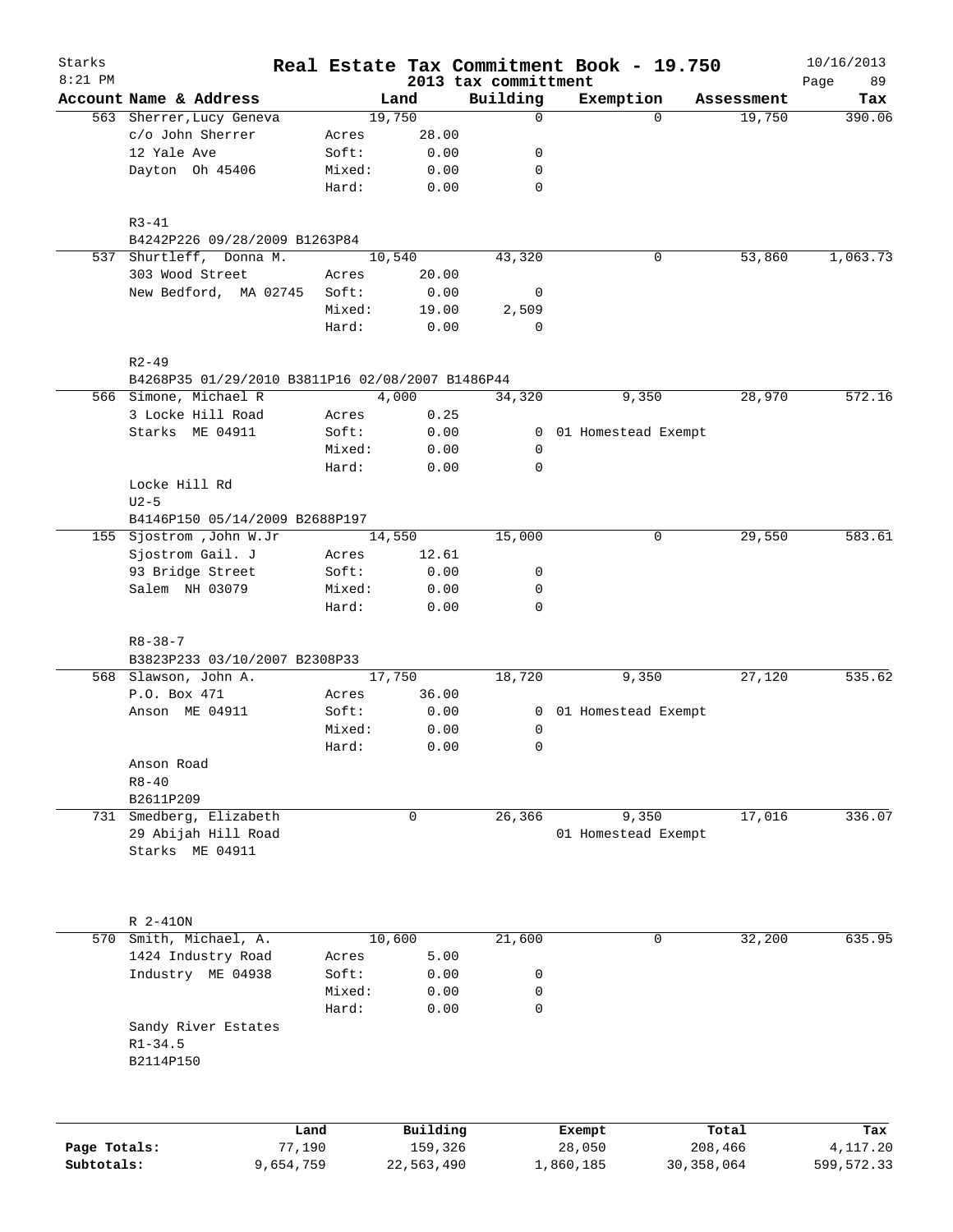| Starks<br>$8:21$ PM |                                                    |           |                 |              |      | Real Estate Tax Commitment Book - 19.750<br>2013 tax committment |           |                     |          |            | 10/16/2013        |
|---------------------|----------------------------------------------------|-----------|-----------------|--------------|------|------------------------------------------------------------------|-----------|---------------------|----------|------------|-------------------|
|                     | Account Name & Address                             |           |                 | Land         |      | Building                                                         |           | Exemption           |          | Assessment | Page<br>90<br>Tax |
|                     | 114 Smith, Perry                                   |           |                 | 14,050       |      | 15,210                                                           |           |                     | $\Omega$ | 29,260     | 577.89            |
|                     | Smith, Kimberly                                    |           | Acres           | 10.30        |      |                                                                  |           |                     |          |            |                   |
|                     | 457 Hubbard Road                                   |           | Soft:           | 0.00         |      | 0                                                                |           |                     |          |            |                   |
|                     | Berwick ME 03901                                   |           | Mixed:          | 0.00         |      | 0                                                                |           |                     |          |            |                   |
|                     |                                                    |           | Hard:           |              | 0.00 | $\mathbf 0$                                                      |           |                     |          |            |                   |
|                     | Thompson Bridge Road<br>$R3 - 46.4$                |           |                 |              |      |                                                                  |           |                     |          |            |                   |
|                     | B4449P142 10/07/2011 B2748P280                     |           |                 |              |      |                                                                  |           |                     |          |            |                   |
| 31                  | Smith, Perry                                       |           |                 | 9,400        |      | 33,792                                                           |           |                     | 0        | 43,192     | 853.04            |
|                     | Smith, Kimberly                                    |           | Acres           | 19.00        |      |                                                                  |           |                     |          |            |                   |
|                     | 457 Hubbard Road                                   |           | Soft:           | 0.00         |      | 0                                                                |           |                     |          |            |                   |
|                     | Berwick ME 03901                                   |           | Mixed:          | 7.00         |      | 924                                                              |           |                     |          |            |                   |
|                     |                                                    |           | Hard:           | 11.00        |      | 1,453                                                            |           |                     |          |            |                   |
|                     | $R3 - 46.3$                                        |           |                 |              |      |                                                                  |           |                     |          |            |                   |
|                     | B3406P232 11/12/2004 B1961P137<br>Smith, Perry and |           |                 | 17,750       |      | $\mathbf 0$                                                      |           |                     | 0        | 17,750     | 350.56            |
| 599                 | Kimberly                                           |           |                 |              |      |                                                                  |           |                     |          |            |                   |
|                     | 457 Hubbard Road                                   |           | Acres           | 20.00        |      |                                                                  |           |                     |          |            |                   |
|                     | Berwick ME 03901                                   |           | Soft:           | 0.00         |      | 0                                                                |           |                     |          |            |                   |
|                     |                                                    |           | Mixed:          | 0.00         |      | 0                                                                |           |                     |          |            |                   |
|                     |                                                    |           | Hard:           |              | 0.00 | 0                                                                |           |                     |          |            |                   |
|                     | Thompson Bridge Road                               |           |                 |              |      |                                                                  |           |                     |          |            |                   |
|                     | $R3 - 46.2$                                        |           |                 |              |      |                                                                  |           |                     |          |            |                   |
|                     | B4484P210 01/16/2012 B2073P194                     |           |                 |              |      |                                                                  |           |                     |          | 90,363     |                   |
|                     | 102 Smith, Robert F.                               |           |                 | 13,830       |      | 85,883                                                           |           | 9,350               |          |            | 1,784.67          |
|                     | 282 Sawyers Mills Road<br>Starks ME 04911          |           | Acres           | 11.50        |      |                                                                  |           | 01 Homestead Exempt |          |            |                   |
|                     |                                                    |           | Soft:           |              | 0.00 | 0                                                                |           |                     |          |            |                   |
|                     |                                                    |           | Mixed:<br>Hard: | 0.00         | 0.00 | 0<br>0                                                           |           |                     |          |            |                   |
|                     | $R3 - 14.4$                                        |           |                 |              |      |                                                                  |           |                     |          |            |                   |
|                     | B4561P306 08/10/2012 B3329P1                       |           |                 |              |      |                                                                  |           |                     |          |            |                   |
|                     | 571 Smithers, Linda                                |           |                 | 36,910       |      | 162,240                                                          |           | 9,350               |          | 189,800    | 3,748.55          |
|                     | 404 Sandy River Road                               |           | Acres           | 108.00       |      |                                                                  |           |                     |          |            |                   |
|                     | Starks ME 04911                                    |           | Soft:           |              | 0.00 | 0                                                                |           | 01 Homestead Exempt |          |            |                   |
|                     |                                                    |           | Mixed:          |              | 0.00 | 0                                                                |           |                     |          |            |                   |
|                     |                                                    |           | Hard:           | 33.00        |      | 3,754                                                            |           |                     |          |            |                   |
|                     | $9 - 6, 6.1, 7.8, 7.9, 7$                          |           |                 |              |      |                                                                  |           |                     |          |            |                   |
|                     | B4579P97 09/21/2012 B4225P264 12/18/2009 B1639P178 |           |                 |              |      |                                                                  |           |                     |          |            |                   |
|                     | 223 Sobczak, Wieslaw                               |           |                 | 5,030        |      | $\mathbf 0$                                                      |           |                     | 0        | 5,030      | 99.34             |
|                     | 100 Oakland Avenue                                 |           | Acres           | 41.00        |      |                                                                  |           |                     |          |            |                   |
|                     | New Britain Ct 06053                               |           | Soft:           | 0.00         |      | 0                                                                |           |                     |          |            |                   |
|                     |                                                    |           | Mixed:          |              | 5.00 | 558                                                              |           |                     |          |            |                   |
|                     |                                                    |           | Hard:           | 36.00        |      | 4,471                                                            |           |                     |          |            |                   |
|                     | $R8 - 38 - 18$                                     |           |                 |              |      |                                                                  |           |                     |          |            |                   |
|                     | B4410P212 07/03/2011 B3233P287                     |           |                 |              |      |                                                                  |           |                     |          |            |                   |
|                     | 222 Sobczak, Wieslaw                               |           |                 | 9,170        |      | 62,800                                                           |           |                     | 0        | 71,970     | 1,421.41          |
|                     | 100 Oakland Avenue                                 |           | Acres           | 10.00        |      |                                                                  |           |                     |          |            |                   |
|                     | New Britain CT 06053                               |           | Soft:           | 0.00         |      | 0                                                                |           |                     |          |            |                   |
|                     |                                                    |           | Mixed:          | 0.00         |      | 0                                                                |           |                     |          |            |                   |
|                     |                                                    |           | Hard:           | 7.00         |      | 869                                                              |           |                     |          |            |                   |
|                     | Felker Hill Rd                                     |           |                 |              |      |                                                                  |           |                     |          |            |                   |
|                     | $R8 - 38 - 16$                                     |           |                 |              |      |                                                                  |           |                     |          |            |                   |
|                     | B4410P210 07/01/2011 B2749P258                     |           |                 |              |      |                                                                  |           |                     |          |            |                   |
|                     |                                                    | Land      |                 | Building     |      |                                                                  |           | Exempt              |          | Total      | Tax               |
| Page Totals:        |                                                    | 106,140   |                 | 359,925      |      |                                                                  |           | 18,700              |          | 447,365    | 8,835.46          |
| Subtotals:          |                                                    | 9,760,899 |                 | 22, 923, 415 |      |                                                                  | 1,878,885 |                     |          | 30,805,429 | 608,407.79        |
|                     |                                                    |           |                 |              |      |                                                                  |           |                     |          |            |                   |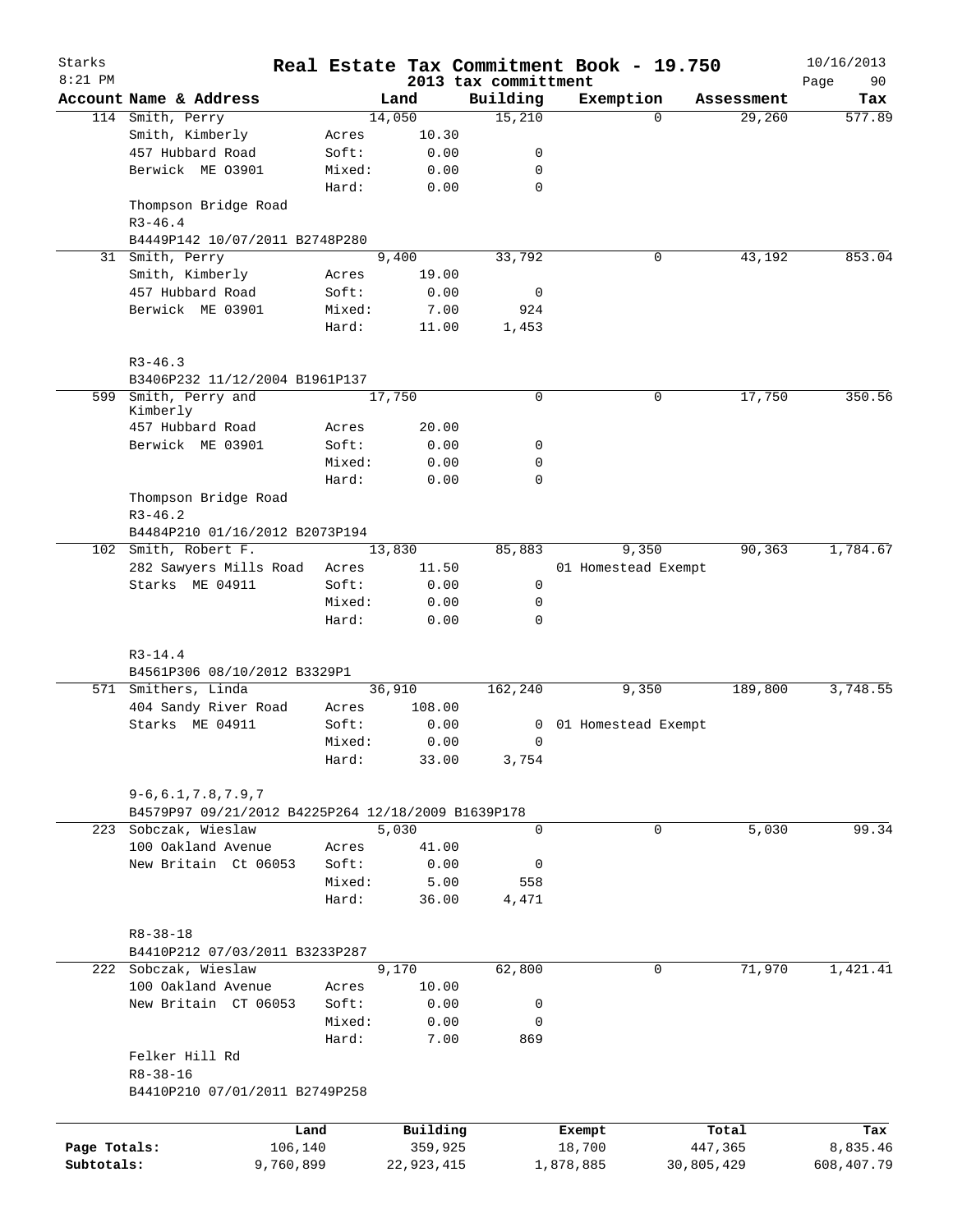| Starks       |                                                                   |           |        |            |                                  | Real Estate Tax Commitment Book - 19.750 |             |            | 10/16/2013        |
|--------------|-------------------------------------------------------------------|-----------|--------|------------|----------------------------------|------------------------------------------|-------------|------------|-------------------|
| $8:21$ PM    | Account Name & Address                                            |           | Land   |            | 2013 tax committment<br>Building | Exemption                                |             | Assessment | Page<br>91<br>Tax |
|              | 38 Sontheimer, Edward C.                                          |           | 21,380 |            | 105,007                          | 9,350                                    |             | 117,037    | 2,311.48          |
|              | 304 Sawyers Mills Rd.                                             | Acres     |        | 30.50      |                                  | 01 Homestead Exempt                      |             |            |                   |
|              | Starks Me 04911                                                   | Soft:     |        | 0.00       | 0                                |                                          |             |            |                   |
|              |                                                                   | Mixed:    |        | 0.00       | 0                                |                                          |             |            |                   |
|              |                                                                   | Hard:     |        | 0.00       | $\mathbf 0$                      |                                          |             |            |                   |
|              | West Millsroad                                                    |           |        |            |                                  |                                          |             |            |                   |
|              | $R3 - 14$                                                         |           |        |            |                                  |                                          |             |            |                   |
|              | B4220P54 11/23/2009 B2675P81                                      |           | 8,200  |            |                                  | 9,350                                    |             |            | 155.04            |
|              | 9 Sours, Molly F.<br>Chicken St.                                  |           |        |            | 9,000                            |                                          |             | 7,850      |                   |
|              |                                                                   | Acres     |        | 1.30       |                                  |                                          |             |            |                   |
|              | Starks ME 04911                                                   | Soft:     |        | 0.00       | 0                                | 01 Homestead Exempt                      |             |            |                   |
|              |                                                                   | Mixed:    |        | 0.00       | 0                                |                                          |             |            |                   |
|              |                                                                   | Hard:     |        | 0.00       | $\mathbf 0$                      |                                          |             |            |                   |
|              | Chicken St.                                                       |           |        |            |                                  |                                          |             |            |                   |
|              | $U2-15$                                                           |           |        |            |                                  |                                          |             |            |                   |
|              | B4274P51 05/25/2010 B4242P224 09/28/2009 B902P42                  |           | 9,600  |            | 0                                |                                          |             |            | 189.60            |
|              | 707 Sours, Shane                                                  |           |        |            |                                  |                                          | 0           | 9,600      |                   |
|              | 2725 Industry Road                                                | Acres     |        | 5.00       |                                  |                                          |             |            |                   |
|              | Starks ME 04950                                                   | Soft:     |        | 0.00       | 0                                |                                          |             |            |                   |
|              |                                                                   | Mixed:    |        | 0.00       | 0                                |                                          |             |            |                   |
|              |                                                                   | Hard:     |        | 0.00       | $\mathbf 0$                      |                                          |             |            |                   |
|              | Thompson Bridge Road<br>$R3 - 43.1$                               |           |        |            |                                  |                                          |             |            |                   |
|              | B4383P263 01/08/2011 B4383P263 04/08/2011 B3749P111<br>09/22/2006 |           |        |            |                                  |                                          |             |            |                   |
|              | 708 Sours, Shane L.                                               |           | 8,950  |            | 0                                |                                          | 0           | 8,950      | 176.76            |
|              | 22 Pleasant Street                                                | Acres     |        | 4.00       |                                  |                                          |             |            |                   |
|              | Augusta ME 04330                                                  | Soft:     |        | 0.00       | 0                                |                                          |             |            |                   |
|              |                                                                   | Mixed:    |        | 0.00       | 0                                |                                          |             |            |                   |
|              |                                                                   | Hard:     |        | 0.00       | $\mathbf 0$                      |                                          |             |            |                   |
|              | $R3 - 43.2$                                                       |           |        |            |                                  |                                          |             |            |                   |
|              | B3827P352 09/22/2006                                              |           |        |            |                                  |                                          |             |            |                   |
|              | 521 Sours, Shane L.                                               |           | 4,160  |            | 29,400                           |                                          | 0           | 33,560     | 662.81            |
|              | Walls, Dawn R.                                                    | Acres     |        | 0.27       |                                  |                                          |             |            |                   |
|              | 22 Pleasant Street                                                | Soft:     |        | 0.00       | 0                                |                                          |             |            |                   |
|              | Augusta ME 04330                                                  | Mixed:    |        | 0.00       | 0                                |                                          |             |            |                   |
|              |                                                                   | Hard:     |        | 0.00       | 0                                |                                          |             |            |                   |
|              | $UI-12$                                                           |           |        |            |                                  |                                          |             |            |                   |
|              | B3819P229 09/22/2006 B825P380                                     |           |        |            |                                  |                                          |             |            |                   |
| 417          | Spraque, Richard J.                                               |           | 8,890  |            | 6,443                            |                                          | $\mathbf 0$ | 15,333     | 302.83            |
|              | 109 Bradbury Hill Road                                            | Acres     |        | 3.90       |                                  |                                          |             |            |                   |
|              | Minot ME 04258                                                    | Soft:     |        | 0.00       | 0                                |                                          |             |            |                   |
|              |                                                                   | Mixed:    |        | 0.00       | 0                                |                                          |             |            |                   |
|              |                                                                   | Hard:     |        | 0.00       | $\mathbf 0$                      |                                          |             |            |                   |
|              | $R1-2$                                                            |           |        |            |                                  |                                          |             |            |                   |
|              | B3474P126 04/22/2005 B812P93                                      |           |        |            |                                  |                                          |             |            |                   |
|              | 576 Standley, Charles &<br>Virginia                               |           | 12,530 |            | $\mathbf 0$                      |                                          | 0           | 12,530     | 247.47            |
|              | 23 Story Street                                                   | Acres     |        | 9.50       |                                  |                                          |             |            |                   |
|              | Apt $1-4$                                                         | Soft:     |        | 0.00       | 0                                |                                          |             |            |                   |
|              | Essex MA 01929                                                    | Mixed:    |        | 0.00       | $\mathsf{O}$                     |                                          |             |            |                   |
|              |                                                                   | Hard:     |        | 0.00       | $\mathbf 0$                      |                                          |             |            |                   |
|              | $R5 - 32$                                                         |           |        |            |                                  |                                          |             |            |                   |
|              | B1033P171                                                         |           |        |            |                                  |                                          |             |            |                   |
|              |                                                                   |           |        |            |                                  |                                          |             |            |                   |
|              |                                                                   | Land      |        | Building   |                                  | Exempt                                   |             | Total      | Tax               |
| Page Totals: |                                                                   | 73,710    |        | 149,850    |                                  | 18,700                                   |             | 204,860    | 4,045.99          |
| Subtotals:   |                                                                   | 9,834,609 |        | 23,073,265 |                                  | 1,897,585                                | 31,010,289  |            | 612, 453.78       |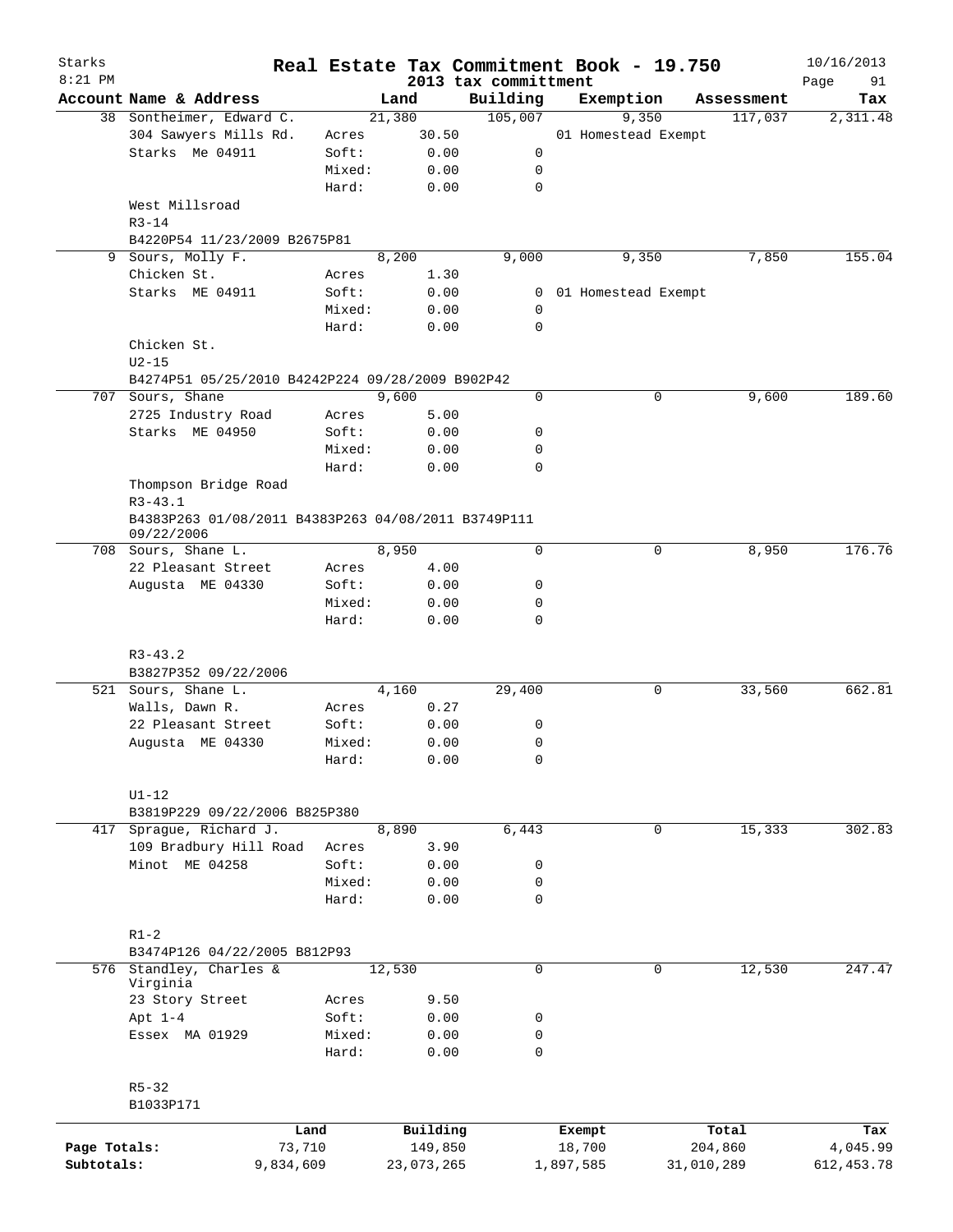| Starks    |                                                                |        |        |        |                      | Real Estate Tax Commitment Book - 19.750 |            | 10/16/2013 |
|-----------|----------------------------------------------------------------|--------|--------|--------|----------------------|------------------------------------------|------------|------------|
| $8:21$ PM |                                                                |        |        |        | 2013 tax committment |                                          |            | 92<br>Page |
|           | Account Name & Address                                         |        | Land   |        | Building             | Exemption                                | Assessment | Tax        |
|           | 574 Stanley, Adam L                                            |        | 10,020 |        | 50,528               | 9,350                                    | 51,198     | 1,011.16   |
|           | 307 Chicken Street                                             | Acres  |        | 4.10   |                      | 01 Homestead Exempt                      |            |            |
|           | Starks Me 04911                                                | Soft:  |        | 0.00   | 0                    |                                          |            |            |
|           |                                                                | Mixed: |        | 0.00   | 0                    |                                          |            |            |
|           |                                                                | Hard:  |        | 0.00   | 0                    |                                          |            |            |
|           |                                                                |        |        |        |                      |                                          |            |            |
|           | $R4 - 3$<br>B4171P195 07/30/2009 B3751P89 10/02/2006 B1139P150 |        |        |        |                      |                                          |            |            |
|           | 137 Stanwood, Allan L.                                         |        | 8,850  |        | 70,050               | 9,350                                    | 69,550     | 1,373.61   |
|           | Marshall, Donna M.                                             | Acres  |        | 2.30   |                      | 01 Homestead Exempt                      |            |            |
|           | PO Box 563                                                     | Soft:  |        | 0.00   | 0                    |                                          |            |            |
|           | Anson ME 04911                                                 | Mixed: |        | 0.00   | 0                    |                                          |            |            |
|           |                                                                | Hard:  |        | 0.00   | $\mathbf 0$          |                                          |            |            |
|           |                                                                |        |        |        |                      |                                          |            |            |
|           | $R8 - 43$                                                      |        |        |        |                      |                                          |            |            |
|           | B3641P267 03/03/2006 B788P1121                                 |        |        |        |                      |                                          |            |            |
| 578       | Stapelin, John W. &<br>Frances E.                              |        | 13,010 |        | 23,940               | 14,960                                   | 21,990     | 434.30     |
|           | 22 Silver Street                                               | Acres  |        | 8.70   |                      | 02 Veteran                               |            |            |
|           | Apartment 111                                                  | Soft:  |        | 0.00   |                      | 0 01 Homestead Exempt                    |            |            |
|           | Skowhegan ME 04976                                             | Mixed: |        | 0.00   | 0                    |                                          |            |            |
|           |                                                                | Hard:  |        | 0.00   | $\mathbf 0$          |                                          |            |            |
|           |                                                                |        |        |        |                      |                                          |            |            |
|           | $R1 - 38$                                                      |        |        |        |                      |                                          |            |            |
|           | B838P458                                                       |        |        |        |                      |                                          |            |            |
|           | 579 Staph, Mike                                                |        | 14,870 |        | 32,980               | 0                                        | 47,850     | 945.04     |
|           | Matta Kelly                                                    | Acres  |        | 11.57  |                      |                                          |            |            |
|           | 5 Plain Street                                                 | Soft:  |        | 0.00   | 0                    |                                          |            |            |
|           | Middleboro Ma 02346                                            | Mixed: |        | 0.00   | 0                    |                                          |            |            |
|           |                                                                | Hard:  |        | 0.00   | $\mathbf 0$          |                                          |            |            |
|           | Felker Hill Rd.                                                |        |        |        |                      |                                          |            |            |
|           | R8-38.17                                                       |        |        |        |                      |                                          |            |            |
|           | B2752P288                                                      |        |        |        |                      |                                          |            |            |
|           | 581 Staples & Robert<br>Sirois, Dana                           |        | 19,000 |        | 0                    | 0                                        | 19,000     | 375.25     |
|           | 249 Seamon Rd.                                                 | Acres  |        | 25.00  |                      |                                          |            |            |
|           | Farmington ME 04938                                            | Soft:  |        | 0.00   | 0                    |                                          |            |            |
|           |                                                                | Mixed: |        | 0.00   | 0                    |                                          |            |            |
|           |                                                                | Hard:  |        | 0.00   | 0                    |                                          |            |            |
|           |                                                                |        |        |        |                      |                                          |            |            |
|           | $R1 - 25.1$                                                    |        |        |        |                      |                                          |            |            |
| 583       | B1692P80<br>Staples & Robert                                   |        | 34,100 |        | $\mathbf 0$          | 0                                        | 34,100     | 673.48     |
|           | Sirois, Dana E.                                                |        |        |        |                      |                                          |            |            |
|           | 249 Seamon Rd.                                                 | Acres  |        | 170.00 |                      |                                          |            |            |
|           | Farmington ME 04938                                            | Soft:  |        | 30.00  | 3,850                |                                          |            |            |
|           |                                                                | Mixed: |        | 60.00  | 7,924                |                                          |            |            |
|           |                                                                | Hard:  |        | 70.00  | 9,244                |                                          |            |            |
|           | New Sharon Rd                                                  |        |        |        |                      |                                          |            |            |
|           | $R1 - 41$                                                      |        |        |        |                      |                                          |            |            |
|           | B1495P24                                                       |        |        |        |                      |                                          |            |            |
|           |                                                                |        |        |        |                      |                                          |            |            |

|              | Land      | Building     | Exempt    | Total        | Tax      |
|--------------|-----------|--------------|-----------|--------------|----------|
| Page Totals: | 99,850    | .498<br>177  | 33,660    | 243,688      | 4,812.84 |
| Subtotals:   | 9,934,459 | 23, 250, 763 | ⊥,931,245 | 31, 253, 977 | ,266.62  |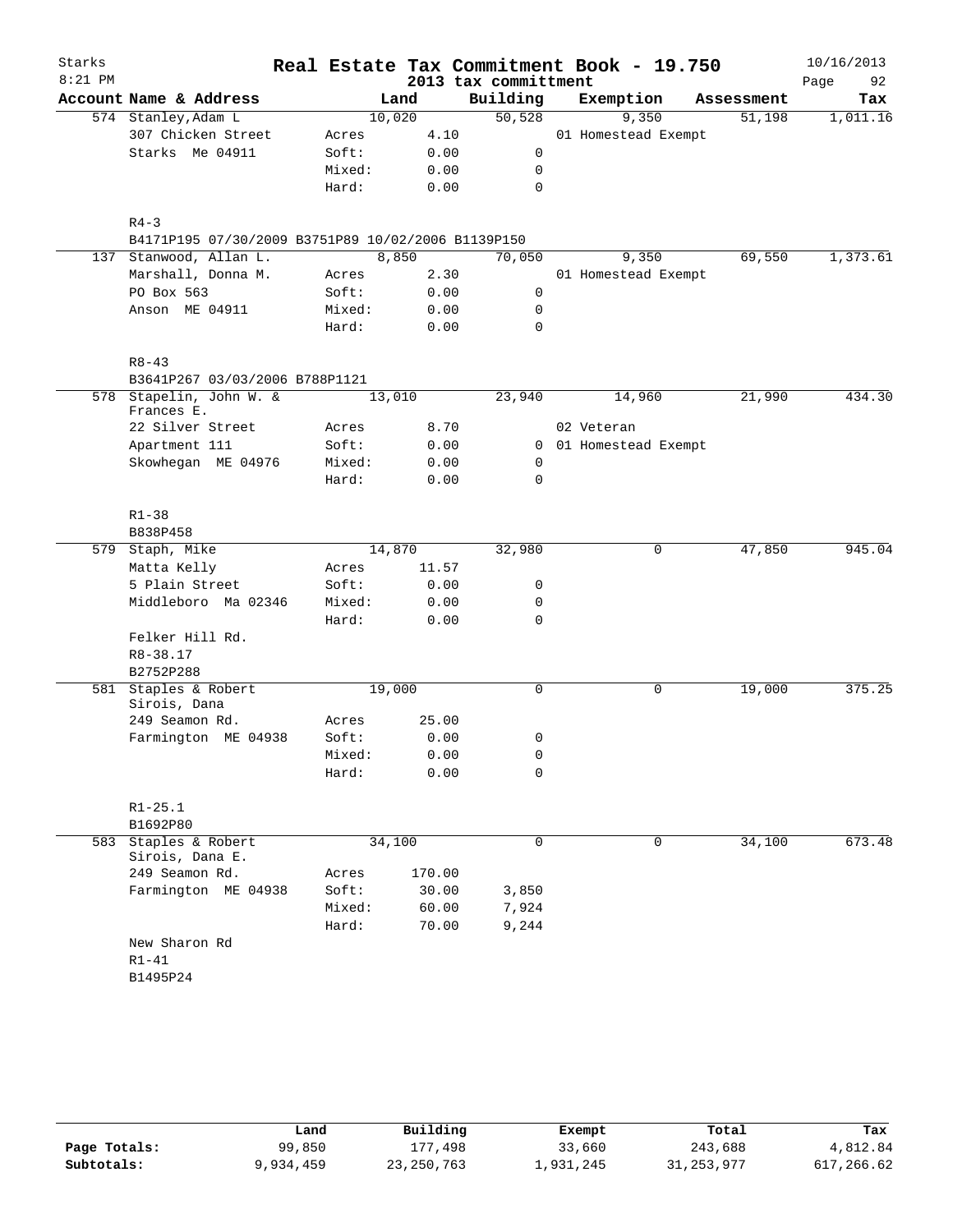| Starks<br>$8:21$ PM |                                                   |        |            | 2013 tax committment       |             | Real Estate Tax Commitment Book - 19.750 |            | 10/16/2013<br>93<br>Page |
|---------------------|---------------------------------------------------|--------|------------|----------------------------|-------------|------------------------------------------|------------|--------------------------|
|                     | Account Name & Address                            |        | Land       | Building                   |             | Exemption                                | Assessment | Tax                      |
| 582                 | Staples & Robert                                  |        | 14,150     |                            | $\mathbf 0$ | $\Omega$                                 | 14,150     | 279.46                   |
|                     | Sirois, Dana E.                                   |        |            |                            |             |                                          |            |                          |
|                     | 249 Seamon Rd.                                    | Acres  | 12.00      |                            |             |                                          |            |                          |
|                     | Farmington ME 04938                               | Soft:  | 0.00       | 0                          |             |                                          |            |                          |
|                     |                                                   | Mixed: | 0.00       | $\mathbf 0$<br>$\mathbf 0$ |             |                                          |            |                          |
|                     |                                                   | Hard:  | 0.00       |                            |             |                                          |            |                          |
|                     | $R1 - 28$                                         |        |            |                            |             |                                          |            |                          |
|                     | B1692P266                                         |        |            |                            |             |                                          |            |                          |
|                     | 156 Stelmark, Brenda J.                           |        | 13,070     | 46,656                     |             | 0                                        | 59,726     | 1,179.59                 |
|                     | 2088 Phillips Road                                | Acres  | 8.80       |                            |             |                                          |            |                          |
|                     | New Bedford MA 02745                              | Soft:  | 0.00       | 0                          |             |                                          |            |                          |
|                     |                                                   | Mixed: | 0.00       | 0                          |             |                                          |            |                          |
|                     |                                                   | Hard:  | 0.00       | $\mathbf 0$                |             |                                          |            |                          |
|                     | Mayhew Rd                                         |        |            |                            |             |                                          |            |                          |
|                     | $R7 - 11$                                         |        |            |                            |             |                                          |            |                          |
|                     | B3521P253 B1893P99                                |        |            |                            |             |                                          |            |                          |
|                     | 593 Sterry Earl R. Jr.                            |        | 8,130      | 25,920                     |             | 9,350                                    | 24,700     | 487.83                   |
|                     | 111 Chicken Street                                | Acres  | 1.20       |                            |             | 01 Homestead Exempt                      |            |                          |
|                     | Starks ME 04911                                   | Soft:  | 0.00       | 0                          |             |                                          |            |                          |
|                     |                                                   | Mixed: | 0.00       | 0                          |             |                                          |            |                          |
|                     |                                                   | Hard:  | 0.00       | $\mathbf 0$                |             |                                          |            |                          |
|                     | Chicken Street                                    |        |            |                            |             |                                          |            |                          |
|                     | $R3 - 17$                                         |        |            |                            |             |                                          |            |                          |
|                     | B3662P65 04/16/2006 B2602P316                     |        |            |                            |             |                                          |            |                          |
|                     | 268 Sterry, Earl R.                               |        | 30,750     | 67,450                     |             | 0                                        | 98,200     | 1,939.45                 |
|                     | Coles, Carol R.                                   | Acres  | 68.00      |                            |             |                                          |            |                          |
|                     | 282 Sawyers Mills Road                            | Soft:  | 0.00       | 0                          |             |                                          |            |                          |
|                     | Starks ME 04911                                   | Mixed: | 0.00       | $\mathbf 0$                |             |                                          |            |                          |
|                     |                                                   | Hard:  | 0.00       | $\mathbf 0$                |             |                                          |            |                          |
|                     |                                                   |        |            |                            |             |                                          |            |                          |
|                     | $R8 - 46$                                         |        |            |                            |             |                                          |            |                          |
|                     | B4471P356 12/07/2011 B4372P87 02/24/2011 B1025P82 |        |            |                            |             |                                          |            |                          |
|                     | 743 Sterry, Earl R.                               |        | 9,430      | 73,410                     |             | 9,350                                    | 73,490     | 1,451.43                 |
|                     | Coles, Carol                                      | Acres  | 3.20       |                            |             | 01 Homestead Exempt                      |            |                          |
|                     | 282 Sawyers Mills Road                            | Soft:  | 0.00       | 0                          |             |                                          |            |                          |
|                     | Starks ME 04911                                   | Mixed: | 0.00       | 0                          |             |                                          |            |                          |
|                     |                                                   | Hard:  | 0.00       | 0                          |             |                                          |            |                          |
|                     | R4 39.2                                           |        |            |                            |             |                                          |            |                          |
|                     | B4348P170 11/17/2010                              |        |            |                            |             |                                          |            |                          |
|                     | 590 Sterry, Troy                                  |        | 11,120     | 54,464                     |             | 9,350                                    | 56, 234    | 1,110.62                 |
|                     | P.O.Box 381                                       | Acres  | 5.80       |                            |             |                                          |            |                          |
|                     | Farmington ME 04938                               | Soft:  | 0.00       |                            | 0           | 01 Homestead Exempt                      |            |                          |
|                     |                                                   | Mixed: | 0.00       | $\mathbf 0$                |             |                                          |            |                          |
|                     |                                                   | Hard:  | 0.00       | $\mathbf 0$                |             |                                          |            |                          |
|                     | Anson Rd                                          |        |            |                            |             |                                          |            |                          |
|                     | $R8 - 45$                                         |        |            |                            |             |                                          |            |                          |
|                     | B2556P273                                         |        |            |                            |             |                                          |            |                          |
|                     | 594 Stevens, Alan R.                              |        | 31,500     | 78,790                     |             | 9,350                                    | 100,940    | 1,993.57                 |
|                     | Stevens Vicki R.                                  | Acres  | 71.00      |                            |             | 01 Homestead Exempt                      |            |                          |
|                     | 27 Remick Road                                    | Soft:  | 0.00       | 0                          |             |                                          |            |                          |
|                     | Starks ME 04911                                   | Mixed: | 0.00       | $\mathbf 0$                |             |                                          |            |                          |
|                     |                                                   | Hard:  | 0.00       | 0                          |             |                                          |            |                          |
|                     |                                                   |        |            |                            |             |                                          |            |                          |
|                     | $R6 - 4$                                          |        |            |                            |             |                                          |            |                          |
|                     | B2228P290                                         |        |            |                            |             |                                          |            |                          |
|                     |                                                   |        |            |                            |             |                                          |            |                          |
|                     |                                                   | Land   | Building   |                            | Exempt      |                                          | Total      | Tax                      |
| Page Totals:        | 118,150                                           |        | 346,690    |                            | 37,400      |                                          | 427,440    | 8,441.95                 |
| Subtotals:          | 10,052,609                                        |        | 23,597,453 |                            | 1,968,645   |                                          | 31,681,417 | 625,708.57               |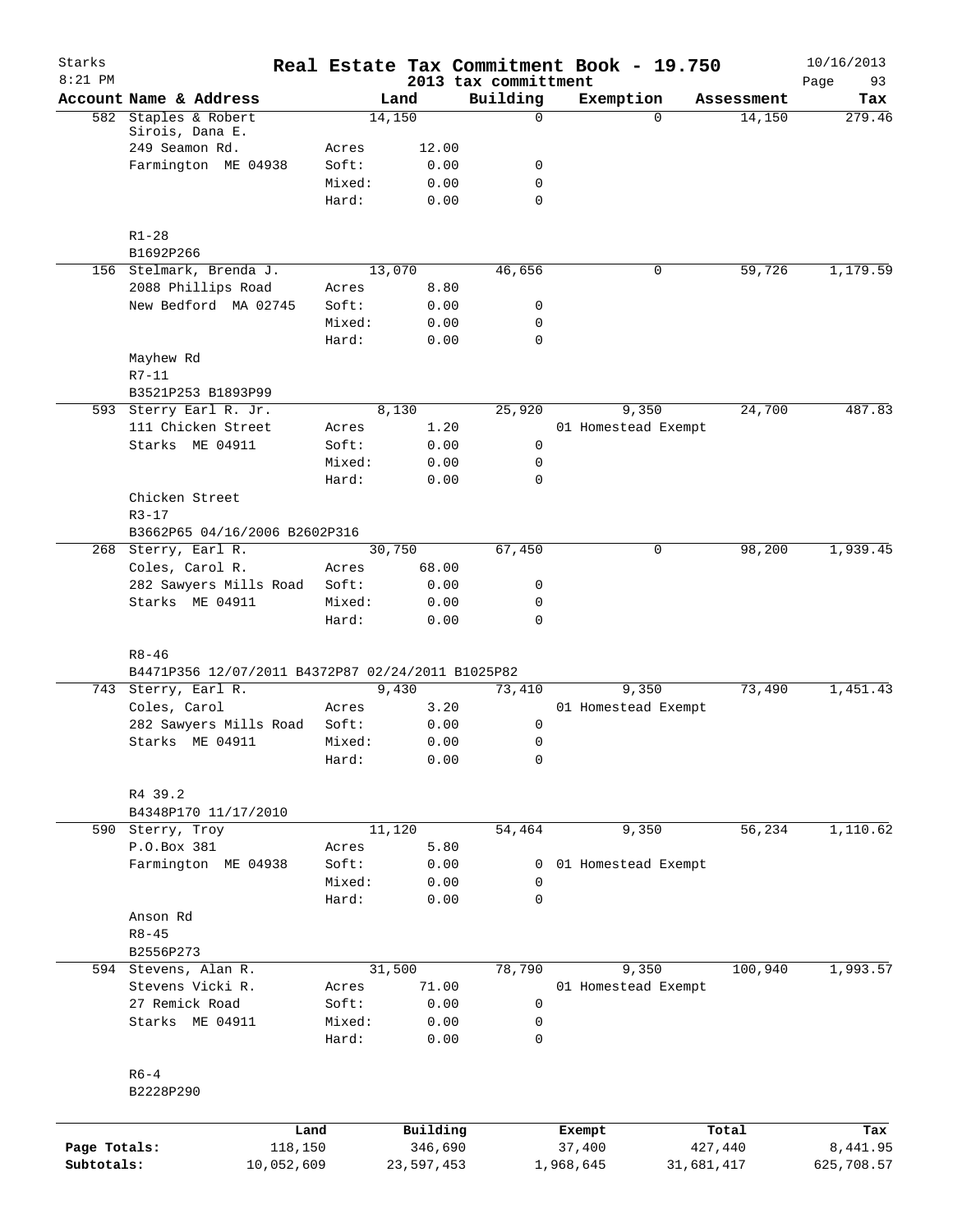| Starks       |                                           |                |              |                                  | Real Estate Tax Commitment Book - 19.750 |              | 10/16/2013          |
|--------------|-------------------------------------------|----------------|--------------|----------------------------------|------------------------------------------|--------------|---------------------|
| $8:21$ PM    | Account Name & Address                    |                | Land         | 2013 tax committment<br>Building | Exemption                                | Assessment   | Page<br>94<br>Tax   |
|              | 691 Stevens, Charles L.                   |                | 12,790       | 25,786                           | 9,350                                    | 29,226       | $\overline{577.21}$ |
|              | Stevens, Melissa S.                       | Acres          | 40.00        |                                  | 01 Homestead Exempt                      |              |                     |
|              | 258 Dill Road                             | Soft:          | 11.00        | 1,412                            |                                          |              |                     |
|              | Starks ME 04911                           | Mixed:         | 27.00        | 3,830                            |                                          |              |                     |
|              |                                           | Hard:          | 0.00         | 0                                |                                          |              |                     |
|              | $R6 - 22.2$                               |                |              |                                  |                                          |              |                     |
|              | B3577P328 10/07/2005                      |                |              |                                  |                                          |              |                     |
|              | 415 Strople, Charles H.                   |                | 18,500       | 46,920                           | 0                                        | 65,420       | 1,292.05            |
|              | Strople, Ingrid E.                        | Acres          | 19.00        |                                  |                                          |              |                     |
|              | 8 Phillips Avenue                         | Soft:          | 0.00         | 0                                |                                          |              |                     |
|              | Rockport MA 01966-1122 Mixed:             |                | 0.00         | 0                                |                                          |              |                     |
|              |                                           | Hard:          | 0.00         | $\mathbf 0$                      |                                          |              |                     |
|              | Brann Mills Rd                            |                |              |                                  |                                          |              |                     |
|              | $R1 - 32$                                 |                |              |                                  |                                          |              |                     |
|              | B3709P301 07/12/2006 B1629P298            |                |              |                                  |                                          |              |                     |
|              | 596 Sullo, David A                        |                | 33,380       | 10,560                           | 0                                        | 43,940       | 867.82              |
|              | 70 Kendrick Rd.                           | Acres          | 78.50        |                                  |                                          |              |                     |
|              | Wakefield MA 01880                        | Soft:          | 0.00         | 0                                |                                          |              |                     |
|              |                                           | Mixed:         | 0.00         | 0                                |                                          |              |                     |
|              |                                           | Hard:          | 0.00         | $\mathbf 0$                      |                                          |              |                     |
|              | Rt. 134 New Sharon Rd.                    |                |              |                                  |                                          |              |                     |
|              | $R8 - 15$                                 |                |              |                                  |                                          |              |                     |
|              | B2541P215                                 |                |              |                                  |                                          |              |                     |
|              | 597 Sullo, David A.                       |                | 8,780        | 27,240                           | 0                                        | 36,020       | 711.40              |
|              | 70 Kendrick Rd                            | Acres          | 2.20         |                                  |                                          |              |                     |
|              | Wakefield MA 01880                        | Soft:          | 0.00         | 0                                |                                          |              |                     |
|              |                                           | Mixed:         | 0.00         | 0                                |                                          |              |                     |
|              |                                           | Hard:          | 0.00         | $\mathbf 0$                      |                                          |              |                     |
|              | $R8 - 13$                                 |                |              |                                  |                                          |              |                     |
|              | B1119P54                                  |                | 5,860        |                                  |                                          |              | 115.74              |
|              | 598 Sullo, Ruth                           |                |              | 0                                | 0                                        | 5,860        |                     |
|              | % David Sullo<br>70 Kendrick Rd.          | Acres<br>Soft: | 0.70<br>0.00 | 0                                |                                          |              |                     |
|              | Wakefield MA 01880                        | Mixed:         |              | 0                                |                                          |              |                     |
|              |                                           | Hard:          | 0.00<br>0.00 | $\mathbf 0$                      |                                          |              |                     |
|              |                                           |                |              |                                  |                                          |              |                     |
|              | $R8 - 14$                                 |                |              |                                  |                                          |              |                     |
|              | B809P376                                  |                |              |                                  |                                          |              |                     |
|              | 722 Swisher, John R.                      |                | 9,600        | 0                                | 0                                        | 9,600        | 189.60              |
|              | 454 Mile Hill Road                        | Acres          | 5.00         |                                  |                                          |              |                     |
|              | New Sharon ME 04955                       | Soft:          | 0.00         | 0                                |                                          |              |                     |
|              |                                           | Mixed:         | 0.00         | 0                                |                                          |              |                     |
|              |                                           | Hard:          | 0.00         | $\mathbf 0$                      |                                          |              |                     |
|              |                                           |                |              |                                  |                                          |              |                     |
|              | $R3 - 38.1$                               |                |              |                                  |                                          |              |                     |
| 601          | B3920P247 10/15/2007<br>Talbot, Rosemarie |                | 23,750       | 26,240                           | 9,350                                    | 40,640       | 802.64              |
|              | P.O. Box 125                              | Acres          | 40.00        |                                  |                                          |              |                     |
|              | Anson Me 04911                            | Soft:          | 0.00         |                                  | 01 Homestead Exempt                      |              |                     |
|              |                                           | Mixed:         | 0.00         | 0<br>0                           |                                          |              |                     |
|              |                                           | Hard:          | 0.00         | $\Omega$                         |                                          |              |                     |
|              |                                           |                |              |                                  |                                          |              |                     |
|              | $R7 - 14$<br>B1440P78                     |                |              |                                  |                                          |              |                     |
|              |                                           |                |              |                                  |                                          |              |                     |
|              |                                           | Land           | Building     |                                  | Exempt                                   | Total        | Tax                 |
| Page Totals: |                                           | 112,660        | 136,746      |                                  | 18,700                                   | 230,706      | 4,556.46            |
| Subtotals:   | 10,165,269                                |                | 23,734,199   |                                  | 1,987,345                                | 31, 912, 123 | 630,265.03          |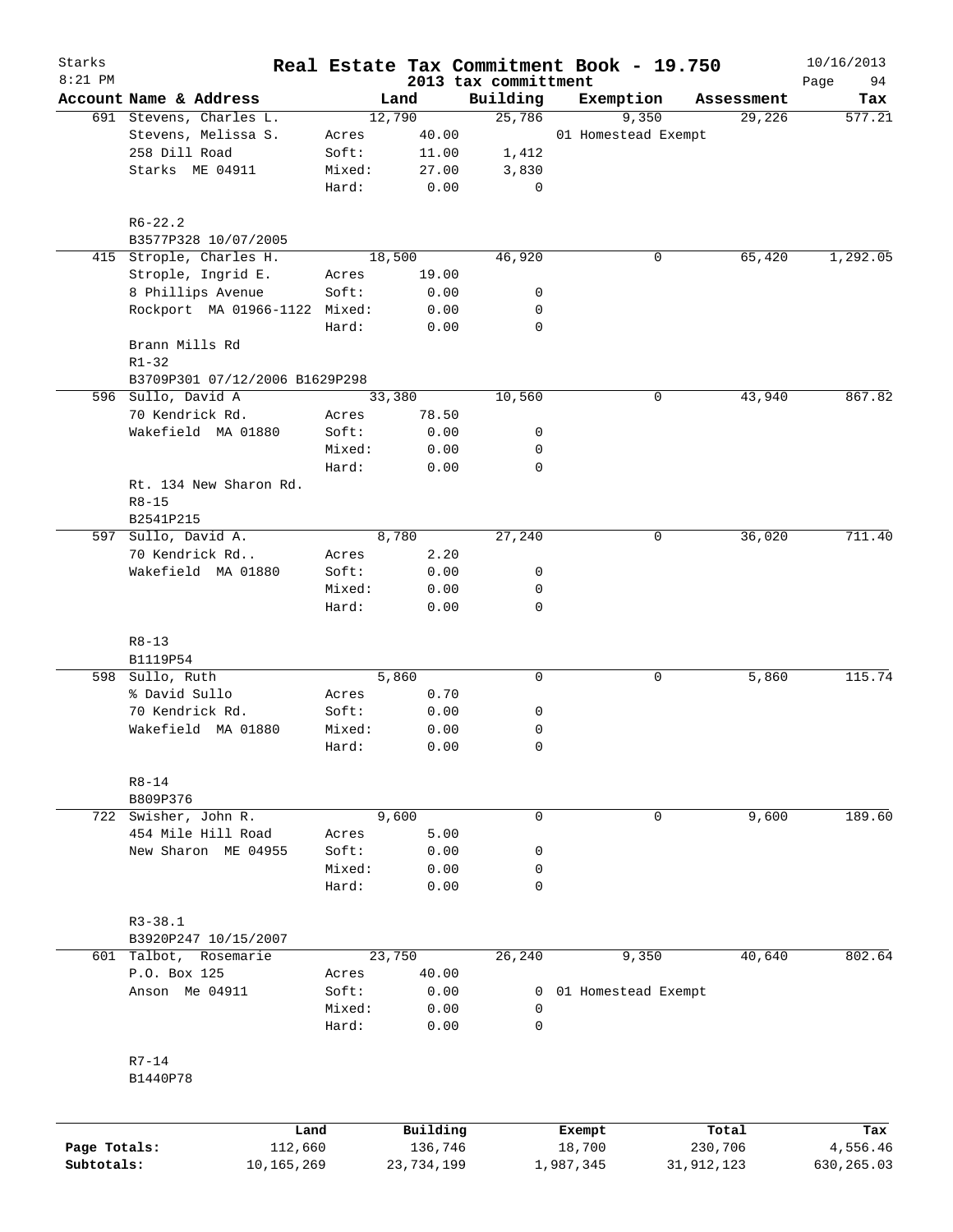| Starks       |                                  |                 |                     |                                  | Real Estate Tax Commitment Book - 19.750 |                      | 10/16/2013        |
|--------------|----------------------------------|-----------------|---------------------|----------------------------------|------------------------------------------|----------------------|-------------------|
| $8:21$ PM    | Account Name & Address           |                 | Land                | 2013 tax committment<br>Building | Exemption                                |                      | 95<br>Page<br>Tax |
|              | 600 Talbot, Rosemarie            |                 | 10,900              | $\mathbf 0$                      | $\Omega$                                 | Assessment<br>10,900 | 215.28            |
|              | P.O. Box 125                     | Acres           | 7.00                |                                  |                                          |                      |                   |
|              | Anson Me 04911                   | Soft:           | 0.00                | 0                                |                                          |                      |                   |
|              |                                  | Mixed:          | 0.00                | 0                                |                                          |                      |                   |
|              |                                  | Hard:           | 0.00                | $\mathbf 0$                      |                                          |                      |                   |
|              |                                  |                 |                     |                                  |                                          |                      |                   |
|              | $R7 - 14.1$<br>B1688P1           |                 |                     |                                  |                                          |                      |                   |
|              | 602 Tanner, Richard A. &         |                 | 12,360              | $\mathbf 0$                      | 0                                        | 12,360               | 244.11            |
|              | Alice B.<br>97 Waites Corner Rd. | Acres           | 9.25                |                                  |                                          |                      |                   |
|              | West Kingston RI 02892 Soft:     |                 | 0.00                | 0                                |                                          |                      |                   |
|              |                                  | Mixed:          | 0.00                | $\mathbf 0$                      |                                          |                      |                   |
|              |                                  | Hard:           | 0.00                | 0                                |                                          |                      |                   |
|              | Mayhew Road                      |                 |                     |                                  |                                          |                      |                   |
|              | $R5 - 6.1$                       |                 |                     |                                  |                                          |                      |                   |
|              | B1494P94                         |                 |                     |                                  |                                          |                      |                   |
|              | 603 Taylor, Brandon              |                 | 25,000              | 76,630                           | 9,350                                    | 92,280               | 1,822.53          |
|              | 1234 New Sharon Road             | Acres           | 45.00               |                                  |                                          |                      |                   |
|              | Starks ME 04911                  | Soft:           | 0.00                |                                  | 0 01 Homestead Exempt                    |                      |                   |
|              |                                  | Mixed:          | 0.00                | 0                                |                                          |                      |                   |
|              |                                  | Hard:           | 0.00                | 0                                |                                          |                      |                   |
|              | Route 134                        |                 |                     |                                  |                                          |                      |                   |
|              | $R2 - 38.1B$                     |                 |                     |                                  |                                          |                      |                   |
|              | B2086P176                        |                 |                     |                                  |                                          |                      |                   |
|              | 604 Taylor, Darlene A.           |                 | 10,600              | 73,200                           | 9,350                                    | 74,450               | 1,470.39          |
|              | 1226 New Sharon Road             | Acres           | 5.00                |                                  |                                          |                      |                   |
|              | Starks ME 04911                  | Soft:           | 0.00                |                                  | 0 01 Homestead Exempt                    |                      |                   |
|              |                                  | Mixed:          | 0.00                | 0                                |                                          |                      |                   |
|              |                                  | Hard:           | 0.00                | 0                                |                                          |                      |                   |
|              | Route 134                        |                 |                     |                                  |                                          |                      |                   |
|              | $R2 - 38.1A$                     |                 |                     |                                  |                                          |                      |                   |
|              | B2086P175                        |                 |                     |                                  |                                          |                      |                   |
|              | 606 Taylor, Darlene A.           |                 | 14,800              | $\mathsf{O}$                     | 0                                        | 14,800               | 292.30            |
|              | 1226 New Sharon Road             | Acres           | 13.00               |                                  |                                          |                      |                   |
|              | Starks ME 04911                  | Soft:           | 0.00                | 0                                |                                          |                      |                   |
|              |                                  | Mixed:          | 0.00                | $\mathbf 0$                      |                                          |                      |                   |
|              |                                  | Hard:           | 0.00                | 0                                |                                          |                      |                   |
|              | $R8 - 21.1$                      |                 |                     |                                  |                                          |                      |                   |
|              | B3706P73 06/20/2006              |                 |                     |                                  |                                          |                      |                   |
|              | 605 Taylor, David E.             |                 | 11,800              | 58,382                           | 9,350                                    | 60,832               | 1,201.43          |
|              | 274 Sawyers Mills Road           | Acres           | 6.85                |                                  | 01 Homestead Exempt                      |                      |                   |
|              | Starks ME 04911                  | Soft:           | 0.00                | $\mathbf 0$                      |                                          |                      |                   |
|              |                                  | Mixed:          | 0.00                | 0                                |                                          |                      |                   |
|              |                                  | Hard:           | 0.00                | $\mathbf 0$                      |                                          |                      |                   |
|              |                                  |                 |                     |                                  |                                          |                      |                   |
|              | $R3 - 14.3$                      |                 |                     |                                  |                                          |                      |                   |
|              | B3760P204 10/16/2006             |                 |                     |                                  |                                          |                      |                   |
|              | 608 Taylor, Justine D            |                 | 17,250              | $\mathbf 0$                      | 0                                        | 17,250               | 340.69            |
|              | 31 Poor Farm Road                | Acres           | 18.00               |                                  |                                          |                      |                   |
|              | Starks ME 04911                  | Soft:           | 0.00                | 0                                |                                          |                      |                   |
|              |                                  | Mixed:<br>Hard: | 0.00<br>0.00        | 0<br>$\mathbf 0$                 |                                          |                      |                   |
|              |                                  |                 |                     |                                  |                                          |                      |                   |
|              | $R2 - 31$                        |                 |                     |                                  |                                          |                      |                   |
|              |                                  |                 |                     |                                  |                                          |                      |                   |
| Page Totals: | 102,710                          | Land            | Building<br>208,212 |                                  | Exempt<br>28,050                         | Total<br>282,872     | Tax<br>5,586.73   |
| Subtotals:   | 10,267,979                       |                 | 23,942,411          |                                  | 2,015,395<br>32, 194, 995                |                      | 635,851.76        |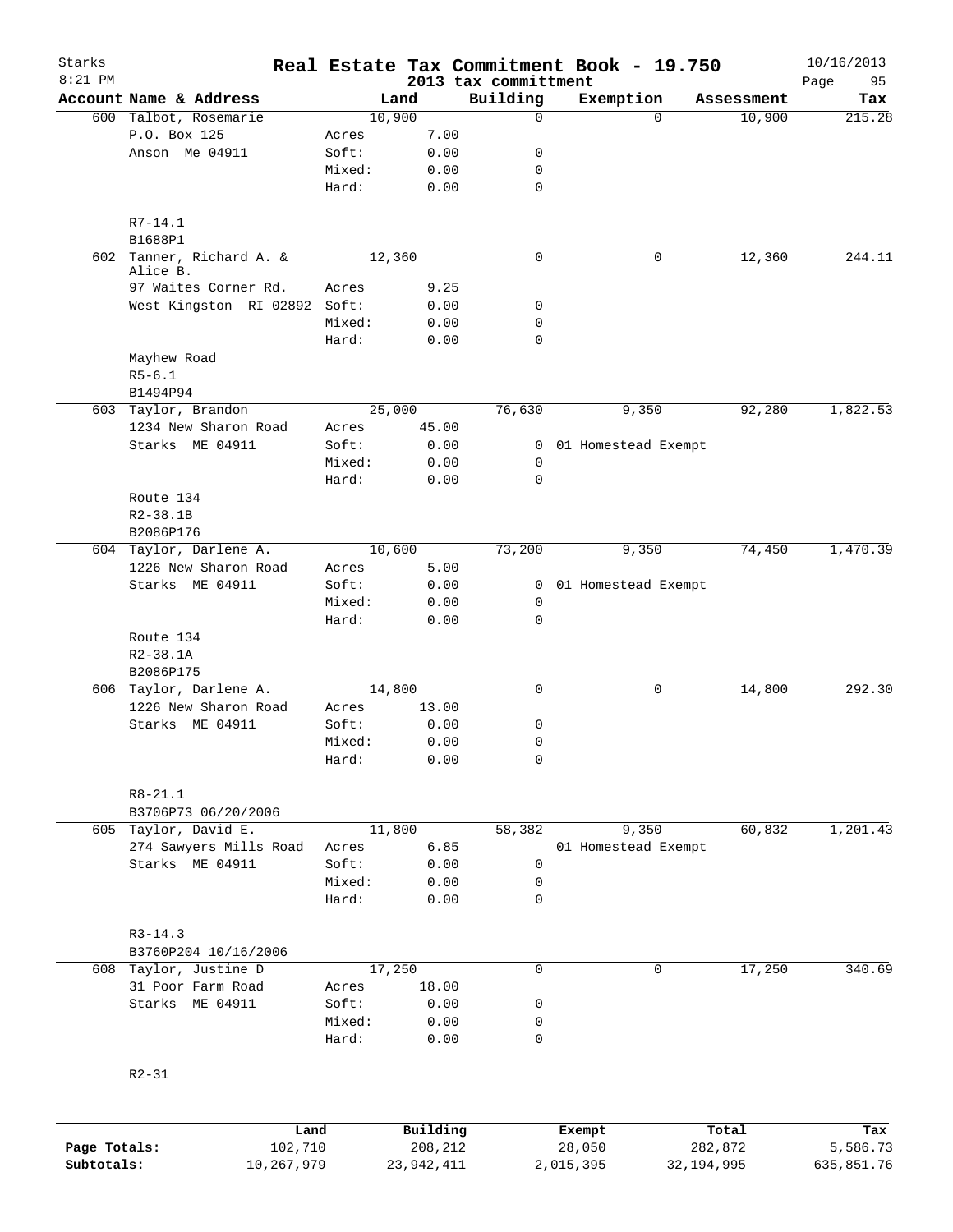| Starks<br>$8:21$ PM |                                                                       |         |        |          | 2013 tax committment | Real Estate Tax Commitment Book - 19.750 |            | 10/16/2013<br>Page<br>96 |
|---------------------|-----------------------------------------------------------------------|---------|--------|----------|----------------------|------------------------------------------|------------|--------------------------|
|                     | Account Name & Address                                                |         |        | Land     | Building             | Exemption                                | Assessment | Tax                      |
|                     | 609 Taylor, Justine D                                                 |         | 22,000 |          | $\mathbf 0$          | $\Omega$                                 | 22,000     | 434.50                   |
|                     | 31 Poor Farm Road                                                     |         | Acres  | 37.00    |                      |                                          |            |                          |
|                     | Starks ME 04911                                                       |         | Soft:  | 0.00     | 0                    |                                          |            |                          |
|                     |                                                                       |         | Mixed: | 0.00     | 0                    |                                          |            |                          |
|                     |                                                                       |         | Hard:  | 0.00     | 0                    |                                          |            |                          |
|                     | River Road                                                            |         |        |          |                      |                                          |            |                          |
|                     | $R8 - 21$                                                             |         |        |          |                      |                                          |            |                          |
|                     | B2076P3                                                               |         |        |          |                      |                                          |            |                          |
|                     |                                                                       |         |        |          |                      |                                          |            |                          |
| 607                 | Taylor, Justine D                                                     |         | 75,250 |          | 28,320               | 18,700                                   | 84,870     | 1,676.18                 |
|                     | 31 Poor Farm Road                                                     |         | Acres  | 246.00   |                      | 16 2 WW2 Vets Res.                       |            |                          |
|                     | Starks ME 04911                                                       |         | Soft:  | 0.00     | $\overline{0}$       | 01 Homestead Exempt                      |            |                          |
|                     |                                                                       |         | Mixed: | 0.00     | 0                    |                                          |            |                          |
|                     |                                                                       |         | Hard:  | 0.00     | 0                    |                                          |            |                          |
|                     |                                                                       |         |        |          |                      |                                          |            |                          |
|                     | $R2 - 38$                                                             |         |        |          |                      |                                          |            |                          |
|                     | 610 Taylor, Justine D.                                                |         | 26,750 |          | $\mathbf 0$          | 0                                        | 26,750     | 528.31                   |
|                     | 31 Poor Farm Road                                                     |         | Acres  | 56.00    |                      |                                          |            |                          |
|                     | Starks ME 04911                                                       |         | Soft:  | 0.00     | 0                    |                                          |            |                          |
|                     |                                                                       |         | Mixed: | 0.00     | 0                    |                                          |            |                          |
|                     |                                                                       |         | Hard:  | 0.00     | $\mathbf 0$          |                                          |            |                          |
|                     |                                                                       |         |        |          |                      |                                          |            |                          |
|                     | $R8 - 21.2$                                                           |         |        |          |                      |                                          |            |                          |
|                     | B3264P86                                                              |         |        |          |                      |                                          |            |                          |
|                     | 611 Taylor, Linnie                                                    |         | 14,500 |          | 36,780               | 9,350                                    | 41,930     | 828.12                   |
|                     | 1101 New Sharon Road                                                  |         | Acres  | 11.00    |                      |                                          |            |                          |
|                     | Starks ME 04911                                                       |         | Soft:  | 0.00     | $\overline{0}$       | 01 Homestead Exempt                      |            |                          |
|                     |                                                                       |         | Mixed: | 0.00     | 0                    |                                          |            |                          |
|                     |                                                                       |         | Hard:  | 0.00     | $\mathbf 0$          |                                          |            |                          |
|                     | $R1 - 40$<br>B3736P55 08/03/0200 B1119P195<br>612 Tedeschi, Albert M. |         | 21,000 |          | $\mathbf 0$          | 0                                        | 21,000     | 414.75                   |
|                     | Tedeschi Elizabeth A.                                                 |         | Acres  | 33.00    |                      |                                          |            |                          |
|                     | 55 Church St.                                                         |         | Soft:  | 0.00     | 0                    |                                          |            |                          |
|                     | Cranston, RI 02920                                                    |         | Mixed: | 0.00     | 0                    |                                          |            |                          |
|                     |                                                                       |         | Hard:  |          |                      |                                          |            |                          |
|                     |                                                                       |         |        | 0.00     | 0                    |                                          |            |                          |
|                     | $R7 - 19.1$                                                           |         |        |          |                      |                                          |            |                          |
|                     |                                                                       |         |        |          |                      |                                          |            |                          |
|                     | B995P350                                                              |         |        |          |                      | $\mathbf 0$                              |            |                          |
|                     | 613 Thayer, James & Elaine                                            |         | 13,850 |          | 44,760               |                                          | 58,610     | 1,157.55                 |
|                     | 2072 Industry Road                                                    |         | Acres  | 10.00    |                      |                                          |            |                          |
|                     | Starks ME 04911                                                       |         | Soft:  | 0.00     | 0                    |                                          |            |                          |
|                     |                                                                       |         | Mixed: | 0.00     | $\mathbf 0$          |                                          |            |                          |
|                     |                                                                       |         | Hard:  | 0.00     | $\mathbf 0$          |                                          |            |                          |
|                     |                                                                       |         |        |          |                      |                                          |            |                          |
|                     | $R2 - 24.2$                                                           |         |        |          |                      |                                          |            |                          |
|                     | B1589P150                                                             |         |        |          |                      |                                          |            |                          |
| 614                 | Thayer, James W. &                                                    |         | 12,850 |          | 31,320               | 9,350                                    | 34,820     | 687.70                   |
|                     | Elaine A.<br>2072 Industry Rd                                         |         | Acres  | 10.00    |                      | 01 Homestead Exempt                      |            |                          |
|                     | Starks ME 04911                                                       |         | Soft:  | 0.00     | $\mathbf 0$          |                                          |            |                          |
|                     |                                                                       |         |        |          |                      |                                          |            |                          |
|                     |                                                                       |         | Mixed: | 0.00     | $\mathsf{O}$         |                                          |            |                          |
|                     |                                                                       |         | Hard:  | 0.00     | $\mathbf 0$          |                                          |            |                          |
|                     | Industry Road                                                         |         |        |          |                      |                                          |            |                          |
|                     | $R2 - 24.3$                                                           |         |        |          |                      |                                          |            |                          |
|                     | B4398P132 05/31/2011 B1867P122                                        |         |        |          |                      |                                          |            |                          |
|                     |                                                                       |         |        |          |                      |                                          |            |                          |
|                     |                                                                       |         |        |          |                      |                                          |            |                          |
|                     |                                                                       | Land    |        | Building |                      | Exempt                                   | Total      | Tax                      |
| Page Totals:        |                                                                       | 186,200 |        | 141,180  |                      | 37,400                                   | 289,980    | 5,727.11                 |

**Subtotals:** 10,454,179 24,083,591 2,052,795 32,484,975 641,578.87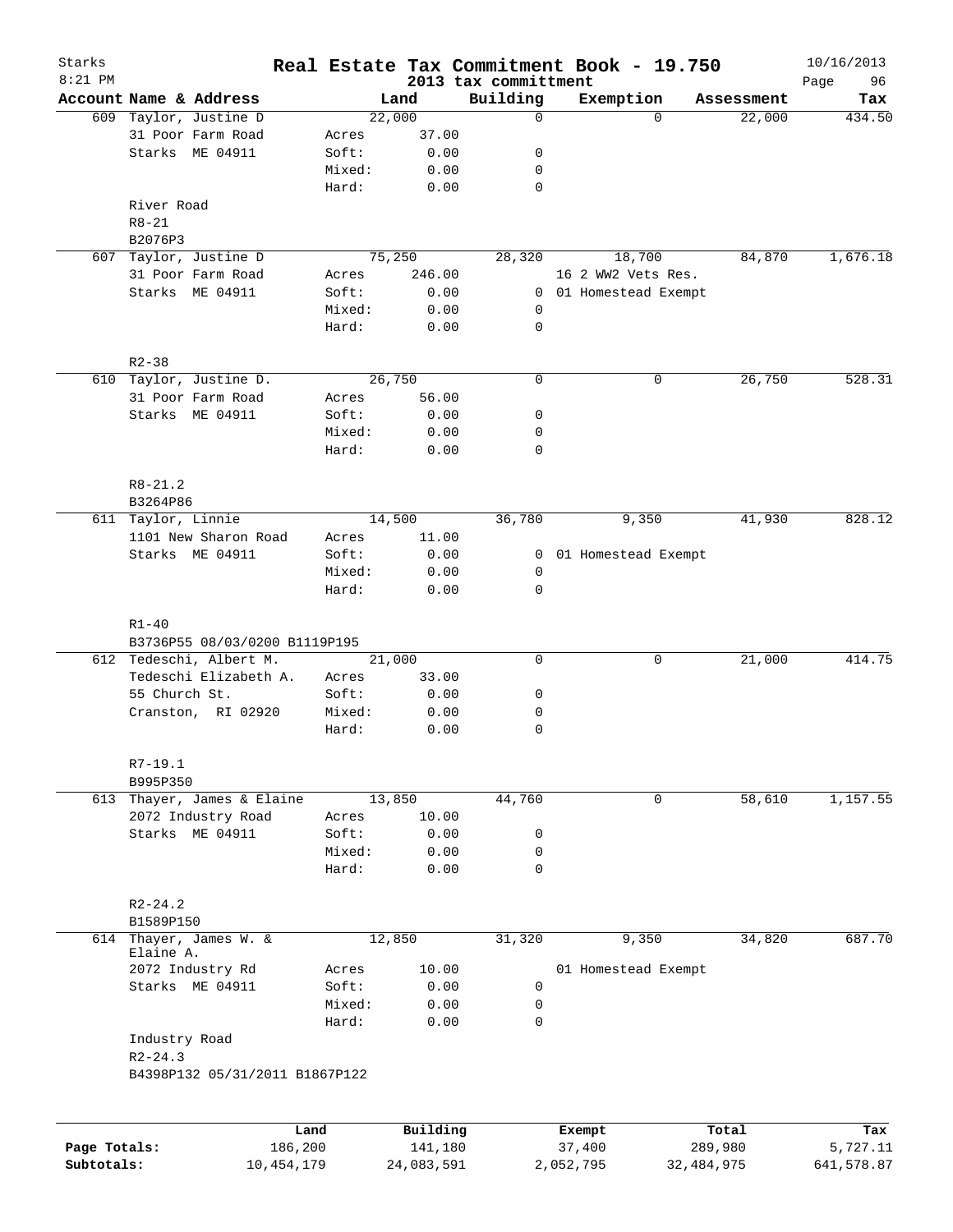| Starks    |                                                                                       |        |        |       |                      | Real Estate Tax Commitment Book - 19.750 |            | 10/16/2013 |          |
|-----------|---------------------------------------------------------------------------------------|--------|--------|-------|----------------------|------------------------------------------|------------|------------|----------|
| $8:21$ PM |                                                                                       |        |        |       | 2013 tax committment |                                          |            | Page       | 97       |
|           | Account Name & Address                                                                |        | Land   |       | Building             | Exemption                                | Assessment |            | Tax      |
|           | 615 Thayer, Timothy                                                                   |        | 13,850 |       | 40,200               | 9,350                                    | 44,700     |            | 882.83   |
|           | 6 Rainbow Ridge                                                                       | Acres  |        | 10.00 |                      |                                          |            |            |          |
|           | Jay ME 04239                                                                          | Soft:  |        | 0.00  | $\mathbf{0}$         | 01 Homestead Exempt                      |            |            |          |
|           |                                                                                       | Mixed: |        | 0.00  | 0                    |                                          |            |            |          |
|           |                                                                                       | Hard:  |        | 0.00  | 0                    |                                          |            |            |          |
|           | Farmington Rd                                                                         |        |        |       |                      |                                          |            |            |          |
|           | $R2 - 24.1$                                                                           |        |        |       |                      |                                          |            |            |          |
|           | B3708P323 07/07/2006 B3093P92 11/11/2008 B2578P352                                    |        |        |       |                      |                                          |            |            |          |
| 616       | The 184 Shawmut Ave.<br>Realty Trust                                                  |        | 9,990  |       | 0                    | 0                                        | 9,990      |            | 197.30   |
|           | 184 Shawmut Ave.                                                                      | Acres  |        | 5.60  |                      |                                          |            |            |          |
|           | New Bedford MA 02740                                                                  | Soft:  |        | 0.00  | 0                    |                                          |            |            |          |
|           |                                                                                       | Mixed: |        | 0.00  | 0                    |                                          |            |            |          |
|           |                                                                                       | Hard:  |        | 0.00  | 0                    |                                          |            |            |          |
|           | $R8 - 25$                                                                             |        |        |       |                      |                                          |            |            |          |
|           | B2902P206                                                                             |        |        |       |                      |                                          |            |            |          |
| 617       | Theberge, Andre &                                                                     |        | 8,980  |       | 133,560              | 9,350                                    | 133,190    |            | 2,630.50 |
|           | Patricia                                                                              |        |        |       |                      |                                          |            |            |          |
|           | 113 Dill Road                                                                         | Acres  |        | 2.50  |                      |                                          |            |            |          |
|           | Starks ME 04911                                                                       | Soft:  |        | 0.00  | 0                    | 01 Homestead Exempt                      |            |            |          |
|           |                                                                                       | Mixed: |        | 0.00  | 0                    |                                          |            |            |          |
|           |                                                                                       | Hard:  |        | 0.00  | 0                    |                                          |            |            |          |
|           | $R6 - 23.2$                                                                           |        |        |       |                      |                                          |            |            |          |
|           | B1610P272                                                                             |        |        |       |                      |                                          |            |            |          |
|           | 618 Therrien, John Michael                                                            |        | 15,280 |       | 12,480               | 0                                        | 27,760     |            | 548.26   |
|           | 409 Sandy River Road                                                                  | Acres  |        | 12.20 |                      |                                          |            |            |          |
|           | Starks ME 04911                                                                       | Soft:  |        | 0.00  | 0                    |                                          |            |            |          |
|           |                                                                                       | Mixed: |        | 0.00  | 0                    |                                          |            |            |          |
|           |                                                                                       | Hard:  |        | 0.00  | 0                    |                                          |            |            |          |
|           | River Road                                                                            |        |        |       |                      |                                          |            |            |          |
|           | $R9 - 7.7$                                                                            |        |        |       |                      |                                          |            |            |          |
|           | B2719P245                                                                             |        |        |       |                      |                                          |            |            |          |
|           | 734 Thomas, Jason                                                                     |        | 10,770 |       | 0                    | 0                                        | 10,770     |            | 212.71   |
|           | 22 Heald Street                                                                       | Acres  |        | 6.80  |                      |                                          |            |            |          |
|           | Madison ME 04950                                                                      | Soft:  |        | 0.00  | 0                    |                                          |            |            |          |
|           |                                                                                       | Mixed: |        | 0.00  | 0                    |                                          |            |            |          |
|           |                                                                                       | Hard:  |        | 0.00  | 0                    |                                          |            |            |          |
|           |                                                                                       |        |        |       |                      |                                          |            |            |          |
|           | $R12-2A$                                                                              |        |        |       |                      |                                          |            |            |          |
|           | B4621P318 07/27/2011 B4513P167 04/10/2012 B4426P223<br>07/27/2011 B4220P50 12/02/2009 |        |        |       |                      |                                          |            |            |          |
|           | 702 Thompson, Peter F.                                                                |        | 10,600 |       | 40,080               | 9,350                                    | 41,330     |            | 816.27   |
|           | P.O. Box 258                                                                          | Acres  |        | 5.00  |                      | 01 Homestead Exempt                      |            |            |          |
|           | Kingfield ME 04947                                                                    | Soft:  |        | 0.00  | 0                    |                                          |            |            |          |
|           |                                                                                       | Mixed: |        | 0.00  | 0                    |                                          |            |            |          |
|           |                                                                                       | Hard:  |        | 0.00  | 0                    |                                          |            |            |          |
|           | Saywer Mills Rd.                                                                      |        |        |       |                      |                                          |            |            |          |
|           | $R7 - 8.1$                                                                            |        |        |       |                      |                                          |            |            |          |
|           | B4425P326 08/01/2011 B3765P311 10/31/2006                                             |        |        |       |                      |                                          |            |            |          |
|           |                                                                                       |        |        |       |                      |                                          |            |            |          |
|           |                                                                                       |        |        |       |                      |                                          |            |            |          |

|              | Land       | Building   | Exempt    | Total      | Tax        |
|--------------|------------|------------|-----------|------------|------------|
| Page Totals: | 69,470     | 226,320    | 28,050    | 267,740    | 5,287.87   |
| Subtotals:   | 10,523,649 | 24,309,911 | 2,080,845 | 32,752,715 | 646,866.74 |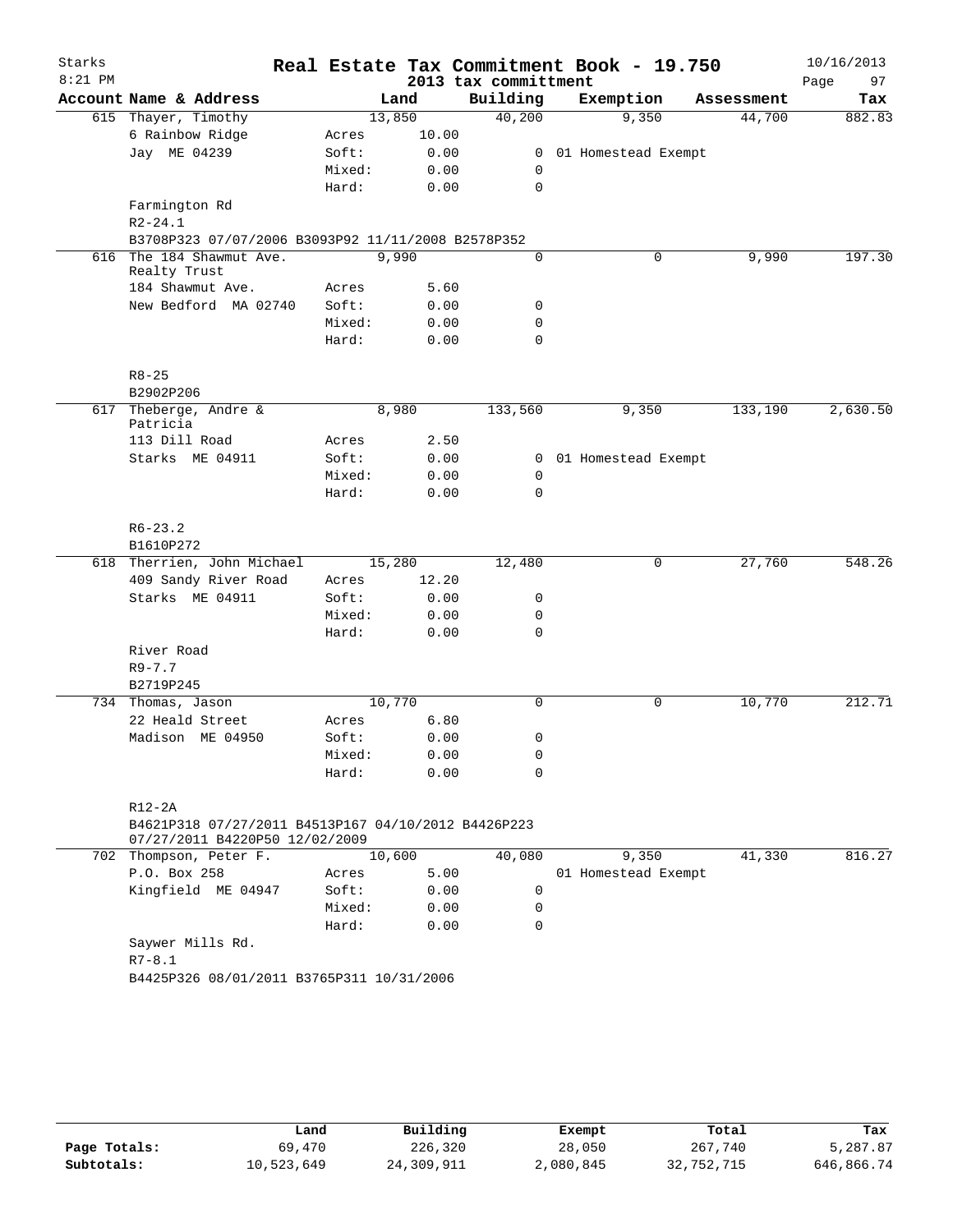| Starks    |                                      |        |        |                      | Real Estate Tax Commitment Book - 19.750 |              |            | 10/16/2013 |
|-----------|--------------------------------------|--------|--------|----------------------|------------------------------------------|--------------|------------|------------|
| $8:21$ PM |                                      |        |        | 2013 tax committment |                                          |              |            | 98<br>Page |
|           | Account Name & Address               |        | Land   | Building             | Exemption                                |              | Assessment | Tax        |
|           | 620 Thornton, David J.               |        | 3,990  | 0                    |                                          | $\Omega$     | 3,990      | 78.80      |
|           | Thornton, Catherine S.               | Acres  | 30.00  |                      |                                          |              |            |            |
|           | 6342 Oak Square E                    | Soft:  | 5.00   | 642                  |                                          |              |            |            |
|           | Lakeland Fl 33813                    | Mixed: | 0.00   | 0                    |                                          |              |            |            |
|           |                                      | Hard:  | 25.00  | 3,302                |                                          |              |            |            |
|           | Pease Rd                             |        |        |                      |                                          |              |            |            |
|           | R12-11.3                             |        |        |                      |                                          |              |            |            |
|           | B2597P217                            |        |        |                      |                                          |              |            |            |
|           | 621 Thurston, Becky J.               |        | 10,670 | 720                  |                                          | 0            | 11,390     | 224.95     |
|           | 159 F Street                         | Acres  | 5.11   |                      |                                          |              |            |            |
|           | Pittsfield ME 04967                  | Soft:  | 0.00   | 0                    |                                          |              |            |            |
|           |                                      | Mixed: | 0.00   | 0                    |                                          |              |            |            |
|           | Rt. 43 Madison Rd.                   | Hard:  | 0.00   | $\mathbf 0$          |                                          |              |            |            |
|           | $R12 - 11.1 - 1$                     |        |        |                      |                                          |              |            |            |
|           | B2492P313                            |        |        |                      |                                          |              |            |            |
|           | 622 Toothaker, Nona L.               |        | 8,680  | 38,010               | 9,350                                    |              | 37,340     | 737.47     |
|           | 992 New Sharon Road                  | Acres  | 2.05   |                      |                                          |              |            |            |
|           | Starks ME 04911                      | Soft:  | 0.00   | $\mathbf{0}$         | 01 Homestead Exempt                      |              |            |            |
|           |                                      | Mixed: | 0.00   | 0                    |                                          |              |            |            |
|           |                                      | Hard:  | 0.00   | 0                    |                                          |              |            |            |
|           |                                      |        |        |                      |                                          |              |            |            |
|           | $R1 - 44$                            |        |        |                      |                                          |              |            |            |
|           | B1359P210                            |        |        |                      |                                          |              |            |            |
|           | 627 Tracy, Alice C. and              |        | 3,500  | 0                    |                                          | $\mathsf{O}$ | 3,500      | 69.13      |
|           | Truman G.                            |        |        |                      |                                          |              |            |            |
|           | 25 Chicken Street                    | Acres  | 0.25   |                      |                                          |              |            |            |
|           | Starks ME 04911                      | Soft:  | 0.00   | 0                    |                                          |              |            |            |
|           |                                      | Mixed: | 0.00   | 0                    |                                          |              |            |            |
|           |                                      | Hard:  | 0.00   | 0                    |                                          |              |            |            |
|           | Chicken St.                          |        |        |                      |                                          |              |            |            |
|           | $U2 - 22$                            |        |        |                      |                                          |              |            |            |
|           | B2688P12                             |        |        |                      |                                          |              |            |            |
|           | 628 Tracy, Alice C. and<br>Truman G. |        | 8,980  | 21,120               | 9,350                                    |              | 20,750     | 409.81     |
|           | 25 Chicken Street                    | Acres  | 2.50   |                      |                                          |              |            |            |
|           | Starks ME 04911                      | Soft:  | 0.00   |                      | 0 01 Homestead Exempt                    |              |            |            |
|           |                                      | Mixed: | 0.00   | $\overline{0}$       |                                          |              |            |            |
|           |                                      | Hard:  | 0.00   | 0                    |                                          |              |            |            |
|           | Chicken Street                       |        |        |                      |                                          |              |            |            |
|           | $U2 - 21, U2 - 23$                   |        |        |                      |                                          |              |            |            |
|           | B2688P15                             |        |        |                      |                                          |              |            |            |
|           | 631 Tutt, Dawn                       |        | 17,100 | 47,400               |                                          | 0            | 64,500     | 1,273.88   |
|           | 6 Sampsons Row                       | Acres  | 15.00  |                      |                                          |              |            |            |
|           | Apt. 2                               | Soft:  | 0.00   | 0                    |                                          |              |            |            |
|           | Hallowell ME 04347                   | Mixed: | 0.00   | 0                    |                                          |              |            |            |
|           |                                      | Hard:  | 0.00   | 0                    |                                          |              |            |            |
|           | Anson Rd                             |        |        |                      |                                          |              |            |            |
|           | $R10-2.1$                            |        |        |                      |                                          |              |            |            |
|           | B2654P231                            |        |        |                      |                                          |              |            |            |

|              | Land       | Building     | Exempt    | Total      | Tax        |
|--------------|------------|--------------|-----------|------------|------------|
| Page Totals: | 52,920     | 107,250      | 18,700    | 141.470    | 2,794.04   |
| Subtotals:   | 10,576,569 | 24, 417, 161 | 2,099,545 | 32,894,185 | 649,660.78 |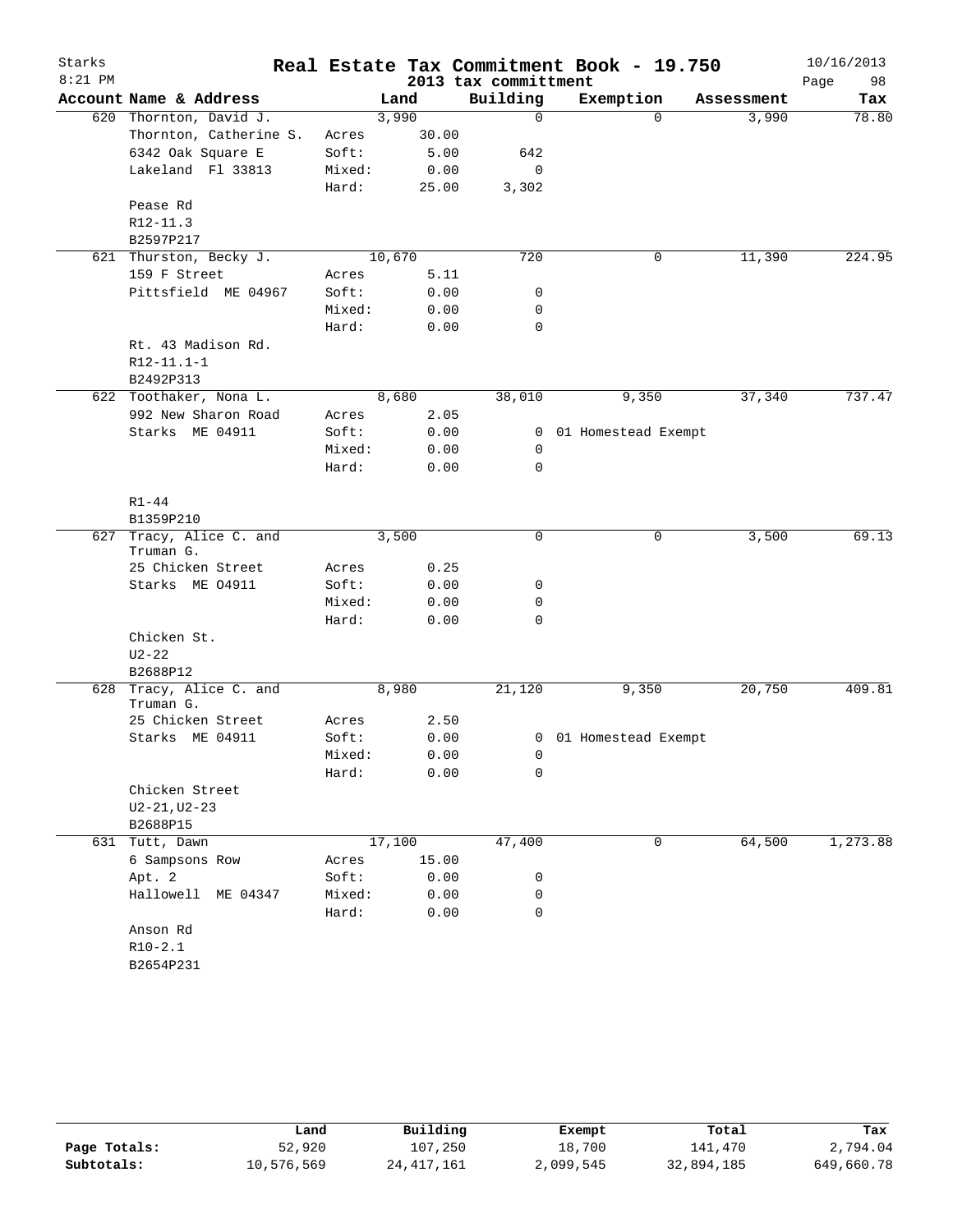| Starks<br>$8:21$ PM |                                                              |        |               | 2013 tax committment | Real Estate Tax Commitment Book - 19.750 |            | 10/16/2013        |
|---------------------|--------------------------------------------------------------|--------|---------------|----------------------|------------------------------------------|------------|-------------------|
|                     | Account Name & Address                                       |        | Land          | Building             | Exemption                                | Assessment | 99<br>Page<br>Tax |
| 632                 | Tweedie, Gene D. &                                           |        | 13,850        | 45,480               | 14,960                                   | 44,370     | 876.31            |
|                     | Pamela R.                                                    |        |               |                      |                                          |            |                   |
|                     | 713 Mayhew Road                                              | Acres  | 10.00         |                      | 02 Veteran                               |            |                   |
|                     | Starks ME 04911                                              | Soft:  | 0.00          |                      | 0 01 Homestead Exempt                    |            |                   |
|                     |                                                              | Mixed: | 0.00          | 0                    |                                          |            |                   |
|                     |                                                              | Hard:  | 0.00          | $\mathbf 0$          |                                          |            |                   |
|                     | $R6 - 2.6$                                                   |        |               |                      |                                          |            |                   |
|                     | B1364P48                                                     |        |               |                      |                                          |            |                   |
|                     | 633 Tyler, Robert                                            |        | 8,590         | 21,000               | 0                                        | 29,590     | 584.40            |
|                     | Tyler Irene                                                  | Acres  | 1.90          |                      |                                          |            |                   |
|                     | 370 Dutile                                                   | Soft:  | 0.00          | 0                    |                                          |            |                   |
|                     | Belmont NH 03220                                             | Mixed: | 0.00          | 0                    |                                          |            |                   |
|                     |                                                              | Hard:  | 0.00          | $\mathbf 0$          |                                          |            |                   |
|                     | Chicken St                                                   |        |               |                      |                                          |            |                   |
|                     | $R3 - 20$<br>B808P373                                        |        |               |                      |                                          |            |                   |
|                     | 585 United in Christ                                         |        | 5,445         | 0                    | 0                                        | 5,445      | 107.54            |
|                     | Presbyterian Church                                          |        |               |                      |                                          |            |                   |
|                     | 7 Locke Hill Road                                            | Acres  | 41.00         |                      |                                          |            |                   |
|                     | Starks ME 04911                                              | Soft:  | 10.00         | 1,283                |                                          |            |                   |
|                     |                                                              | Mixed: | 31.00         | 4,094                |                                          |            |                   |
|                     |                                                              | Hard:  | 0.00          | 0                    |                                          |            |                   |
|                     |                                                              |        |               |                      |                                          |            |                   |
| 586                 | $R7 - 8$<br>United in Christ                                 |        | 16,220        | 0                    | 0                                        | 16,220     | 320.35            |
|                     | Presbyterian Church                                          |        |               |                      |                                          |            |                   |
|                     | Mission at the Eastward Acres                                |        | 59.00         |                      |                                          |            |                   |
|                     | 7 Locke Hill Road                                            | Soft:  | 20.00         | 2,567                |                                          |            |                   |
|                     | Starks ME 04911                                              | Mixed: | 10.00         | 1,321                |                                          |            |                   |
|                     |                                                              | Hard:  | 25.00         | 3,302                |                                          |            |                   |
|                     |                                                              |        |               |                      |                                          |            |                   |
|                     | $R3 - 10$<br>635 Urquhart, Pearl J.                          |        | 6,200         | 21,000               | 0                                        | 27,200     | 537.20            |
|                     | 20 Bean St                                                   | Acres  | 0.60          |                      |                                          |            |                   |
|                     | Madison ME 04950                                             | Soft:  | 0.00          | 0                    |                                          |            |                   |
|                     |                                                              | Mixed: | 0.00          | 0                    |                                          |            |                   |
|                     |                                                              | Hard:  | 0.00          | 0                    |                                          |            |                   |
|                     |                                                              |        |               |                      |                                          |            |                   |
|                     | $R8 - 2$                                                     |        |               |                      |                                          |            |                   |
|                     | B988P80                                                      |        |               |                      | $\mathbf 0$                              |            |                   |
|                     | 726 Valvo, Karen R.<br>Rousseau, David A.                    | Acres  | 8,490<br>1.75 | 42,682               |                                          | 51,172     | 1,010.65          |
|                     | 106 Flowing Brook Road                                       | Soft:  | 0.00          | 0                    |                                          |            |                   |
|                     | Farmington NH 03835                                          | Mixed: | 0.00          | 0                    |                                          |            |                   |
|                     |                                                              | Hard:  | 0.00          | $\mathbf 0$          |                                          |            |                   |
|                     | River Road                                                   |        |               |                      |                                          |            |                   |
|                     | $R9 - 5.4B$                                                  |        |               |                      |                                          |            |                   |
|                     | B4397P7 05/25/2011 B4189P71 09/03/2009 B4112P4<br>03/19/2009 |        |               |                      |                                          |            |                   |
|                     | 636 Van Tol, Gary                                            |        | 6,350         | 14,520               | 9,350                                    | 11,520     | 227.52            |
|                     | 3633 13th Street North                                       | Acres  | 0.63          |                      |                                          |            |                   |
|                     | St. Petersburg FL<br>33704                                   | Soft:  | 0.00          | 0                    | 01 Homestead Exempt                      |            |                   |
|                     |                                                              | Mixed: | 0.00          | 0                    |                                          |            |                   |
|                     |                                                              | Hard:  | 0.00          | 0                    |                                          |            |                   |
|                     |                                                              |        |               |                      |                                          |            |                   |
|                     | $U2-11$<br>B1462P118                                         |        |               |                      |                                          |            |                   |
|                     | Land                                                         |        | Building      |                      | Exempt                                   | Total      | Tax               |
| Page Totals:        | 65,145                                                       |        | 144,682       |                      | 24,310                                   | 185,517    | 3,663.97          |
| Subtotals:          | 10,641,714                                                   |        | 24,561,843    |                      | 2,123,855                                | 33,079,702 | 653, 324.75       |
|                     |                                                              |        |               |                      |                                          |            |                   |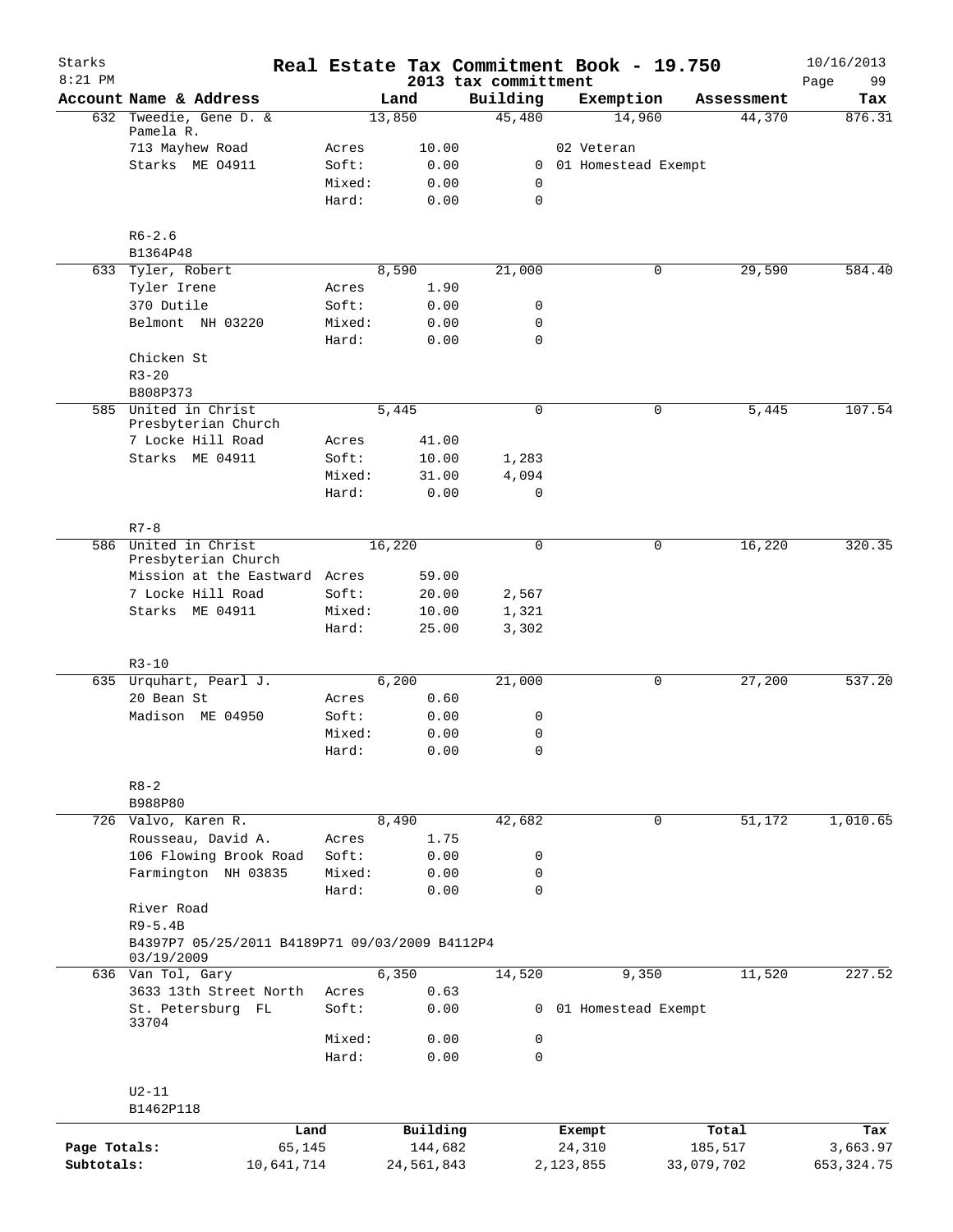| Starks       |                                                    |        |                |      |                      | Real Estate Tax Commitment Book - 19.750 |                      | 10/16/2013  |
|--------------|----------------------------------------------------|--------|----------------|------|----------------------|------------------------------------------|----------------------|-------------|
| $8:21$ PM    |                                                    |        |                |      | 2013 tax committment |                                          |                      | Page<br>100 |
|              | Account Name & Address<br>638 Vessella, David A    |        | Land<br>13,850 |      | Building<br>47,850   | Exemption<br>$\Omega$                    | Assessment<br>61,700 | Tax         |
|              | Plante, Mabel E.                                   | Acres  | 10.00          |      |                      |                                          |                      | 1,218.58    |
|              | 168 Thunder Trail                                  | Soft:  |                | 0.00 | 0                    |                                          |                      |             |
|              | Cranston RI 02921                                  | Mixed: |                | 0.00 | 0                    |                                          |                      |             |
|              |                                                    | Hard:  |                | 0.00 | $\mathbf 0$          |                                          |                      |             |
|              |                                                    |        |                |      |                      |                                          |                      |             |
|              | $R2 - 24.4$<br>B4471P249 12/07/2011 B1023P209      |        |                |      |                      |                                          |                      |             |
|              | 639 Vincent, Edward B.                             |        | 8,170          |      | $\mathbf 0$          | 0                                        | 8,170                | 161.36      |
|              | Brackett-Vincent<br>Cynthia                        | Acres  |                | 2.80 |                      |                                          |                      |             |
|              | 423 Beans Corner Rd.                               | Soft:  |                | 0.00 | 0                    |                                          |                      |             |
|              | New Sharon Me 04955                                | Mixed: |                | 0.00 | 0                    |                                          |                      |             |
|              |                                                    | Hard:  |                | 0.00 | 0                    |                                          |                      |             |
|              | New Sharon Town Line                               |        |                |      |                      |                                          |                      |             |
|              | $R1-4$                                             |        |                |      |                      |                                          |                      |             |
|              | B2672P327                                          |        |                |      |                      |                                          |                      |             |
|              | 253 Vining, Melissa M                              |        | 11,580         |      | 77,810               | 9,350                                    | 80,040               | 1,580.79    |
|              | 93 Olde Ferry Road                                 | Acres  |                | 6.50 |                      |                                          |                      |             |
|              | Starks ME 04911                                    | Soft:  |                | 0.00 |                      | 0 01 Homestead Exempt                    |                      |             |
|              |                                                    | Mixed: |                | 0.00 | 0                    |                                          |                      |             |
|              |                                                    | Hard:  |                | 0.00 | 0                    |                                          |                      |             |
|              | Olde Ferry Road                                    |        |                |      |                      |                                          |                      |             |
|              | R12-10.5, R12-10.6                                 |        |                |      |                      |                                          |                      |             |
|              | B3864P205 05/18/2007                               |        |                |      |                      |                                          |                      |             |
|              | 750 Vischer, Gary                                  |        | 13,850         |      | 41,930               | 9,350                                    | 46,430               | 916.99      |
|              | Vischer, Barbara K.                                | Acres  | 10.00          |      |                      | 01 Homestead Exempt                      |                      |             |
|              | 1222 Anson Road                                    | Soft:  |                | 0.00 | 0                    |                                          |                      |             |
|              | Starks ME 04911                                    | Mixed: |                | 0.00 | 0                    |                                          |                      |             |
|              |                                                    | Hard:  |                | 0.00 | 0                    |                                          |                      |             |
|              | R12 17.1                                           |        |                |      |                      |                                          |                      |             |
|              | 656 Vogel Jr., Frederick B.                        |        | 22,250         |      | $\mathbf 0$          | 0                                        | 22,250               | 439.44      |
|              | 253 Mayhew Road                                    | Acres  | 38.00          |      |                      |                                          |                      |             |
|              | Starks ME 04911                                    | Soft:  |                | 0.00 | 0                    |                                          |                      |             |
|              |                                                    | Mixed: |                | 0.00 | 0                    |                                          |                      |             |
|              |                                                    | Hard:  |                | 0.00 | $\mathbf 0$          |                                          |                      |             |
|              | $R7 - 21$                                          |        |                |      |                      |                                          |                      |             |
|              | B4236P74 01/28/2010 B4049P163 09/02/2008 B1114P203 |        |                |      |                      |                                          |                      |             |
|              | 640 Vogel, Jr.Frederick B                          |        | 35,250         |      | 86,290               | 9,350                                    | 112,190              | 2,215.75    |
|              | 253 Mayhew Road                                    | Acres  | 86.00          |      |                      | 01 Homestead Exempt                      |                      |             |
|              | Starks Me 04911                                    | Soft:  |                | 0.00 | 0                    |                                          |                      |             |
|              |                                                    | Mixed: |                | 0.00 | 0                    |                                          |                      |             |
|              |                                                    | Hard:  |                | 0.00 | 0                    |                                          |                      |             |
|              | $R7 - 22$                                          |        |                |      |                      |                                          |                      |             |
|              | B2822P130                                          |        |                |      |                      |                                          |                      |             |
|              | 641 Vogel, Jr.Frederick B                          |        | 14,150         |      | 0                    | 0                                        | 14,150               | 279.46      |
|              | 253 Mayhew Road                                    | Acres  | 12.00          |      |                      |                                          |                      |             |
|              | Starks Me 04911                                    | Soft:  |                | 0.00 | 0                    |                                          |                      |             |
|              |                                                    | Mixed: |                | 0.00 | 0                    |                                          |                      |             |
|              |                                                    | Hard:  |                | 0.00 | 0                    |                                          |                      |             |
|              | $R7 - 23$                                          |        |                |      |                      |                                          |                      |             |
|              | B2822P130                                          |        |                |      |                      |                                          |                      |             |
|              |                                                    |        |                |      |                      |                                          |                      |             |
|              |                                                    | Land   | Building       |      |                      | Exempt                                   | Total                | Tax         |
| Page Totals: | 119,100                                            |        | 253,880        |      |                      | 28,050                                   | 344,930              | 6,812.37    |

**Subtotals:** 10,760,814 24,815,723 2,151,905 33,424,632 660,137.12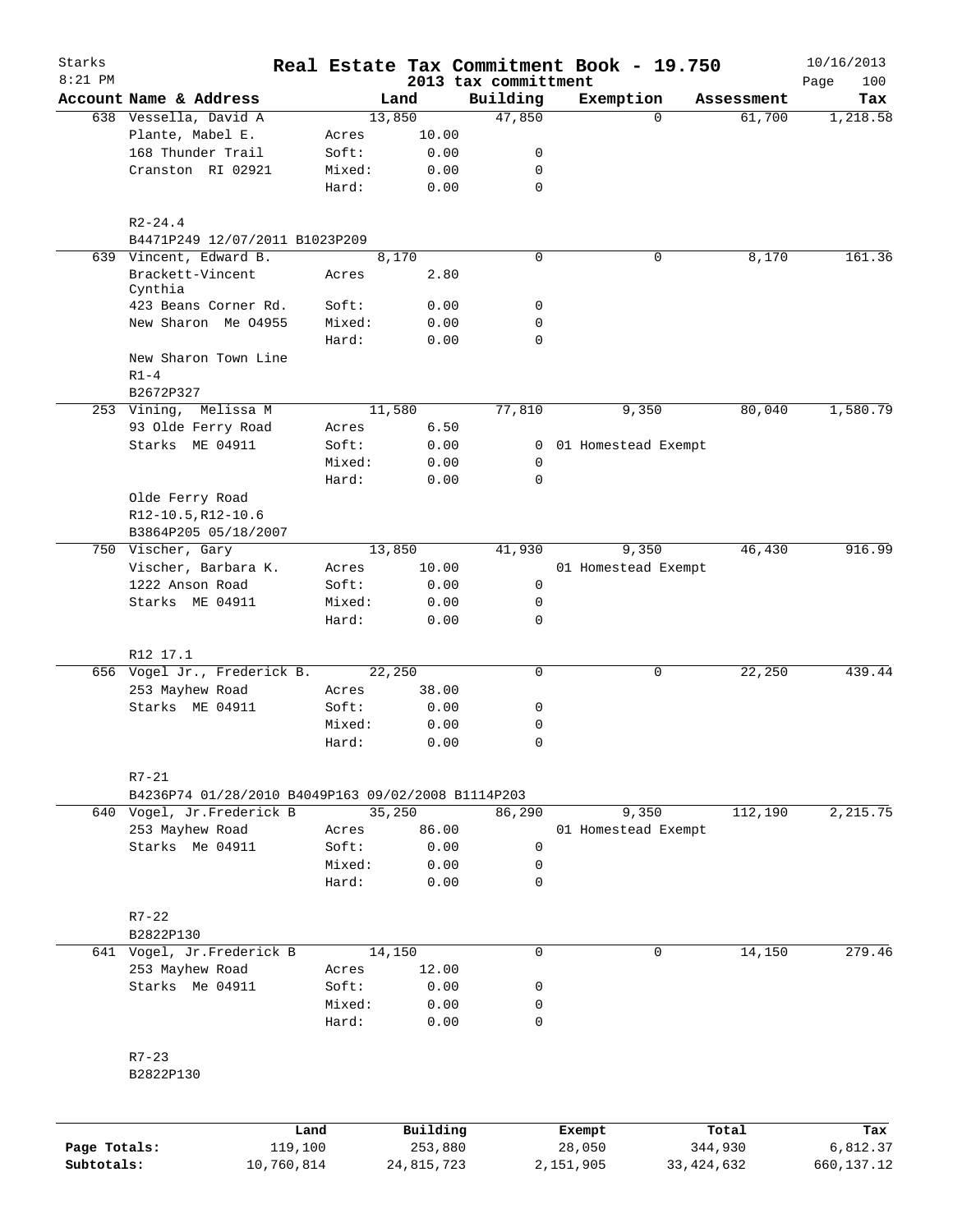| Starks<br>$8:21$ PM |                                          |        |             | 2013 tax committment | Real Estate Tax Commitment Book - 19.750 |            | 10/16/2013<br>101<br>Page |
|---------------------|------------------------------------------|--------|-------------|----------------------|------------------------------------------|------------|---------------------------|
|                     | Account Name & Address                   |        | Land        | Building             | Exemption                                | Assessment | Tax                       |
| 337                 | Walker, Sonja and Susan<br>Kennedy       |        | 12,940      | 720                  | $\Omega$                                 | 13,660     | 269.79                    |
|                     | Gladys Lambert Estate                    | Acres  | 8.60        |                      |                                          |            |                           |
|                     | P.O.Box 234                              | Soft:  | 0.00        | 0                    |                                          |            |                           |
|                     | Strong ME 04983                          | Mixed: | 0.00        | 0                    |                                          |            |                           |
|                     |                                          | Hard:  | 0.00        | 0                    |                                          |            |                           |
|                     | West Mills Rd                            |        |             |                      |                                          |            |                           |
|                     | $R4 - 37$                                |        |             |                      |                                          |            |                           |
|                     | B4185P16 06/16/2009 B2791P24             |        |             |                      |                                          |            |                           |
|                     | 642 Wallace, Joseph C.                   |        | $\mathbf 0$ | 6,000                | $\mathbf 0$                              | 6,000      | 118.50                    |
|                     | Wallace, Bernadette                      |        |             |                      |                                          |            |                           |
|                     | 53 Jacob Lane                            |        |             |                      |                                          |            |                           |
|                     | Starks ME 04911                          |        |             |                      |                                          |            |                           |
|                     |                                          |        |             |                      |                                          |            |                           |
|                     | Lockhill Road                            |        |             |                      |                                          |            |                           |
|                     | $R3 - 4.30N$                             |        |             |                      |                                          |            |                           |
|                     | 643 Wallace, Kellly J.                   |        | 15,800      | 53,616               | 9,350                                    | 60,066     | 1,186.30                  |
|                     | Wallace, Bernadette                      |        |             |                      |                                          |            |                           |
|                     |                                          | Acres  | 13.00       |                      |                                          |            |                           |
|                     | 53 Jacob Lane                            | Soft:  | 0.00        | 0                    | 01 Homestead Exempt                      |            |                           |
|                     | Starks ME 04911                          | Mixed: | 0.00        | $\mathbf 0$          |                                          |            |                           |
|                     |                                          | Hard:  | 0.00        | 0                    |                                          |            |                           |
|                     | Locke Hill Road                          |        |             |                      |                                          |            |                           |
|                     | $R3-4.3A$                                |        |             |                      |                                          |            |                           |
|                     | B2725P113                                |        |             |                      |                                          |            |                           |
|                     | 646 Ward, Robert                         |        | 33,250      | 0                    | 0                                        | 33,250     | 656.69                    |
|                     | 61 Heald St                              | Acres  | 82.00       |                      |                                          |            |                           |
|                     | Madison ME 04950                         | Soft:  | 0.00        | 0                    |                                          |            |                           |
|                     |                                          | Mixed: | 0.00        | 0                    |                                          |            |                           |
|                     |                                          | Hard:  | 0.00        | 0                    |                                          |            |                           |
|                     | Mt. Hungar Road                          |        |             |                      |                                          |            |                           |
|                     | $R5 - 15$                                |        |             |                      |                                          |            |                           |
|                     | B2248P116                                |        |             |                      |                                          |            |                           |
|                     | 645 Ward, Robert                         |        | 20,750      | 0                    | 0                                        | 20,750     | 409.81                    |
|                     | 61 Heald St                              | Acres  | 32.00       |                      |                                          |            |                           |
|                     | Madison ME 04950                         | Soft:  | 0.00        | 0                    |                                          |            |                           |
|                     |                                          | Mixed: | 0.00        | 0                    |                                          |            |                           |
|                     |                                          | Hard:  | 0.00        | 0                    |                                          |            |                           |
|                     | Mt. Hungar Road                          |        |             |                      |                                          |            |                           |
|                     | $R5-11$                                  |        |             |                      |                                          |            |                           |
|                     | B2248P115                                |        |             |                      |                                          |            |                           |
|                     | 647 Waters, Leona                        |        | 25,000      | 58,488               | 9,350                                    | 74,138     | 1,464.23                  |
|                     | 1218 New Sharon Road                     | Acres  | 45.00       |                      |                                          |            |                           |
|                     | Starks ME 04911                          | Soft:  | 0.00        | $\overline{0}$       | 01 Homestead Exempt                      |            |                           |
|                     |                                          | Mixed: | 0.00        | $\mathbf 0$          |                                          |            |                           |
|                     |                                          | Hard:  | 0.00        | 0                    |                                          |            |                           |
|                     |                                          |        |             |                      |                                          |            |                           |
|                     | $R1 - 29.4$                              |        |             |                      |                                          |            |                           |
|                     | B3755P136 10/06/2006 B1524P236           |        |             |                      |                                          |            |                           |
|                     | 352 Webber, Archie L.                    |        | 8,300       | $\Omega$             | $\mathbf 0$                              | 8,300      | 163.93                    |
|                     | P.O. Box 215                             | Acres  | 3.00        |                      |                                          |            |                           |
|                     | Anson ME 04911                           | Soft:  | 0.00        | 0                    |                                          |            |                           |
|                     |                                          | Mixed: | 0.00        | 0                    |                                          |            |                           |
|                     |                                          | Hard:  | 0.00        | 0                    |                                          |            |                           |
|                     |                                          |        |             |                      |                                          |            |                           |
|                     | $R8 - 38$                                |        |             |                      |                                          |            |                           |
|                     | B4395P30 05/16/2011 B4242P225 09/28/2009 |        |             |                      |                                          |            |                           |
|                     |                                          |        |             |                      |                                          |            |                           |
|                     |                                          |        |             |                      |                                          |            |                           |

|              | Land       | Building   | Exempt    | Total      | Tax        |
|--------------|------------|------------|-----------|------------|------------|
| Page Totals: | 116,040    | 118,824    | 18,700    | 216,164    | 4,269.25   |
| Subtotals:   | 10,876,854 | 24,934,547 | 2,170,605 | 33,640,796 | 664,406.37 |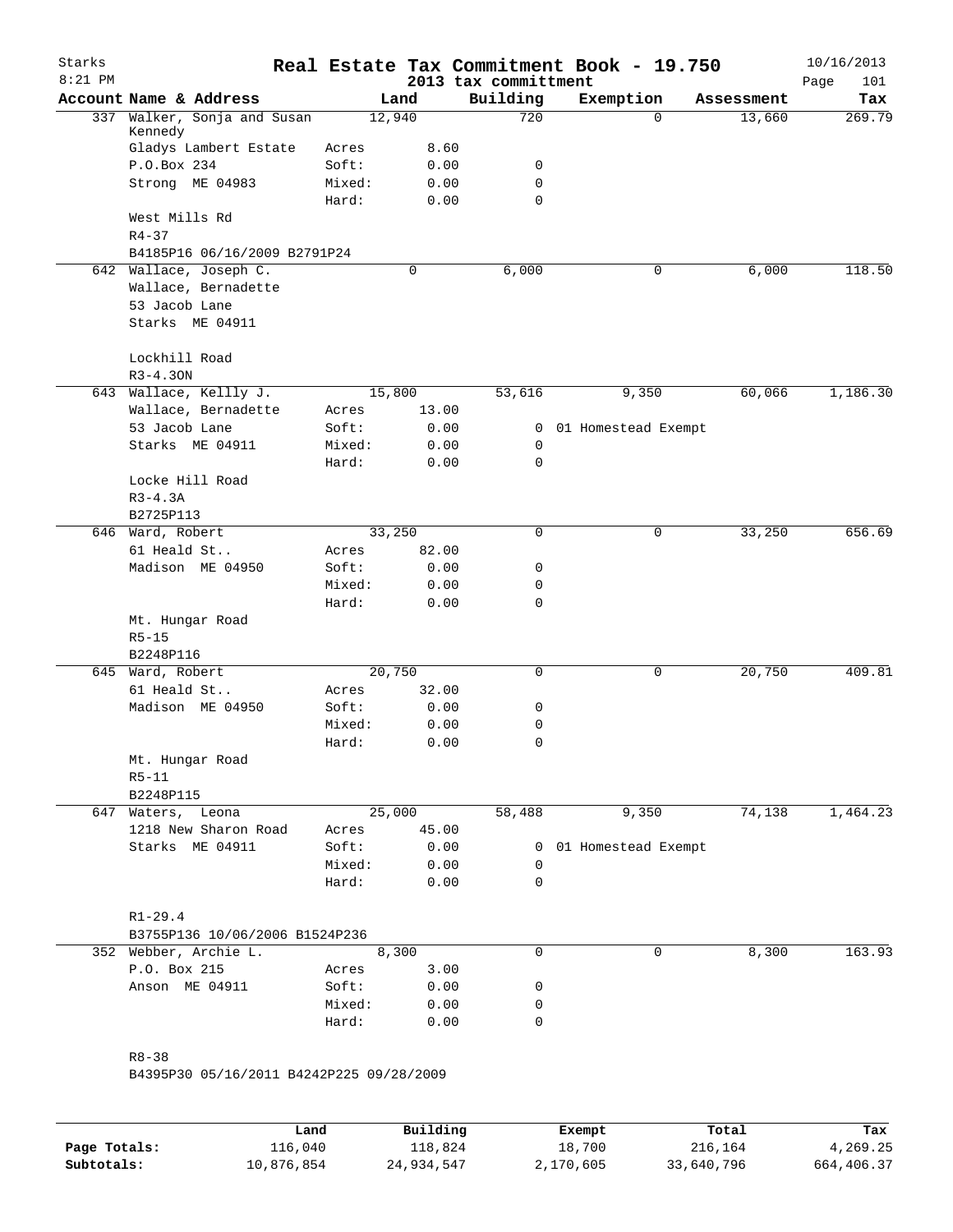| Starks    |                                                                           |        |        |                      | Real Estate Tax Commitment Book - 19.750 |            | 10/16/2013  |
|-----------|---------------------------------------------------------------------------|--------|--------|----------------------|------------------------------------------|------------|-------------|
| $8:21$ PM |                                                                           |        |        | 2013 tax committment |                                          |            | Page<br>102 |
|           | Account Name & Address                                                    |        | Land   | Building             | Exemption                                | Assessment | Tax         |
|           | 653 Welcome, Jeffrey W. &<br>Linda G.                                     |        | 11,620 | 64,872               | 9,350                                    | 67,142     | 1,326.05    |
|           | 254 Chicken Street                                                        | Acres  | 6.57   |                      |                                          |            |             |
|           | Starks ME 04911                                                           | Soft:  | 0.00   | 0                    | 01 Homestead Exempt                      |            |             |
|           |                                                                           | Mixed: | 0.00   | 0                    |                                          |            |             |
|           |                                                                           | Hard:  | 0.00   | 0                    |                                          |            |             |
|           |                                                                           |        |        |                      |                                          |            |             |
|           | $R3 - 24.1$                                                               |        |        |                      |                                          |            |             |
|           | B2443P137                                                                 |        |        |                      |                                          |            |             |
|           | 467 Whipple, Charles Bruce                                                |        | 13,330 | 52,920               | 0                                        | 66,250     | 1,308.44    |
|           | Whipple, Cara                                                             | Acres  | 9.20   |                      |                                          |            |             |
|           | 733 Farmington Falls<br>Road                                              | Soft:  | 0.00   | 0                    |                                          |            |             |
|           | New Sharon ME 04955                                                       | Mixed: | 0.00   | 0                    |                                          |            |             |
|           |                                                                           | Hard:  | 0.00   | 0                    |                                          |            |             |
|           |                                                                           |        |        |                      |                                          |            |             |
|           | $R8 - 38 - 15A$                                                           |        |        |                      |                                          |            |             |
|           | B4407P92 06/17/2011 B4270P151 05/19/2010 B3680P46<br>05/19/2006 B3233P281 |        |        |                      |                                          |            |             |
|           | 658 Whipple, Charles Bruce                                                |        | 0      | 6,000                | 0                                        | 6,000      | 118.50      |
|           | Estate of Valerie                                                         |        |        |                      |                                          |            |             |
|           | Whipple                                                                   |        |        |                      |                                          |            |             |
|           | 733 Farmington Falls<br>Road                                              |        |        |                      |                                          |            |             |
|           | New Sharon ME 04955                                                       |        |        |                      |                                          |            |             |
|           |                                                                           |        |        |                      |                                          |            |             |
|           |                                                                           |        |        |                      |                                          |            |             |
|           | R8-120N2<br>B885P912                                                      |        |        |                      |                                          |            |             |
|           | 657 Whipple, Darrin                                                       |        | 0      | 12,740               | 9,350                                    | 3,390      | 66.95       |
|           | c/o Charlene Pressey                                                      |        |        |                      |                                          |            |             |
|           | 29 Pressey Road                                                           |        |        |                      | 01 Homestead Exempt                      |            |             |
|           | Starks ME 04911                                                           |        |        |                      |                                          |            |             |
|           |                                                                           |        |        |                      |                                          |            |             |
|           |                                                                           |        |        |                      |                                          |            |             |
|           | R8-120N1<br>659 Whipple, Charles Bruce                                    |        | 25,592 | 28,440               | 0                                        | 54,032     | 1,067.13    |
|           | Whipple, Valerie M                                                        | Acres  | 5.45   |                      |                                          |            |             |
|           | Estate                                                                    |        |        |                      |                                          |            |             |
|           | 733 Farmington Falls<br>Rd.                                               | Soft:  | 0.00   | 0                    |                                          |            |             |
|           | New Sharon ME 04955                                                       | Mixed: | 0.00   | 0                    |                                          |            |             |
|           |                                                                           | Hard:  | 0.00   | 0                    |                                          |            |             |
|           | New Sharon Rd                                                             |        |        |                      |                                          |            |             |
|           | $R8 - 12$                                                                 |        |        |                      |                                          |            |             |
|           | B898P80                                                                   |        |        |                      |                                          |            |             |
|           | 660 White, Stephen                                                        |        | 22,500 | 3,000                | $\mathbf 0$                              | 25,500     | 503.63      |
|           | White, Michael                                                            | Acres  | 35.00  |                      |                                          |            |             |
|           | 4 White Ave.                                                              | Soft:  | 0.00   | 0                    |                                          |            |             |
|           | Jay ME 04239                                                              | Mixed: | 0.00   | 0                    |                                          |            |             |
|           |                                                                           | Hard:  | 0.00   | 0                    |                                          |            |             |
|           |                                                                           |        |        |                      |                                          |            |             |
|           | $R7 - 20$                                                                 |        |        |                      |                                          |            |             |
|           | B3700P323 06/16/2006 B1170P232                                            |        |        |                      |                                          |            |             |
|           |                                                                           |        |        |                      |                                          |            |             |

|              | Land       | Building     | Exempt    | Total      | Tax        |
|--------------|------------|--------------|-----------|------------|------------|
| Page Totals: | 73,042     | 167,972      | 18,700    | 222,314    | 4,390.70   |
| Subtotals:   | 10,949,896 | 25, 102, 519 | 2,189,305 | 33,863,110 | 668,797.07 |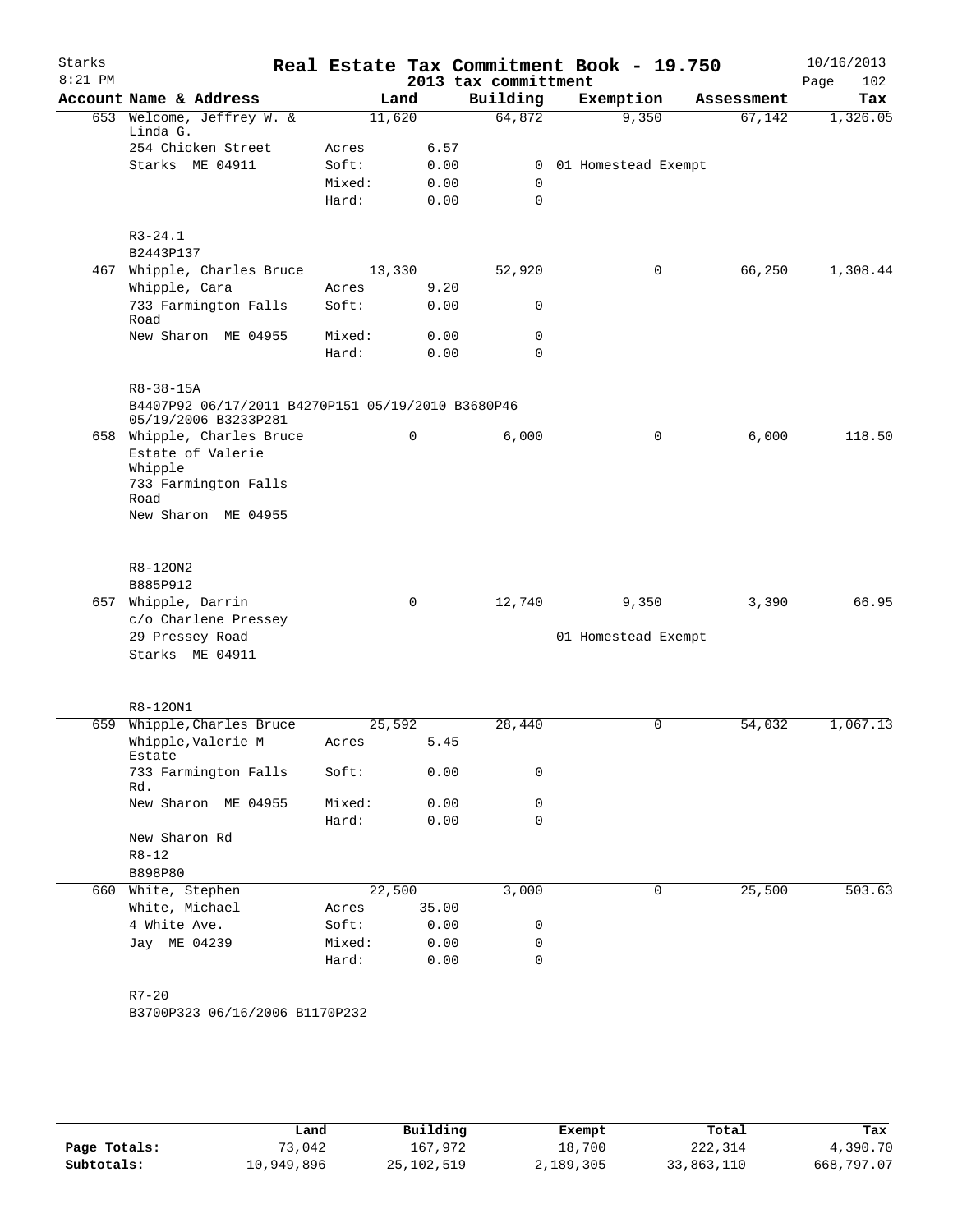|                                    |                                                                                                        |                                                               |                                                                  | Real Estate Tax Commitment Book - 19.750                                                                                                                                                                                                   |                                            | 10/16/2013<br>103<br>Page                                          |
|------------------------------------|--------------------------------------------------------------------------------------------------------|---------------------------------------------------------------|------------------------------------------------------------------|--------------------------------------------------------------------------------------------------------------------------------------------------------------------------------------------------------------------------------------------|--------------------------------------------|--------------------------------------------------------------------|
| Account Name & Address             |                                                                                                        |                                                               |                                                                  |                                                                                                                                                                                                                                            | Assessment                                 | Tax                                                                |
|                                    |                                                                                                        |                                                               |                                                                  | $\Omega$                                                                                                                                                                                                                                   |                                            | 766.50                                                             |
| Whitford Patricia A                | Acres                                                                                                  |                                                               |                                                                  |                                                                                                                                                                                                                                            |                                            |                                                                    |
|                                    | Soft:                                                                                                  |                                                               | 0                                                                |                                                                                                                                                                                                                                            |                                            |                                                                    |
| Fort Myers FL 33908                | Mixed:                                                                                                 |                                                               | $\mathbf 0$                                                      |                                                                                                                                                                                                                                            |                                            |                                                                    |
|                                    | Hard:                                                                                                  |                                                               | $\mathbf 0$                                                      |                                                                                                                                                                                                                                            |                                            |                                                                    |
| $R2 - 39.1$                        |                                                                                                        |                                                               |                                                                  |                                                                                                                                                                                                                                            |                                            |                                                                    |
| B2042P319                          |                                                                                                        |                                                               |                                                                  |                                                                                                                                                                                                                                            |                                            |                                                                    |
| 177 Whitmore, Christy Ann          |                                                                                                        |                                                               | 31,320                                                           | 9,350                                                                                                                                                                                                                                      | 60,220                                     | 1,189.35                                                           |
| Whitmore, Samuel A.                | Acres                                                                                                  |                                                               |                                                                  |                                                                                                                                                                                                                                            |                                            |                                                                    |
| PO Box 597                         | Soft:                                                                                                  |                                                               |                                                                  |                                                                                                                                                                                                                                            |                                            |                                                                    |
| Anson ME 04911                     | Mixed:                                                                                                 |                                                               | 0                                                                |                                                                                                                                                                                                                                            |                                            |                                                                    |
|                                    | Hard:                                                                                                  |                                                               | $\mathbf 0$                                                      |                                                                                                                                                                                                                                            |                                            |                                                                    |
| Faulker Hill Rd<br>$R8 - 36$       |                                                                                                        |                                                               |                                                                  |                                                                                                                                                                                                                                            |                                            |                                                                    |
|                                    |                                                                                                        |                                                               |                                                                  |                                                                                                                                                                                                                                            |                                            |                                                                    |
|                                    |                                                                                                        |                                                               |                                                                  | 0                                                                                                                                                                                                                                          | 20,580                                     | 406.46                                                             |
| 216 Pinkham Brook Rd.<br>$\bullet$ | Acres                                                                                                  |                                                               |                                                                  |                                                                                                                                                                                                                                            |                                            |                                                                    |
| Durham ME 04222                    | Soft:                                                                                                  |                                                               | 0                                                                |                                                                                                                                                                                                                                            |                                            |                                                                    |
|                                    | Mixed:                                                                                                 |                                                               | $\mathbf 0$                                                      |                                                                                                                                                                                                                                            |                                            |                                                                    |
|                                    | Hard:                                                                                                  |                                                               | $\mathbf 0$                                                      |                                                                                                                                                                                                                                            |                                            |                                                                    |
| Mayhew Road<br>$R7 - 10.2$         |                                                                                                        |                                                               |                                                                  |                                                                                                                                                                                                                                            |                                            |                                                                    |
|                                    |                                                                                                        |                                                               |                                                                  |                                                                                                                                                                                                                                            |                                            |                                                                    |
| 662 Whittemore, Nicholas           |                                                                                                        |                                                               | $\mathbf 0$                                                      | 0                                                                                                                                                                                                                                          | 13,500                                     | 266.63                                                             |
| Box 96                             | Acres                                                                                                  |                                                               |                                                                  |                                                                                                                                                                                                                                            |                                            |                                                                    |
| Farmington Falls ME<br>04940       | Soft:                                                                                                  |                                                               | 0                                                                |                                                                                                                                                                                                                                            |                                            |                                                                    |
|                                    | Mixed:                                                                                                 |                                                               | 0                                                                |                                                                                                                                                                                                                                            |                                            |                                                                    |
|                                    | Hard:                                                                                                  |                                                               | $\mathbf 0$                                                      |                                                                                                                                                                                                                                            |                                            |                                                                    |
| $R1 - 46$                          |                                                                                                        |                                                               |                                                                  |                                                                                                                                                                                                                                            |                                            |                                                                    |
|                                    |                                                                                                        |                                                               |                                                                  |                                                                                                                                                                                                                                            |                                            | 719.69                                                             |
| D.                                 |                                                                                                        |                                                               |                                                                  |                                                                                                                                                                                                                                            |                                            |                                                                    |
| 30 Anson Road                      | Acres                                                                                                  |                                                               |                                                                  |                                                                                                                                                                                                                                            |                                            |                                                                    |
| Starks ME 04911                    | Soft:                                                                                                  |                                                               |                                                                  |                                                                                                                                                                                                                                            |                                            |                                                                    |
|                                    | Mixed:                                                                                                 |                                                               | 0                                                                |                                                                                                                                                                                                                                            |                                            |                                                                    |
|                                    | Hard:                                                                                                  |                                                               | 0                                                                |                                                                                                                                                                                                                                            |                                            |                                                                    |
| $U2-30$<br>B2055P123               |                                                                                                        |                                                               |                                                                  |                                                                                                                                                                                                                                            |                                            |                                                                    |
| Winder, James And<br>Constance     |                                                                                                        |                                                               | $\mathbf 0$                                                      | 0                                                                                                                                                                                                                                          | 11,550                                     | 228.11                                                             |
| 49 Church St.                      | Acres                                                                                                  |                                                               |                                                                  |                                                                                                                                                                                                                                            |                                            |                                                                    |
| Old Orchard Beach ME<br>04064      | Soft:                                                                                                  |                                                               | 0                                                                |                                                                                                                                                                                                                                            |                                            |                                                                    |
|                                    | Mixed:                                                                                                 |                                                               | 0                                                                |                                                                                                                                                                                                                                            |                                            |                                                                    |
|                                    | Hard:                                                                                                  |                                                               | $\mathbf 0$                                                      |                                                                                                                                                                                                                                            |                                            |                                                                    |
| Mayhew Road                        |                                                                                                        |                                                               |                                                                  |                                                                                                                                                                                                                                            |                                            |                                                                    |
| $R5-6$                             |                                                                                                        |                                                               |                                                                  |                                                                                                                                                                                                                                            |                                            |                                                                    |
| B2522P246                          |                                                                                                        |                                                               |                                                                  |                                                                                                                                                                                                                                            |                                            |                                                                    |
| 664                                | 661 Whitford, Henry W<br>114 Maple Lane<br>580 Whitmore, Robert<br>B1084P10<br>Willis, Neil E, & Susan | B4341P75 11/15/2010 B2616P167<br>B4365P74 01/28/2011 B2501P82 | Land<br>13,850<br>38,250<br>13,980<br>13,500<br>19,750<br>11,550 | Building<br>24,960<br>10.00<br>0.00<br>0.00<br>0.00<br>98.00<br>0.00<br>0.00<br>0.00<br>6,600<br>10.20<br>0.00<br>0.00<br>0.00<br>11.00<br>0.00<br>0.00<br>0.00<br>26,040<br>24.00<br>0.00<br>0.00<br>0.00<br>8.00<br>0.00<br>0.00<br>0.00 | 2013 tax committment<br>Exemption<br>9,350 | 38,810<br>0 01 Homestead Exempt<br>36,440<br>0 01 Homestead Exempt |

|              | Land       | Building     | Exempt    | Total      | Tax        |
|--------------|------------|--------------|-----------|------------|------------|
| Page Totals: | 110,880    | 88,920       | 18,700    | 181,100    | 3,576.74   |
| Subtotals:   | 11,060,776 | 25, 191, 439 | 2,208,005 | 34,044,210 | 672,373.81 |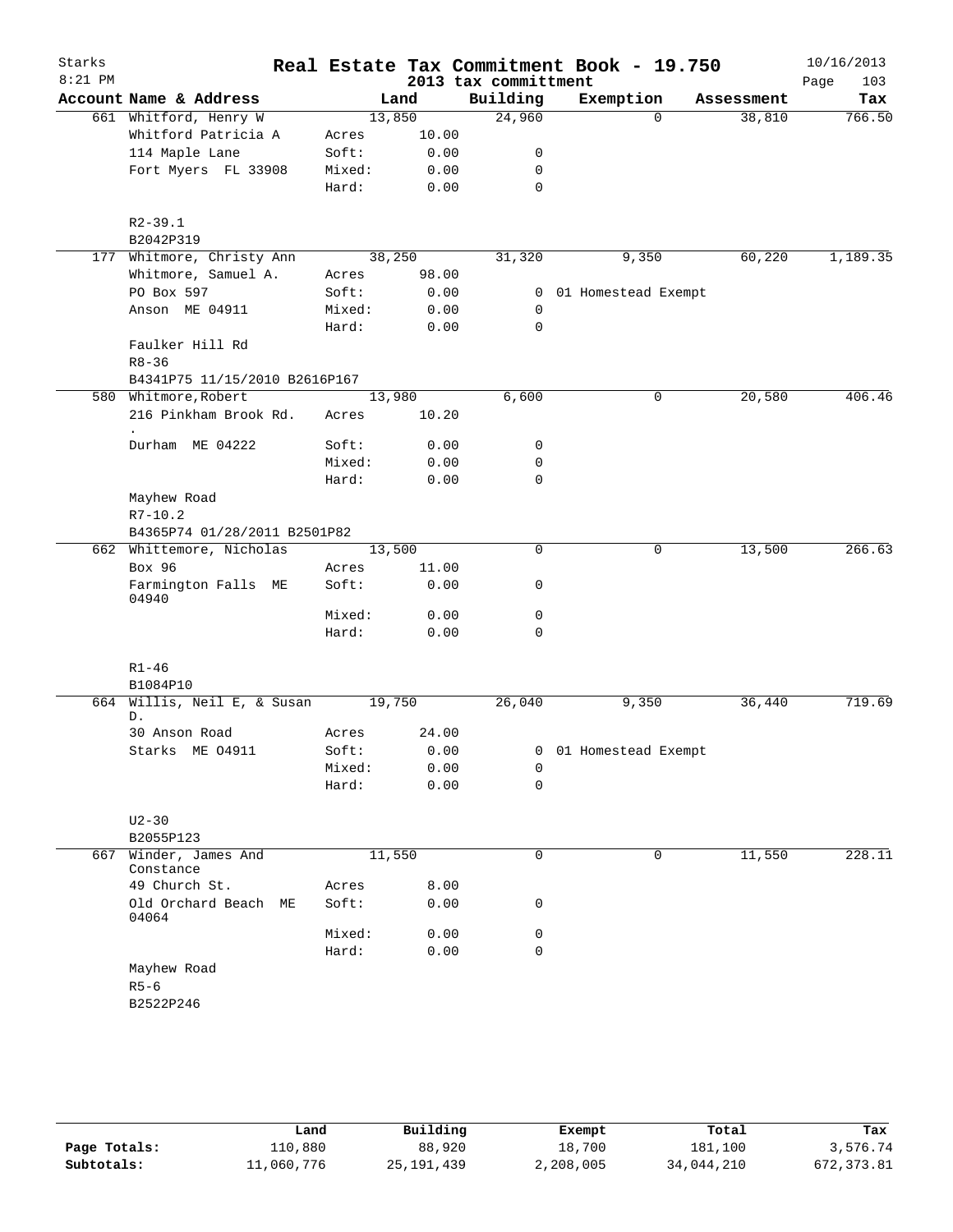| Starks<br>$8:21$ PM |                                          |        |        | 2013 tax committment | Real Estate Tax Commitment Book - 19.750 |            | 10/16/2013<br>Page<br>104 |
|---------------------|------------------------------------------|--------|--------|----------------------|------------------------------------------|------------|---------------------------|
|                     | Account Name & Address                   |        | Land   | Building             | Exemption                                | Assessment | Tax                       |
|                     | 668 Winder, James W.                     | 15,310 |        | 16,920               | $\Omega$                                 | 32,230     | 636.54                    |
|                     | Winder, Constance E.                     | Acres  | 12.25  |                      |                                          |            |                           |
|                     | 49 Church St                             | Soft:  | 0.00   | 0                    |                                          |            |                           |
|                     | Old Orchard Beach ME<br>04064            | Mixed: | 0.00   | 0                    |                                          |            |                           |
|                     |                                          | Hard:  | 0.00   | $\mathbf 0$          |                                          |            |                           |
|                     | Mayhew Road                              |        |        |                      |                                          |            |                           |
|                     | $R5 - 6.2$                               |        |        |                      |                                          |            |                           |
|                     | B2174P132                                |        |        |                      |                                          |            |                           |
|                     | 669 Wing, Ronald                         | 22,750 |        | $\mathbf 0$          | $\mathbf 0$                              | 22,750     | 449.31                    |
|                     | Elizabeth Wing                           | Acres  | 40.00  |                      |                                          |            |                           |
|                     | 525 W. Mills Rd                          | Soft:  | 0.00   | 0                    |                                          |            |                           |
|                     | Industry ME 04938                        | Mixed: | 0.00   | $\mathbf 0$          |                                          |            |                           |
|                     |                                          | Hard:  | 0.00   | $\mathbf 0$          |                                          |            |                           |
|                     | $R1 - 49$                                |        |        |                      |                                          |            |                           |
|                     | B797P790                                 |        |        |                      |                                          |            |                           |
|                     | 670 Wing, Ronald D. &<br>Elizabeth M.    | 30,000 |        | 0                    | 0                                        | 30,000     | 592.50                    |
|                     | 525 W.Mills Rd.                          | Acres  | 69.00  |                      |                                          |            |                           |
|                     | Industry ME 04938                        | Soft:  | 0.00   | 0                    |                                          |            |                           |
|                     |                                          | Mixed: | 0.00   | 0                    |                                          |            |                           |
|                     |                                          | Hard:  | 0.00   | $\Omega$             |                                          |            |                           |
|                     | $R1 - 36$                                |        |        |                      |                                          |            |                           |
|                     | B1378P9                                  |        |        |                      |                                          |            |                           |
|                     | 671 Winslow, Paul H.<br>Trustee          | 34,750 |        | 0                    | 0                                        | 34,750     | 686.31                    |
|                     | Winslow, Barbara T.<br>Trustee           | Acres  | 88.00  |                      |                                          |            |                           |
|                     | 466 Smithfield Rd.                       | Soft:  | 0.00   | 0                    |                                          |            |                           |
|                     | Norridgewock ME 04957                    | Mixed: | 0.00   | $\mathbf 0$          |                                          |            |                           |
|                     |                                          | Hard:  | 0.00   | $\mathbf 0$          |                                          |            |                           |
|                     | $R5 - 24$                                |        |        |                      |                                          |            |                           |
|                     | B3913P153 09/28/2007 B845P468            |        |        |                      |                                          |            |                           |
|                     | 672 Winslow, Peter V. and<br>Michelle A. | 13,010 |        | 12,480               | 0                                        | 25,490     | 503.43                    |
|                     | 258 Farmington Falls<br>Road             | Acres  | 8.70   |                      |                                          |            |                           |
|                     | New Sharon ME 04955                      | Soft:  | 0.00   | 0                    |                                          |            |                           |
|                     |                                          | Mixed: | 0.00   | 0                    |                                          |            |                           |
|                     |                                          | Hard:  | 0.00   | 0                    |                                          |            |                           |
|                     | River Rd                                 |        |        |                      |                                          |            |                           |
|                     | $R8 - 22$                                |        |        |                      |                                          |            |                           |
|                     | B2727P141                                |        |        |                      |                                          |            |                           |
|                     | 673 Wong, Wing Wa                        | 5,490  |        | 18,720               | 0                                        | 24,210     | 478.15                    |
|                     | 668 Lowell St                            | Acres  | $0.47$ |                      |                                          |            |                           |
|                     | Carlisle MA 01741                        | Soft:  | 0.00   | 0                    |                                          |            |                           |
|                     |                                          | Mixed: | 0.00   | 0                    |                                          |            |                           |
|                     |                                          | Hard:  | 0.00   | $\mathbf 0$          |                                          |            |                           |
|                     | $U2-14$                                  |        |        |                      |                                          |            |                           |
|                     | B1996P251                                |        |        |                      |                                          |            |                           |

|              | Land       | Building     | Exempt    | Total        | Tax        |
|--------------|------------|--------------|-----------|--------------|------------|
| Page Totals: | 121,310    | 48,120       |           | 169,430      | 3,346.24   |
| Subtotals:   | 11,182,086 | 25, 239, 559 | 2,208,005 | 34, 213, 640 | 675,720.05 |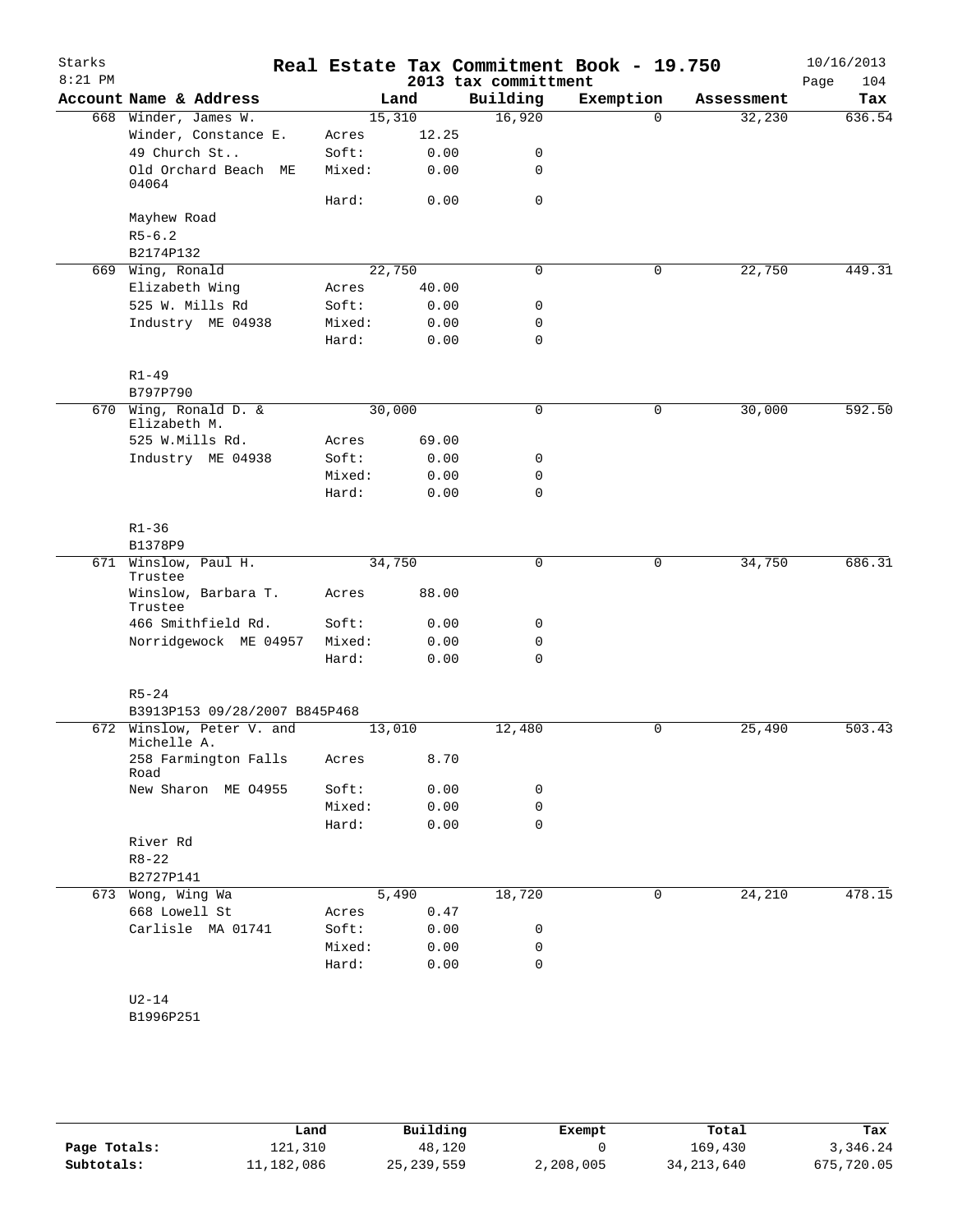| Starks<br>$8:21$ PM |                                                   |                 |                       |              | 2013 tax committment | Real Estate Tax Commitment Book - 19.750 |            | 10/16/2013<br>Page<br>105 |
|---------------------|---------------------------------------------------|-----------------|-----------------------|--------------|----------------------|------------------------------------------|------------|---------------------------|
|                     | Account Name & Address                            |                 | Land                  |              | Building             | Exemption                                | Assessment | Tax                       |
|                     | 674 Woodward, Dana G.                             |                 | 9,950                 |              | 53,520               | 9,350                                    | 54,120     | 1,068.87                  |
|                     | 39 Dill Road                                      | Acres           |                       | 4.00         |                      |                                          |            |                           |
|                     | Starks ME 04911                                   | Soft:           |                       | 0.00         | $\overline{0}$       | 01 Homestead Exempt                      |            |                           |
|                     |                                                   | Mixed:          |                       | 0.00         | 0                    |                                          |            |                           |
|                     |                                                   | Hard:           |                       | 0.00         | 0                    |                                          |            |                           |
|                     | $R12-5$                                           |                 |                       |              |                      |                                          |            |                           |
|                     | B1652P143                                         |                 |                       |              |                      |                                          |            |                           |
|                     | 675 Wooster, James A.                             |                 | 14,950                |              | 34,733               | 9,350                                    | 40,333     | 796.58                    |
|                     | Wooster, Nicole M.                                | Acres           |                       | 50.00        |                      |                                          |            |                           |
|                     | 258 Locke Hill Road                               | Soft:           |                       | 30.00        |                      | 3,850 01 Homestead Exempt                |            |                           |
|                     | Starks ME 04911                                   | Mixed:<br>Hard: | 10.00                 | 8.00         | 1,321<br>1,056       |                                          |            |                           |
|                     | Locke Hill Rd                                     |                 |                       |              |                      |                                          |            |                           |
|                     | $R2 - 57$                                         |                 |                       |              |                      |                                          |            |                           |
|                     | B2660P24                                          |                 |                       |              |                      |                                          |            |                           |
|                     | 676 Worthley, Melinda                             |                 | 12,230                |              | 33,347               | 9,350                                    | 36,227     | 715.48                    |
|                     | 87 Emery Road                                     | Acres           |                       | 7.50         |                      |                                          |            |                           |
|                     | Starks ME 04911                                   | Soft:           |                       | 0.00         |                      | 0 01 Homestead Exempt                    |            |                           |
|                     |                                                   | Mixed:          |                       | 0.00         | 0                    |                                          |            |                           |
|                     |                                                   | Hard:           |                       | 0.00         | 0                    |                                          |            |                           |
|                     | emery road                                        |                 |                       |              |                      |                                          |            |                           |
|                     | $R3-32A$                                          |                 |                       |              |                      |                                          |            |                           |
|                     | B4139P135 04/17/2009 B2727P323                    |                 |                       |              |                      |                                          |            |                           |
| 677                 | Worthley, Melinda                                 |                 | 7,460                 |              | $\mathbf 0$          | 0                                        | 7,460      | 147.34                    |
|                     | 87 Emery Road                                     | Acres           |                       | 1.70         |                      |                                          |            |                           |
|                     | Starks ME 04911                                   | Soft:           |                       | 0.00         | 0                    |                                          |            |                           |
|                     |                                                   | Mixed:          |                       | 0.00         | 0                    |                                          |            |                           |
|                     |                                                   | Hard:           |                       | 0.00         | $\mathbf 0$          |                                          |            |                           |
|                     | emery road                                        |                 |                       |              |                      |                                          |            |                           |
|                     | $R4 - 9$                                          |                 |                       |              |                      |                                          |            |                           |
|                     | B2727P323                                         |                 |                       |              |                      |                                          |            |                           |
| 663                 | Wright, Albert                                    |                 | 13,980                |              | 10,200               | 0                                        | 24,180     | 477.56                    |
|                     | Wright, Maureen                                   | Acres           |                       | 10.20        |                      |                                          |            |                           |
|                     | 484 Cedar Swamp Road<br>Jackson NJ 08527          | Soft:<br>Mixed: |                       | 0.00         | 0                    |                                          |            |                           |
|                     |                                                   | Hard:           |                       | 0.00<br>0.00 | 0<br>0               |                                          |            |                           |
|                     |                                                   |                 |                       |              |                      |                                          |            |                           |
|                     | $R8 - 10.7$<br>B3469P199 04/12/2005 B1056P158     |                 |                       |              |                      |                                          |            |                           |
|                     | 678 Wurpel, Patricia A                            |                 | $\overline{24}$ , 420 |              | 55,920               | 9,350                                    | 70,990     | 1,402.05                  |
|                     | Wurpel Richard E                                  | Acres           | 117.00                |              |                      |                                          |            |                           |
|                     | 2348 Industry Road                                | Soft:           |                       | 26.00        | 3,337                | 01 Homestead Exempt                      |            |                           |
|                     | Starks ME 04911                                   | Mixed:          |                       | 52.00        | 6,867                |                                          |            |                           |
|                     |                                                   | Hard:           |                       | 36.00        | 4,754                |                                          |            |                           |
|                     | $R2 - 29$                                         |                 |                       |              |                      |                                          |            |                           |
|                     | B849P84                                           |                 |                       |              |                      |                                          |            |                           |
|                     | 409 Zamboni, Jennifer L.                          |                 | 13,920                |              | 42,360               | 9,350                                    | 46,930     | 926.87                    |
|                     | 255 Dill Road                                     | Acres           |                       | 10.10        |                      | 01 Homestead Exempt                      |            |                           |
|                     | Starks ME 04911                                   | Soft:           |                       | 0.00         | 0                    |                                          |            |                           |
|                     |                                                   | Mixed:          |                       | 0.00         | 0                    |                                          |            |                           |
|                     |                                                   | Hard:           |                       | 0.00         | $\mathbf 0$          |                                          |            |                           |
|                     |                                                   |                 |                       |              |                      |                                          |            |                           |
|                     | $R6 - 21.1$                                       |                 |                       |              |                      |                                          |            |                           |
|                     | B4262P135 04/23/2010 B4219P65 12/03/2009 B3339P78 |                 |                       |              |                      |                                          |            |                           |
|                     |                                                   |                 |                       |              |                      |                                          |            |                           |

|              | Land       | Building   | Exempt    | Total      | Tax        |
|--------------|------------|------------|-----------|------------|------------|
| Page Totals: | 96,910     | 230,080    | 46,750    | 280,240    | 5,534.75   |
| Subtotals:   | 11,278,996 | 25,469,639 | 2,254,755 | 34,493,880 | 681,254.80 |